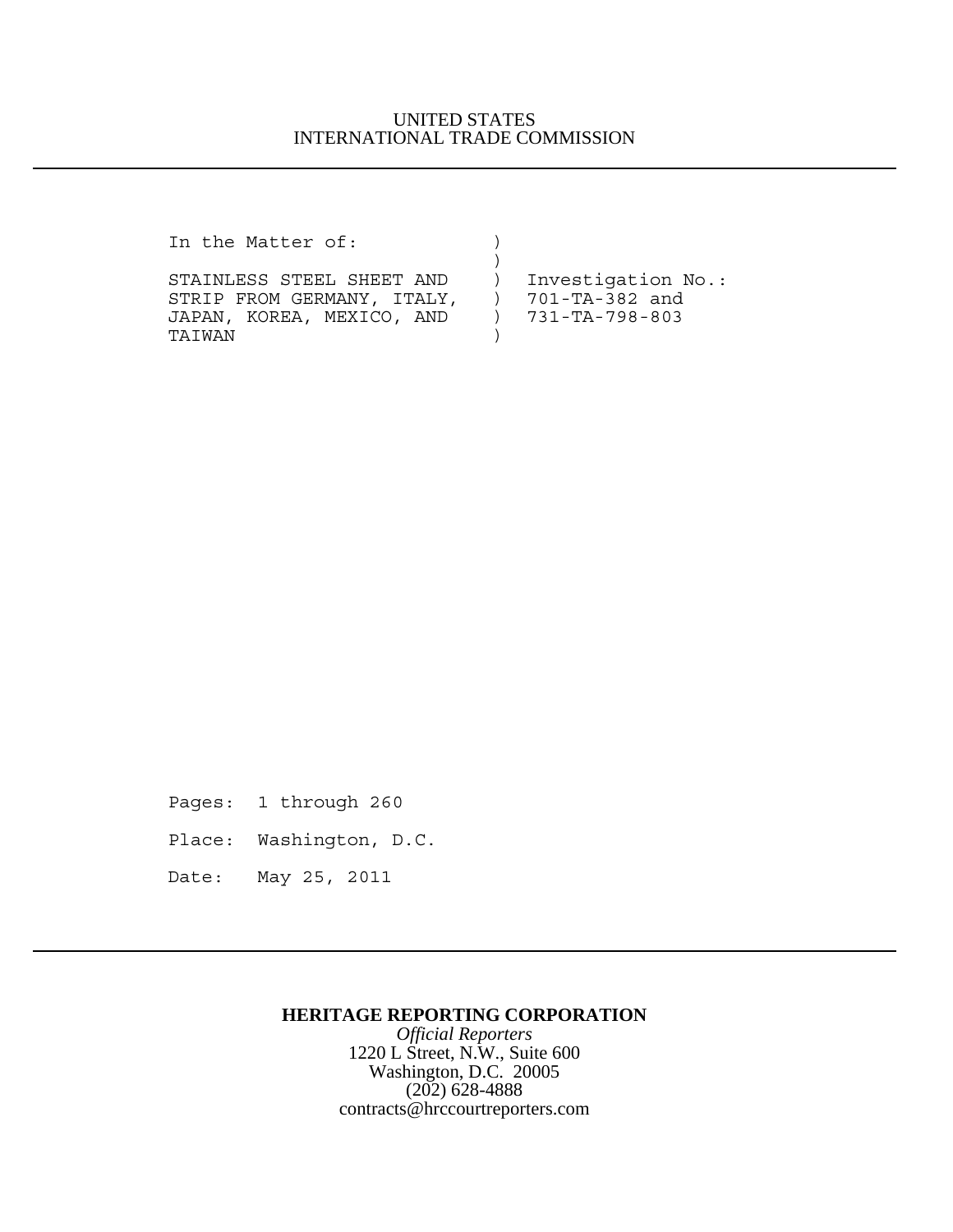### THE UNITED STATES INTERNATIONAL TRADE COMMISSION

| In the Matter of:                                                                              |                                                        |
|------------------------------------------------------------------------------------------------|--------------------------------------------------------|
| STAINLESS STEEL SHEET AND<br>STRIP FROM GERMANY, ITALY,<br>JAPAN, KOREA, MEXICO, AND<br>TATWAN | Investigation No.:<br>701-TA-382 and<br>731-TA-798-803 |

Wednesday, May 25, 2011

Room 101 International Trade Commission 500 E Street, S.W. Washington, D.C.

The hearing commenced, pursuant to notice, at 9:30 a.m., before the Commissioners of the United States International Trade Commission, the Honorable Deanna

Tanner Okun, Chairman, presiding.

APPEARANCES:

On behalf of the International Trade Commission:

Commissioners:

DEANNA TANNER OKUN, Chairman CHARLOTTE R. LANE, Commissioner DANIEL R. PEARSON, Commissioner SARA L. ARANOFF, Commissioner DEAN A. PINKERT, Commissioner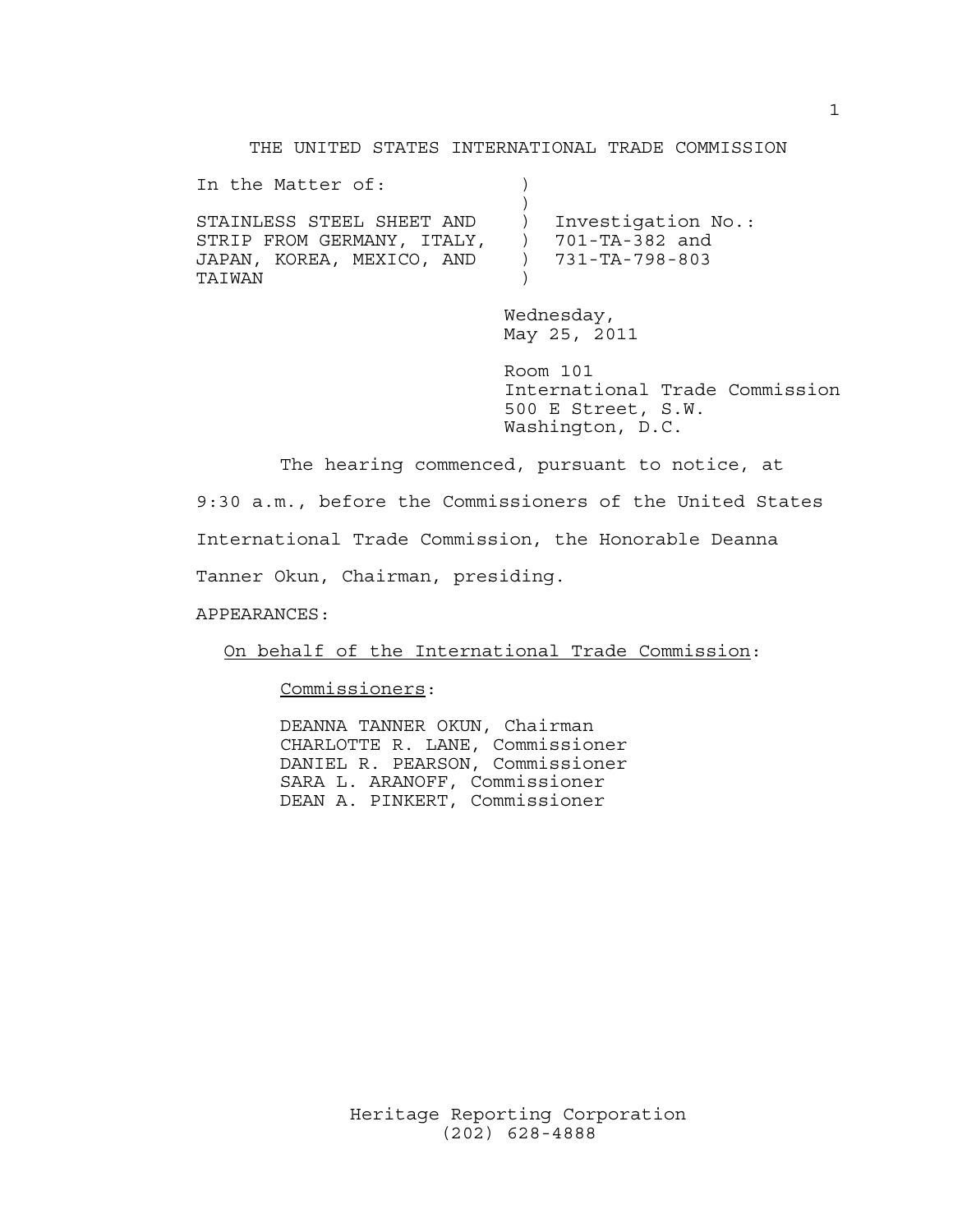Staff:

BILL BISHOP, Hearings and Meetings Coordinator SHARON BELLAMY, Hearings and Meetings Assistant JENNIFER MERRILL, Investigator KAREN TAYLOR, International Trade Analyst CINDY COHEN, Economist MARY KLIR, Accountant/Auditor DAVID FISHBERG, Attorney DOUGLAS CORKRAN, Supervisory Investigator

In Support of the Continuation of the Countervailing Duty Order and Antidumping Duty Orders:

DAVID A. HARTQUIST, Esquire KATHLEEN W. CANNON, Esquire R. ALAN LUBERDA, Esquire Kelley Drye & Warren LLP Washington, D.C.

TERRENCE L. HARTFORD, Vice President and General Manager - Sheet, Allegheny Ludlum Corporation

MARK CARSON, General Manager - Field Sales, Allegheny Ludlum Corporation

PATRICK FEELEY, Vice President Commercial, North American Stainless

THOMAS SCHMITT, General Manager, Stainless Steel Sales, AK Steel Corporation

THOMAS CONWAY, International Vice President, United Steelworkers of America AFL-CIO/CLC

EDWARD J. BLOT, President, Ed Blot and Associates

JASON SUSLAK, Senior Attorney, Allegheny Technologies, Inc.

BRAD HUDGENS, Economist, Georgetown Economic Services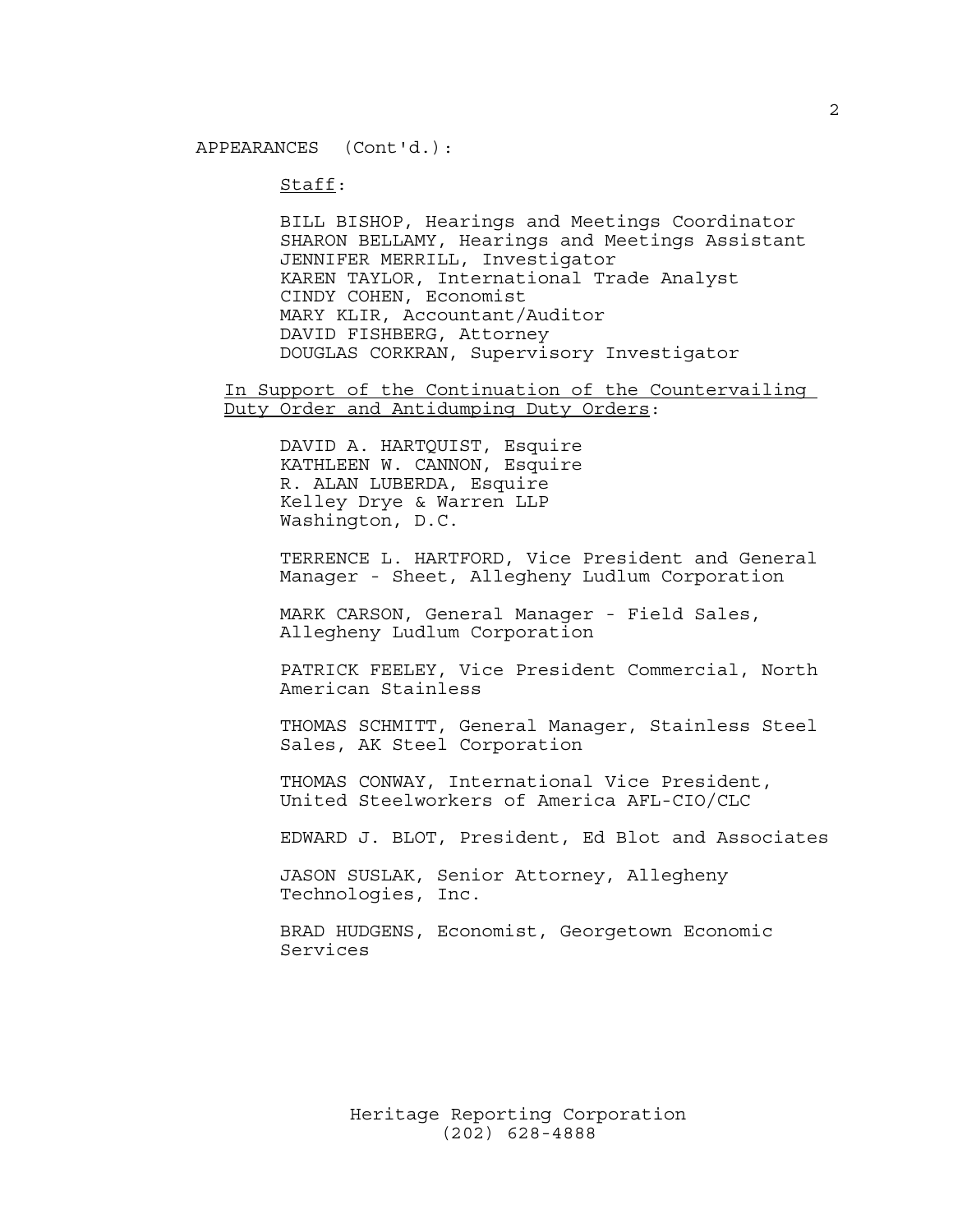APPEARANCES (Cont'd.):

In Opposition to the Continuation of the Countervailing Duty Order, Antidumping Duty Orders, and Suspension Agreement:

LEWIS E. LEIBOWITZ, Esquire CRAIG A. LEWIS, Esquire T. CLARK WEYMOUTH, Esquire BRIAN S. JANOVITZ, Esquire Hogan Lovells US LLP Washington, D.C.

WARREN E. CONNELLY, Esquire JARROD M. GOLDFEDER, Esquire Akin Gump Strauss Hauer & Feld LLP Washington, D.C.

CLEMENS ILLER, Chairman of the Management Board, Business Area Stainless Global, ThyssenKrupp AG

JOSE-RAMON SALAS, Vice President for Operative Planning, ThyssenKrupp Stainless USA LLC

STEPHAN LACOR, Vice President for Sales and Marketing, ThyssenKrupp Stainless USA LLC

BRUCE MALASHEVICH, President, ECS Consulting Services, LLC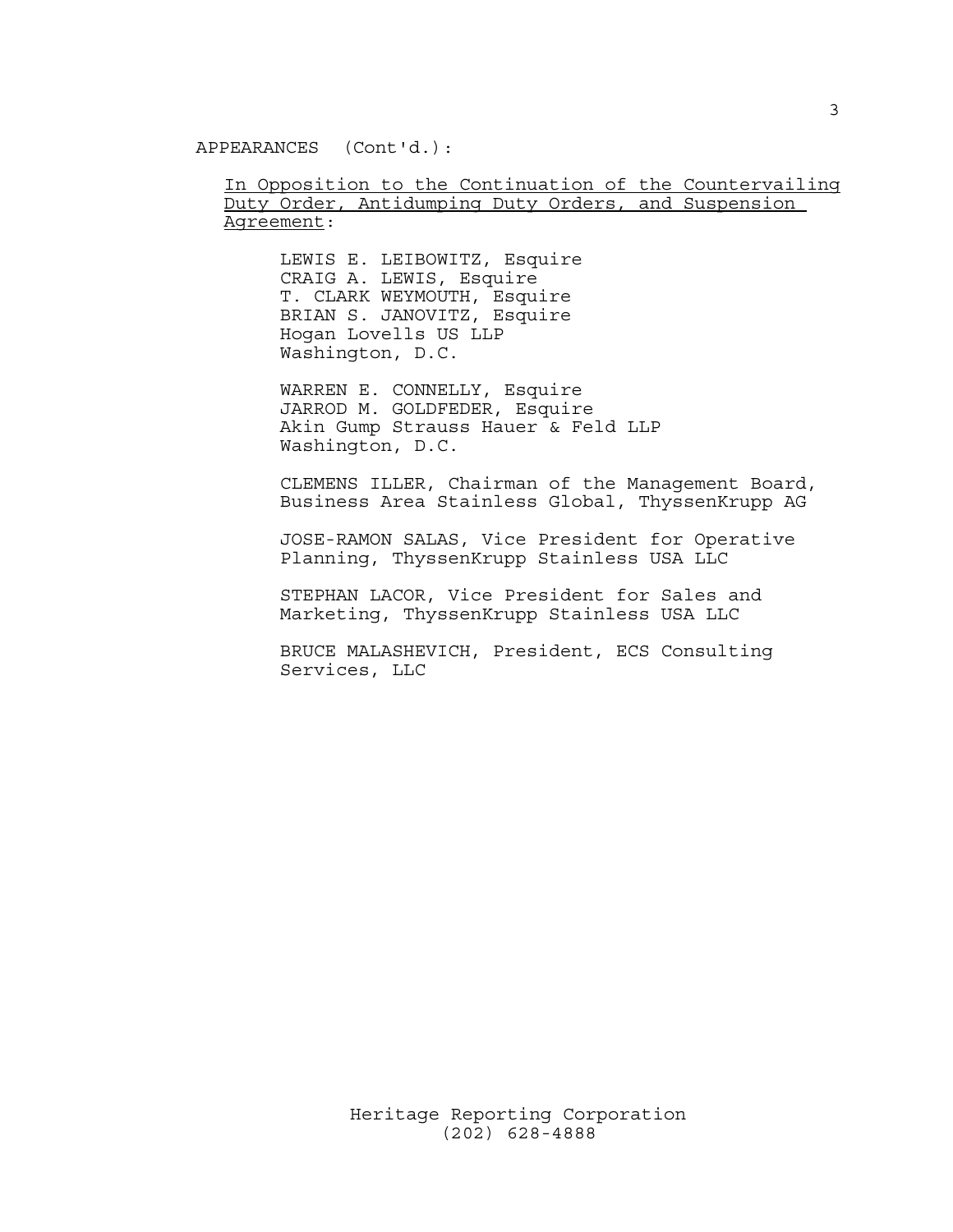# I N D E X

## PAGE

| OPENING STATEMENT OF DAVID A. HARTQUIST, ESQUIRE<br>KELLEY DRYE & WARREN LLP, WASHINGTON, D.C.                                                                                                       | 7   |
|------------------------------------------------------------------------------------------------------------------------------------------------------------------------------------------------------|-----|
| OPENING STATEMENT OF LEWIS E. LEIBOWITZ, ESQUIRE<br>HOGAN LOVELLS US LLP, WASHINGTON, D.C.                                                                                                           | 11  |
| OPENING STATEMENT OF JARROD M. GOLDFEDER, ESQUIRE<br>AKIN GUMP STRAUSS HAUER & FELD LLP,<br>WASHINGTON, D.C.                                                                                         | 13  |
| TESTIMONY OF TERRENCE L. HARTFORD, VICE PRESIDENT<br>AND GENERAL MANAGER - SHEET, ALLEGHENY AND LUDLUM<br>TESTIMONY OF PATRICK FEELEY, VICE PRESIDENT<br>2.4<br>COMMERCIAL, NORTH AMERICAN STAINLESS | 15  |
| TESTIMONY OF THOMAS SCHMITT, GENERAL MANAGER,<br>STAINLESS STEEL SALES, AK STEEL CORPORATION                                                                                                         | 30  |
| TESTIMONY OF THOMAS CONWAY, INTERNATIONAL<br>VICE PRESIDENT, UNITED STEELWORKERS OF AMERICA<br>AFL-CIO/CLC                                                                                           | 33  |
| TESTIMONY OF EDWARD J. BLOT, PRESIDENT,<br>ED BLOT AND ASSOCIATES                                                                                                                                    | 37  |
| TESTIMONY OF BRAD HUDGENS, ECONOMIST, GEORGETOWN<br>ECONOMIC SERVICES                                                                                                                                | 43  |
| OPENING STATEMENT OF KATHLEEN W. CANNON, Esquire<br>KELLEY DRYE & WARREN LLP, WASHINGTON, D.C.                                                                                                       | 51  |
| TESTIMONY OF MARK CARSON, GENERAL MANAGER -<br>FIELD SALES, ALLEGHANY LUDLUM CORPORATION                                                                                                             | 58  |
| OPENING STATEMENT OF R. ALAN LUBERDA, ESQUIRE<br>KELLEY DRYE & WARREN LLP, WASHINGTON, D.C.                                                                                                          | 81  |
| OPENING STATEMENT OF CRAIG A. LEWIS, ESQUIRE<br>HOGAN LOVELLS US LLP, WASHINGTON, D.C.                                                                                                               | 141 |
| TESTIMONY OF CLEMENS ILLER, CHAIRMAN OF THE<br>MANAGEMENT BOARD, BUSINESS AREA STAINLESS GLOBAL,<br>THYSSENKRUPP AG                                                                                  | 142 |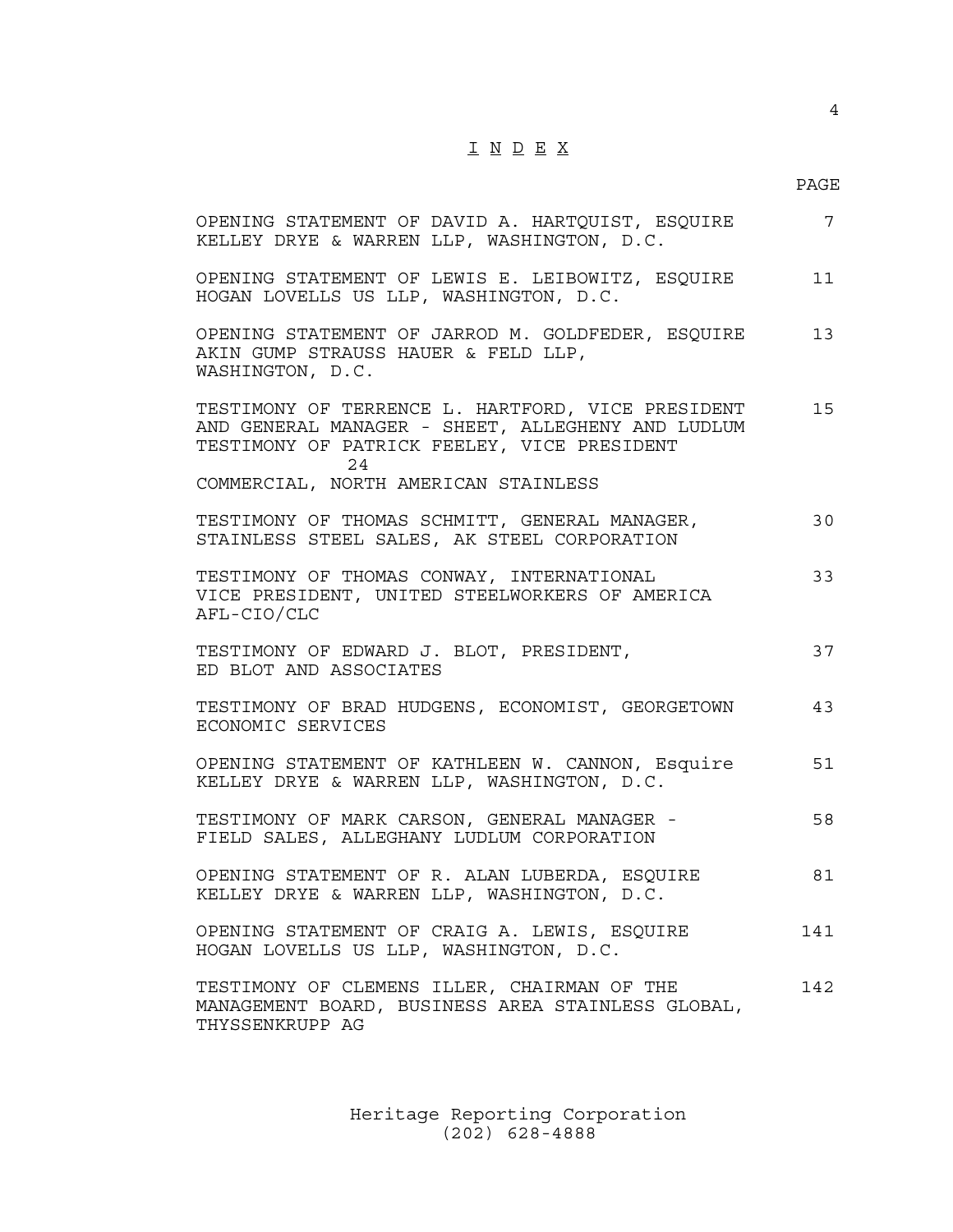## I N D E X

#### PAGE

|  | TESTIMONY OF JOSE-RAMON SALAS, VICE PRESIDENT FOR  | 148 |
|--|----------------------------------------------------|-----|
|  | OPERATIVE PLANNING, THYSSENKRUPP STAINLESS USA LLC |     |

TESTIMONY OF STEPHAN LACOR, VICE PRESIDENT FOR SALES 155 AND MARKETING, THYSSENKRUPP STAINLESS USA LLC

TESTIMONY OF BRUCE MALASHEVICH, PRESIDENT, ECS 187 CONSULTING SERVICES, LLC

CLOSING STATEMENT OF OF DAVID A. HARTQUIST, ESQUIRE, 249 249 KELLEY DRYE & WARREN LLP, WASHINGTON, D.C. OPENING STATEMENT OF WARREN E. CONNELLY, ESQUIRE 253 AKIN GUMP STRAUSS HAUER & FELD LLP, WASHINGTON, D.C.

CLOSING STATEMENT OF LEWIS E. LEIBOWITZ, ESQUIRE 255 HOGAN LOVELLS US LLP, WASHINGTON, D.C.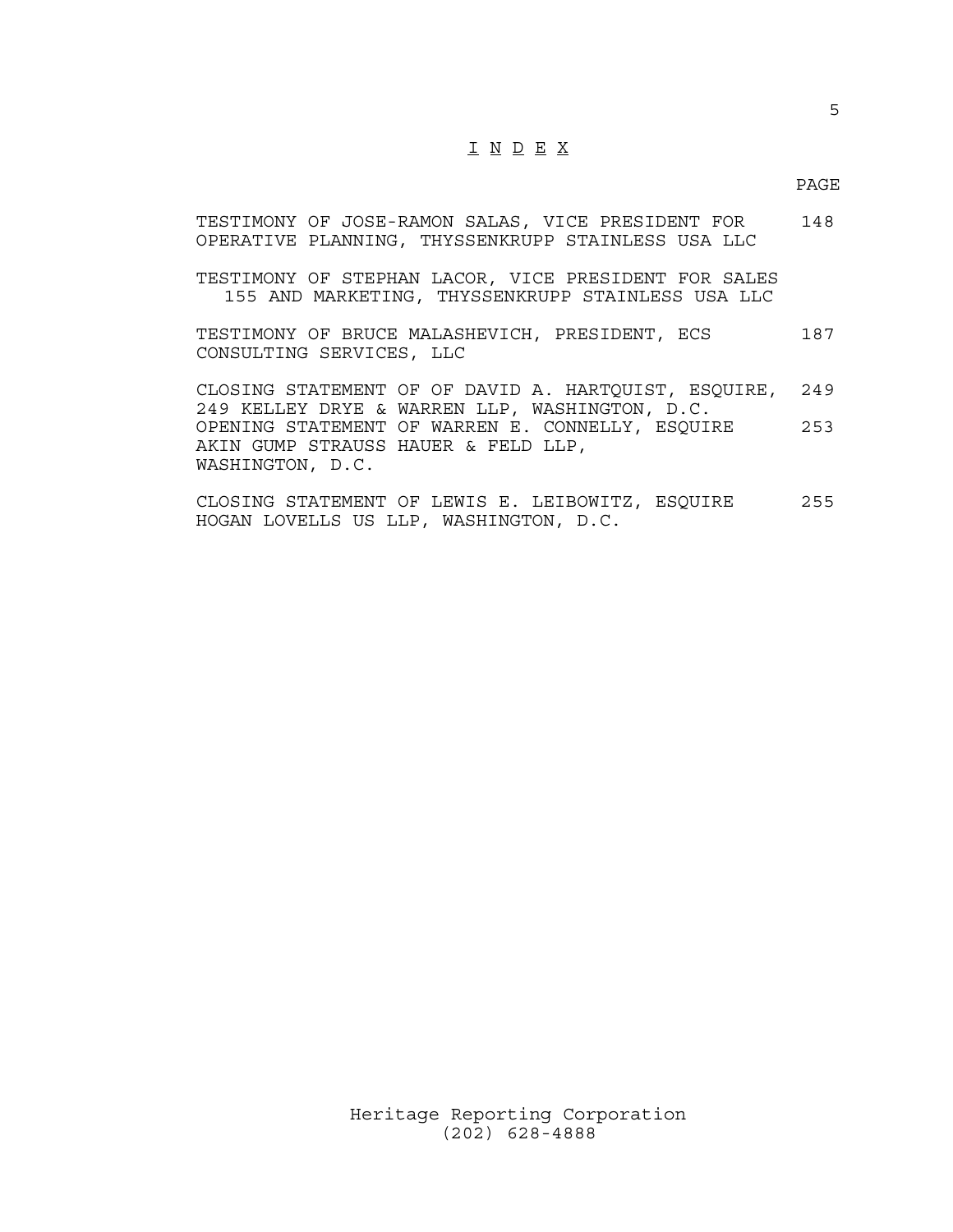| $\mathbf{1}$   | $\underline{P} \underline{R} \underline{O} \underline{C} \underline{E} \underline{E} \underline{D} \underline{I} \underline{N} \underline{G} \underline{S}$ |
|----------------|-------------------------------------------------------------------------------------------------------------------------------------------------------------|
| $\overline{2}$ | (9:30 a.m.)                                                                                                                                                 |
| 3              | CHAIRMAN OKUN: Good morning. On behalf of                                                                                                                   |
| 4              | the United States International Trade Commission, I                                                                                                         |
| 5              | welcome you to this hearing on Investigation Nos. 701-                                                                                                      |
| 6              | TA-382 and 731-TA-798-803 (Second Review) involving                                                                                                         |
| 7              | Stainless Steel Sheet and Strip from Germany, Italy,                                                                                                        |
| 8              | Japan, Korea, Mexico, and Taiwan. The purpose of                                                                                                            |
| 9              | these five-year review investigations is to determine                                                                                                       |
| 10             | whether the revocation of the countervailing duty                                                                                                           |
| 11             | order on stainless steel sheet and strip from Korea                                                                                                         |
| 12             | and the antidumping duty orders on stainless steel                                                                                                          |
| 13             | sheet and strip from Germany, Italy, Japan, Korea,                                                                                                          |
| 14             | Mexico, and Taiwan, would be likely to lead to                                                                                                              |
| 15             | continuation or recurrence of material injury to an                                                                                                         |
| 16             | industry in the United States within a reasonably                                                                                                           |
| 17             | foreseeable time.                                                                                                                                           |
| 18             | Schedules setting forth the presentation of                                                                                                                 |
| 19             | this hearing, notices of investigation and transcript                                                                                                       |

 this hearing, notices of investigation and transcript order forms are available at the public distribution table. All prepared testimony should be given to the Secretary. Please do not place testimony directly on the public distribution table. All witnesses must be sworn in by the Secretary before presenting testimony. I understand the parties are aware of the time

> Heritage Reporting Corporation (202) 628-4888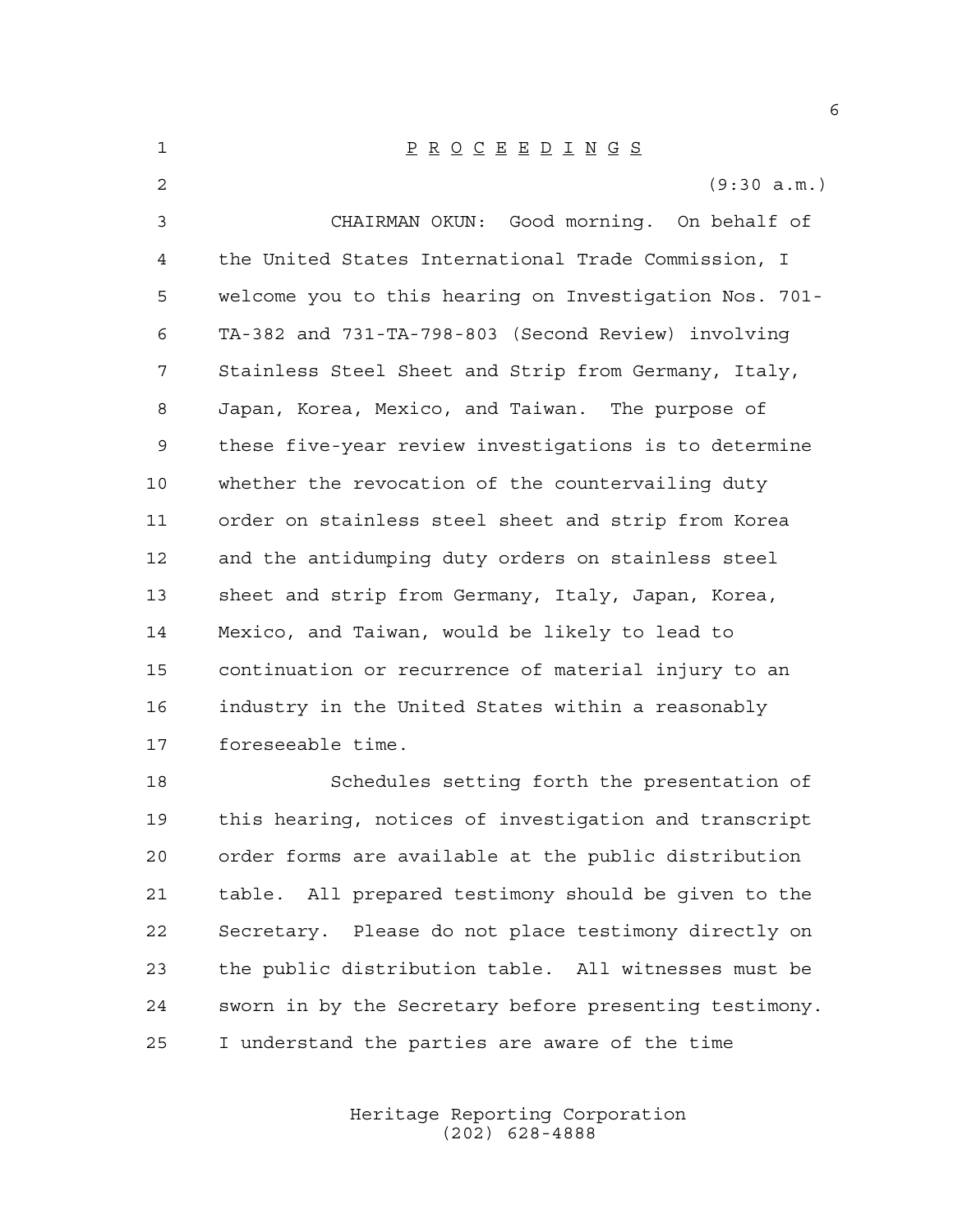allocations. Any questions regarding the time allocations should be directed to the Secretary. Speakers are reminded not to refer in their remarks or answers to questions to business proprietary information. Please speak clearly into the microphones and state your name for the record for the benefit of the court reporter. Finally, if you will be submitting documents that contain information you wish classified as business confidential, your request should comply with Commission Rule 201.6. Mr. Secretary, are there any preliminary matters? MR. BISHOP: No, Madam Chairman. CHAIRMAN OKUN: Very well. Let's begin with opening remarks. MR. BISHOP: Opening remarks from those in support of continuation of the orders will be by David A. Hartquist, Kelley Drye & Warren. CHAIRMAN OKUN: Good morning, Mr. Hartquist. I think you need to turn your microphone on. MR. HARTQUIST: Good morning, Madam Chairman, members of the Commission and staff. I am David A. Hartquist of Kelley Drye & Warren representing the Petitioners this morning. I appear on behalf of the companies and workers of the domestic

> Heritage Reporting Corporation (202) 628-4888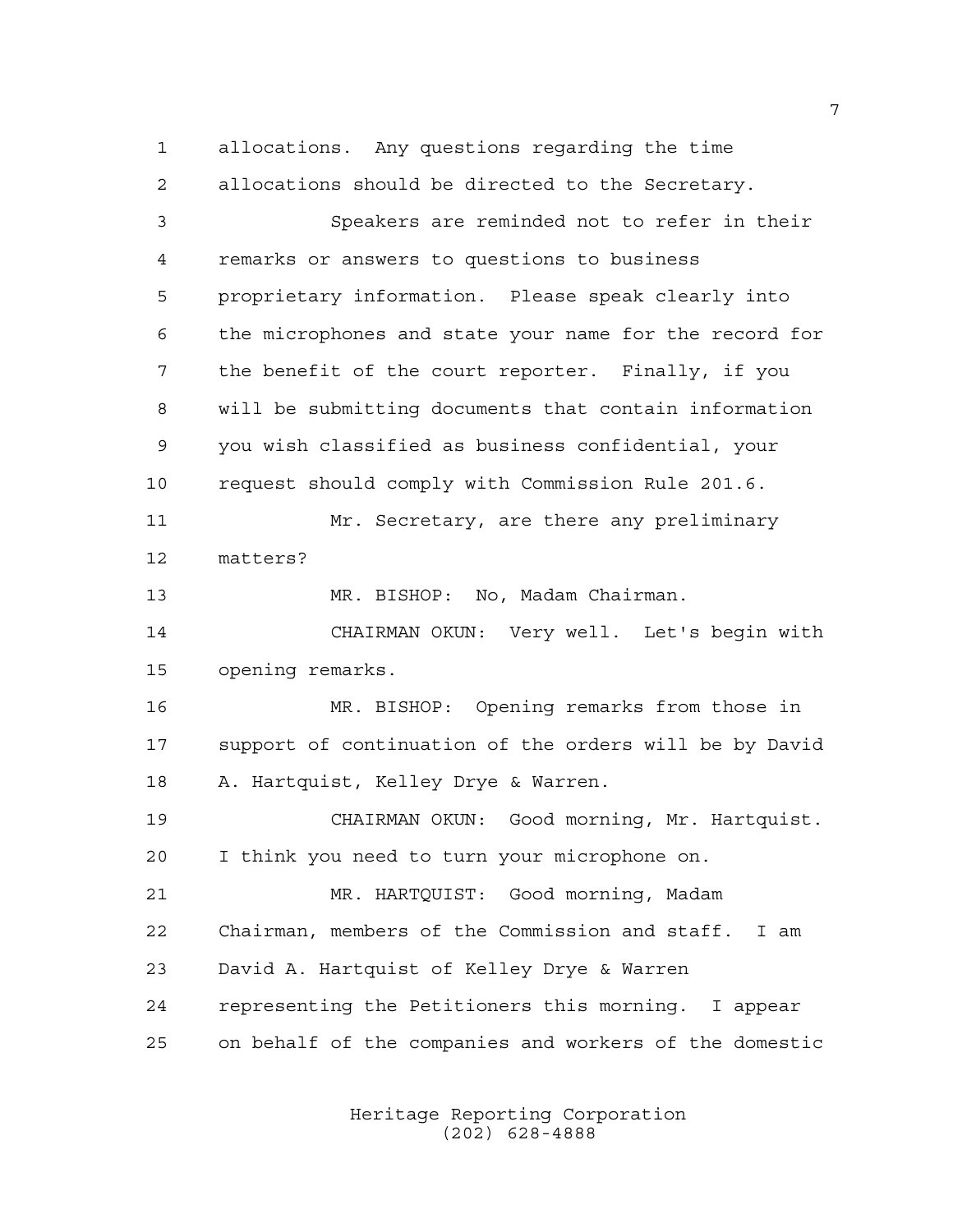industry producing stainless steel sheet and strip, supporting continuation of the seven orders under review.

 Recent years for the domestic stainless steel industry have been bleak. The economic recession hit this industry hard in late 2008 and continued to present problems in 2009 and 2010. Demand for stainless sheet plummeted, falling to its lowest point over the life of these orders in 2009. As demand declined, so did most of the trade and financial variables for the industry.

 The industry operated at only a 37.4% capacity in 2009. Idled mills laid off workers and endured a double-digit operating loss of -11%. 2010 was not much better. A hope for recovery never materialized. Almost half of the industry's capacity remained unused while its operating profit was barely above break-even. Simply put, the domestic stainless sheet industry is in a highly vulnerable condition.

 These weak conditions contrast strikingly with the conditions the industry faced in the original investigations. Back then, demand was strong and increasing. Even under these healthy market conditions, imports from the six subject countries quickly caused material injury to the industry by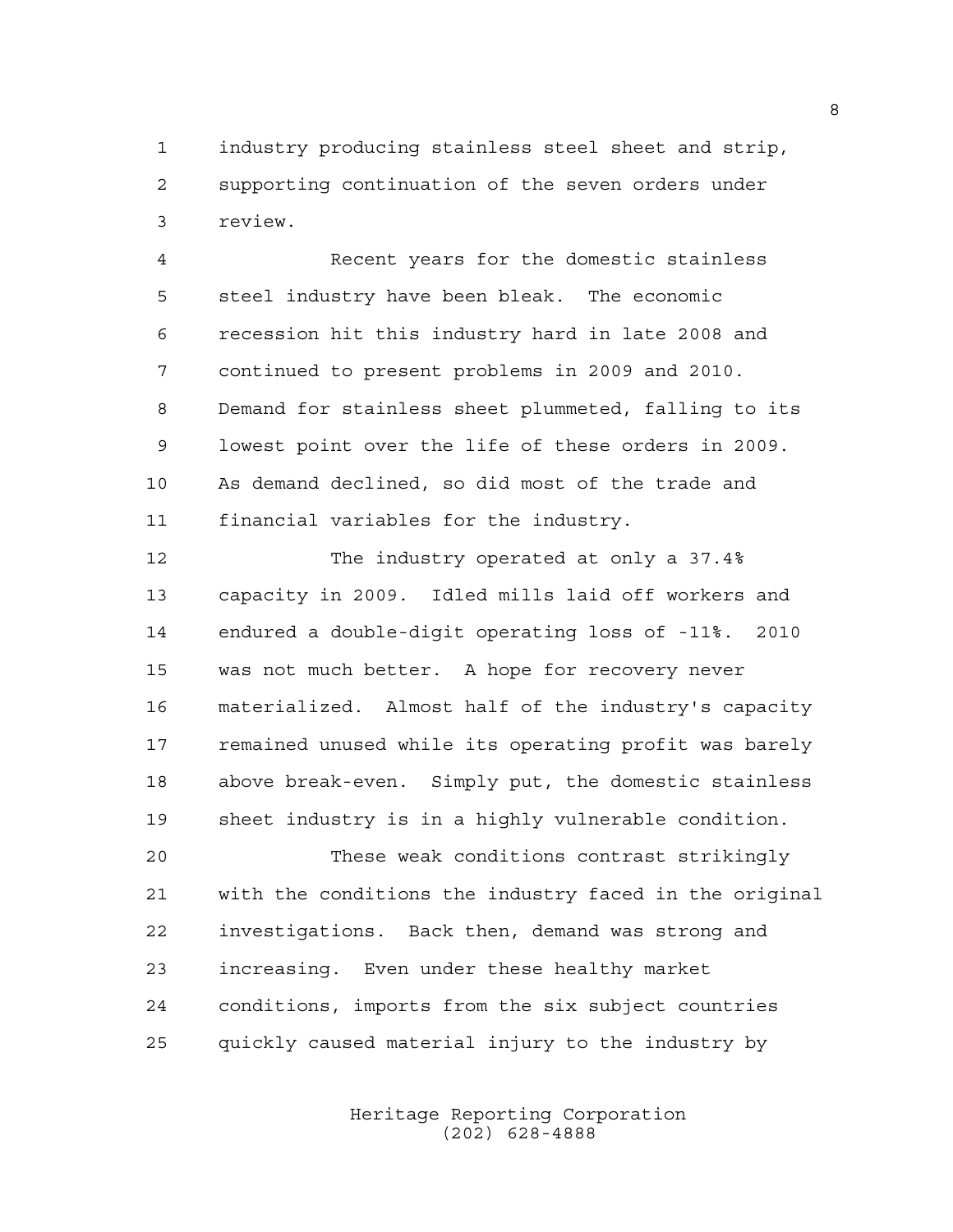significantly increasing sales volumes with low dump prices.

 Industry profits fell to 1.8% in 1998. Given that our industry is already struggling with only 1.7% profitably and experiencing much weaker demand than in 1998, the domestic industry will quickly suffer material injury if the orders are revoked. Worse, the foreign producers have high levels of unused capacity and focus on exports. China had been a prime target for exports by many of the countries at issue, but as China has built up its own stainless sheet production, that pattern has changed.

 The US market with its open nature and attractive prices will be the likely target market for subject producers' production if the orders are removed. Many of the foreign producing industries have refused to respond to questionnaires. No producers in Japan or Taiwan submitted data. Only one Korean company, POSCO, responded. These producers are likely to increase those exports at low price levels if these orders are revoked.

 ThyssenKrupp producers in Mexico, Italy and Germany are participating, but the information they have submitted provides strong justification to leave the orders in place. There is no track record to

> Heritage Reporting Corporation (202) 628-4888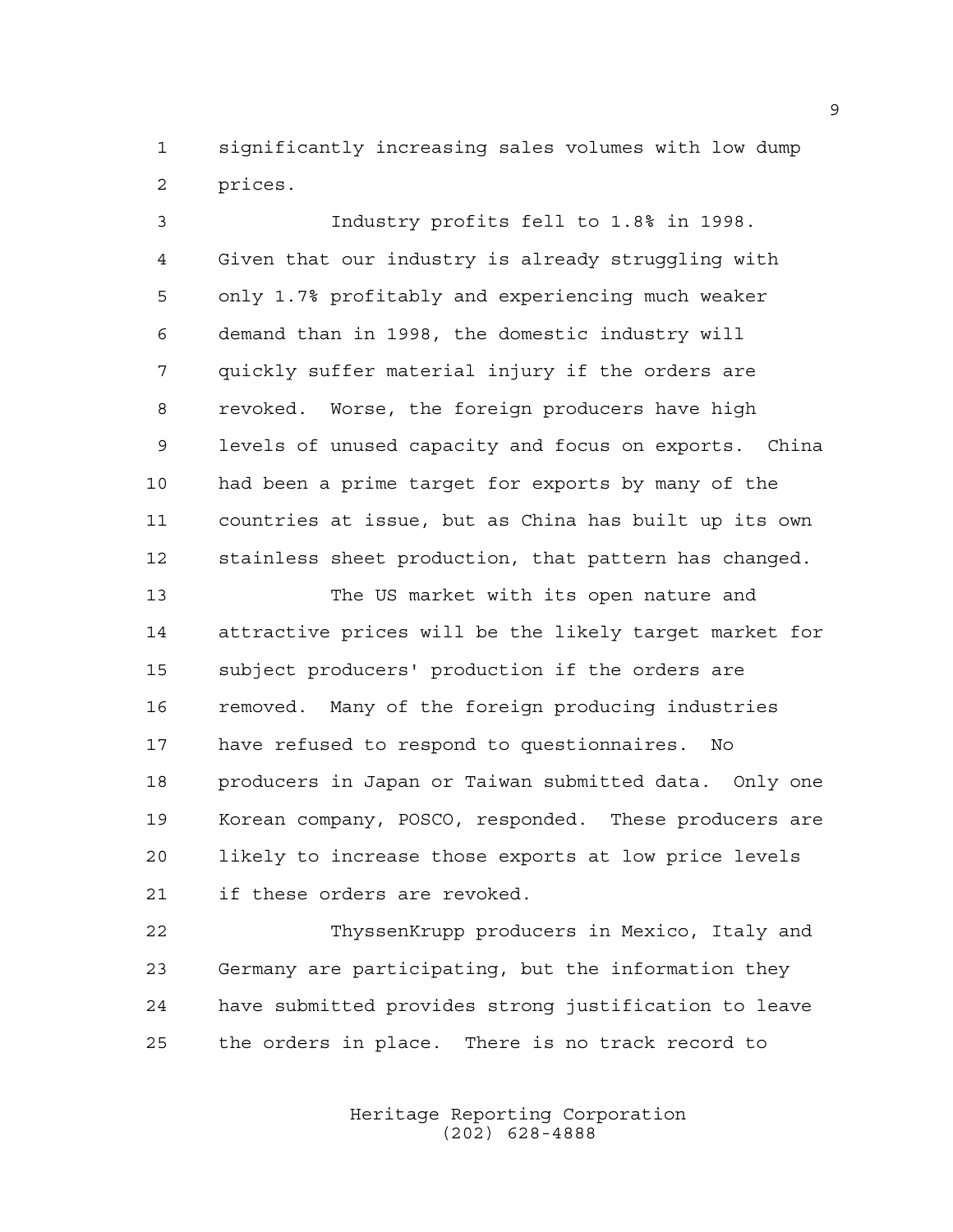justify ThyssenKrupp claims as to policies under which its new mill in the United States will operate or how it will affect imports. In addition, if ThyssenKrupp sells its stainless operations, as it has announced, a new owner could develop very different policies from those of ThyssenKrupp.

 Mexinox, a company that is already significantly undercutting US prices, has reported that it views the US market as its home market, and plans to continue exporting stainless sheet to the United States despite the fact that ThyssenKrupp is building a new mill in Alabama. In sum, there is every reason to believe that imports from each of the six target countries are likely to increase in volume and to undercut US prices.

 Given the extremely vulnerable conditions of the domestic industry at present, US producers and their workers would quickly suffer continued or recurrent injury if unfairly traded subject imports return to the United States unchecked. We respectfully urge you to keep these orders in place. Thank you.

CHAIRMAN OKUN: Thank you.

 MR. BISHOP: Opening remarks on behalf of those in opposition to the continuation of the orders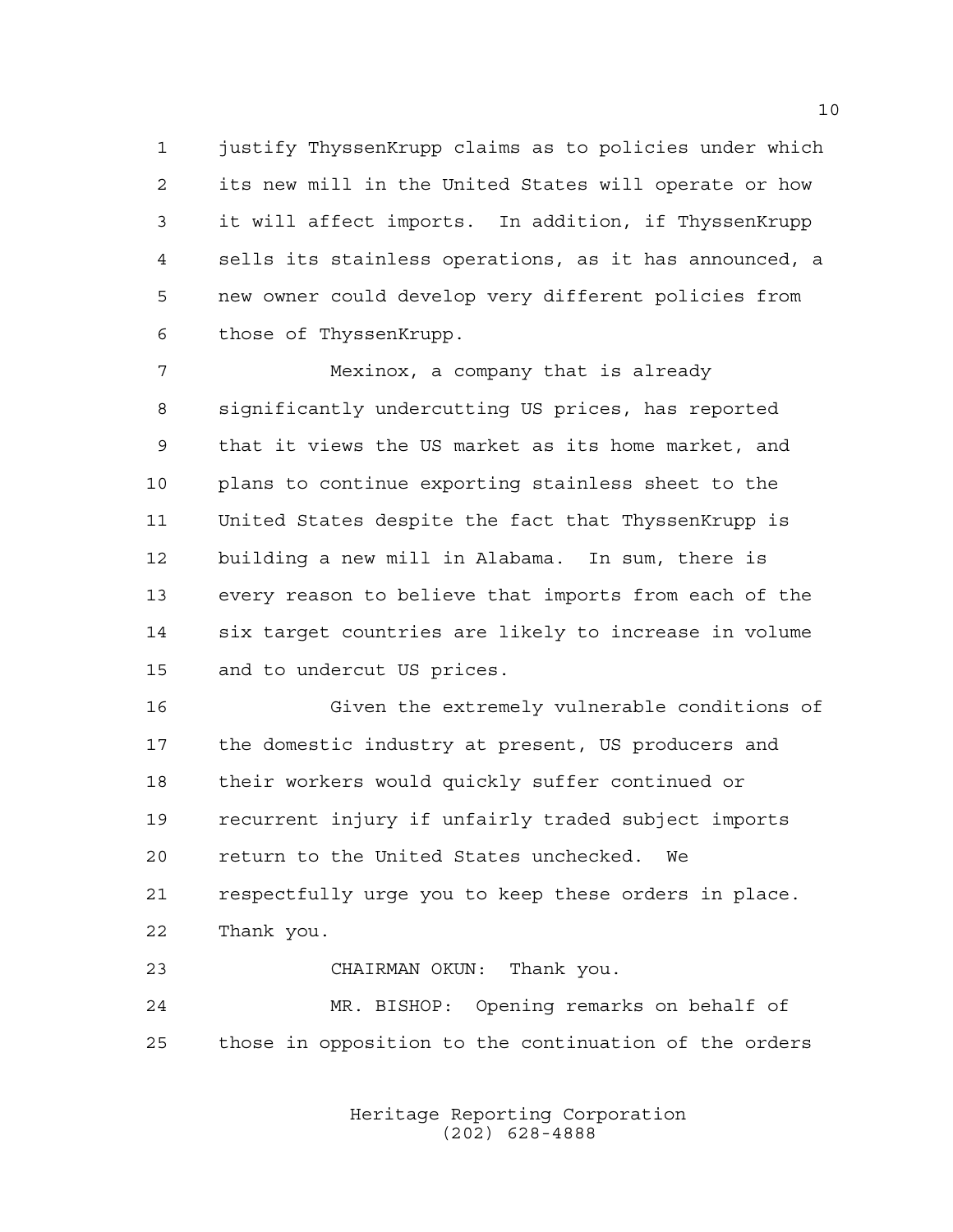will be by Lewis E. Leibowitz, Hogan Lovells, and Jarrod M. Goldfeder, Akin Gump Strauss Hauer & Feld. CHAIRMAN OKUN: Good morning and welcome. MR. LEIBOWITZ: Good morning, Madam Chairman, members of the Commission and staff. I am Lewis Leibowitz of the law firm of Hogan Lovells, appearing on behalf of the ThyssenKrupp Respondents, Germany, Italy and Mexico. The Commission should make negative determinations with respect to imports from Germany, Italy and Mexico in this case. The evidence already before the Commission and the testimony that you will hear today will substantiate that termination of the orders on those three countries will not lead to a continuation or recurrence of material injury to the domestic industry within a reasonably foreseeable time.

 We view the situation very differently from Mr. Hartquist. I will briefly review the important facts. First, the domestic industry is not vulnerable to recurring material injury if the orders are revoked. The industry has restructured and consolidated. It is now in a position of strength and relative stability, evidenced by its performance after the 2008/2009 financial crisis, which confirms that it is not vulnerable.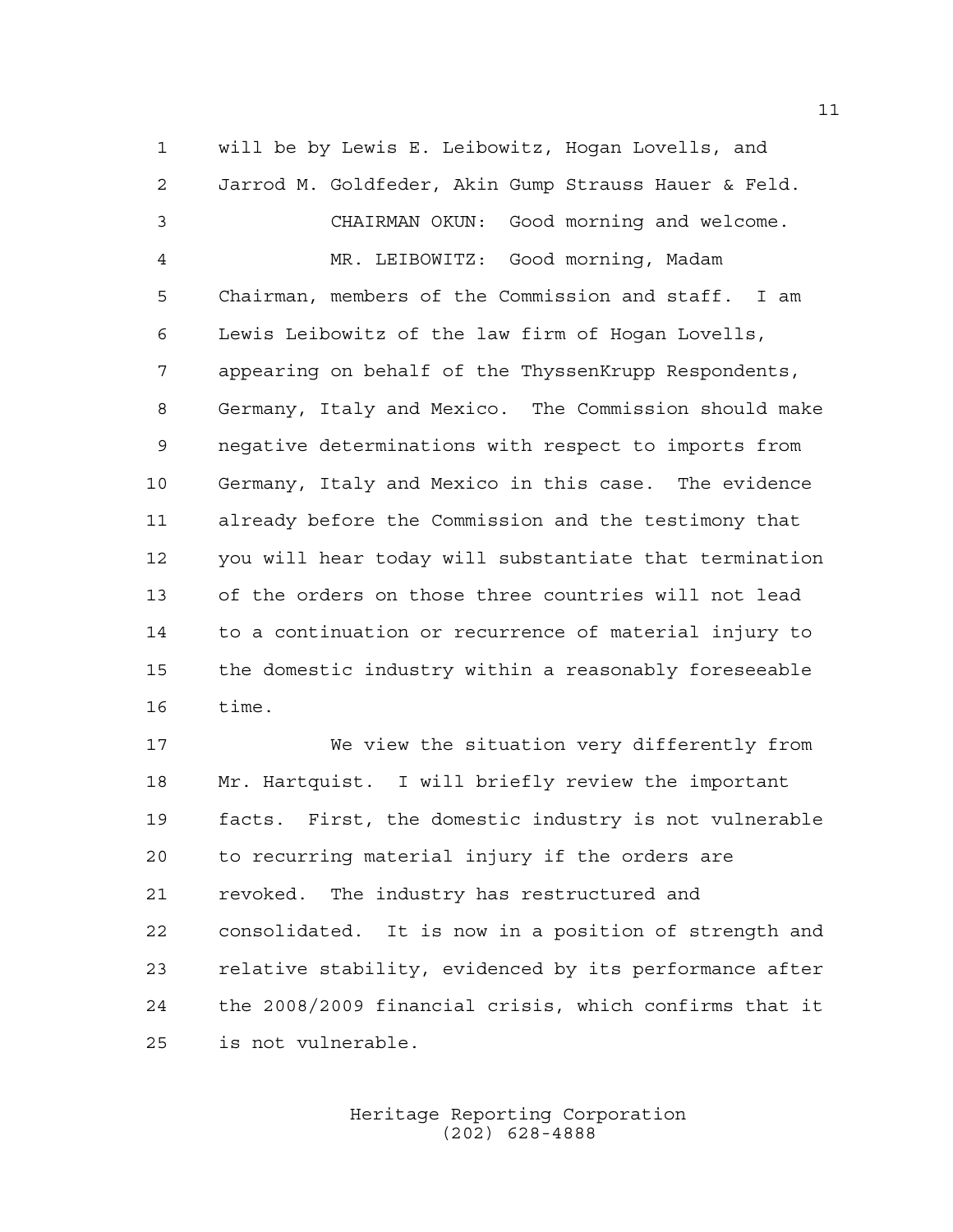The domestic industry returned to profitability after only one year, one year of losses in 2009, after an unprecedented economic crisis. Average profits doubled in this review period compared to the prior period of review, despite the catastrophic market conditions of that crisis. Further, domestic industry productivity, price-to-cost margin, and hourly wages all increased between 2005 and 2010.

 The domestic industry has enough confidence in the future of the US market, and without conditioning its forecast on antidumping measures remaining in place, to make substantial capital investments. And of course, ThyssenKrupp agrees with that assessment, investing \$1.4 billion in a new US stainless steel mill as part of its \$5 billion in US steel production.

 Consider also that the industry offset the effect of volatile raw material costs through an alloy surcharge mechanism, and that US exports doubled from the prior period of review, showing that US producers are not only domestically but internationally competitive. Given these facts, a long line of US companies would be eager to be so vulnerable.

Second, the Commission should not cumulate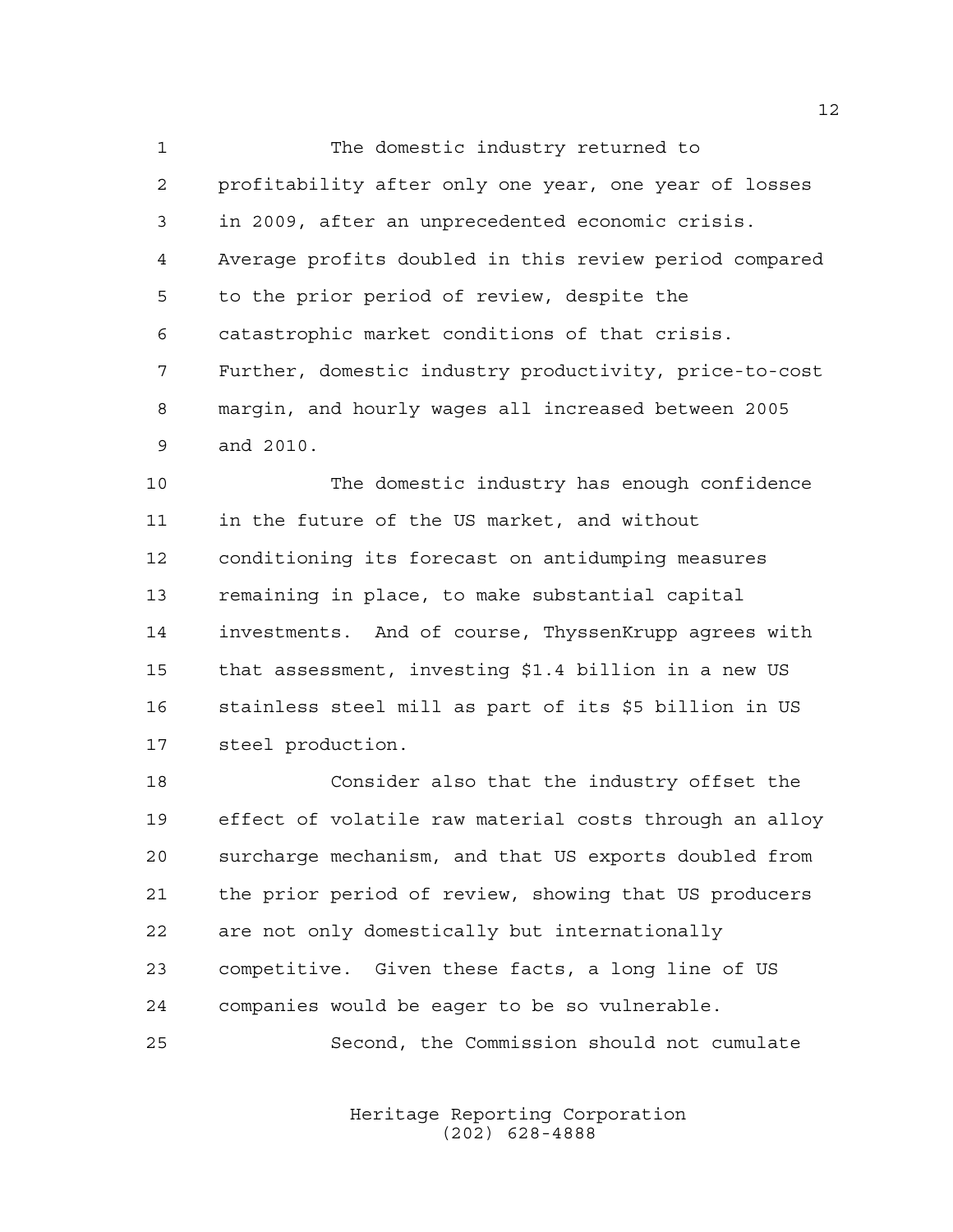the subject imports from Germany, Italy or Mexico with each other, or with any other respondent. Imports from Germany and Italy will be at or near zero whether or not the orders are revoked. They will not compete with North American production by ThyssenKrupp's Alabama mill. Subject imports from Mexico will remain stable whether or not the order on Mexico is revoked.

 Mexinox will refocus its sales efforts in the US on specific products, but has not and will not depress prices in the US, and Mexinox will use American feed stock from Alabama to make its production for imports in the United States, as well as distribution elsewhere.

 Thus, the Alabama plant provides at least 1.4 billion reasons why ThyssenKrupp affiliates will not cause injury to the US market if the orders are revoked. The Commission should conclude that revocation of the orders on imports from Germany, Italy and Mexico will not likely cause a resumption of material injury to the domestic industry. Thank you.

 MR. GOLDFEDER: Good morning, Madam Chairman and members of the Commission. I am Jarrod Goldfeder, counsel for POSCO, the Korean respondent. We are here today to urge the Commission to revoke the antidumping and countervailing duty orders in effect against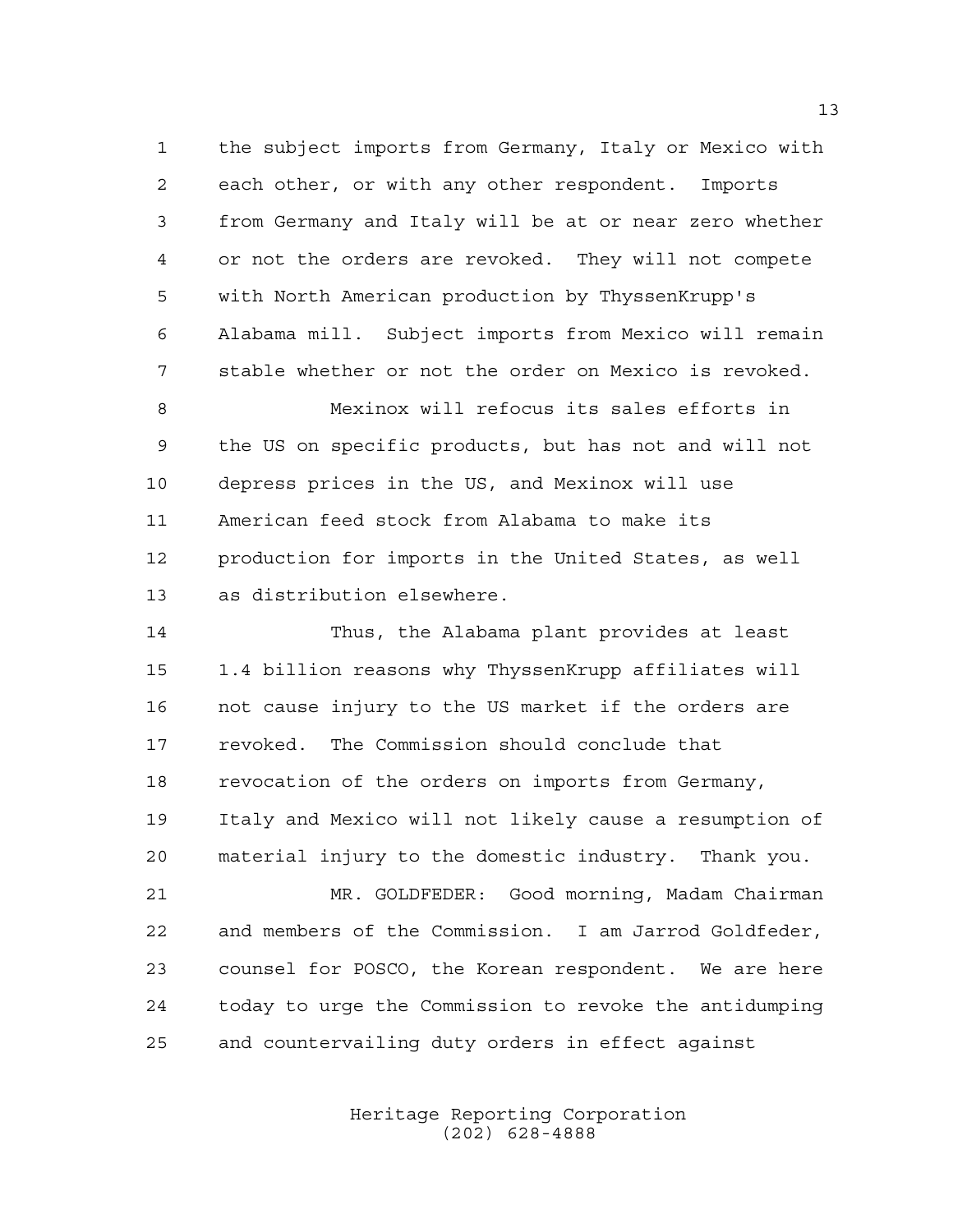Korea. I would like to actually begin with a quote from the April 2005 hearing in the first review of this case.

 In arguing why the Commission should continue the orders against Korea, counsel for Petitioners declare that "POSCO of Korea has told importers that it plans to increase its exports to the United States in 2005. POSCO has told the domestic industry it has its first opportunity in a decade to reap the benefit of the top of the demand cycle. And what actually came to pass?

 POSCO did not increase its US exports in 2005. In fact, during this entire POR, it made a single shipment to the US to fill a special order for an ultrathin product. POSCO did not export to the US at all during the boom years of 2005 through 2007 when apparent consumption and prices reached their highest levels, did not export in 2010 as demand in the US market increased substantially.

 In short, Petitioner's dire prediction back in 2005 widely missed the mark. Now here we are six years later with the domestic industry once again making dire predictions about what will come to pass if the Commission revokes the Korean orders, but the record does not support their claim. This is not a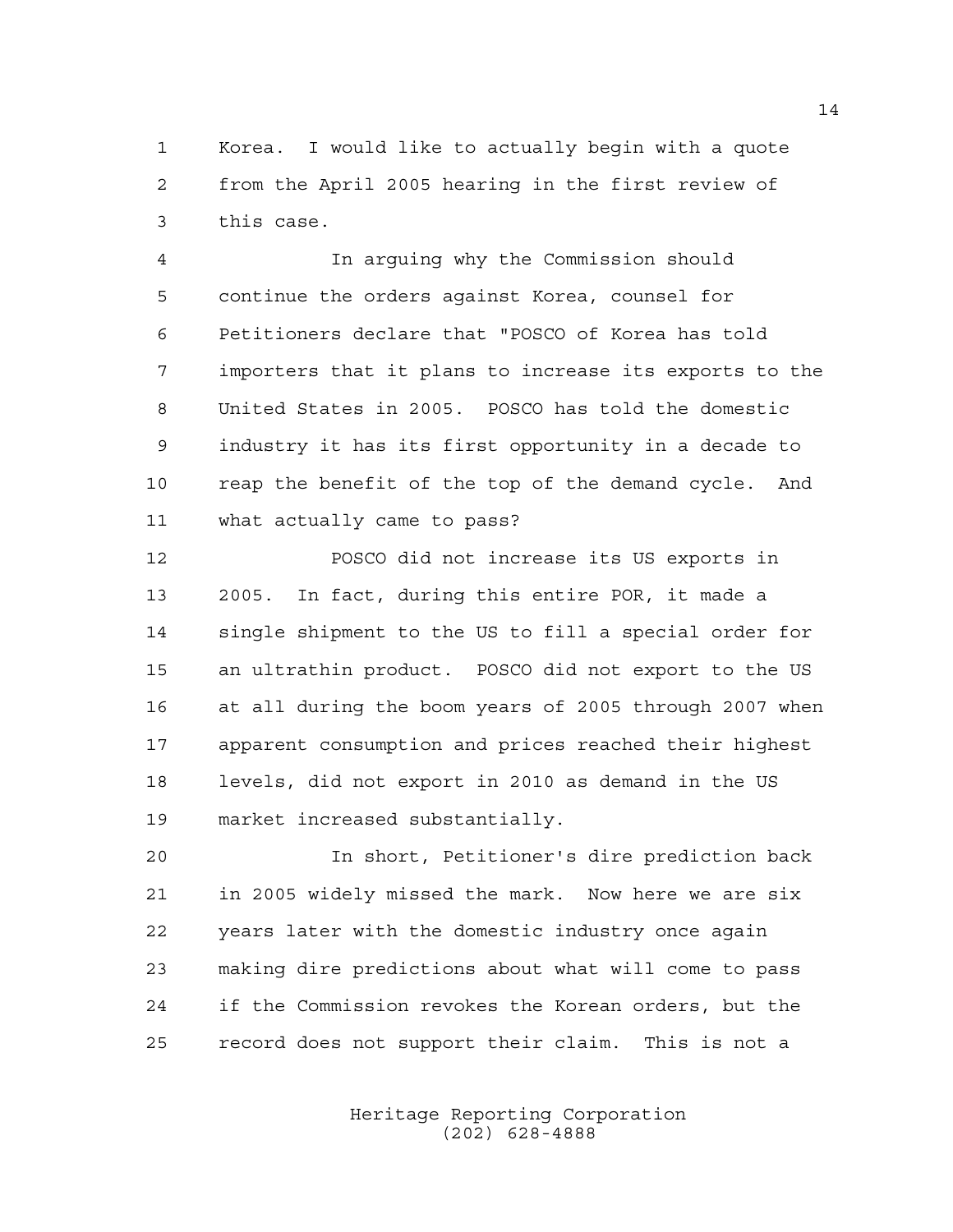case in which a foreign industry is waiting in the wings to reenter the US in substantial quantities if the orders go away.

 Korean producers have consistently maintained an approach of supplying the Asian markets, including their own home market, with little US presence. Revocation will not cause that to change in the reasonably foreseeable future, particularly as demand continues its robust growth in Asia. Therefore, we ask you that you revoke the orders. Thank you. CHAIRMAN OKUN: Thank you. We will now have our first panel. MR. BISHOP: Would those in support of the continuation of the countervailing duty order and the antidumping duty orders please come forward and be seated? Madam Chairman, all witnesses have been sworn. CHAIRMAN OKUN: Thank you. (Pause.) MR. HARTFORD: Apologize for the delay. CHAIRMAN OKUN: No problem. You may proceed. MR. HARTFORD: Good morning. MR. HARTQUIST: Terry, excuse me just one

> Heritage Reporting Corporation (202) 628-4888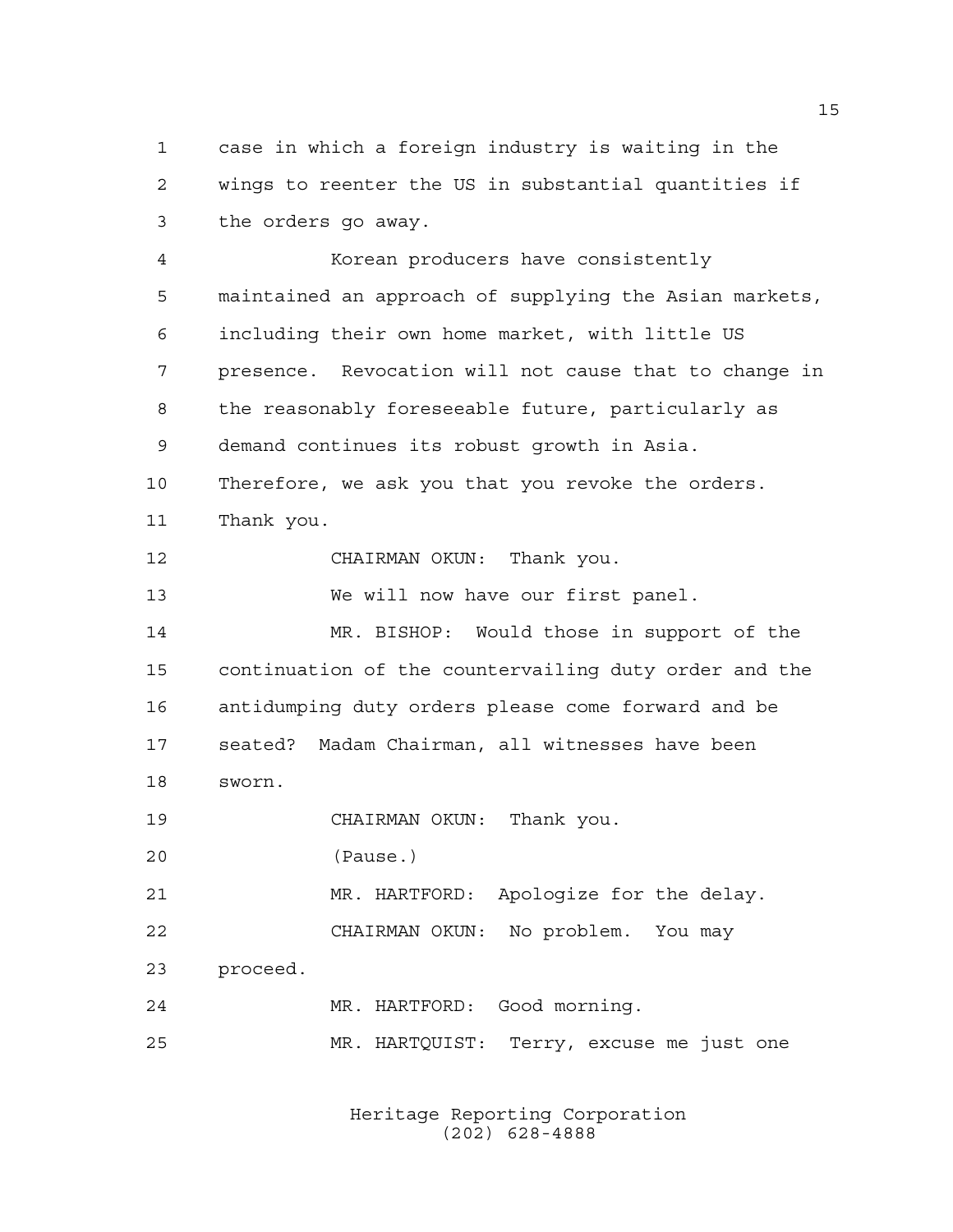second. I am going to introduce the witnesses.

 Thank you, Madam Chairman. Let me just take a minute to introduce our witnesses and then we will turn to Mr. Hartford as our first witness, who is obviously raring to go this morning. Terrence L. Hartford is Vice President and General Manager of Sheet for Allegheny Ludlum Corporation. He will lead off the testimony. His colleague Mark Carson, who is General Manager of Field Sales for Allegheny Ludlum Corporation -- if you will just raise your hand while I introduce you -- will be here also to answer questions. Patrick Feeley, Vice President Commercial, North American Stainless; Thomas Schmitt, General Manager of Stainless Steel Sales of AK Steel Corporation; Thomas Conway, International Vice President, United Steelworkers of America; Ed Blot, President, Ed Blot and Associates; Jason Suslak, Senior Attorney of Allegheny Technologies, is available for Q&A behind us; and Brad Hudgens, Economist of Georgetown Economic Services. 22 And with that, Mr. Hartford. MR. HARTFORD: Thank you, Skip. Good morning. CHAIRMAN OKUN: Mr. Hartquist, you didn't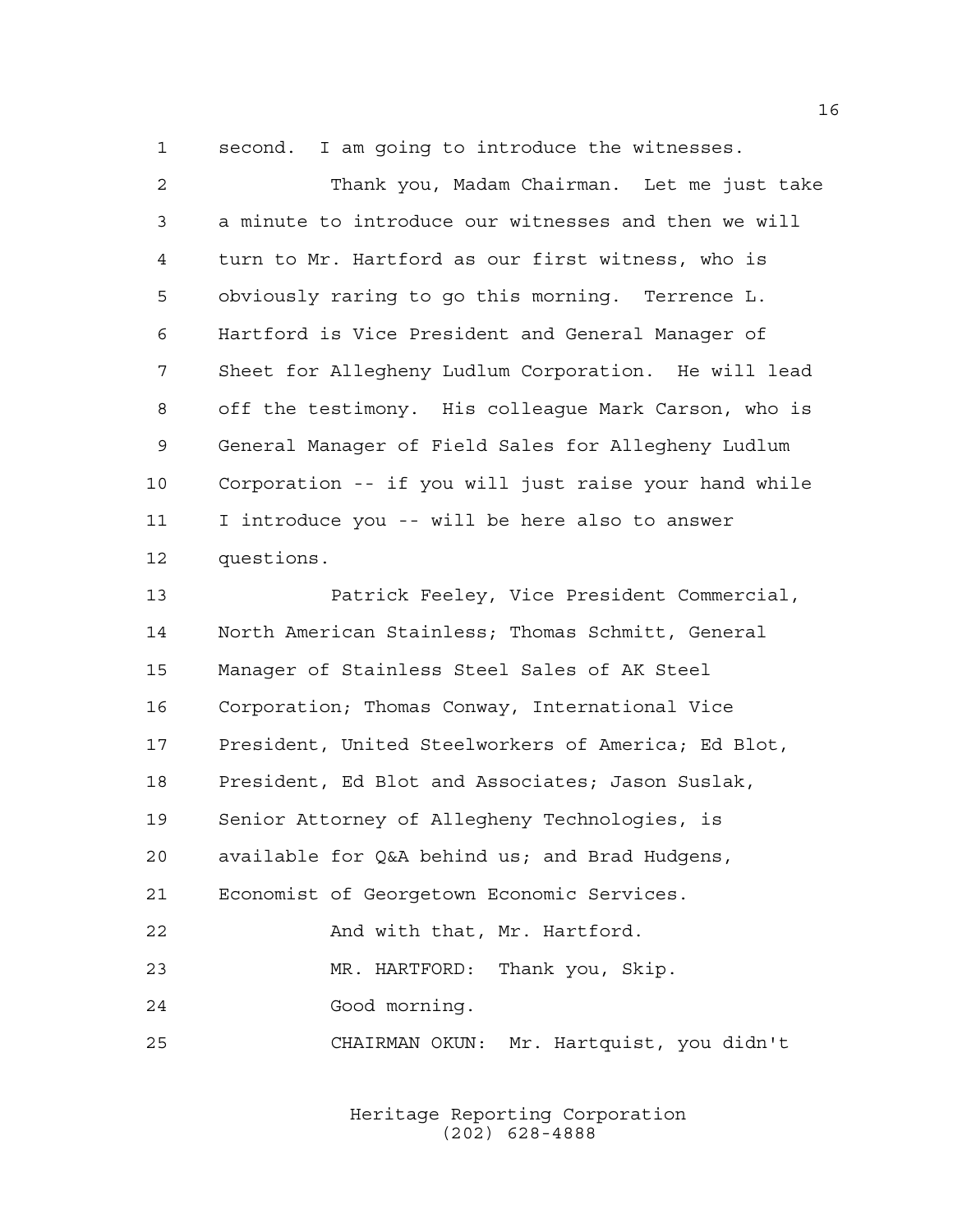mention your co-counsel, Kathleen Cannon. She is well known to us, but if you are, you know, I don't want to leave her out.

 MR. HARTQUIST: Kathleen Cannon of Kelley Drye & Warren. Thank you.

 MR. HARTFORD: Good morning. I am Terry Hartford, Vice President and General Manager of the Stainless Sheet Business Unit at ATI Allegheny Ludlum. I have responsibility for all commercial, operating, technical and financial activities for our stainless sheet and strip business, and I have been with Allegheny for almost 30 years. Allegheny Ludlum has actively participated in these cases since they were filed.

 We appear here today because we strongly believe, for our company as well as our industry to remain viable in this market, it is crucial that the orders against all of the subject countries continue in effect. At the time these cases were filed in the late 1990s, demand for stainless steel sheet was strong and growing. In 1996 our industry was operating at a capacity utilization rate of 73% and obtained operating profits of 8.4%.

 Unfortunately, growing volumes of imports from the subject countries entered our market at low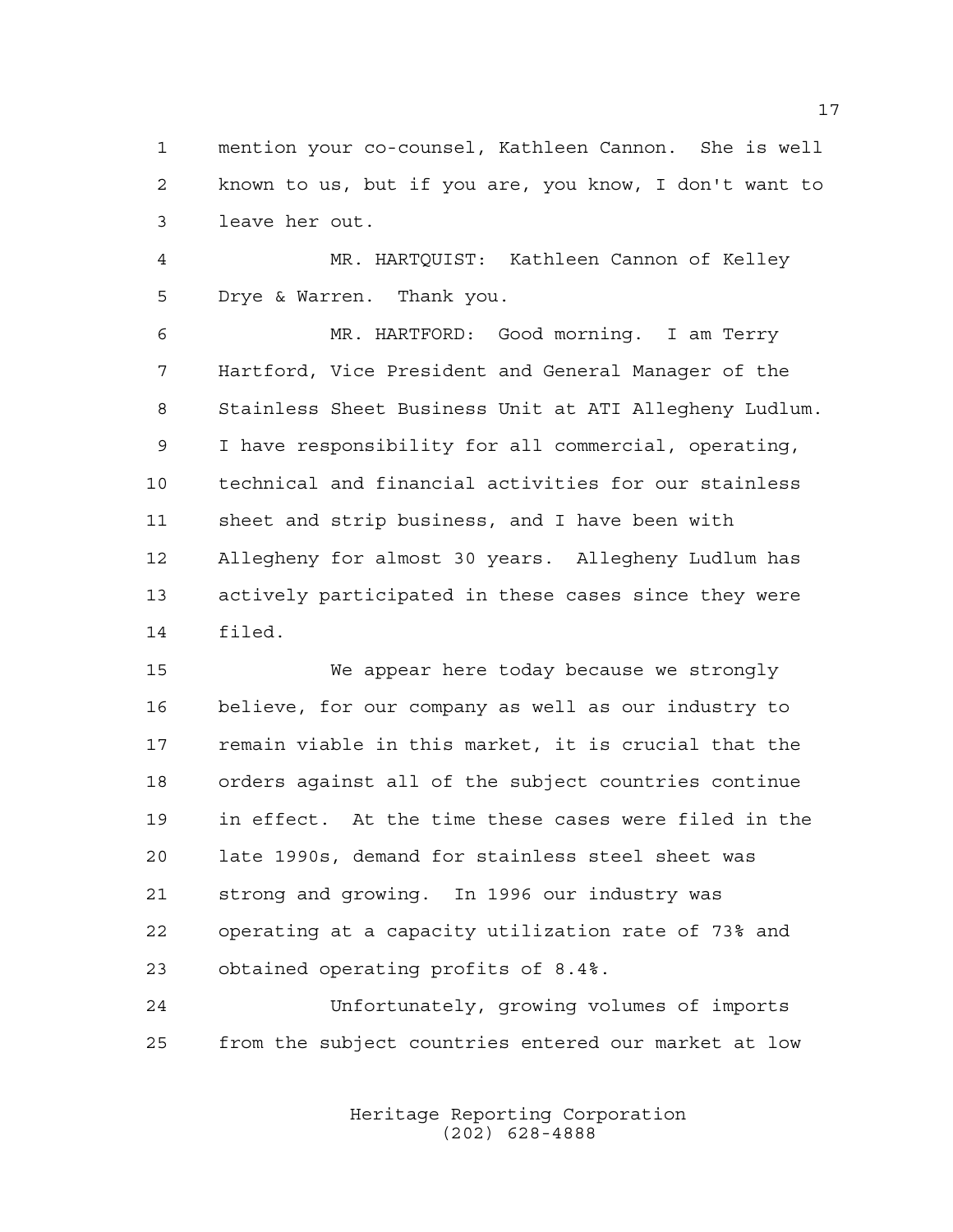dumped prices. As a result, despite the strong demand levels, we saw our market share fall, our capacity utilization drop, and our operating income decline to just 1.8%. That was the late 1990s. Fast forward to 2011. Demand for stainless steel sheet has declined to levels below that of the 1990s, and below-demand level was reached just a few years ago.

 The Great Recession devastated our industry, causing demand to plummet in 2009 to its lowest level in over 15 years, a level nearly half of what the US market consumed in the year 2000. At Allegheny Ludlum we had to idle our Midland, Pennsylvania, melt shop, as well as our rolling and annealing lines in New Castle, Indiana, in late 2008 through most of 2009. We still have not resumed operating our annealing lines in New Castle, and our employment there has gone from 140 people in 2008 to less than 40 employees today.

 Our industry has more idle capacity than capacity in use in 2009. We were also forced to lay off a significant number of workers. This resulted in the industry generating an operating loss in 2009. In 2010, while US demand was better than 2009, it was still 17% below the average annual consumption from 1997 through 2007, and far below the installed

> Heritage Reporting Corporation (202) 628-4888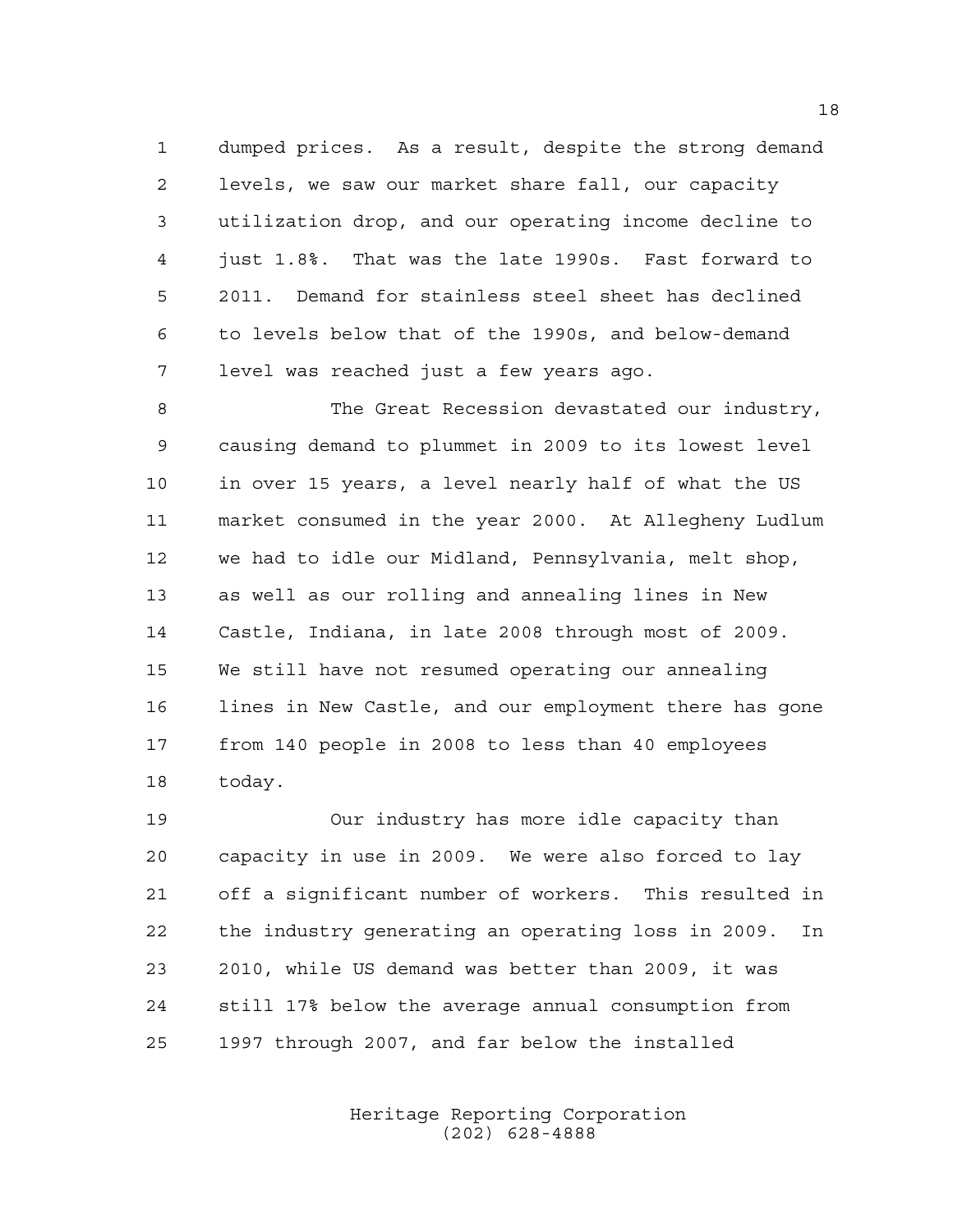capacity to supply.

| $\overline{2}$ | Our industry's condition remained very poor.           |
|----------------|--------------------------------------------------------|
| 3              | The industry earned a minimal operating profit of      |
| 4              | 1.7%, barely above a break-even level. These           |
| 5              | utilization and operating profit levels are even lower |
| 6              | than the utilization and profit levels the industry    |
| 7              | achieved in 1998 when this Commission found our        |
| 8              | industry was suffering material injury caused by       |
| 9              | subject imports.                                       |
| 10             | To put it bluntly, recent years for our                |
| 11             | industry have been very challenging. That has not to   |
| 12             | say, however, that the orders have not had an effect.  |
| 13             | Immediately after the orders were imposed, subject     |
| 14             | import volumes declined significantly. Our industry's  |
| 15             | condition improved, and we took advantage of that      |
| 16             | improvement to undertake much needed investment.<br>As |

 you know, we are in a capital-intensive industry that requires continuous investment.

 Over the course of the review period, we have invested in improving our efficiency and in new technologies to supply the market. The domestic stainless sheet industry's ability to attract investment capital for future growth clearly requires an improvement in the industry's financial performance. The financial results the industry has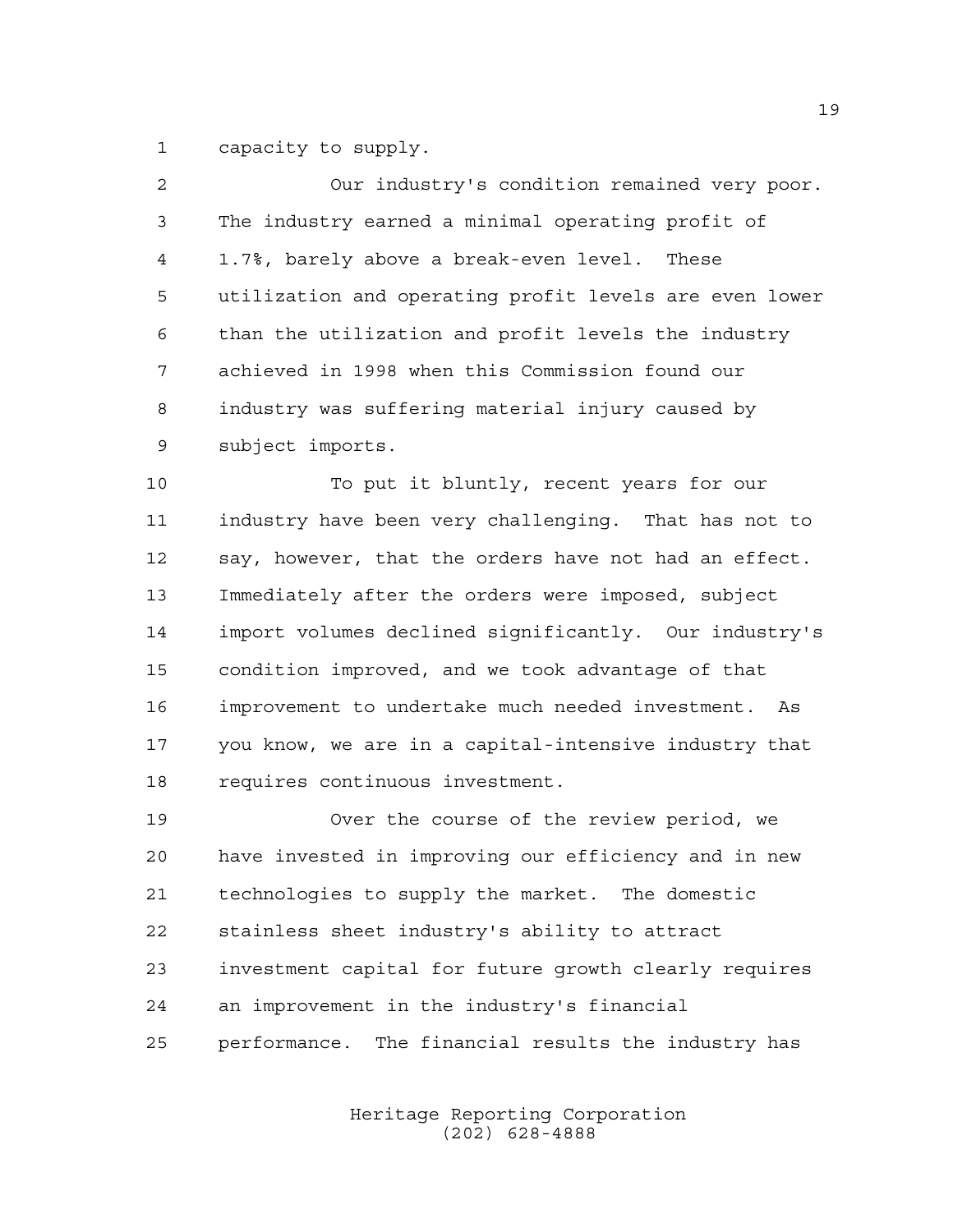suffered in the past two years threaten our ability to continue to make these needed investments.

 Our weakened trade position and profit levels in stainless sheet and strip are not able to withstand a resurgence in low-priced imports, yet all available information indicates that is precisely what will happen if the orders are revoked. Our market is now recovering modestly but it is still far below consumption in 11 out of the past 13 years. Economic growth in the United States is slow and tenuous.

 Some of our end use markets have recently begun recovering. However, second quarter 2011 demand already appears to be lagging when compared to the first quarter. We are not anticipating demand in the foreseeable future to return to the healthy level reached just a few years ago. The foreign producers in the six subject countries continue to have large capacity and focus on export markets for a large part of that capacity.

 In fact, producers in Italy, Mexico, Korea and Taiwan actually added stainless production capacity during the period of the global recession. Despite demand in their own countries falling dramatically during this period, they installed new assets, much of which we believe will be directed to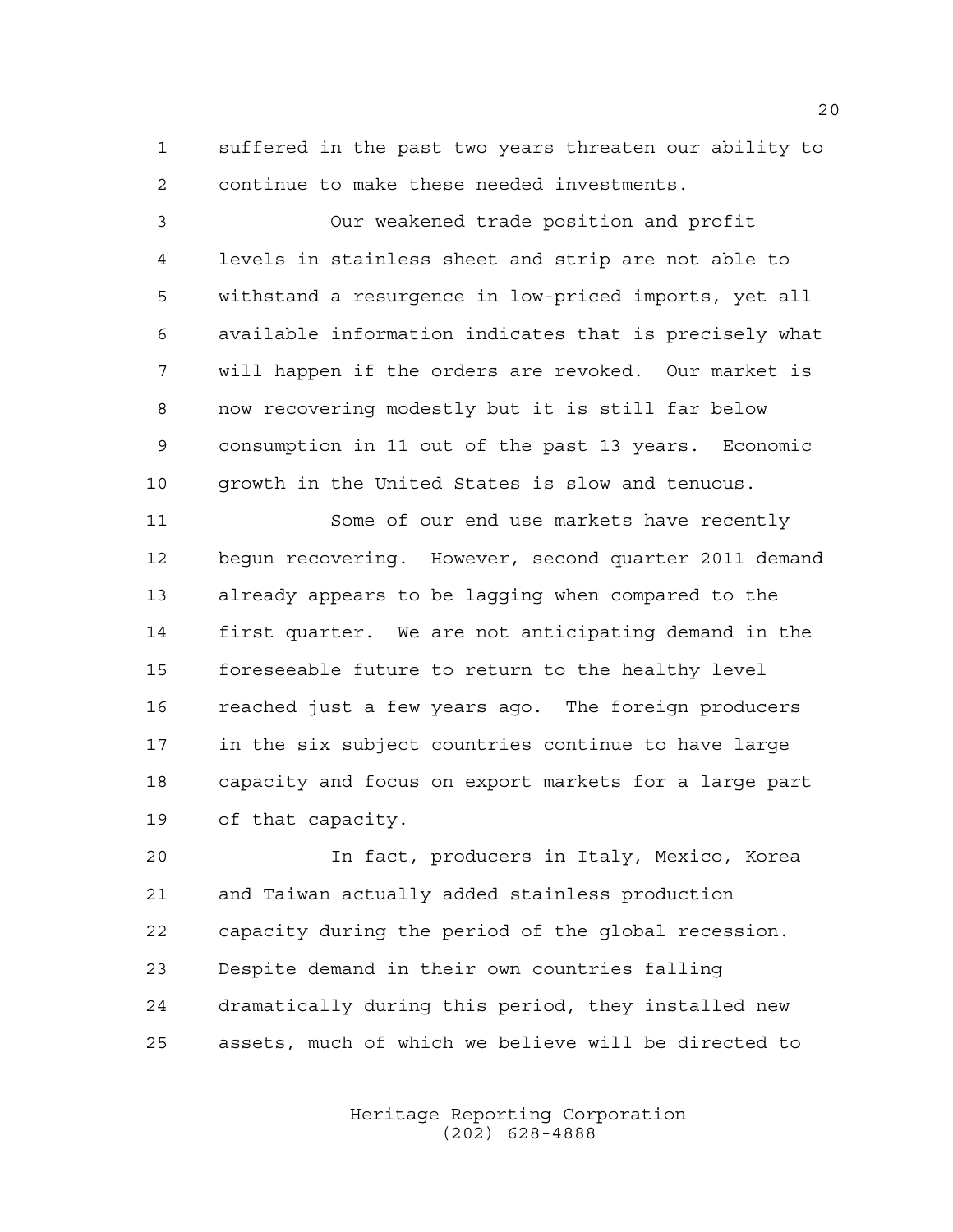export markets. Globally, there is an excess supply of stainless steel sheet.

 The build-up in Chinese production in particular is forcing foreign stainless sheet producers to look for new markets. I understand that POSCO claims that its focus will be on Asia, but that is not consistent with the facts. Exports of stainless sheet from Korea to Asian markets, and to China in particular, have fallen dramatically in recent years.

 Korean exports are being displaced by Chinese production, so they have to look for new markets. The US market has been and remains an attractive outlet for their excess capacity. Further, there is no question in my mind that the subject import pricing will be at levels that significantly undercut our prices. In fact, the prices of subject imports are already below our prices in a large number of instances, even with the orders in place.

 We have received information on very cheap offers of Korean stainless sheet for delivery in both the East and West Coast of the United States, this month and next month. We will submit further details on these low Korean prices in our post-hearing brief. Prices of stainless sheet from Mexico have also been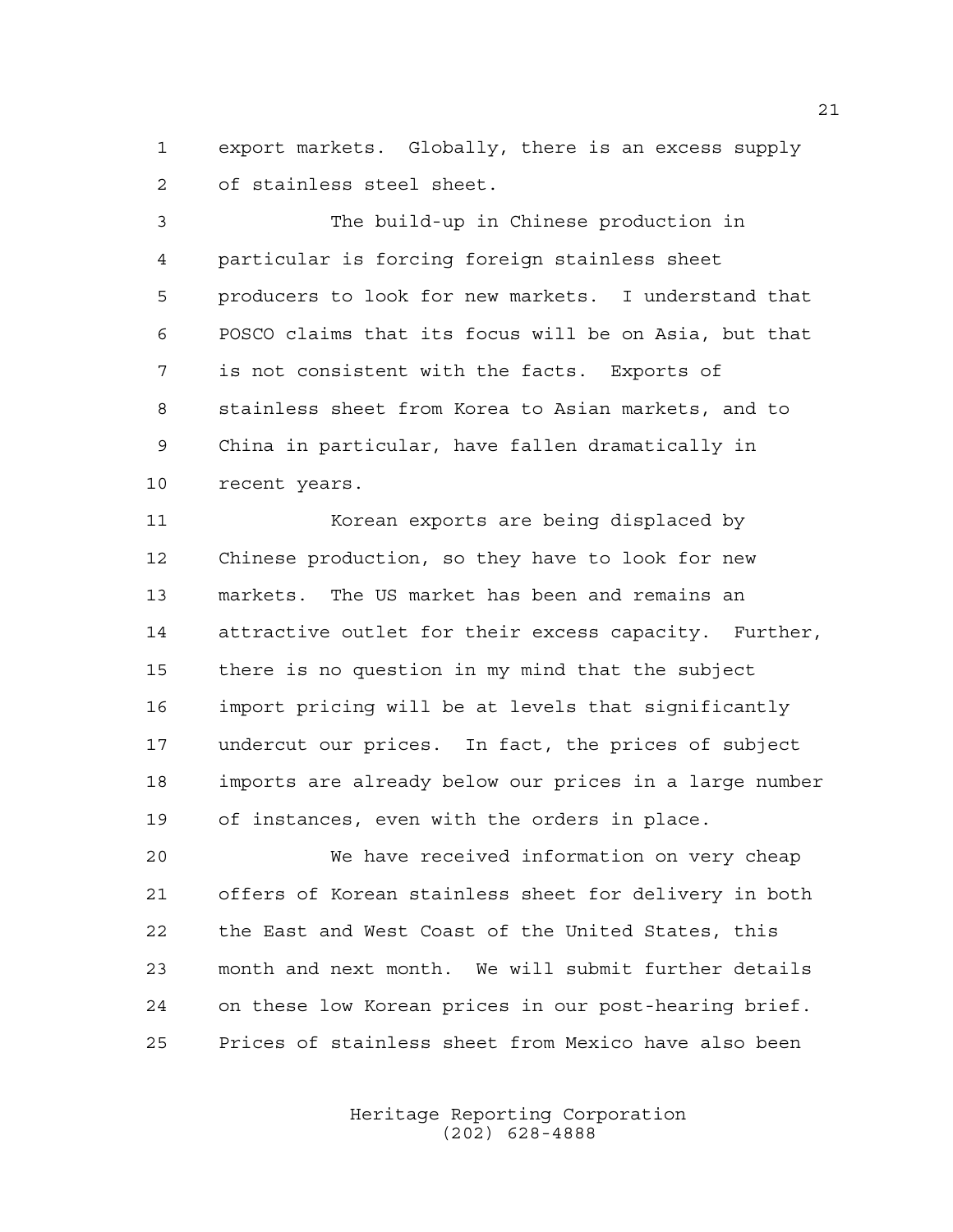below US prices in the past few years and are continuing to undercut our prices.

 If the orders are removed, the price undercutting by these and other subject imports will become even worse. I do not understand how ThyssenKrupp can claim that dumped imports of stainless sheet from Mexico will benefit the domestic stainless sheet industry when those imports are already undercutting our prices and displacing our sales.

 ThyssenKrupp also states that its new facility in Alabama will eliminate the need for imports, or at least for imports other than those for Mexico that it admits will still enter our market. I have listened with interest to the various ThyssenKrupp announcements in recent years as to the timing and details of what will occur with respect to production in their Alabama facility.

 It seems to be a moving target with constant changes as to what will happen and when. Just this month, ThyssenKrupp announced a restructuring and a possible sale of those and other ThyssenKrupp global stainless operations. If these orders are removed, an entirely new dynamic would be introduced to this market that could, again, alter the supposed policies

> Heritage Reporting Corporation (202) 628-4888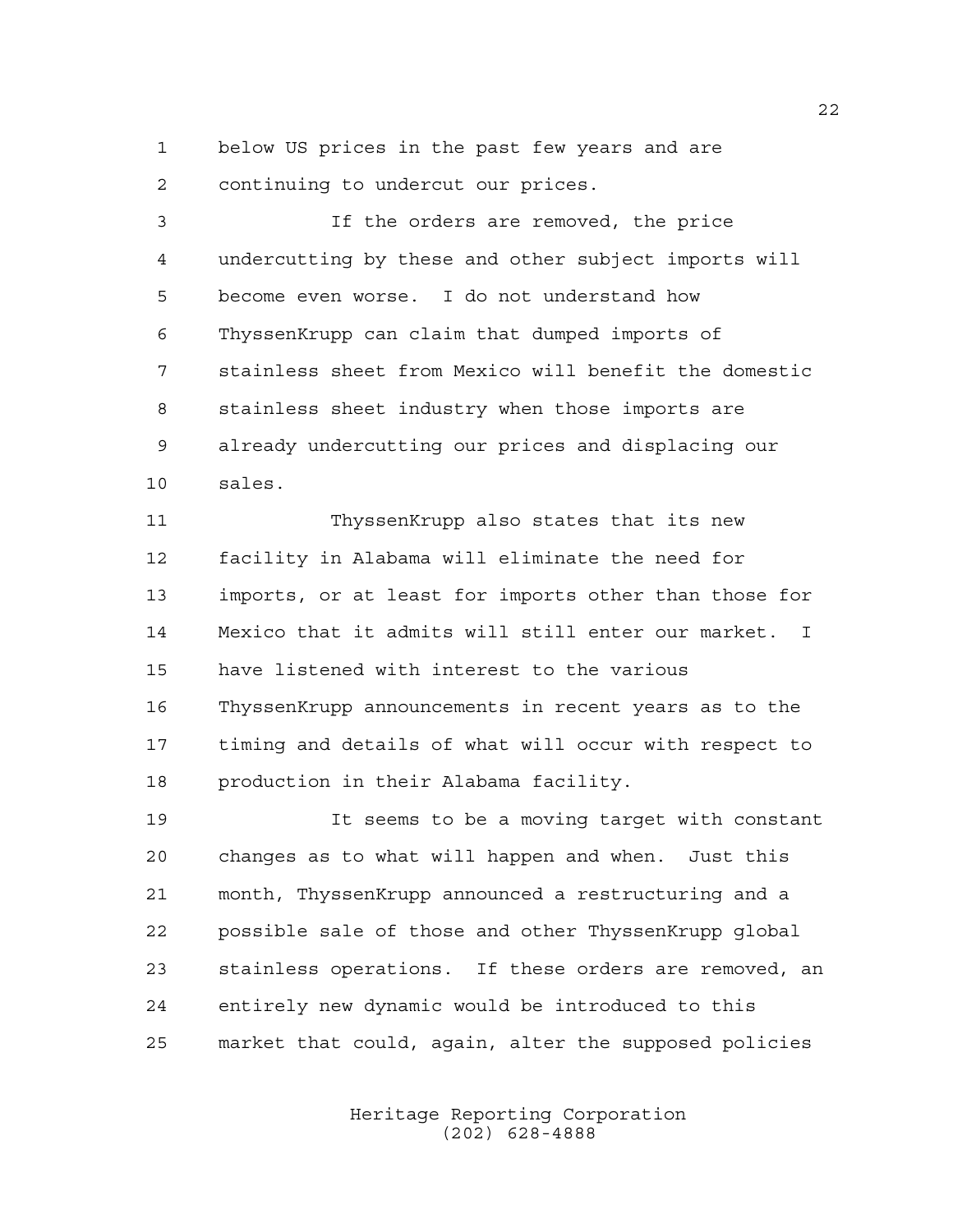and plans of this facility.

| 2  | So where are we today? Realistically, we               |
|----|--------------------------------------------------------|
| 3  | are hoping for a sustained recovery that allows us to  |
| 4  | increase sales, production, capacity utilization and   |
| 5  | profitability. We also want to continue bringing       |
| 6  | steelworkers back to work at our facilities. If these  |
| 7  | orders are listed, just as our market is beginning to  |
| 8  | improve, our hope for recovery will not occur and even |
| 9  | more jobs could be lost.                               |
| 10 | Although our industry is more than able to             |
| 11 | supply increasing US demand for stainless sheet, we    |
| 12 | will be prevented from doing so if unfairly traded     |
| 13 | imports are allowed to return to our market. Without   |
| 14 | the orders, the subject countries will return to       |
| 15 | dumping. Their prices will undercut our prices to an   |
| 16 | even greater degree than they do today, and our        |

financial position will deteriorate further.

 Their large available capacity will permit them to export substantial volumes of stainless sheet to our market, depriving us of much-needed sales to continue to increase our utilization rate. The domestic stainless sheet industry will not be able to earn a return on the significant investments we have made and continue to make. The domestic industry's profit levels will not attract the capital required to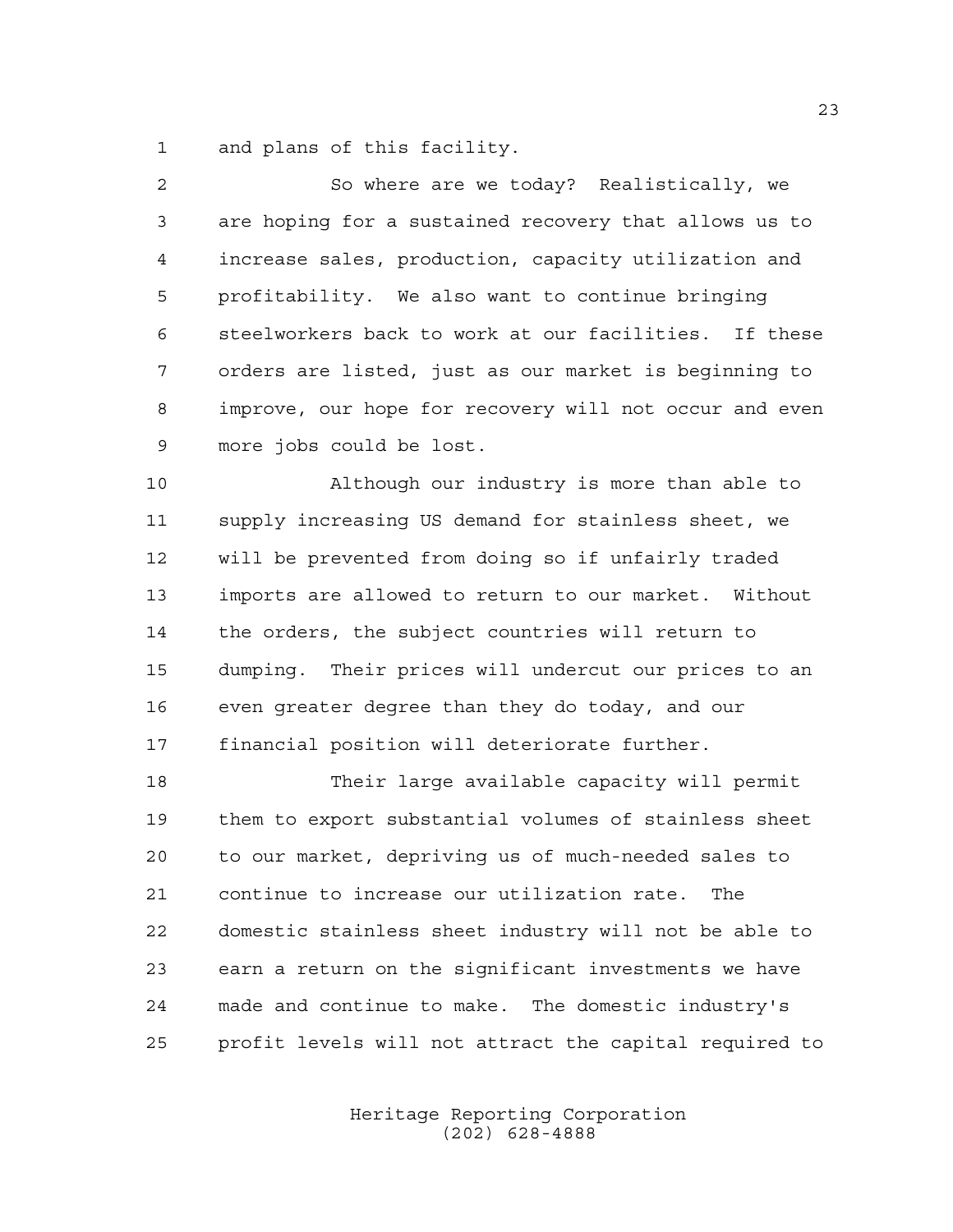support our customers.

| 2  | Recovery for the domestic stainless steel              |
|----|--------------------------------------------------------|
| 3  | sheet and strip industry depends on retention of these |
| 4  | orders against unfairly traded imports, and I urge you |
| 5  | to keep them in place. Thank you.                      |
| 6  | MR. HARTQUIST: Thank you, Terry, and for               |
| 7  | the record, I also failed to introduce my colleague    |
| 8  | Alan Luberda, and I know I will never hear the end of  |
| 9  | this. Pat Feeley is our next witness.                  |
| 10 | MR. FEELEY: Good morning. My name is Pat               |
| 11 | Feeley. I am Vice President of Commercial Operations   |
| 12 | for North American Stainless. I have been in the       |
| 13 | steel industry for over 26 years and I have spent the  |
| 14 | past 16 years at North American Stainless. While at    |
| 15 | NAS, I have been involved in sales and marketing, with |
| 16 | substantial involvement in stainless, sheet and strip  |
| 17 | operations.                                            |
| 18 | I appreciate the opportunity to appear                 |
| 19 | before you today to support continuation of the        |
| 20 | North American Stainless, located in Ghent,<br>orders. |
| 21 | Kentucky, has been producing stainless steel flat-     |
| 22 | rolled product since 1993. NAS is a world-class        |
| 23 | manufacturer of stainless steel product and is         |
| 24 | competitive with any stainless steel sheet and strip   |
| 25 | producer in the world.                                 |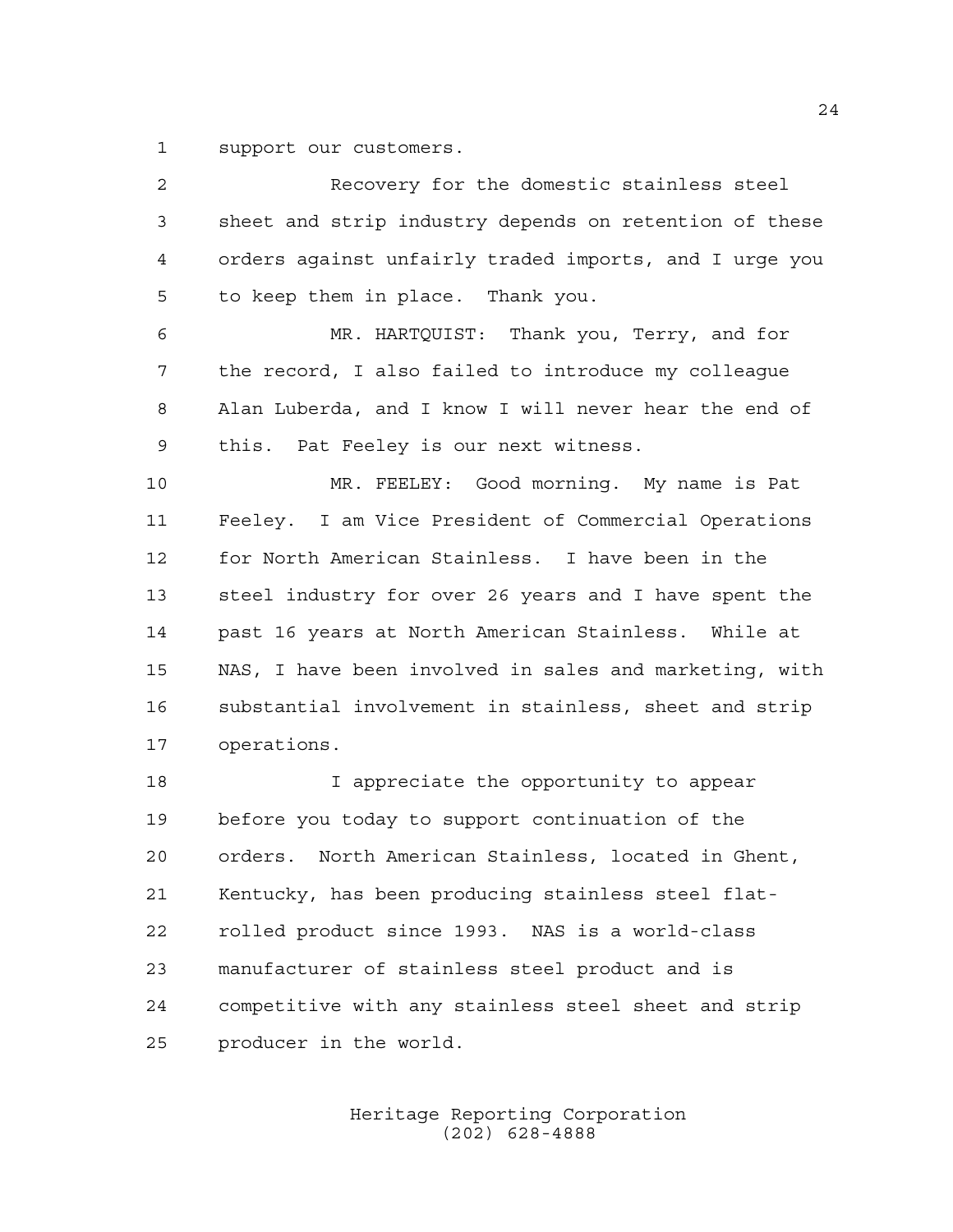However, NAS is not immune from injury caused by large quantities of dumped imports of stainless steel sheet and strip. These orders have been important to the success of NAS over the years because imports from the subject countries had to be sold at fair market prices or be subject to the duties that would bring them back to fair market prices. Because these producers need to trade unfairly to sell in this market, we have generally seen fewer imports of sheet and strip from them in recent years.

 The pricing discipline that these orders impose on the subject imports is extremely important to US markets. Stainless sheet and strip is sold primarily on the basis of price. The vast majority of sales are made on a spot basis, and almost none are made pursuant to long-term contracts. That means that purchasers can and do seek the best prices in the market and will change suppliers based on prices, quarter to quarter and sometimes from purchase to purchase.

 Our customers pay very close attention to the market. It doesn't really take more than one or two low prices to prevent us from getting a necessary price increase that we need to cover rising costs. The domestic stainless sheet and strip industry

> Heritage Reporting Corporation (202) 628-4888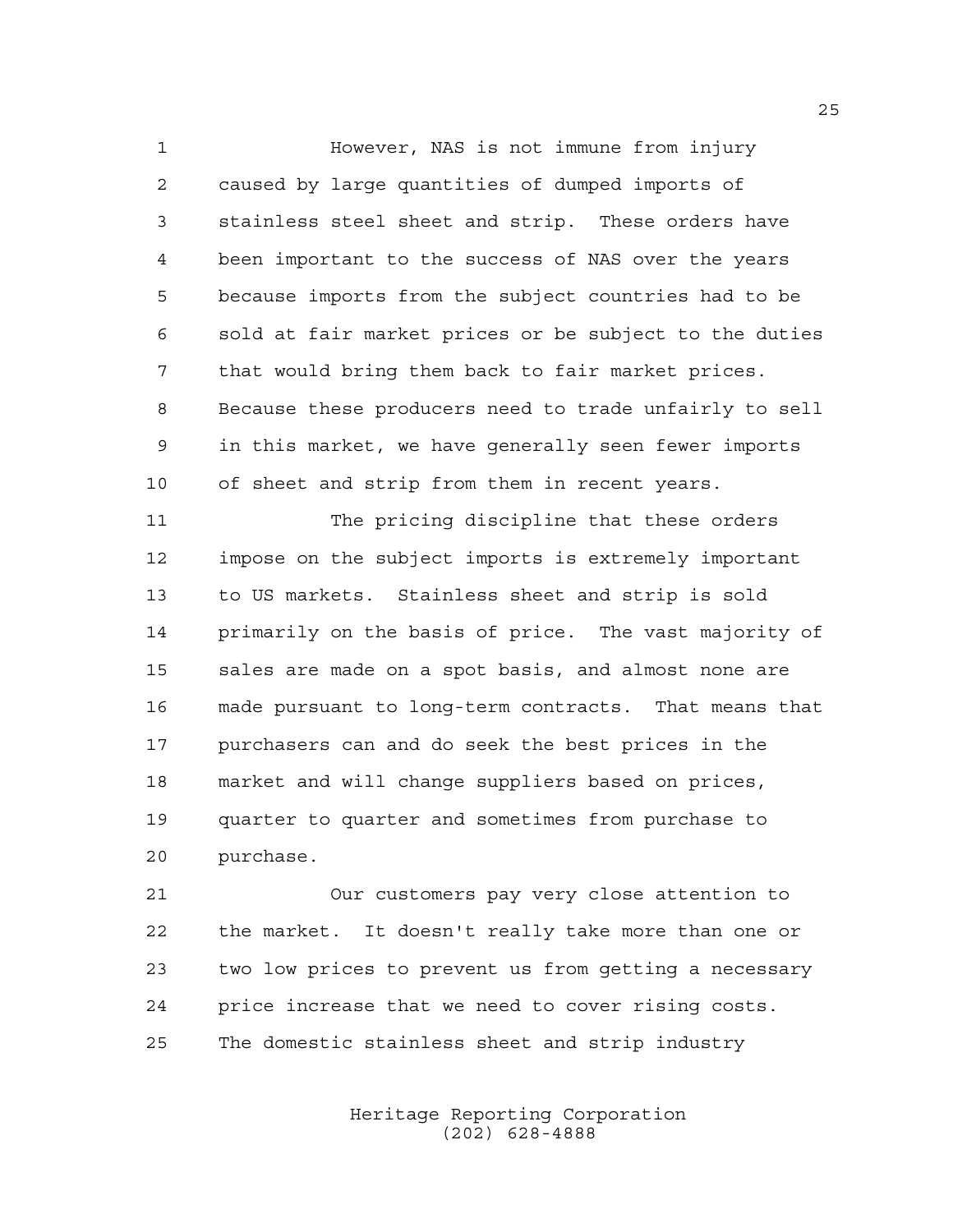currently has more than enough capacity to supply the US market based on current and expected demand levels. NAS is not operating at full capacity and can handle the moderately increasing demand we have been seeing in the market.

 Now that ThyssenKrupp has begun ramping up operations in its new mill in Alabama, there is going to be even greater domestic capacity for the market to absorb. That inevitably will mean pressure on prices. If the discipline of the orders is not maintained on subject imports, I have every reason to believe that the subject imports will return to the market in greater quantities and at prices that undersell us.

14 As in the past, that will drive down US market prices and will take domestic sales. Nor do I think that ThyssenKrupp's Alabama mill will spare us competition with imports from ThyssenKrupp's facilities in Mexico, Germany and Italy. To the contrary, I expect to see more stainless, sheet and strip from these mills if the orders are revoked, despite this new mill. ThyssenKrupp has the US industry in its crosshairs and will use all of its capacity, domestic and foreign, to try to dominate this market.

Mexinox has made no secret of the fact that

Heritage Reporting Corporation (202) 628-4888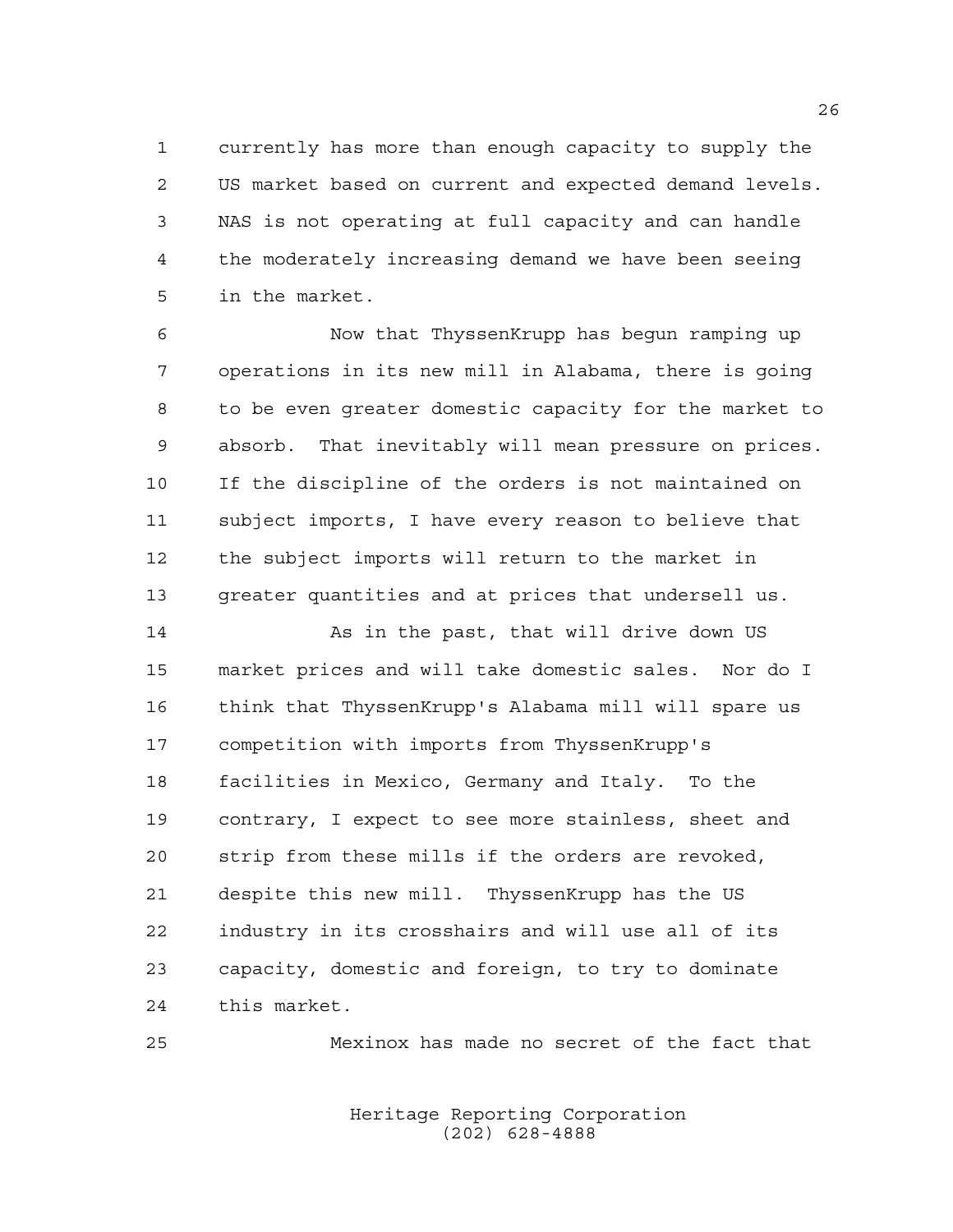the United States is its primary market. Mexinox recently sent letters to US customers telling them that, despite the Commerce Department finding that Mexinox is dumping at margins of over 12%. Mexinox would continue to focus its efforts on the US market. What does that tell us? It tells us that if these orders are revoked, NAS is going to see stainless sheet and strip from Mexinox at those same dumped prices or at even lower prices but without the offsetting duty.

11 That is a very large amount of capacity trained on the US market by a company that has demonstrated it will bring that capacity to the US market at whatever low price is needed in order to win US sales. In a price sensitive market, that will cause our prices to deteriorate rapidly. If Mexinox is kept under order but its sister plants in Italy and Germany no longer have to contend with the pricing discipline or the orders, those mills will be able to service the Mexinox customers without worry about whether they have to pay dumping duties.

 By coordinating imports from its various sources, ThyssenKrupp will be able to minimize the impact of the antidumping duties, given its ability to sell to US customers and maintain its aggressive

> Heritage Reporting Corporation (202) 628-4888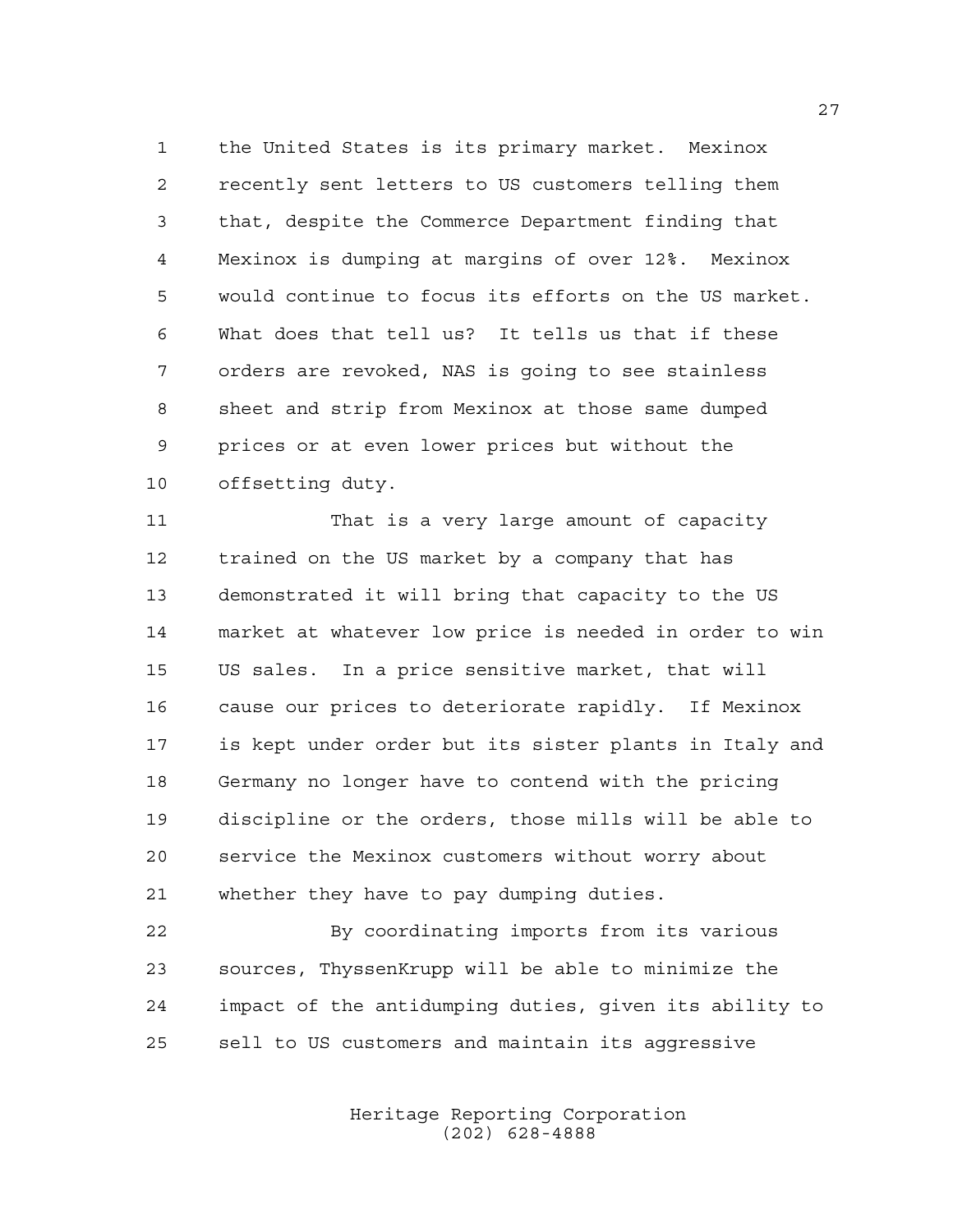pricing practices. ThyssenKrupp has always taken a global approach to the US market by supplying it with product from all of its worldwide mills, including those in Germany, Italy and China, and coordinating those efforts through a single sales organization in Chicago.

 ThyssenKrupp has the ability to focus on different products and size ranges at its various mills. There are hundreds of sizes and grade combinations of stainless sheet and strip in the market, and ThyssenKrupp can bundle various products together from its different mills and undercut our prices. The Japanese, Korean and Taiwanese producers do not have production facilities in this country, and there is nothing to hinder their imports of dumped stainless steel sheet into the United States, except the discipline of the dumping orders.

 The United States represents a large and open market with relatively good pricing and moderate demand growth. The markets in Asia, by contrast, face huge overcapacity. That capacity has been growing faster than demand for several years, and China can no longer be counted on to act as a sponge to soak up the world's excess production. We also know that producers in each of the subject countries have

> Heritage Reporting Corporation (202) 628-4888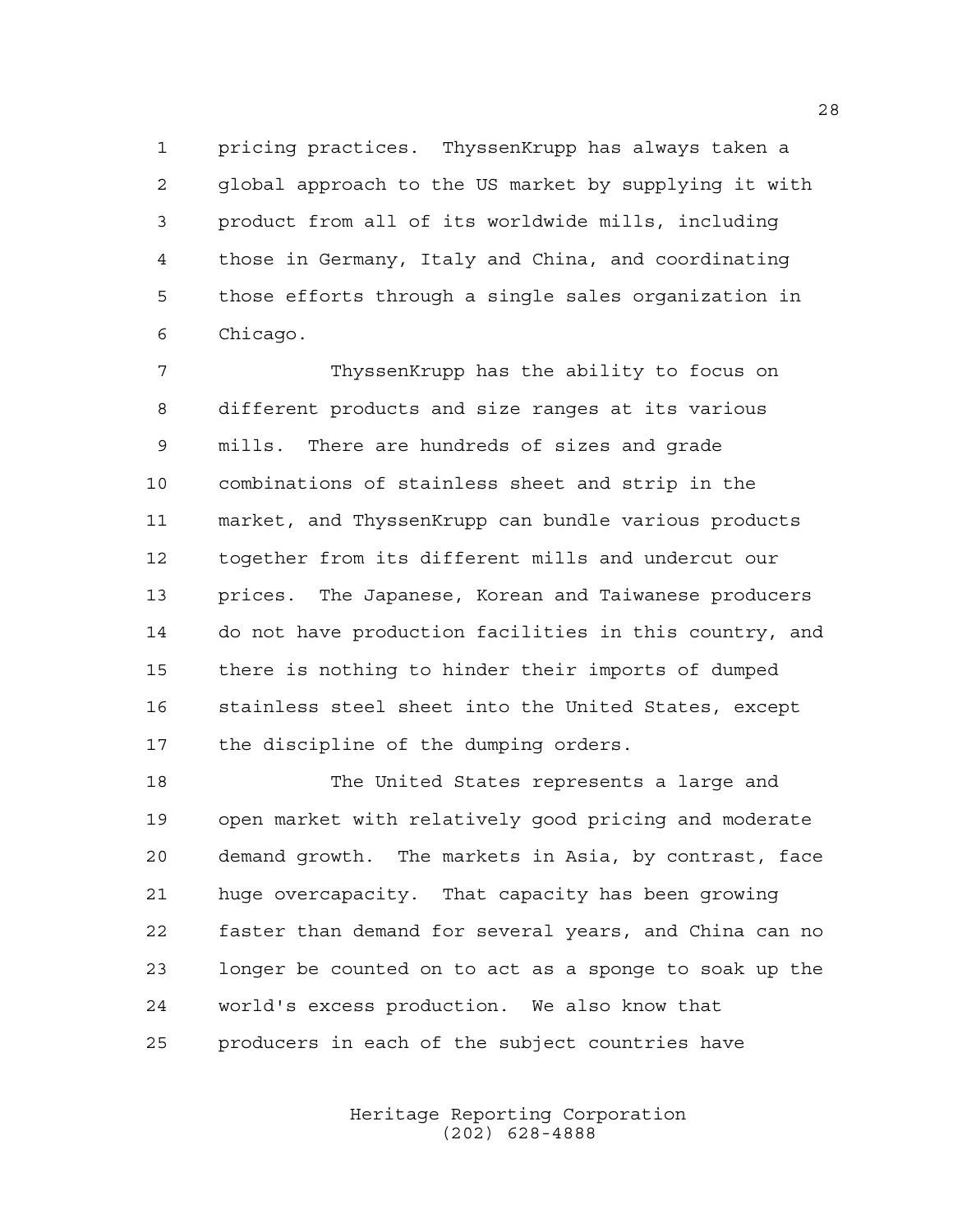remained significant exporters of stainless sheet worldwide, whether or not they are currently exporting to the US.

 Given the opportunity to export to the United States without paying duties, each of the subject countries will export stainless sheet to our market in larger quantities and at lower prices. An influx of imports of stainless sheet and strip into the US market from the subject countries at unfair prices will have serious negative consequences for our industry.

 NAS, like the other producers here today, has benefitted from these orders in a highly competitive and price-sensitive stainless sheet and strip market. Like everyone else, we need prices to be a function of our production costs and cannot afford the disconnect that dumped imports can cause between prices and costs. We had that disconnect between prices and costs during the recession of 2009 when demand all but disappeared, and you have seen the results with our bottom line.

 Things would have been much worse if the orders had not been in place then. The same disconnect between prices and costs will occur very quickly if there is a large influx of stainless sheet

> Heritage Reporting Corporation (202) 628-4888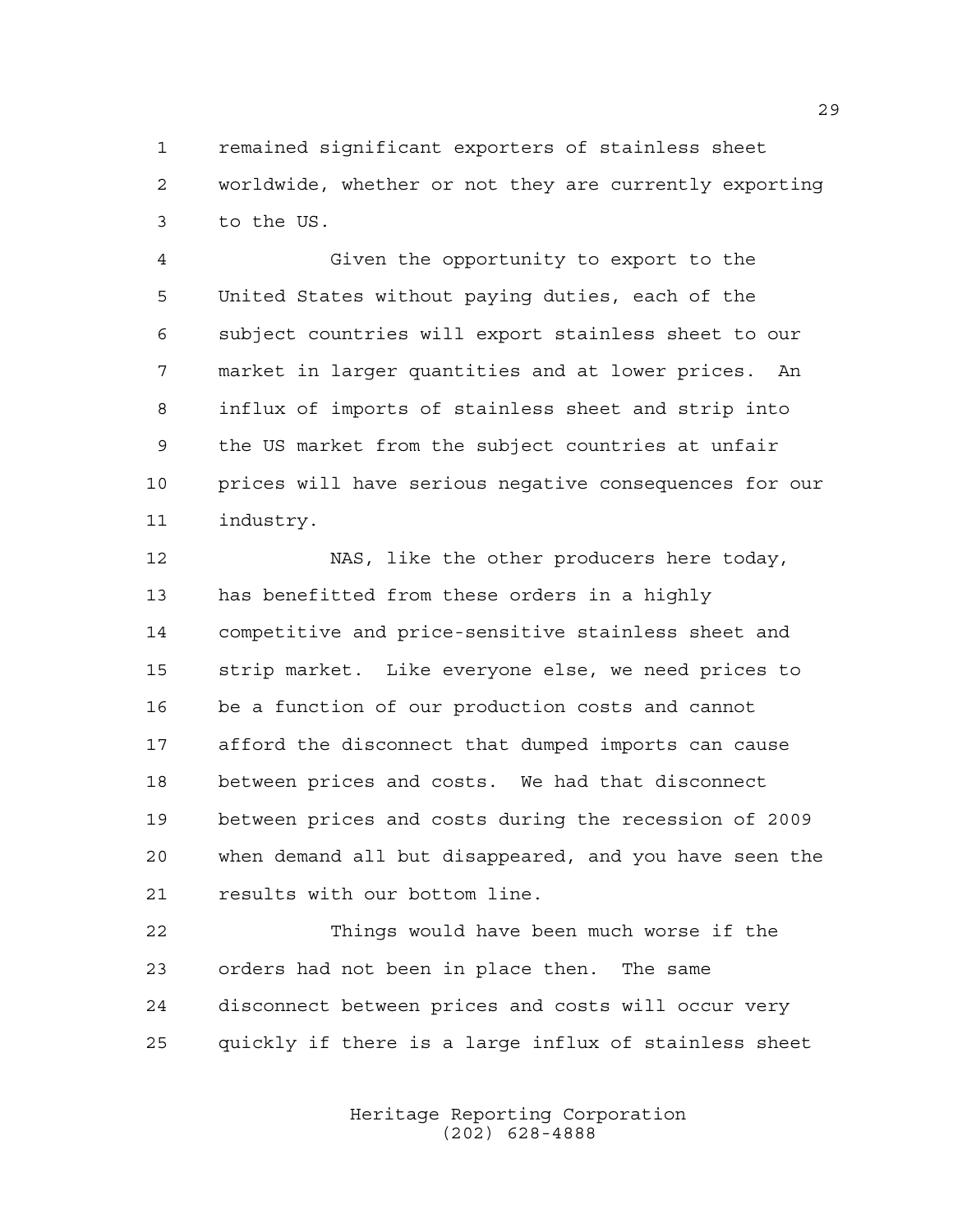and strip at dumped prices. If you look at the history of our industry, when things go bad, they go bad quickly. The continuation of these orders is therefore critical to the future of the US stainless sheet and strip industry, and I urge you to keep these orders in place. Thank you.

 MR. HARTQUIST: Thank you, Pat. Our next witness will be Thomas Schmitt of AK Steel.

 MR. SCHMITT: Good morning. My name is Thomas Schmitt. I am General Manager of Stainless Steel at AK Steel Corporation. Prior to joining AK Steel, I was Vice-President of sales for North American Stainless. In total I've spent over 30 years of my career in sales and marketing of stainless steel flat products, including stainless steel sheet and Strip.

18 AK is a leading supplier of stainless steel sheet producing a broad range of grades including 200, 300, and 400 series products, as well as more advanced precipitating hardening and duplex grades. We make stainless steel sheet products that compete with most produced by all the foreign producers that are part of the sunset review, including ThyssenKrupp companies, POSCO, the Japanese and the Taiwanese producers.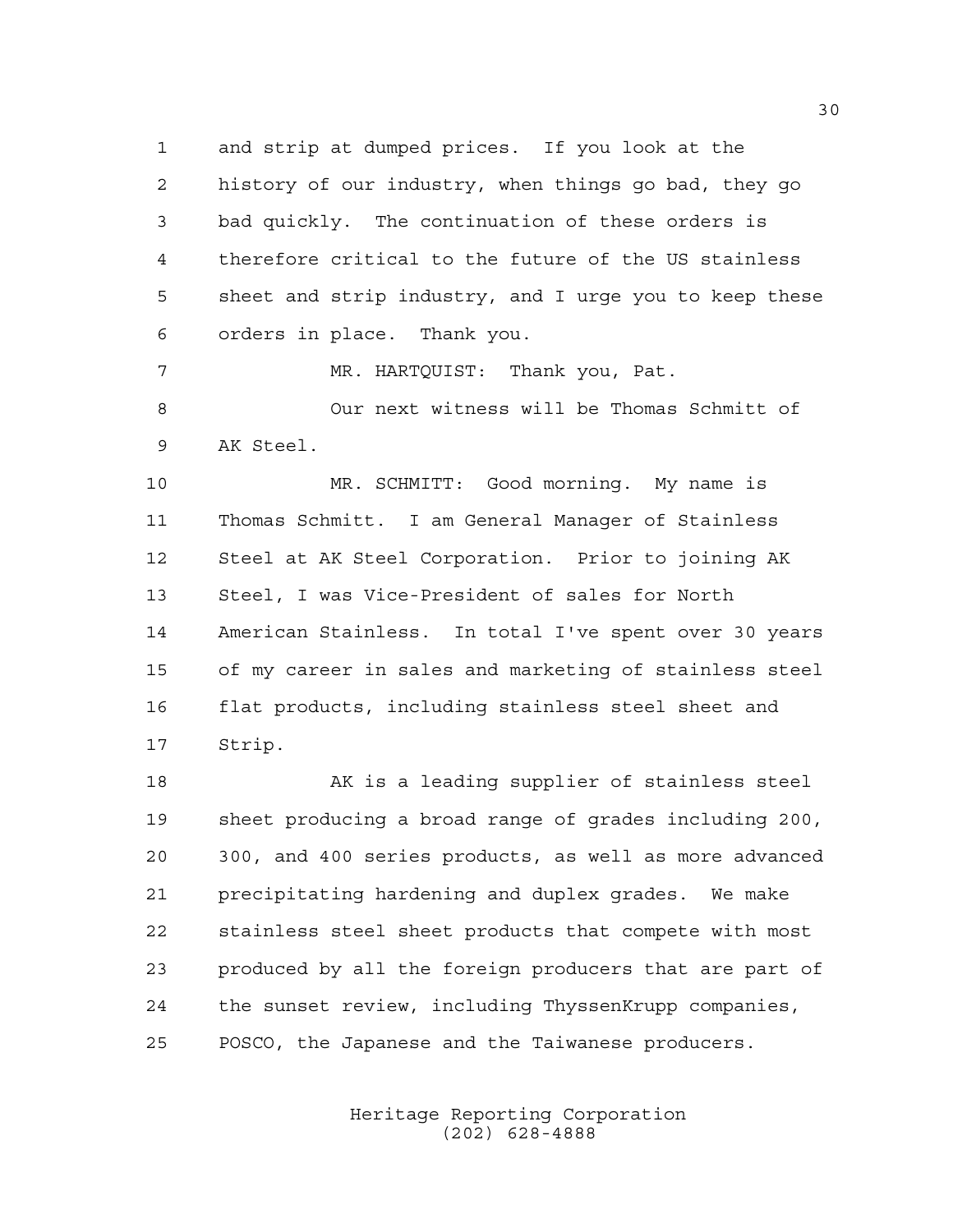AK Steel operates stainless steel production finishing facilities Middletown, Mansfield, Zanesville, Coshockten, Ohio, Rockport, Indiana, and Butler, Pennsylvania.

 I am here today because our company knows that these have helped our stainless steel running, particularly during those recent downturns. These orders have been of critical importance in permitting us to maintain production and employment while also reinvesting in our company. Recently we installed new electric arc furnaces at our Butler works replacing three older furnaces. This new furnace which became operational earlier this year will allow us for faster heat times and as a result we expect productivity at our Butler facility to increase.

16 As Mr. Hartquist and Mr. Feeley have testified, the stainless steel industry has suffered the effects of the economic downturn that began in 2008. The demand for stainless steel sheet and strip is directly related to the automobile, housing, and construction sectors. As spending declined in these sectors in late 2008 and further in 2009, so too did demand for stainless sheet although demand rebounded slightly, only slightly in 2010, demand is still down and still below 2005 and 2007 levels. The decline in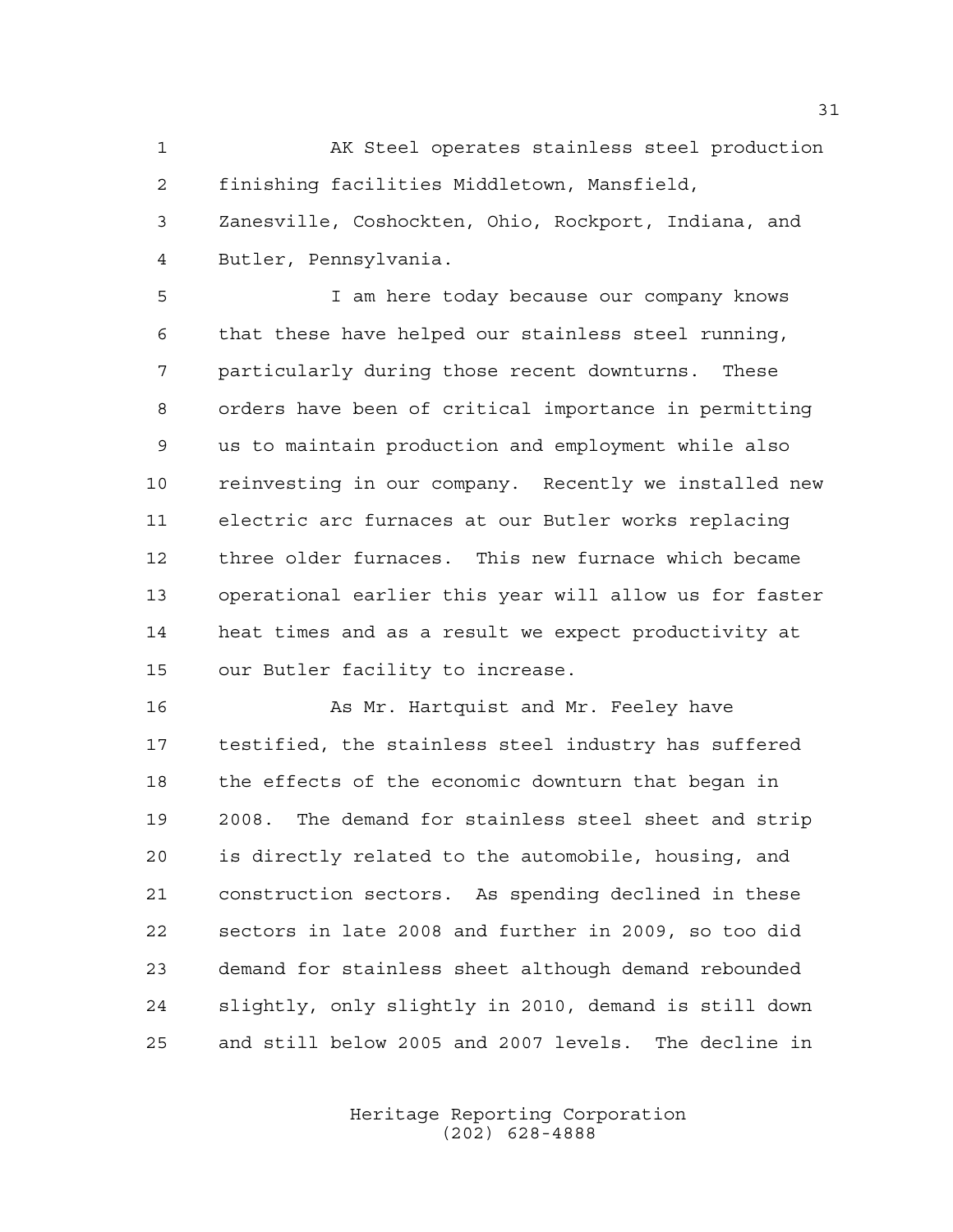the demand for stainless steel led to a significant deterioration in the condition of our industry. Our industry's production, shipment, employment, and profitability all declined in 2008 and 2009 and remain well below healthy levels in 2010 as well -- we would once again face unfairly priced imports.

 This is a very chilling prospect given the current economic environment that we have been forced to endure over the past several years.

 Because quality is a given once a supplier has been certified to meet customer specification, all of our foreign producers, all of the foreign producers that are involved in this sunset proceeding compete with us at AK Steel on the basis of price. Given the decline in demand for stainless steel sheet and strip in recent years, the U.S. market for this product has become even more price-competitive, where even a small difference in price results in the winning or losing of a sale. Price rules.

 An increase in imports from subject countries into the U.S. market at unfair prices will have serious negative consequences to our industry. These imports will undercut our prices, making it impossible for our prices to compete, and for AK Steel to be profitable.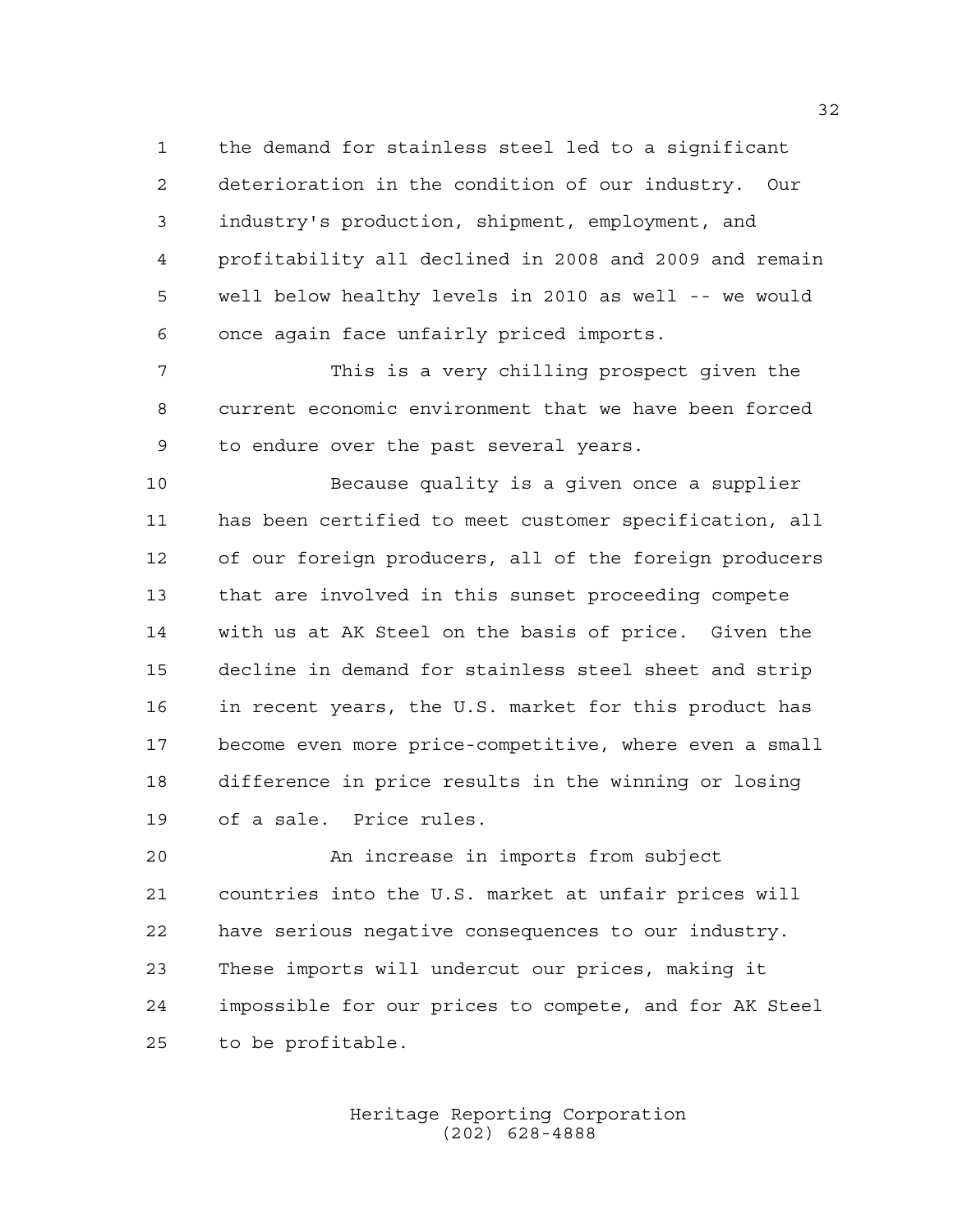The deterioration in prices that would be caused by revocation of these orders would hurt us financially. Our production, shipment, employment levels would also suffer and decline.

 In conclusion, AK Steel, like other domestic producers here today, strongly depend on these orders to compete in the highly competitive and price- sensitive stainless steel sheet and strip market. The continuation of these orders is therefore critical to the future of our industry, and I urge you to consider to continue these orders. Thank you.

 MR. HARTQUIST: Thank you, Tom. We're very happy to have with us this morning Tom Conway, representing the Steelworkers Union, which has been a petitioner and supporter of these cases since the original investigation. Tom.

 MR. CONWAY: Good morning, Chairman Okun, members of the Commission. I'm Tom Conway, the Vice President of the Steelworkers Union.

 As you know, our union is the largest industrial union in North America; we have over 850,000 active members, including over 1,000 steelworkers that make stainless sheet and strip at Allegheny Ludlum's facilities in Pennsylvania, Indiana, Ohio, Massachusetts, and Connecticut, and at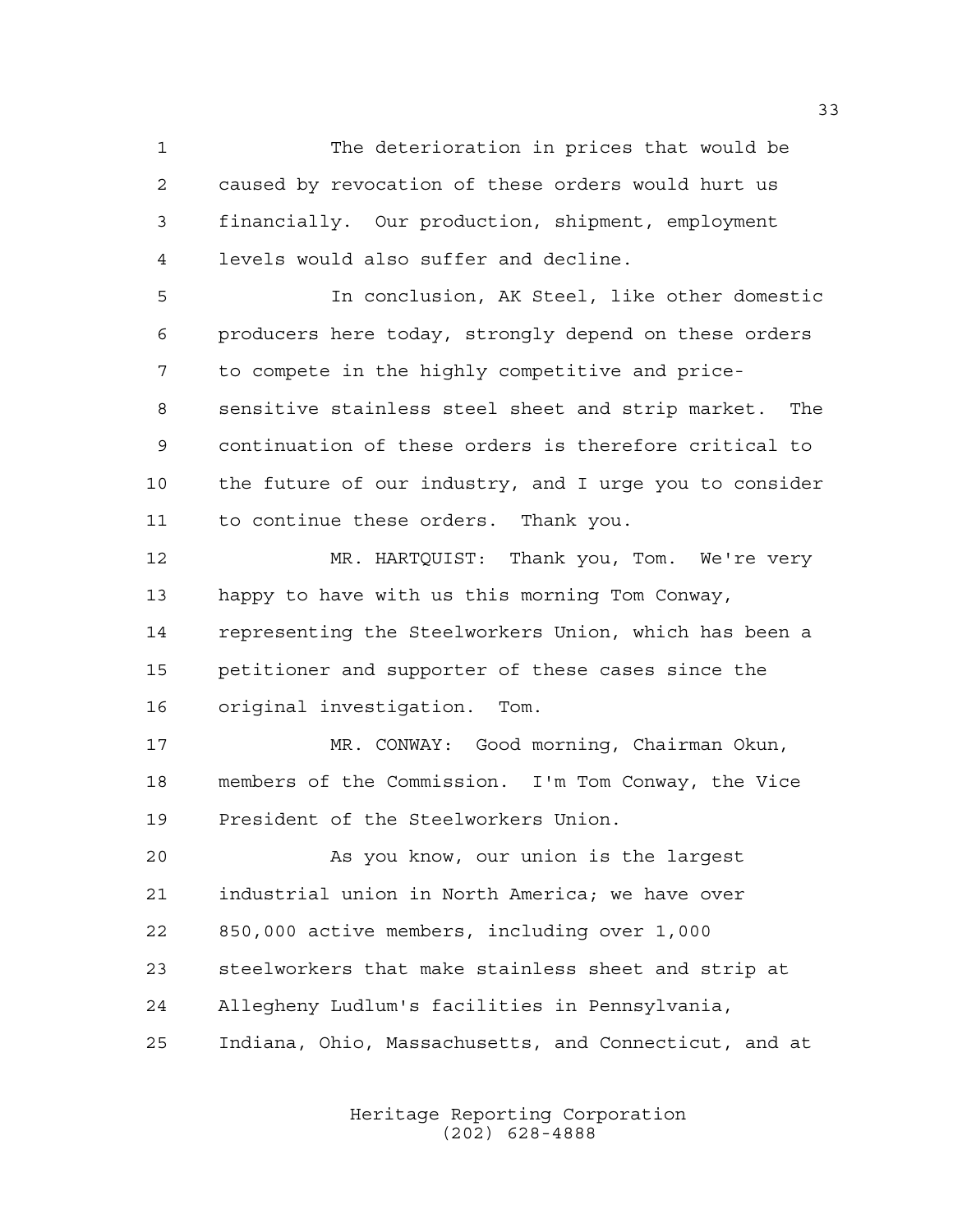AK Steel's Mansfield Works in Ohio.

| 2  | I appreciate the opportunity to testify                |
|----|--------------------------------------------------------|
| 3  | before you again this morning to express our serious   |
| 4  | concern with the effect revocation of these orders     |
| 5  | would have on our steelworkers, their communities, and |
| 6  | our families.                                          |
| 7  | Our union has been fighting on the front               |
| 8  | lines against foreign governments and companies that   |
| 9  | violate the rules of trade and seek to gain an unfair  |
| 10 | competitive advantage. Such actions have had an        |
| 11 | enormously corrosive effect on the nation's            |
| 12 | manufacturers and their workers.                       |
| 13 | Before the trade remedies were imposed                 |
| 14 | against stainless sheet and strip, the surge in        |
| 15 | unfairly traded imports from the subject countries     |
| 16 | devastated the U.S. stainless sheet and strip          |
| 17 | industry, and caused serious injury to the U.S.        |
| 18 | steelworkers.                                          |
| 19 | A lot of highly skilled, hard-working                  |
| 20 | steelworkers lost their jobs. Others saw their work    |
| 21 | hours and their paychecks cut as their employers were  |
| 22 | forced to reduce production in the face of competition |
| 23 | from unfair importers. The job losses experienced by   |
| 24 | this industry are high-quality jobs, require           |
| 25 | sophisticated skills to run this equipment, equipment  |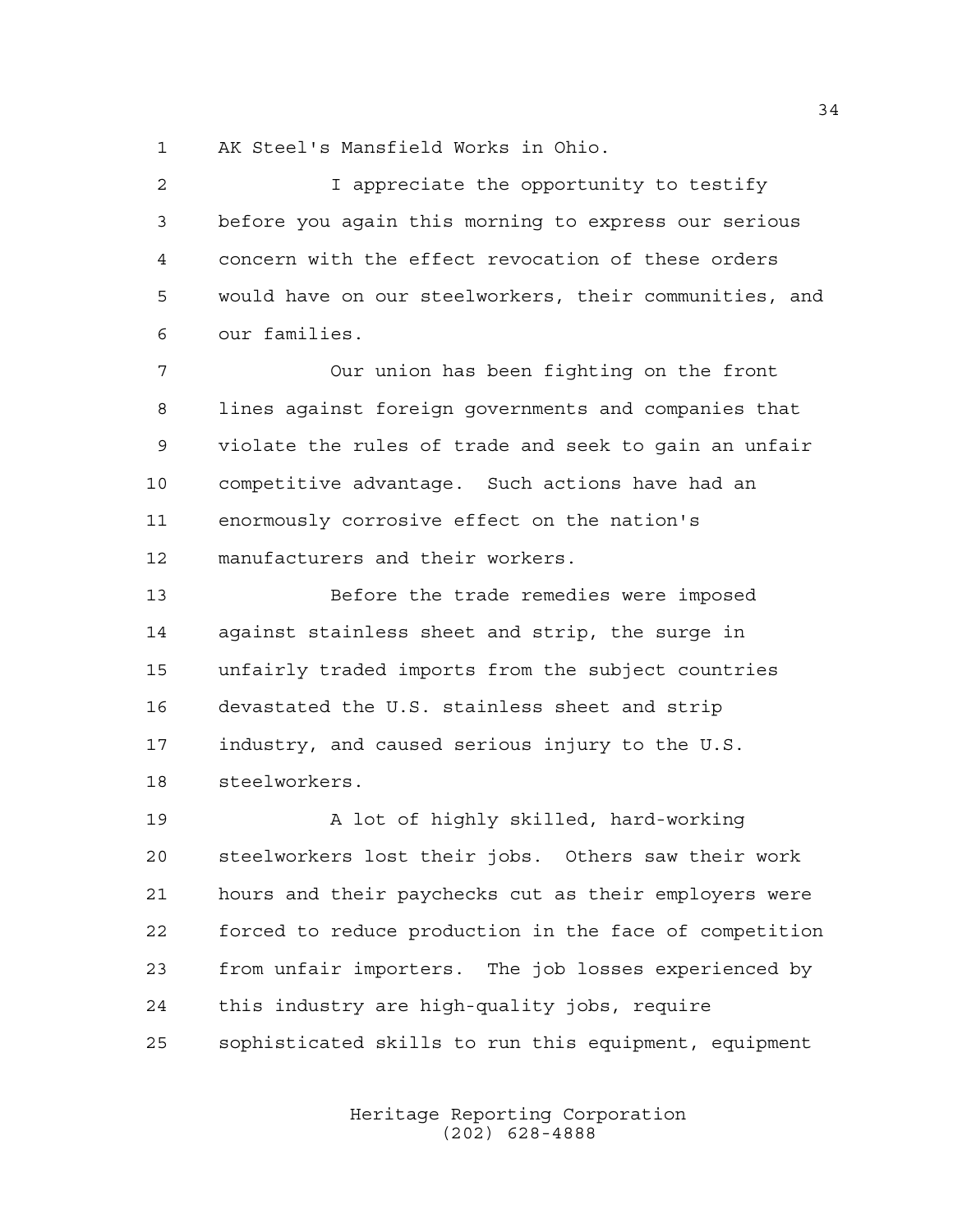that's worth billions.

| $\overline{a}$ | If the orders are revoked, there is no doubt           |
|----------------|--------------------------------------------------------|
| 3              | in my mind that the future of our members and our      |
| 4              | retirees will once again be seriously at risk. Our     |
| 5              | members and, our union and its members continue to     |
| 6              | work with the U.S. producers so that they can remain   |
| 7              | globally competitive.                                  |
| 8              | We've participated in consolidations of                |
| 9              | certain parts of the industry, modernized our          |
| 10             | collective bargaining agreements, agreed to changes in |
| 11             | workplace rules to increase productivity. Quite        |
| 12             | frankly, our union has done everything that we can do  |
| 13             | as the representatives of the work force to make sure  |
| 14             | the stainless sheet and strip industry has a good shot |
| 15             | at long-term survival.                                 |
| 16             | I'm confident we can beat the import                   |
| 17             | competition from any country, so long as that          |
| 18             | competition is fair. Our union members work extremely  |
| 19             | hard. We play by the rules, so they expect our         |
| 20             | foreign competitors to do the same. They also expect   |
| 21             | that our government will enforce our trade laws and    |
| 22             | make our foreign competitors play fair, as well.       |
| 23             | The trade actions against stainless steel              |
| 24             | sheet and strip has served as a strong deterrent       |
| 25             | against unfairly traded imports over the years, and    |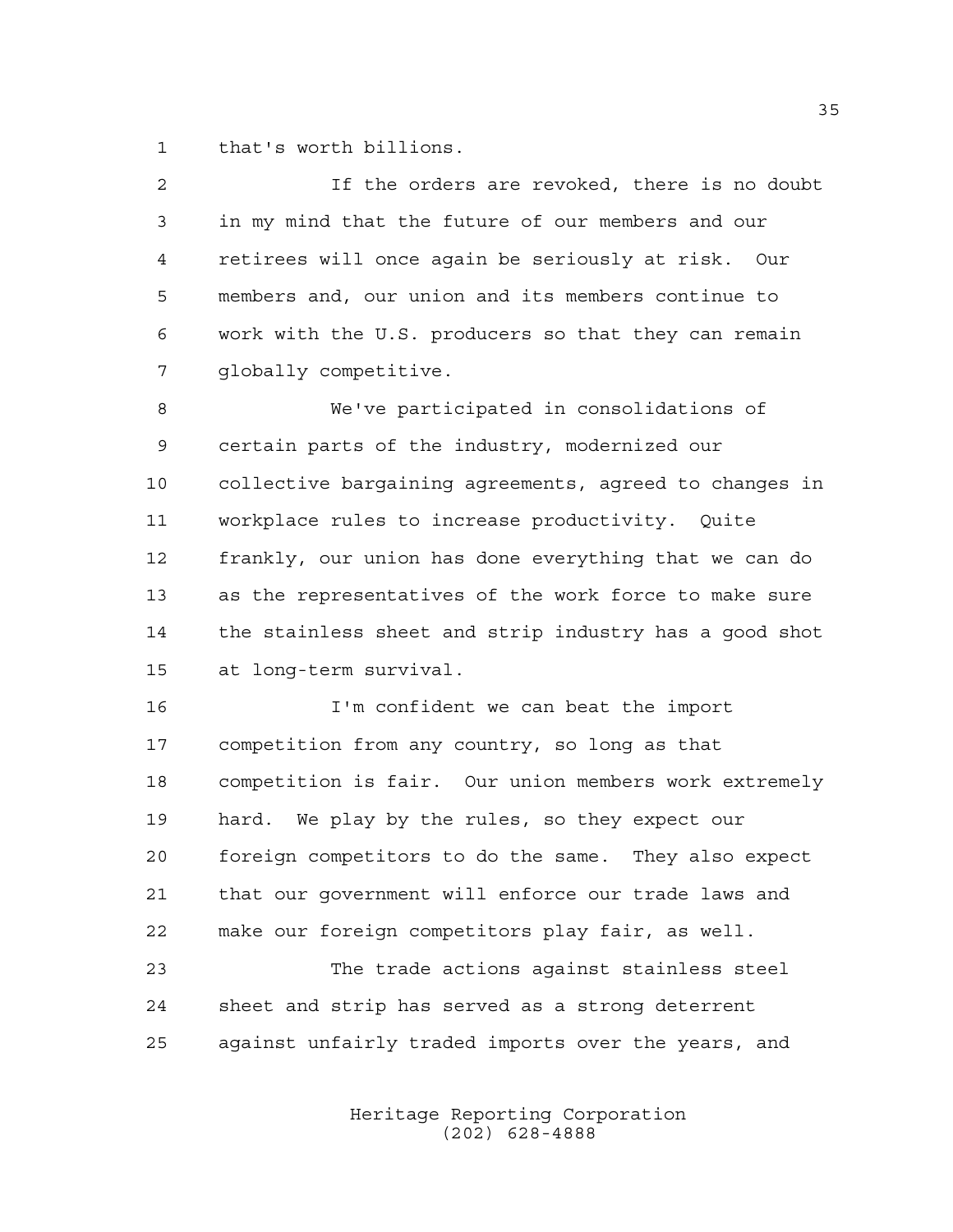provided much-needed relief to the industry.

 As you know, the past few years have been difficult ones for our economy overall, and for steelworkers. In the fall of 2008 the economy went into a severe recession, and demand for steel products plummeted. In just one year, U.S. producers saw their profits disappear, and hundreds of sheet and strip workers lost their jobs as U.S. producers were forced to shut down or idle part of their facility. While the market is beginning to recover,

 the industry is far from healthy today. Our members are extremely concerned about what will happen is unfair imports flood back into our markets. In order for this recovery to continue, U.S. producers need to be able to increase production and sales so they can continue to put steelworkers back on the job.

17 17 In summary, these orders have been, and continue to be, very important to the steelworkers. Had the orders not been in place, the job losses and injury to our members following the recession in 2008 would have been even worse.

 On behalf of the union members who make stainless sheet and strip, the retirees that depend on the health of this industry, and all the communities they support, I urge the Commission to continue the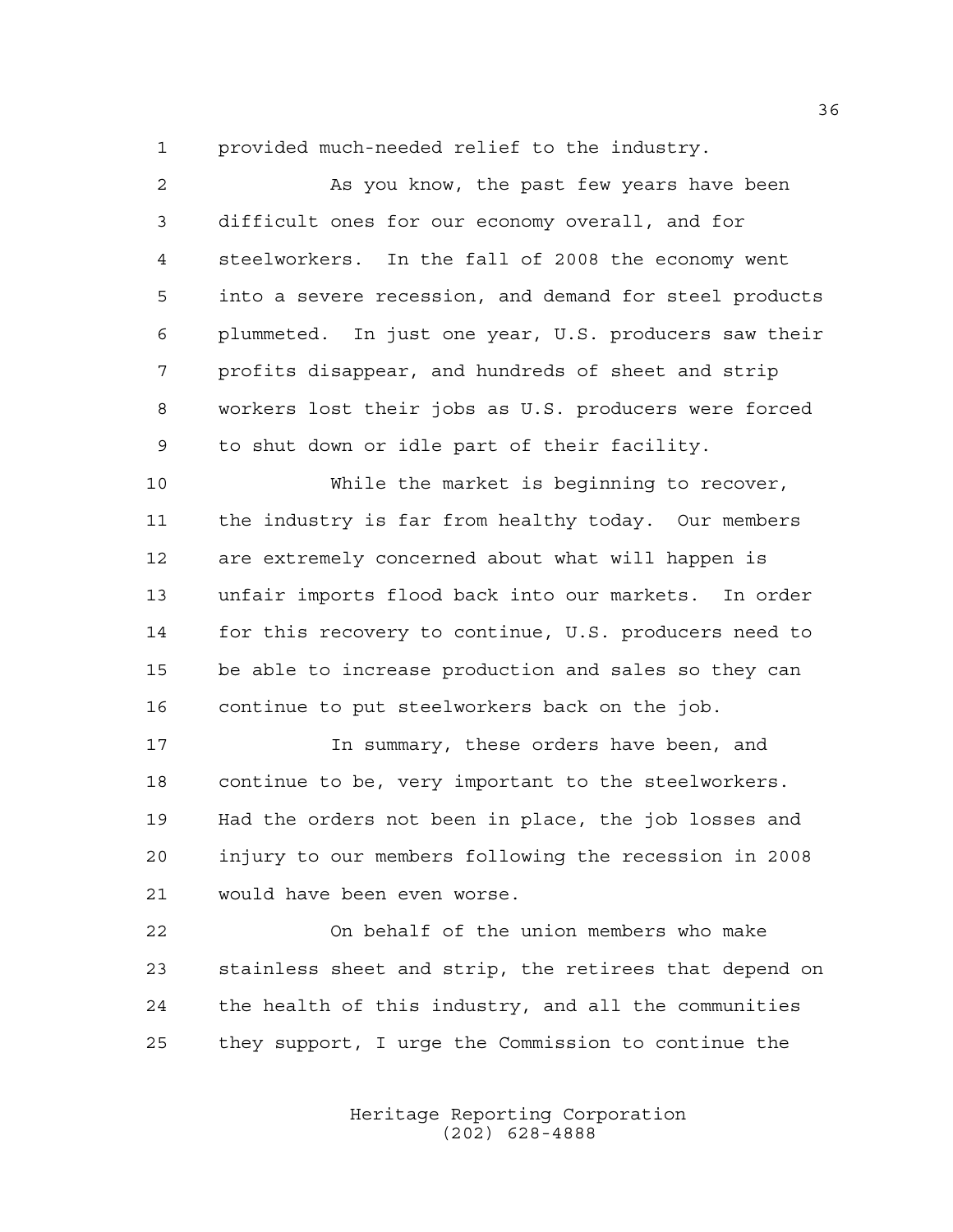trade orders on stainless steel sheet and strip.

 Thank you. MR. HARTQUIST: Thank you, Tom. Our next witness will be a long-time industry expert, Ed Blot. MR. BLOT: Good morning. I am Edward Blot, President of Ed Blot and Associates. My company provides consulting services to North American producers, distributors, and consumers of specialty metals. As a regular part of the services, I provide market analyses concerning stainless products. This morning I will address four topics supporting the industry's position that the current orders on stainless sheet and strip should not be revoked. First I will comment on ThyssenKrupp's claims regarding its new mill, and other statements made by the Respondents in their prehearing briefs. Second, I will discuss the stainless production and over-capacity in China as it affects the markets in the U.S., Asia, and Europe. Third, I will discuss how the orders have led to product form shifting from coil to cut sheet. Lastly, I will present my analysis for demand over the next few years. In their brief, ThyssenKrupp claims the new

> Heritage Reporting Corporation (202) 628-4888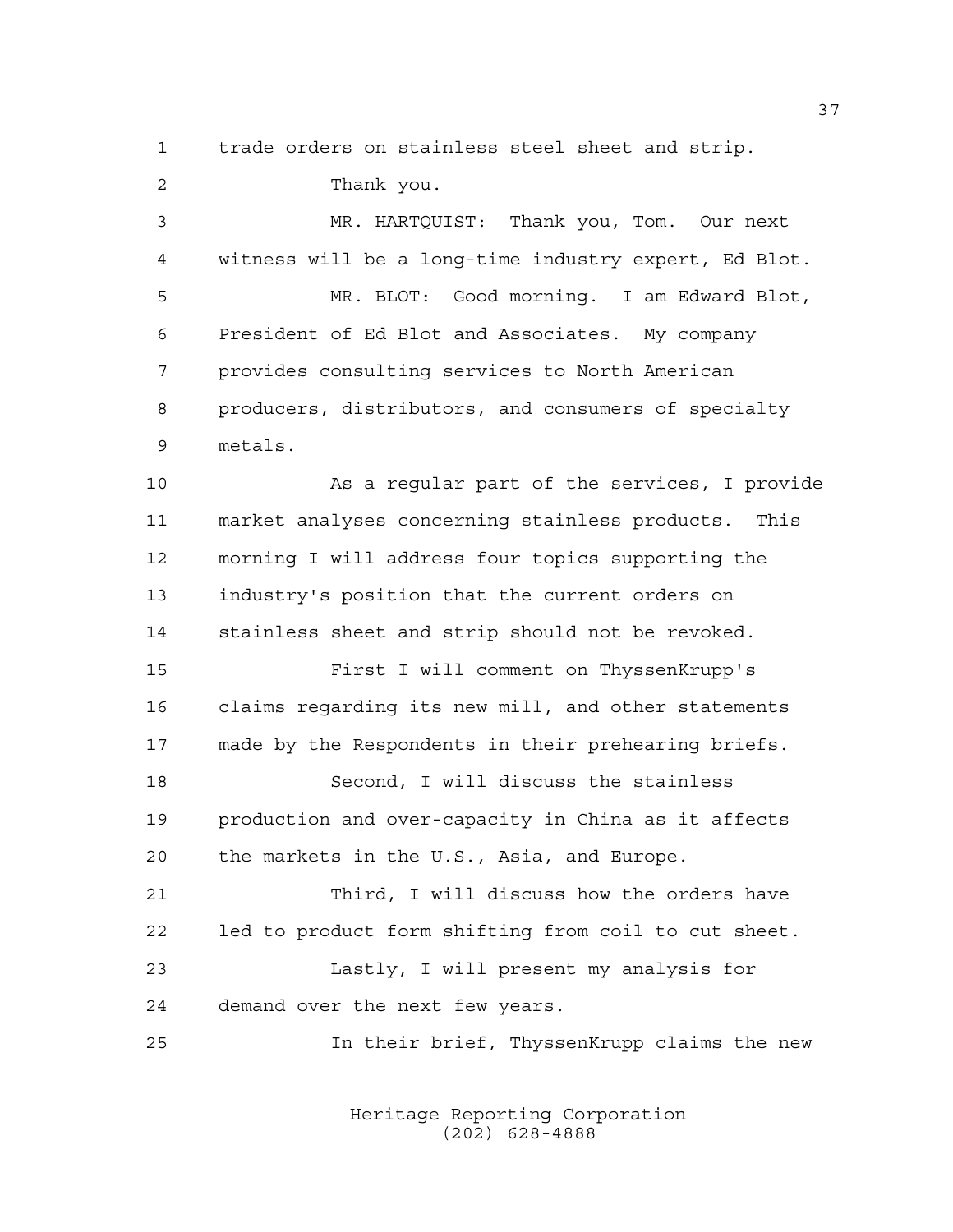stainless mill in Alabama will practically eliminate the need for imports from Germany and Italy, and reduce the need for imports from Mexico. Based on ThyssenKrupp's web site, only two stainless grades from the new mill in Alabama are currently being offered in the market. So it is clear that ThyssenKrupp must rely on imports from their mills in Europe and Mexico to service the U.S. market in the near term.

 ThyssenKrupp's letter to its customers specifically indicates that its German production will focus on the pyritic-grade optimization, which are the 400 series grades not yet being produced by ThyssenKrupp in Alabama.

 In addition, ThyssenKrupp has announced their intent to spin off the stainless global business unit, including operations in Germany, Italy, Mexico, and the U.S. In the announcement, the CEO of ThyssenKrupp stated the main reason for splitting off the division comes as a result of overall debt, with the stainless division running at a loss over the past few years.

 He further stated that all options regarding the business unit will be explored, including a potential sale or strategic partnership. Although

> Heritage Reporting Corporation (202) 628-4888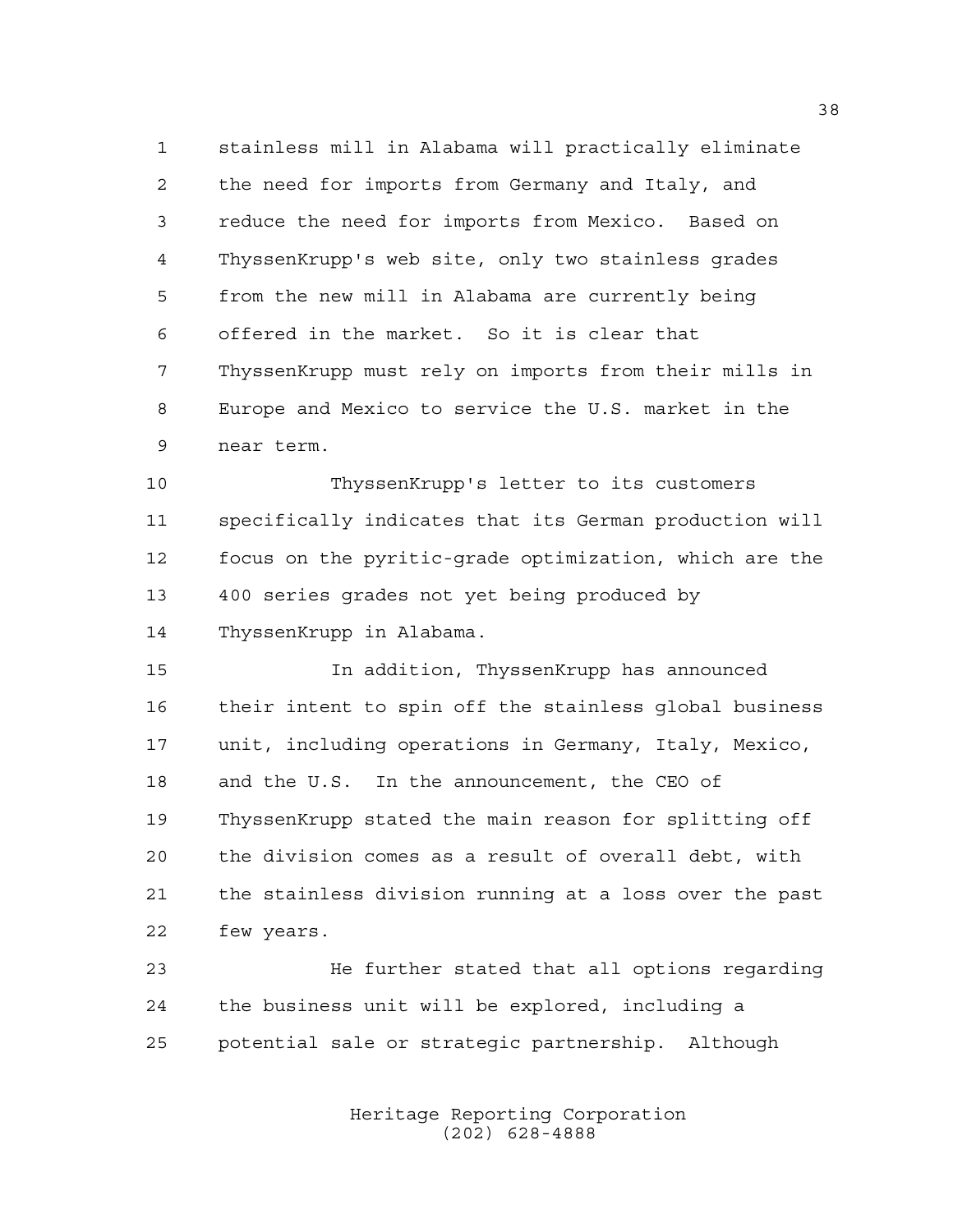ThyssenKrupp has said that its intent is to continue with the stainless investments in Alabama and limit the amount of imports from their other stainless mills in Europe and Mexico, should a sale or partnership develop, this direction could change, making the current business strategy questionable.

 Respondents have also emphasized their commitment to their home markets in other regions of the world. Subject producers, however, have sold to other markets because those markets don't have the pricing discipline of an anti-dumping order, and not because those markets were better.

 From the staff report you will note that non-subject imports have been increasing in the U.S. market, since implementation of the orders. Why? Because when you are unencumbered by an anti-dumping duty order, the higher prices in the U.S. market, particularly over those in China, are preferred.

 You can take the growth in non-subject imports in the U.S. market as a predictor of what subject imports would do without the orders. There is every economic reason for the subject producers to shift sales back to the U.S.

 Also, China is not a good target for exports of stainless sheet due to over-supply. China is now a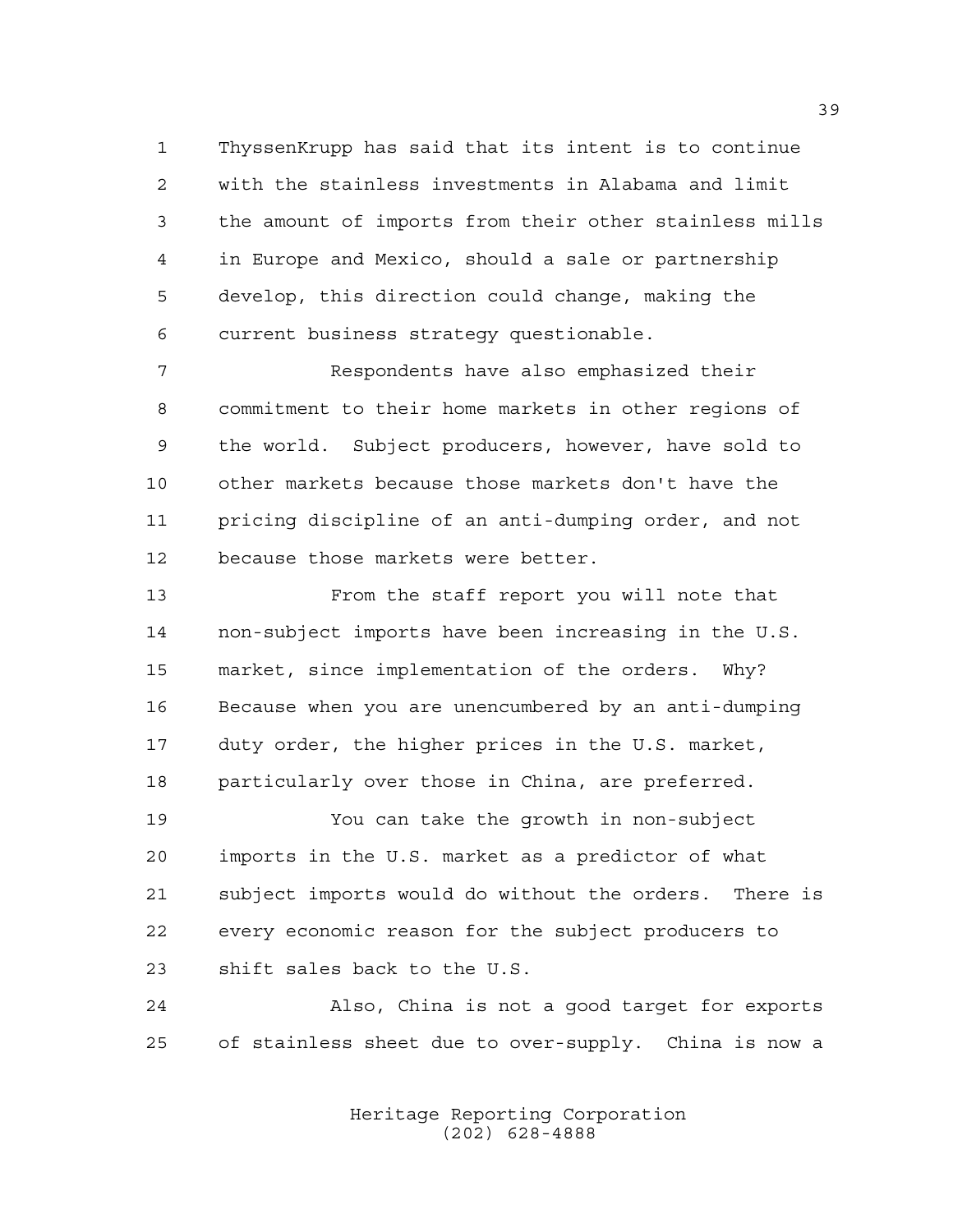net exporter of stainless sheet. Since 2005, China's stainless sheet exports increased over 400 percent, while subject country total exports basically declined, as noted in the Industry Brief Exhibit 9. The Chinese research group, NTYKE, calculates that Chinese stainless production will increase 13 percent, to 14 million metric tons this year; while consumption will increase to 11.5 million metric tons, leaving 2.5 million-metric-ton surplus, much of which will be exported.

 I would now like to direct your attention to my handout, which I believe the Commissioners have. It's taken from the Industry Brief at Exhibit 8. This table details the Department of Commerce import statistics of stainless sheet and strip in both coil and cut length, from the countries subject to these orders, as well as all others.

 Once the orders were issued, coiled sheet shipments from the subject countries decreased. However, there was a significant increase in cut length from the same countries producing coil. Specifically during the 1995-to-1998 period, cut length from the subject countries averaged about five percent of their total sheet and strip shipments in both forms.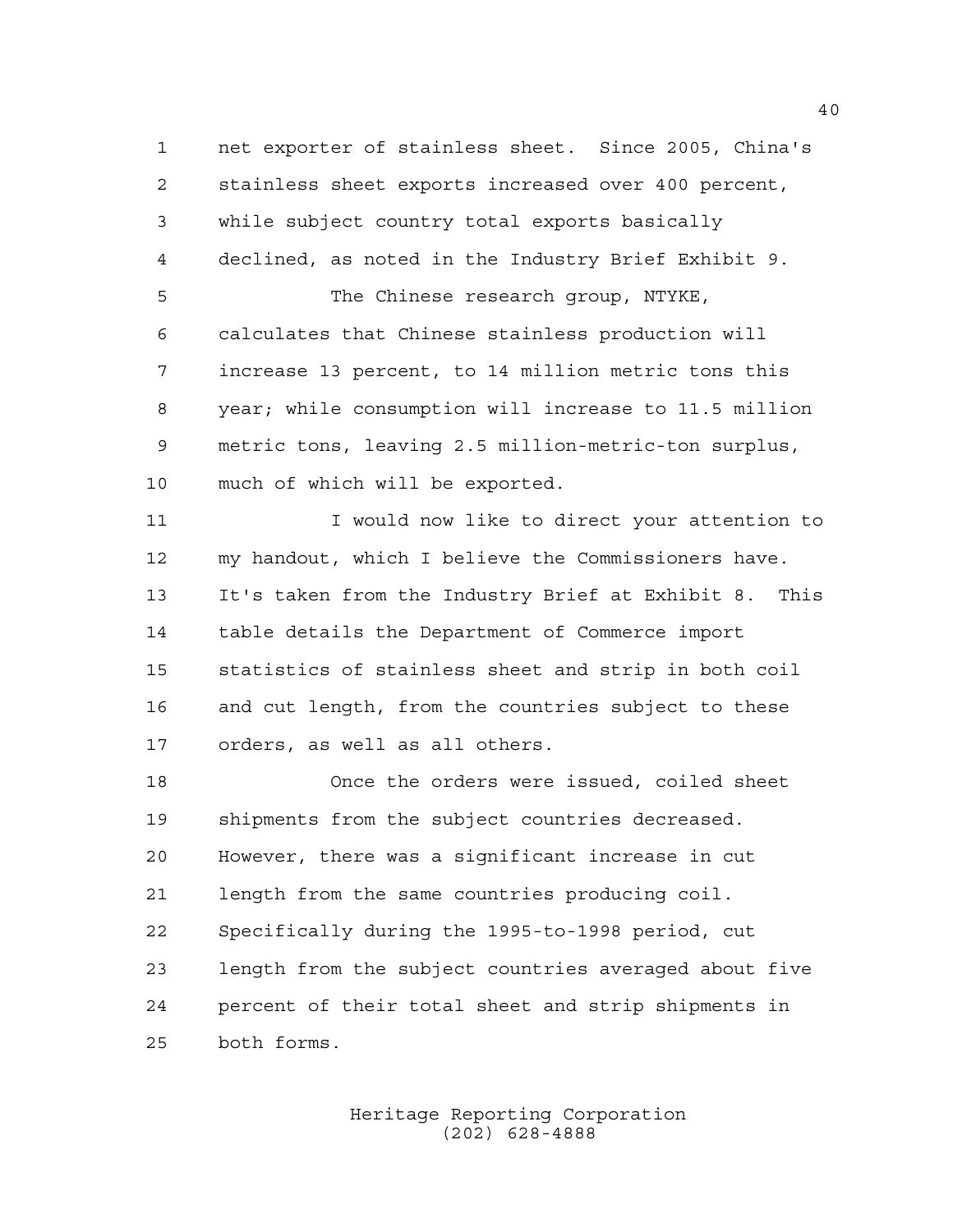During the first and second period of reviews, the cut length from the subject countries averaged about 33 percent and 38 percent, respectively, of their total shipments in both forms. Clearly demonstrated continued product form shifting. The major purchasers of coiled sheet and strip are distributors, pipe producers, and auto exhaust manufacturers. The major distributors prefer to inventory coiled sheet because they have equipment to cut the coil into any desired length by the end

user.

 With the orders in place for coiled sheet at significant margins, each producer could easily offer cut sheet at the same price it offered coil to a customer. The cost increase of producing cut sheet from coil, including any yield loss, can easily be absorbed to offset duties in excess of three percent at today's prices.

 The advantage to the purchaser would be to eliminate the processing costs of coils into cut sheet, and the loss of flexibility would be offset by the price.

 Since Kenmack Metals is a U.S. distribution arm of ThyssenKrupp, the transition would be very easy for them. Also, Ta Chen International produces pipe

> Heritage Reporting Corporation (202) 628-4888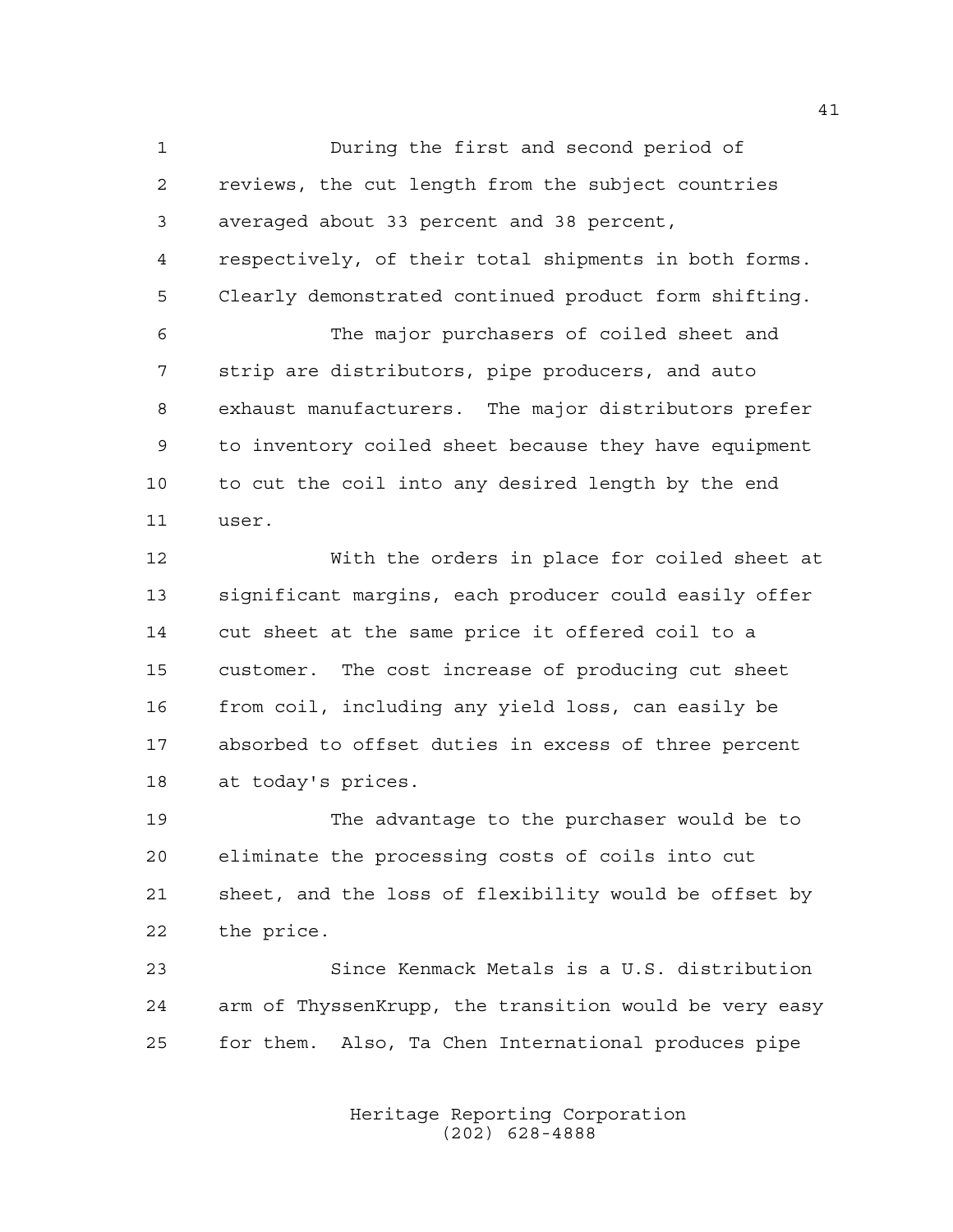in Taiwan with material sourced from YESKO. Ta Chen is also a master distributor with locations throughout the United States, and switched to cut-length sheet to avoid paying duties on coiled sheet.

 If the orders are revoked, however, the economics revert to a preference for coiled sheet.

 In terms of demand, Respondents referenced the 2010 consumption growth over 2009 to state that future growth will be robust. This is the same theme expressed by the subject producers during the hearings at the first review.

 The Commission may recall that my analysis was for a decrease in consumption over the 2005-to- 2007 period, not a robust increase. The staff report data in the second review verified the decline in consumption, just the opposite of what the Respondents presented during their last review.

 My current market analysis is for a modest, not a robust, increase in demand over the next three years. This increased consumption will still put the U.S. market well below previous levels.

 You should also recognize that the growth in consumption last year was fueled by three major factors. First, the great recession in the U.S. ended, and customers began purchasing for projects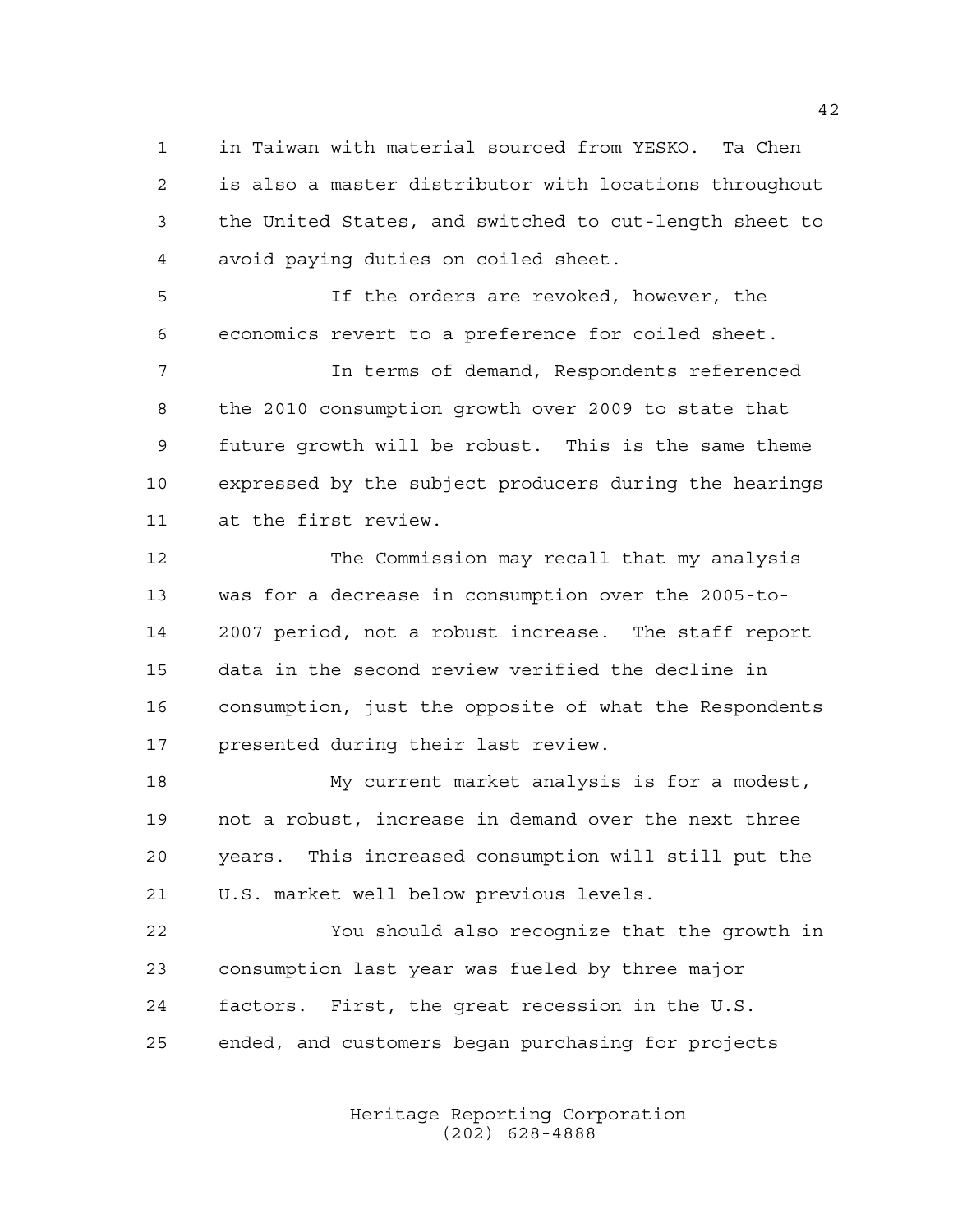that had been on hold, due to the recession, for available financing.

 Second, the entire supply chain was rebuilding inventory, in addition to placing orders for their current capital and consumer-good requirements.

 Third, as prices started to increase due to raw material costs, the major purchasers were placing additional orders to ensure that they can supply the end users at the lowest cost.

 The supply chain is now full, and future consumption growth will be modest. In the absence of the orders, stainless sheet and strip producers in the subject countries will have the incentive to shift back from cut length to coil, and undersell the domestic producers in a modestly growing market over the next few years. Thank you.

 MR. HARTQUIST: Thank you, Ed. Our next witness will be Brad Hudgens of Georgetown Economic Services, presenting the economic testimony.

 MR. HUDGENS: Good morning. This morning I would like to summarize the likely impact that revocation of the orders under this review would have on the domestic industry producing stainless sheet and strip.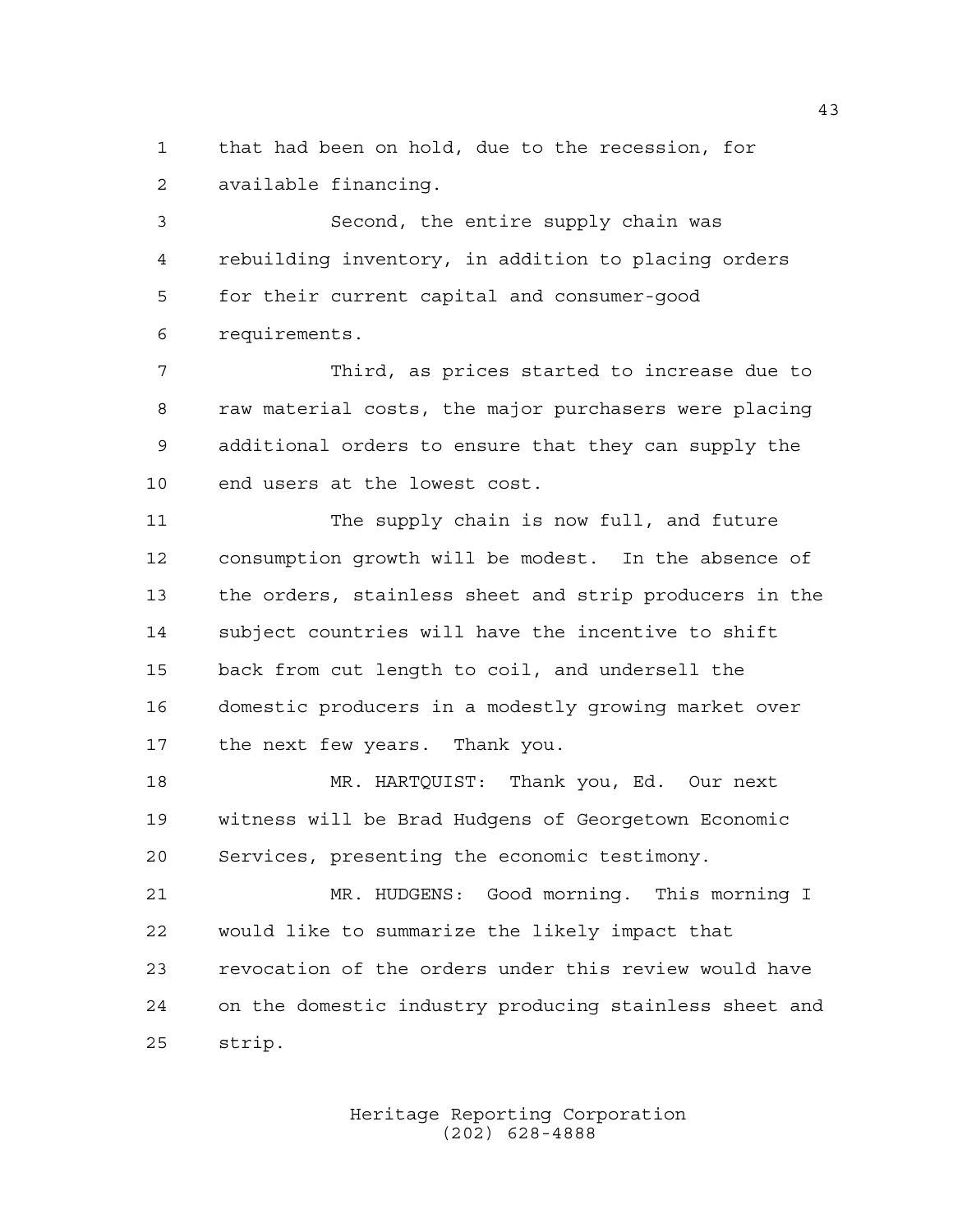In terms of the likely volume of imports that would enter the United States if the orders are revoked, the subject producers each have maintained substantial capacity. Based on the Commission's record, each of the subject countries significantly increased capacity since the original investigation. All of the producers are export-oriented; and based on past history, they would use their excess capacity to export to the United States.

 ThyssenKrupp argues that its new Alabama facility will supply the U.S. market, rather than from imports from Germany or Italy. Because this new facility will not be fully operational in terms of capacity until 2014, and also will not produce all types of stainless sheet, it is highly likely that ThyssenKrupp will continue to export from Germany and Italy, as well as from Mexico, to supplement production at its Alabama facility.

 At the startup, ThyssenKrupp will also be in the position of requiring supplemental production with imports from affiliated producers to achieve its announced goal of increasing its presence in the U.S. market.

 As Mr. Blot described earlier, ThyssenKrupp has concentrated in the U.S. production on the 300

> Heritage Reporting Corporation (202) 628-4888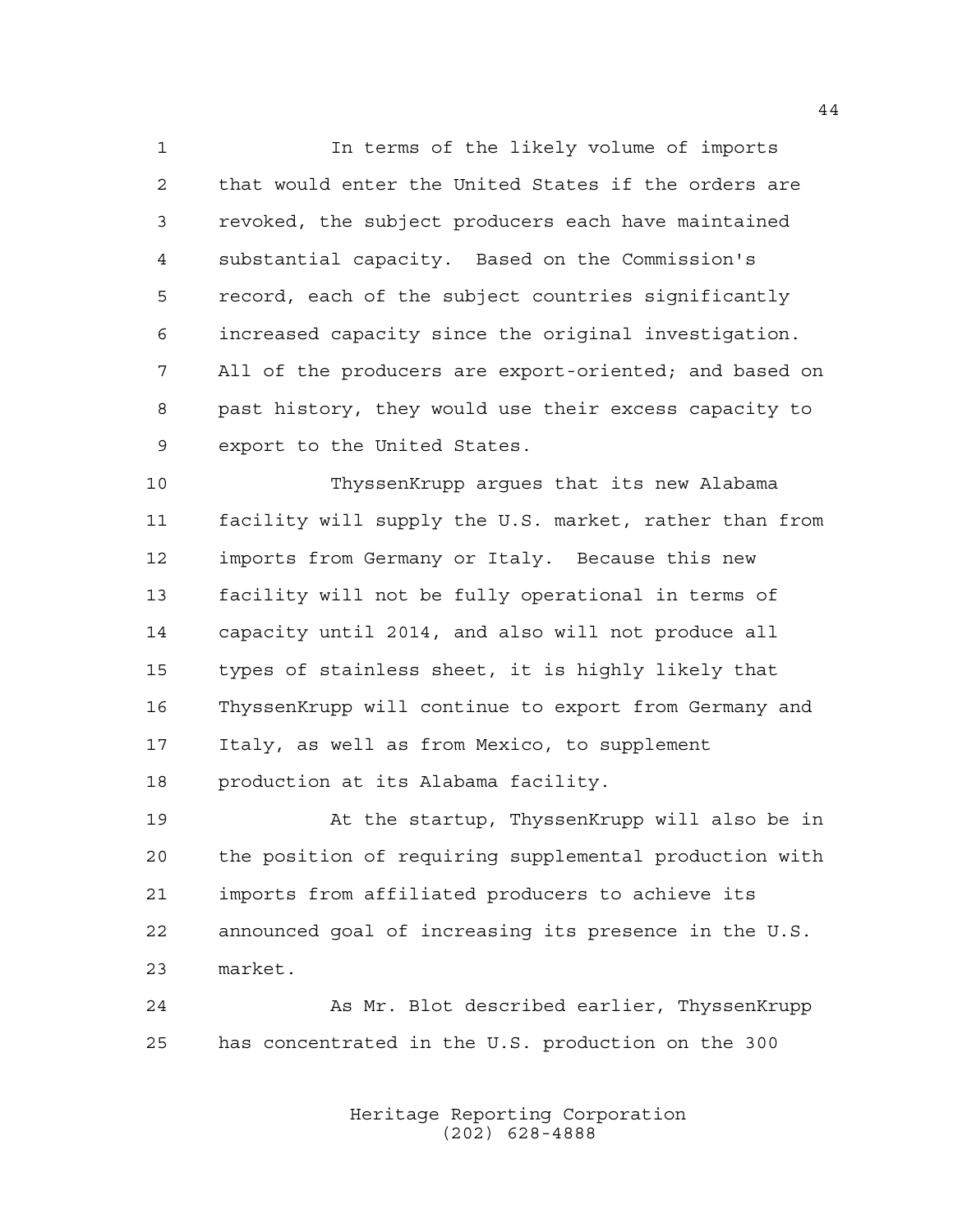series product in its initial phase, while importing other grades from Germany, Italy, and Mexico.

 ThyssenKrupp has historically supplied the U.S. market from all its major production centers in the world, and it is likely to do so despite building a new plant in the United States. ThyssenKrupp has recently announced that it was going to reorganize its stainless division into a single unit, coordinating its global sales among its various affiliates; thus, making it more likely that imports from ThyssenKrupp's affiliates will increase in the future.

 In fact, ThyssenKrupp's Mexican subsidiary, Mexinox, has made it clear in communications with its customers that it intends to continue to supply U.S. customers, and grow its presence in the U.S. market, even in light of ThyssenKrupp's recent U.S.

investment.

 ThyssenKrupp even concedes in its prehearing brief that Mexinox is highly dependent on the U.S. market, and it considers to be "part of Mexinox's home market."

 The Commission's record demonstrates that Mexinox has ample unused capacity to increase exports to the U.S. market.

ThyssenKrupp is also likely to store subject

Heritage Reporting Corporation (202) 628-4888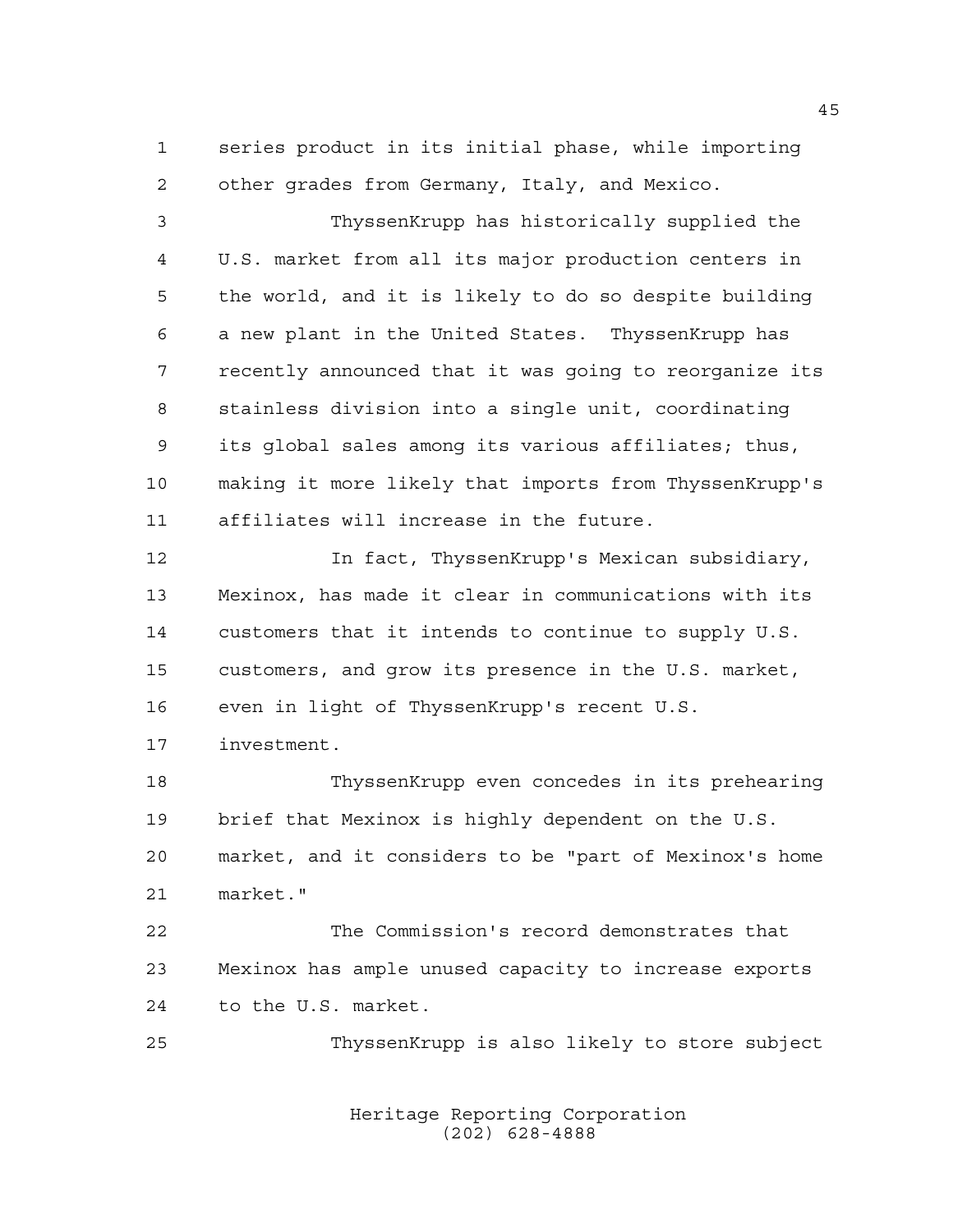merchandise from Germany and Italy, despite the construction of the Alabama facility. In fact, ThyssenKrupp announced to its U.S. customers that it is optimizing its organizational structure by completing a fully integrated stainless steel plant in Alabama, and by the relocation of its cold-rolling mill within Germany.

 Now, this message of a fully integrated structure to its U.S. customers is that global sourcing through ThyssenKrupp will become more available; and that, despite the addition of the Alabama mill, the improvements at the German mills are also relevant to the U.S. market.

 Thus, even by ThyssenKrupp's own admission, it will continue to supply the U.S. market from its global affiliates in Germany, Italy, and Mexico.

 Based on the Commission's record, ThyssenKrupp has sufficient capacity in each of these three countries to significantly increase its presence in the U.S. market. Although the German producers reported in these reviews higher capacity utilization rates in 2010 than in 2005, these rates are based on allocations, rather than true capacity levels.

 The Commission's record shows that the German producers have substantial unused hot- and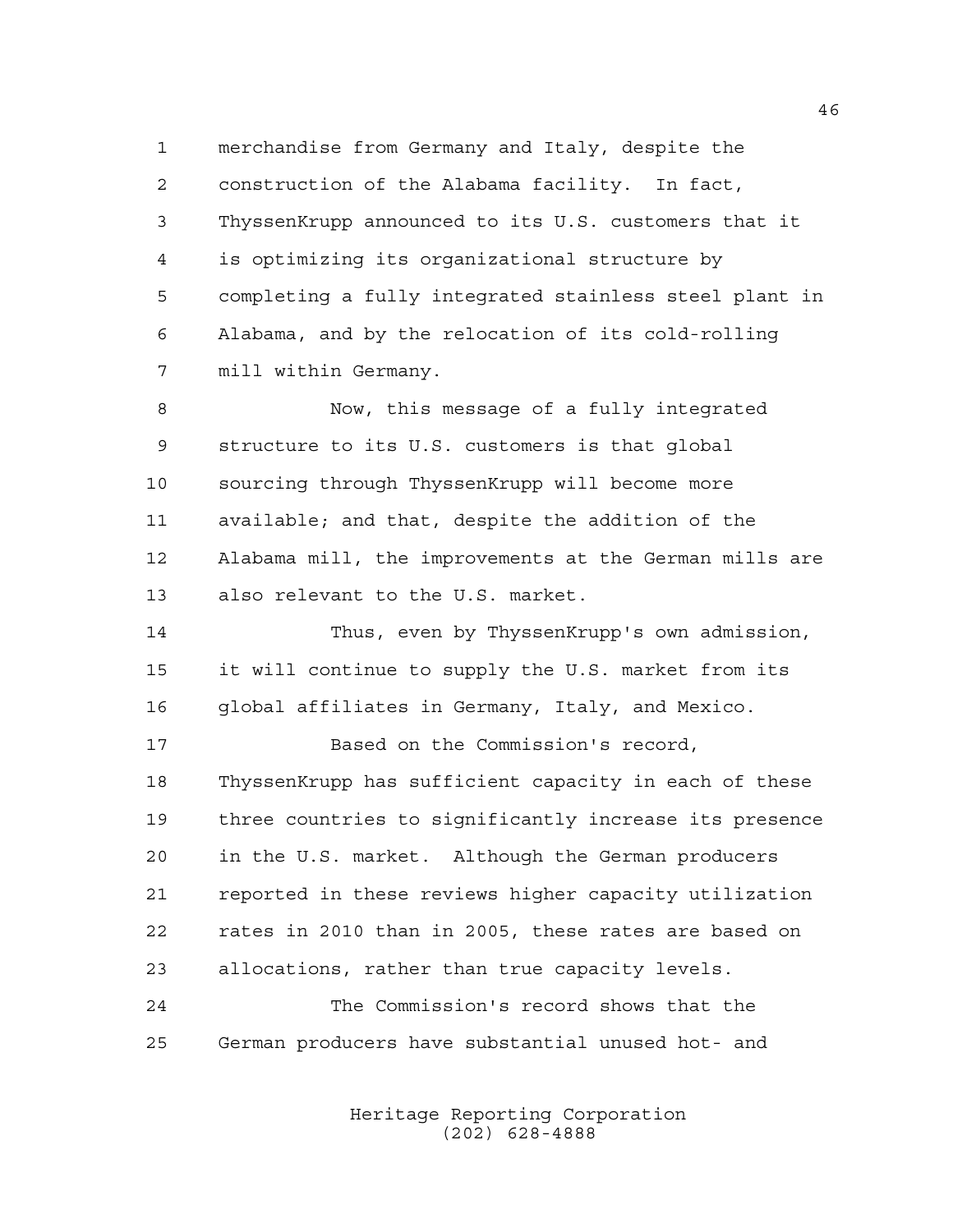cold-rolled capacity that could be used to increase their production of stainless sheet -- strip is produced. With these new investments and ample unused capacity, ThyssenKrupp can easily supplement U.S. production with imports from Italy.

 Mexinox has also significant and increased capacity, and has made it very clear that it will continue to target its capacity at the U.S. market, as it has over this review period.

 I would like to make one additional point regarding the orders on Germany and Italy. If the Commission were to revoke the orders against Germany and Italy, and then maintain the orders on Mexico, it is likely that ThyssenKrupp would alter its announced local supplies policy, and shift its sourcing to supply product from Germany and Italy.

 Such a shift would be economically 18 justifiable and consistent with its new integrated sourcing strategy. With Mexinox subject to a 12- percent duty, it would make good economic sense for ThyssenKrupp to shift sourcing to Germany and Italy if duties are removed.

 A 12-percent duty on stainless sheet that sells roughly for \$3,000 per ton would amount to about \$360 per ton, a hefty amount to pay. Under that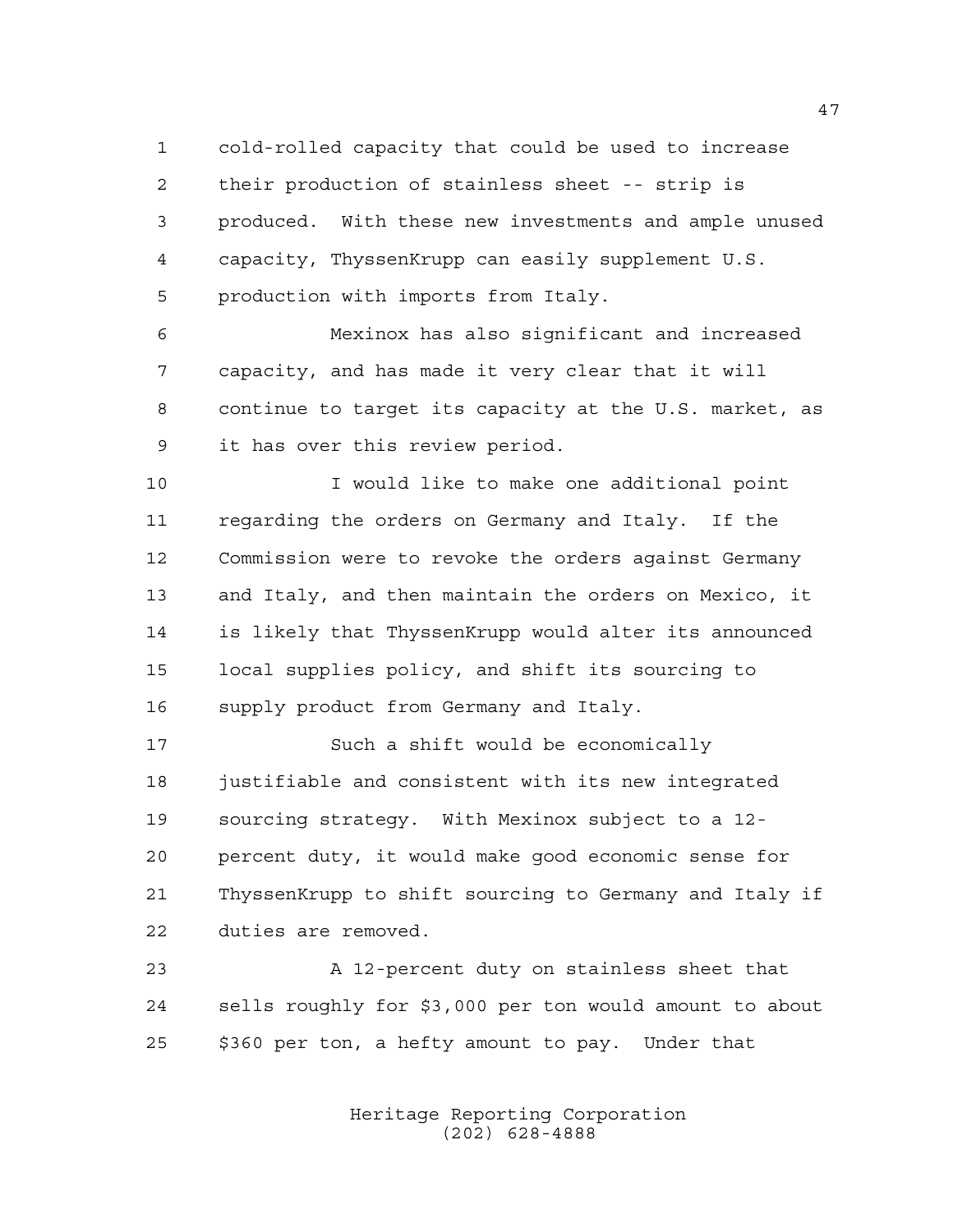scenario in particular, dumped imports from Germany and Italy would likely increase to the U.S. market.

 Although none of the Japanese and Taiwanese producers, and only POSCO of the Korean producers, responded to the Commission's questionnaires. Record evidence demonstrates that there is excess capacity to produce stainless sheet in these countries, as well. Based on press articles, Nashun, Nippon, and JFE announced plans to expand production of sheet and strip in 2010.

 The Commission's record shows that Korea's capacity to produce stainless sheet is substantial, and has increased since the original investigation. Based on press articles, B&G Steel commissioned a new stainless cold-rolled strip mill in 2009, and POSCO announced a new 400,000-ton facility for stainless strip in 2010.

 Now, while POSCO asserts that it did not export stainless sheet to the U.S. market over the review period, it fails to recognize that non- responding Korean producers continued to do so. So given the increased and excess capacity in Korea, POSCO and the other Korean producers are likely to increase their U.S. presence significantly, absent an order.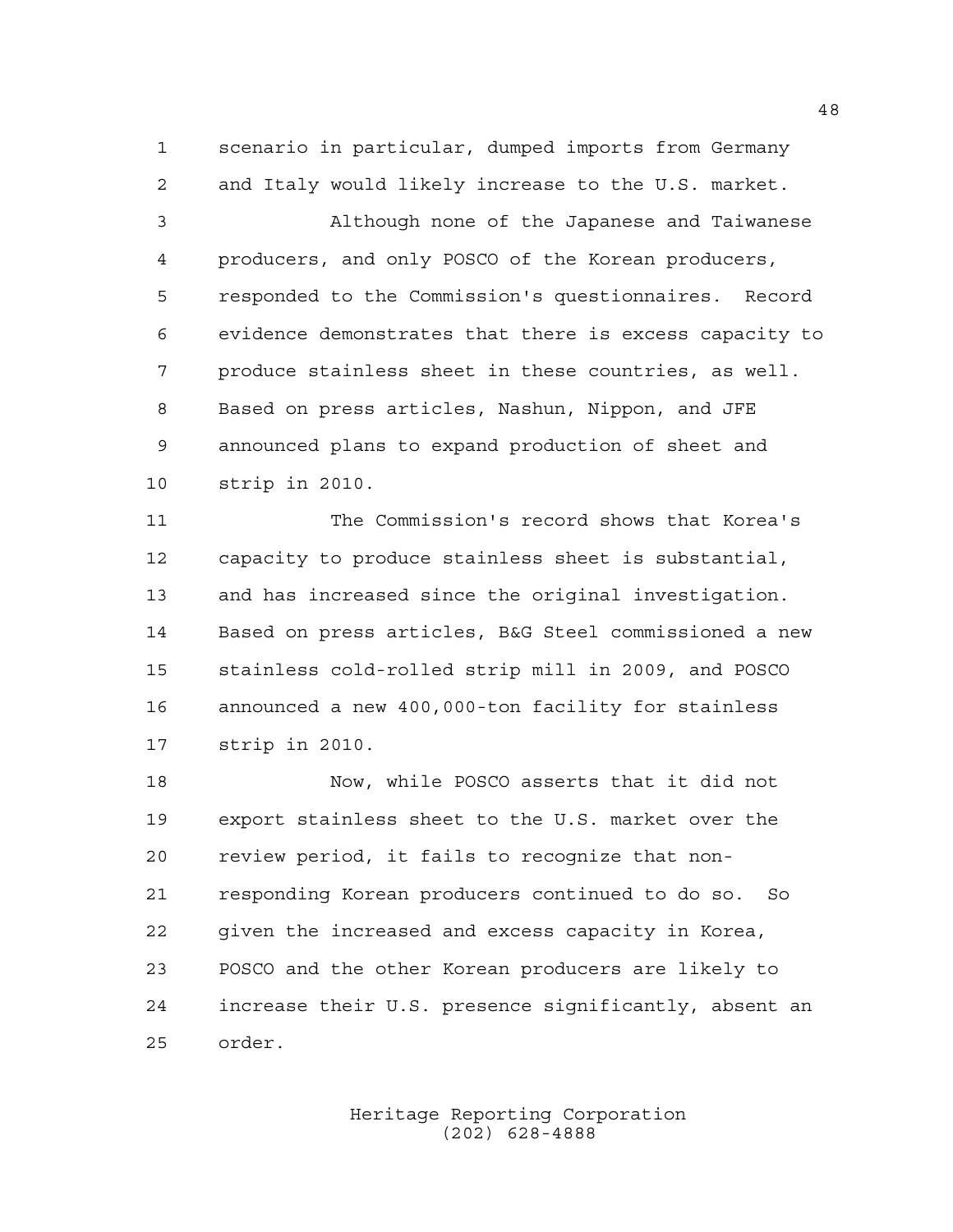While no Taiwanese producer responded, public information shows that Taiwanese producer YESCO is planning to expand capacity of stainless sheet and strip. In 2011 YESCO announced that it was raising production to boost orders, and that it would also be reducing export prices.

 Export statistics indicate that all of the subject countries are export-oriented. Further, many of these producers have been historically dependent on China as a target for these exports.

 As China has increased its own capacity, however, subject producers' exports to China have been displaced, forcing them to seek out new markets. Given the U.S. market's size, openness, and relatively high prices, the subject producers are likely to target the United States with both their excess capacity and by diverting exports from the lower-priced export markets in the event of a revocation.

 U.S. purchasers and importers have responded to the Commission's questionnaire that they would search out for low-priced imports from the subject countries in the event of the revocation. And most importantly, they stated that these imports would likely create a downward pressure on prices.

Quarterly price comparisons for the period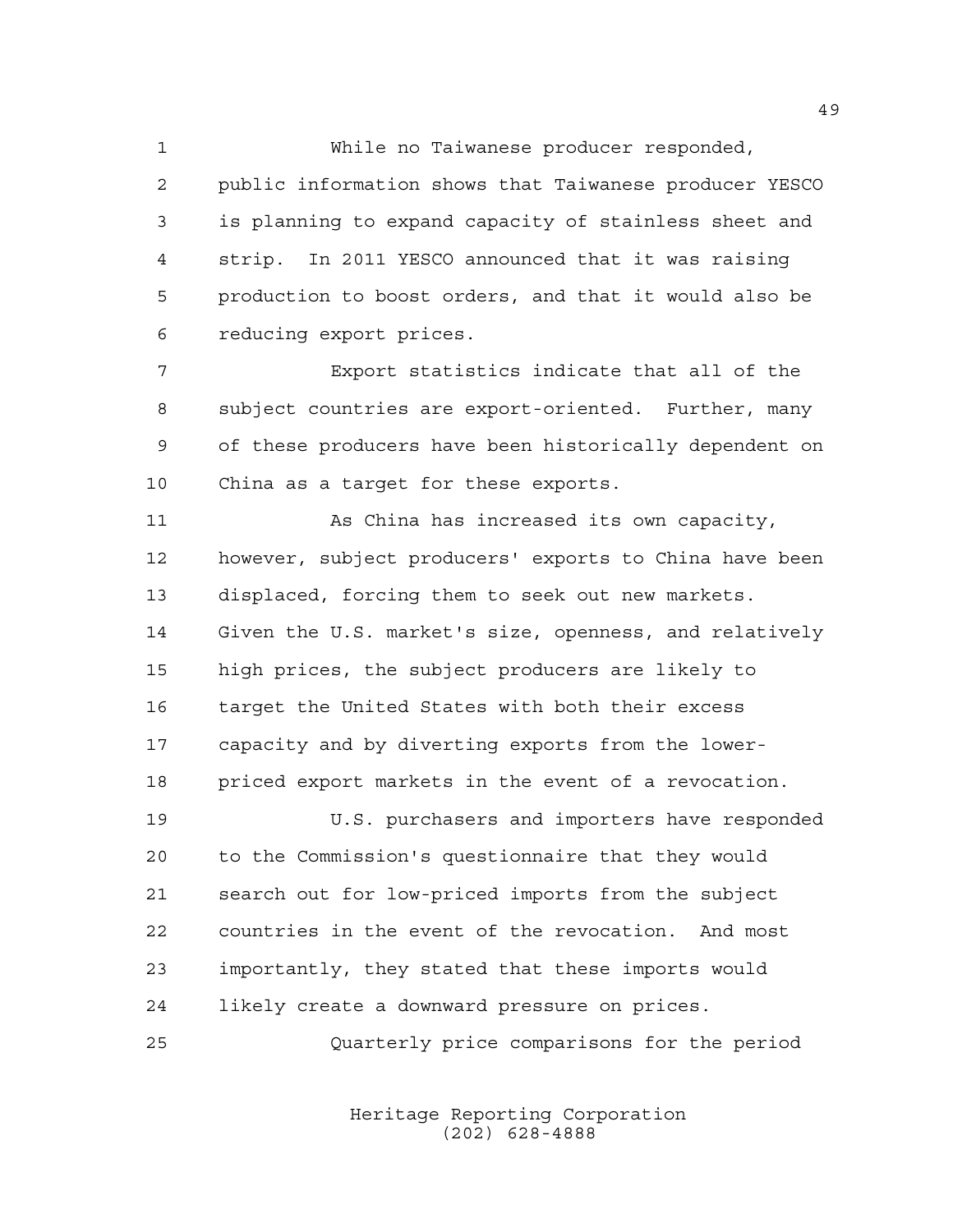of review show that in 52 of 120 comparisons, subject imports undersold the domestic product, often by substantial margins. Given that underselling in a significant minority of comparisons have occurred with the orders in place, the severity of the price competition and import underselling in the event of revocation of the orders would be intense.

 Volatile raw material costs present further problems for this industry. The domestic producers must be able to raise prices to cover rising raw material cost. Absent the restraint of the trade remedies, the projected underselling by subject imports combined with this volatile raw material cost will likely cause price depression and/or suppression.

 As the record data show, the domestic industry is in a highly vulnerable condition. The industry suffered an operating loss of 11 percent in 2009, and earned only a minimal operating profit of 1.7 percent in 2010. The average financial performance over the most recent three years also puts the U.S. industry in a loss position.

 As demand for stainless sheet declined, producers were forced to cut back production, idle mills, and lay off workers. Under these facts, maintenance of the order is critical to prevent the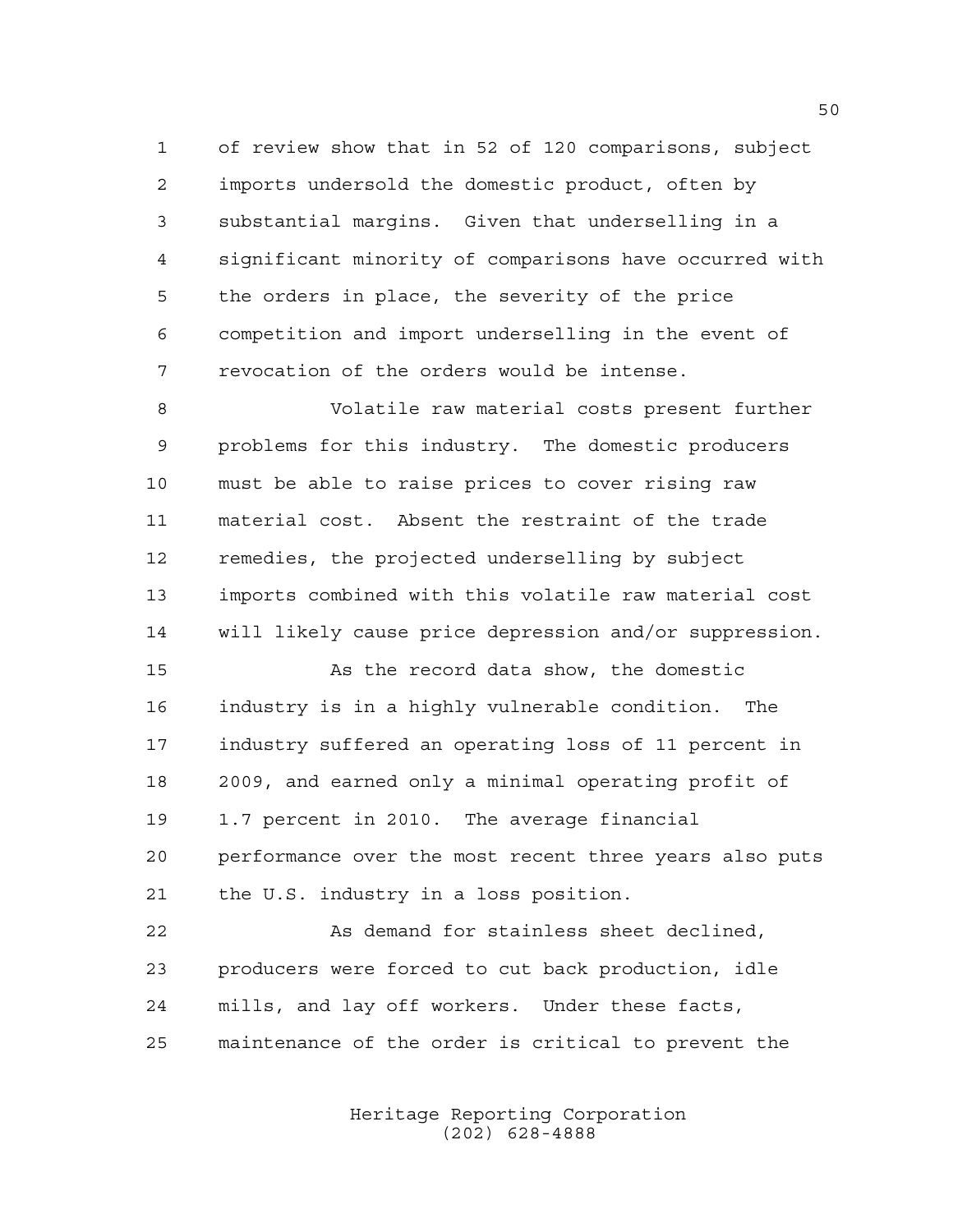continuation or a return of material injury by reason of the subject imports. Thank you.

 MR. HARTQUIST: Thanks, Brad. We'll wrap up our testimony with Kathy Cannon addressing two legal issues.

 MS. CANNON: Good morning, Madame Chairman, members of the Commission. I'm Kathleen Cannon of Kelley Drye, and I will address a couple of legal issues this morning, starting with cumulation.

 We urge you to cumulate imports from all six countries under review in this case. None of the Respondents has challenged whether there would be a likely reasonable overlap in competition among the imports from the subject countries and the U.S. 15 product in the event of revocation.

 They have, however, argued that imports from some of the countries would have no discernible adverse impact, or would compete under different conditions of competition.

 Our witnesses have already addressed why imports from each country are likely to have a discernible adverse impact on the U.S. industry absent the orders. None of these countries can claim, with any real basis, the likely absence of such an effect, given their sizable and increased capacities, their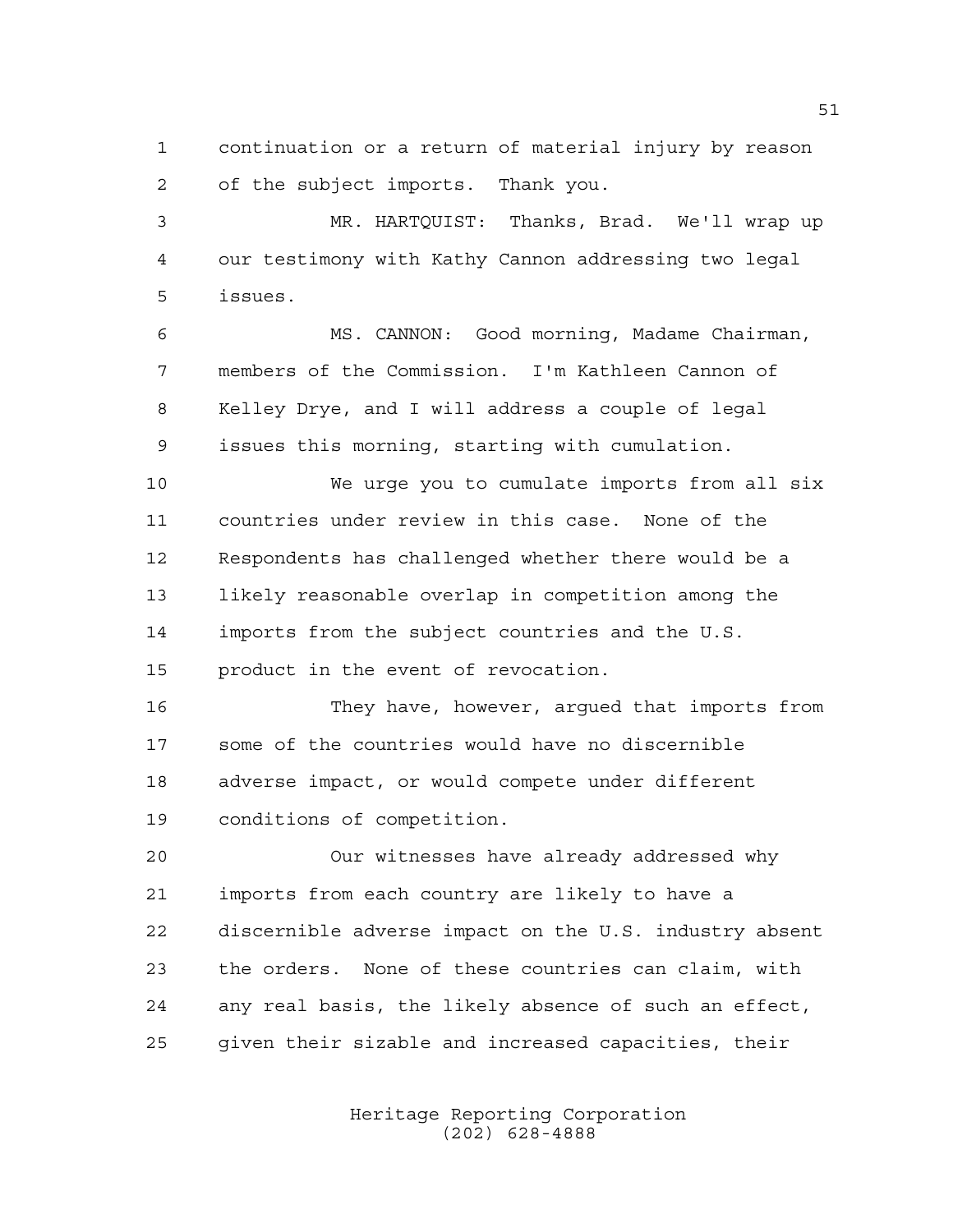significant unused capacity, their export orientation, and the reduction of alternative export markets due to China's production buildup and other third-country trade barriers.

 Respondents argue that even if the statutory factors supporting cumulation are met, imports from Mexico, Germany, Italy, and Korea should all be excluded from a cumulative analysis because they compete under different competitive conditions. The ThyssenKrupp Companies focus largely on their affiliation with a U.S. mill that is beginning production in the United States as the factor that they claim warrants decumulation.

 ThyssenKrupp asserts that these affiliation justify a refusal to cumulate, for the same reason the Commission did not cumulate imports from countries in which foreign affiliates of Arsular Mittal USA were located in the NuCor Hot-Rolled Steel case.

 What they fail to recognize, however, is the heavily fact-based nature of that inquiry, and the extensive record documents regarding not just Arsular Mittal's policies, but its practices that led to the Commission's decision in that case.

 The Commission took into account Arsular Mittal USA's size, documents it submitted showing how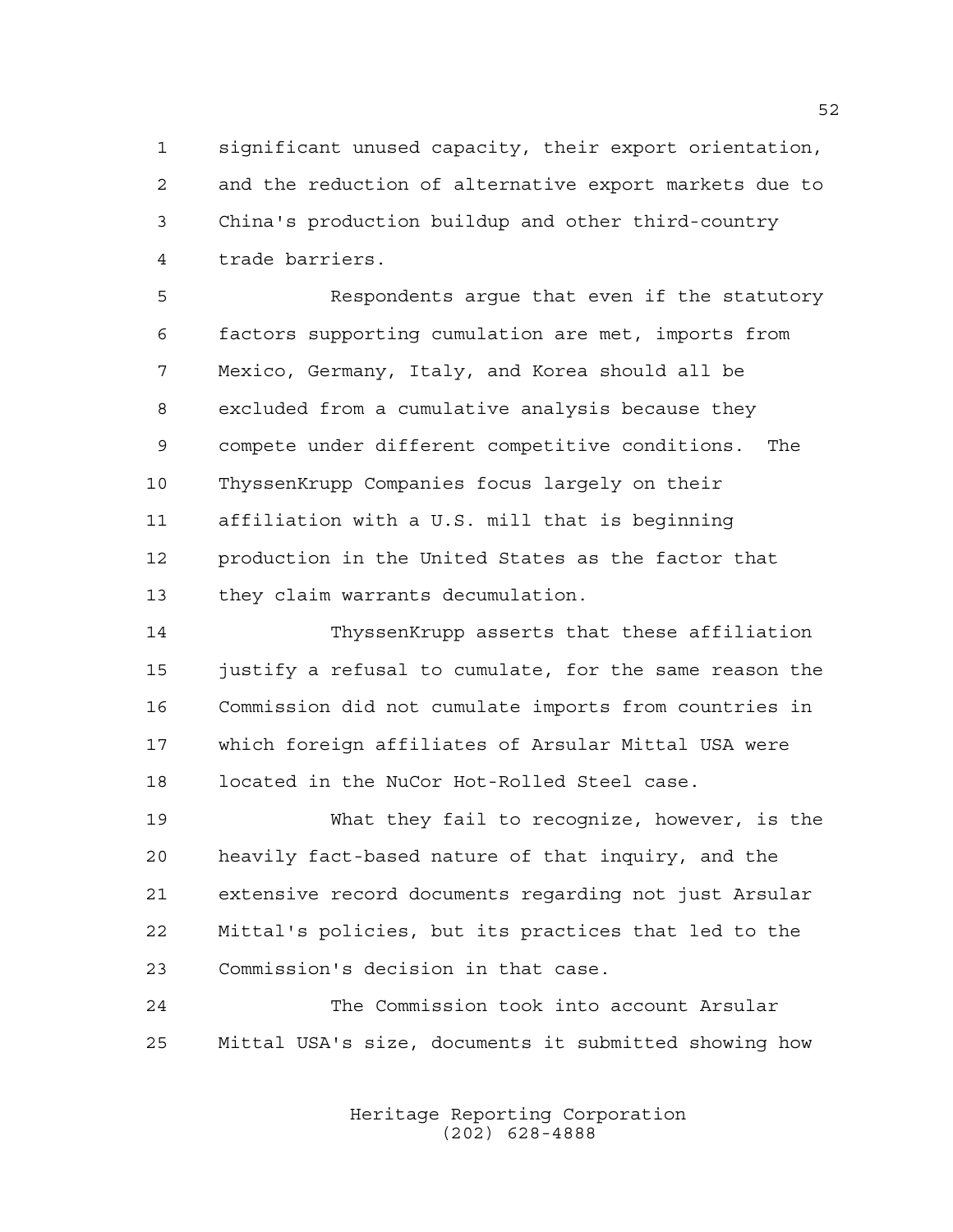its policies were implemented, and how its sales were made, evidence of the absence of imports from the countries in which the affiliates of Arsular Mittal were located, and information on its actual pricing behavior.

 There is no such track record here on the ThyssenKrupp Companies on which the Commission can rely at this time, given the timing of the startup of this mill. In fact, over the review period, imports have continued into the United States from Italy, Germany, and Mexico.

 As the Court held in the NuCor case, the fact of affiliation alone does not warrant a finding as to presumed behavior in terms of future imports. ThyssenKrupp has acknowledged that its plan includes continued imports from a subject affiliate in Mexico, a fact that is very different from the facts that were presented in the NuCor case.

 Finally, there are published announcements of a possible sale of ThyssenKrupp's global stainless operations that could alter its current proposed policies entirely.

 Korean producer POSCO seeks exclusion from cumulation, as well. POSCO argues that its focus is exports on Asia, that it has new facilities in China,

> Heritage Reporting Corporation (202) 628-4888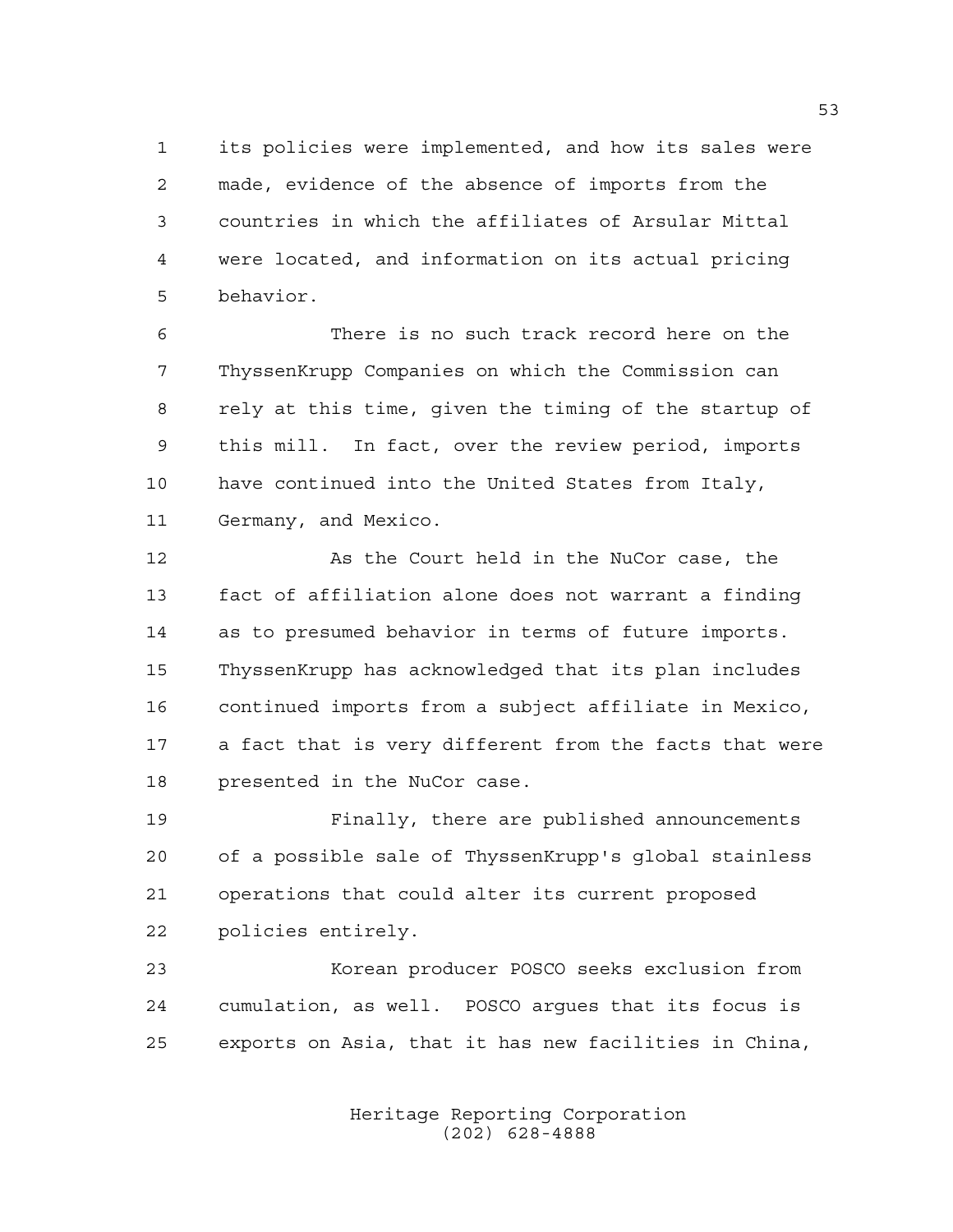and that it didn't ship to the U.S. market over the review period.

 Many of the subject countries focus exports on Asia, as the statistics that we provided demonstrate, so that does not differentiate the Korean product. Other producers also have mills in China. In fact, POSCO's new facility in China actually increases the likelihood that it will export to the United States from Korea. Korean exports to China have declined, as a result of these new Chinese operations, forcing Korean companies like POSCO to divert their shipments elsewhere. Whether POSCO has shipped to the U.S. market in recent years is also irrelevant as a factor supporting decumulation of Korea, as there were imports from other Korean companies into the United States over the review period. The legal issue here is whether to cumulate imports from Korea, not POSCO alone, and the facts support cumulation.

 The second legal point I would like to mention is the level of the dumping margins at issue here. Both Respondents have mischaracterized their actual level of dumping by speculating as to what those margins should or would be if WTO decisions on the zeroing issue were to be implemented. Suffice it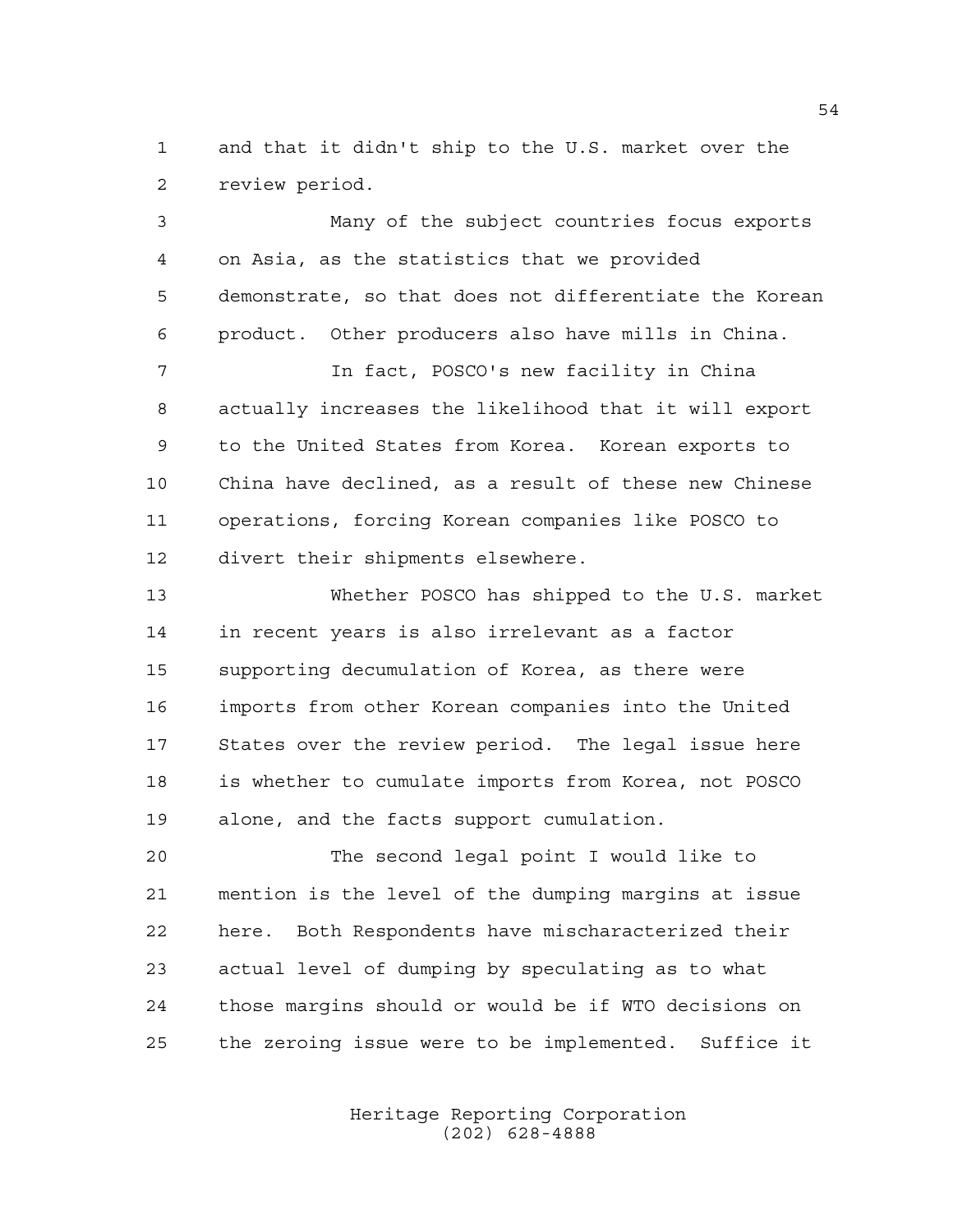to say that those decisions have not been implemented; that there is no proof that their margins would fall to zero if they were implemented; and that the Commission is legally required to rely on the margins that Commerce has provided.

 That concludes my statement. Thank you very much.

 MR. HARTQUIST: Thank you. That concludes our direct testimony, and we'll be happy to answer questions.

 CHAIRMAN OKUN: Thank you. And before we begin those questions, let me take this opportunity to thank all the witnesses for being here, particularly our industry witnesses, for making the time to travel and answer our questions and provide information, as well as Mr. Conway from the union. We appreciate having you here, as well.

 We will begin our questions this morning with Commissioner Lane. And just a reminder, if you can just repeat your name for the benefit of the court reporter. Commissioner Lane.

 COMMISSIONER LANE: Good morning. Welcome to all of you.

 Some of you talked about the capacity, and so I have a general question. In looking at the staff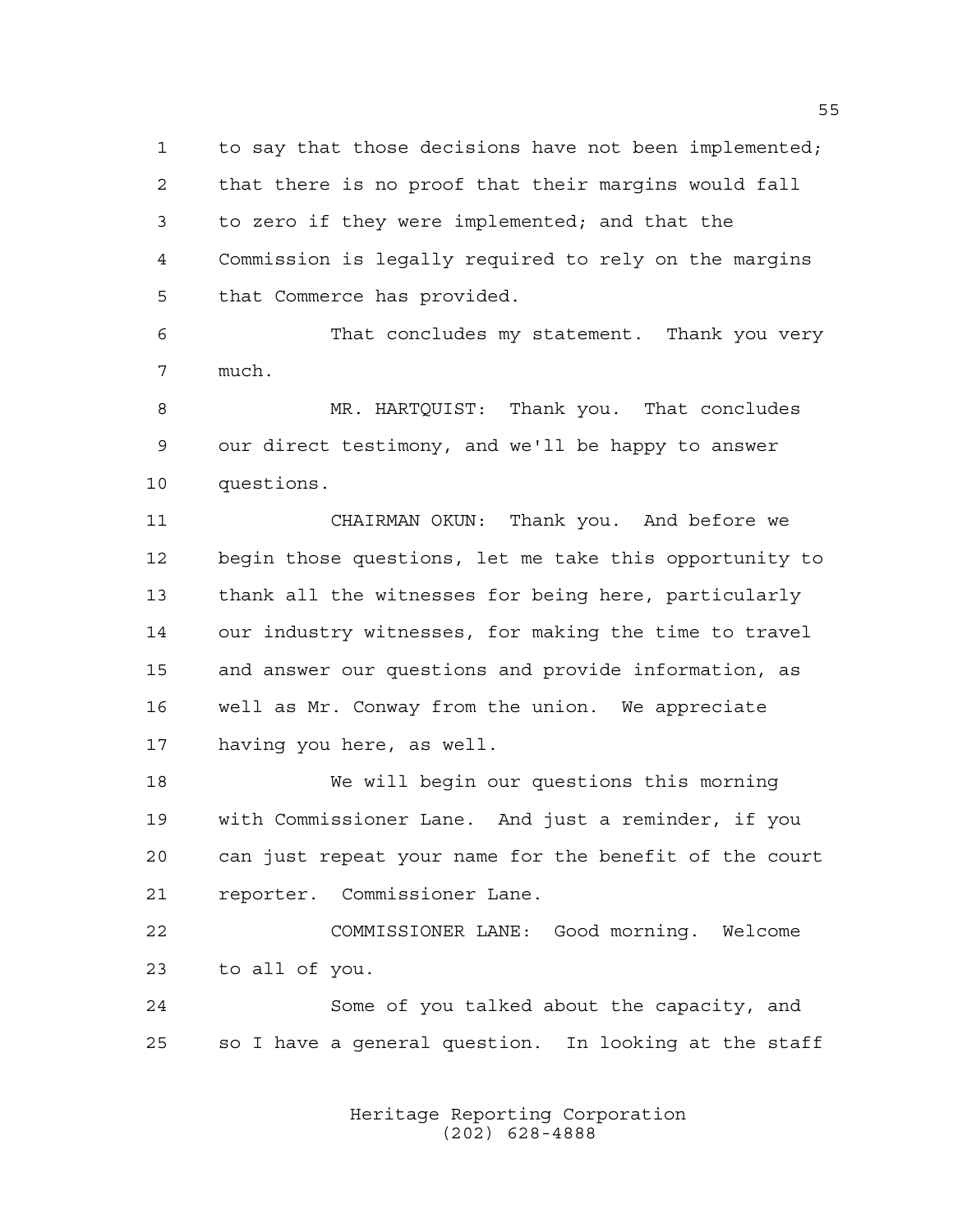report, both the domestic industry and the foreign producers, we see statistics on capacity and capacity utilization. And my question is, theoretically, or not theoretically -- realistically on the ground, how much capacity utilization can a facility sustain for a period of time? The highest.

 MR. HARTFORD: I'm Terry Hartford; I'll try to answer the question. How much can, how much idle capacity can you sustain?

 COMMISSIONER LANE: No, no. How much can you actually produce?

 Let's say that your facility is at 50 percent, and I come in and tell you that I want you to go to 100 percent. Can you produce at 100 percent or more over a period of time, and sustain that with the facilities that you have?

 MR. HARTFORD: We certainly can ramp up to higher utilization levels. And we have the manpower available. Many are laid off right now, but we could recall employees to run our existing capacity at a higher level than we do today. And we could certainly sustain that operating level for an extended period of time.

 COMMISSIONER LANE: Can you maintain it at 100 percent or more over a period of time?

> Heritage Reporting Corporation (202) 628-4888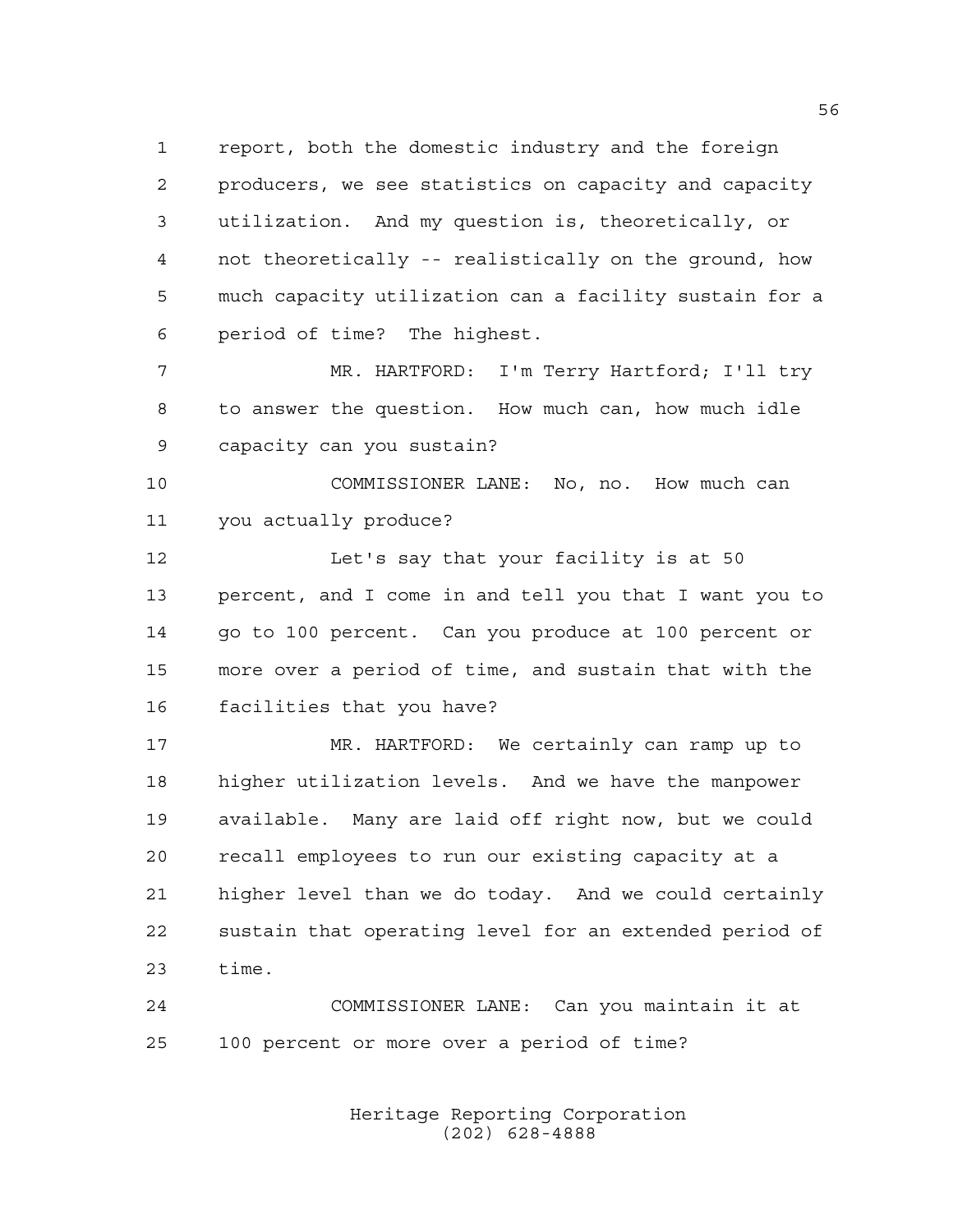MR. HARTFORD: I would think that we could. And again, these are fairly complicated facilities; we have multiple plants, and you've got melting facilities and hot-roll facilities and finishing facilities, some of which make multiple products. COMMISSIONER LANE: I guess what I'm really asking is technically, is it feasible or is it possible to maintain 100-percent capacity or more over a period of time? I mean, I understand that you have to have the manpower. But can the machines themselves do it? MR. HARTFORD: The answer to that is yes, the machines can do it. This is large capital equipment, it's designed to last a long time. It's designed to run, to be in an up mode a high percentage of the time. 17 And when we say 100 percent of the time, that of course assumes that you need to do routine maintenance on these pieces of equipment. COMMISSIONER LANE: Well, of course. MR. HARTFORD: So every week you might take certain numbers of hours to take a piece of equipment down, do the routine predictive and preventive maintenance that you need to do, and then get it back in service.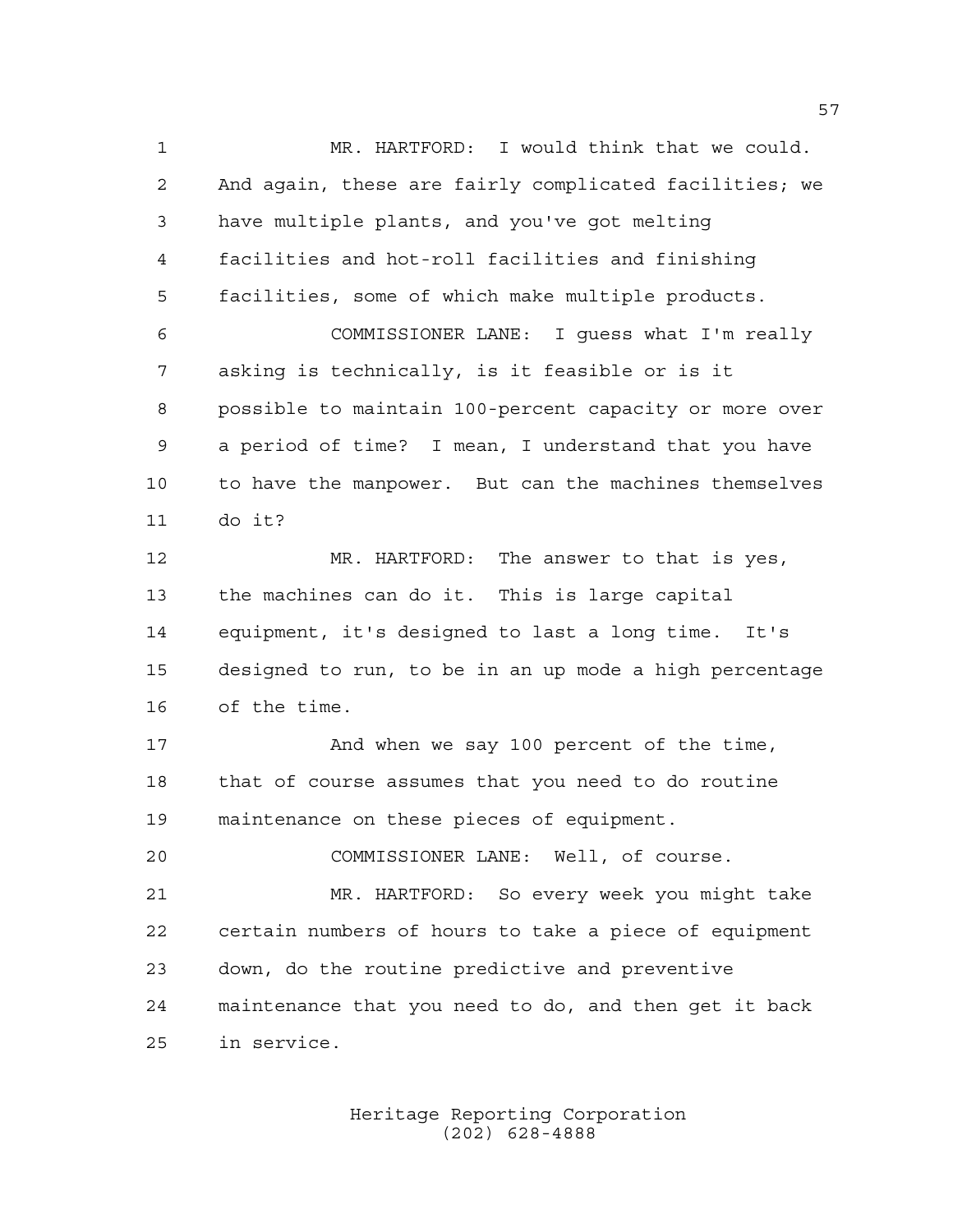But from the design of the assets and the capability of those assets, and having manpower available, we can run for a sustained period of time at levels that yes, approach 100 percent of our capacity. COMMISSIONER LANE: Mr. Carson, did you want to add something to that? 8 MR. CARSON: No, I did not. CHAIRMAN OKUN: Okay. Mr. Hartquist, so having heard Mr. Hartford's answer, the argument that some facilities are already at maximum capacity and could not deliver product into the United States, is that valid, having heard what Mr. Hartford just said? MR. HARTQUIST: You are referring to the foreign producers' capacity, whether they are essentially running out and could not produce more product? COMMISSIONER LANE: Yes. Without naming any specific countries or facilities, because I don't want to get in trouble with BPI. MR. HARTQUIST: Well, I don't know of any of the facilities that are running at 100 percent. Some of them are running at relatively higher rates than the U.S. companies are. But having heard Mr. Hartford's testimony,

> Heritage Reporting Corporation (202) 628-4888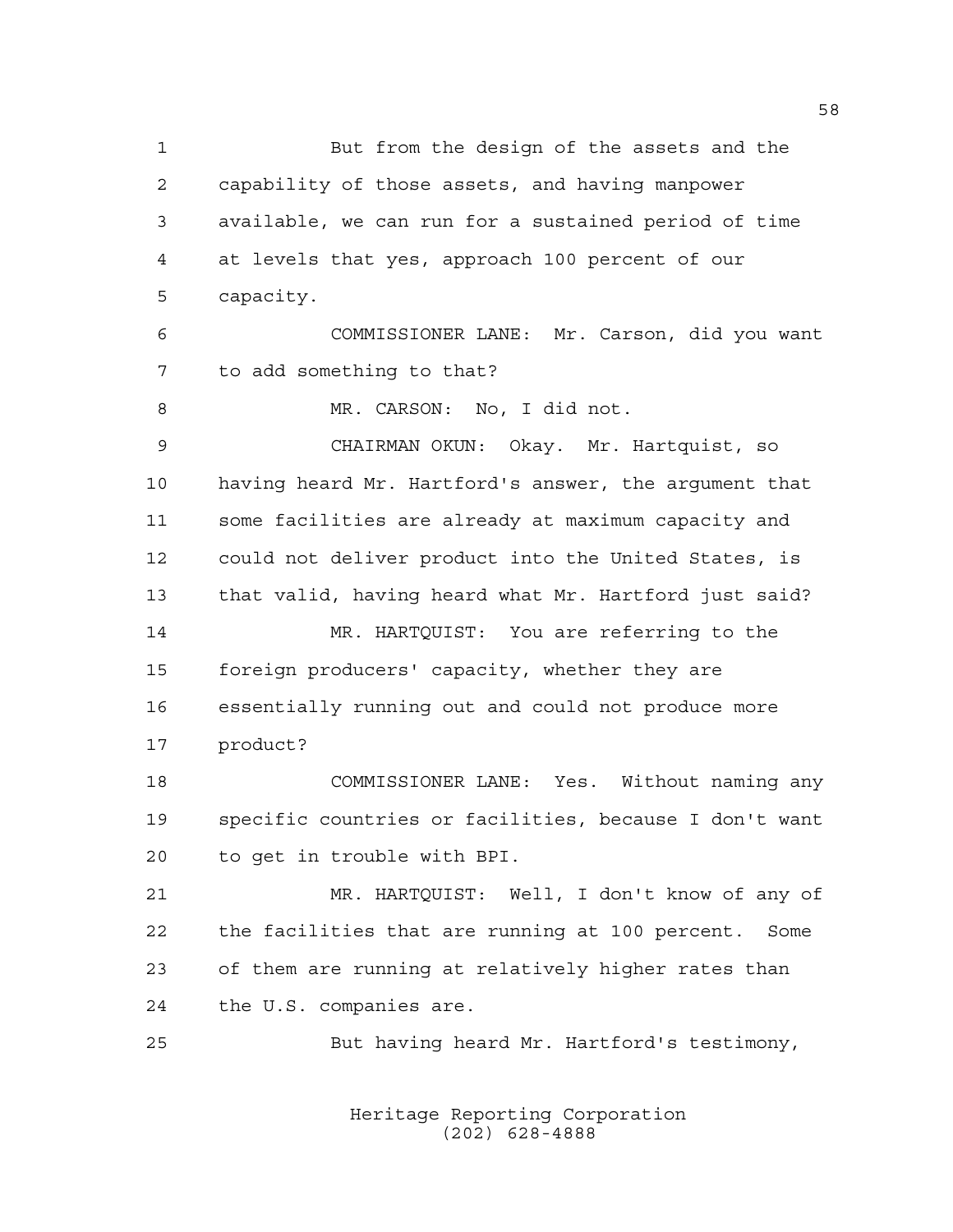and I expect the other industry witnesses would agree, yes, we think that they can operate at very high levels of capacity. And that given the economic conditions in the U.S., with prices generally higher here than other places in the world, they have an incentive to ship to this country.

 MR. HUDGENS: For most of the foreign producers, their capacity is based on an allocation methodology that, that was based on production. And in many cases that allocation was actually performed by the Commission staff, and not the actual company.

CHAIRMAN OKUN: Mr. Hudgens?

 The companies indicated that they could not calculate capacity on this particular subject product. But what those producers did provide was their capacity to produce hot-rolled and cold-rolled product. And using those data shows that all the subject producers have sufficient, ample capacity to produce, to significantly increase their production of the subject product.

 COMMISSIONER LANE: Okay. Mr. Hudgens, sticking with you.

MR. HUDGENS: Okay.

 COMMISSIONER LANE: Could you provide me, probably post-hearing, how much volume from each of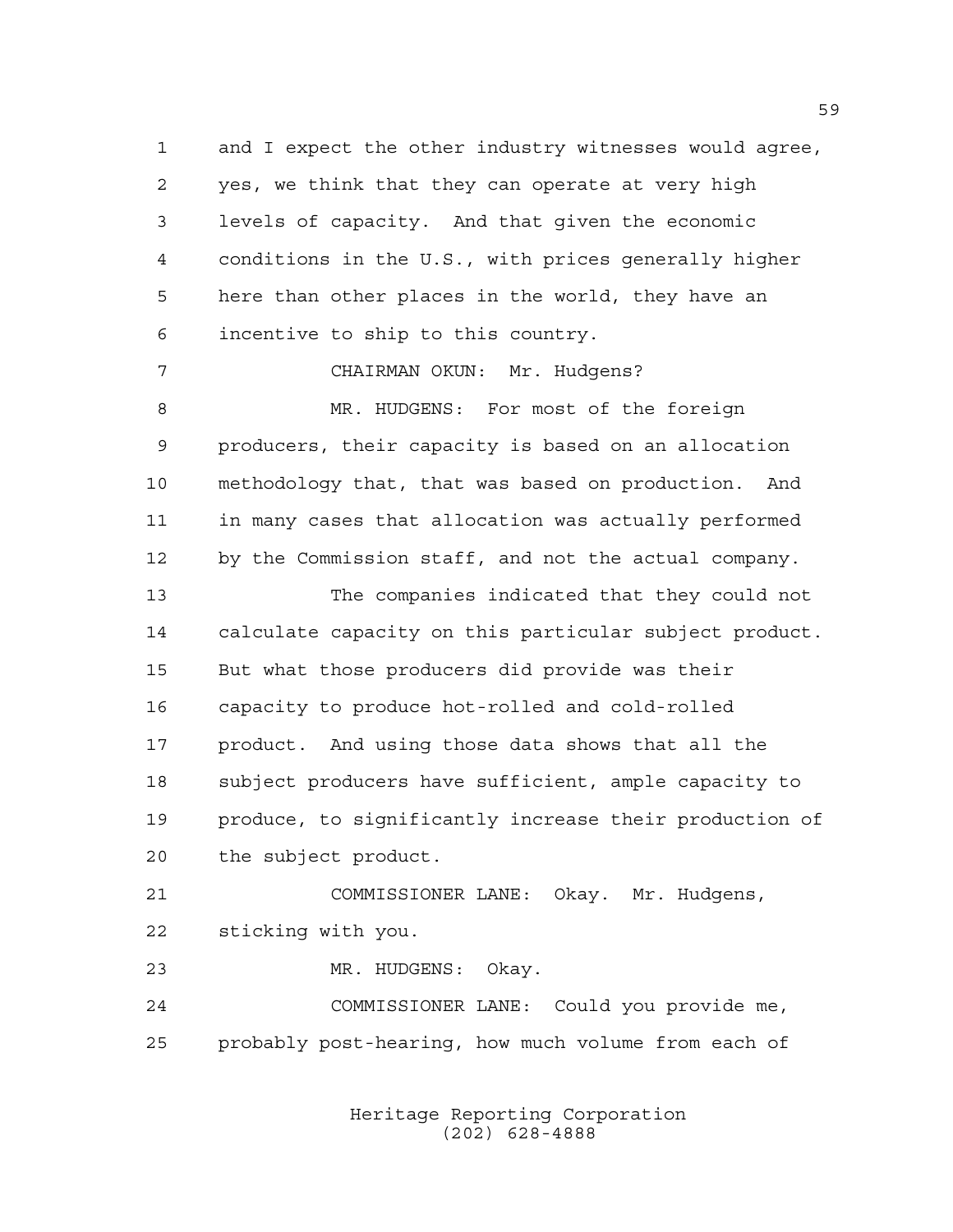these countries would have an adverse effect on the U.S. industry, or would have an adverse effect if it came into this country in the reasonably foreseeable future?

MR. HUDGENS: Yes.

 COMMISSIONER LANE: Okay, thank you. Now, some of you have said that a lot of the existing subject countries are targeting China. I'd like for you to develop a little bit more what you see happening in China, as far as China ramping up its capacity.

 Do you have anything specific that proves that, or we could look to, other than speculation as to how many facilities they are building, and the fact that they will be supplying their own home market and won't need imports?

 MR. BLOT: Commission Lane, this is Ed Blot. I'll try to address that.

 COMMISSIONER LANE: Okay, thank you, Mr. Blot.

 MR. BLOT: Yes. In our Exhibit 9 from our brief there is a lot of data it shows about China becoming a net exporter. It lists the date of, going back I think to 2005, so the period of review.

And China has, during this particular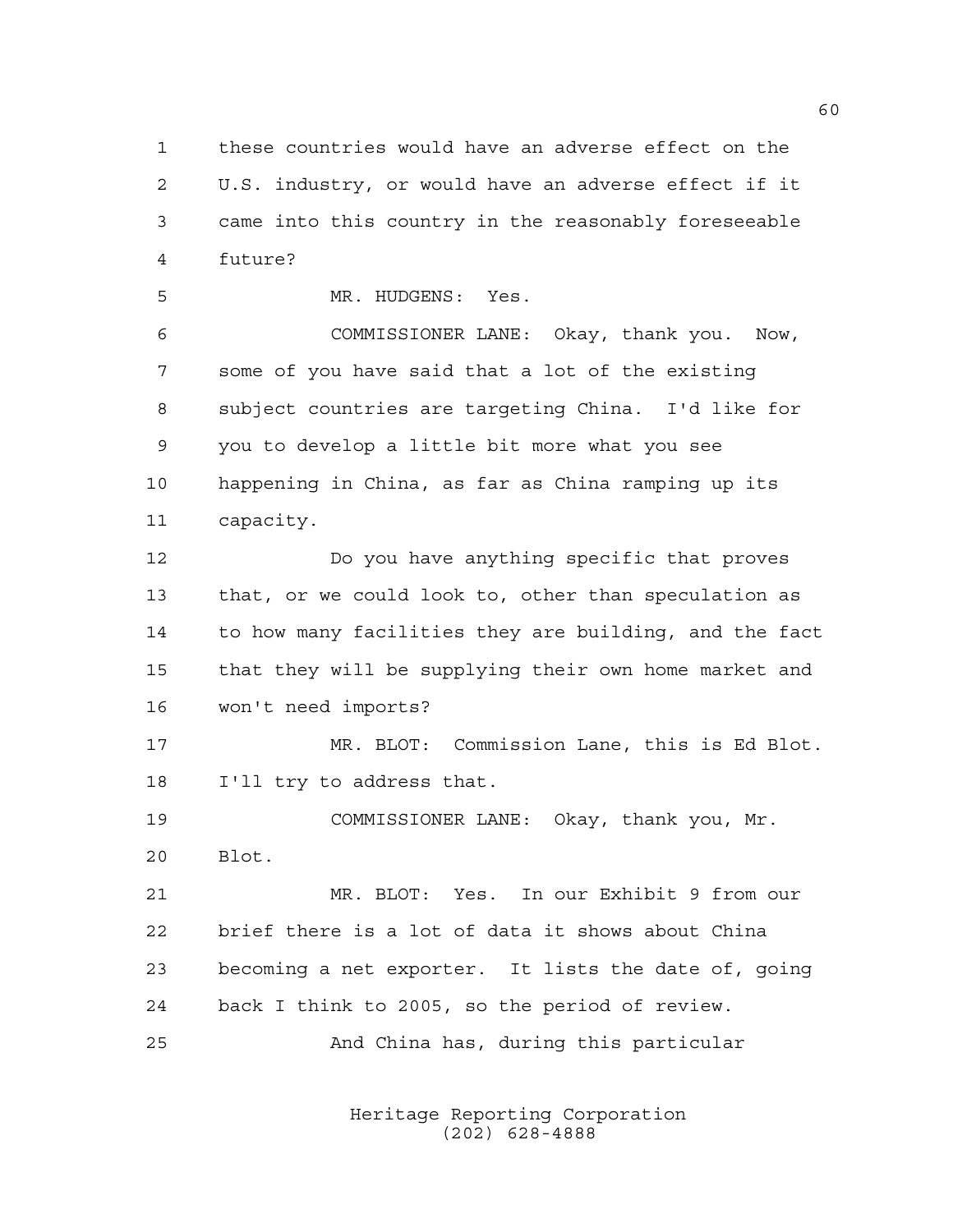timeframe, grown significantly. As I testified earlier, their exports have gone up over 400 percent from 2005 to 2010. So they have become a net exporter, rather than a net importer, if you go back to the hearing that we had during the first review.

 MS. CANNON: Commissioner Lane, might I also add Mr. Blot also testified, and I think one of the better sources is the Antioch Research Study, the Chinese's own research study, that shows a 2.5- million-metric-ton surplus in China. So that's I think a very good overall data compilation, in addition to the anecdotal information that we submitted in our brief on individual mills.

 COMMISSIONER LANE: Okay. Could somebody clarify for me how much of the Alabama plant that you testified to is actually operational? And did I understand that it won't be fully operational until 2014?

 MR. HARTFORD: I can tell you my understanding of the status of the Alabama facility. At this point in time, the planned investment is to have three cold-rolling mills running. One of those is running today, is our understanding. The other two I believe are still in construction.

The final anneal line is running today. But

Heritage Reporting Corporation (202) 628-4888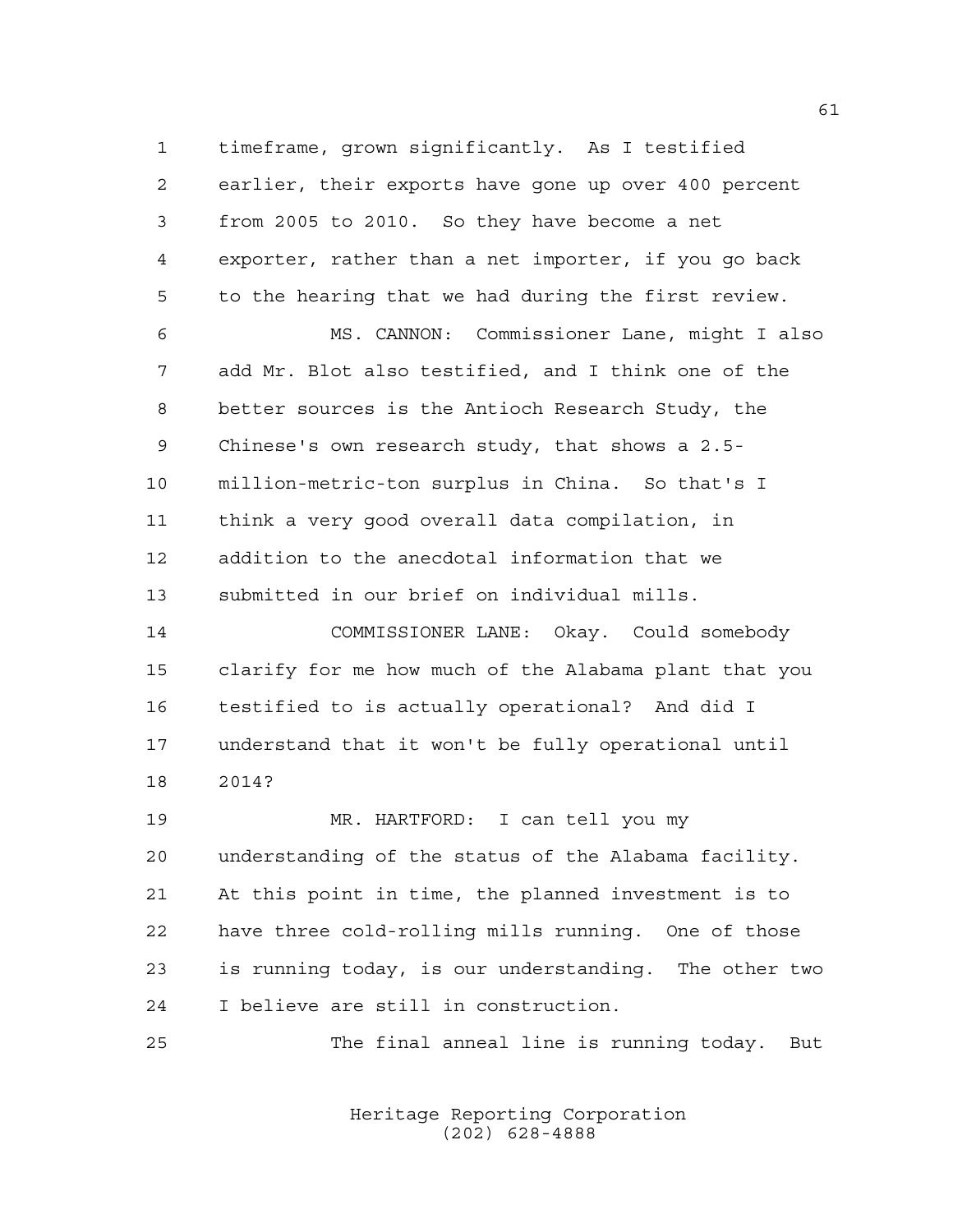there is still to come a melt shop that they are building over the next few years, a hot-roll anneal and pickle line, which is not yet running.

 So I think, from our standpoint, we would describe the Alabama project as in its very early stages of production and shipping.

 COMMISSIONER LANE: And do I understand your testimony that if these orders came off, then ThyssenKrupp would use, would supply to existing customers that they can't supply from their Alabama plant, from their Mexico, German, and Italy plants? MR. HARTFORD: We believe that's what they

 would do. Because, for a couple of reasons. Alabama will not be fully operational for several years; I think Mr. Blot reported either 2013 or 2014. So it will be a long time before Alabama is at a full-output type of a level.

18 And to get to their stated goal of a very large increase in their U.S. market share, they would have to ship to the U.S. market not only from Mexico, but also from their facilities in Germany and Italy. COMMISSIONER LANE: Okay. Very quickly, because my time is shutting out. What is the time line for ThyssenKrupp to sell their, part of their facility that they have announced?

> Heritage Reporting Corporation (202) 628-4888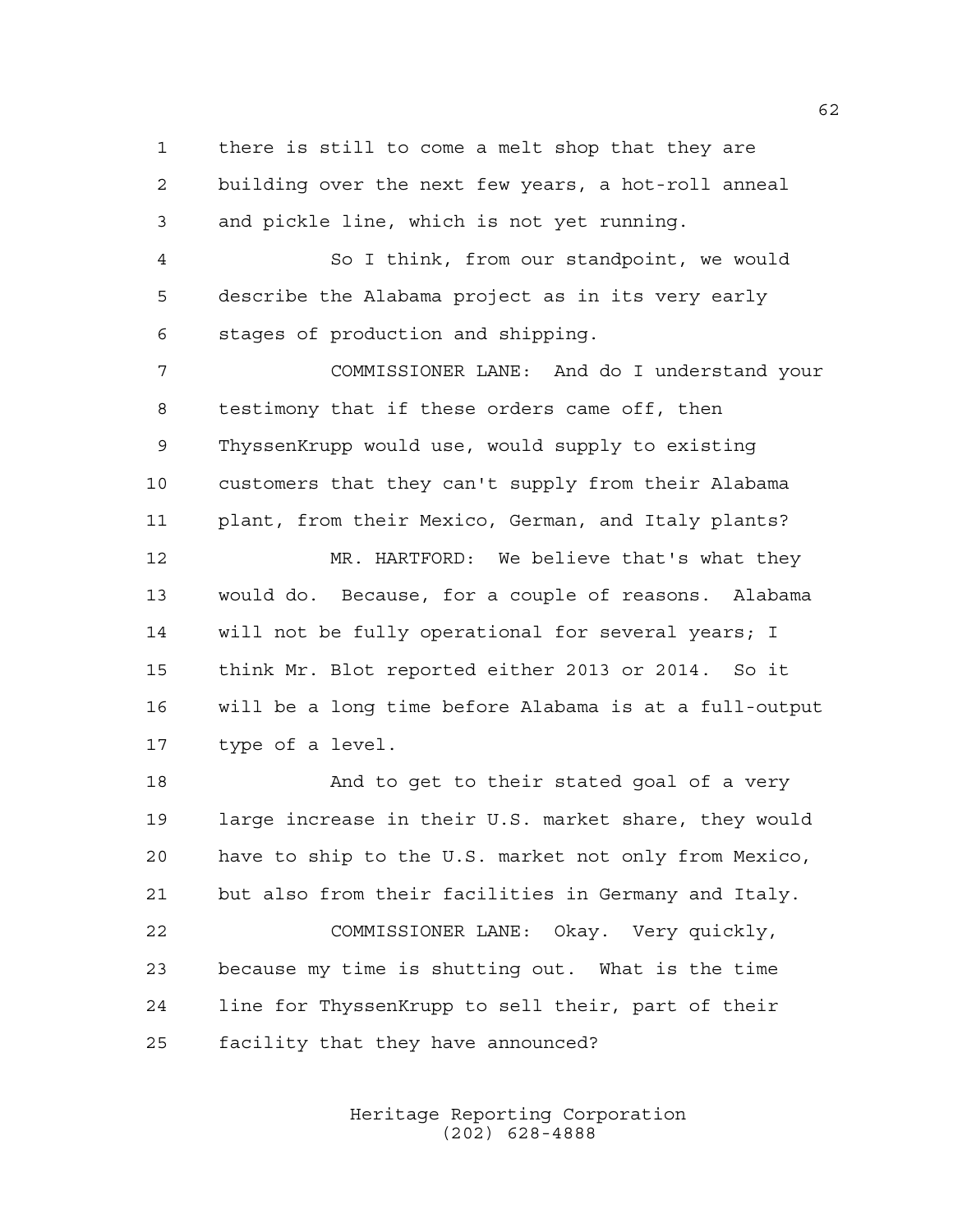MR. HARTFORD: We don't know. We know the announcement came from ThyssenKrupp in early May that it was their intention to look for options to either sell it or spin it off; that they would explore all available options to do that. But I don't recall seeing a time line. COMMISSIONER LANE: Okay, thank you. Thank you, Madame Chair. MR. HARTQUIST: Commissioner Lane, we don't know whether they are going to sell it or keep it. That's unclear at this point. COMMISSIONER LANE: Okay. I'll ask them this afternoon. Thank you. CHAIRMAN OKUN: Commissioner Pearson. COMMISSIONER PEARSON: Thank you, Madame Chairman. Permit me to extend my welcome to all of you. When I opened up this file and I realized okay, we're going back to stainless, I thought thank heavens, because I've been getting a little rusty. (Laughter.) COMMISSIONER PEARSON: Sorry about that. You don't have it so bad; my colleagues have to put up with me all the time. Let me start with a basic question on demand. In the public staff report we can see that

> Heritage Reporting Corporation (202) 628-4888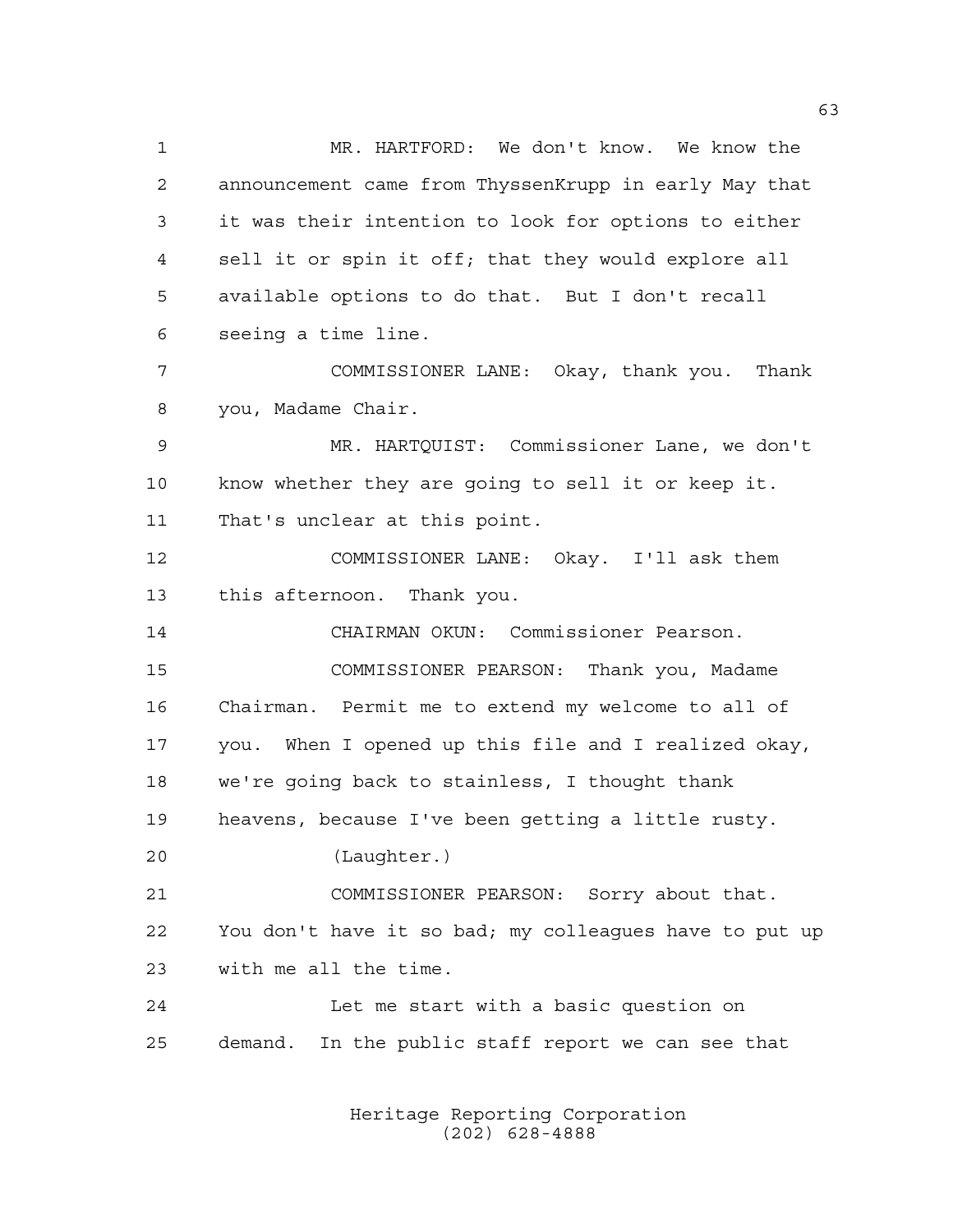apparent consumption bumped up by about 300,000 tons in 2006, and then it dropped by a little bit more the next year. What was going on in 2006 that caused that uptick?

 MR. HARTFORD: I'd be happy to comment on that. We saw, actually we saw year-on-year growth in U.S. consumption 04/05/06, I believe. I'm not looking at the chart, but I think it increased in each of those years. And we were coming out of a manufacturing recession from 2001, '02, and '03, which had hit U.S. consumption in a serious way. It was down about 17 or 18 percent during those three years over the prior year.

 And so '04, '05, '06, we saw an increase in demand. And I think we saw strength in all of our core markets in the United States. Automotive at that time remained strong. The U.S. was probably producing 16 million cars a year. Housing at that point in time, before the financial crisis, housing was booming. And a large portion -- housing is responsible for a good chunk of our, of our supply. We saw capital spending, business spending, on things that require stainless flat products were very strong at that time. The one area that comes to

mind, ethanol. The production of ethanol plants

Heritage Reporting Corporation (202) 628-4888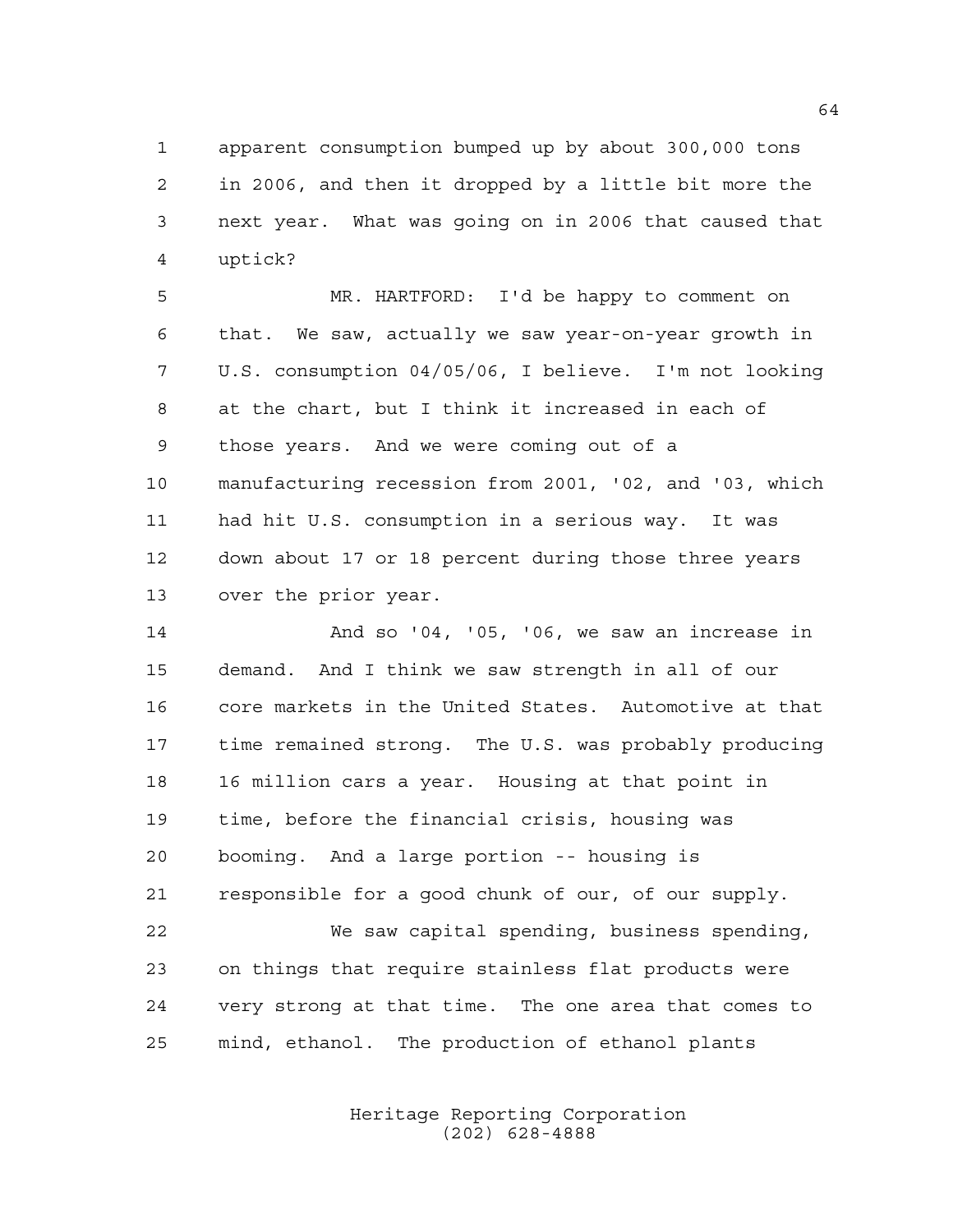during that period of time was at a very high level.

And those plants required large quantities of

stainless flat products.

 COMMISSIONER PEARSON: A bit more plate than sheet?

 MR. HARTFORD: Oh, it was, it was coiled plate, which we're going to talk about tomorrow, but it was also cold-rolled sheet. And a plant like that requires a lot of tubing for heat exchangers and condensers and those sorts of applications.

 And so we saw pretty broad-based strength in our core markets for stainless sheet and strip.

COMMISSIONER PEARSON: Mr. Feeley.

 MR. FEELEY: Thank you. To reiterate Terry's comments, we also witnessed the increase in general terms with the ethanol market, that has since relaxed. But the appliance market certainly took on more steam with the consumers, and certainly auto contributed much to the growth, given the volume and the production levels that were achieved in '06.

 So we would categorize it as broad-based in any sense of the word. But mostly consumers, whether it be appliance and auto, contributing to the most, most greatly to that surge.

COMMISSIONER PEARSON: Okay. But we should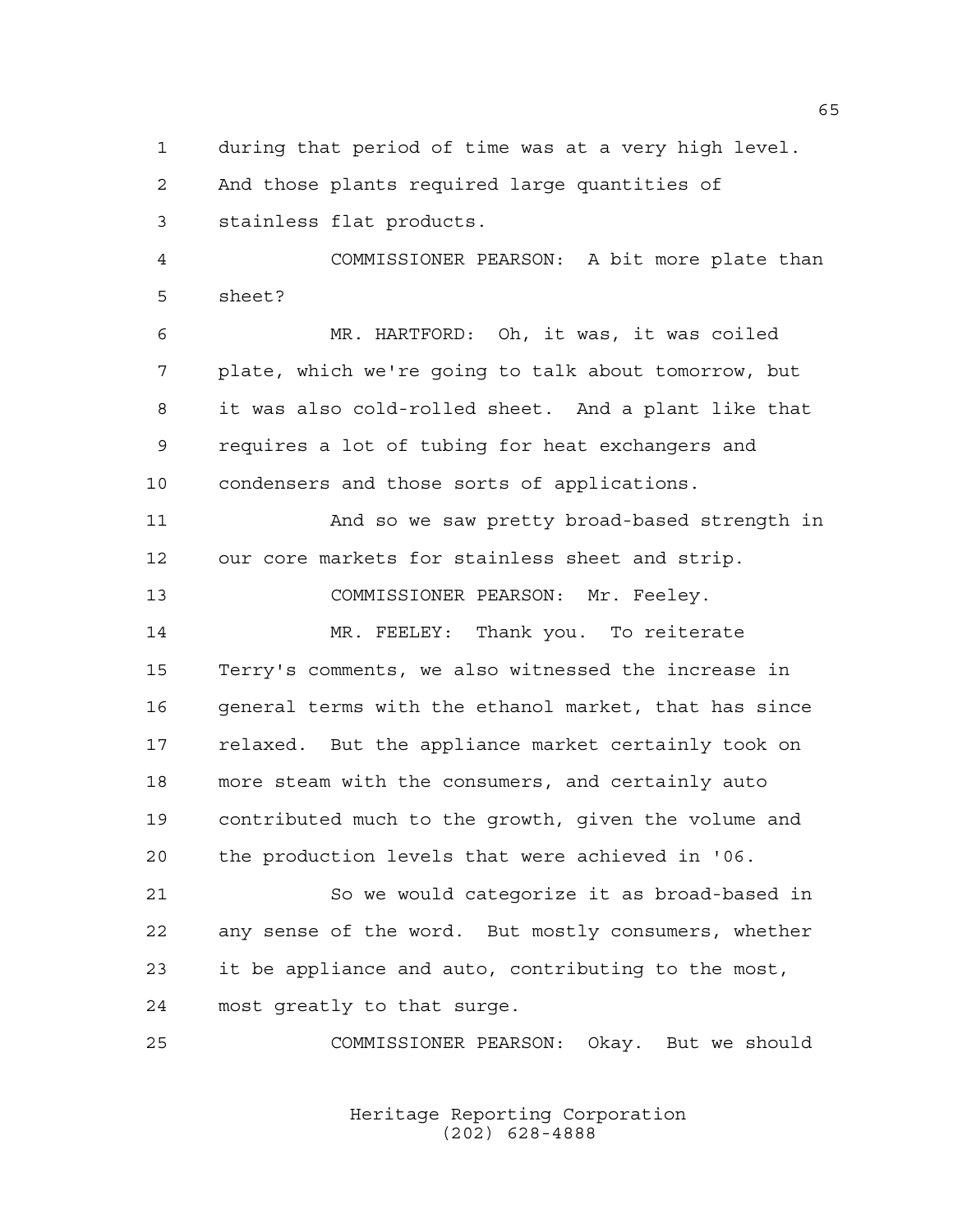understand this is kind of a normal thing in the

 marketplace; that certain trends combine to give a big year occasionally. And it's not as anomalous as it looks just by reviewing the table.

 MR. SCHMITT: Right. Well, back then, yes, the ethanol was doing real well. Automobiles, yes, were --

 COMMISSIONER PEARSON: This is Mr. Schmitt, for the benefit of the court reporter.

 MR. SCHMITT: I'm sorry, Tom Schmitt. The automobile production is a lot less now. But it is the housing, as Terry said, Mr. Hartford, is really suppressed right now. And that was not back in those years, it was all growing. And that's why we had a positive growth during those years.

 COMMISSIONER PEARSON: Okay. So what are the demand prospects, as your industry sees them, for, you know, the rest of 2011, for 2012? Could you fill that in a little bit, please?

 MR. HARTFORD: I'm Mr. Hartford; I'd be happy to start. I think in my testimony, and I'll repeat it again, I think we have seen the recovery from this awful recession as being slow, steady, tenuous. We've all lived through a lot of cycles, and we've seen V-shaped recoveries in the past, and we're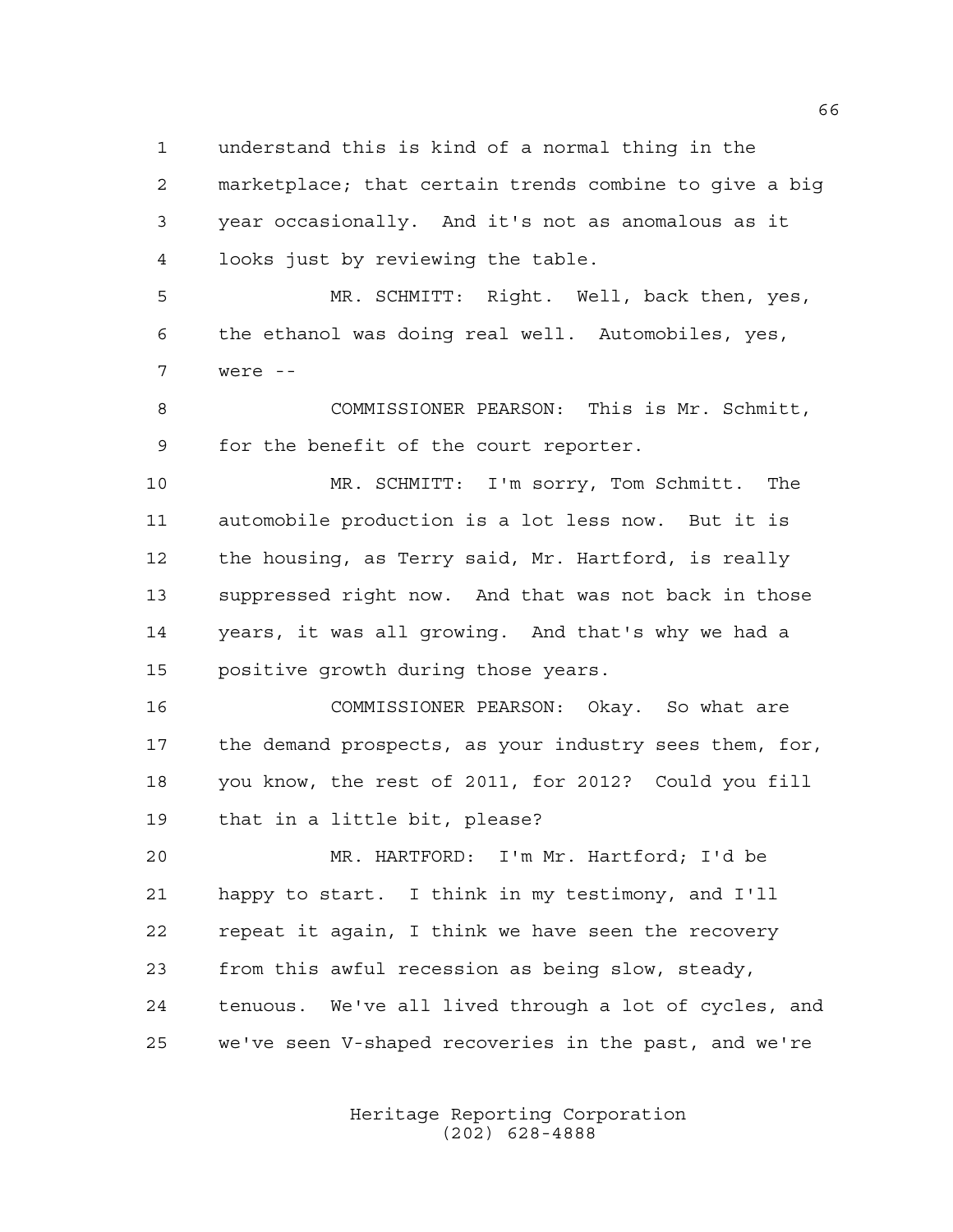not experiencing one of those right now.

 I think as we sit here today, for stainless sheet and strip, and we look at our outlook over the next few months, it certainly has slowed. Just very recently it has slowed. And when you think about the nature of our business, primarily spot business, not a lot of contracts; short lead times. I mean, our order book is loaded for the next five weeks, four weeks. And so we don't get tremendous forward visibility. Our sense right now is I think things have

 slowed somewhat. And the balance of this year, our company is not anticipating, in the sheet and strip business, a booming, robust recovery the balance of the year.

 I think that the overhang from the things that contributed to this recession, the financial uncertainty globally, the slowdown in consumer spending, the uncertainty of whether people are going to have jobs or not, how much money can they borrow for spending; all of those things I think have contributed to a slowing of consumer demand. Which is a big portion of our, of what drives our production and our sales.

And so I think that we're in a period of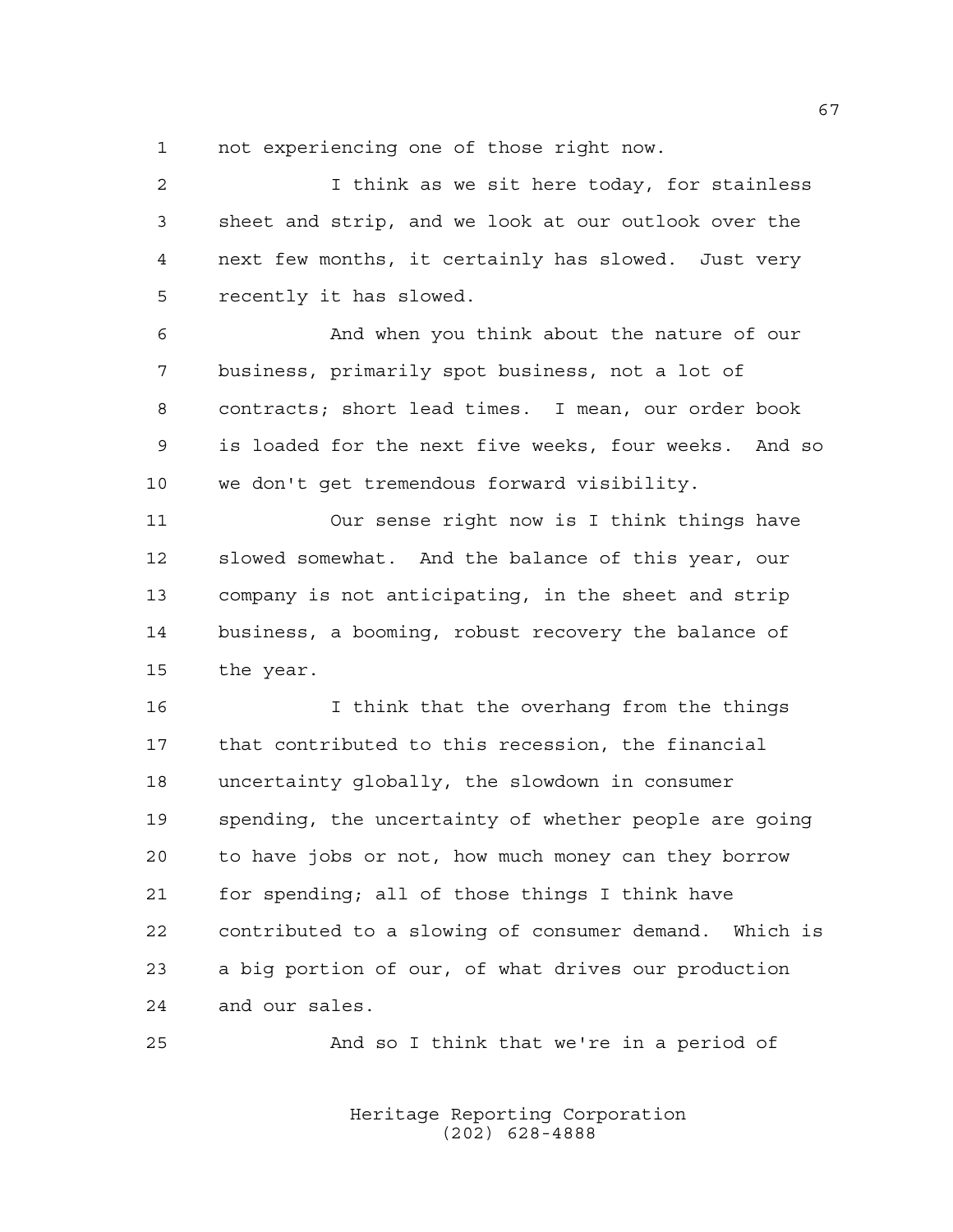time of slow, gradual growth. That's my opinion.

 COMMISSIONER PEARSON: Mr. Feeley. MR. FEELEY: I also would echo the forecast from our vantage point as very moderate. We understand what corporations and consumers are like, are very deliberate in their estimates and their behavior. So we perhaps have put the recession behind us, but we expect this will be a slow task to recovery, with moderate GDP forecasted, and consumers and corporations looking very carefully at the future and very deliberate order patterns Terry had mentioned, and I would echo. That we, too, work in a very insulated four-week lead time. And perhaps while we'd like a deeper and richer visibility in terms of what may lay ahead, seldom are we afforded the luxury. So from our standpoint, we go at this in a sense, month to month, and decide what the forecast or 18 the future may bring every 30 to 45 days. COMMISSIONER PEARSON: Okay. MR. SCHMITT: Mr. Pearson, I'd have to say the same. COMMISSIONER PEARSON: Mr. Schmitt. MR. SCHMITT: I mean, right now, though, the customers are nervous. I mean, the outlook is short and the business cycles have gotten a lot quicker. We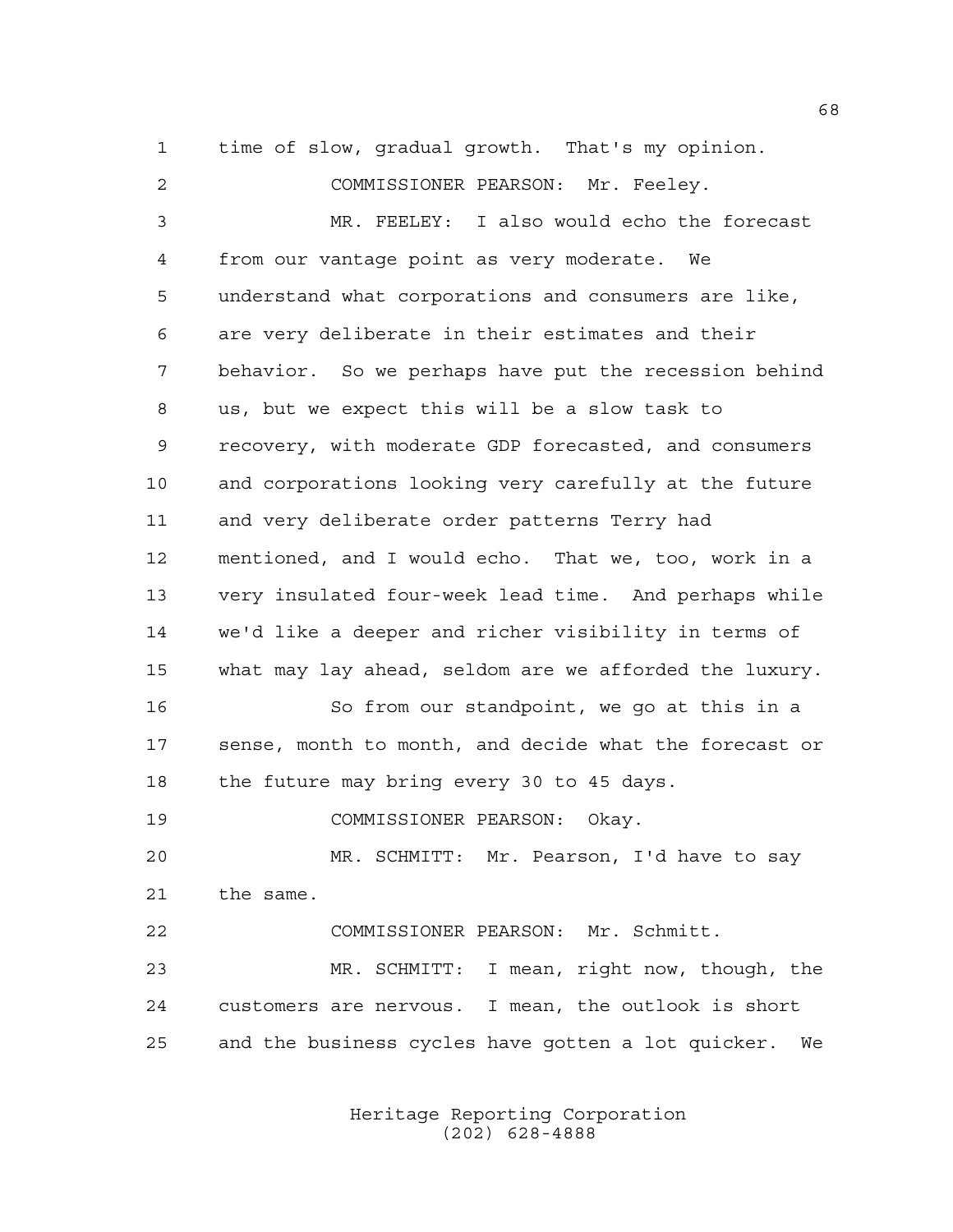look at four to five weeks, and we see, you know, that's as far as we can see today. If it goes beyond that, it's really hazy.

 But it's certainly, the first quarter was encouraging. It looks like it's slackened off. The customers are nervous right now; they're sitting on their hands, so it's really unclear. We're optimistic. We expect a slight growth, a moderate growth for 2011, and we hope for that in 2012.

 COMMISSIONER PEARSON: Okay. Well, thank you for those comments. Just so you know, I'm currently going through a kitchen remodeling project that is causing some material injury, as far as I'm concerned. But at any rate, the end result should involve a substantial increase in the consumption of stainless steel, all of which has been manufactured already, so it's not new. But we're doing what we can to bolster supply, the prospects for stainless steel sheet.

 Those of you who have access to the confidential version of the staff report would be familiar with Table 4-17, on page 4-33. This table shows projections for demand growth for both the U.S. and global markets.

And as I looked at those numbers I thought,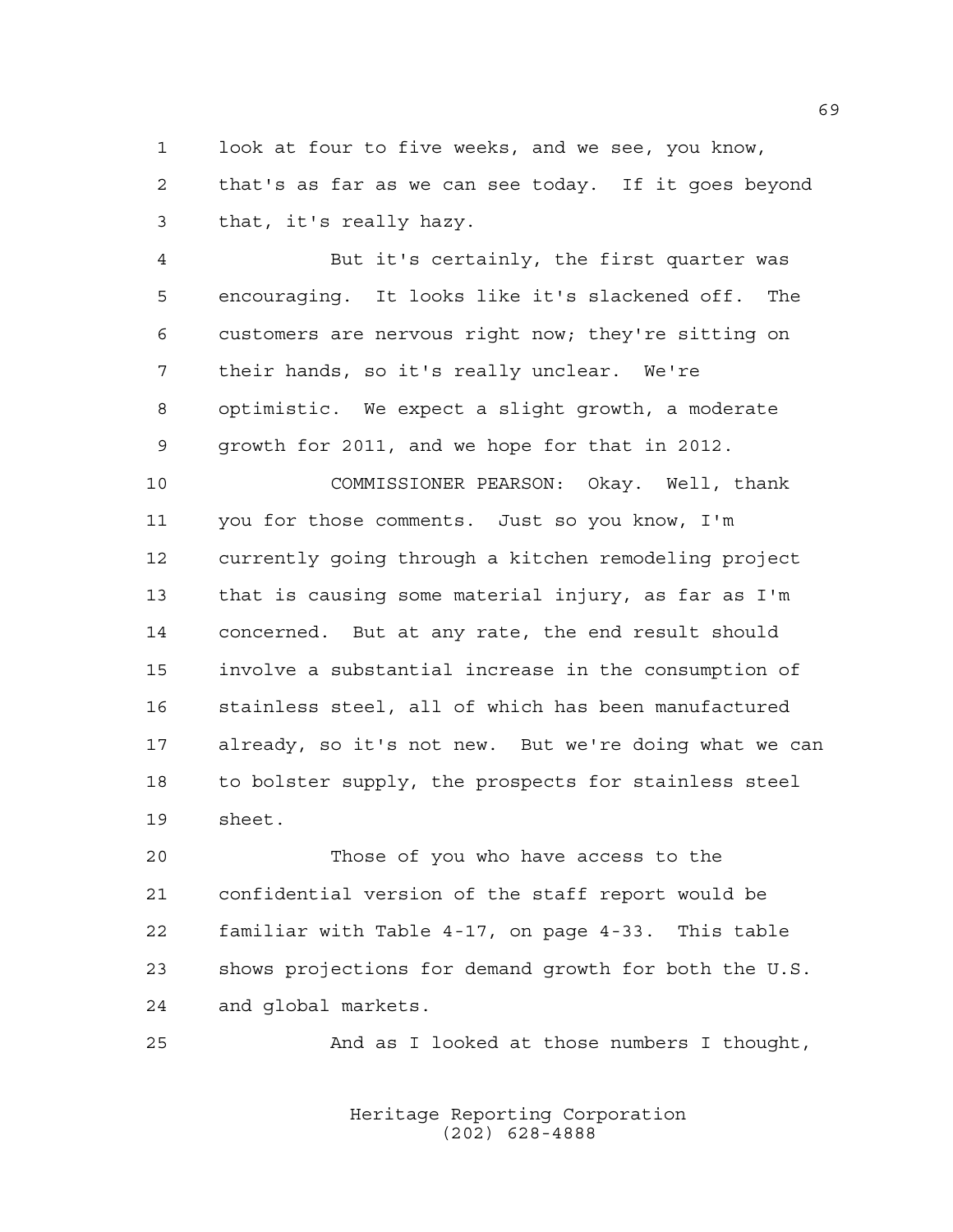you know, that looks reasonably robust; the people who put those forecasts together don't see the market standing still, or even being, you know, terribly slow-growing.

 And so perhaps if you could say something now, Mr. Hudgens or others, that would be fine. Otherwise, for purposes of the post-hearing, could you give some assessment of how we should understand the data in that table.

 MR. HUDGENS: We'll be happy to respond at a post-hearing brief. I would just point out that even based on these data, if you look at the consumption trend in 2010 compared to the forecasts in 2011, it shows a very, very modest increase. So it's, you know, less than what was even projected in our own testimony.

 COMMISSIONER PEARSON: Okay. If you can clarify in the post-hearing whether there are product- based issues in that table that we should be mindful of. Because I'm not sure how our scope product intersects with the data that we have in there. MR. HUDGENS: Will do. COMMISSIONER PEARSON: Okay, thank you. Madame Chairman, my time has expired. CHAIRMAN OKUN: Commissioner Aranoff.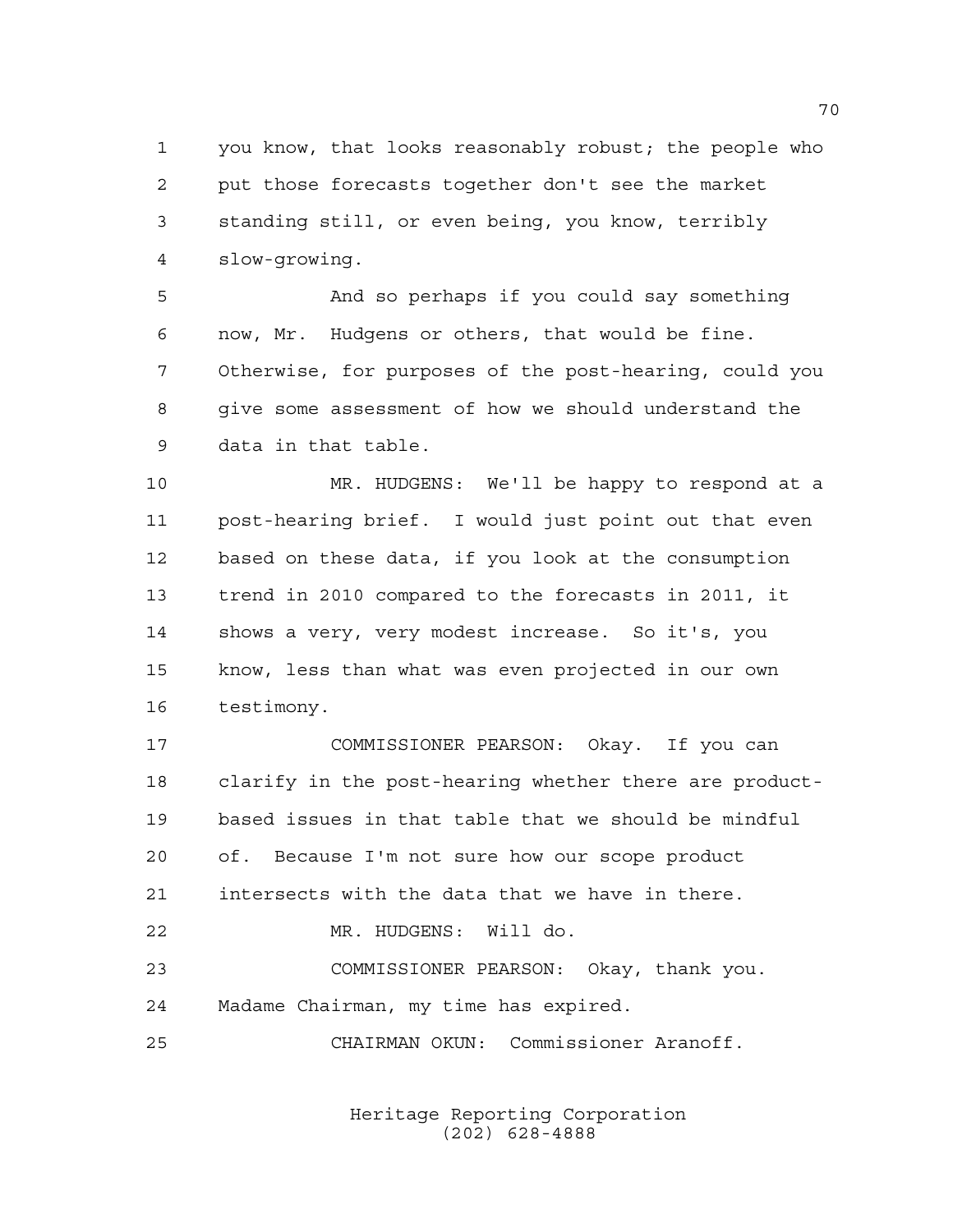COMMISSIONER ARANOFF: Thank you, Madame Chairman. I want to join my colleagues in welcoming everyone on this first panel to the Commission this morning.

 Let me start with some further questions about capacity. We're in the enviable position in this review of having 15 consecutive years of data for the domestic industry. And one of the things that those data show is that over the last 15 years, domestic apparent consumption has declined, and domestic production peaked in, by my count, 1999.

 But domestic capacity has continued to increase, as reported to the Commission. Can any of the producers explain why that would be the case?

 MR. FEELEY: Ed Feeley. I'd be happy to respond. In terms of apparent consumption, what we are faced with, or our manufacturing base is faced with today, is a host of reasons why the apparent consumption has gone down. Not the least of which is manufacturing that has exited the U.S., and has gone elsewhere.

 On top of that we have some manufacturers that right now assemble, and the manufacturing is conducted apart from the U.S. So some of those volume levels differ.

> Heritage Reporting Corporation (202) 628-4888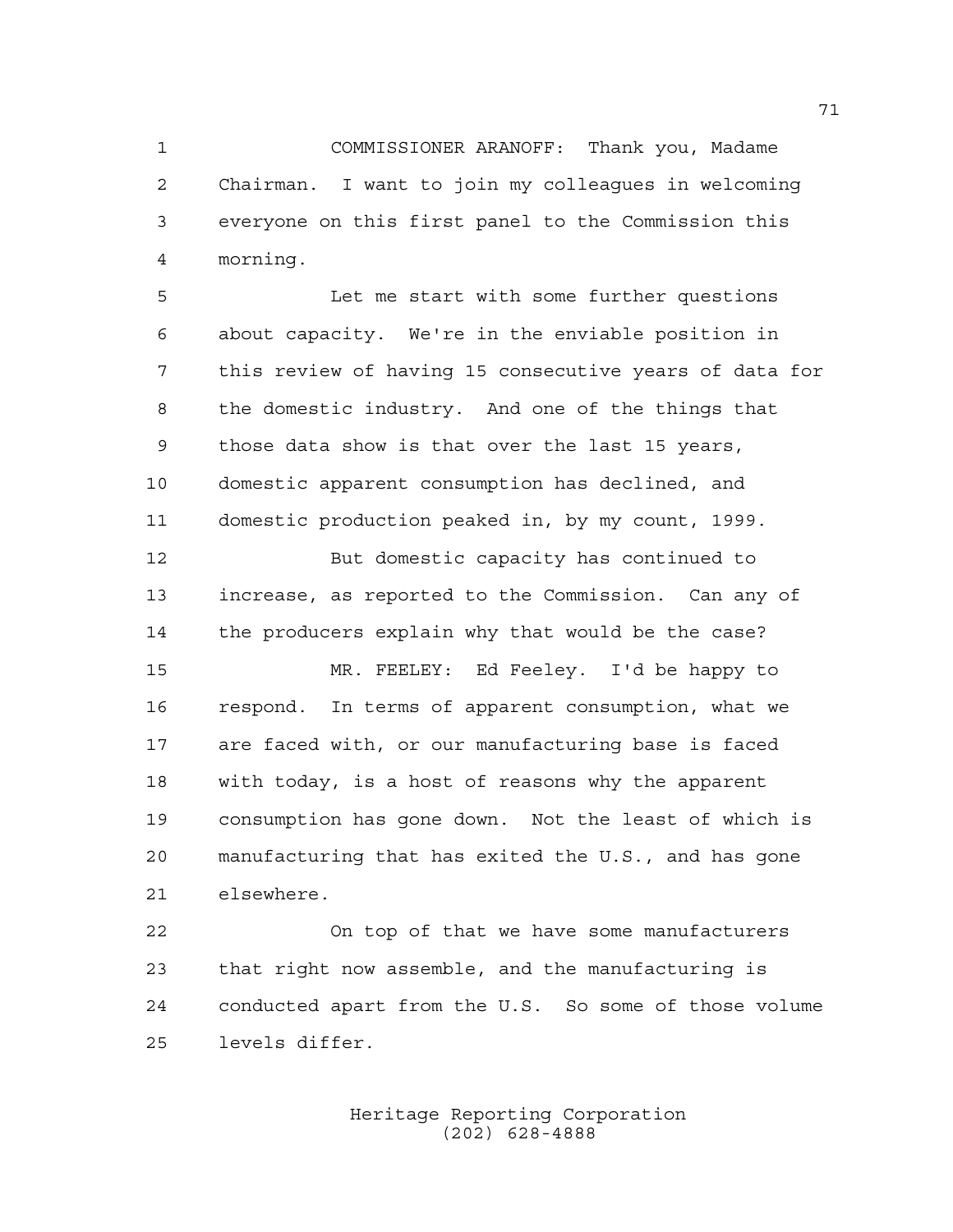As far as the production relative to apparent consumption, much of the let's say capacity increases in decisions that have been made during the course of the mid-nineties and subsequently in 2000 were based on assumptions that apparent consumption would indeed increase. We've seen some results that would differ from the assumptions, basically for the reasons I've stated prior. So we're dismayed that the apparent consumption rates have not increased, and that the manufacturing base is perhaps weaker than once thought, given the competitive nature of manufacturing not only in the U.S., but NAFTA and abroad.

 So we're hopeful that manufacturing will resume, and will recover, and consumers will use stainless in far greater applications than ever engineered before. We're hopeful that we'll have emerging markets that will also contribute to the lift in apparent consumption. And some of those markets, albeit early, would include solar and perhaps the lithium battery with auto.

 So perhaps we're discouraged, short-term, with the apparent consumption rates, but optimistic with the future, that we can enjoy let's say larger production levels as a result of growing apparent

> Heritage Reporting Corporation (202) 628-4888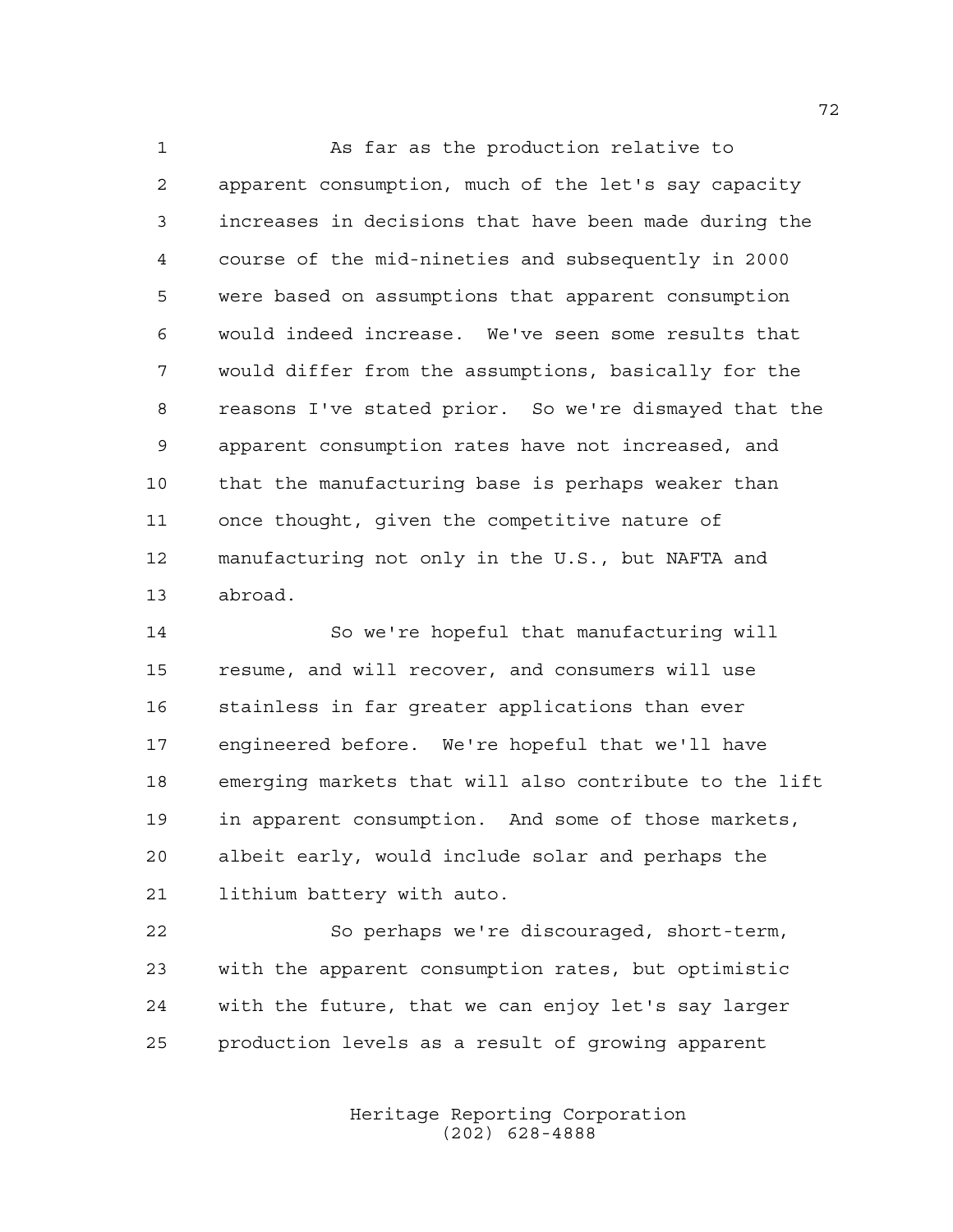consumption.

| 2  | COMMISSIONER ARANOFF: Okay. Does anyone                |
|----|--------------------------------------------------------|
| 3  | else want to comment on the logic behind expanding     |
| 4  | domestic capacity?                                     |
| 5  | MR. HUDGENS: I'd like to make one point in             |
| 6  | terms of the trends. As you'll notice from 1996 to     |
| 7  | 2008, capacity remained fairly stable at two million   |
| 8  | short term. So there weren't any major capacity        |
| 9  | increases over a 12-, 13-year period. The increase     |
| 10 | that you're referring to really was in 2008. And       |
| 11 | these increases were -- I'm sorry, 2009.               |
| 12 | And these increases, there is a two- to                |
| 13 | three-year lag between when capacity actually is put,  |
| 14 | goes into effect from when decisions were made to      |
| 15 | increase that capacity.                                |
| 16 | So most of those decisions to increase the             |
| 17 | capacity were made in 2006, when consumption was quite |
| 18 | high. But it's not that the industry has been          |
| 19 | increasing capacity over a long period of time despite |
| 20 | demand declining. The increase in capacity was done    |
| 21 | just most recently, in a one- to two-year period.      |
| 22 | COMMISSIONER ARANOFF: Okay -- figures were             |
| 23 | probably understated, because not all capacity         |
| 24 | reported as available could be efficiently brought on  |
| 25 | Is that still the case today? Is there<br>line.        |
|    |                                                        |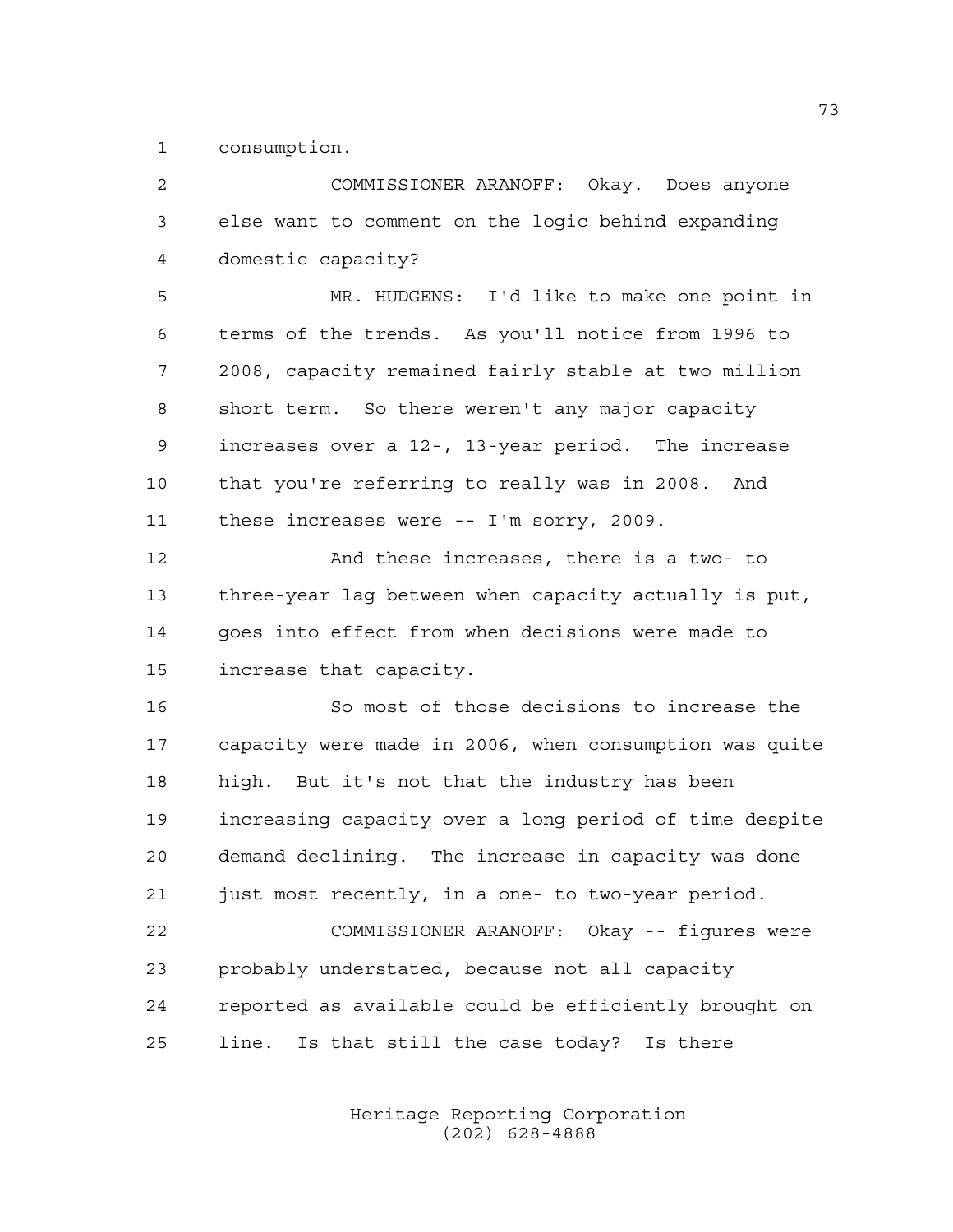capacity that's older or less efficient that couldn't really be efficiently brought on line, given market conditions?

 MR. HARTFORD: Terry Hartford from Allegheny Ludlum. Over this period of time, we have taken some older, higher-cost capacity off line, and we've taken that off line permanently, but have replaced that with newer capacity.

 So when you look at Allegheny Ludlum's figures over the most recent period of review, our capacity availability is relatively flat. It went up very modestly over the past five years. But that really is the result of idling older, less efficient equipment, and bringing newer, more efficient equipment on stream. And I would say that for our company, that capacity is readily available for us when we need it.

 MR. SCHMITT: This is Tom Schmitt from AK Steel. We have capacity we could bring on right now if we needed to upstream, you know, with the automotive side especially. We took out three old furnaces, and replaced it with a furnace in Butler, 23 just to be a little bit more efficient.

 But we could bring up some more capacity. If we had the orders.

> Heritage Reporting Corporation (202) 628-4888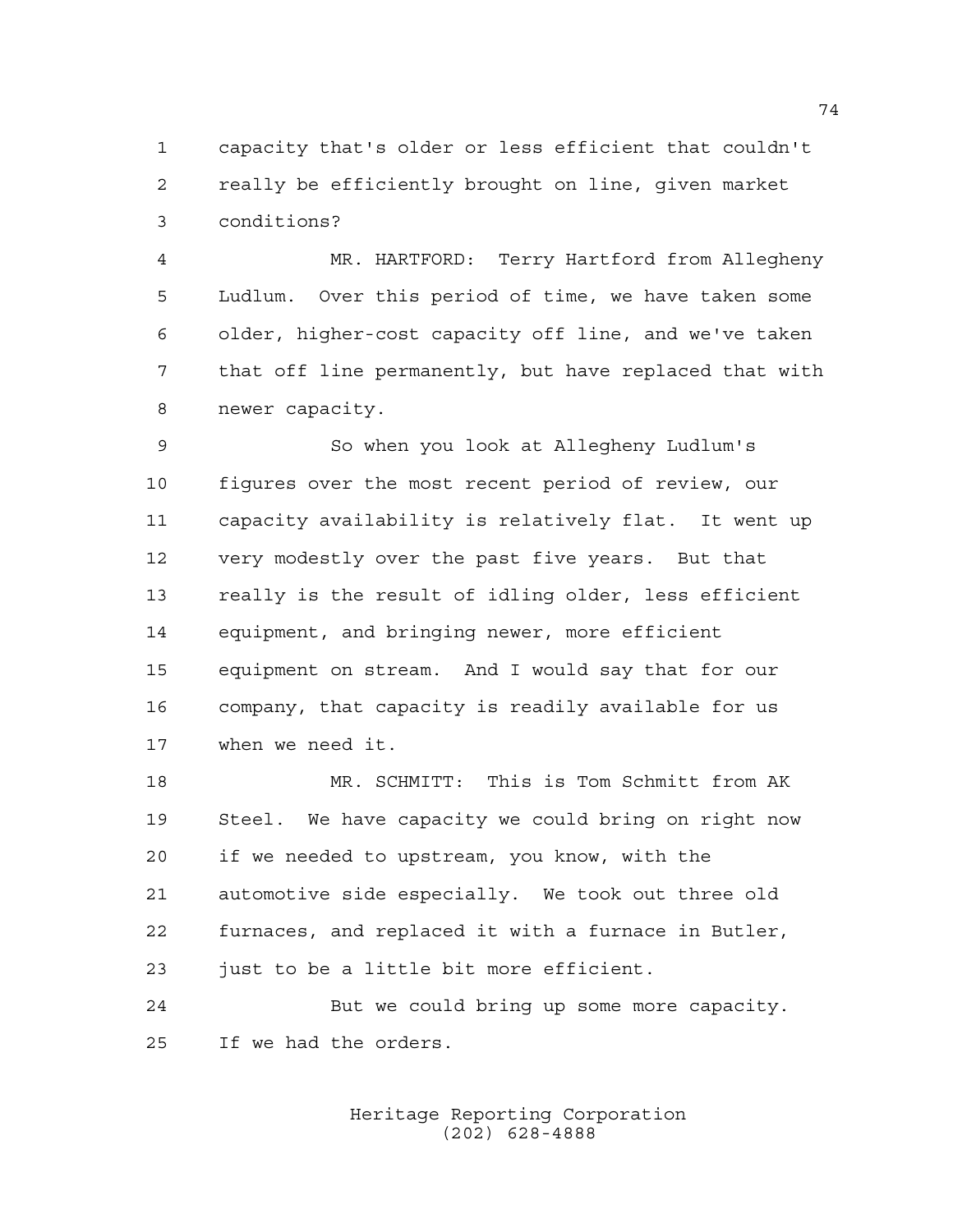COMMISSIONER ARANOFF: And when you refer to taking out older capacity, it's scrapped? Dismantled? MR. SCHMITT: No, ma'am, it's not scrapped. We just, it's on idle. COMMISSIONER ARANOFF: Okay. Mr. Feeley? MR. FEELEY: Pat Feeley, North American Stainless. From our standpoint, we have no idled capacity, given the relative new investment. But we certainly have the wherewithal to bring capacity up to a very high level, if necessity were to dictate. COMMISSIONER ARANOFF: Okay. Well, I appreciate those answers. Let me change to an entirely different subject now, while I still have a few minutes of time. One of the arguments that's made extensively in your brief, and was raised in testimony this morning, is the idea that exports from subject countries to China are being shut out of the market in China, and need other places to go. That's certainly something that the Commission relied rather heavily on in the first review. But now that China has been a net exporter for six or seven years, my question to you is, isn't that adjustment pretty much over? Is there further

> Heritage Reporting Corporation (202) 628-4888

displacement from China that's going to take place in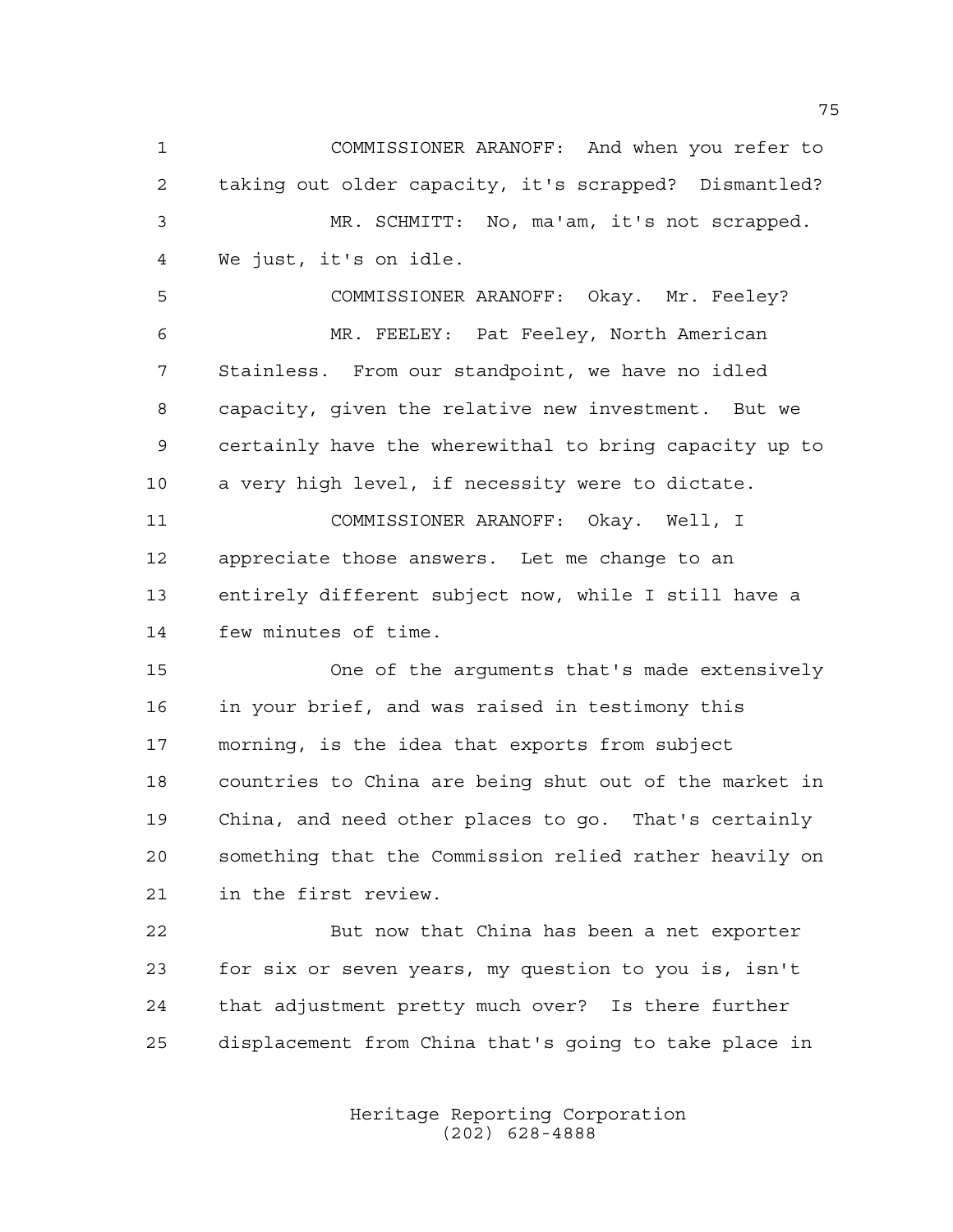the reasonably foreseeable future? Or have things pretty much settled?

 MR. HUDGENS: I can make two points regarding that. The first point is that the, in general the subject producers that diverted shipments from China to the other markets diverted to countries such as Vietnam, Malaysia, Poland, Turkey. They're smaller markets that have limited demand, and also have smaller pricing, I mean lower pricing than the U.S., so they're not as attractive a market as the United States is.

12 And the other thing that, since the first review the Chinese producers have increased, substantially increased their capacity. So even we've seen the diversion begin in 2005, but the Chinese producers continue to grow capacity. And so there's even less and less of a market in China. So there's those two factors.

 COMMISSIONER ARANOFF: Okay. Mr. Hartford, did you want to add something?

 MR. HARTFORD: Well, I was going to -- I concur with what Brad just said. The only question that perhaps I had was, I'm surprised -- and we'd have to look at our data again -- I didn't think that China has been a net exporter for six or seven years. I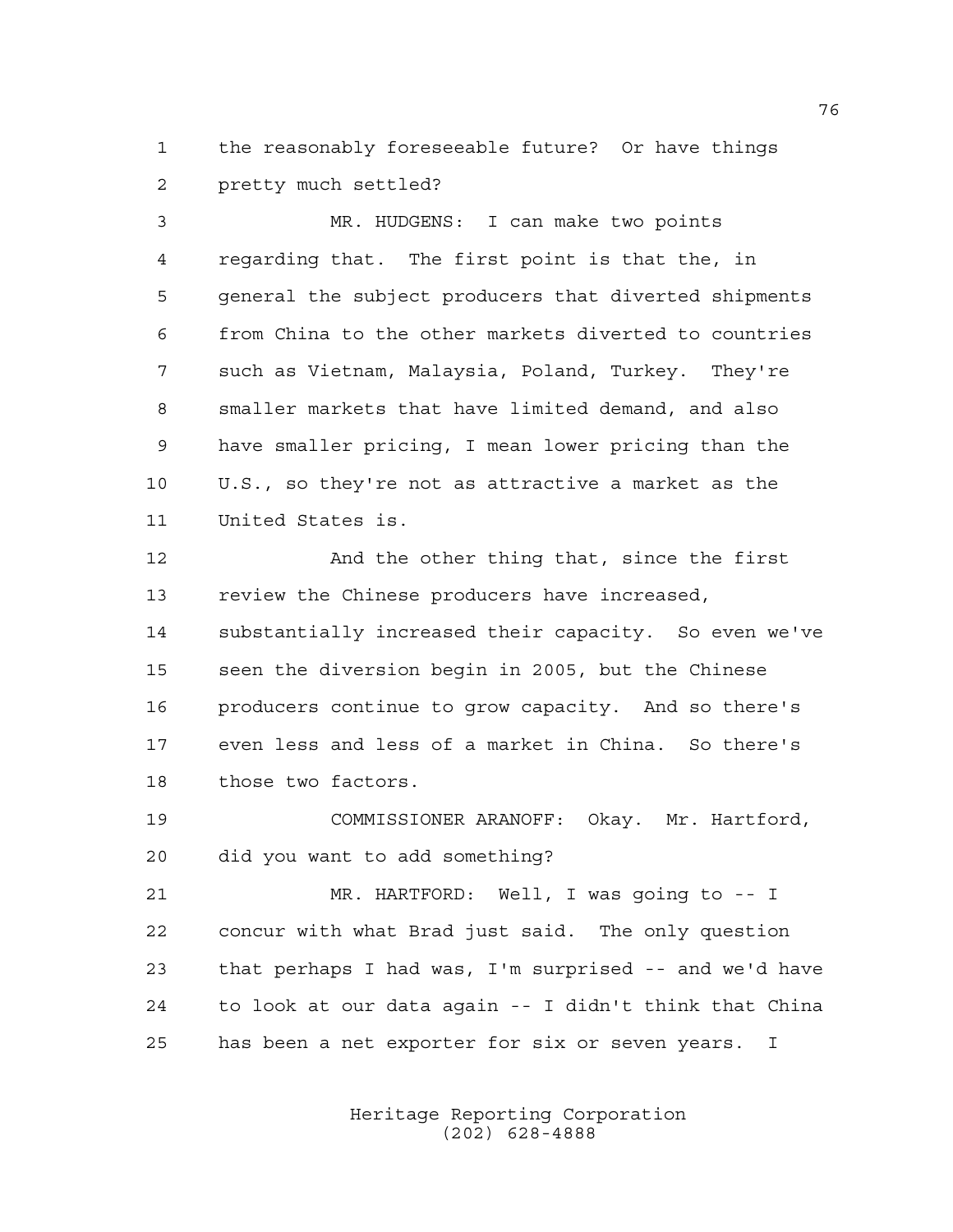thought that was a very recent switch, where they became, they switched from being an importer of stainless sheet and strip to being an exporter. But we can check our numbers.

 And to Mr. Hudgens's point, they continue to build at a very rapid rate.

 MS. CANNON: Commissioner Aranoff, might I add, too? If you look at Exhibit 9 in our prehearing brief, where we have the export tables from each of the subject countries, you will see that despite the shift, each of these subject countries still have China as one of their top export markets, or many of them do. It's the second largest for Mexico, it's the second largest for Korea. It's still the largest for Japan. It's the third largest for Italy.

 So even in 2010, they're exporting a lot there. And to the extent China continues to build up this capacity, I think you still will see the shift that has been going on over the POR continue.

 COMMISSIONER ARANOFF: Okay, all right. I appreciate those answers; those are very helpful. And let me stop there since my time is running out.

Thank you, Madame Chairman.

CHAIRMAN OKUN: Commissioner Pinkert.

COMMISSIONER PINKERT: Thank you, Madame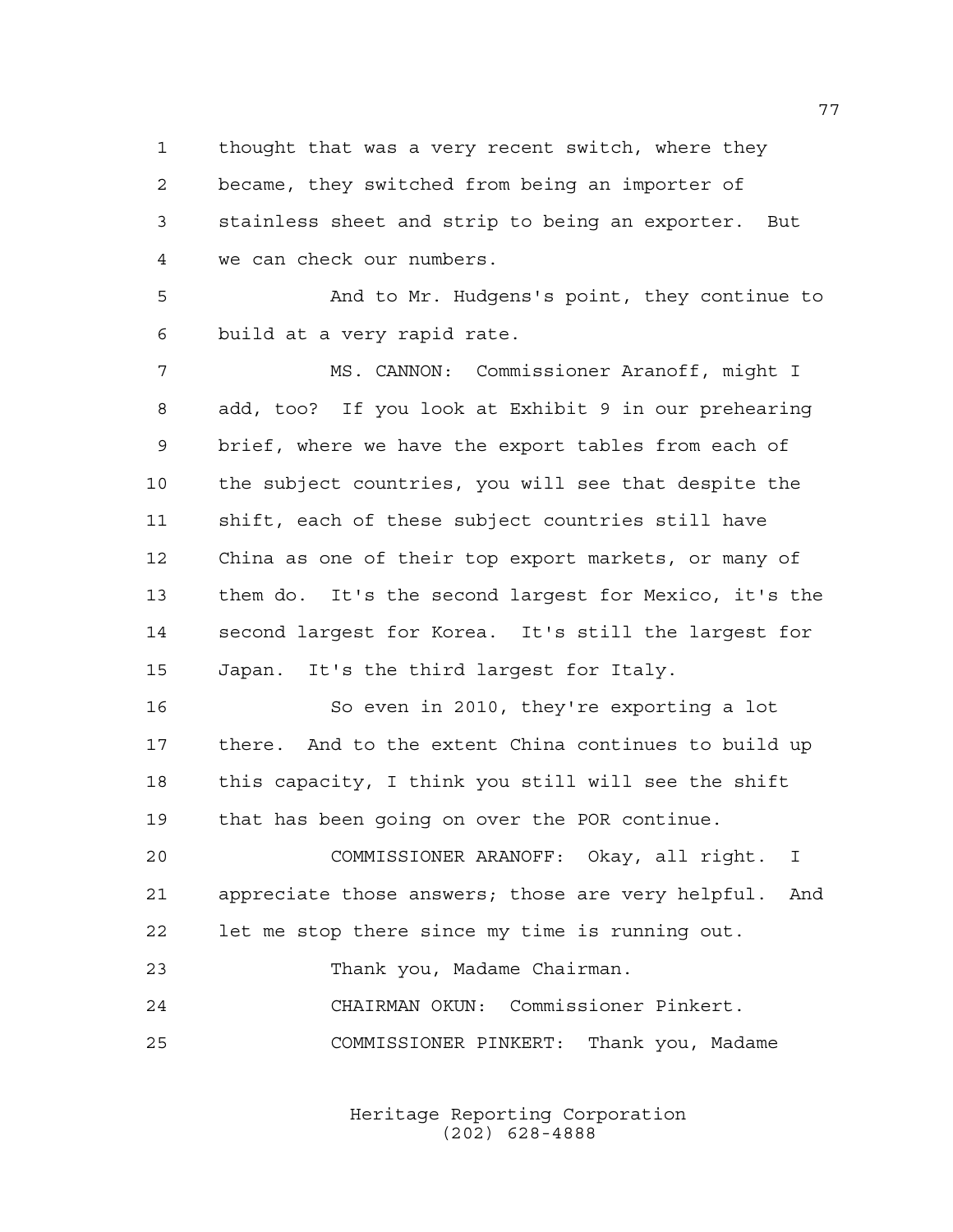Chairman. And I thank all of you for being here today to help us to understand what's going on and what's likely to happen in this industry.

 I want to begin with a question for the entire panel about this new production facility that Thyssen is locating in the Southeastern United States. Does this given ThyssenKrupp's German, Italian, and Mexican entities the ability to compete against other U.S. producers in geographic markets where the Alabama-produced product would not be present? MR. HARTFORD: Do you mean in foreign markets, as opposed to in the United States? COMMISSIONER PINKERT: No. In the United States, in other words, is that Alabama plant sort of limited as to what parts of the United States it would be competing in? MR. HARTFORD: This is Terry Hartford from Allegheny. My answer to that is no, there would not be a geographic limitation to what they can do from the Alabama plant. COMMISSIONER PINKERT: Okay. Now --

 MR. SCHMITT: Tom Schmitt from AK. Absolutely, I don't think that would restrict them at all. I would agree with what Mr. Hartford said. They can ship anywhere in the country.

> Heritage Reporting Corporation (202) 628-4888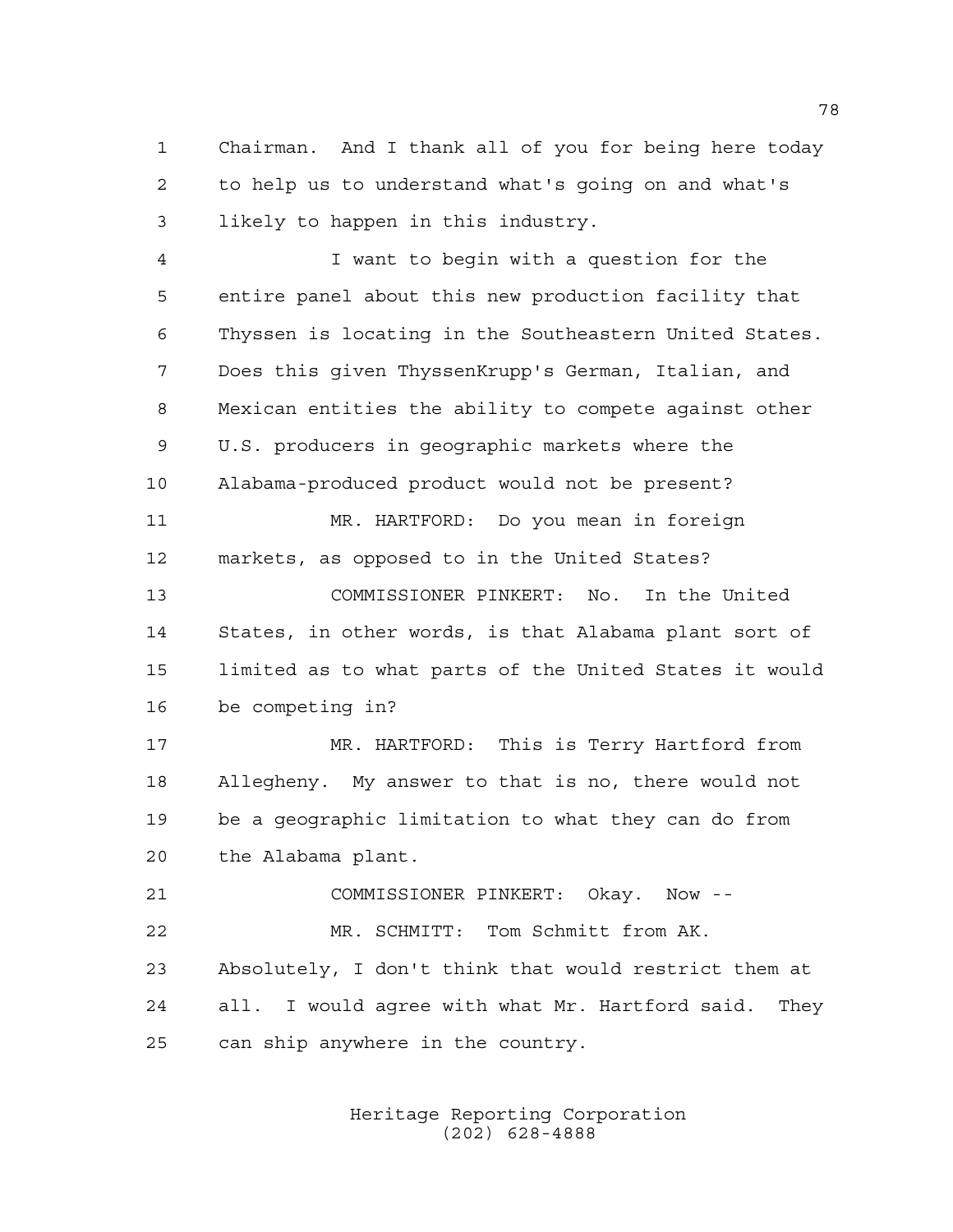COMMISSIONER PINKERT: Thank you. Now, Mr. Hudgens, are the improvements at Thyssen's German plant that you referred to in your testimony relevant only to niche products? Or are they relevant to the entire domestic like product that we're looking at in this case?

 MR. HUDGENS: I believe it would be relevant to the entire like product. That in this letter, where ThyssenKrupp indicates that they are moving production within Germany, they do indicate that they are using, they will focus on pyritic products. Pyritic products, focus German production on pyritic products.

 COMMISSIONER PINKERT: Could you get a little closer to the microphone?

 MR. HUDGENS: That they will tend to source more the pyritic products from Germany. And then in terms of the 300 series, produce those in the United States. But if the orders were lifted, then ThyssenKrupp would have the option to ship the entire product mix.

 COMMISSIONER PINKERT: Thank you. Now, you also, Mr. Hudgens, testified about what would be likely to happen if the Commission kept the order on Mexico, but removed it on Germany and Italy. And I'm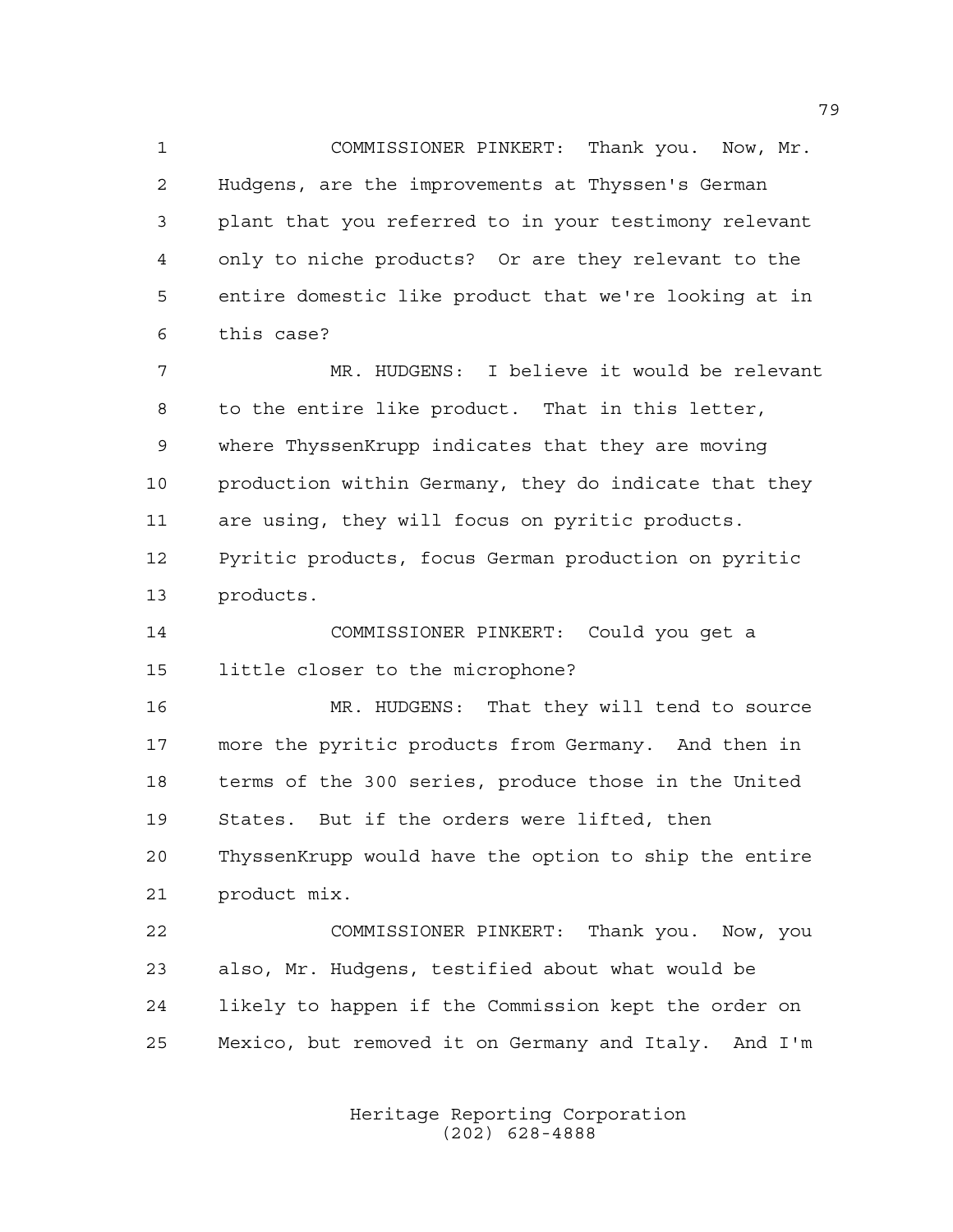wondering whether that argument is consistent or

 inconsistent with the argument that the 12-percent duties on the Mexican product haven't had, and aren't likely to have, any impact on Mexican shipments to the U.S.

 MR. HUDGENS: Well, currently there are orders in place from Germany and Italy. And so the importers understand that they are subject to a duty, they are subject to an administrative review. They know that the duty that they are posting a bond on is not necessarily the duty that they will ultimately have to pay. So there it does create a stronger discipline in the market, other than just the actual duty there.

 So when you take, if the orders were to be revoked on those two countries, then it does completely free those two countries up to supply the U.S. market.

 COMMISSIONER PINKERT: Maybe I misunderstood some of the testimony about the 12-percent duty on Mexico. But I'm still wondering if, if the shipments will continue unabated from Mexico, regardless of the 12-percent duty, then why would we expect there to be an adverse impact from Italy and Germany in the event that those orders are taken off? Do you see what I'm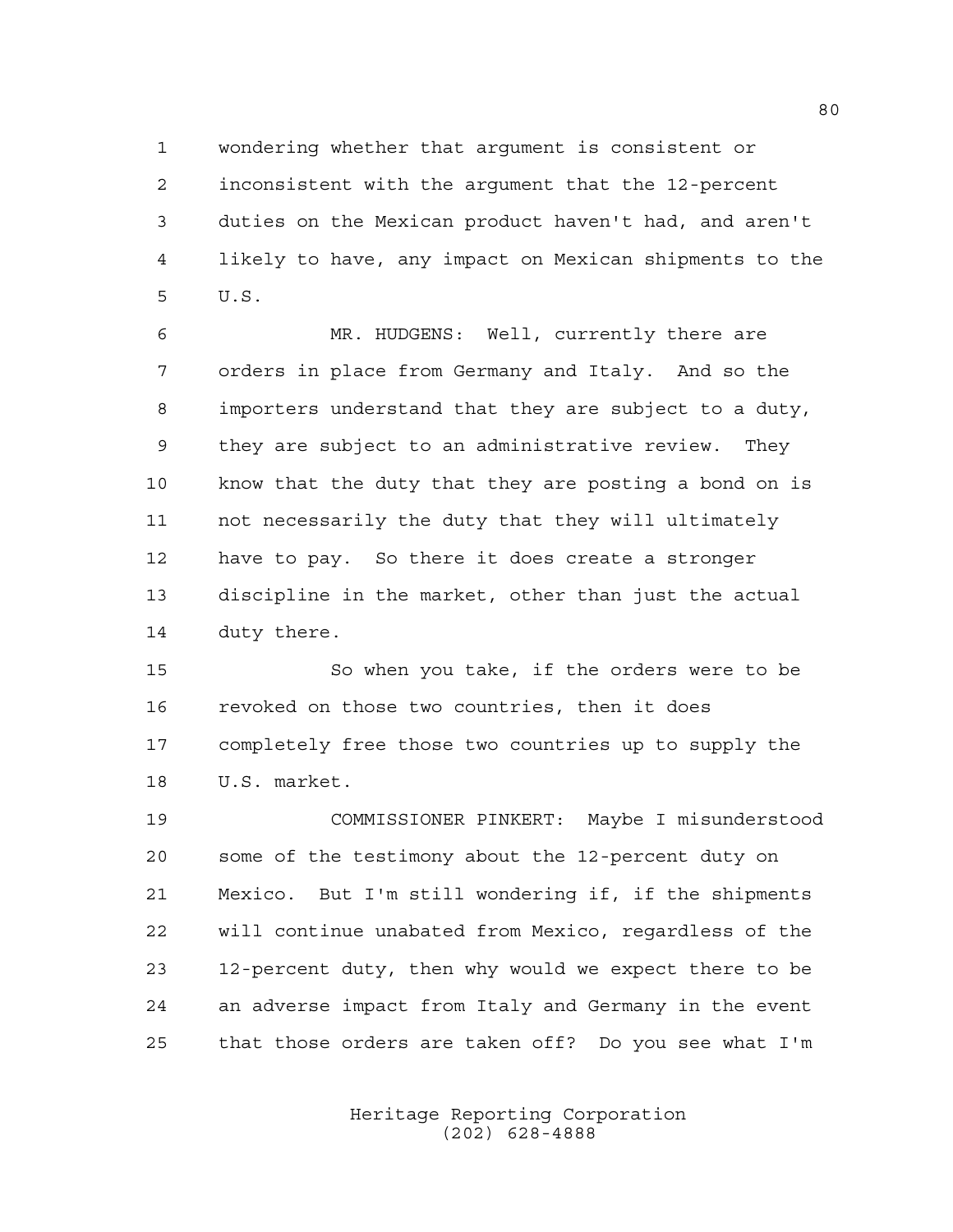getting at?

| 2  | MR. LUBERDA: Commissioner Pinkert, this is              |
|----|---------------------------------------------------------|
| 3  | Alan Luberda. It's an economic, there's an economic     |
| 4  | incentive. If they have a choice between shipping       |
| 5  | from Mexico and paying \$350 or so a ton extra to get   |
| 6  | their product into the United States, or they can ship  |
| 7  | it from Europe without the administrative burden of     |
| 8  | the dumping order, without that extra \$350 a ton, that |
| 9  | starts to raise a lot of economic disincentive.         |
| 10 | So at that point, it could make very sound              |
| 11 | economic sense to ship from Italy or from Germany, at   |
| 12 | a price that's, you know, there's a \$350 advantage     |
| 13 | there at $$3,000$ a ton.                                |
| 14 | MR. HARTQUIST: This is David Harquist. I                |
| 15 | would also point out, Commissioner Pinkert, that the    |
| 16 | level of the anti-dumping margin for Mexinox has gone   |
| 17 | up and down, with wild swings from the beginning, 30    |
| 18 | percent, more than 30 percent initially. It's been      |
| 19 | down around three or four percent. And just in the      |
| 20 | last review by the Commerce Department, it went up, I   |
| 21 | think to the surprise of Mexinox, to 12 percent.        |
| 22 | So I think they're probably looking at lots             |
| 23 | of different ways to bring material into the United     |
| 24 | States. And the relationship between the Alabama mill   |
| 25 | and what's going to go down to Mexico for processing,   |
|    |                                                         |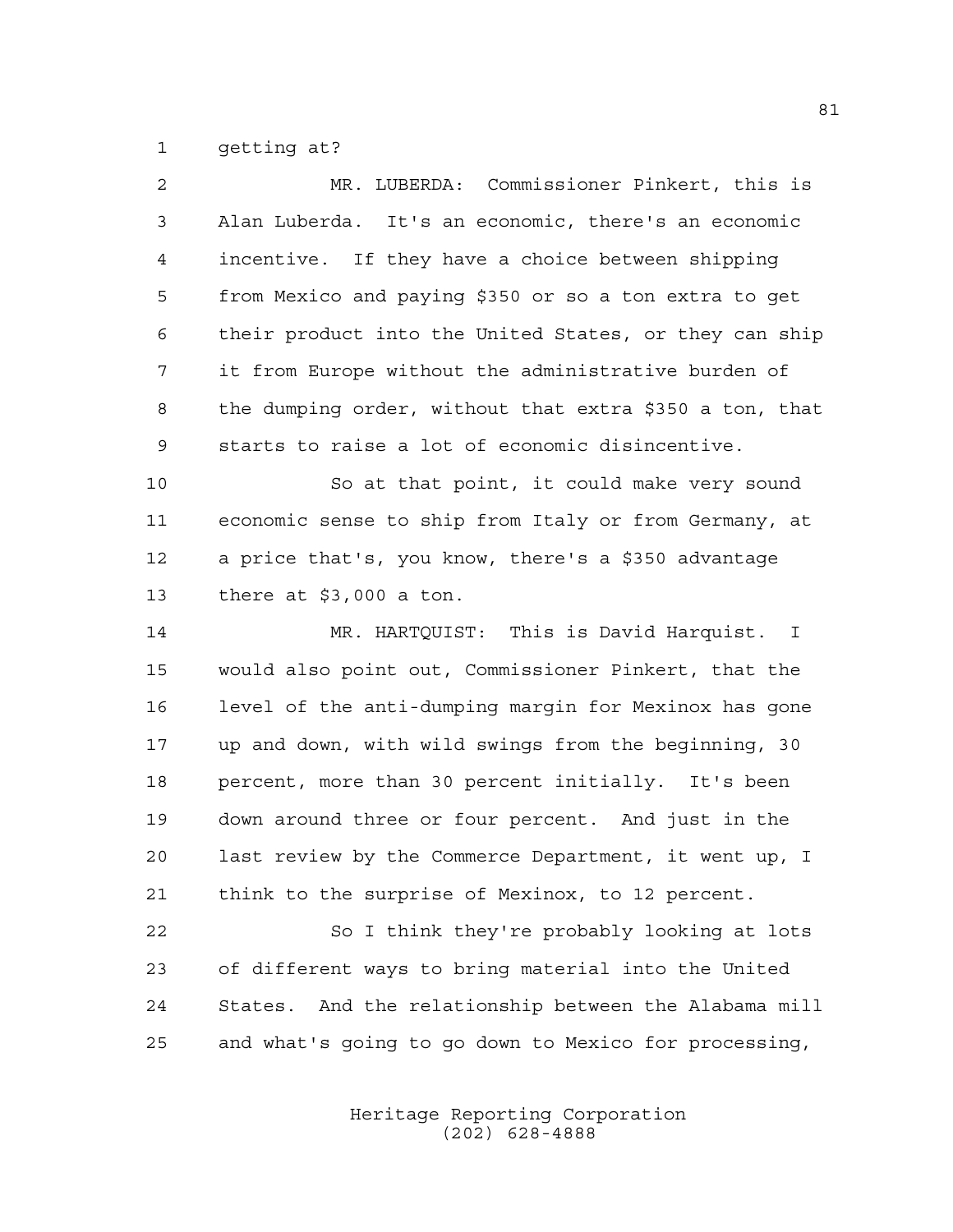come back to the United States perhaps in finished form to be sold in this market, they have a wide range of options that they can pursue.

 And given the uncertainties and the changes that we have seen in the pattern of what ThyssenKrupp has done in marketing their products in the past, it's very difficult to predict what they will do in the future.

 But our basic point is we think that these orders are very important. They've shown that they, that they will dump; they continue to dump. And if the orders were revoked, it would have a very significant impact on the domestic producers.

 COMMISSIONER PINKERT: Thank you. Now I want to go back and examine the assumption behind my question, the one that you've just answered. And that was about whether or not the 12-percent duty might be having an impact.

 I'm wondering, is it too early for us to say at this point whether or not it might have an impact? Even accepting the point that you made in your testimony earlier that there is some indication that they intend to continue to ship to the U.S. market. MS. CANNON: Commissioner Pinkert, yes, I think that's exactly the case. This is a very new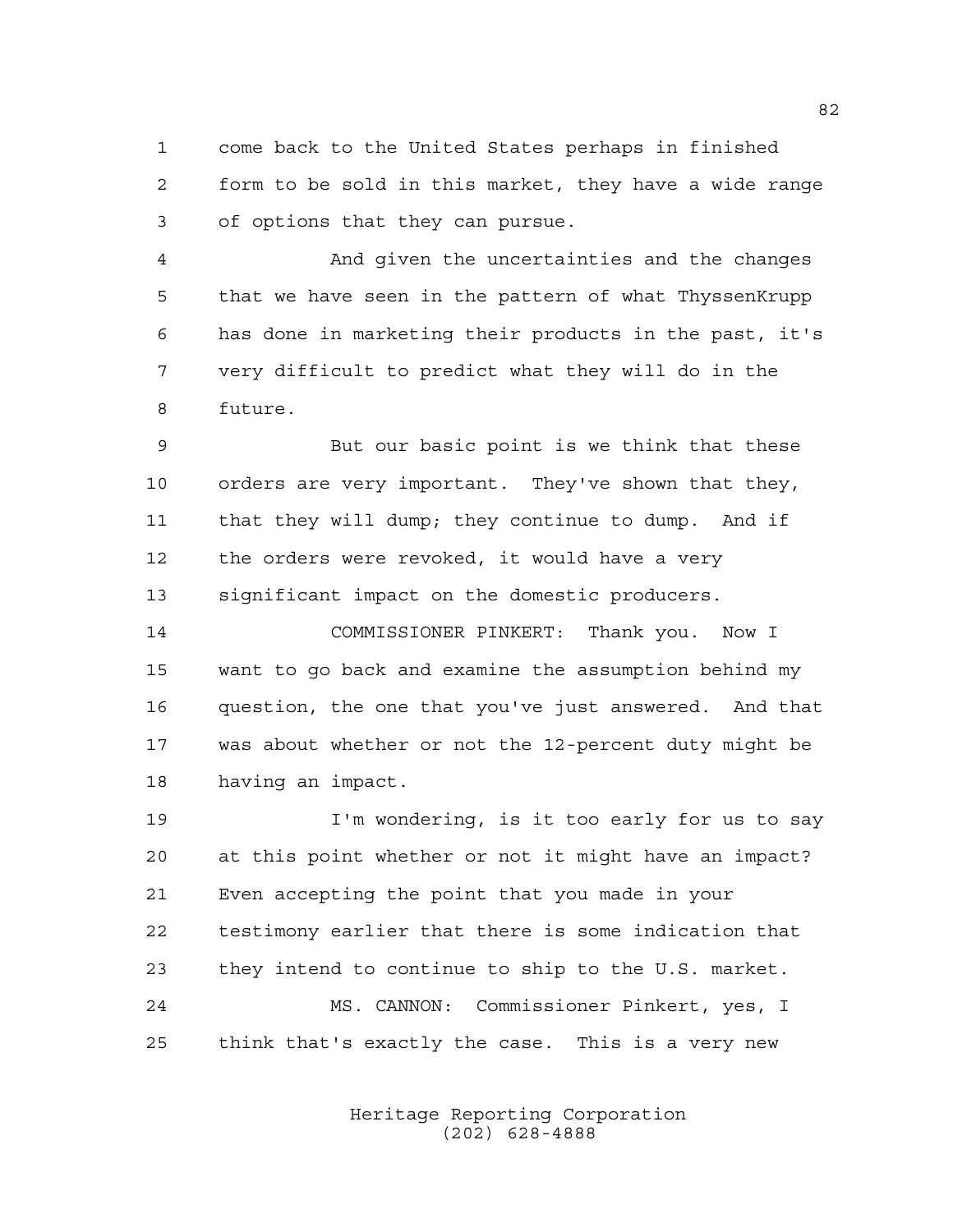calculation. And you also have to recognize that this whole integrated policy that they're articulating is very new. So when you combine the two, you can't really look at exactly what's been happening up to now; you have to take them where they are, say you've got an integrated policy, now you're facing a 12- percent duty that you were hoping was going to be zero. They keep referring to in their brief as if it were zero, when in fact it is not.

 And at that point, the economics that Mr. Luberda described do kick in, in terms of giving you incentive to look elsewhere as a potential source, to avoid paying \$350 a ton bringing it in from Mexico.

 So I think it's again too new in this whole equation, both because of the dumping duty and because of the new integrated policy, to assume that it would not come from anywhere else.

 MR. LUBERDA: Commissioner Pinkert, we view the letters that Mexinox sent to their customers here as a statement that ThyssenKrupp intends to continue to supply its customers in whatever way possible. So they knew they were coming into the sunset; they were telling customers they were going to get a zero, and they didn't. So it's don't worry, we'll find a way to continue to supply you regardless of this.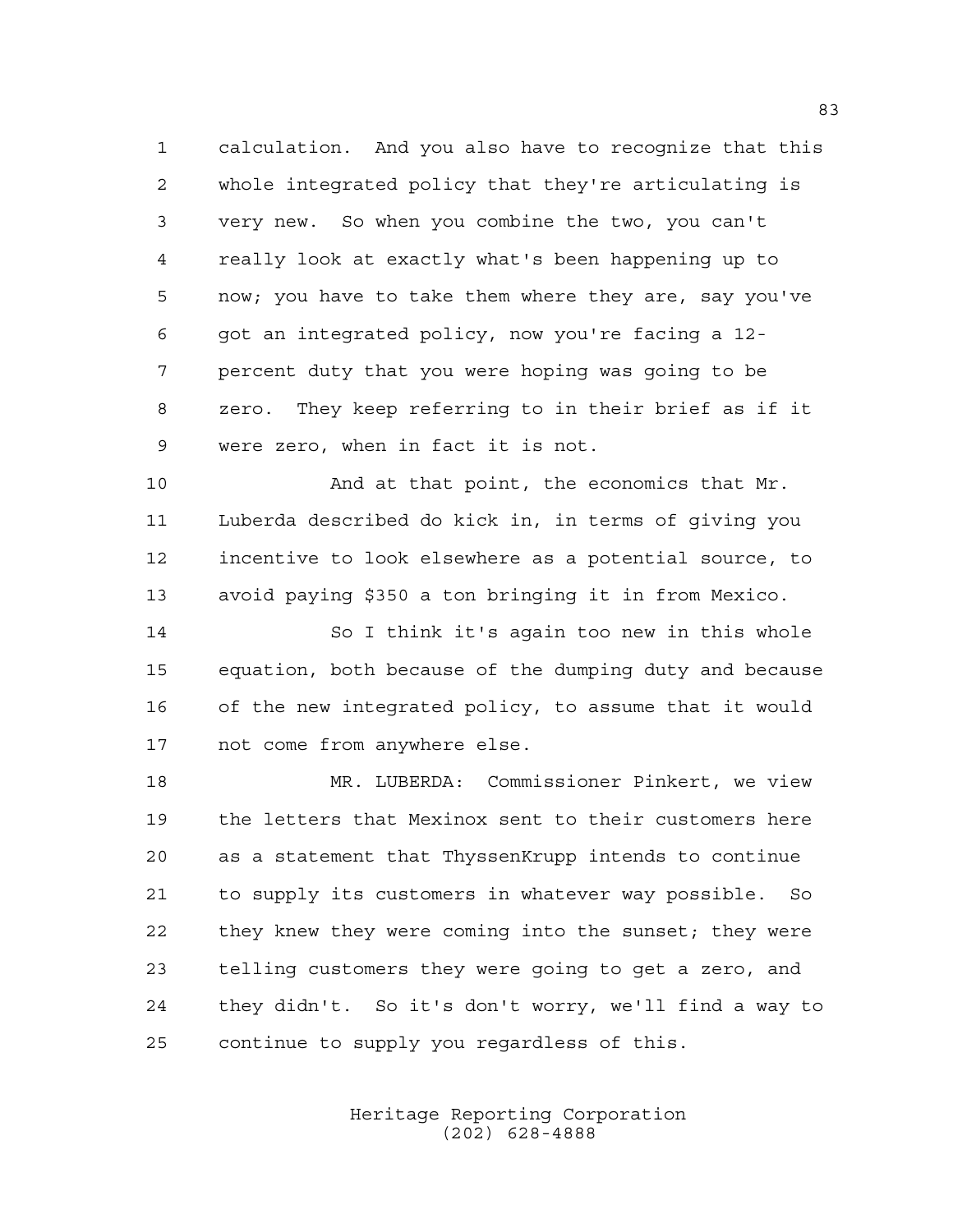And the option of supplying from Europe, if there were no duties in place, would provide one method for them to do that.

 MR. HARTQUIST: David Harquist. I would also comment that there was a lot of discussion in the marketplace when the Alabama facility was being designed, that imports from Mexico would cease, because they were going to be producing this material in the United States. And so don't worry about the dumping order.

 Yet Mexinox has fought this all the way, continuing to fight in numerous different fora, on NAFTA appeals, court appeals. And so it's clear that they want to have the opportunity to continue to ship to the United States, and they would love to have this order go away.

 COMMISSIONER PINKERT: Thank you. Now, turning to Mr. Conway. I want to get your comments specifically on the issue of vulnerability. And how you respond to the argument that the industry's great turnaround after the great recession is an indication that the industry is not vulnerable.

 MR. CONWAY: The turnaround may be somewhat slight in pricing, and we look at it compared to carbon, that it sort of didn't suffer as bad as

> Heritage Reporting Corporation (202) 628-4888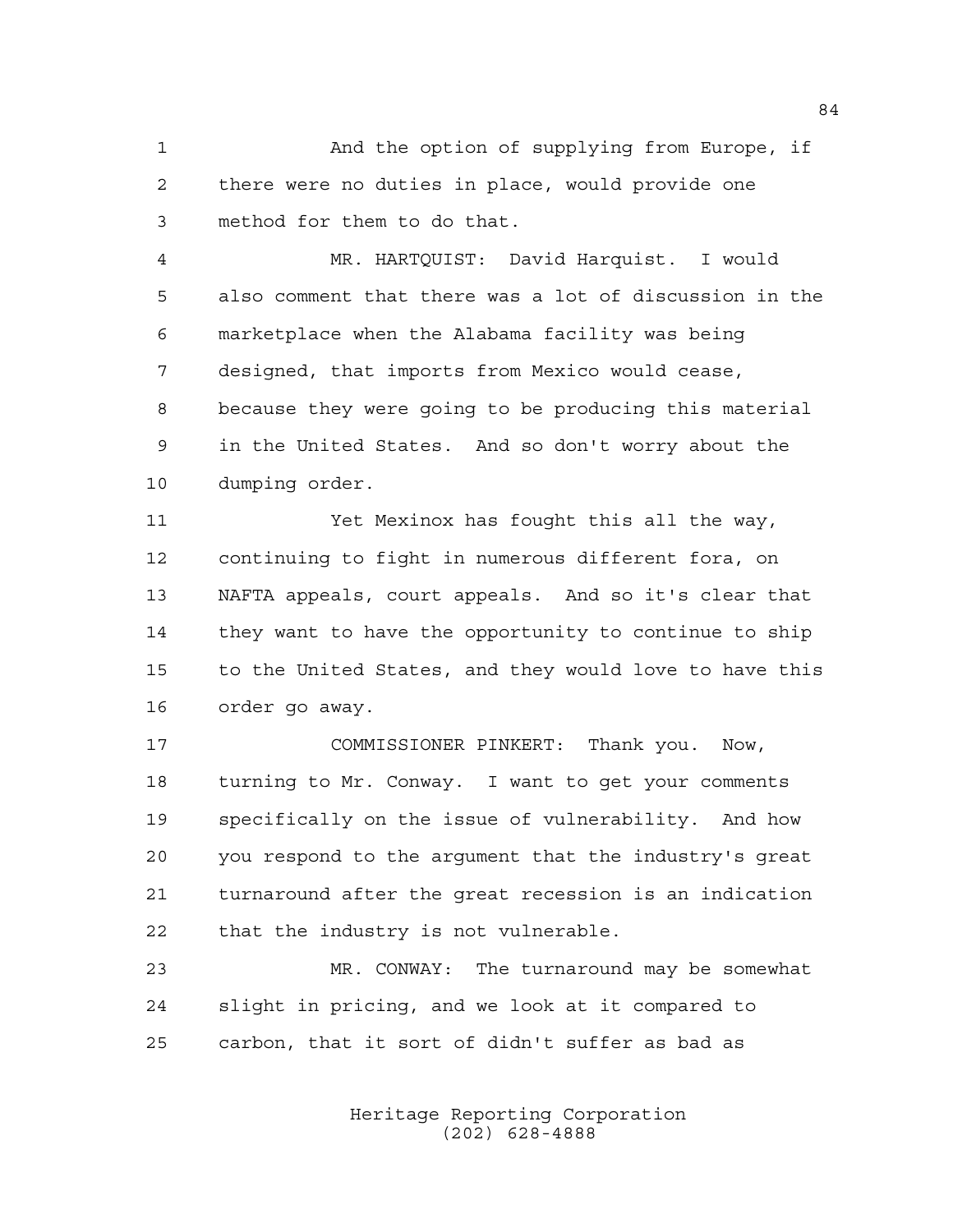carbon. But in terms of a turnaround from our perspective, I still have plants down in Indiana, I still have people in New England who made this product. I mean, we still have a significant number of members who made stainless strip, on layoff. And hopefully, can still bring this back also from this.

 Week after next I'm going to open up bargaining with one of these companies in a year or so. I'm feeling like this whole thing has been staged to kind of set me up a bit. But it is what it is. We recognize that there is still a soft market; that our capacity is kind of not back where it is.

 And while there may have been some pricing, my sense is a lot of it's passed through the price of nickel. You know, a lot of arguments going on in the industry about are you holding, are you getting real price, or are you just passing through cost of raws.

 So from our perspective, we don't see this as anything other than that kind of short-term recovery that they've been describing. And you know, I typically would have gone in with a company looking at 13 weeks of book, and how far out it was booked. Now, we're in this kind of world of four and five weeks of orders, and no real sense about how far it is.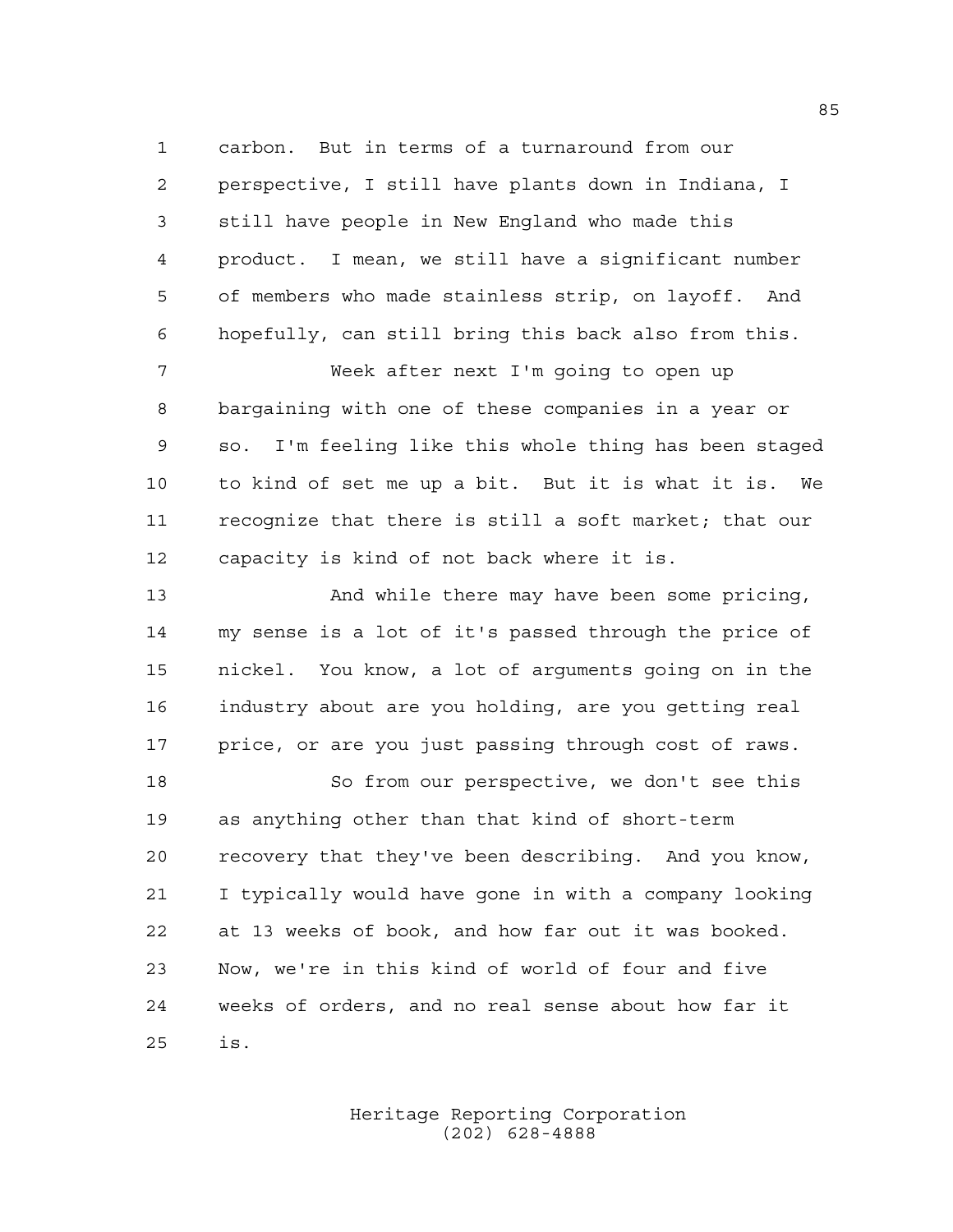So I just don't see this as, you know, while it's a slow crawl out, it's a real slow crawl. And if I had to pick my time to be doing a labor agreement, I wouldn't have chosen this week, but I have what I have. I don't know if that directly answers your question.

 COMMISSIONER PINKERT: Thank you. Mr. Hartford, very quickly, do you have a followup? MR. HARTFORD: If I could just add to that. This recovery, I think we need to put it into perspective. And bar charts are always great things, because visually you can see very quickly where you are.

14 And when you look at how poor U.S. consumption was in 2009, in my testimony I think I 16 said it was the worst year in 17 years, it was less than half of the consumption level in the year 2000. 18 And so on a percentage basis, the recovery from 2009 to 2010 looks like a big recovery. This is very robust. But when you look at it historically in terms of where we have been in the past, it was, in absolute terms, it was a very small recovery. And we still had a long way to go to get back to the levels of what we would consider to be normal U.S. consumption.

> Heritage Reporting Corporation (202) 628-4888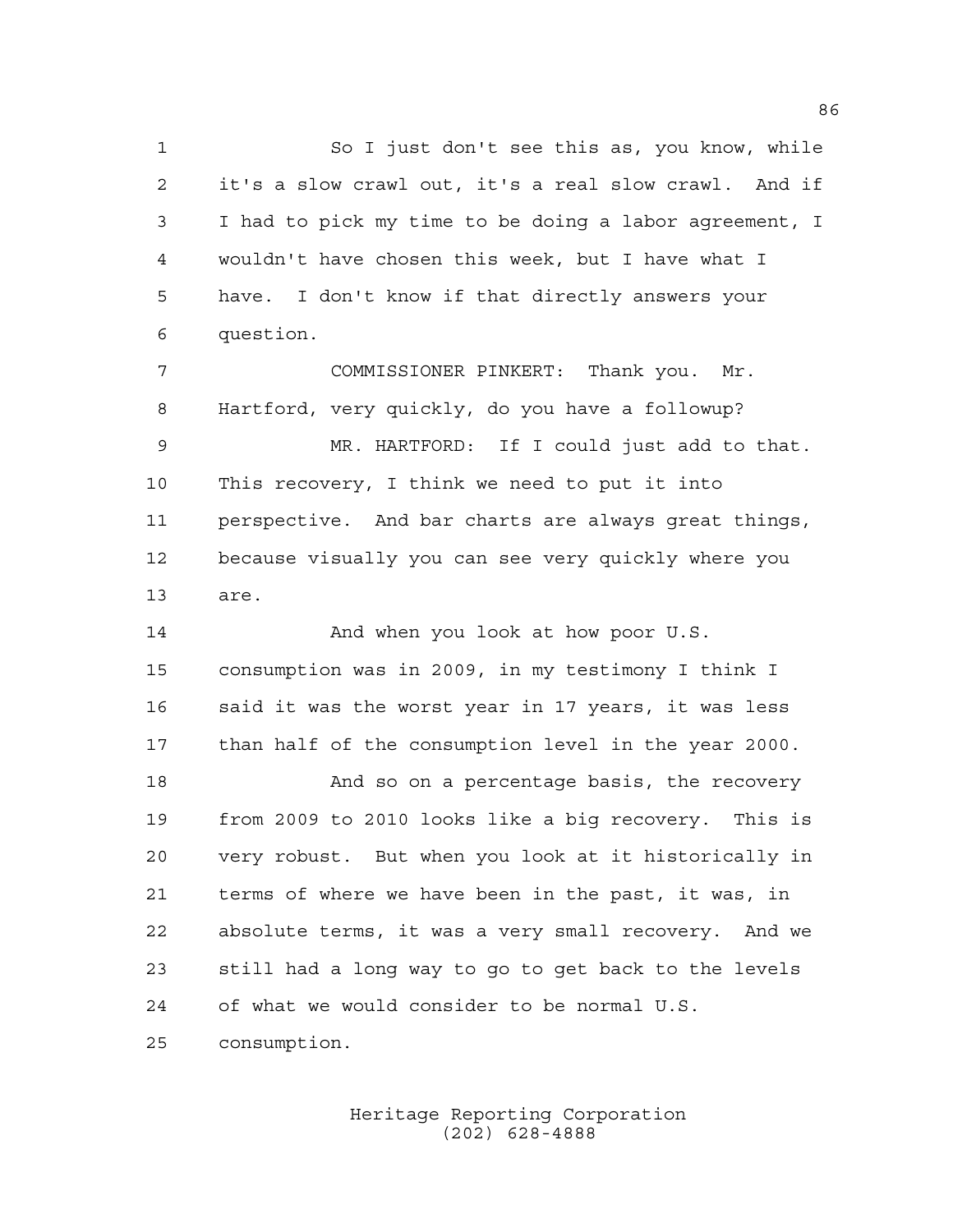COMMISSIONER PINKERT: Thank you. I'm past the end of my time for this round, but I appreciate the answers. Thank you, Madame Chairman. CHAIRMAN OKUN: Thank you again for all your answers thus far. As you know, as a result of the first review, the Commission looked at the orders on France and the UK. In your opinion, has the behavior of the imports from those countries been, on both volume and price, as you would expect? In other words, you had argued that we should keep the orders on France and the UK. MS. CANNON: I'm sorry, I'm not sure we have the stats on the UK and France. CHAIRMAN OKUN: Okay. Well, how about for the producers? Do you see them in the market? What prices? MR. SCHMITT: We definitely have competition from France, no question about that. This is Tom Schmitt from AK. We cannot speak specifically about the UK, but certainly from France. MR. HARTFORD: I would agree with that. We see French competition, French imports on sheet and strip routinely in the market. CHAIRMAN OKUN: And what prices, compared to other prices in the market?

> Heritage Reporting Corporation (202) 628-4888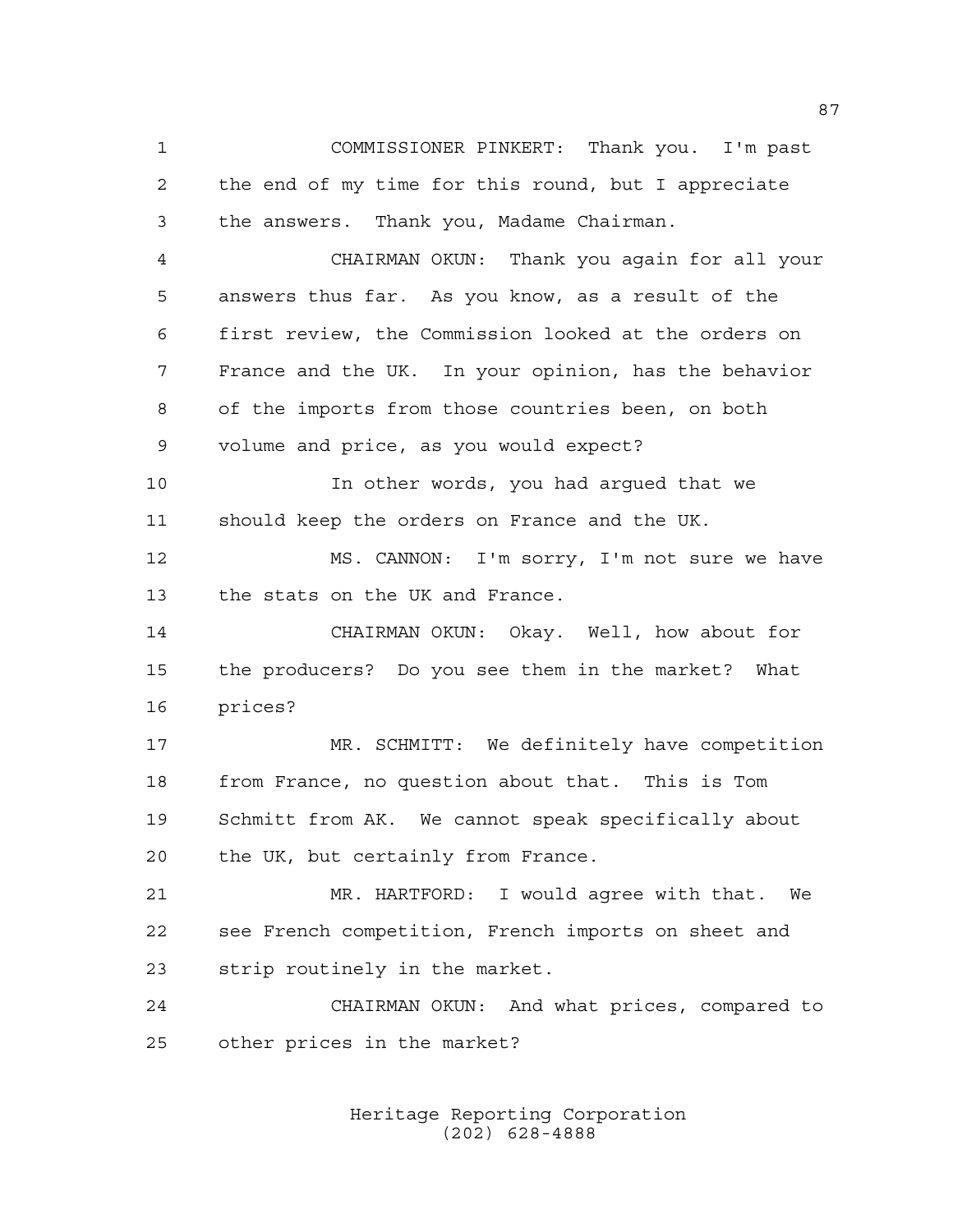MR. HARTFORD: At lower than U.S. prices, typically.

 CHAIRMAN OKUN: Okay. If you look at -- go ahead. Yes, Mr. Schmitt, closer to your microphone, please.

 MR. SCHMITT: I'm sorry. Substantially lower from France. I don't think we can say it here, I'll do it in a brief to you, but we've seen substantially lower prices from France.

 CHAIRMAN OKUN: Okay. So for post-hearing for me, I'd like you to address those non-subjects' role in this market, post-order, and how that fits with your argument.

 Then let me turn to the incentive of subject imports to come back into the market. The Commission collected extensive pricing data in different markets. And depending on the product, I think it's been described in the briefs as instances where the U.S. EU price is very similar, sometimes the EU higher, kind of a mix. But not a -- I guess I would ask you to comment on that.

 In this industry we have, you are exporters. So talk about prices in other markets, and what you see going forward. And how that relates to, we talked about capacity increases, consumption increases in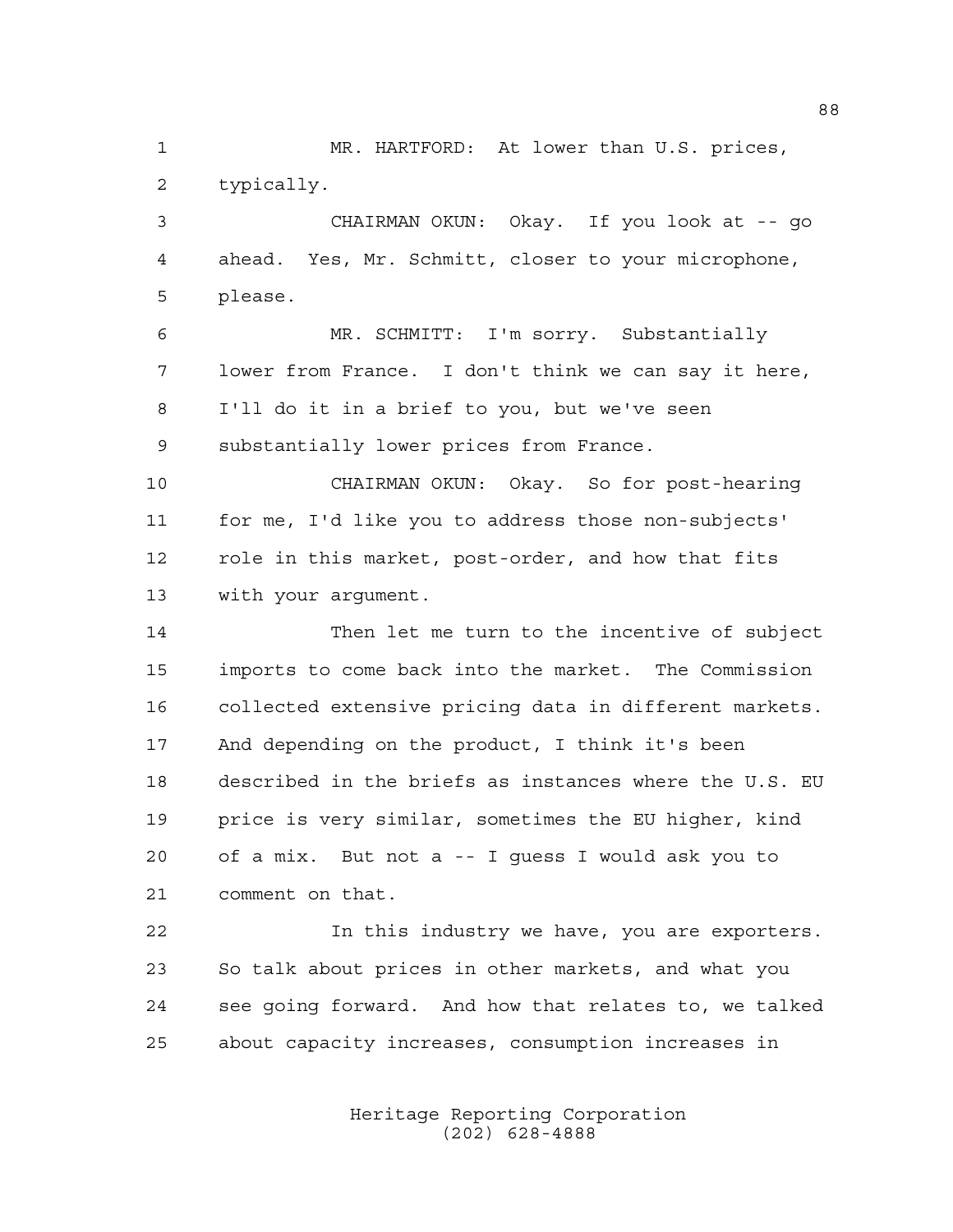some of the other markets in which you might be

 familiar. Talk about the prices in other markets, and how you see those.

 MR. HARTQUIST: You mean other geographic markets?

 CHAIRMAN OKUN: Yes, other geographic markets.

 MR. HARTFORD: Terry Hartford from Allegheny. We do export some sheet and strip. If you look at net selling prices in various markets, the U.S. tends to normally be higher than other U.S. markets.

MR. SCHMITT: Than other non-U.S.

 MR. HARTFORD: Sorry, thank you. Than other non-U.S. markets. You compare it to the prices in Germany and Italy, or if they roll up an EU price, the prices here tend to be higher. Certainly generally higher than selling prices that we see in Asia.

 CHAIRMAN OKUN: Do other producers want to comment on that?

 MR. FEELEY: Yes, thank you. Pat Feeley at NAS. We, too, see lower prices. We expect that situation will continue. We are able to export, but at clearly lower levels or lower price levels than what we were faced with here in the U.S.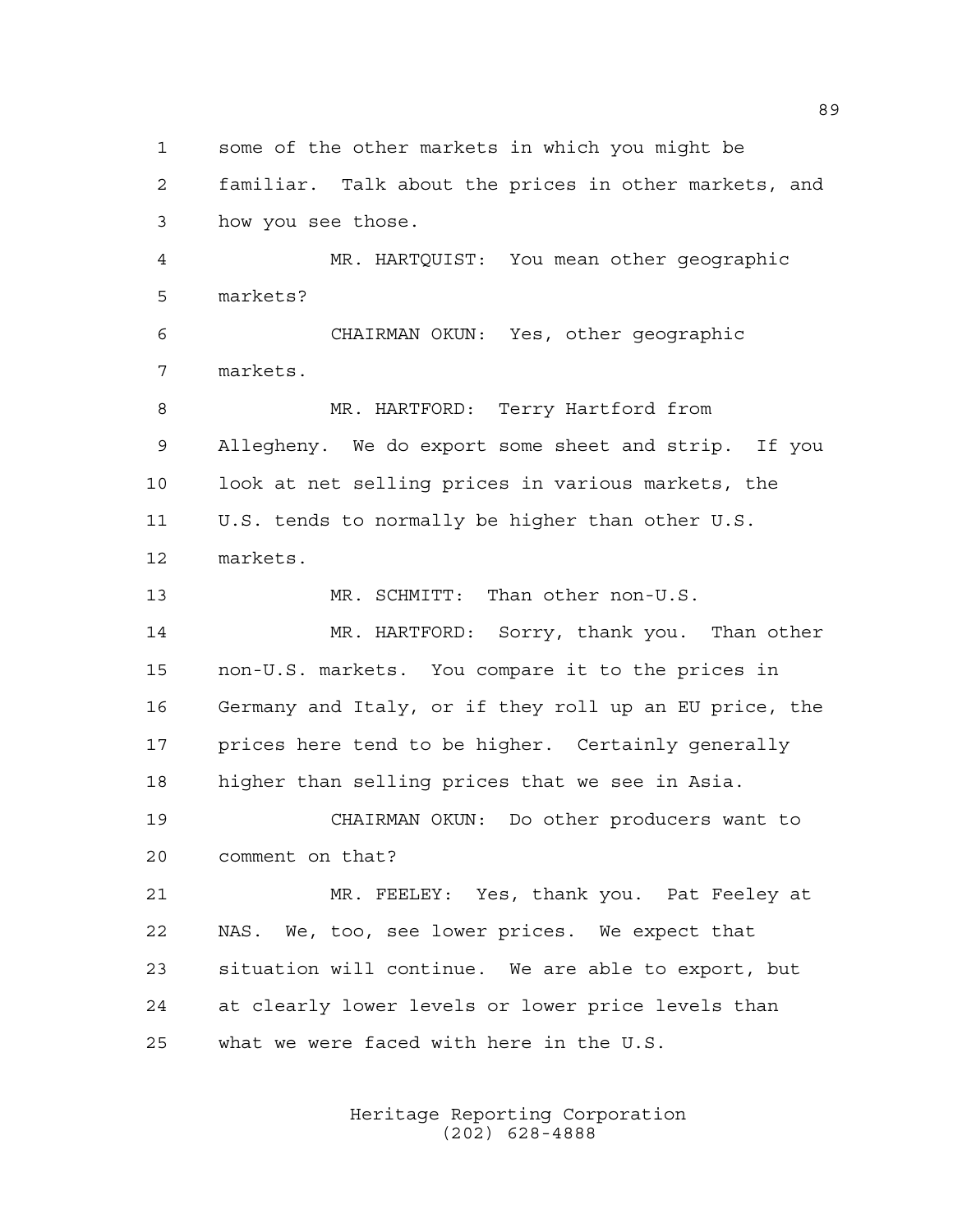MR. SCHMITT: It's Tom Schmitt from AK. Again, we do export very little, but it's very, very competitive outside this country. Very competitive. CHAIRMAN OKUN: Okay. For purposes of the post-hearing, if you can provide what types of products you're exporting, and how that fits. Because again, for counsel, I mean if you're looking in chapter, or, yes, in section 4 of our staff report and looking at prices, particularly with respect to the EU, Germany, Italy, how that fits with this experience, if they are relating today. MS. CANNON: Chairman Okun, if I could just add, as well. CHAIRMAN OKUN: Sure. MS. CANNON: I think generally, without getting into specifics, the fact pattern you see in the confidential data in your report shows that the Asian prices are consistently lower. So that's a

given.

 The EU and U.S. prices are in fact mixed. But when we're looking at the EU producers in Germany and Italy, we're not so much worried that they're going to ship production from their home markets from what they're selling in Europe. But they're exporters, as well, and the concern here is that a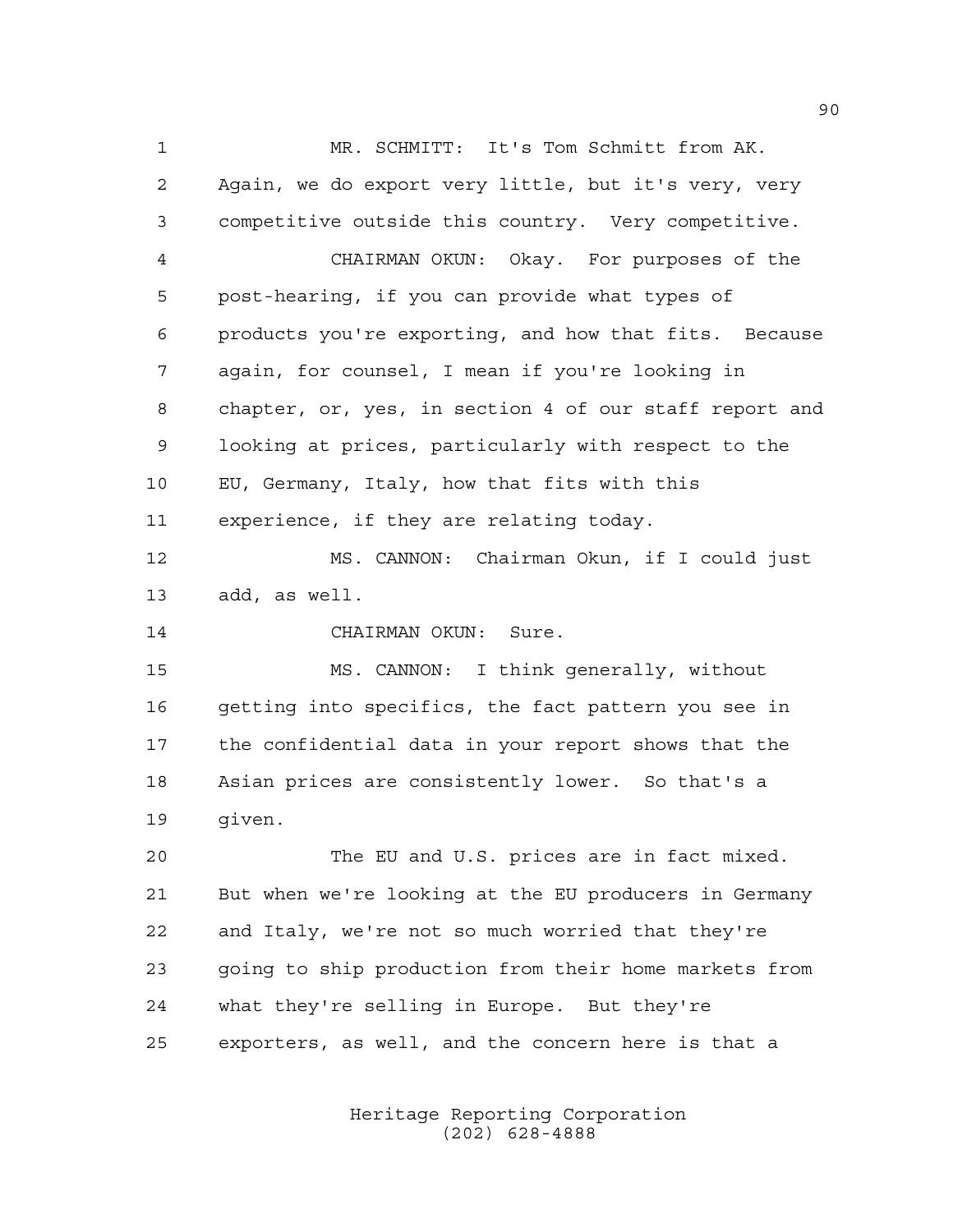significant amount of their export is to markets at lower prices. And to the extent those are shifted, or they have excess capacity overall, and here is the U.S. market with attractive pricing as it is -- I mean, it's as good as it is in Europe, generally -- There is incentive to sell it here.

 So that is basically our concern with respect to the European producers. But many of the producers focus on China and other Asian markets, where there is a clear incentive to sell it into the United States, based on that proprietary pricing data.

 CHAIRMAN OKUN: Turning to the cumulation arguments, Ms. Cannon, in your direct testimony you had addressed one of the questions I would have asked you to respond to, which is what distinctions you see in this fact pattern, versus the Arsular Mittal NuCor fact pattern. So I appreciate you addressing that.

 But I do have some additional questions there. You had talked about the Court had focused on what evidence there is to support, that affiliation alone is not sufficient, which the Court clearly stated.

 I guess one of the questions I would have, and that I could also put to producers, is in response to Commissioner Pinkert's question about whether the

> Heritage Reporting Corporation (202) 628-4888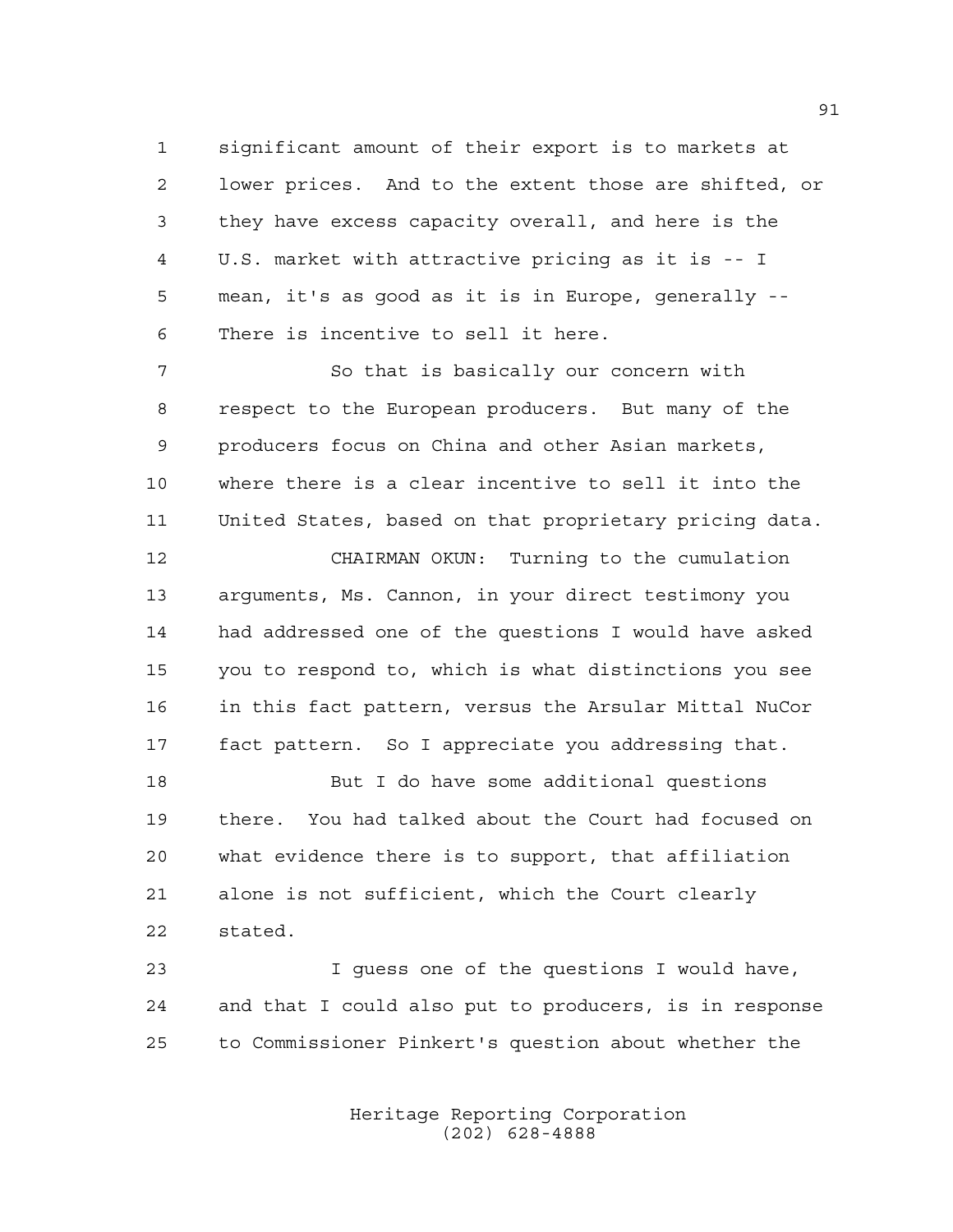Alabama plant was limited geographically, the response from producers was no, it produces, would produce for a national market, or they're not limited.

 One of the arguments made in other cases where there have been affiliations is that while I could say yes, there will be volume from Mexico, they say there will be; and for a while they keep bringing in these German products until they bring these additional lines on, and then obviously we'll have a chance to talk to them more about the timing of all that.

 But let's say I accept that, that there will be some volume, because it's consistent with their strategy. The question for me is prices. Why would we expect, as an incentive for those prices, those countries, those affiliated producers, to bring in products in the United States and sell them at a price that affects the U.S. price, or lowers the U.S. price. How can that be good for the company as a whole, or for the Alabama producer?

 MS. CANNON: Well, let me start, and then I'll let the producers comment, as well, because I asked them that question yesterday, in fact. Because I was curious about the same thing, given the facts of the NuCor case.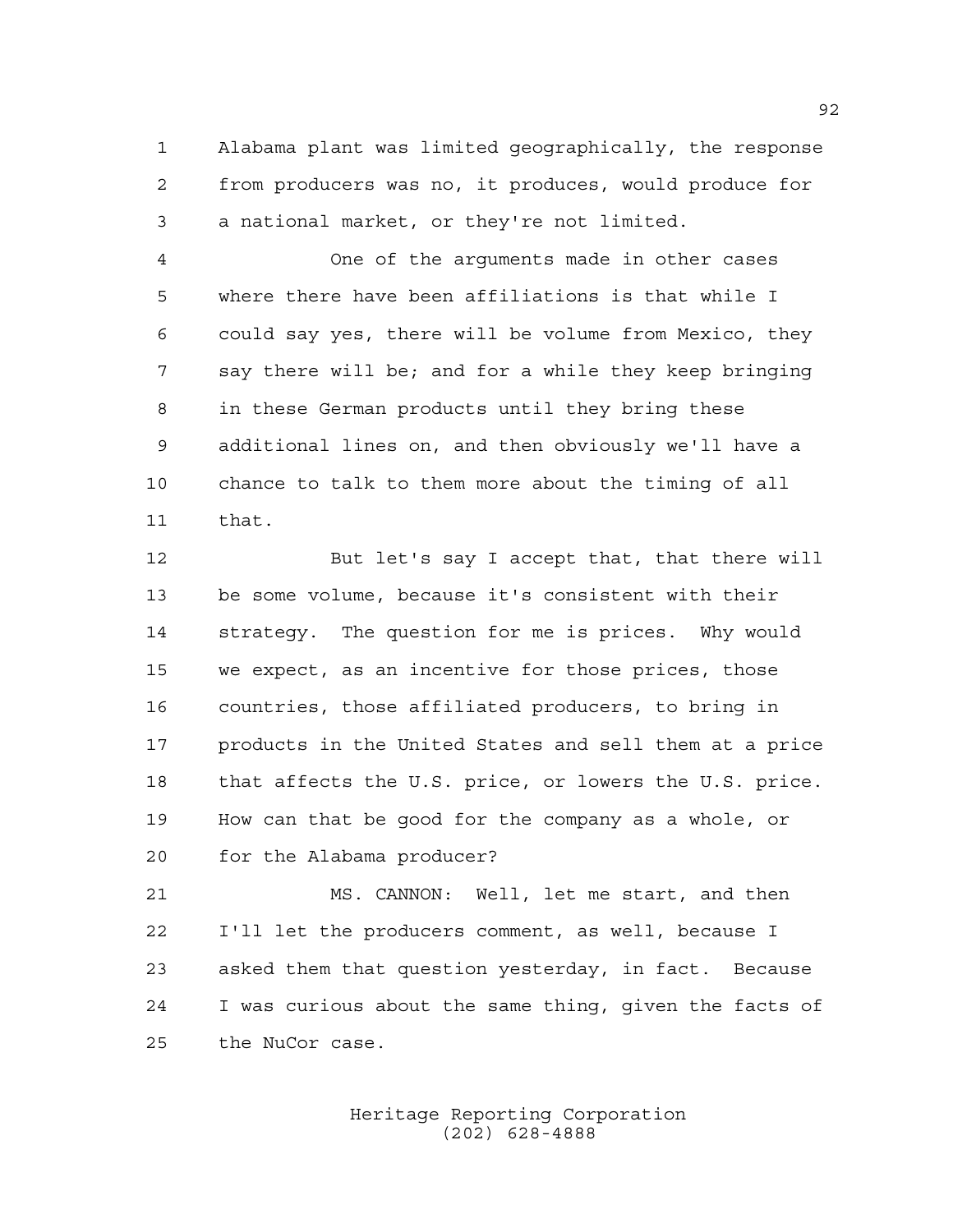And the first response was, look at the data in the staff report that we already have, which is what Mexinox is doing right now. Mexinox is underselling U.S. producer prices during the review period to a significant extent, in about 35 percent of the comparisons. There is underselling right now, which was not a situation that you saw in that other case.

 But when I asked about the prices that these 10 producers were seeing in the market by Mexico, they said they were indeed aggressive. And let me let them amplify on that.

 MR. HARTFORD: Ms. Cannon may have just made my point, but what I was going to respond with -- this is Terry Hartford from Allegheny Ludlum -- is the fact that Mexinox does that today. They ship into the U.S. market at prices lower than our prices in the U.S. market. They consider it an important part of their home market; yet, they continually sell at prices below the domestic producers.

 So if they do it today with Mexinox, we would expect that they would do that same thing in the future with Germany and with Italy.

 CHAIRMAN OKUN: Other producers want to comment? I have a followup question on that.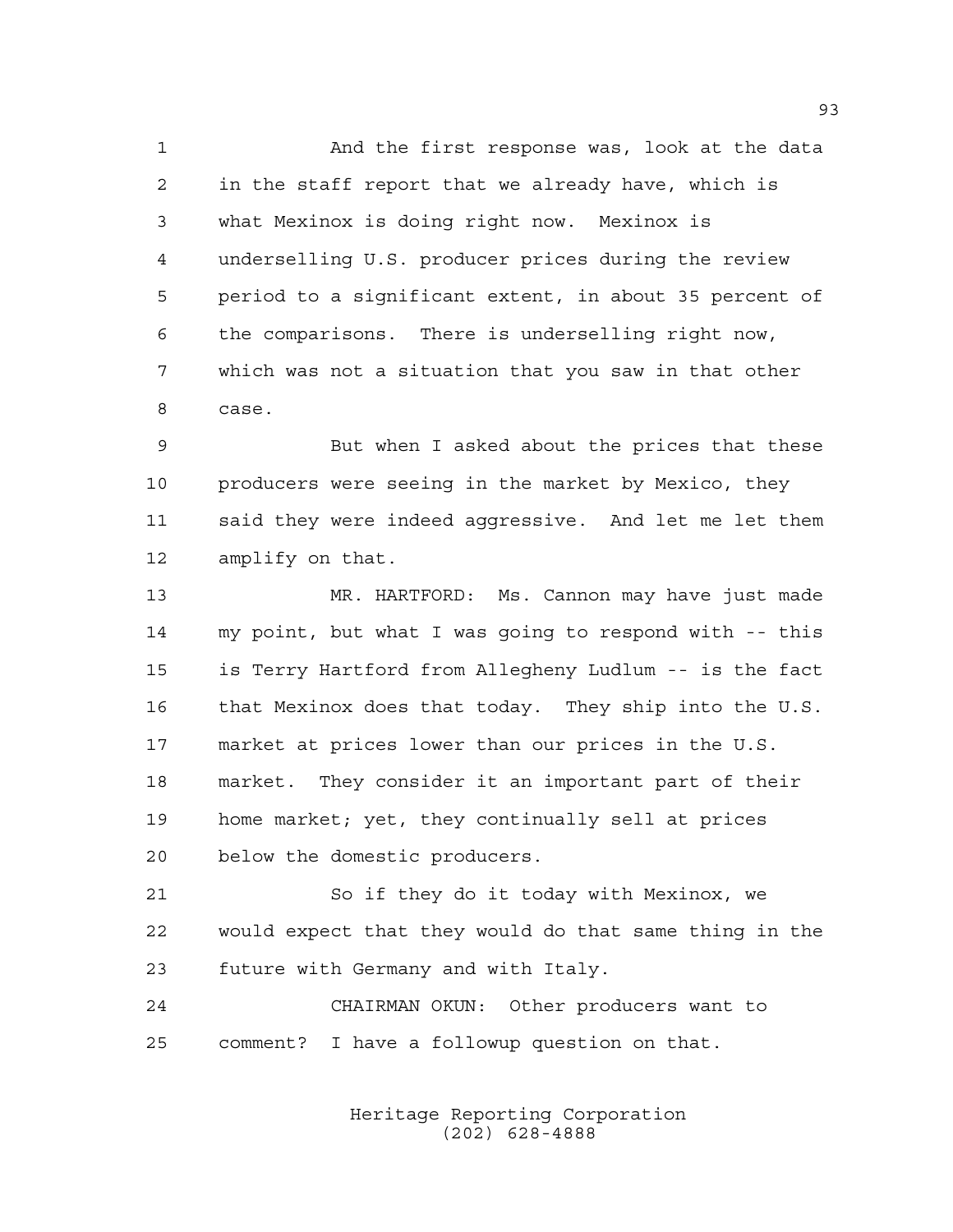MR. FEELEY: Yes. Pat Feeley at NAS. I'd like to add, given some of the rhetoric in terms of market share or the targeted market share one day, given the events with Mexinox and I think some assumptions can be made with Italy and Germany, that to achieve this type of market share, independent of production, when it may or may not come out on stream in Alabama, this kind of market share is difficult to achieve without the aggressive pricing practice that's been demonstrated, whether Germany, Italy, or Mexico. MR. SCHMITT: As my colleague said, you know, pricing from Mexico today is below our price. And I think we read in their briefs where the plants grow from 12 percent to 25 percent, I believe, and the only way they would do that, by selling more at cheaper prices. That would be my opinion. CHAIRMAN OKUN: Mr. Hartford. MR. HARTFORD: If I could add, I think we have to remember that Alabama remains a huge uncertainty today. They are literally just getting started. And this is a plant that at least publicly they've stated that they will eventually have about 350,000 tons of cold-rolled sheet and strip capacity. And I would anticipate that today they are running at a rate that is, oh, maybe it's 50,000 tons.

> Heritage Reporting Corporation (202) 628-4888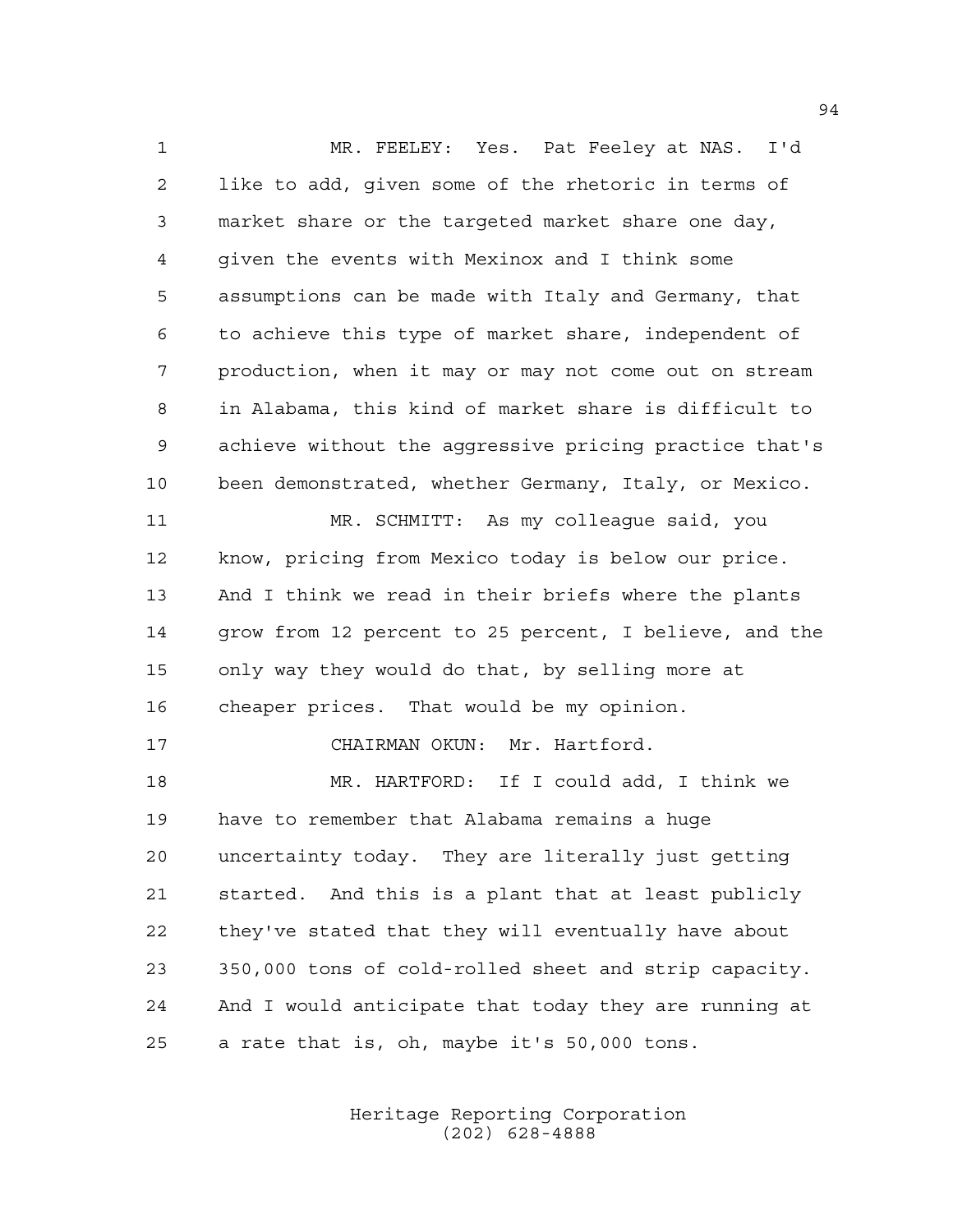And so I think that the time required to get Alabama up to where it needs to be, I think is going to be a couple years. And a couple of years is a lot of exposure for us, if we don't have the orders in place on Italy and Germany, number one.

 Number two, I think several of us have made this in our statements, ThyssenKrupp's announcement in early May that they are looking at options for the stainless steel business possibly selling it, spinning it off, doing something different with that, I think creates tremendous uncertainty as to what role Alabama is going to play in the future, sourcing and supply strategy of these entities.

14 They could be owned by another company. It's possible, I would think, that Alabama could be owned by a different owner than owns Italy and Germany. And so I think the increased uncertainty relative to Alabama, from my opinion, really forces the issue on Germany and Italy and retaining the orders.

 CHAIRMAN OKUN: I have several followups, but my time has expired. So I'll turn to Commissioner Lane.

 COMMISSIONER LANE: Mr. Conway, I'd like to ask you a few questions. Could you tell us briefly,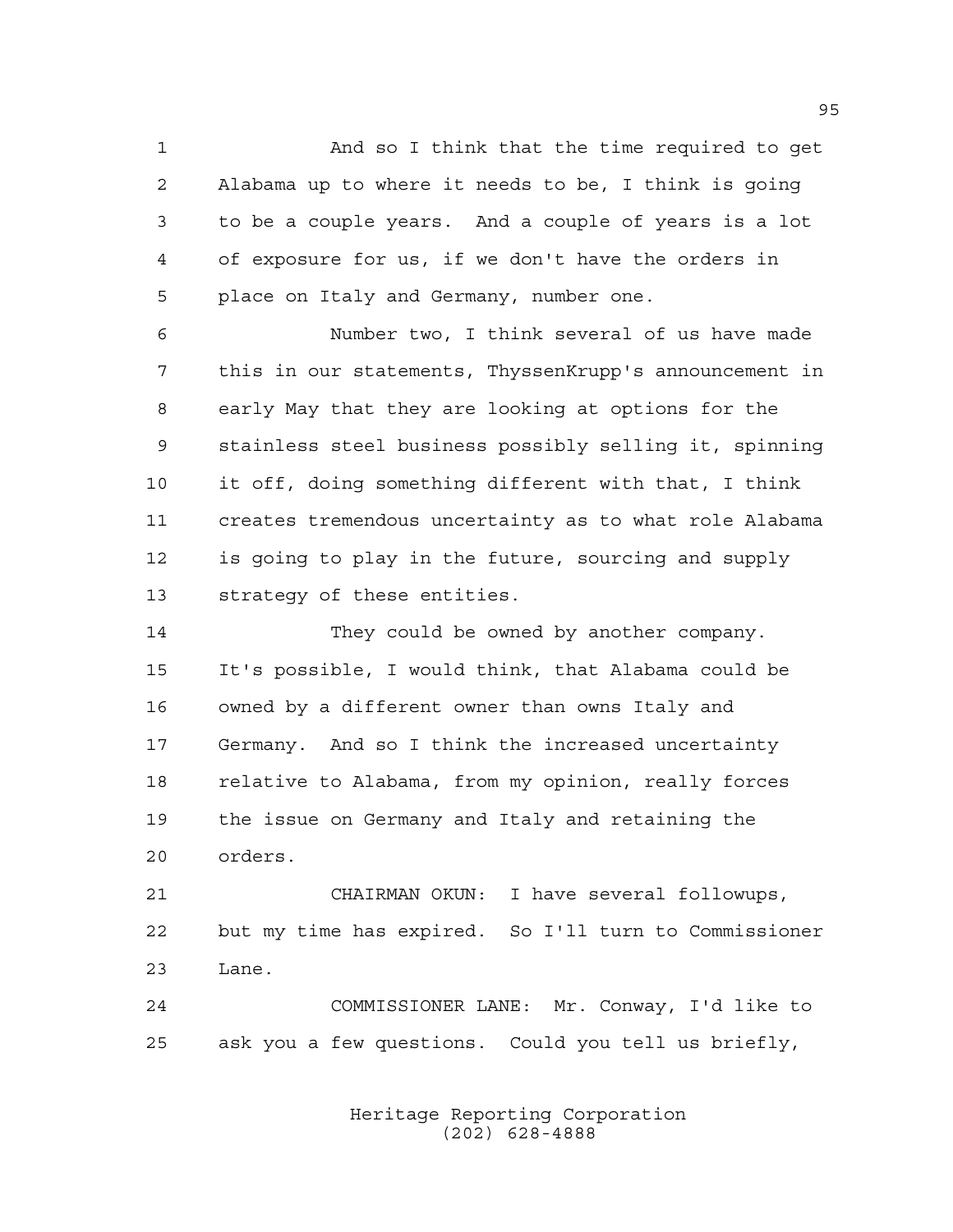over the period of review, what has happened to employment numbers at these facilities? From your employees.

 MR. CONWAY: During this period of time we reached restructuring agreements in the plants that we had across the rest of the industry. So typically, we've taken out about 20 percent of the workforce, and restructured the workforce to accomplish that work.

 And then there has been, I would say over the last maybe three years, a pretty steady plan not to backfill attribution as it took place. Sort of spread the work around.

 And then in 2008, you know, in the fall of 2008, the sort of bottom fell out. And in some places the bottom remains out. Over time, at some of the bigger plants we were down completely for a sustained period of time; still are significantly, at two of the plants. Overtime is running I would think about 10 percent right now.

 And typically, the industry will run at 15, 16 -- I mean, it gets above that, we start to fuss with them about it's just too much time. So time off the job has been significant and sustained. I mean, they were down for so long that now, you know, people really got hurt. This was a time when people lost a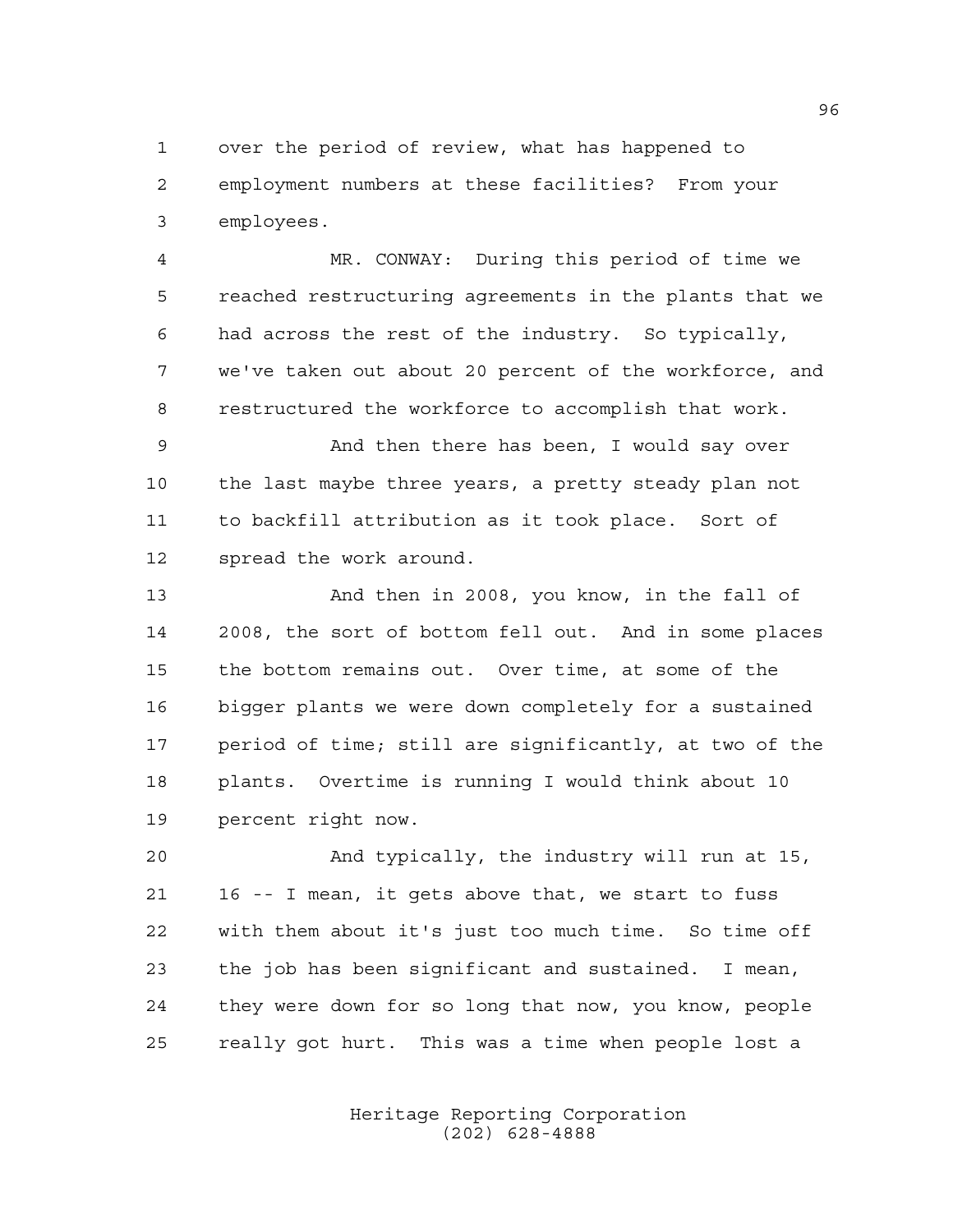home and lost a car, and now getting a recall back to work for 40 hours is going to take a long time to build back up.

 It's been, it's been miserable both at the Allegheny properties, as well as what we went through in Mansfield at AK. So the stainless, you know, I'm shocked at the number of people that want stainless steel refrigerators and dryers. When housing went down, when auto went down, this industry took a hammering, and it's still there. Construction is a big part of the book here.

 COMMISSIONER LANE: And how would you characterize what you think is going to happen to your employees and the number of employees in this industry, in the reasonably foreseeable future? Without giving away what, your bargaining agenda.

 MR. CONWAY: There aren't a lot of secrets in this whole thing. Here's one of the dilemmas has, as the workforce and the retirees have.

 As the restructuring took place some years ago, we capped our OPED. And so our obligation for legacy is now, the risk lies with the retiree. And I have some follow-on plans and some profit-related schemes, and I'll take a portion of profits and defer it towards, towards lowering that bill.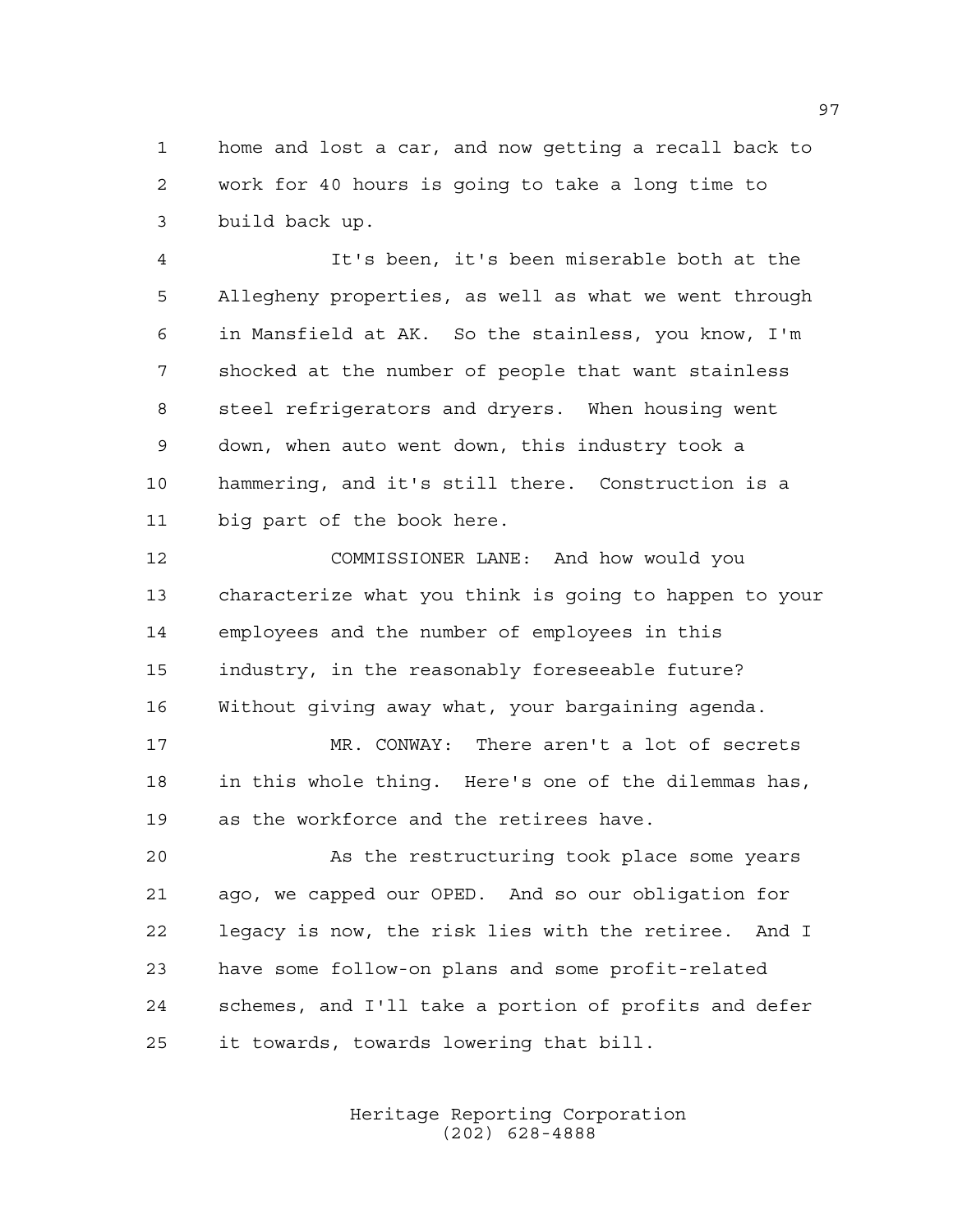But when those profits aren't there, you know, I make this up out of three pieces: employee premium, the profit stream, and benefits. So if the profit stream is gone, premiums are going up or benefits are coming down. And even though it may begin to start to show that it's turning around a little bit, and I'll get some stream of funding, those plans, I'm sort of living on a contract-to-contract basis.

 If I can keep that OPED account funded a contract ahead, I feel frankly pretty good about it, anticipating retiree healthcare costs. So I'm kind of behind the curve, and it's one of the things we'll be talking about the week after next.

 But keeping these people with a steady stream of profit into those VIVA accounts is crucial, both to the retirees -- and that's where the current actives will seek any retiree healthcare, as well, out of that VIVA. So it's not just a pool of former workers; it's the construct for the current actives, as well. COMMISSIONER LANE: Okay, thank you.

 MR. CONWAY: Thank you. COMMISSIONER LANE: I want to talk about surcharges as your companies use, and what determines

> Heritage Reporting Corporation (202) 628-4888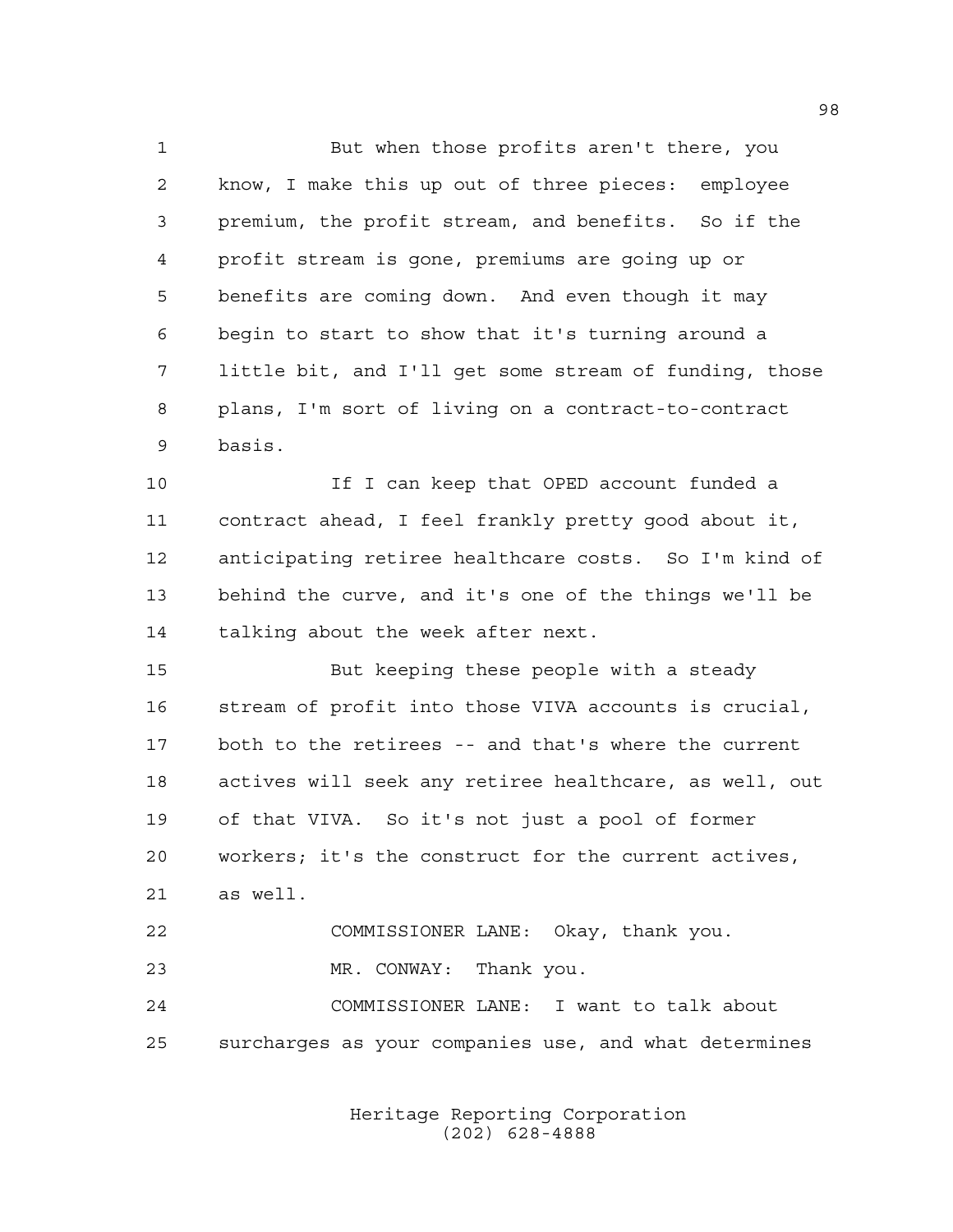the type of surcharge that are used? And when do you decide to implement the surcharges? Mr. Hartford.

 MR. HARTFORD: I'd be happy to start. We utilize a surcharge mechanism in our company as a means to recover fluctuating charges of incoming raw materials. So we have a surcharge that we apply on each of the grades that we produce. All of the grades in stainless sheet and strip would be subject to a surcharge. And the calculation recovers nickel, chromium, iron, energy, milidbinum. I think those are the major, the major elements that we capture.

 We have a published, we cite a published index for costs for each of those raw materials. We have a formula that turns those surcharge, or those cost changes into a surcharge, and then each month we adjust our surcharge accordingly.

 So there is a 60-day lag. The raw material cost indices average for the month of January would determine our surcharge in the month of March.

 COMMISSIONER LANE: And does the surcharge fully cover the raw material and energy costs?

 MR. HARTFORD: It's intended to serve as a pass-through for us, so I would say in most cases it covers those costs.

COMMISSIONER LANE: Okay. Does anybody else

Heritage Reporting Corporation (202) 628-4888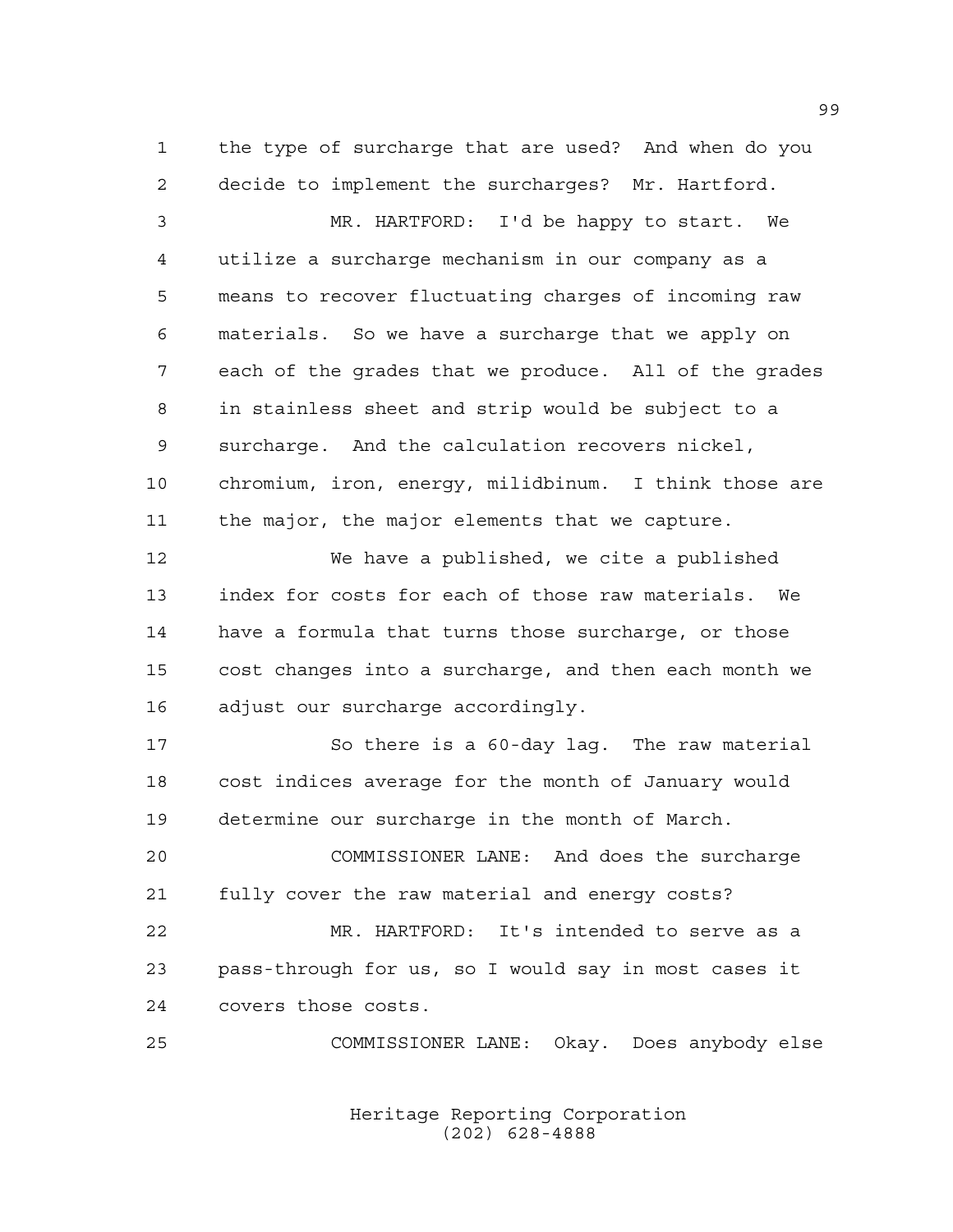from the industry want to add to that?

 MR. SCHMITT: Our surcharge formula for AK again follows what we pay for the raw material. Most of the time, and it's always a pass-through for us; everything we ship has a surcharge on it. Sometimes, as Terry said, it's a 60-day-out. When the surcharge of the raw materials go down, and the customers can see that, it's a very negative effect on us. Because they know we have high cost of material based on our surcharge. And we're kind of in that dilemma right now. COMMISSIONER LANE: Okay, thank you. Mr. Feeley, did you want to add anything? 14 MR. FEELEY: Nothing further. COMMISSIONER LANE: Okay, thank you. How do you respond to ThyssenKrupp's contention on page 15 of its brief, that surcharges are routinely insulating? And in many cases, more than insulating the domestic industry from the adverse impact of volatility in commodity prices. MR. SCHMITT: This is Tom Schmitt. Again, what I said before, it is a way to pass through the raw materials, but it's not a one-for-one all the time. As in the current market now, people see the raw material falling 60 days out. So what they're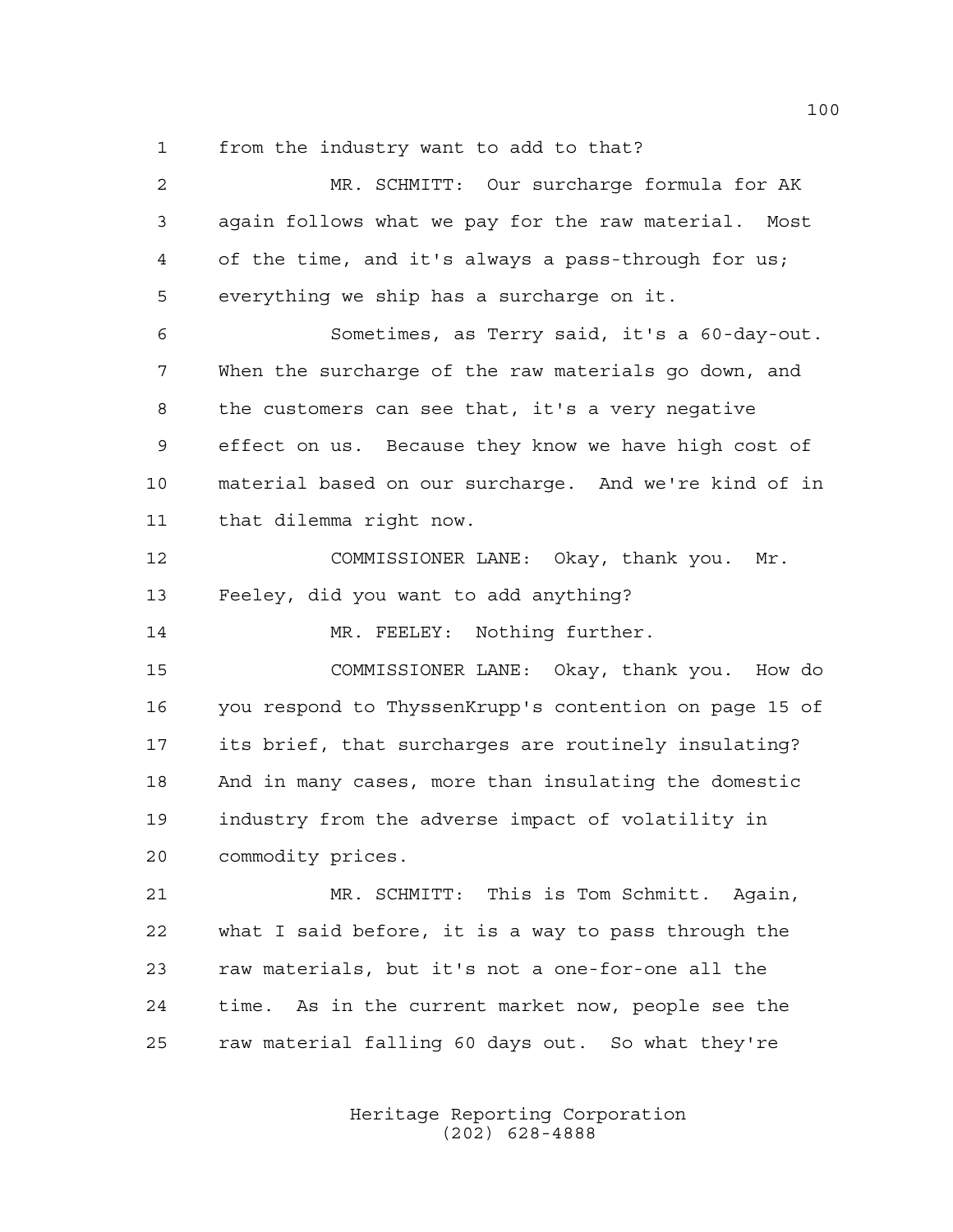doing is they're sitting on their hands right now, not buying.

 MR. HARTFORD: I would take great issue with that statement. We don't believe it's true. It does not insulate us in any way. It is a raw material cost pass-through for us, and that's all it is. COMMISSIONER LANE: What do you think they meant by that statement? MR. HARTFORD: I really don't know. I just don't understand the statement. COMMISSIONER LANE: Okay. Mr. Feeley, did you want to add something? Mr. Hartquist? MR. HARTQUIST: This is David Harquist. If I may comment on this, this has been the subject of so much discussion in so many hearings on stainless steel, the whole surcharge mechanism. 17 17 I think what ThyssenKrupp is trying to say is no matter how expensive the raw materials are, the industry is insulated from any impact of the increases or decreases in the costs of these materials. Because they just have a formula, and they tack it on, and everything is fine. But the crucial issue that that kind of a

 position misses is that we're not competing based upon raw material costs. That's only part of the ballgame.

> Heritage Reporting Corporation (202) 628-4888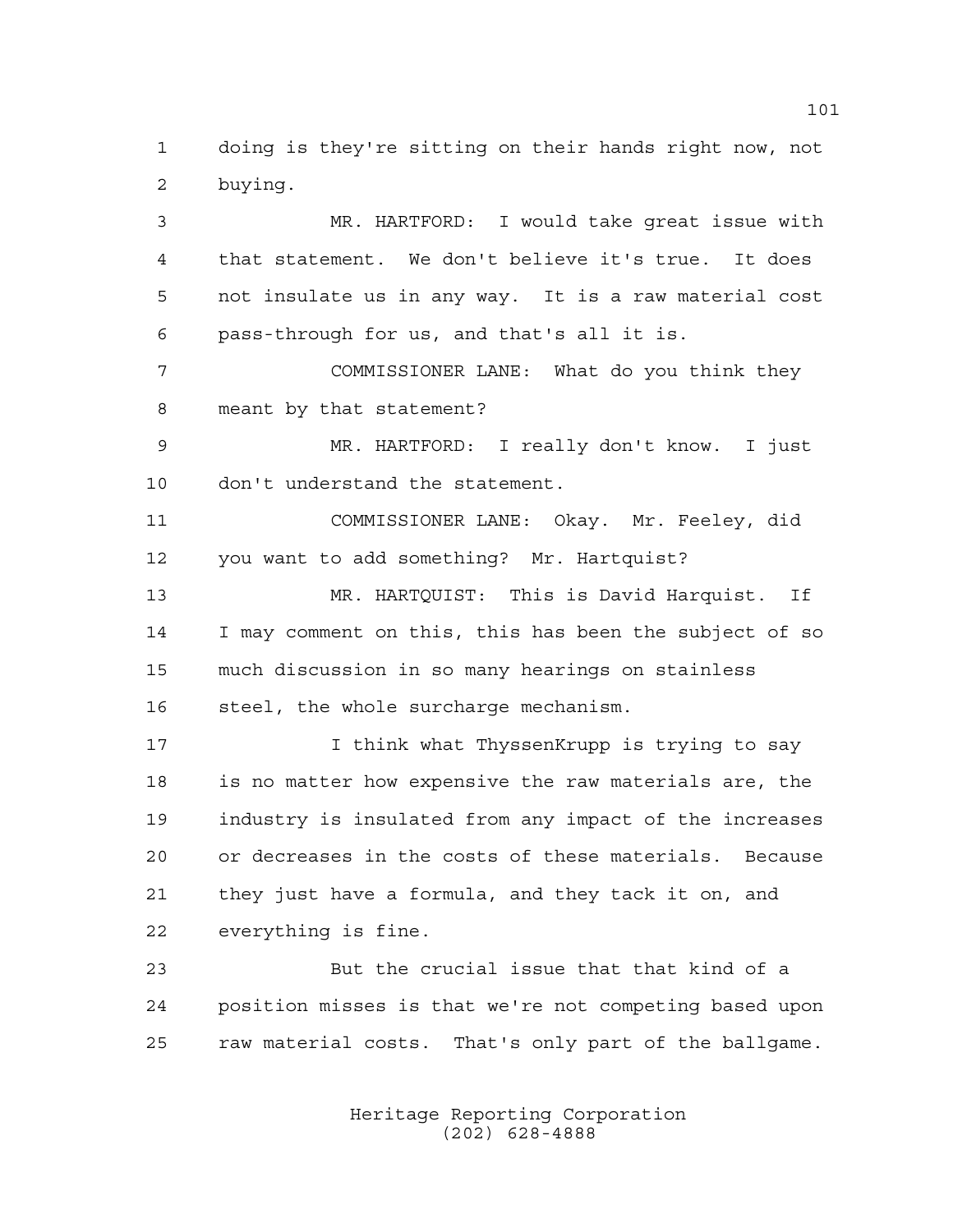And the companies are competing on the basis of the net price.

 And to the extent that the base price moves up and down based upon market conditions, that determines the profitability or lack of profitability of the sales of the product. So sure, all the companies buy relatively the same materials. There is, it's pretty easy to determine movements of raw materials in the marketplace, and you can figure out what a surcharge should be to try to pass those costs through. But that doesn't mean that you're going to sell the same volume of material, and it doesn't mean that you're going to be able to maintain prices at

15 profitable levels.

 MR. HUDGENS: I could also make one other point. In the staff report, the variance analysis on page 315 indicates that over the period of investigation, operating income declined. And the reason it declined is that costs rose greater than prices did during this period. So that in itself shows that there is no insulation.

 COMMISSIONER LANE: Okay, thank you. And Madame Chair, 10 on the spot.

CHAIRMAN OKUN: Commissioner Pearson.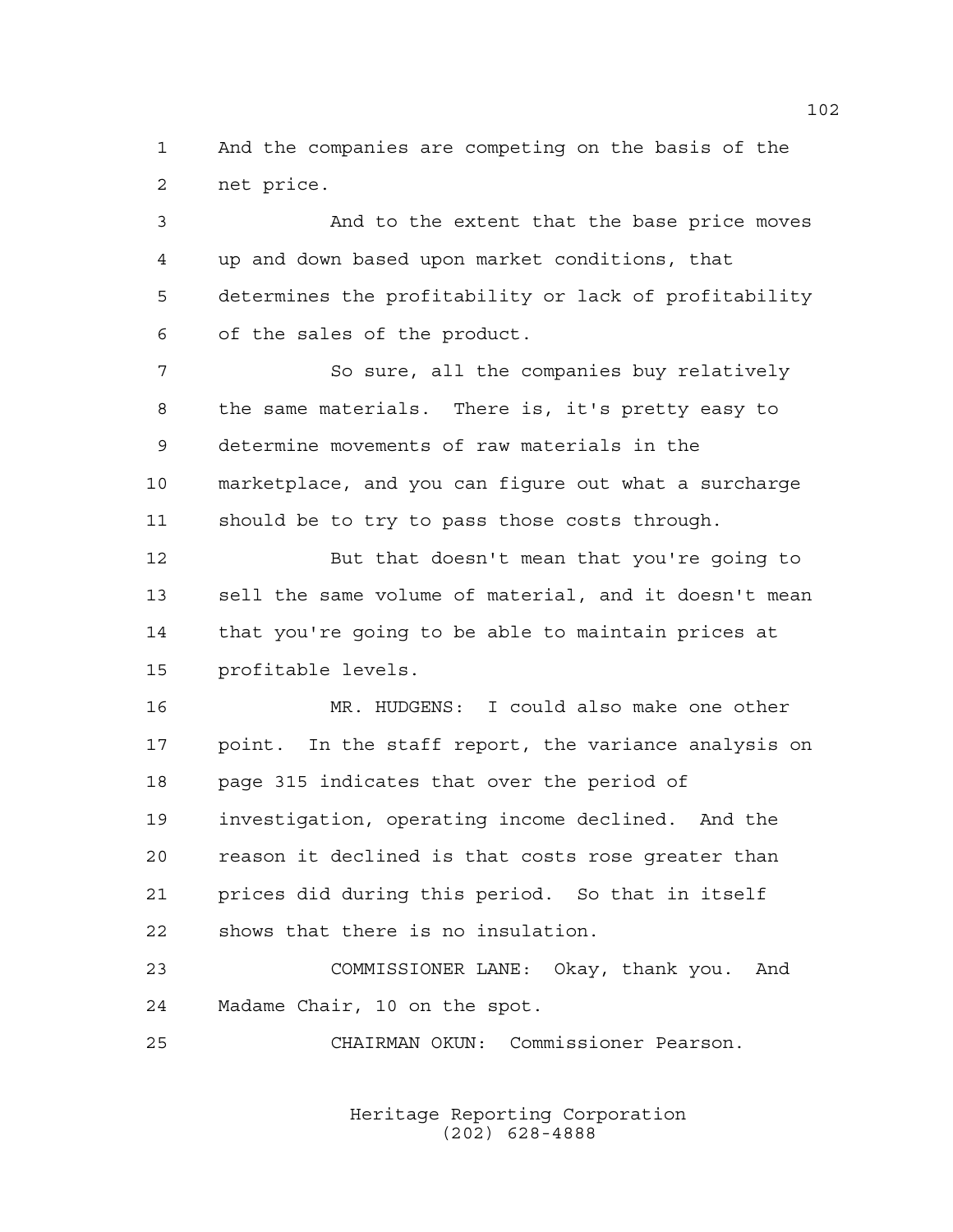COMMISSIONER PEARSON: Thank you, Madame Chairman. Someone has asked earlier about exports by the industry. They have more than doubled over the period of investigation, if you look back to the original over this period of review. If you look back to the original period of investigation, they are up by a factor of four, more or less, which is interesting, because it's not a pattern we see in all of our investigations.

 So to which countries have we been expanding our exports? Mr. Hartford?

 MR. HARTFORD: I'll be happy to begin. Terry Hartford, Allegheny Ludlum. Our exports have indeed increased, and for a couple of reasons.

 One was absolute necessity. When you look at our domestic market and how dramatically it has declined in recent years, we needed to pursue additional markets as we wait and see, or wait for the U.S. market to recover. And we didn't want to be a victim of the decline in the U.S. market.

 So we're shipping cold-rolled sheet and strip products to a variety of countries in Europe, EU countries. It's steady business. It's also conducted on a spot basis, where price is what it's all about. But we've been able to grow that business in recent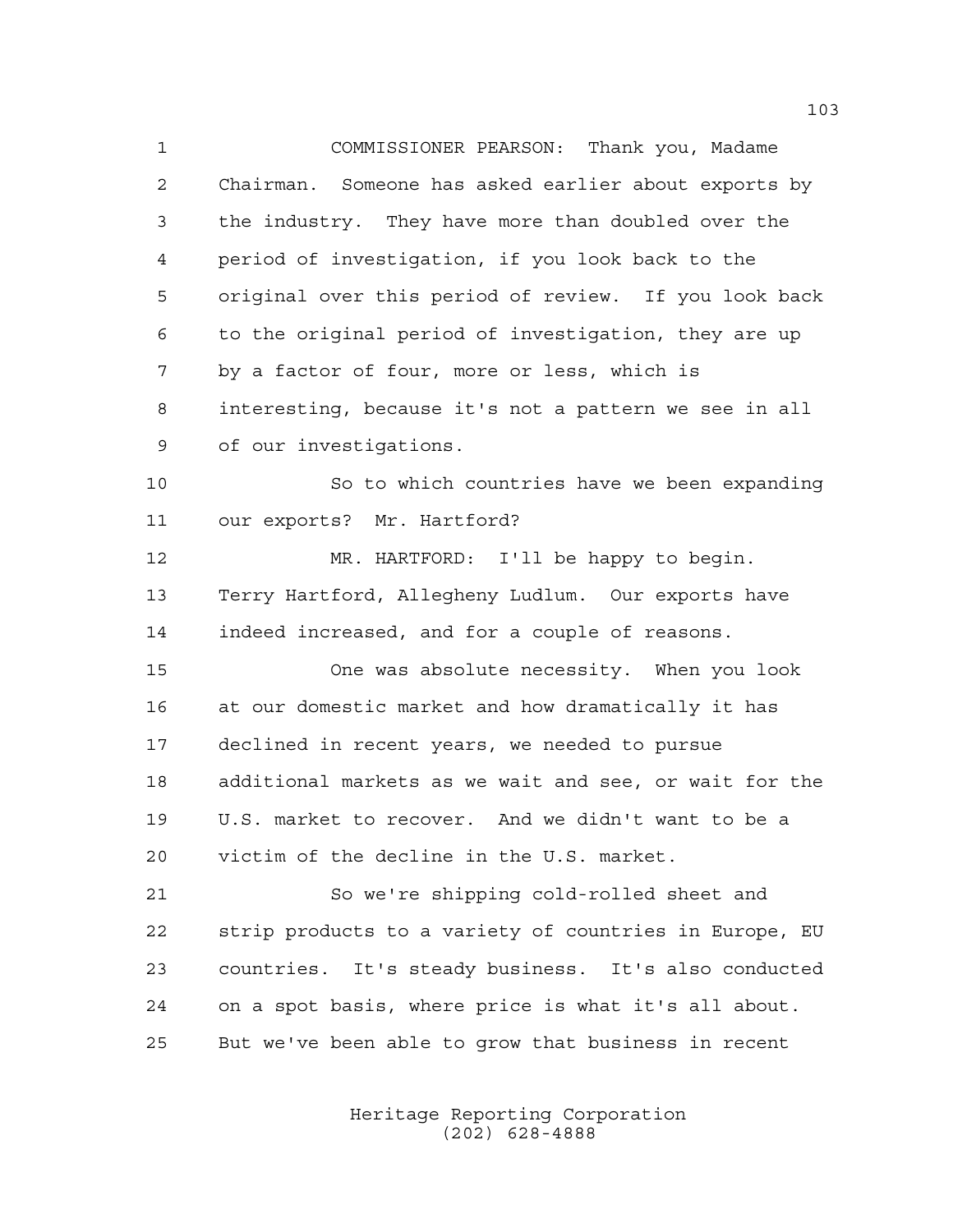years, and it was important for us to do it at a time when the U.S. market has been so weak.

 So our exports primarily are directed at the European market. And we have developed customers there that we do business with on a pretty routine basis.

COMMISSIONER PEARSON: Okay.

 MR. FEELEY: Thank you. Pat Feeley at North American Stainless. We, too, have increased exports. However, our exports have been primarily pointed to Canada and Mexico, and in some cases, Asia. Some of that having to do with expanding markets and opportunities that we can afford ourselves, with higher volume and the ability to compete.

 We also have some new investments that would be located in both Mexico and most recently in Malaysia. And with some of those events, we've been exporting to let's say some more activity internal within the organization.

COMMISSIONER PEARSON: Okay.

 MR. SCHMITT: This is Tom Schmitt from AK. Our imports have grown, but only slightly, and mainly to the -- exports. Exports, excuse me. And mainly to the European community.

COMMISSIONER PEARSON: Okay.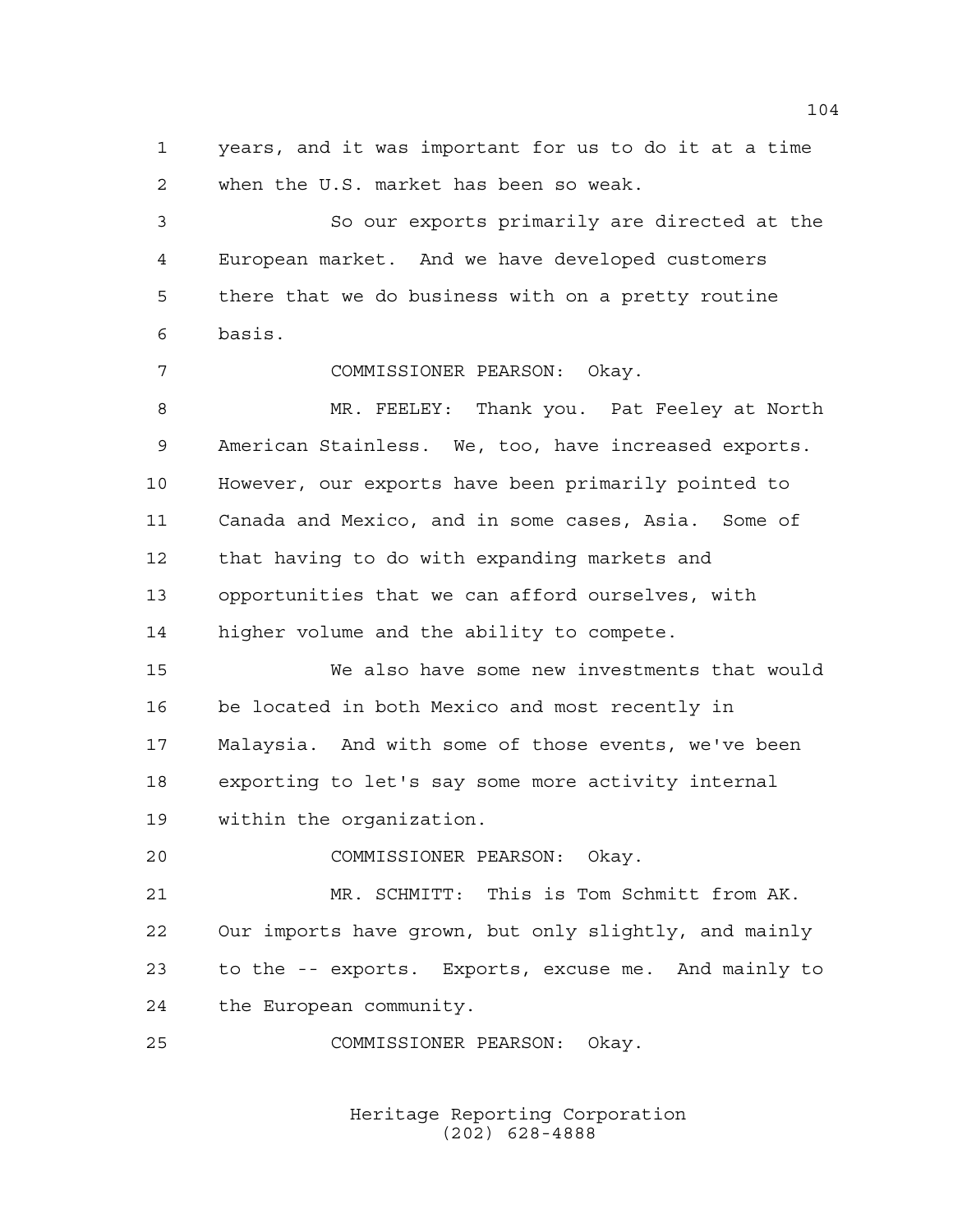MR. BLOT: Certainly the weakness, the recent weakness of the U.S. dollar has helped us during this period of time. And nobody knows how long the dollar is going to stay where it is. But during this period of time where we've increased our exports, that certainly has helped us. COMMISSIONER PEARSON: Okay. Especially vis-a-vis the European Union? The euro? MR. HARTFORD: Correct. You look at the \$1.41 or \$1.42, that has made it possible for us to do this, or helped us do this. COMMISSIONER PEARSON: It would be interesting to have Mr. Bernancke here and ask him that question, about how long the dollar might stay weak, but we'll have to pass on that. Okay. So should we interpret the expansion in exports to be fundamentally a sign of competitiveness of the U.S. industry? I mean, it looks to me like a good thing. Is that the right way to understand it? MR. HARTFORD: Terry Hartford, Allegheny Ludlum. I don't know that in our testimony that we've said that we are fundamentally non-competitive. I think we take pride in the fact that we are cost-competitive producers.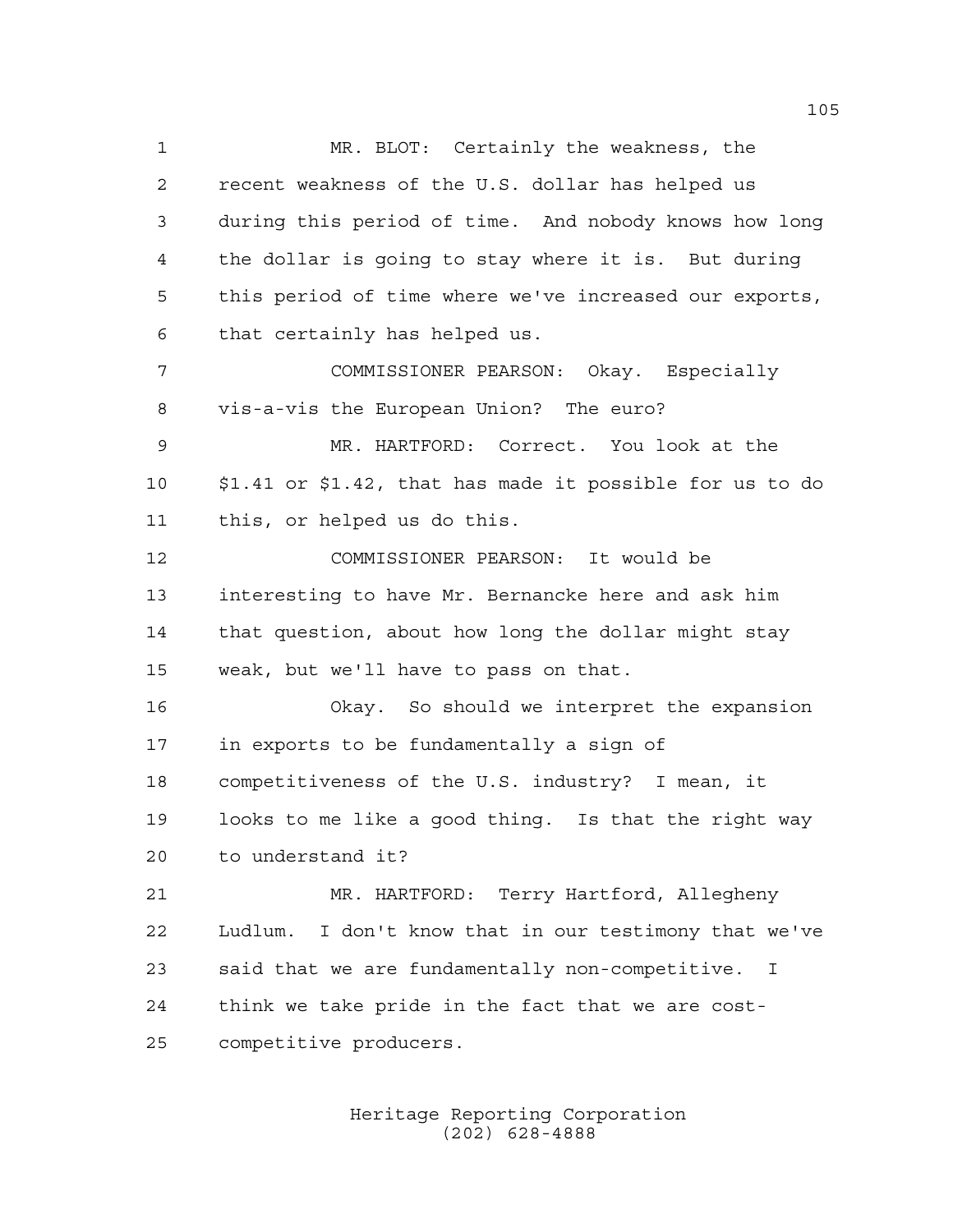I think the issue we have is even if you're a cost-competitive producer, it's awfully difficult to compete against people who price their products in an unfair way. COMMISSIONER PEARSON: Fair enough. Any other -- okay. Mr. Blot, you had made a comment about

 the role of non-subject imports in the U.S. market. And I would ask you to go back and clarify that. Because I think you were implying that they had increased.

 And so could you -- what were you trying to say there?

 MR. BLOT: This is Ed Blot. What I was trying to say is that when the orders came into place, you have a lot of traders who want to be able to bring material into the U.S. So if they've lost an opportunity with a particular producer in a particular country, they are going to look elsewhere to get material to be able to bring into the U.S.

 So what I was trying to point out is that as the sheet product declined with the, because of the orders, two things happened. One is other non-subject countries started to increase, again because the traders were trying to find an avenue to bring that into the country.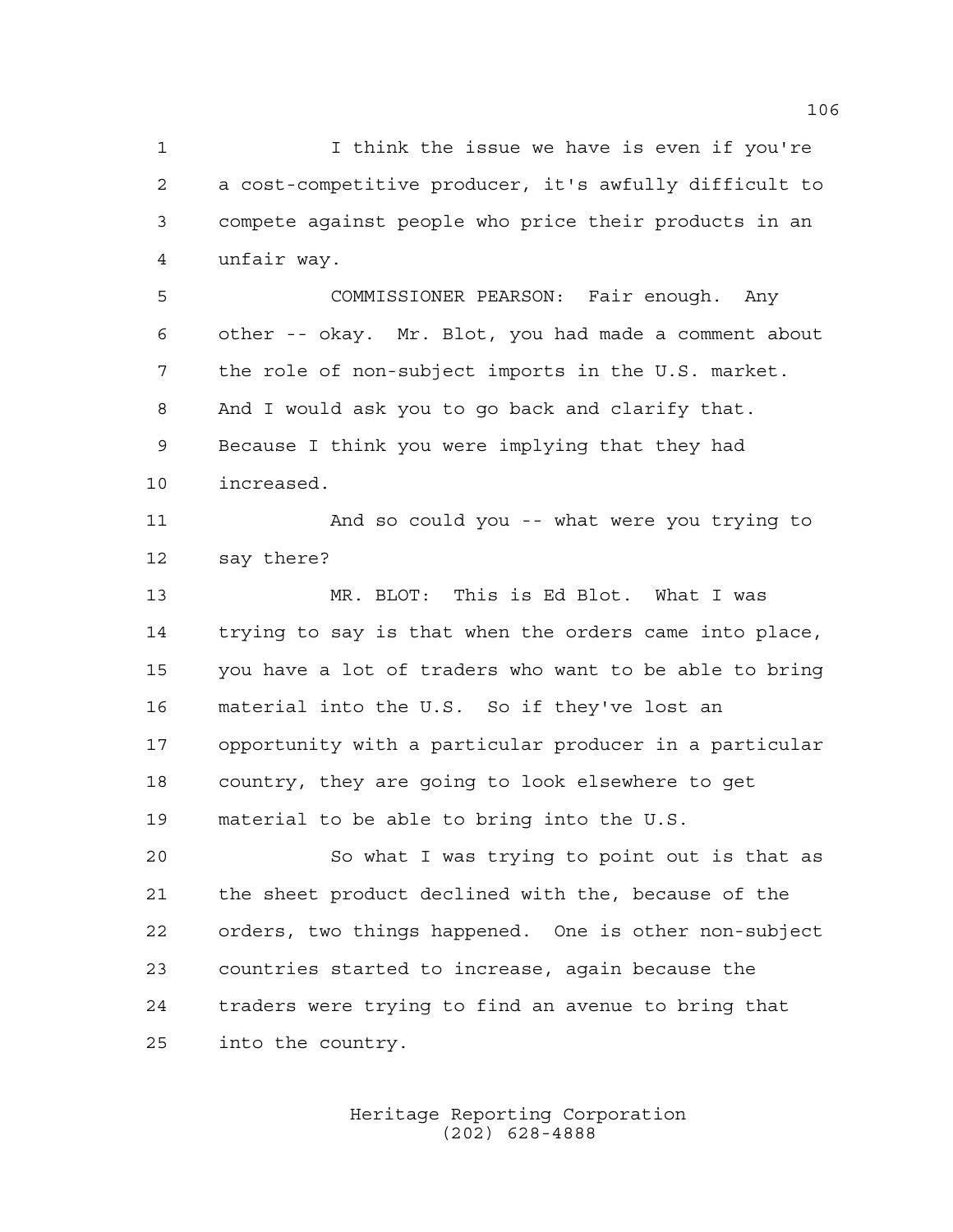But there was also the shift that took place, in that the producers that were under orders then shifted from coil to cut length. You can see that in that exhibit, Exhibit 8 I think it is. But that was the point I was trying to make, if I answered you correctly.

 COMMISSIONER PEARSON: Okay, no, and I think I understand better now that you were linking it with the cut-to-length issue. Because just looking at the raw numbers over the period of review from the public version, you would have had non-subject imports decline from 2005 to 2010 by 10,000 tons or something like that. But there were a lot of ups and downs in between. So it seems like not a terribly steady source of supply, but still a source of supply.

 Could I follow up then, Mr. Blot, by asking, you know, why do we have these fairly traded imports? Is the U.S. industry actually able to supply all of the demand in the U.S. market? Or are there some products that we don't produce in the United States, and that of necessity users bring them in from other countries?

 MR. BLOT: If you look at the -- I think we'll let Mr. Hudgens -- if you look at the capacity figures, if your question is can the U.S. producers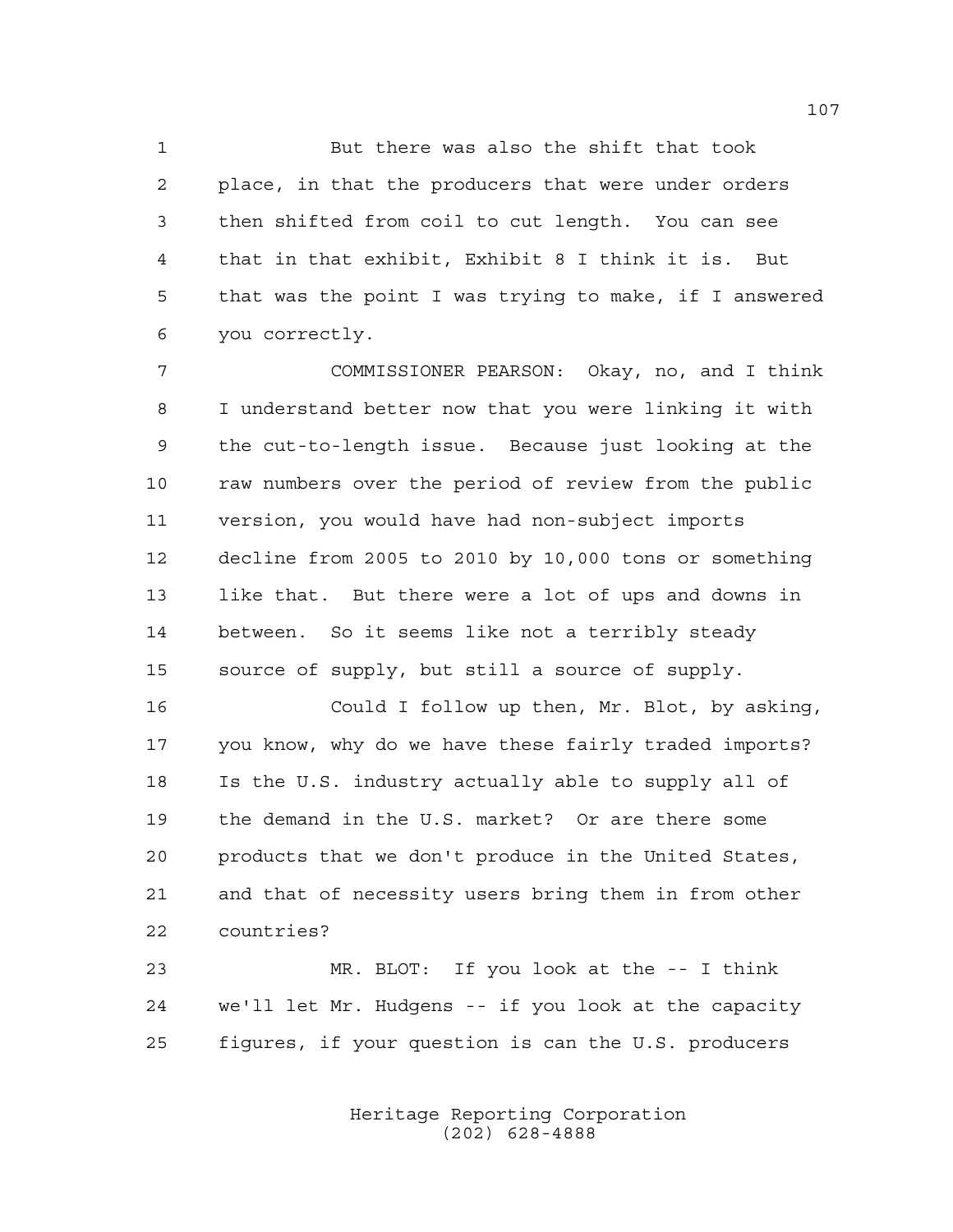supply the tonnage.

| $\overline{2}$ | COMMISSIONER PEARSON: No, it's not tonnage.                       |
|----------------|-------------------------------------------------------------------|
| 3              | It's the specific quality of product being demanded by            |
| 4              | the variety of customers that we have in the United               |
| 5              | States. Specialty grades, whatever. Anyone from the               |
| 6              | industry have --                                                  |
| 7              | MR. SCHMITT: I think we make all the grades                       |
| 8              | that are necessary. I don't know of anybody that                  |
| 9              | needs to go offshore -- this is Tom Schmitt from AK --            |
| 10             | that needs to find that grade, that one of us can't               |
| 11             | supply.                                                           |
| 12             | COMMISSIONER PEARSON: Mr. Hartford?                               |
| 13             | MR. HARTFORD: Yes. When the orders went                           |
| 14             | into place in 1998 or '99, there were some countries              |
| 15             | that requested exclusions on certain products. And we             |
| 16             | granted some of those exclusions. I'm going from                  |
| 17             | memory here. I think Blade Steel was one of them.<br>$\mathbf{I}$ |
| 18             | think Lithographic Sheet is one of them.                          |
| 19             | But these are small, very, very small niche                       |
| 20             | products, very low volume. And the U.S. industry                  |
| 21             | either didn't have the capability, or just chose not              |
| 22             | to create the capability, to make those.                          |
| 23             | COMMISSIONER PEARSON: Okay. But for the                           |
| 24             | product that we have in the record as non-subject, the            |
| 25             | reality is the domestic industry does produce all of              |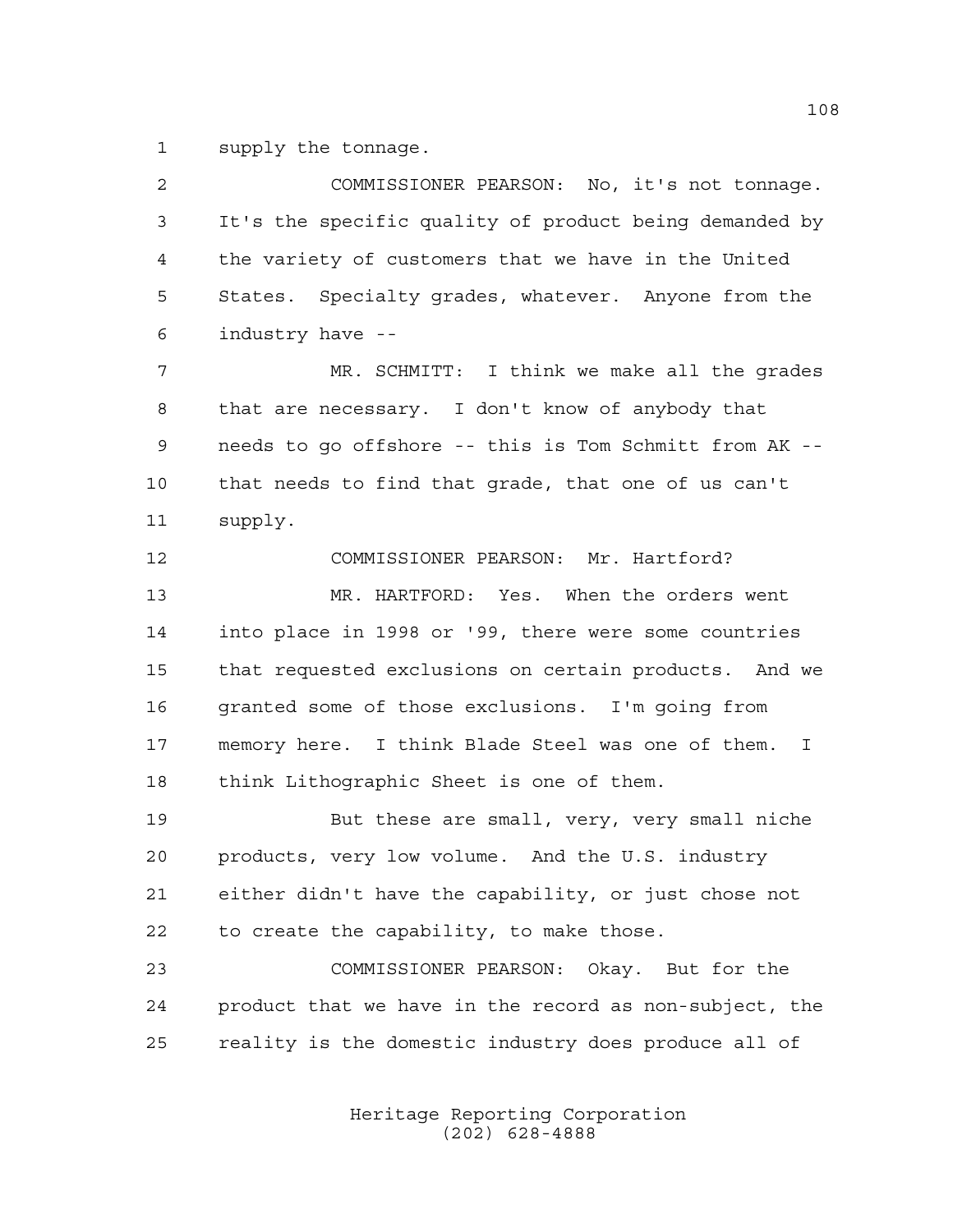that; yet the imports come in, and are fairly traded, and so there is not controversy in the marketplace because of that competition. Is that a correct understanding?

 MR. FEELEY: Pat Feeley at North American Stainless. Yes, correct. We have the ability to cover the domestic needs from a product category, as you describe it.

 COMMISSIONER PEARSON: I don't want to put words into your mouth, but I'm just trying to make sure I understood that.

 Another issue. The public version of the staff report, this Table 1-1, page 1-8, indicates that subject imports in 1998, the end of the original POI, amounted to only about 265,000, or amounted to 265,000 short tons. And then they fell to about 104,000 in 2010.

 I looked at that number in comparison to the increase in capacity that we've seen in U.S., in the U.S. industry over the period of review. And it looks like the volume of subject imports is relatively modest compared to the capacity increases the domestic producers have made.

 How should we understand this, as we compare the two? Because I could look at this and see, well,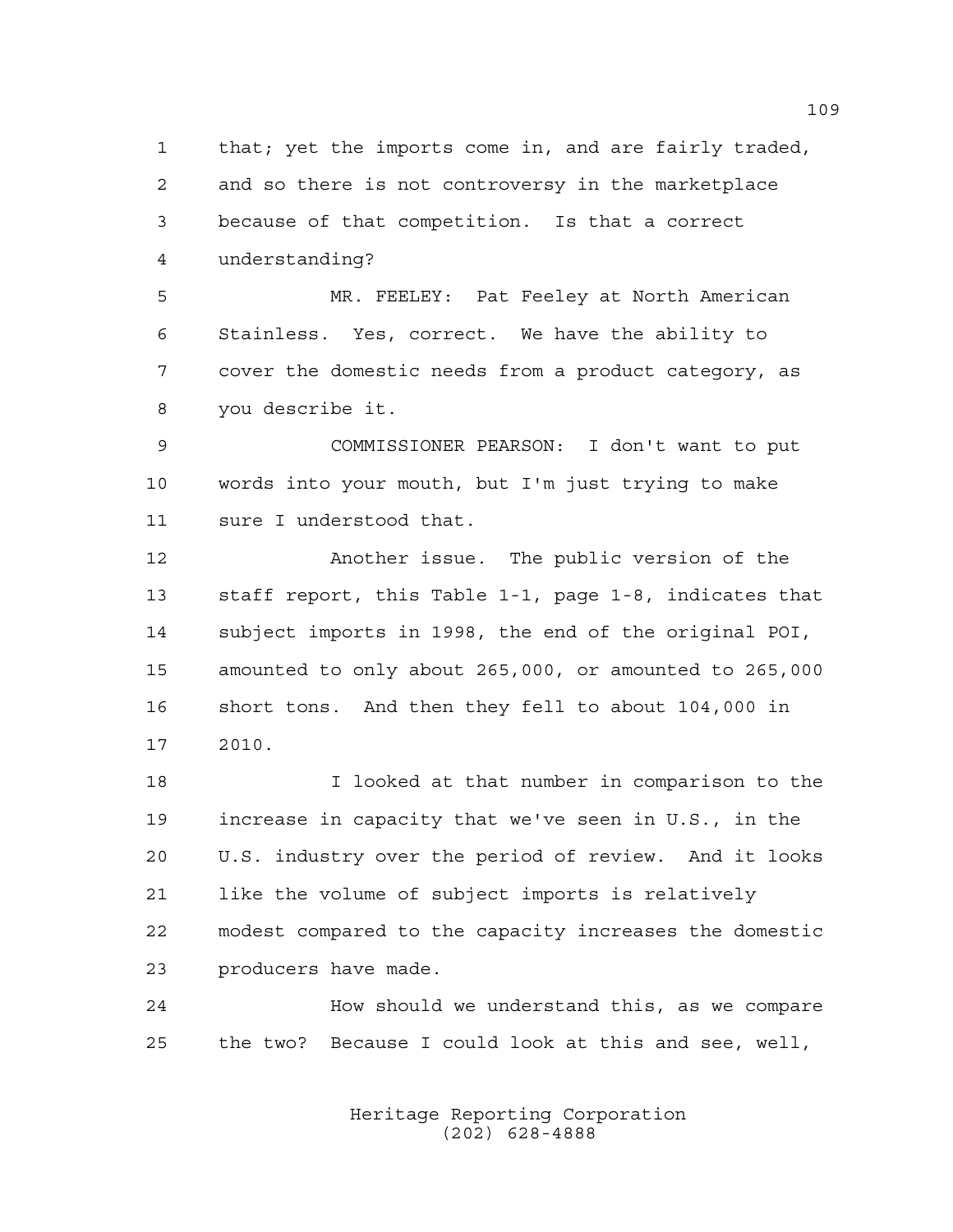it doesn't look to me like revoking the order would create that much of a likelihood of injury. Because even if, even if the subject imports were to rise to their previous injurious level, picking up 165,000 tons or whatever, that's really modest in contrast to what's happened in the domestic marketplace overall, with so much more capacity being there.

8 So if we extend these orders, are we saying that there is going to be a risk of injury from the domestic -- rather, from the subject imports? Or are we really seeing more risk of injury self-inflicted by the domestic industry? Took me a long time to raise that, but what would you say?

 MS. CANNON: Perhaps I can start, Commissioner Pearson. On the, just on the macro level on the volume issue, first of all, I would emphasize it's not a volume issue alone. It's a price issue. And the one thing that these orders have achieved to a certain extent is a pricing discipline in the market. And by taking them away, the imports that you're seeing some underselling on now, that underselling is likely to increase. And that would cause significant financial harm to the industry, even without a volume shift.

But we also think that there would be a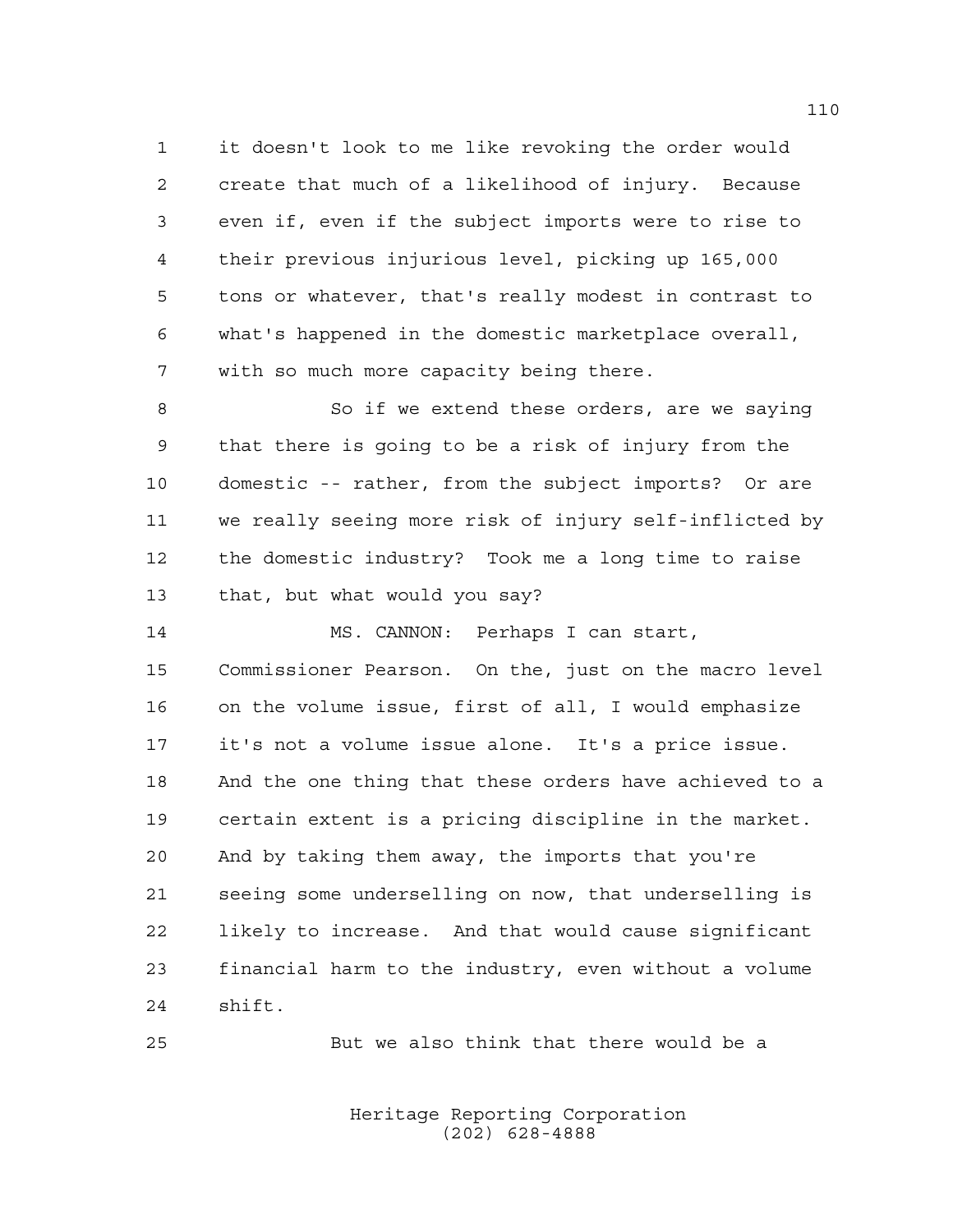volume shift that would be disproportionate, even to what you saw before, based on the increased capacity and unused capacity that we described, and that we've detailed in our brief.

 MR. BLOT: I'd like to add -- this is Ed Blot -- one more comment. The producer who quotes the low price doesn't necessarily always get the order, but they can drive the whole market pricing down.

 So getting back to what Ms. Cannon was saying, is that if you take the orders off, then what you're going to do is allow for lower prices to be quoted into the marketplace. So even if that volume doesn't, say, significantly shift, it can have the impact of bringing the overall market pricing down.

 COMMISSIONER PEARSON: Okay. Well, my time has expired, so thank you for those comments.

 CHAIRMAN OKUN: Commissioner Aranoff. COMMISSIONER ARANOFF: Thank you, Madame Chairman. First, a followup to Mr. Feeley. You had indicated in response to questions about exports that North American Stainless has some investments in Mexico and Malaysia.

 Can you tell us, either now, or if it's confidential in the post-hearing, can you give us a description of the nature of those investments? And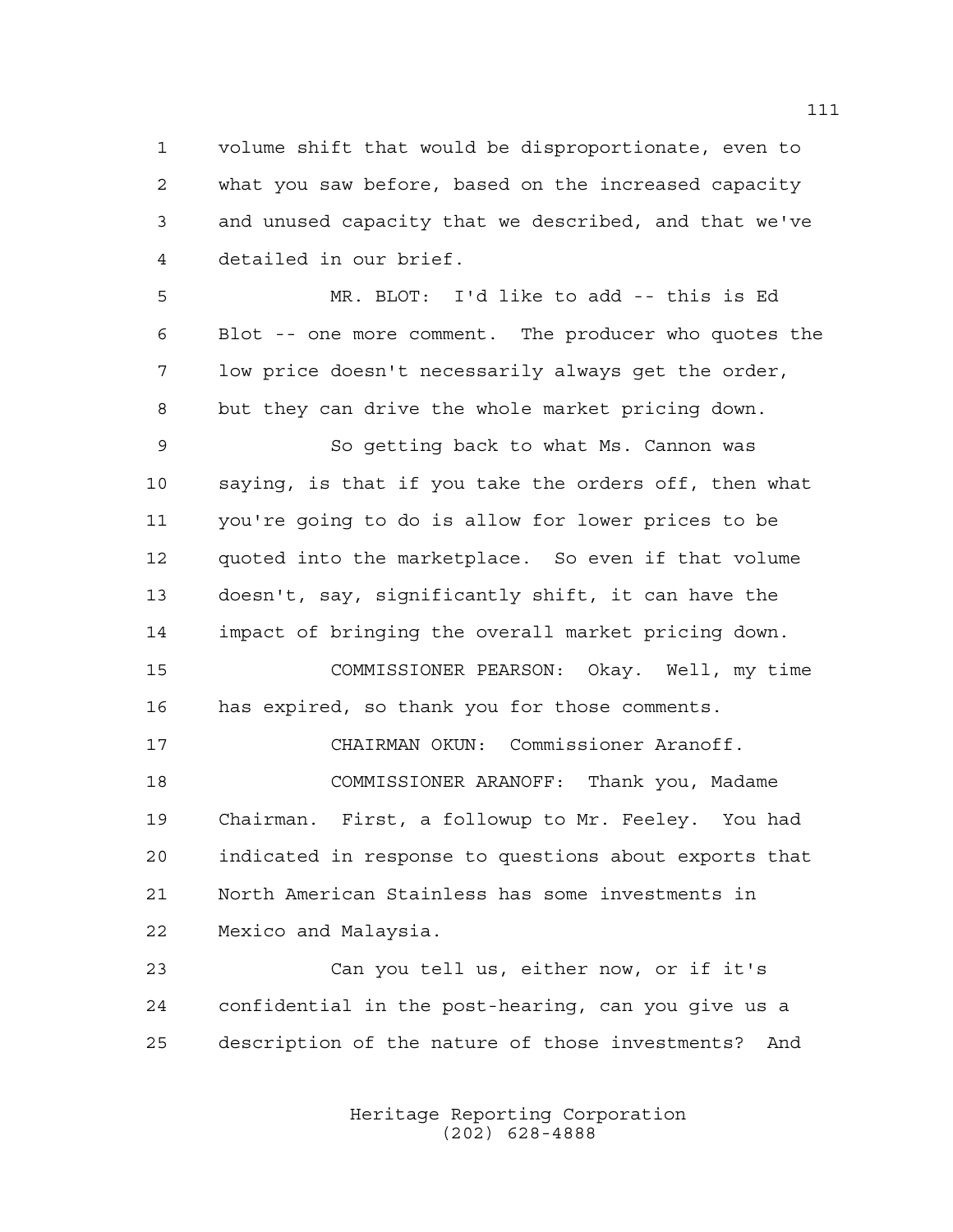whether North American Stainless or its parent company has any plans to export from those facilities to the United States?

 MR. FEELEY: We can do so post-briefing. COMMISSIONER ARANOFF: The ThyssenKrupp respondents are arguing that in assessing the performance of the domestic industry rather than looking at the operating income margin which is one of the typical measures that the Commission looks at, we should be looking at the metal margin which they contend has increased over this review period compared to prior periods. Do any of the producers agree, is that a way that you would look? Is one or the other a more reliable measure of the performance of the industry?

 MR. HARTFORD: I would take issue with that. Financially and accounting wise what's left at the end of the day comes from our operating income, and you have a cost of goods sold, you have material costs, but then you have a lot of employees that you have to pay, you have pensions and benefits that you need to pay. There are a lot of expenses that certainly have to be covered after you look at that metal margin. At the end of the day we are at 1.7 percent and it's not a sufficient return to make further investments.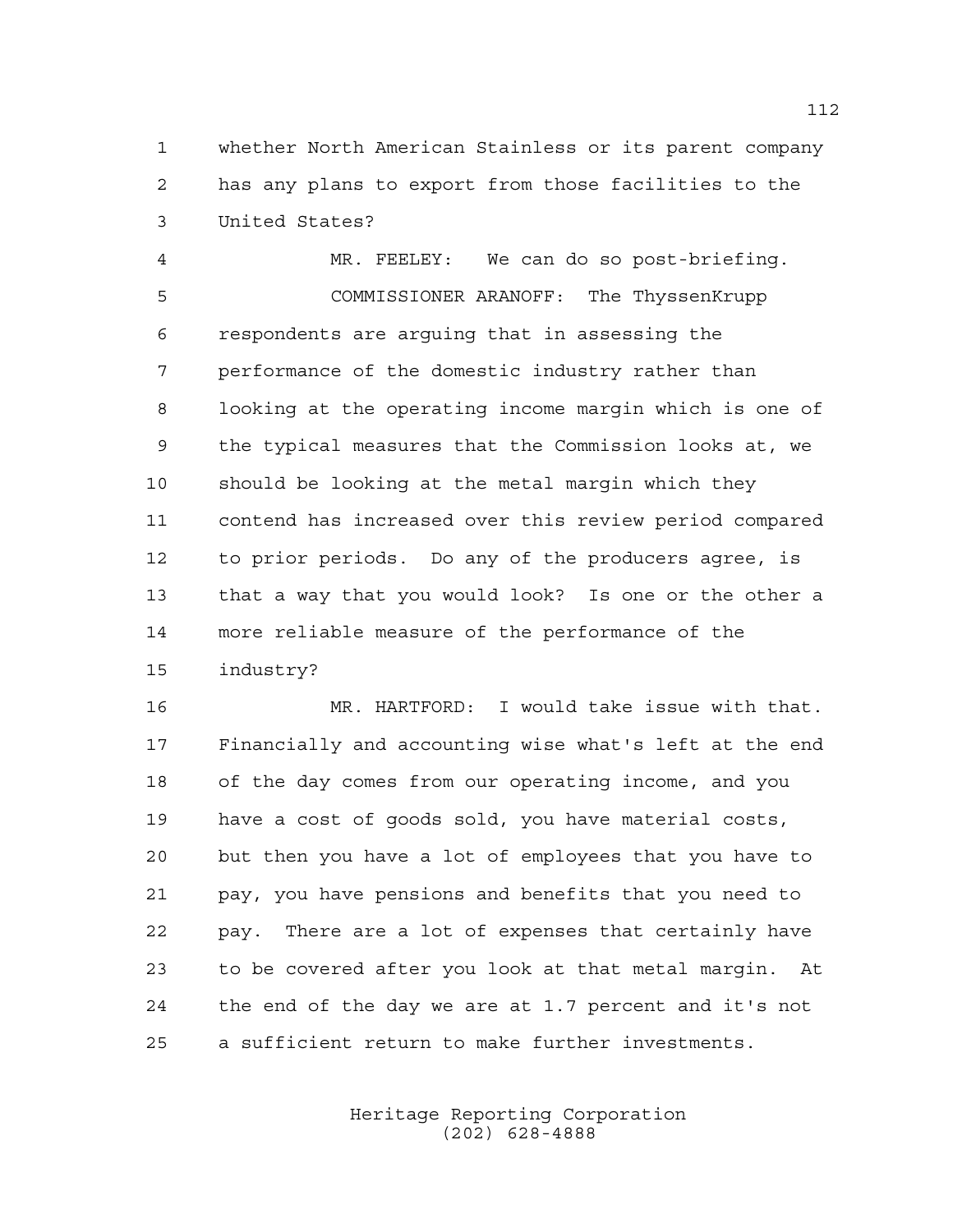So we think the operating income metric is the right one to look at.

 MR. HARTQUIST: And the correct figure to look at under the statute. There's nothing in the statute that talks about metal margins or any margins in terms of factors of the cost of production.

 COMMISSIONER ARANOFF: That's true, although it does seem to come up all the time in steel product cases.

 The Thyssen respondents also argue, just on the factual point, that the metal margin for this product has widened over this review period compared to prior periods, and that this is a reflection of enhanced pricing power on the part of the domestic industry. How would you respond to that?

 MR. HARTFORD: I have not studied the data on the metal margin over time, so we can look at that and if it's important to include it we can include it post-hearing. But I would argue that we're sitting in front of you today as an industry without a lot of pricing power, selling products that are sold primarily on the basis of price and competing against imports that consistently price their products below ours. So I don't think there's an indication of pricing power here with our domestic industry.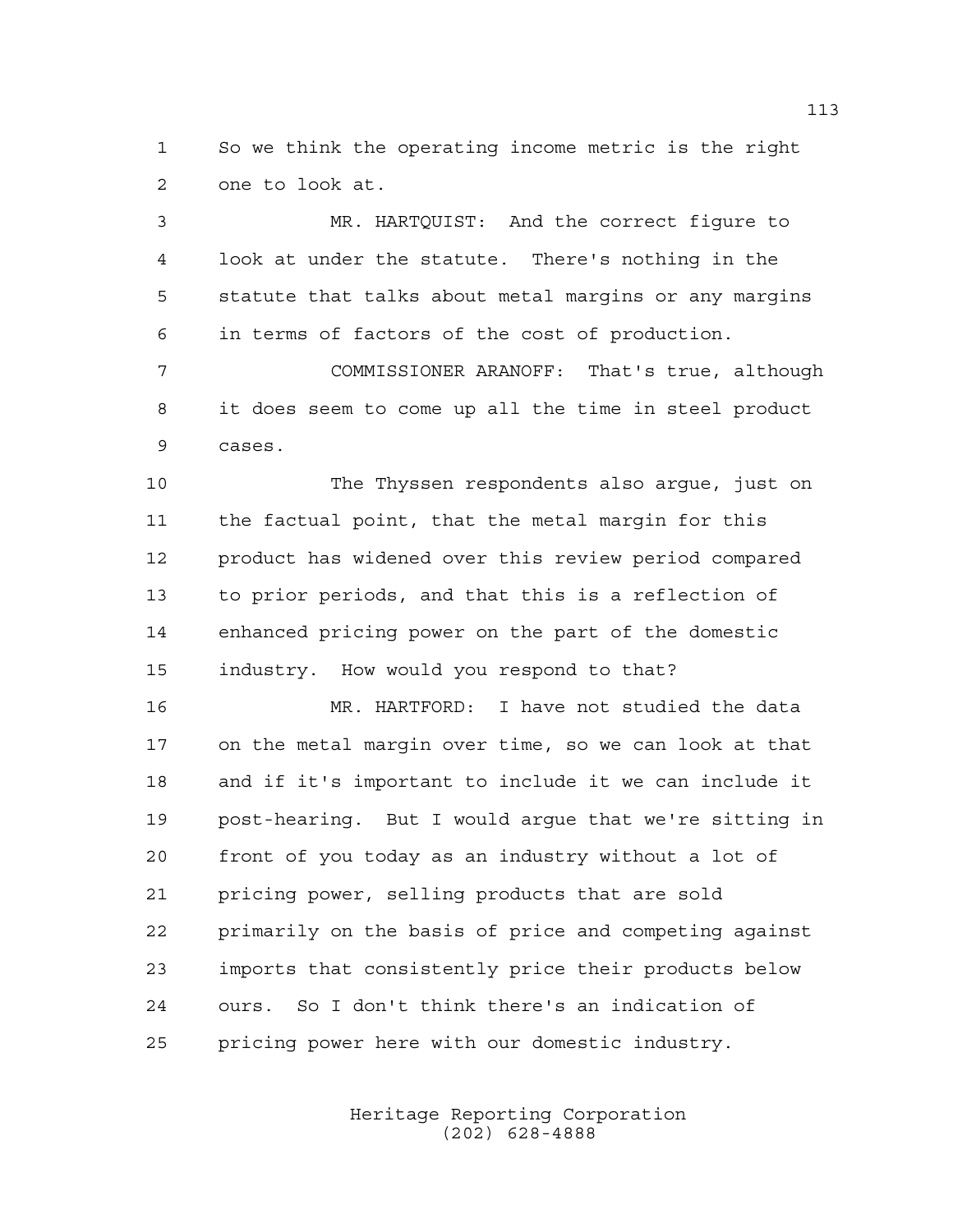MR. FEELEY: I would also add to Terry's comments, the pricing power is not available in a sense. We don't view it like TK may describe. We have lowered apparently consumption, we have far more intense imports at lower prices, underselling. So on the contrary, we see just the opposite. We really, as the commodity leader here in the States we see the inability to raise prices in fact.

 MR. HUDGENS: I would argue also that the metal margin improved over time because the U.S. producers became much more productive. If you look at the productivity rates over the last 15 years, they've increased substantially. So it's more of a result of the U.S. producers doing what's right, making the right capital expenditures, becoming more efficient and more productive that's made that metal margin increase.

 COMMISSIONER ARANOFF: Okay. Can each of the producers describe for me what's been going on in the last year or so in the market in terms of any announced price increases? Have you announced price increases? How many? How often? How have they fared?

 MR. FEELEY: I'd like to start. Pat Feeley at North American Stainless.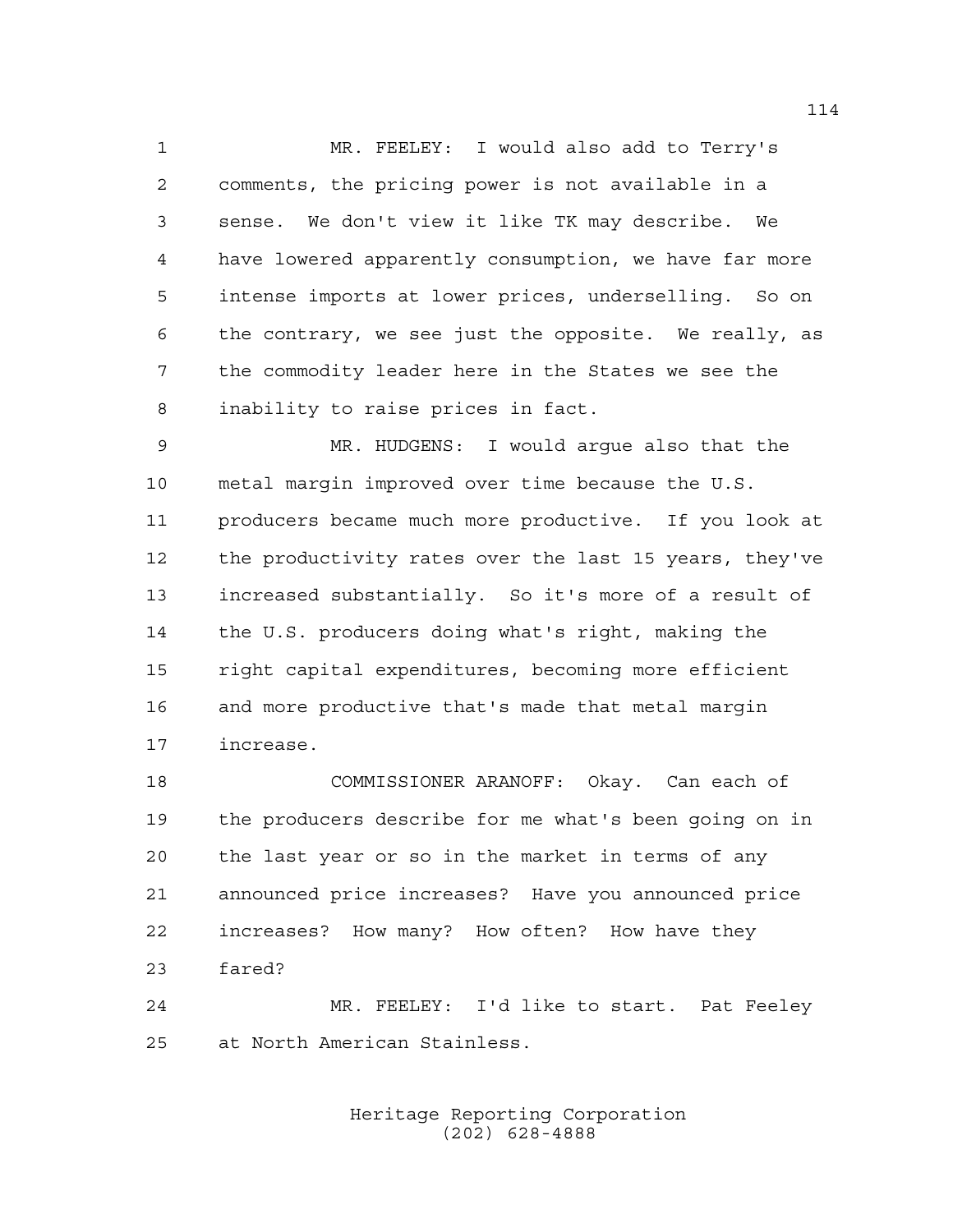In the flat rolled segment over the span of two years, North American Stainless has announced two flat price increases. There was a price increase that had been announced January of 2010, and more recently in May of 2011. Suffice it to say with two base increases in a span of a year and a half, we have found it very difficult to pass the price increases through to the end customer. Much of that owing to the intense competition that we're faced with. And as I testified earlier, the ability for customers to seek the low price, they have every opportunity, perhaps more so than ever before, to navigate and identify and seek lower prices when permitted.

 Given the nature of our marketplace in the spot market as we have defined prior, the customers are in many cases very unwilling to accept the increase and therefore they'll seek the lower price when permitted. It has not allowed us to raise prices albeit twice in a span of 18 months with any success.

 MR. SCHMITT: Even though there's been -- This is Tom Schmitt. Even though there's been announced price increases, getting them in is another story. As Ed spoke about earlier, if an import number comes in lower than ours, it's tied to that number. And in a commodity issue in the sheet and strip, that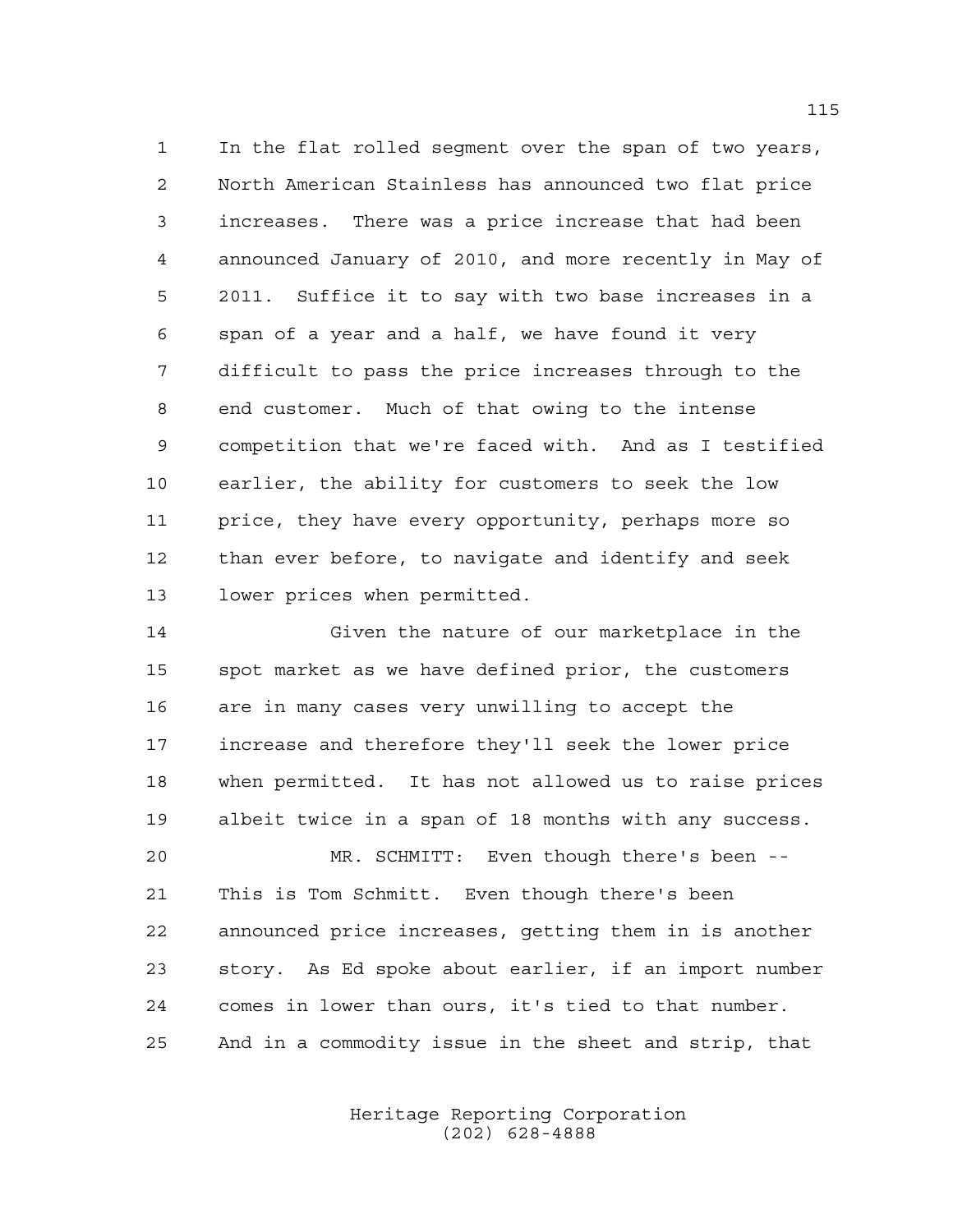happens every day, it's happening today. So no matter what we, the producers, announce, it's really what that final price that the customer is being offered. And unfortunately in a lot of cases today that's import numbers.

 MR. HARTFORD: Terry Hartford at Allegheny Ludlum. We announced a sheet and strip price increase January of 2010 of roughly six percent. I would say we had mixed success in that case. It's hard to over time measure what you keep and what you don't keep, but I would say we had mixed success there. But then later in the year with further erosion in selling prices in 2010 and in early 2011 we announced a price increase effective April 1st of this year which was not successful. And typically when these price increases are not successful, we're confronted with opportunities of lower prices from other suppliers, and oftentimes those lower prices are coming from imported product.

 COMMISSIONER ARANOFF: Thanks. If there's anything that you can add post-hearing to document what's happened with announced price increases, that would be very helpful.

 Can any of the producers comment or maybe Mr. Blot can comment on the current state of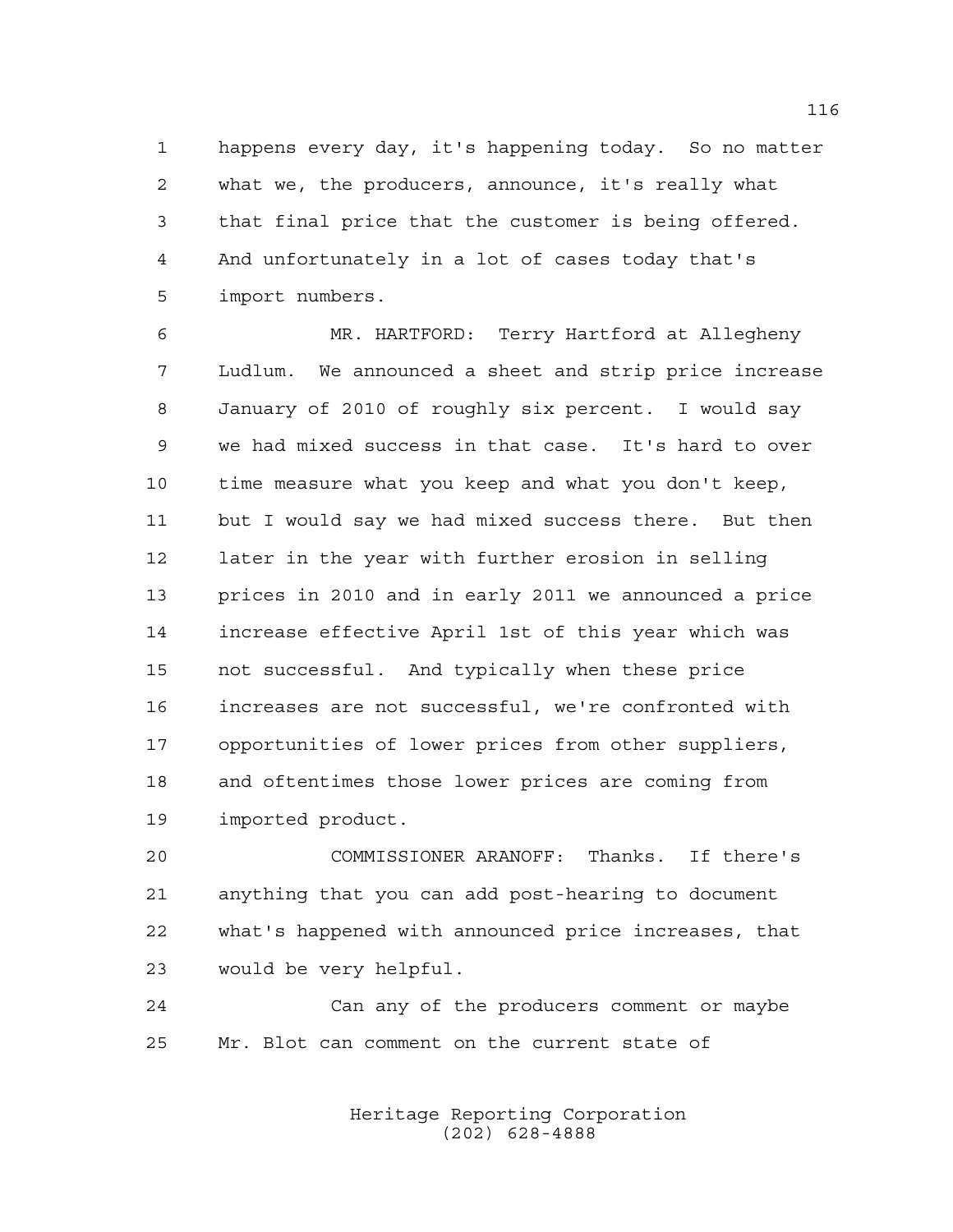competition in the U.S. market from Chinese product. Since we're talking about the fact that China has slowly been growing as an exporter, what role are Chinese product playing in the U.S. market right now?

 MR. BLOT: In 2008 I believe it was, China was the largest exporter to the U.S. of the stainless sheet and strip product. This would be in both coil and cut-length total, is what I was looking at. 2009 for world reasons, as we know things were down, and then last year they came roaring back. Other than Mexico, they were number two as far as the imports coming into the U.S.. This year they're pretty well neck and neck with Mexico, and chances are they may be equal to what Mexico has been coming in. Mexico has always been the largest import country into the U.S. up until China's presence.

 COMMISSIONER ARANOFF: Then let me ask the producers, the Chinese product is in the market. What about pricing? You've told us what you've seen from Mexinox. What are you seeing from people offering Chinese product?

 MR. FEELEY: If I may add, we have seen a shift with respect to the way the product is delivered to the marketplace, namely through the master distributors, and the master distributors are nearly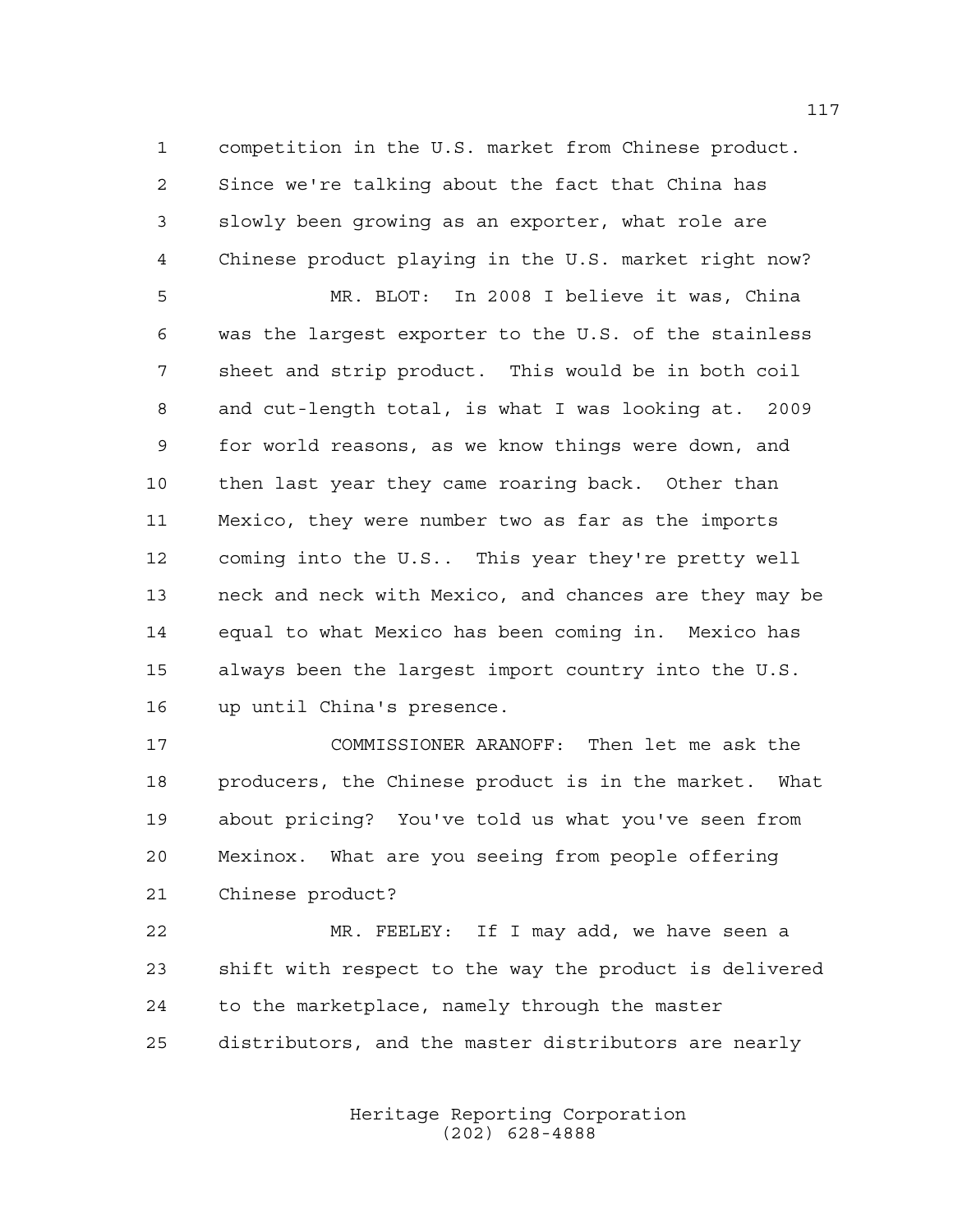100 percent supported with import. This has changed some of the rules of the game, per se, in that a master distributor now has the ability to compete daily and quite effectively against U.S. producers. So this event is almost implausible to think it would have happened without the intense Chinese support and the lower prices that they offer the master distributors today.

 MR. SCHMITT: As Mr. Feeley talks about those master distributors, quite a bit of that material does come from China.

 COMMISSIONER ARANOFF: Can you get a little closer to your microphone?

 MR. SCHMITT: As Mr. Feeley was speaking, a lot of that material from the master distributor does come from China, but some of that material from that master distributor also comes from the companies that we're talking about today.

 MR. HARTFORD: I would agree with Mr. Schmitt's and Mr. Feeley's comments. Master distribution is a growing presence in our market channels and they're supplied almost entirely by imports and it's a mix of product imported both from China as well as other countries including the subject countries.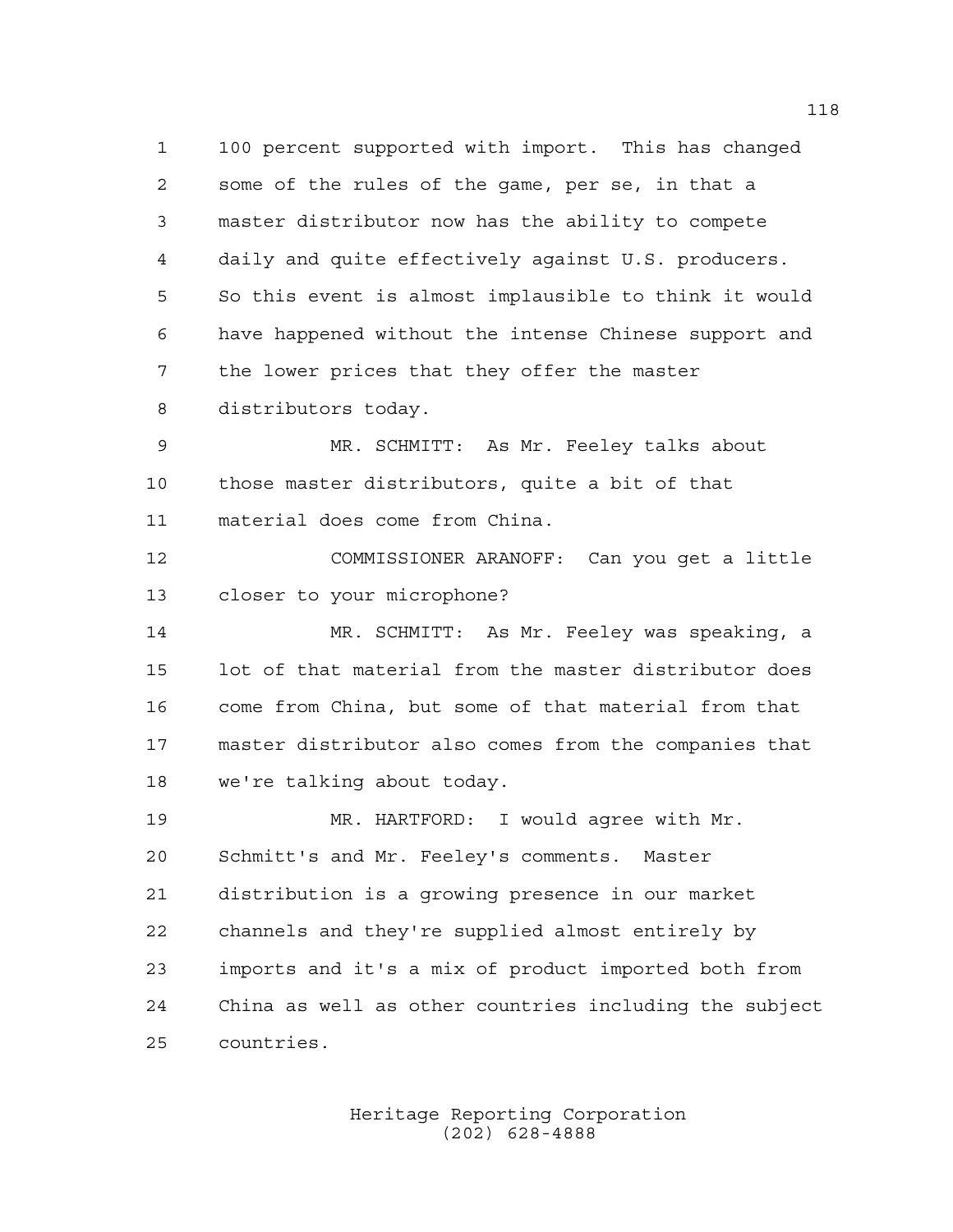COMMISSIONER ARANOFF: Okay. My time is up, so I'll just say for post-hearing, take a look at Table 4-2 in the Staff Report. When I look at it it seems to show, for example, that the unit values on Chinese imports are higher than those from Mexican imports over the period of review. Maybe that's product mix, maybe there's something else going on. But if there's anything else you want to tell me about the effect of pricing of Chinese imports in the market, that will be helpful. MR. HARTQUIST: We'll be happy to do that. Thank you. COMMISSIONER ARANOFF: Thank you very much. Thank you, Madame Chairman. CHAIRMAN OKUN: Commissioner Pinkert? COMMISSIONER PINKERT: Thank you, Madame Chairman. Going back to 2008, I notice that both apparent consumption and financial performance were down that year, and I'm wondering whether that downward movement was focused more in the last quarter of 2008 or is there something going on throughout the year in 2008 that is driving those figures? MR. HARTFORD: I'd be happy to start. If you saw a bar chart of our four quarters of shipments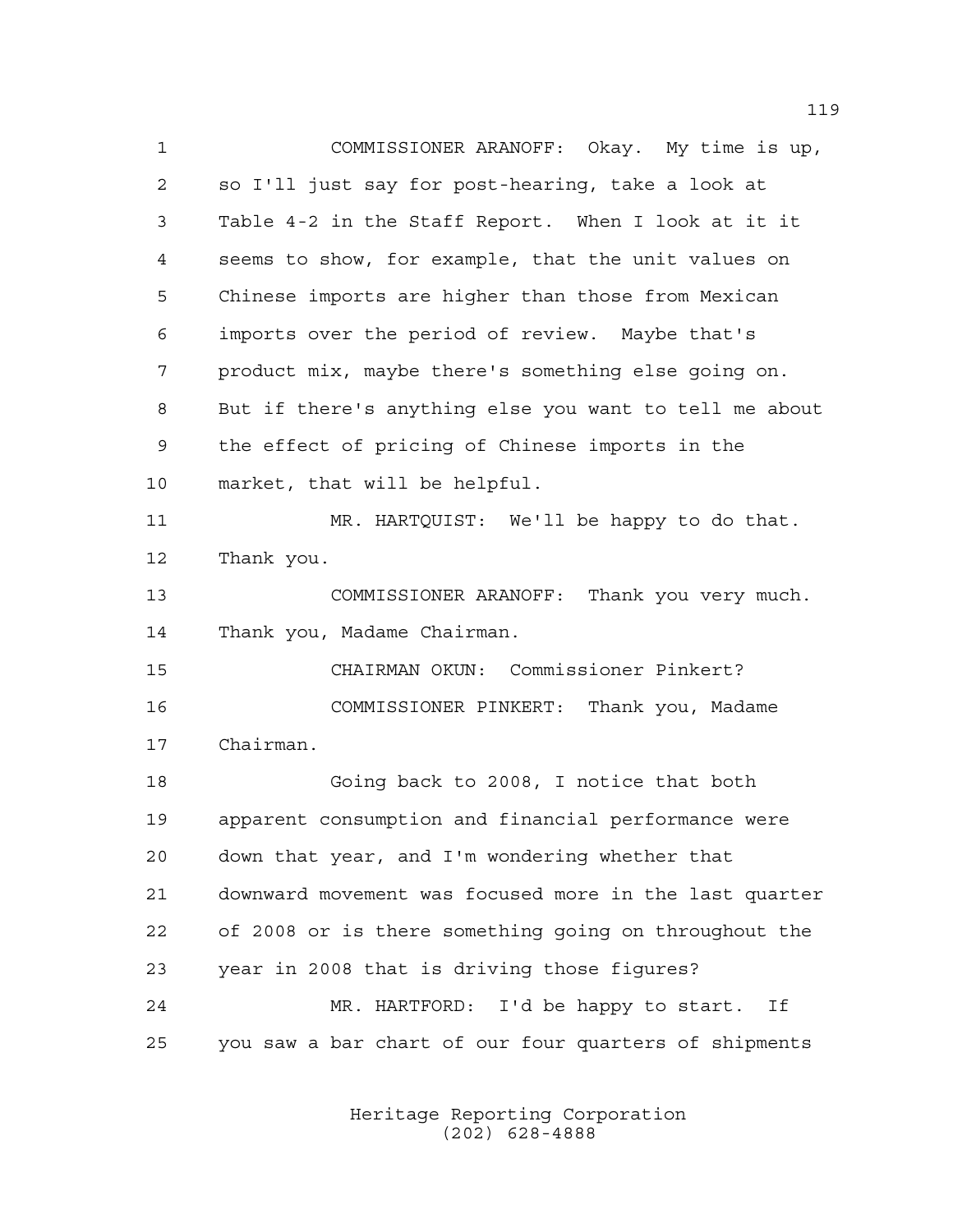in 2008, there was a step function decline in Q4. So 2008 was a fairly solid year. I think it started out very similar to 2007 levels, and September the world stopped for us. Everybody talks about the Lehman event and whatever that date was, September 17th or 18th. Our phones stopped ringing, our order book dried up very quickly, and we had a very very poor fourth quarter.

 I mentioned in my testimony that we idled operations in our New Castle, Indiana facility. We did that on October 27th. Today the anneal and pickle lines in Newcastle still are not running. 13 So we saw a step function change in 2008 that really began with order intake in September and shipments October and beyond.

 MR. FEELEY: I'd also like to add apart from the Lehman events and the economic events, we had not only seen a lighter order book but with the raw materials that dropped considerably in a short span of three months to perhaps maybe slightly more. It was catastrophic from a financial side because most of the material, raw materials, we purchase are 60 days in advance of production. So to recover was nearly impossible other than to really prepare and try to get out of the giant summersault we found ourselves in.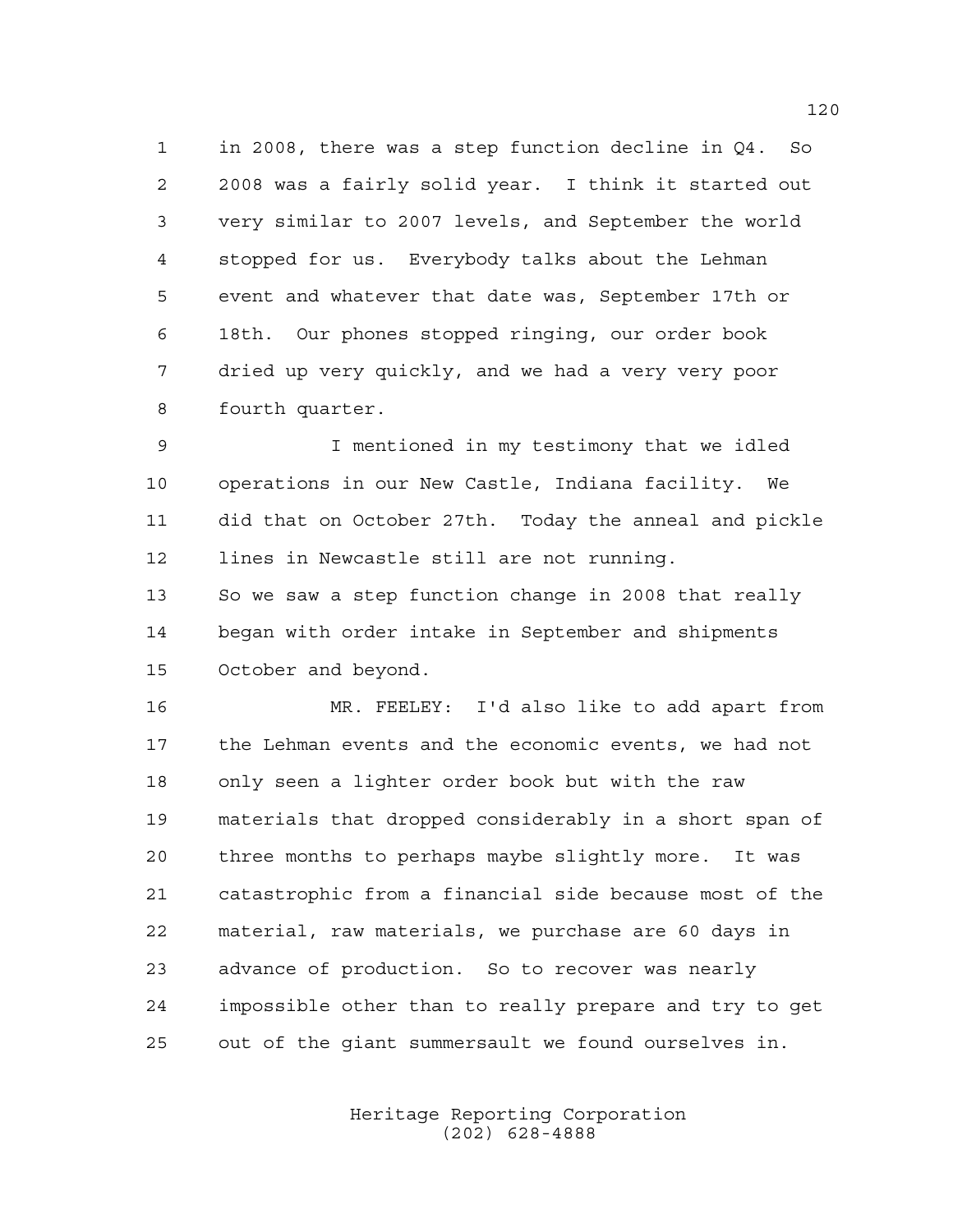It was devastating.

| 2  | Our 2008, like Terry describes, was a story,            |
|----|---------------------------------------------------------|
| 3  | it was a different story with Quarter 1, 2, and 3, and  |
| 4  | then subsequently the 4th quarter was devastating.      |
| 5  | MR. SCHMITT: Tom Schmitt, AK. The same                  |
| 6  | with AK Steel. The first three quarters were decent.    |
| 7  | Absolutely fell off in the 4th quarter. Again,          |
| 8  | because of the way the raw materials are purchased, it  |
| 9  | was very devastating for the result of the company.     |
| 10 | We were hung up with the raw materials at high cost     |
| 11 | with no sales.                                          |
| 12 | COMMISSIONER PINKERT: Thank you. I want to              |
| 13 | go back to some testimony that we heard this morning    |
| 14 | about, or actually it was more argument that we heard   |
| 15 | this morning about how the industry has restructured    |
| 16 | and that has enabled it to weather the storm more       |
| 17 | effectively than would have been the case prior to the  |
| 18 | restructuring. Can this panel shed some light on how    |
| 19 | much restructuring has occurred? And what occasioned    |
| 20 | the restructuring if there was any?                     |
| 21 | MR. HARTFORD: I can offer some comments                 |
| 22 | there, Commissioner.                                    |
| 23 | As a result of the downturn we really were              |
| 24 | forced to accelerate our cost reduction projects.<br>So |
| 25 | we did a couple of things. We idled our melt shop in    |
|    |                                                         |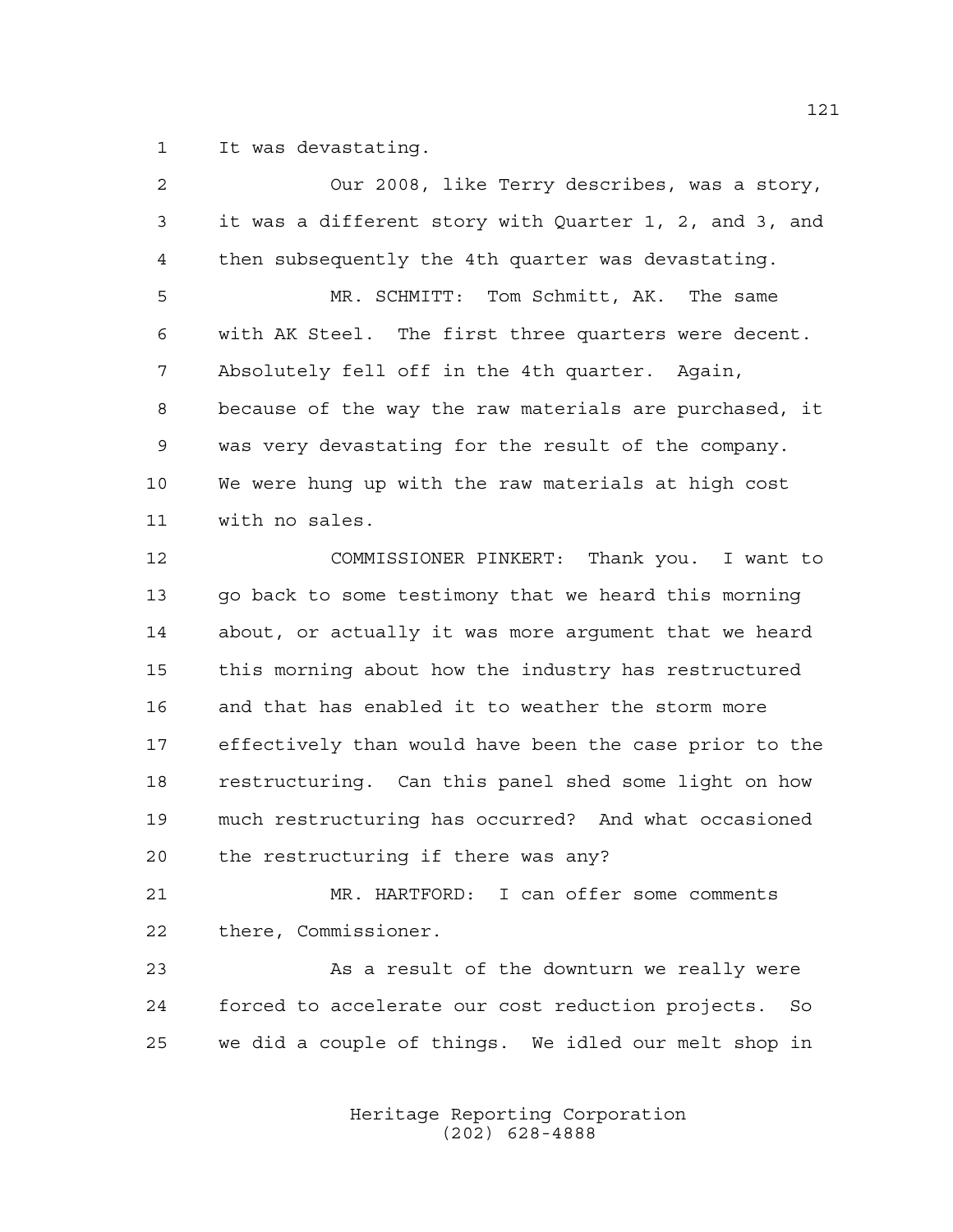Midland, Pennsylvania for 11 months. That has resumed running. It's been back up and running for about a year now.

 We, as I mentioned earlier, we idled operations in our Newcastle, Indiana plant as a result of the downturn in our order book. But beyond that, we've made some investments that allowed us to change our capability. We historically have operated three large melt shops to support our specialty metals business. Two are stainless steel and specialty steel melt shops, and one was a melt shop dedicated to making electrical steels. And those three melt shops did not operate at a level that gave us peak efficiency, so we made an investment of about \$62 million in our Brackenridge, Pennsylvania melt shop which was completed July of last year to give that melt shop the capability to produce electrical steels. That allowed us to permanently idle a third melt shop in the Natrona, Pennsylvania, which has been off-line now for nine or ten months.

 So we have consolidated three melt shops into two. Instead of having three melt shops that operate at less than full efficiency we have two melt shops that are busier. They operate at higher activity levels and our overall cost per ton has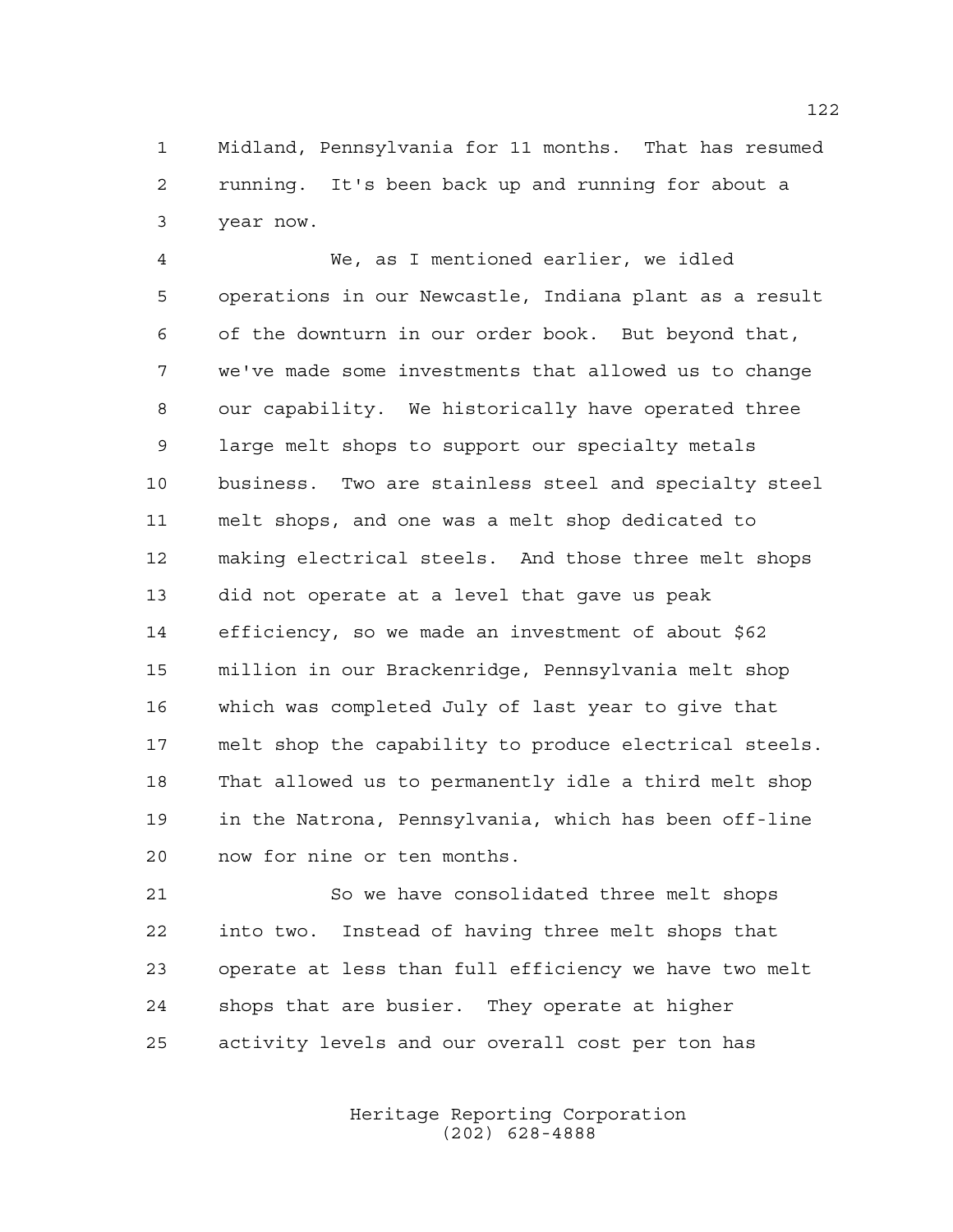benefited from that. That's a permanent change.

 That's not as a result of the downturn in the economy, but that's a structural change that we've made. COMMISSIONER PINKERT: Mr. Feeley? MR. FEELEY: We've not made any -- restructuring has not been necessary from our standpoint. We've not taken capacity out. We've been able to maneuver as the market dictates, but we didn't have any similar events as Mr. Hartford has discussed. I will add that with these events that occurred in 2008, the way the customers behave and the way we engage is far different, in that caution is certainly something that everyone heeds to and that the market that once was a six to eight week lead time is clearly something less than six and in many cases four weeks or even less if it's a master distributor. So perhaps we've had less restructuring than some of my colleagues, but the events that unfolded

 have redefined how we trade in this marketplace, at least since the events in 2008.

COMMISSIONER PINKERT: Mr. Schmitt?

 MR. SCHMITT: I agree with Mr. Feeley. The market has changed. You have to be a lot quicker to respond to your customers and get material out of the door.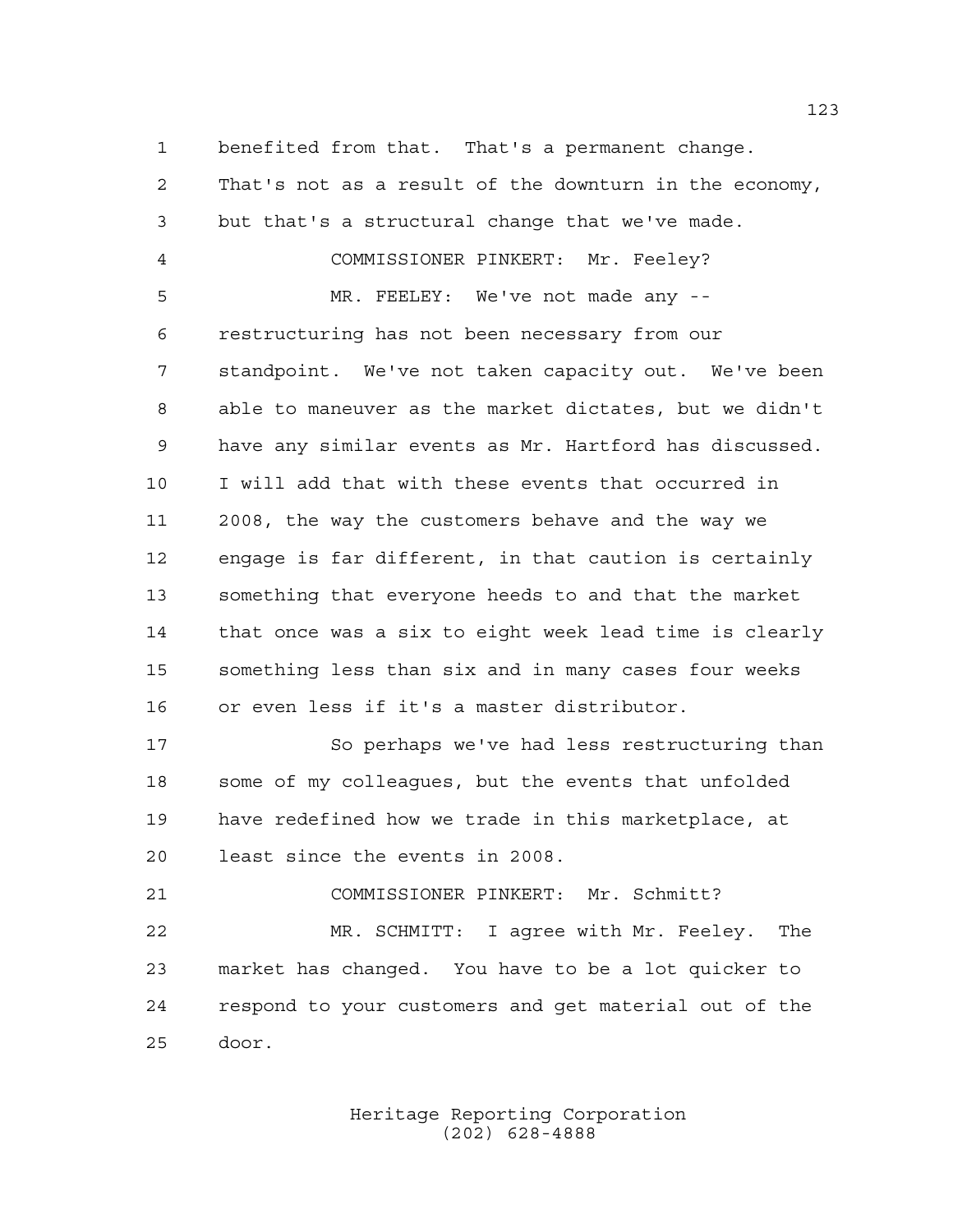As far as equipment restructuring, as I said in my testimony, in Butler we shut down three very old inefficient furnaces and are now supplying it with one new furnace.

 But I have to agree with Mr. Feeley, and I'm sure Terry will agree, it's a much different market now. Service by these master distributors who are virtually flooded with import material.

 COMMISSIONER PINKERT: Mr. Hartford, do you wish to comment on whether the customers and the relationship with the customers has shifted a bit in light of the overall economic circumstances that we've faced the past year or two?

 MR. HARTFORD: I think that we're not the only segment of our industry that has been impacted by this. Our customers and their customers have had their order books dry up and they have more challenging economic environments than they did in the past. And I think it just heightens the need to be faster, to be absolutely price competitive all the time. Because companies literally have been fighting for their lives. So the companies who buy from us absolutely insist that from a price standpoint we have to be fully competitive.

In that sense I think there's a greater

Heritage Reporting Corporation (202) 628-4888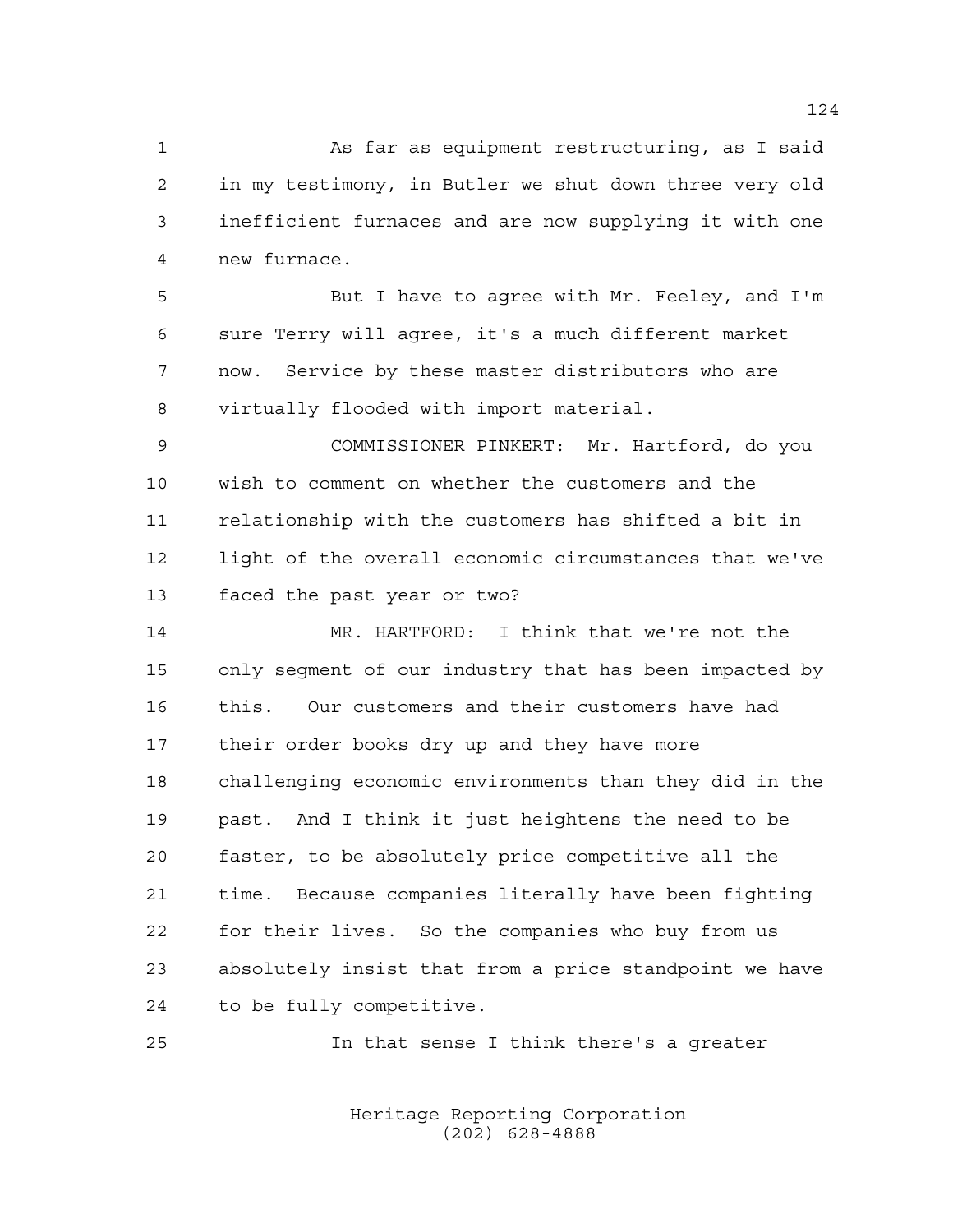sense of urgency than I've seen in many years. I've been doing this for 29 years and it's been a cyclical business. It's always been very competitive. I'm not sure that I've seen it as competitive as it has been over the past two years or so. So we've needed to continue to drive to be more competitive than ever.

 COMMISSIONER PINKERT: I guess I would ask the economic consultants on the panel, is there any way to quantify this impact that we're taking about in terms of how the great recession has affected the relationships with the customers and the speed with which the domestic industry has to respond to the customers?

 MR. HUDGENS: Could we try to do that in a post-hearing brief?

 COMMISSIONER PINKERT: Certainly. But can you give me some idea of where you might be going with that? I have a difficult time coming up with a way to think about that issue quantitatively.

 MR. HARTFORD: I could probably add a couple more comments. Traditionally our industry has sold our product on the basis of production orders sold directly to customers. We were a make-to-order company as a make-to-stock company. Historically the distributors would carry inventories and make that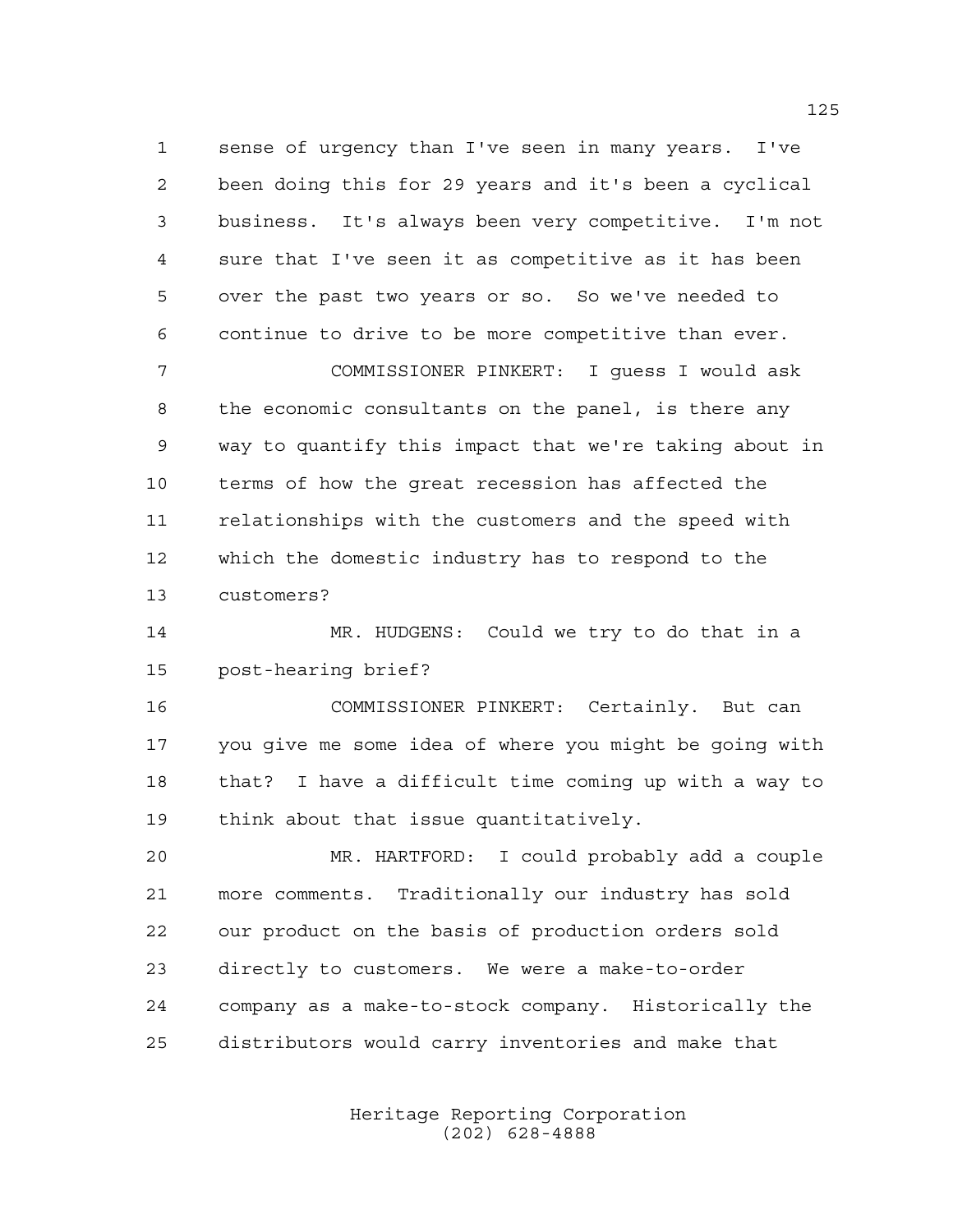asset investment in inventories and we were producers. Over time, we've had to assume more and more of the role of carrying finished goods to support our customers. So my company and Mr. Schmitt and Mr. Feeley can comment on theirs, but we carry finished goods inventory so that we can respond to customers' needs immediately as opposed to telling them they have to wait four or five weeks for their order. Now we do both. Our customers will give us orders today for a coil that we have sitting in finished goods and we'll ship it tomorrow. At the same time they'll give us an order for production that we might ship the beginning of next month.

14 As a manufacturing company we've always wanted to have our assets based in equipment, fixed assets, productive assets, so that we can make things, and we still have to have that. But now we have the additional asset burden of carrying a lot of finished goods inventory because that's what the market is requiring of us today.

 MR. SCHMITT: Commissioner, that's really one of the big changes. That's what's happened. We have to hold, as producers now, more material and historically we've never done that. Customers could have some, and we talked about what Terry said before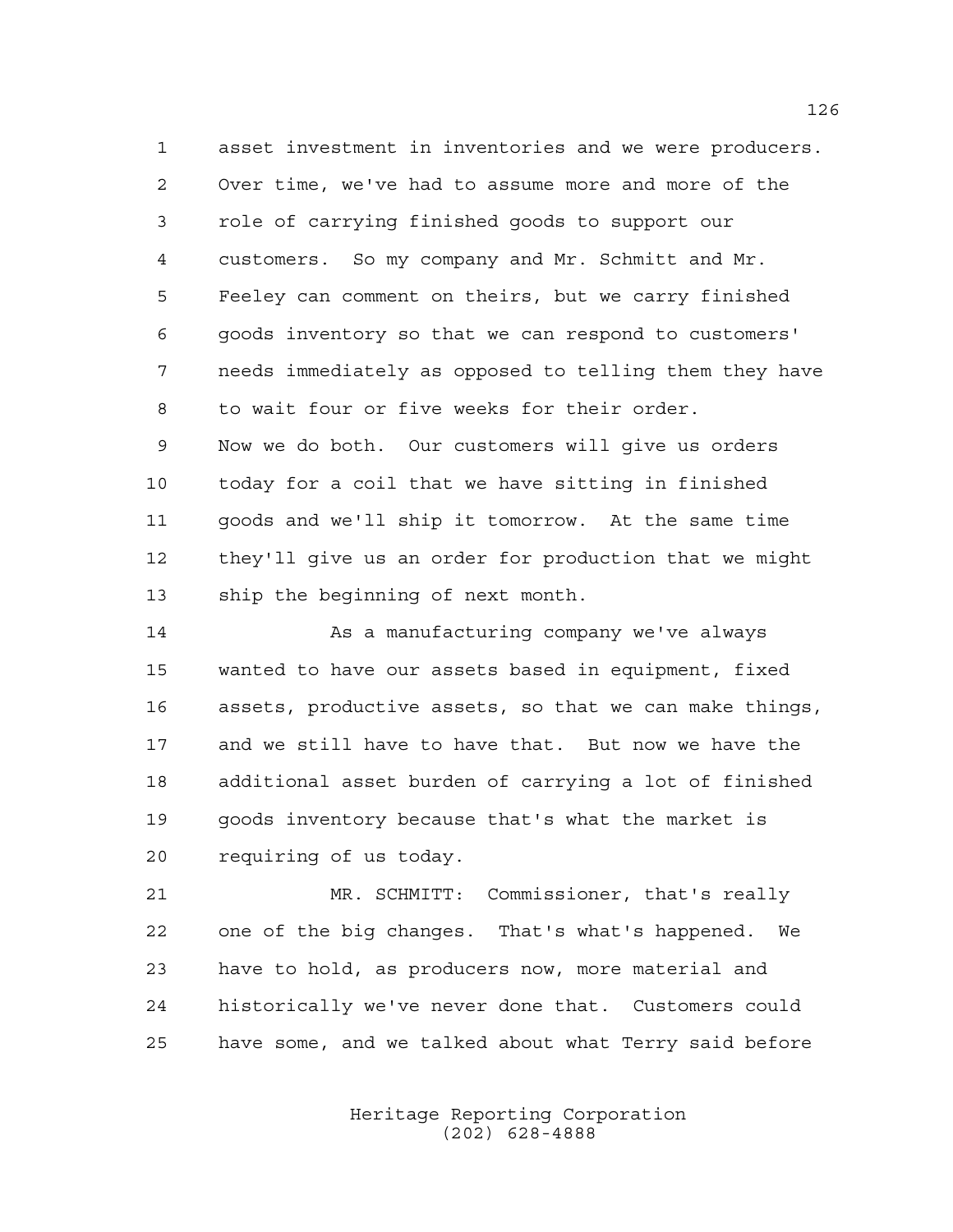about seeing the business cycle. Our customers are having difficulty seeing that business cycle further and further out.

 COMMISSIONER PINKERT: Thank you. Mr. Feeley, any closing comment on that?

 MR. FEELEY: Nothing further. COMMISSIONER PINKERT: Thank you. Thank you, Madame Chairman.

 CHAIRMAN OKUN: Are you saying T7 the possible sale of the stainless steel unit. But that means we can't rely on the statements that they've given in the questionnaire indicating what their business plan is currently with a Greenfield site having opened, having had investment.

 Is that your argument, that that potential sales means that's not something on which one could base their analysis?

 MR. HARTQUIST: This is David Harquist. Yes, that in the essence is our point of view on this, that ThyssenKrupp's announcements over the years of what they plan to do, when they plan to do it, how they plan to do it, have changed many times. Their most recent announcement, which of course is crucially important in the marketplace about spinning off their stainless business, many open questions about what's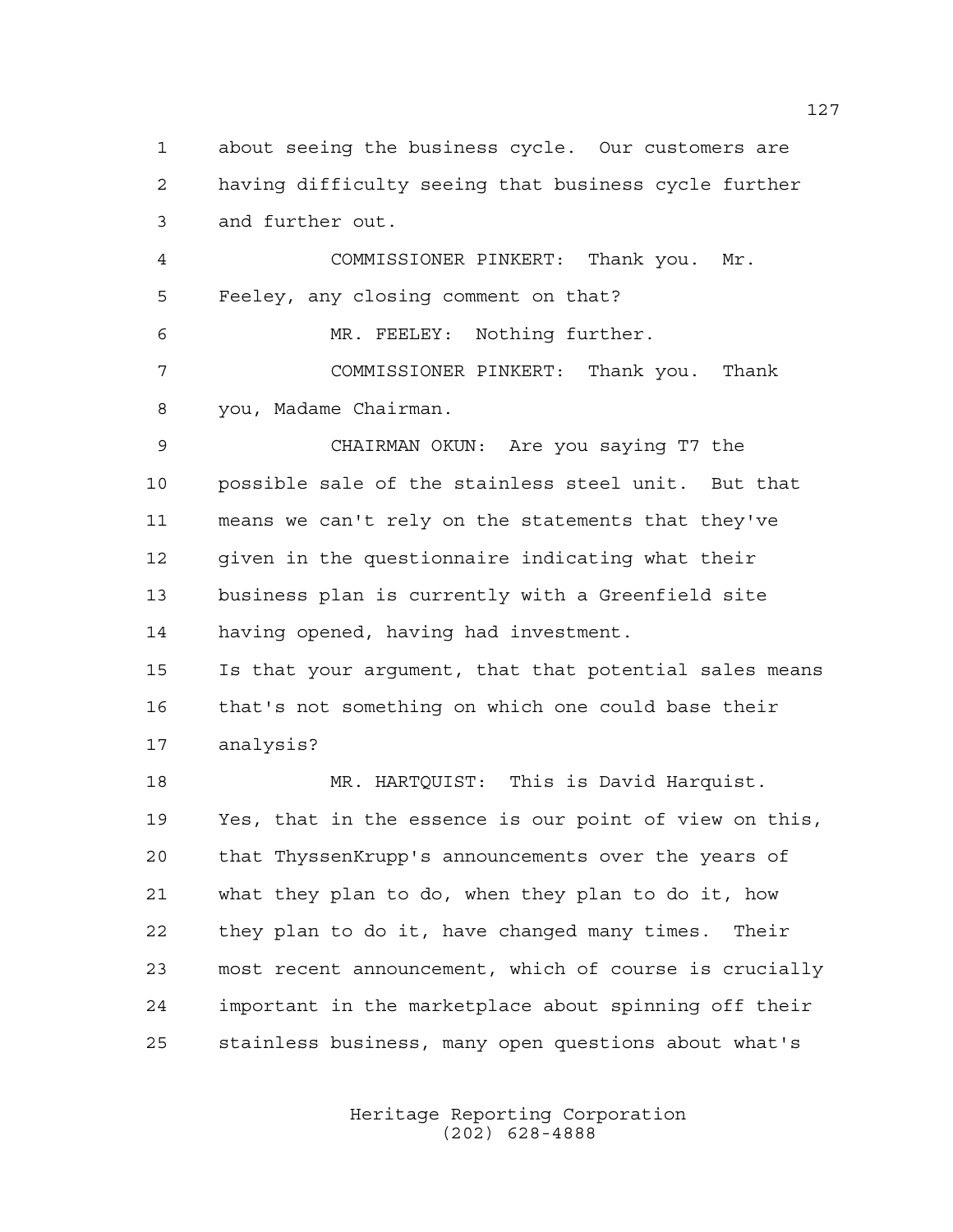going to happen. As Mr. Hartford I think testified, is it going to be a separate business unit? Is it going to be sold?

 There have been press reports that there were negotiations already to sell the stainless division, if you will, or the stainless business of ThyssenKrupp which fell through and the company indicated they decided they weren't interested in buying that business.

 So I think it's very unclear what's going to happen for the future. We understand, I guess there was to be a board meeting fairly recently at which some of these decisions may have been made, so we may hear more from ThyssenKrupp this afternoon about this, but our point is there are great uncertainties as to what they're going to do in the future and it's difficult to make projections as to what they'll do in this marketplace with all of this dust in the air, if you will.

 CHAIRMAN OKUN: I appreciate you clarifying that argument for me. I wanted to ask a few questions about Korea and POSCO. One of the things ,and I'll direct this I guess to maybe Mr. Hudgens and counsel may want to comment because I'm looking at obviously the confidential record.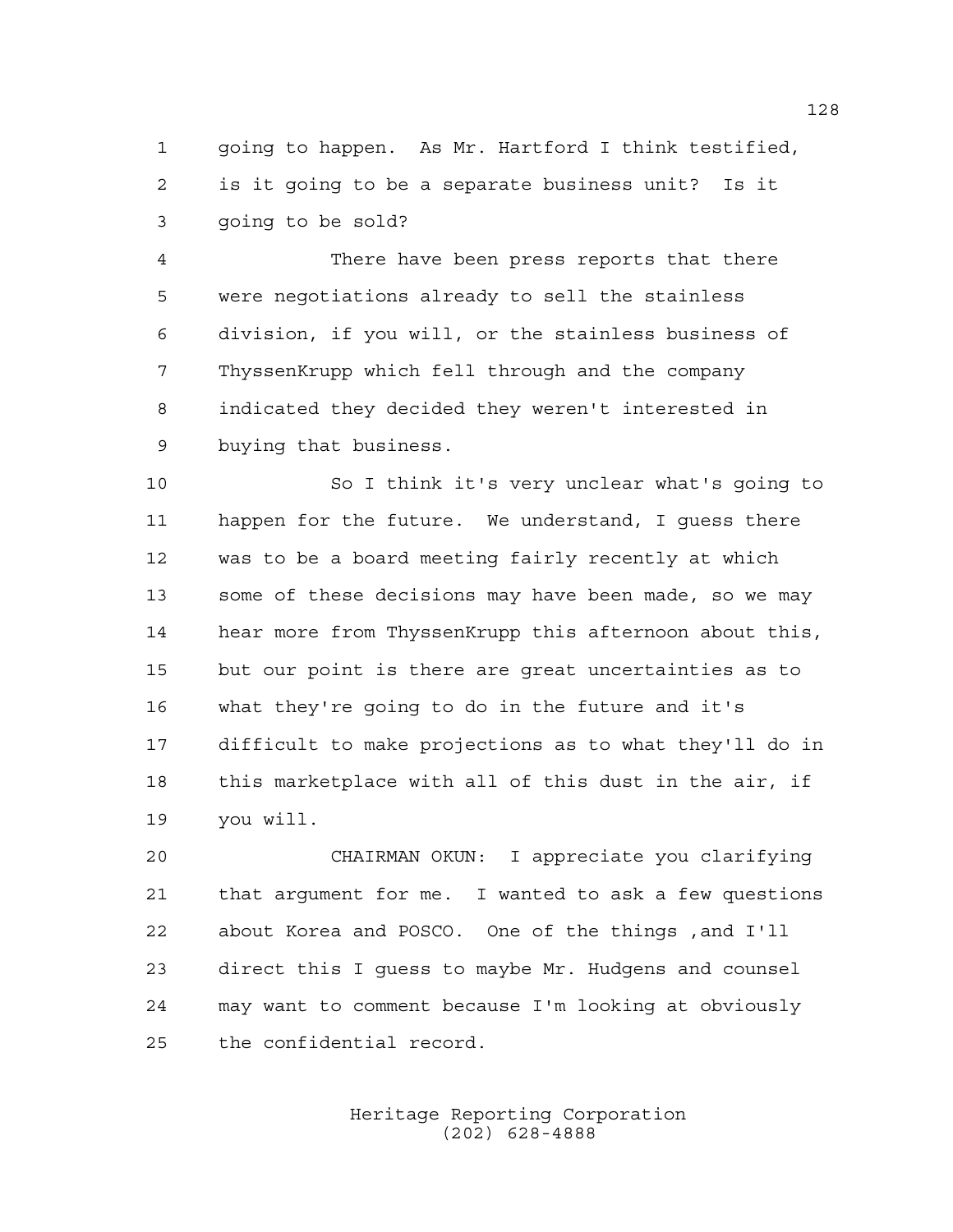One of the things that I find interesting in looking at a big player like Korea and POSCO in Korea, is that during this period of review when we had this worldwide recession, that there was a lot of similarities in what happened in terms of the downfall and then the rebound. I don't see, and this may relate going back to the response to what the China role is now that it's been a net exporter for quite a while, that POSCO seemed to find markets and adjusts and didn't seem to be moving a lot of material back and forth in order to do that. I didn't know if there were any comments you could make now or if you want to comment post-hearing. But I guess what I'm saying is looking at that record, it seems consistent with what their argument is that they don't have the incentive to have to shift a lot because they've made their adjustments with respect to China by joining in joint ventures and other activities which seems to be consistent with that story.

 I guess I just want some comments more specifically with respect to POSCO in Korea and what this record looks like.

 MR. HUDGENS: If you look at POSCO's response in terms of their export behavior over the period of investigation it shows major shifts. I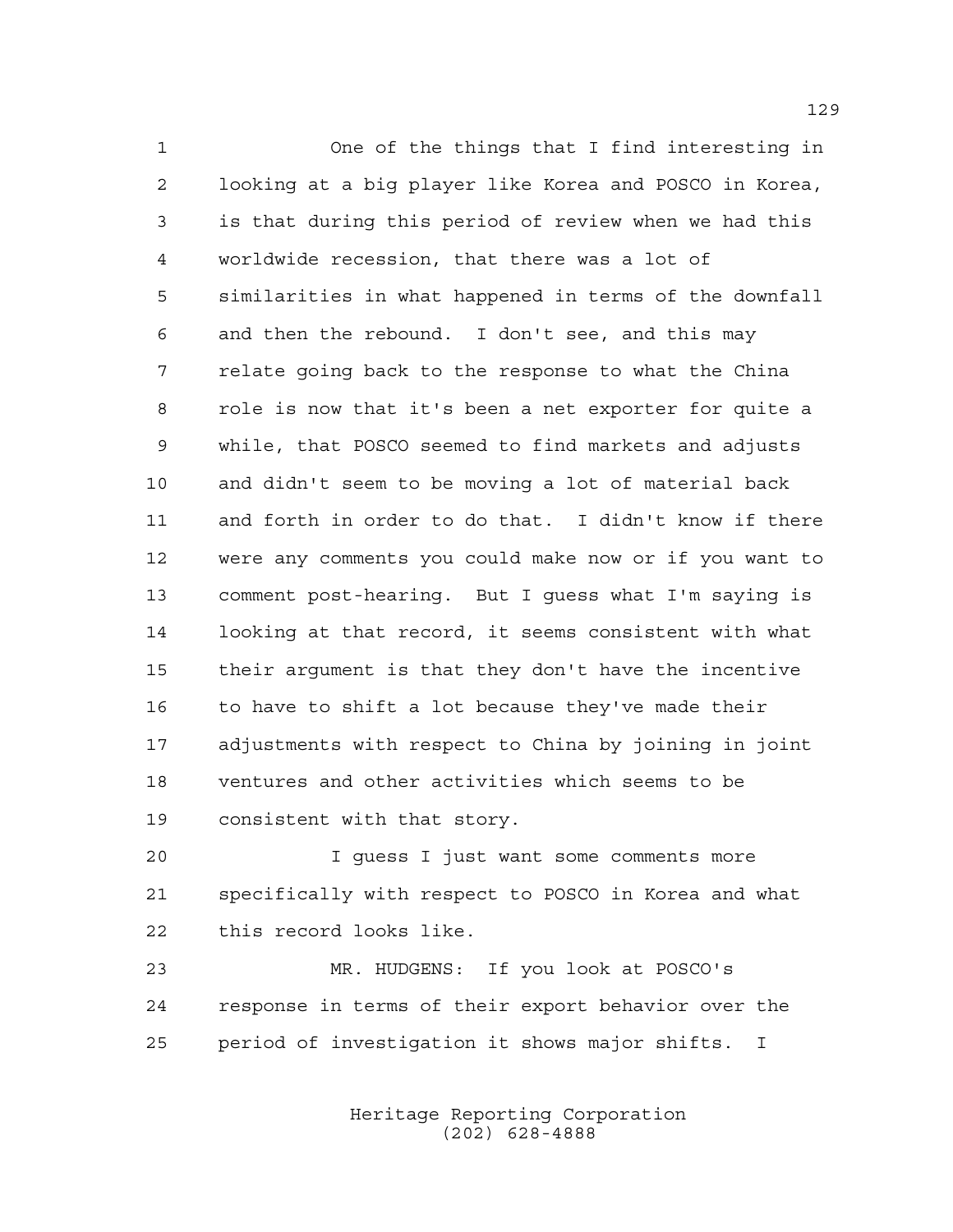would say that this questionnaire shows that they shifted an enormous amount of sales from China to other markets, and those other markets were non-Asian markets. It shows that they went to European markets and to other markets. So it shows an enormous shift. Our argument is that those markets in which they had to shift from China to smaller emerging markets were Vietnam, Malaysia, Thailand, Poland, and Turkey, and those countries are small, limited markets that have much lower pricing levels than the United States. So we're just saying that the United States is a much more attractive market than those markets that they have diverted shipments to.

 CHAIRMAN OKUN: I guess my looking at it was that they have made those adjustments. What you're saying is the adjustments they made, your view is that they will easily take themselves out of all those other markets that they've shifted into and been in for some time in order to come to the United States.

 MR. HUDGENS: That's right. Some of the markets that they've diverted, exports that they previously went to China are not as attractive as the U.S., so once the duty is removed from the U.S. they would easily divert those shipments to these emerging markets to the United States.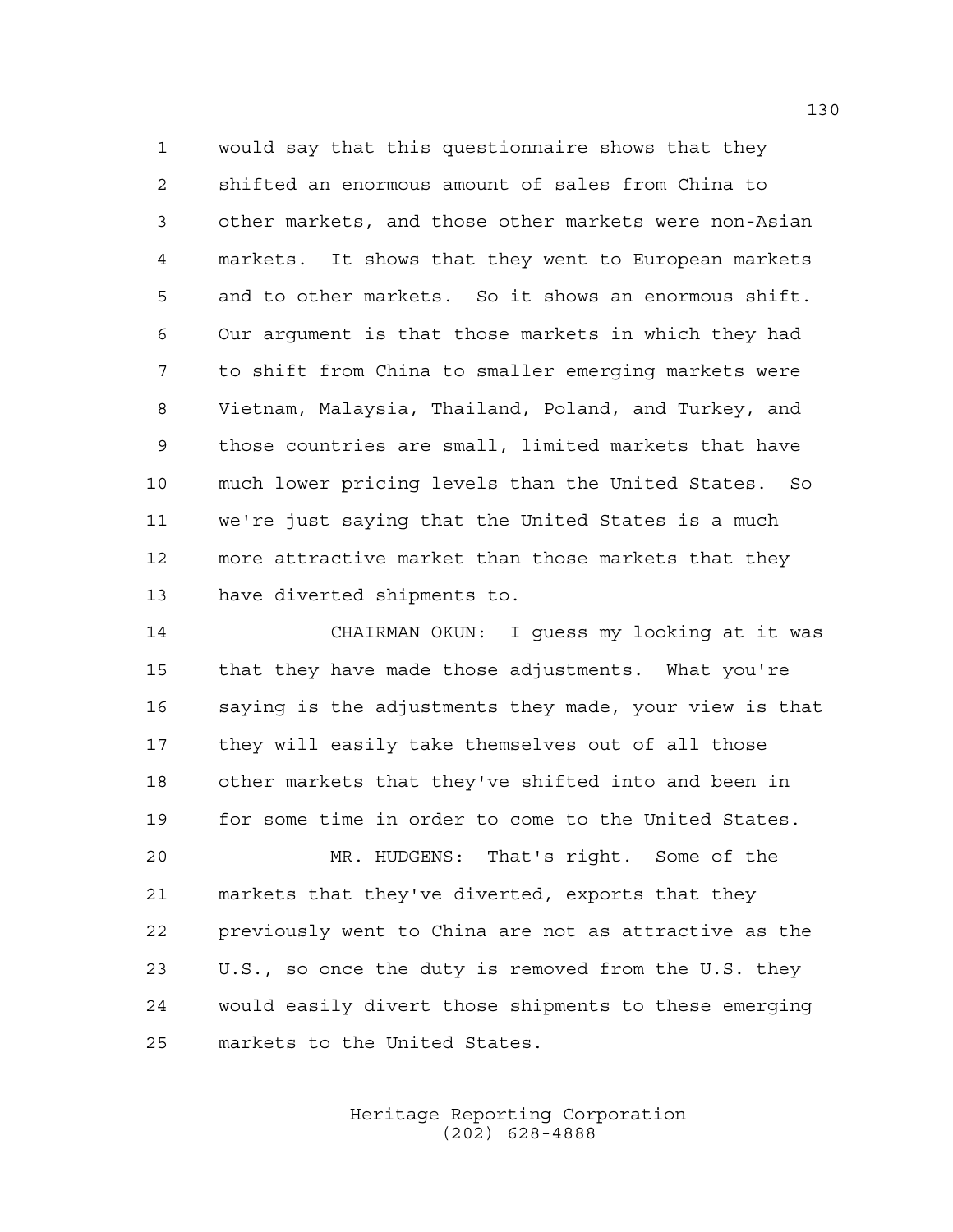MS. CANNON: May I also add that we have to be careful not to treat POSCO synonymously with Korea. I think a number of the points Mr. Hudgens is making are predicated on some of the Korean export data as a whole, and it's important to look at that because POSCO has testified they are not exporting or weren't exporting to the U.S. market and suggest that therefore there are no Korean imports when there have been significant Korean imports of stainless ship over the review period and there are significant Korean exports to multiple markets that have shifted radically. So we just want to encourage you to remember to look at the market as a whole and to look at these other producers and re-rollers out there in Korea that are significant exporters that are shifting over the review period.

 CHAIRMAN OKUN: I appreciate those comments. Just returning for a moment to the behavior of the ThyssenKrupp countries -- Germany, Italy and Mexico. I think I kind of ended on that point and didn't have a chance to go back in terms of, if you, again I take your point that you're saying that all of this could change if they get sold. But if I read what is on the record and in the questionnaires, the business strategy and how that relates to Mexico, and I've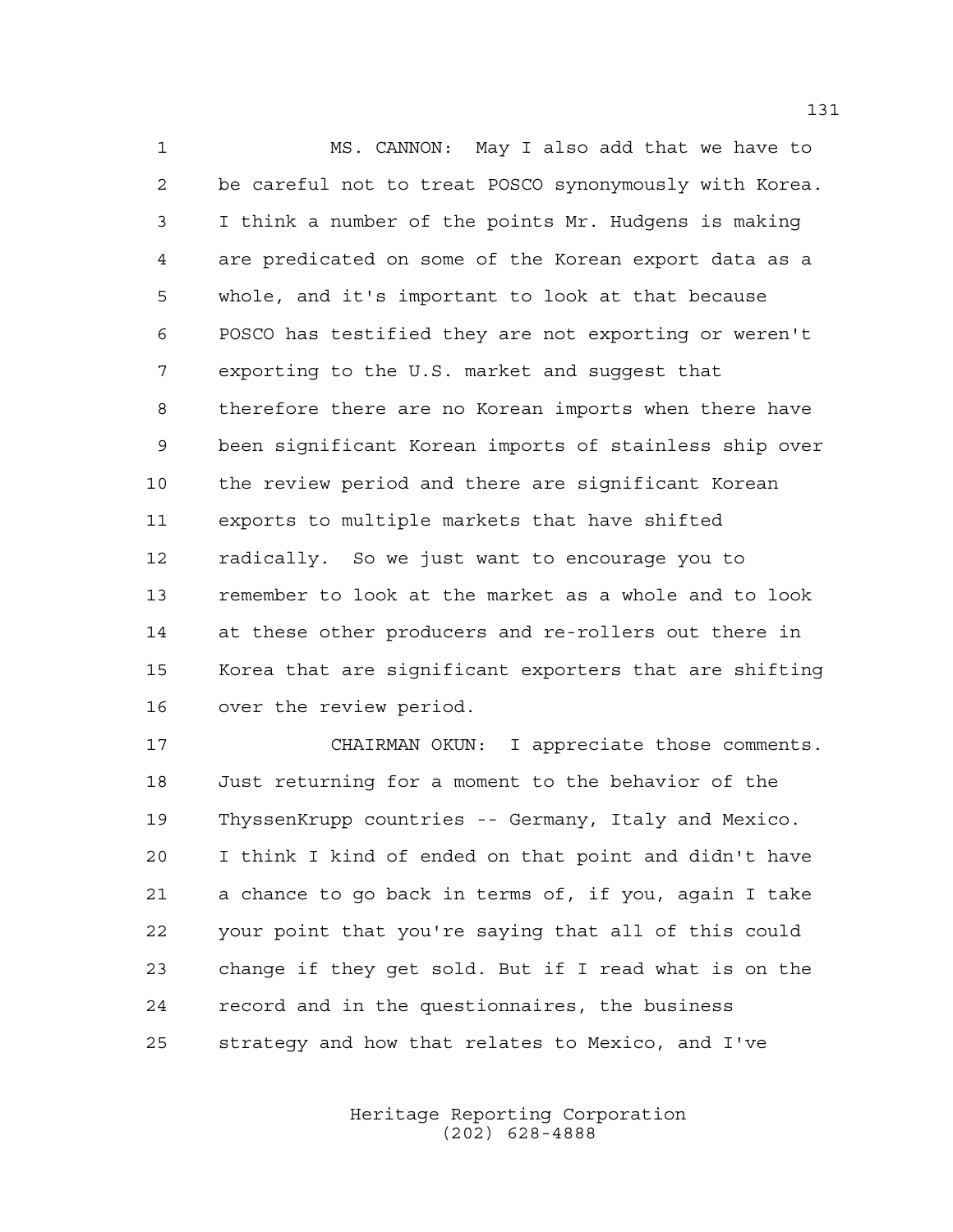heard your arguments with respect to what you think Mexico will do, but I guess they sound like arguments that are irrespective of what the overall company decides is its strategy. I'm trying to make sure I understand that too.

 You're saying that the Mexican company will ship at prices, again I take a little bit of issue with how you're describing the prices I see in this particular record, but you're saying they're going to do that regardless of whether the Alabama plant, that fits with the strategy as they've outlined for us in terms of the shifting and who's going to be the input and who's going to be the output and what will happen to these European imports vis-à-vis Mexico. Is that your argument? That really they won't follow what's in the record as being what's likely to happen in the reasonably foreseeable future as the company sees it? MR. HARTQUIST: Essentially yes, because as

 we've seen from their past behavior, things change and change dramatically in terms of timing and in terms of where they are going to be selling product around the world.

 CHAIRMAN OKUN: I guess the only thing I'm having trouble with on that, again, putting aside whether there's a sale, is the big changes they've got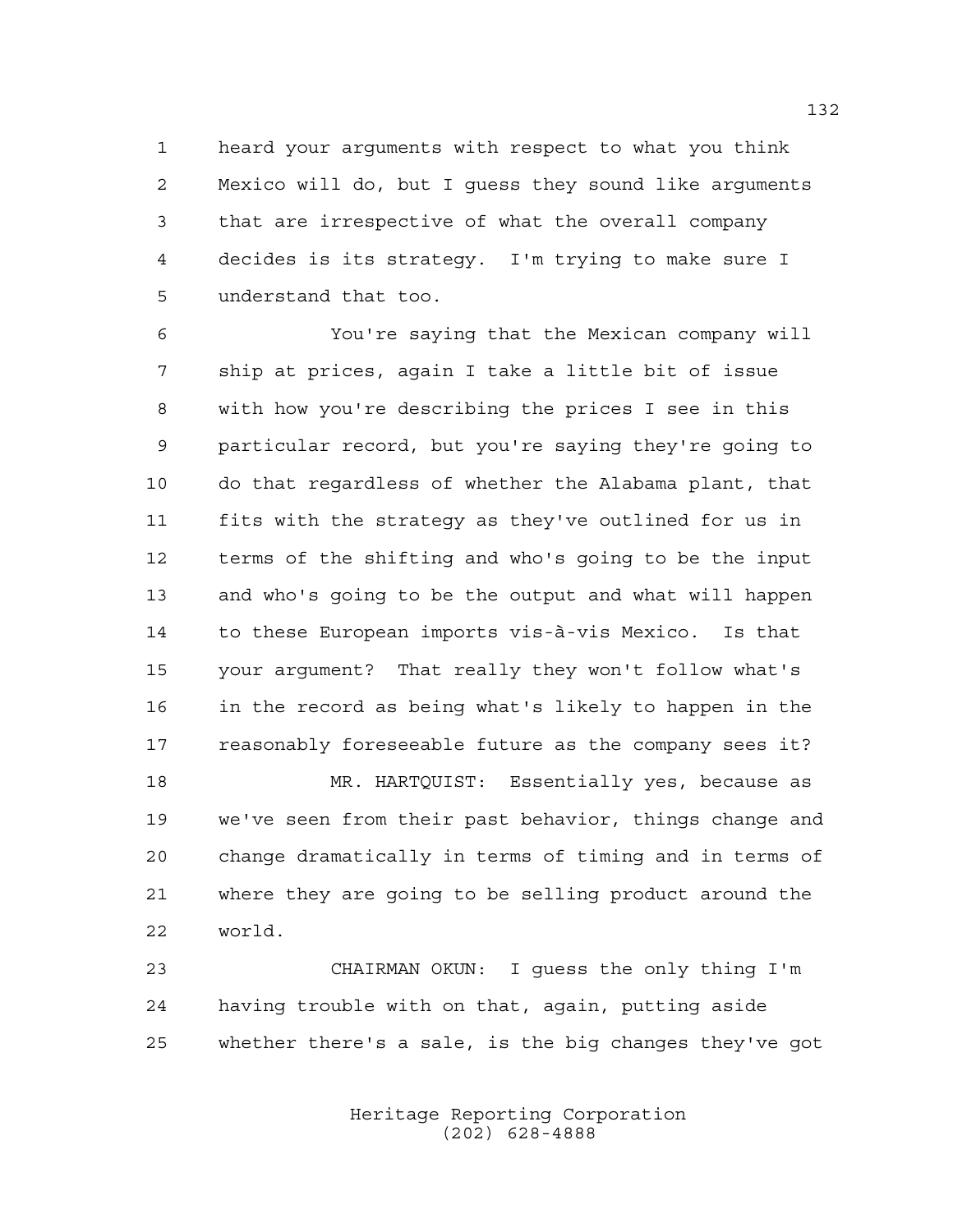a big facility in Alabama opening and operating. So that is a change. Again, for me, we're looking at the change from the first review to this review. This is one of the changes. So I'm trying to understand, it seems like that's what I have to evaluate, what that change means as opposed to they've been doing it this way, well, they didn't have this plant operating.

 MR. HARTQUIST: There are numerous factors at work here. Let me suggest one. They're producing material in the Alabama mill. They're going to send it down to Mexico. It's going to be apparently further processed in Mexico and made into finished material and sent back into the United States. Are they going to claim that that is now Mexican material? Country of origin Mexico? Are they going to claim that that is U.S. origin material which has had slight further processing in Mexico but is a U.S. product and is not subject to the anti-dumping duty? We don't really know that. That will have a significant impact on their costs. Sending material back and forth between Mexico and the United States.

 What grades are going to be produced in Alabama? They're not producing the full range now. They're producing a couple of grades. Are they going to produce other grades in the future that will affect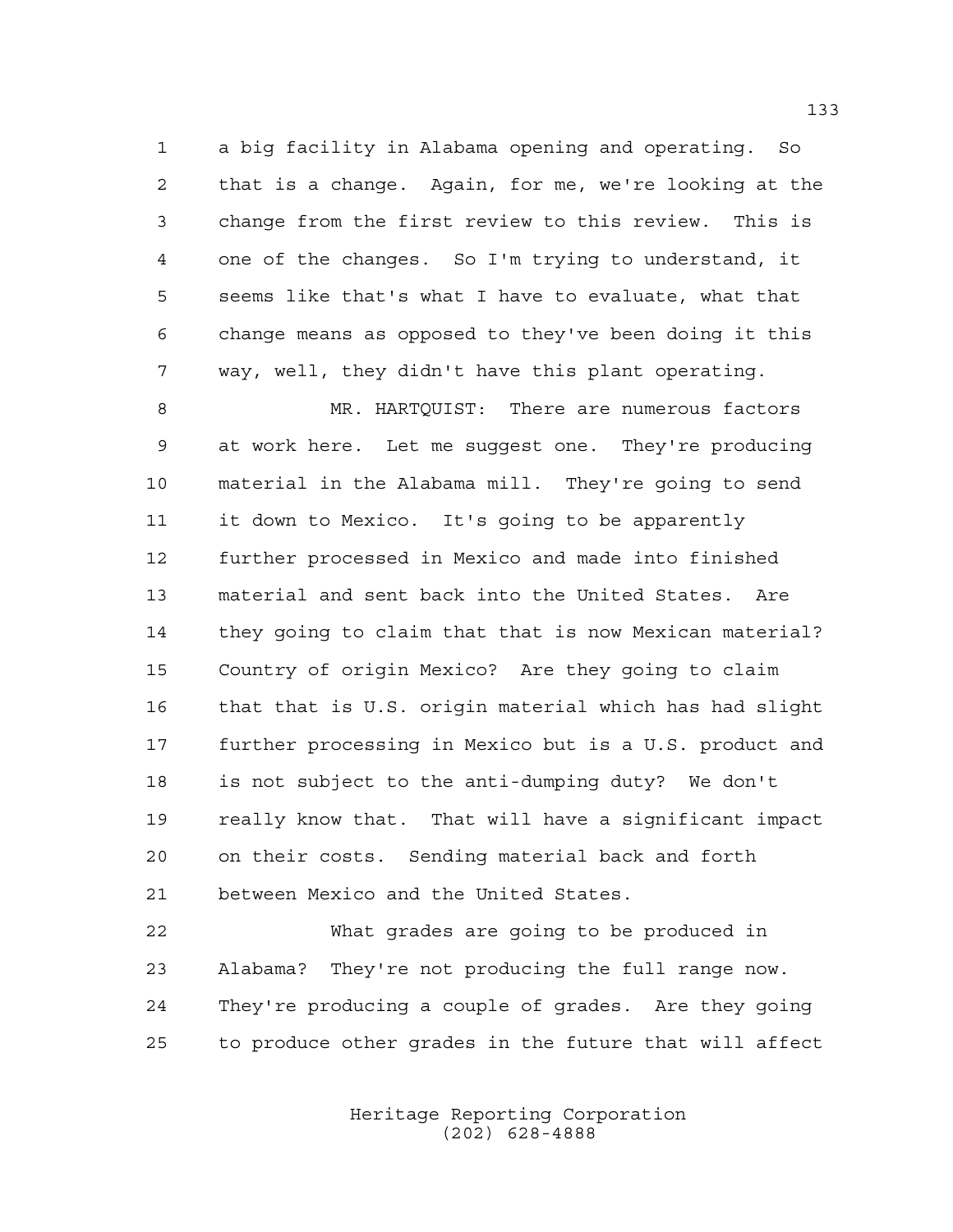the quantities that they can ship back and forth? So all this is very speculative and we just caution that based upon their past behavior it's very difficult to predict where they're going to be in the future.

 The main point is that if they have the opportunity to ship from any of these three countries, they certainly have an interest in this market I think not only from Mexico but from the other countries as well, and depending upon a variety of factors, exchange rates and other factors involved, they would be free to choose from any of those countries.

 CHAIRMAN OKUN: I appreciate all those comments. Commissioner Lane?

 COMMISSIONER LANE: Thank you. I just have one question.

 What if any effect is the link between raw material purchases and their subsequent use in production having on the reported financial results for the United States? Are relatively higher priced inventory used during periods of decreasing raw material costs, and thus decreased surcharges as well as the opposite scenario a significant factor in the reported financial performance during the review period?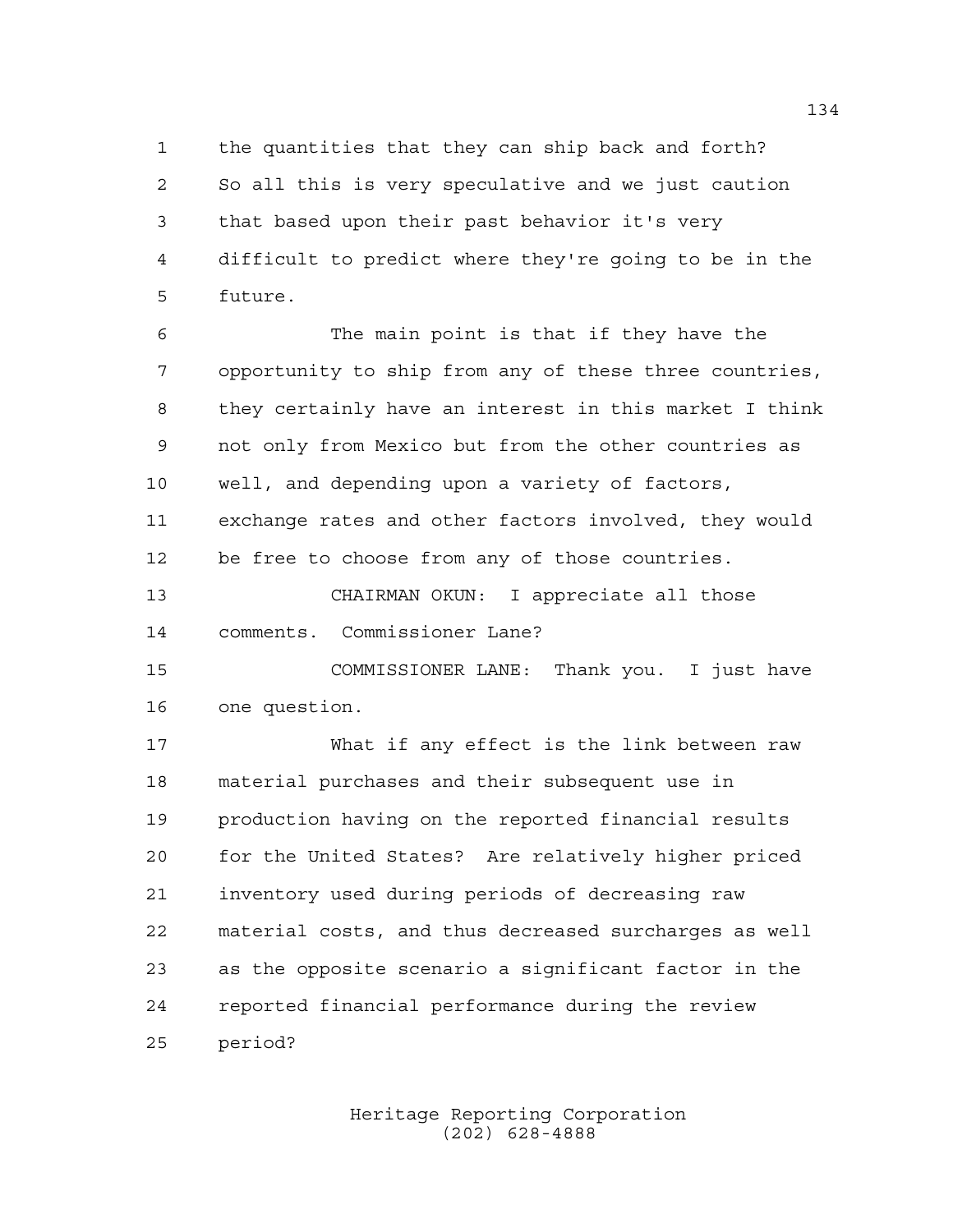MR. HARTQUIST: We may need to read your question and think more about it.

 COMMISSIONER LANE: I'm just wondering about the lag time between the raw material purchases and when you actually use them, how do you match up the costs --

MR. HARTQUIST: Okay.

 COMMISSIONER LANE: And is it having an effect upon your reported financial performance?

 MR. HARTFORD: I can answer the first question. I'll have to think about the second question in terms of how to report the impact on our financial performance.

 The structure of the surcharge, the timing of the structure is such that we try to get good alignment between the price we pay on the inputs and the price that we recover via our surcharge. In a perfect world you'd have a 100 percent matchup. Every ton that I sell in surcharge lines up with how I bought it.

 In reality, it's not that neat and clean. In the sheet and strip business I would say a high portion of what we ship we have good matchability on. We surcharge at the same rate that we pay our raw material costs. The other 40 percent perhaps is out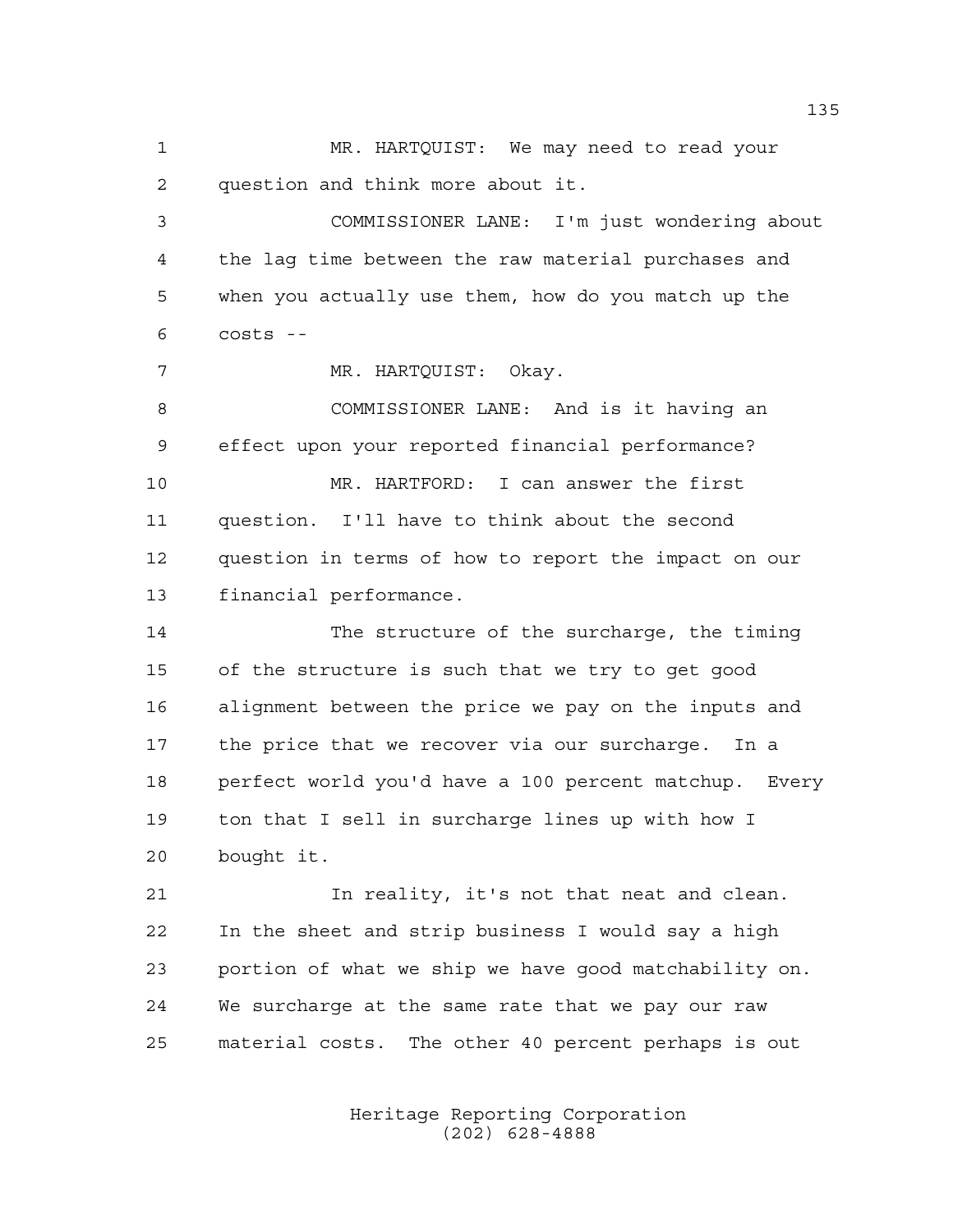of phase, and in a rising market you have one profit impact and in a falling market you have a different profit impact. So we do our best to get that alignment right. I can't tell you what our actual dollar impact is on the profitability of those mismatches, but we know that it happens sometimes. COMMISSIONER LANE: Does anybody else want to respond? (No audible response.) COMMISSIONER LANE: Thank you, and thank you for your answers today. CHAIRMAN OKUN: Commissioner Pearson? COMMISSIONER PEARSON: Thank you, Madame Chairman. I think I also have just one question. Mr. Hartford, earlier we spoke about your exports and you indicated that for sales to customers in Europe it was somewhat easier to make the business work now with the relatively stronger euro vis-à-vis the dollar. The other side of that coin, if we were to revoke the orders with respect to Italy and Germany, should we anticipate that those companies would have a challenge selling into the United States at a low price because of the currency valuation? MR. HARTFORD: I think the strong dollar, or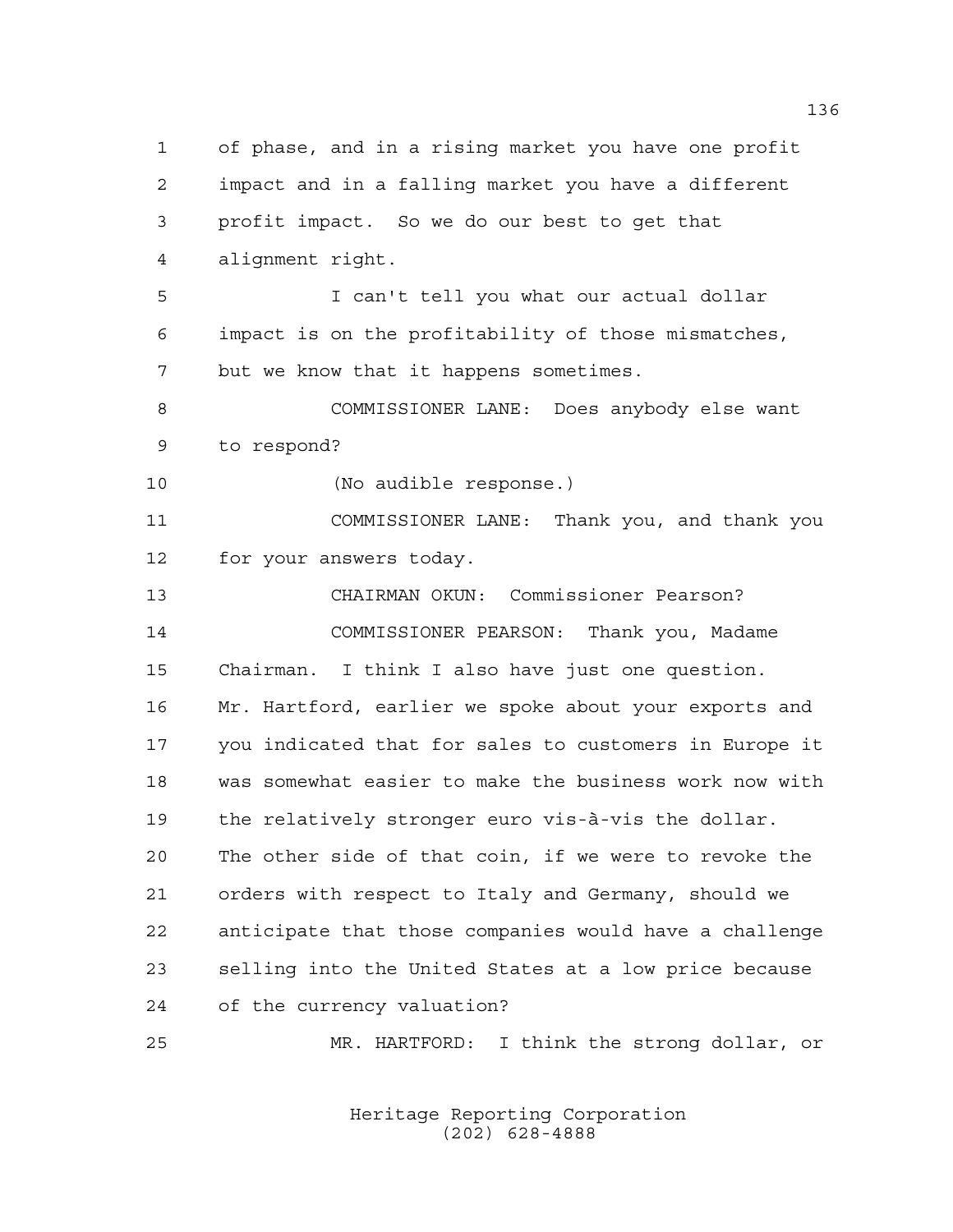the strong euro today probably certainly has that impact. I think it probably all depends on how they view their costs. And if you have excess capacity, what is the marginal cost of making that next ton? And what do I recover from the customer if indeed I take an order in the United States and ship it to the United States, and even with a very strong euro, they may be incented to do exactly that. Because it sops up some available capacity. COMMISSIONER PEARSON: Right, as long as they could cover their variable costs, in theory they could do that. MR. HARTFORD: In theory, I think that's probably how they would look at it. COMMISSIONER PEARSON: Although the variable costs on this product seem fairly high with all of the outlays for molybdenum and nickel and chromium and steel.

Okay.

 Any other comments on that issue of currencies?

(No audible response.)

 COMMISSIONER PEARSON: Thank you very much. I've enjoyed this morning's discussion.

 CHAIRMAN OKUN: Commissioner Aranoff? COMMISSIONER ARANOFF: Thank you, Madame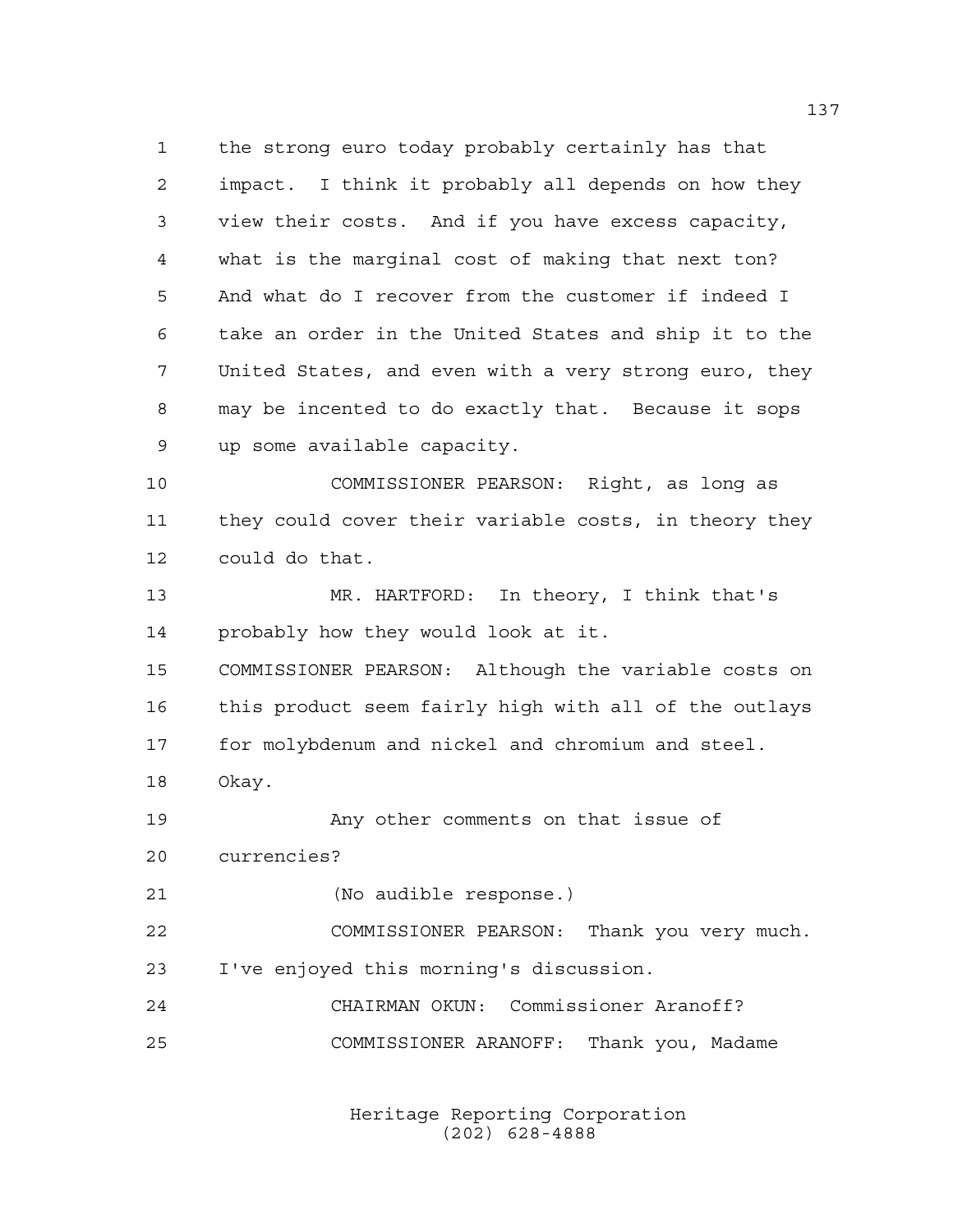Chairman. One last question which I'll start by directing to Mr. Conway and then maybe somebody else wants to jump in as well.

 Our record shows that productivity peaked in 2010, along with the same time there were some increases in production workers in hours worked compared to 2009. In the first review, productivity improvements were tied in part to collective bargaining results. Would you say that that's the explanation for the improvements that we're seeing now, or that there's another explanation?

 MR. CONWAY: Some of it now I think is equipment. The earlier ones were a lot of collective bargaining stuff, but now the collective bargaining improvements I would say are incremental and not as dramatic as they were in the earlier period of review. So I think some of this productivity is equipment and consolidation that Terry talked about earlier.

 COMMISSIONER ARANOFF: Does anyone else have a comment on productivity?

(No audible response.)

 COMMISSIONER ARANOFF: I want to thank all the witnesses for your answers to our questions this morning. I have no further questions, Madame Chairman.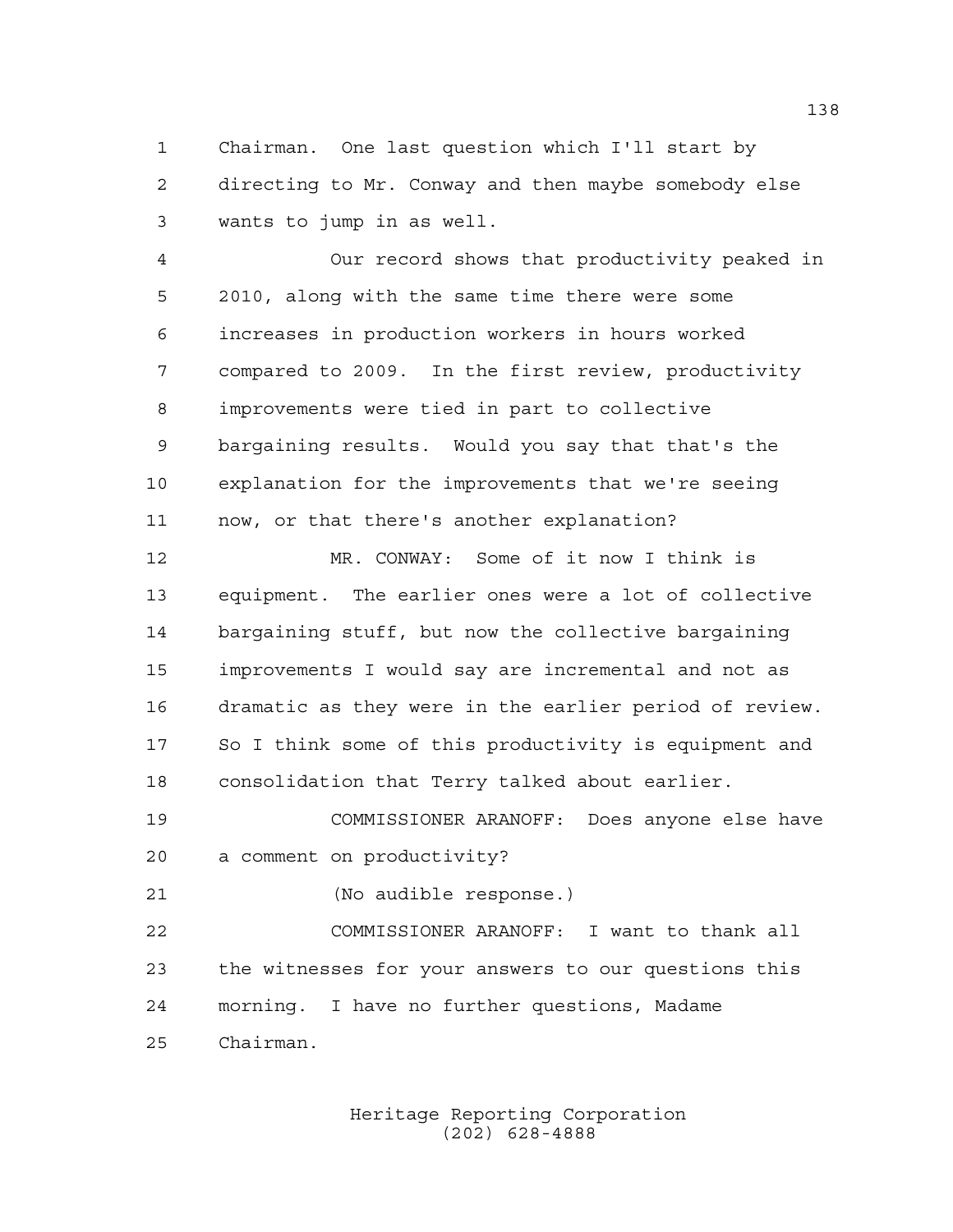CHAIRMAN OKUN: Commissioner Pinkert? COMMISSIONER PINKERT: I have nothing further. I look forward to the post-hearing submission and I thank you for your testimony. CHAIRMAN OKUN: All right, I don't think there are any other questions from the dais. Let me ask staff if they have questions for this panel. MR. CORKRAN: Douglas Corkran, Office of Investigations. Thank you, Madame Chairman. Staff has no additional questions. CHAIRMAN OKUN: All right, then it looks like it's a good time to first thank this panel of witnesses very much for all your testimony. Oh, I'm sorry. Do Respondents have questions for the -- I'm trying to get to lunch and I'm forgetting. Respondents, do you have any questions? Say no. (Laughter.) MR. LEIBOWITZ: No, Madame Chairman. CHAIRMAN OKUN: Excellent. I want to thank this panel of witnesses for your testimony and we'll look forward to your post-hearing submissions as well. We'll take a lunch break. I would remind parties that the room is not secure, so please take any confidential business information with you and secure

> Heritage Reporting Corporation (202) 628-4888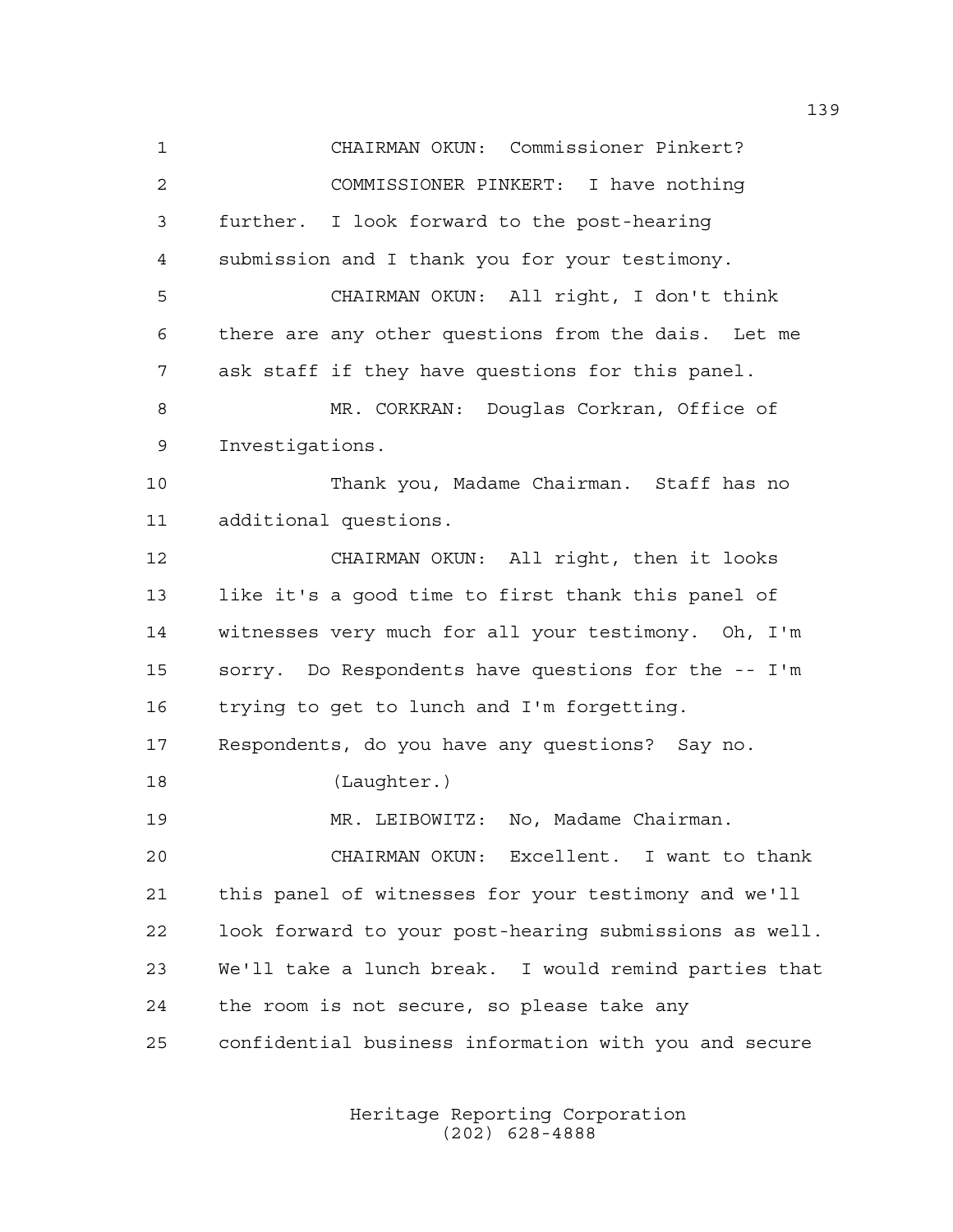| $\mathbf 1$    | it.                                                |
|----------------|----------------------------------------------------|
| $\mathbf{2}$   | We will stand in recess until 1:35.                |
| $\mathfrak{Z}$ | (Whereupon, at 12:35 p.m., the hearing was         |
| $\overline{4}$ | recessed, to reconvene at 1:35 p.m. this same day, |
| 5              | Wednesday, May 25, 2011.)                          |
| $\epsilon$     | $\frac{1}{2}$                                      |
| $\overline{7}$ | $\frac{1}{2}$                                      |
| 8              | //                                                 |
| $\mathsf 9$    | //                                                 |
| 10             | //                                                 |
| 11             | $\frac{1}{2}$                                      |
| 12             | //                                                 |
| 13             | //                                                 |
| 14             | //                                                 |
| 15             | //                                                 |
| 16             | $\frac{1}{2}$                                      |
| 17             | $\frac{1}{2}$                                      |
| 18             | $\frac{1}{2}$                                      |
| 19             | //                                                 |
| $20$           | $\sqrt{}$                                          |
| $2\,1$         | $\sqrt{}$                                          |
| $2\sqrt{2}$    | $\sqrt{}$                                          |
| 23             | $\sqrt{}$                                          |
| 24             | $\sqrt{}$                                          |
| 25             | $\!/\!$                                            |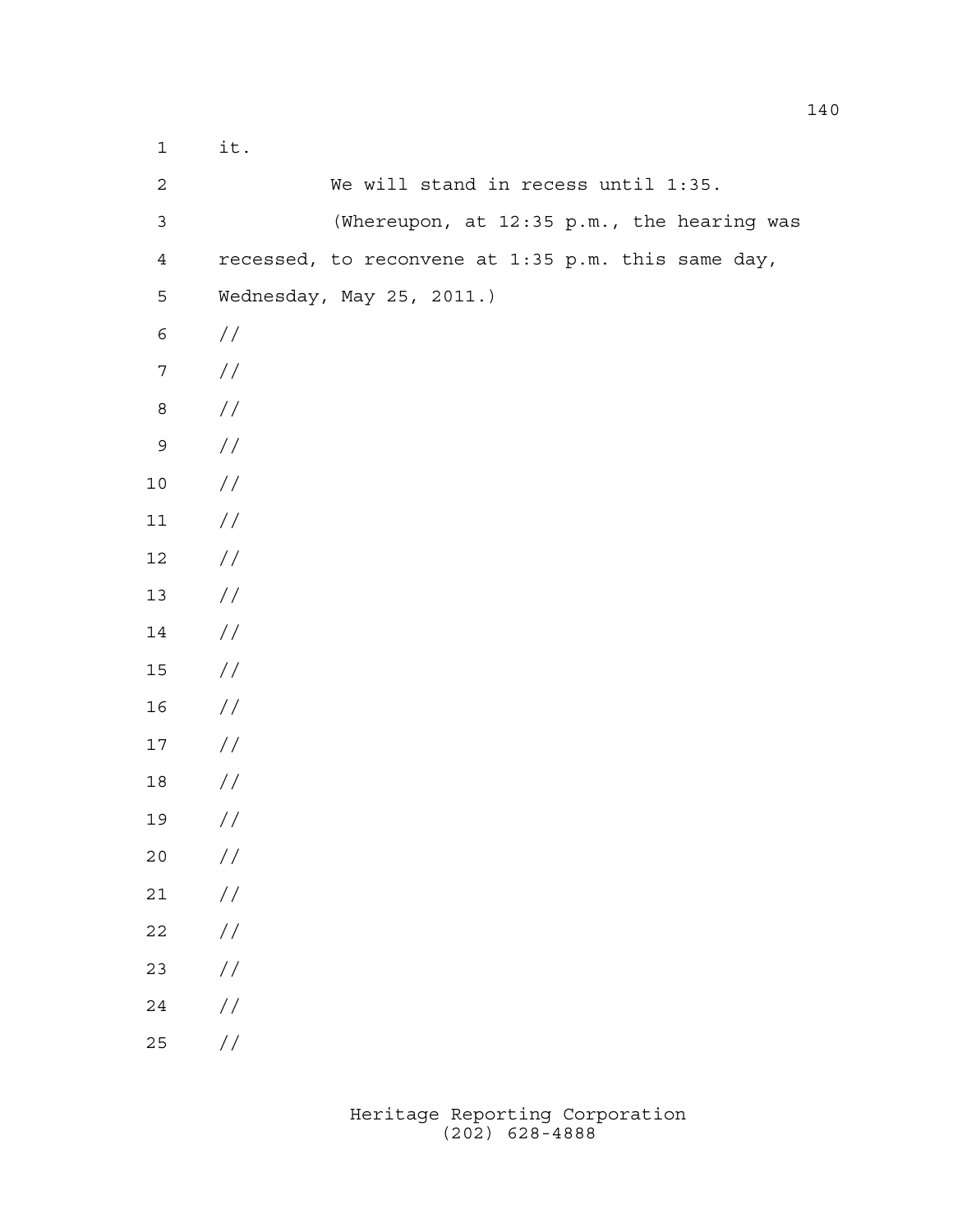1 A F T E R N O O N S E S S I O N 2 (1:35 p.m.) CHAIRMAN OKUN: Good Afternoon. MR. BISHOP: The panel in opposition to the continuation to the countervailing duty order and the antidumping duty orders have been seated. All witnesses have been sworn. CHAIRMAN OKUN: Thank you, you may proceed. MR. LEWIS: Good afternoon, Madame Chairman, members of the Commission. My name is Craig Lewis and I'm with the law firm Hogan Lovells, and I'm pleased to introduce to you this afternoon the panel of witnesses on behalf of the ThyssenKrupp companies. Before doing so I would like to reserve the balance of our time, we hope to not take up the full amount of time, reserve it for rebuttal. For our first witness we are privileged to introduce Mr. Clemens Iller. He is the Chief Executive Officer of the Stainless Global Business area of ThyssenKrupp and Chairman of the Executive Board of ThyssenKrupp Nirosta. Our second witness will be Mr. Jose-Ramon Salas, on my right, Vice President for Operative Planning at the U.S. Headquarters for ThyssenKrupp Stainless USA who will describe the integrated mill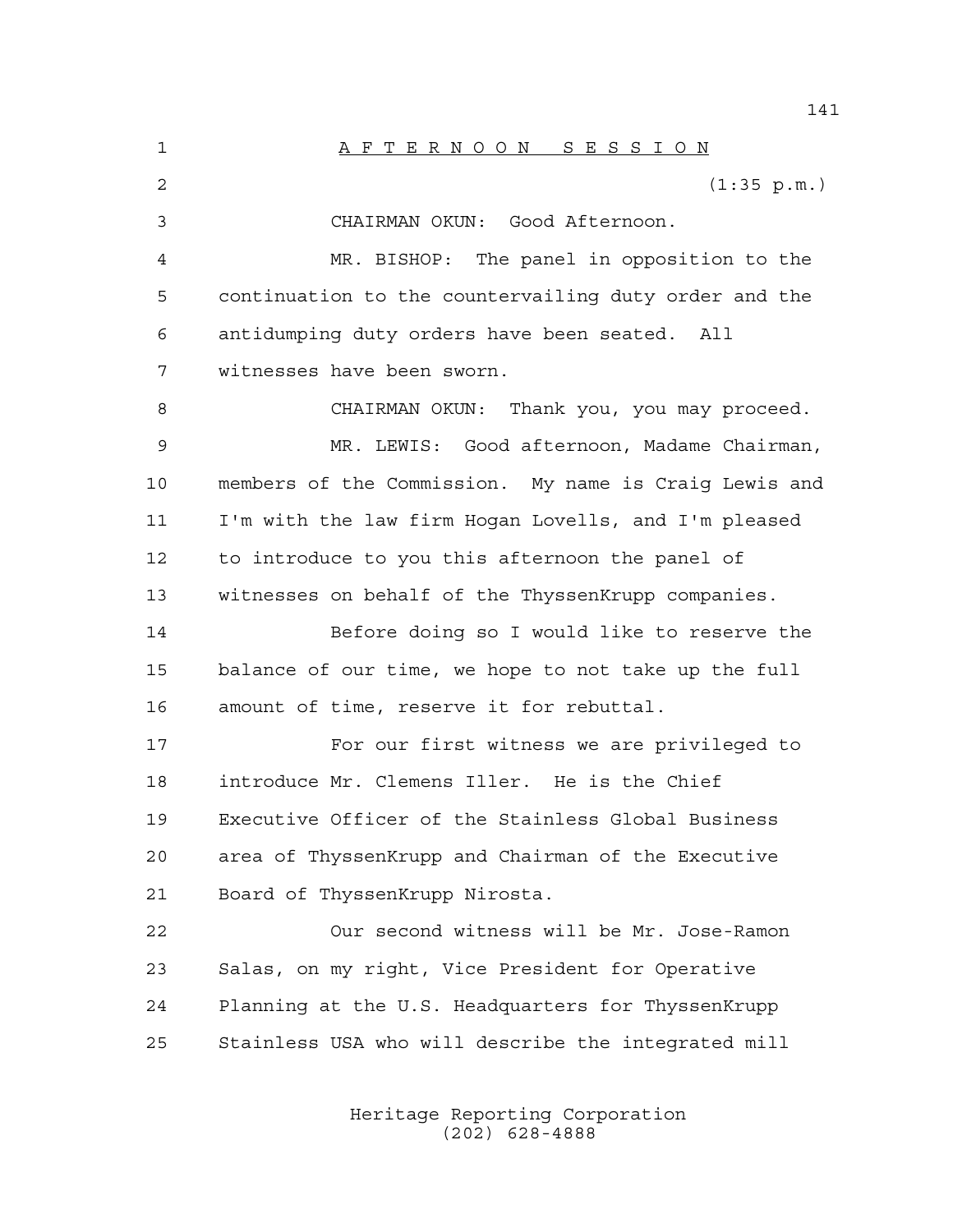being completed in Calvert, Alabama, which you can see a photograph of up to my right.

 Our last industry witness is Mr. Stephan Lacor, on my left, Vice President for Sales and Marketing at ThyssenKrupp Stainless USA. His responsibilities include the sales and marketing of all TK stainless flat products in the United States, Canada and Mexico.

 Also accompanying me is my partner, Lewis Leibowitz of Hogan Lovells, and Bruce Malashevich is behind me, President of Economic Consulting Services.

With that, Mr. Iller?

 MR. ILLER: Madame Chairman Okun, members of the Commission and staff, good afternoon. My name is Clemens Iller. I am Chairman of the Management Board of the Business Area Stainless Global of ThyssenKrupp AG. I am responsible for overseeing stainless steel production and marketing worldwide including our operations in Asia, Europe and the Americas.

 The current structure of the stainless steel business area was created effective September 1, 2009, and I assumed my current position at that time.

 I also serve as the CEO of Executive Board of our flagship company ThyssenKrupp Nirosta GmbH of Germany.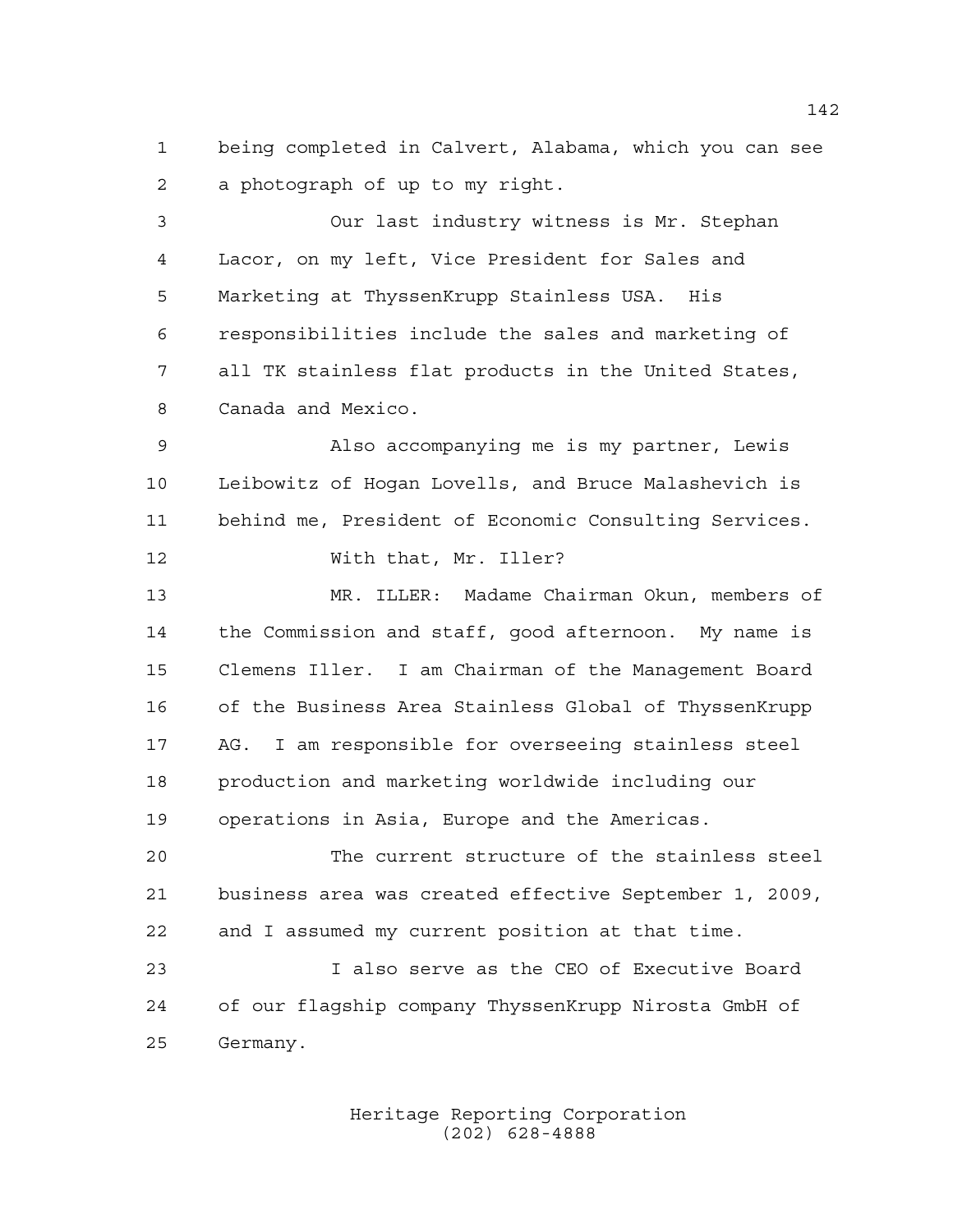I would like to present to the Commission the views of the ThyssenKrupp Stainless Global Business Area on the current five year sunset reviews of stainless steel sheets and stainless steel plate in coils. At this hearing is especially related to stainless steel sheet and strip I will concentrate on this topic. However, because I regret I cannot be here tomorrow for the stainless steel plate and coils hearing, I would be pleased to respond to your questions on that product as well should you find it useful.

 ThyssenKrupp has recognized for a long time that the local supply strategy is a competitive necessity. When the former Chairman of ThyssenKrupp Stainless, Mr. Jurgen Freschtel (ph) testified before you six years ago he explained that ThyssenKrupp's global production and marketing strategy for stainless steel was to develop a local supply structure, meaning a focus on local production and distribution systems in three autonomous geographic regions -- Europe, the Americas and Asia.

 Because of production and transportation lead times and the escalating costs of shipment over long distances accentuated by the weakened U.S. dollar, production in Europe for delivery to U.S.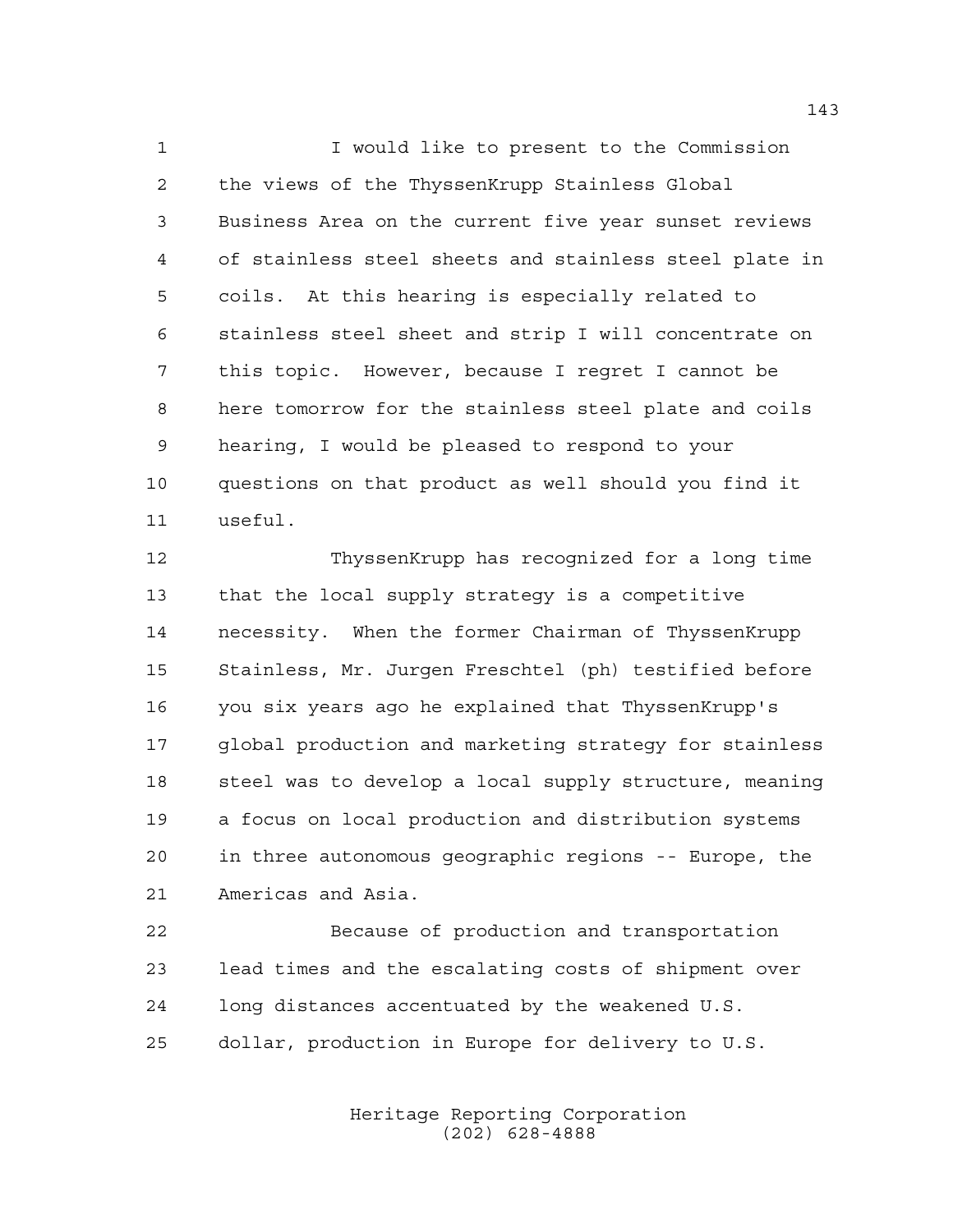customers is not viable. Our U.S. customers will no longer accept a three or four month lead time from order to delivery.

 We have addressed the new market realities by moving production closer to our customers. The new ThyssenKrupp million Alabama which is already producing stainless steel sheet and will be producing stainless steel plate by 2013, will locate our production closer to our Western Hemisphere customers and place our U.S. mill ship close to plentiful and economical source of scrap in the United States.

12 By acquiring scrap in the United States rather than from world markets, the Alabama mill will help reduce raw material transportation and acquisition costs. Our local production strategy in which the Alabama mill is a key component therefore give us important advantages over our previous structure.

 The new stainless steel mill at Alabama is a \$1.4 billion commitment to the U.S. market. It is a part of a total investment of about \$5 billion which includes both carbon and stainless steel operations and a hot rolling mill committed to both segments. The stainless mill will have the capacity to produce about one million metric tons of stainless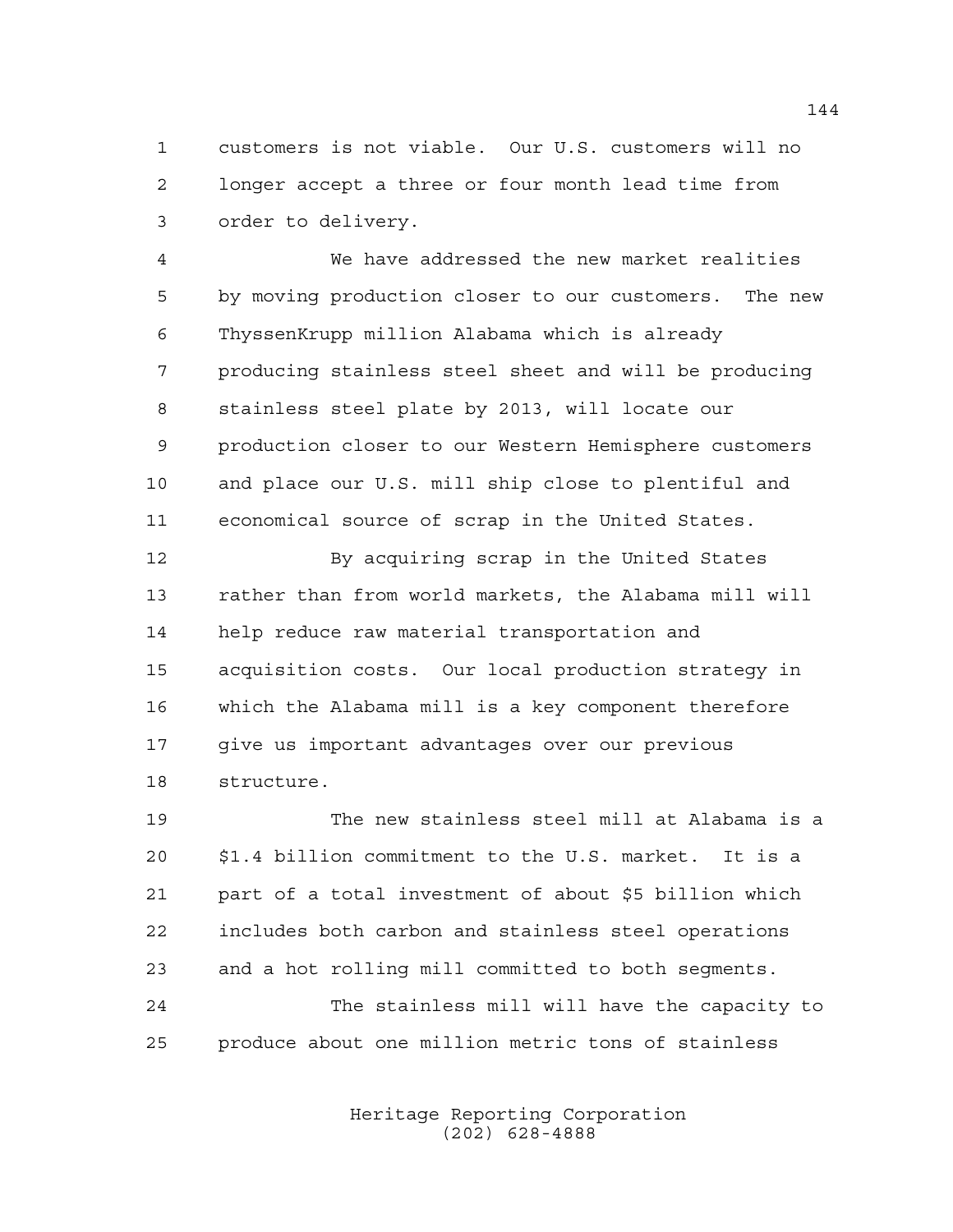steel when the melt shop is finished at the end of next year. It will take its place as one of the largest, most efficient and well positioned mills in the United States. Progress on completing the construction and commissioning of this mill is on schedule, as Mr. Salas and Mr. Lacor will explain in a few minutes.

 I understand that an ITC team visited the plant last month and toured the construction site for the melt shop, the operating hot rolling mill, cold rolling mills, and related facilities. The Alabama mill is now a reality and formidable addition to the U.S. market. It will also supply stainless steel plate beginning in 2013 as feedstock to our facility in Mexico, ThyssenKrupp Mexinox.

 My colleagues will tell you more about the Alabama facility's capabilities and about our marketing strategy for the NAFTA region. I would like to tell you of our global strategy. I believe it is relevant to the question you must consider. As the Chief Executive of the Global Stainless Business Area my primary goal is to foster the competitive success of the Alabama mill. This is a crucial part of our local supply strategy. This means that U.S. and Western Hemisphere demand will be served essentially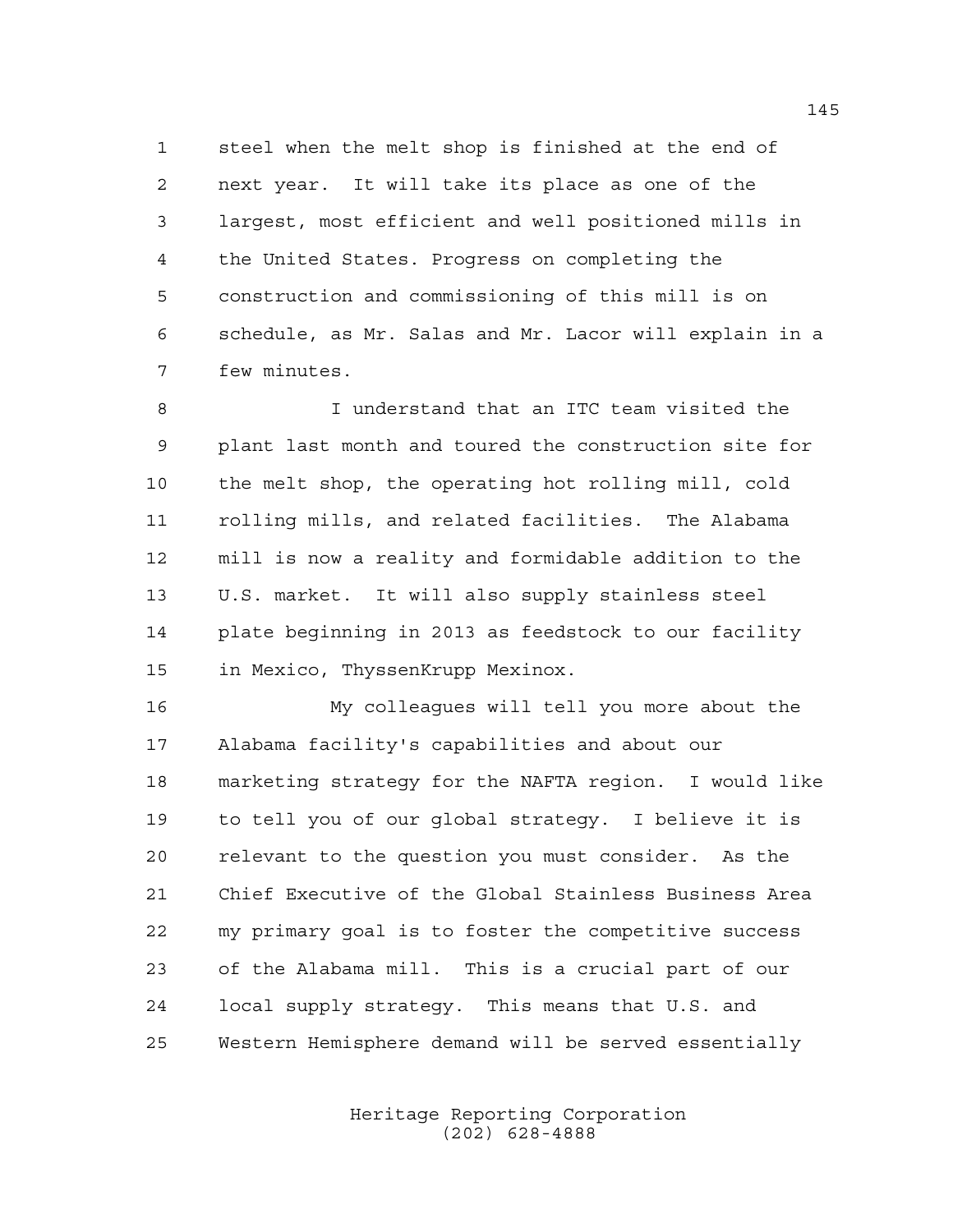from North American production; European demand will be served by European production; and Asian demand from Asian production.

 Our German and Italian affiliates will focus primarily on Europe and will not be marketing their production in the United States. For several years our Italian affiliate has not sold subject products here.

 With the Alabama mill producing for the U.S., there is no reason for these companies to make significant sales in the U.S.. They will focus on their own regional markets. As a result, imports from Germany and Italy of stainless steel sheet and strip and coil and likely imports of stainless steel plate in coils from Italy are likely to be at or near zero as they have been for the last several years.

 We do not have plans to increase them and we have no reason to base on currently foreseeable market conditions. Thus there is simply no purpose in continuing these orders.

 As for Mexinox, sales will continue in the U.S. as they have throughout the existence of the antidumping order. However the situation has changed with the construction of the Alabama mill. Mexinox sales in the U.S. will focus on complementing

> Heritage Reporting Corporation (202) 628-4888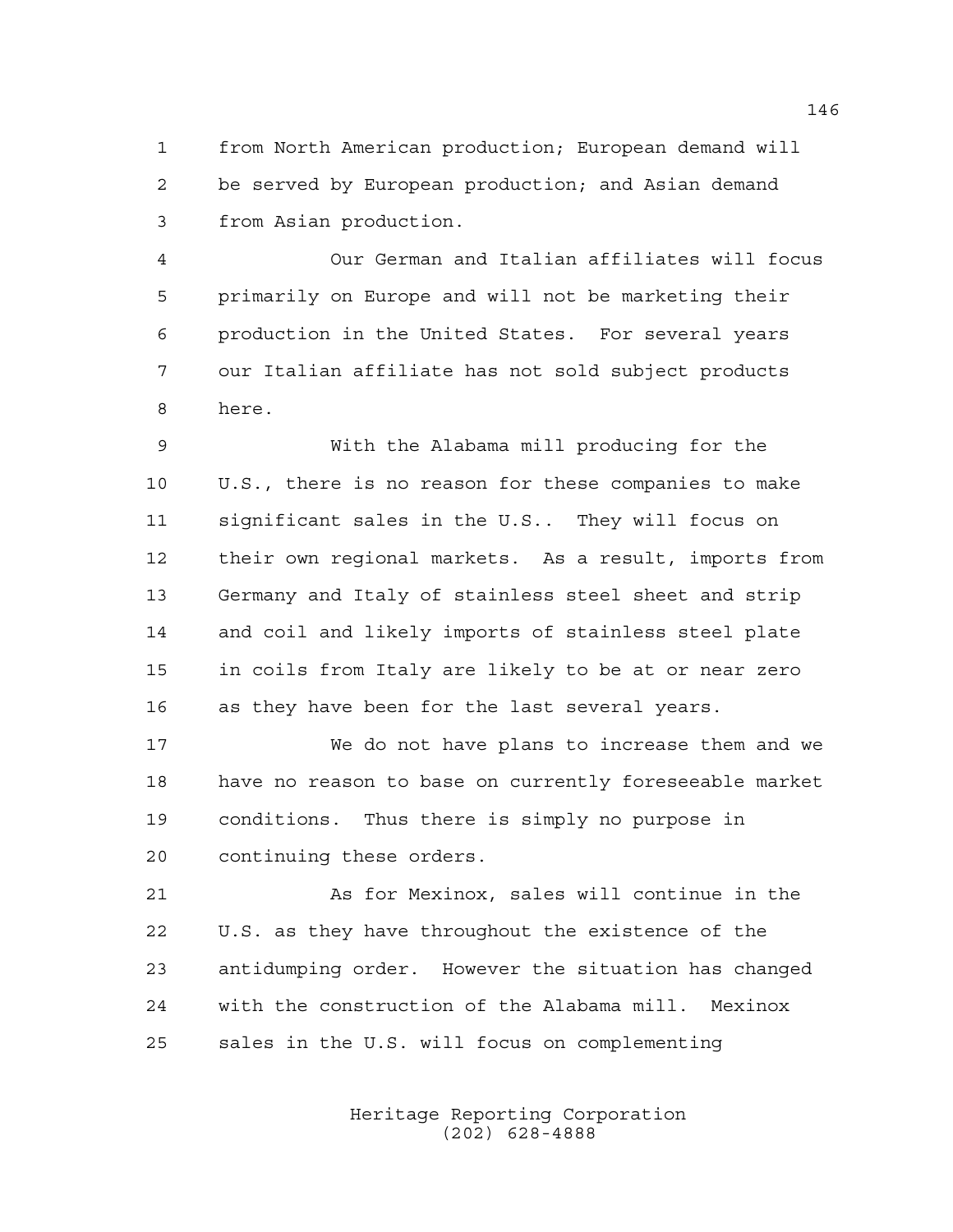production from Alabama and on serving the fast-

growing Mexican and Latin American markets.

 Mexinox U.S. imports will be made by mid 2013 principally from U.S., made hot-rolled feedstock, adding to the strength and competitiveness of the U.S. stainless industry. Imports into the U.S. will consist of grades and sizes that accentuates Mexinox's strengths and complements the strengths of the Alabama mill.

 The U.S. industry is and will remain strong. It quickly recovered after the recession 2008-2009. U.S. producers are not vulnerable to injury from import competition should it arise, but it will not arise from Germany or Italy and competition from Mexico will remain little and responsible.

 We have consistently said that the North American market including the U.S. is Mexinox's home market. With the added reality of the new Alabama mill, Mexinox will have an added reason to remain as as responsible a competitor as it has been in the past.

 Finally, you have no doubt read about the recent decision of ThyssenKrupp's supervisory board to review options regarding the restructuring of our stainless global business. We do not anticipate any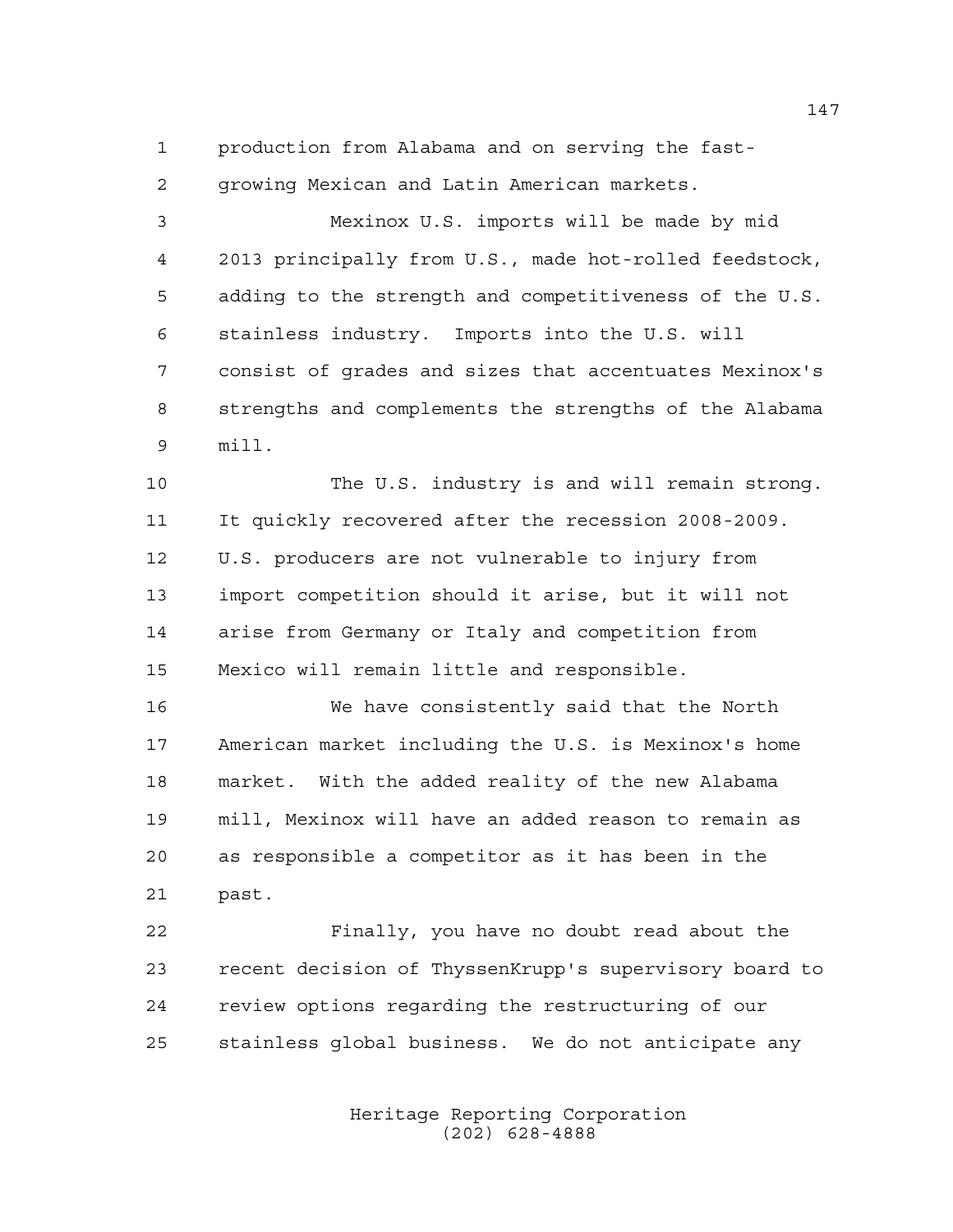major change in the strategy I have outlined as a result of this decision which will be implemented over the following months and years.

 I will be pleased to respond to your questions to the extent I can in public, and to the extent I cannot, I will do so in further written submission through counsel.

Thank you very much.

 MR. SALAS: Madame Chairman Okun, members of the Commission, and staff. Good afternoon. My name is Jose-Ramon Salas. I am Vice President for Operative Planning at ThyssenKrupp Stainless USA, LLC. 13 13 I am responsible for coordinating capacities

 and material distribution to North American customers for both ThyssenKrupp Stainless USA and ThyssenKrupp Mexinox.

 Before joining TK Stainless USA I was employed for 22 years at ThyssenKrupp Mexinox and its predecessor company in Mexico.

 I thank you for this opportunity to speak with you today.

 There has been much discussion this morning and in the brief about ThyssenKrupp's establishment of a Greenfield stainless steel mill in Alabama, and rightly so. ThyssenKrupp's investment of over \$1.4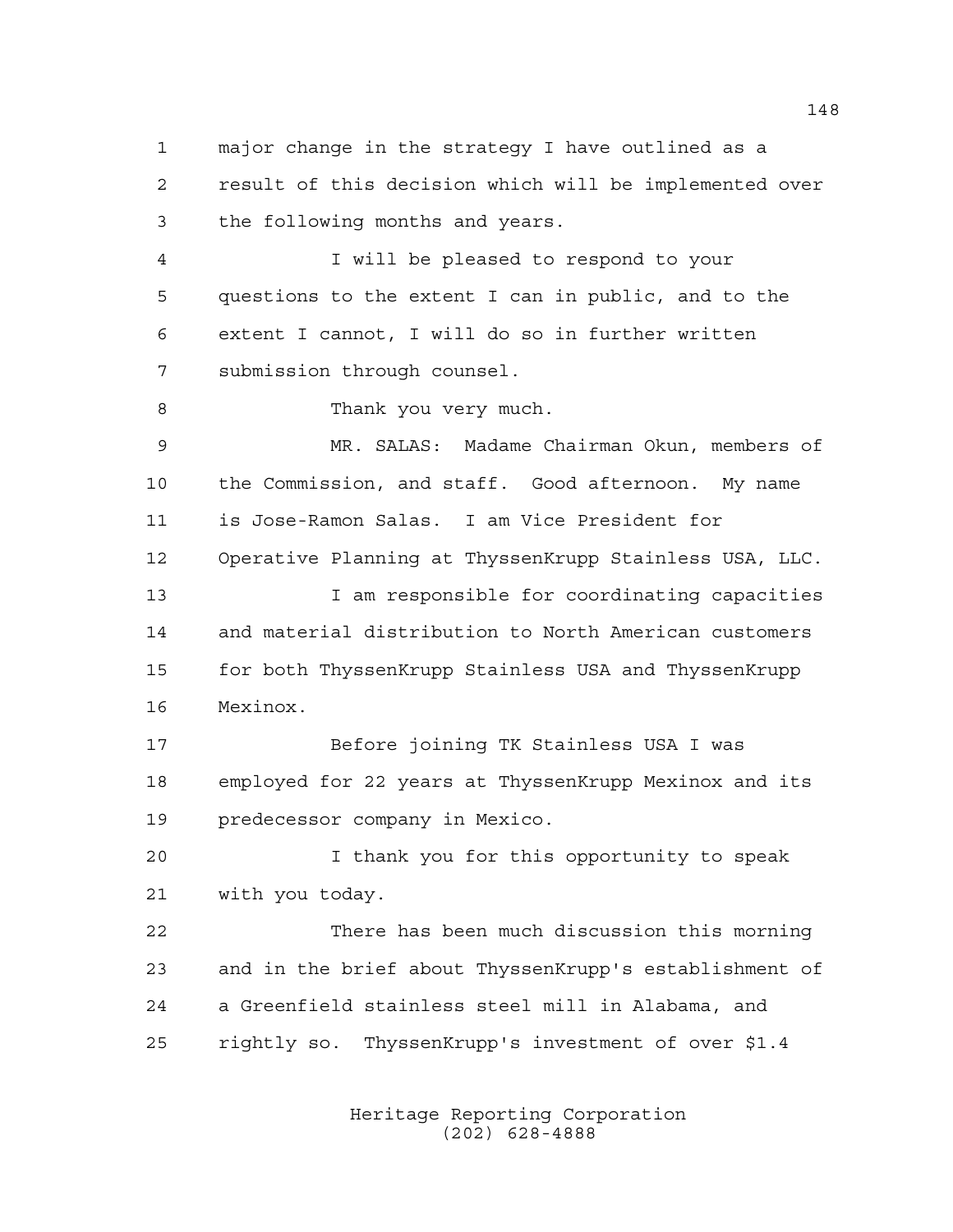billion to build this new state of the art, fully integrated U.S. steel mill is without a doubt the most significant development in the North American stainless steel market in the last 20 years, and it's the central element or ThyssenKrupp's North American marketing strategy for the future as you have just heard.

 I would therefore like to take a few minutes to better acquaint you with the mill and the current status of its production operations.

 The stainless steel mill in Alabama is part of a larger \$5 billion Greenfield project that also includes significant carbon steel operations and a hot strip mill which is shared by the two segments. When completed in the fourth quarter of 2012 the Alabama mill will be a fully integrated stainless steel products plant including a stainless steel melt shop capable of producing approximately one million metric tons of stainless slab per year. A hot-rolling line shared with a carbon steel facility of which up to one million metric tons of capacity will be available for stainless steel production.

 It is important to mention that the casting and hot-rolling operations of the stainless materials in Alabama rely to a large extent on an adequate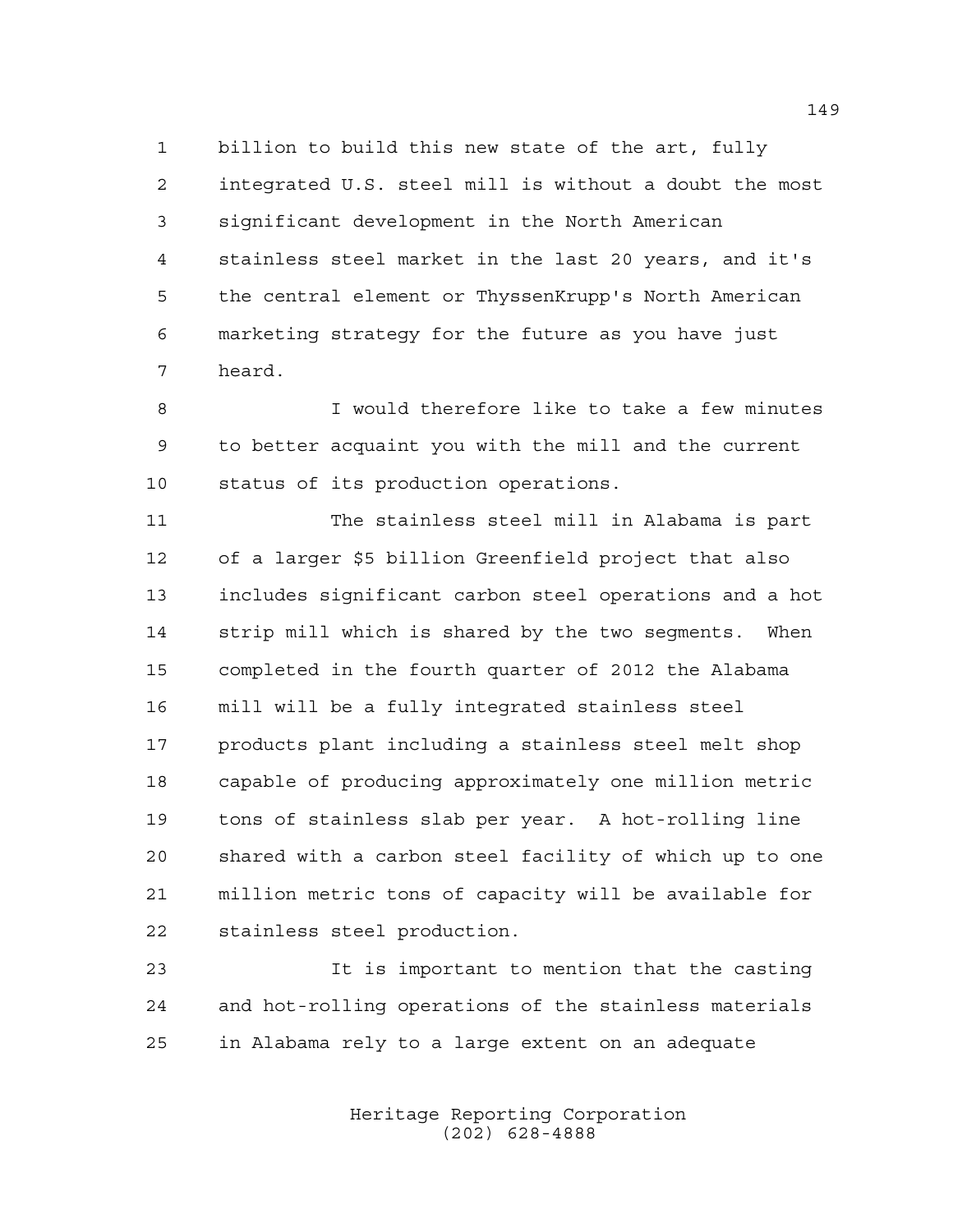integration of sales and production with Mexinox because of the future supply, cheaper supply of stock to Europe to Stainless USA.

 Three stainless steel cold-rolling lines with an overall production capacity of 350,000 tons per year and a stainless steel finishing line. These stainless steel operations alone will permanently add 900 well-paying U.S. jobs to the U.S. economy. Already 380 of these employees are working at the facility.

 Ground was broken on the project in November 2007. The construction of the stainless mill and the commissioning of the manufacturing machinery is proceeding over an orderly schedule of backwards integration from the cold-rolled end of the process to the melt shop with full commissioning to be expected to be completed in three phases in early 2013.

 Phase one of operations began in September 2010 with the commissioning of the first of the three cold-rolling mills, a 64 inch mill principally focused on producing 48 and 60 inch wide products.

 Phase one also includes the 74 inch cold- annealing and pickling line which is used after the cold-rolling process as well as finishing equipment that includes a 64 inch cold polishing line, a 74 inch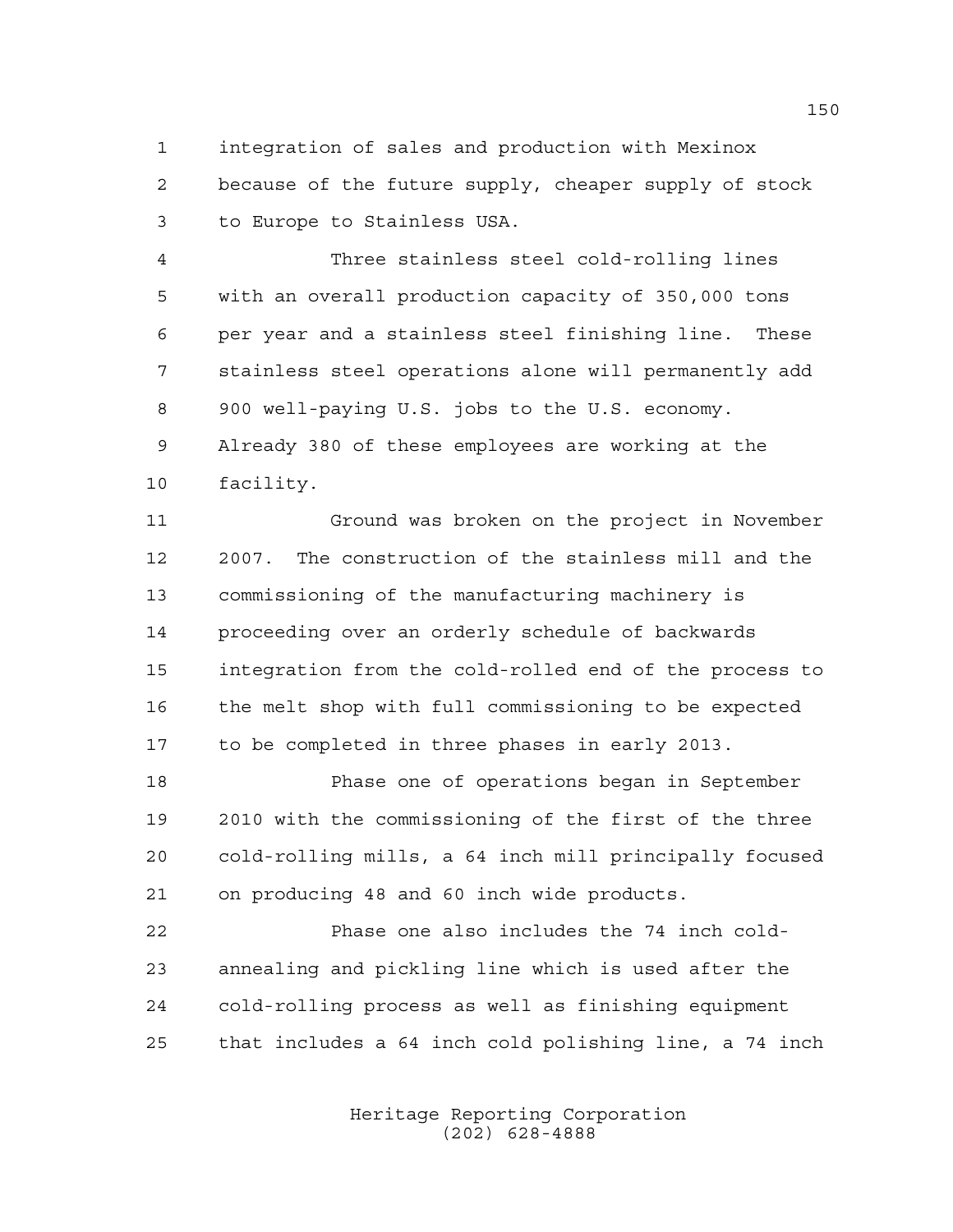cut-to-length line, and a 64 inch splitting line.

 During this phase the mill will have the initial capacity to produce up to 100,000 metric tons of cold-rolled steel using non-subject hot-rolled pit stock produced by our affiliate in Germany. Construction is proceeding according to plan. Production ramp-up is on its way and so far in the month of May only we have already produced close to 5,000 metric tons.

 Phase two will be fully operational in the fall of 2011. Capacity is now being added with a hot annealing and pickling line which is used before cold- rolling and the second cold-rolling mill, this time a 74 inch cold-rolling mill, the first of its kind in the United States and in the Americas. Until now 74 inch cold had to be imported from outside North America. Starting in October of this year they will be produced in Alabama. In fact commissioning has already started.

 The construction of this mill will expand our cold-rolling capacity from 120,000 to 240,000 tons annually.

 Phase three, the final phase, is on schedule to begin in the fall of 2012 with the addition of a third and final cold-rolling mill, a 54 inch cold-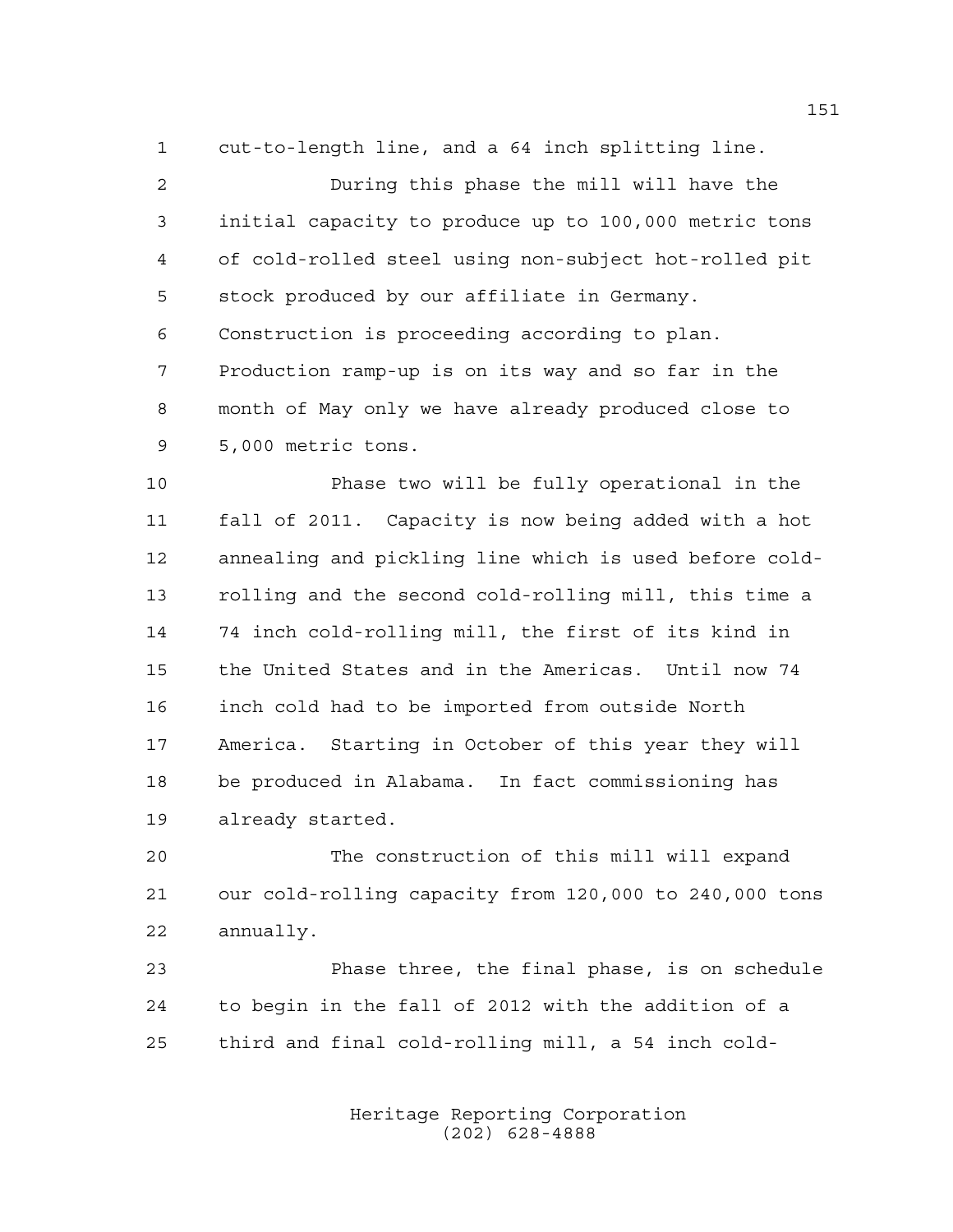rolling mill and commissioning of the melt shop. As this phase is implemented the Alabama mill will be fully integrated with a cold-rolling capacity of approximately 350,000 tons annually. As the Commission staff was able to observe first-hand the timetable for this last phase has been accelerated as construction of the melt shop is now significantly advanced. Indeed, the three argon oxygen decarburization converters, AODs, for the melt shop are already on site. Let me now briefly turn to the sourcing and marketing strategy that underlies the construction of the Alabama mill and the completion of our local supply strategy for North America. My colleague, Stephan Lacor, will speak to this in more detail, but let me provide a general overview of how production and marketing is being transformed as the local supply strategy is implemented. Until recently Mexinox was TK's only North American stainless steel production facility. Mexinox is a re-rolling facility that continues to depend upon external sources for its hot-rolled material. Because it lacks a melt shop and hot-rolling capability, Mexinox has been able to produce some but not all of

> Heritage Reporting Corporation (202) 628-4888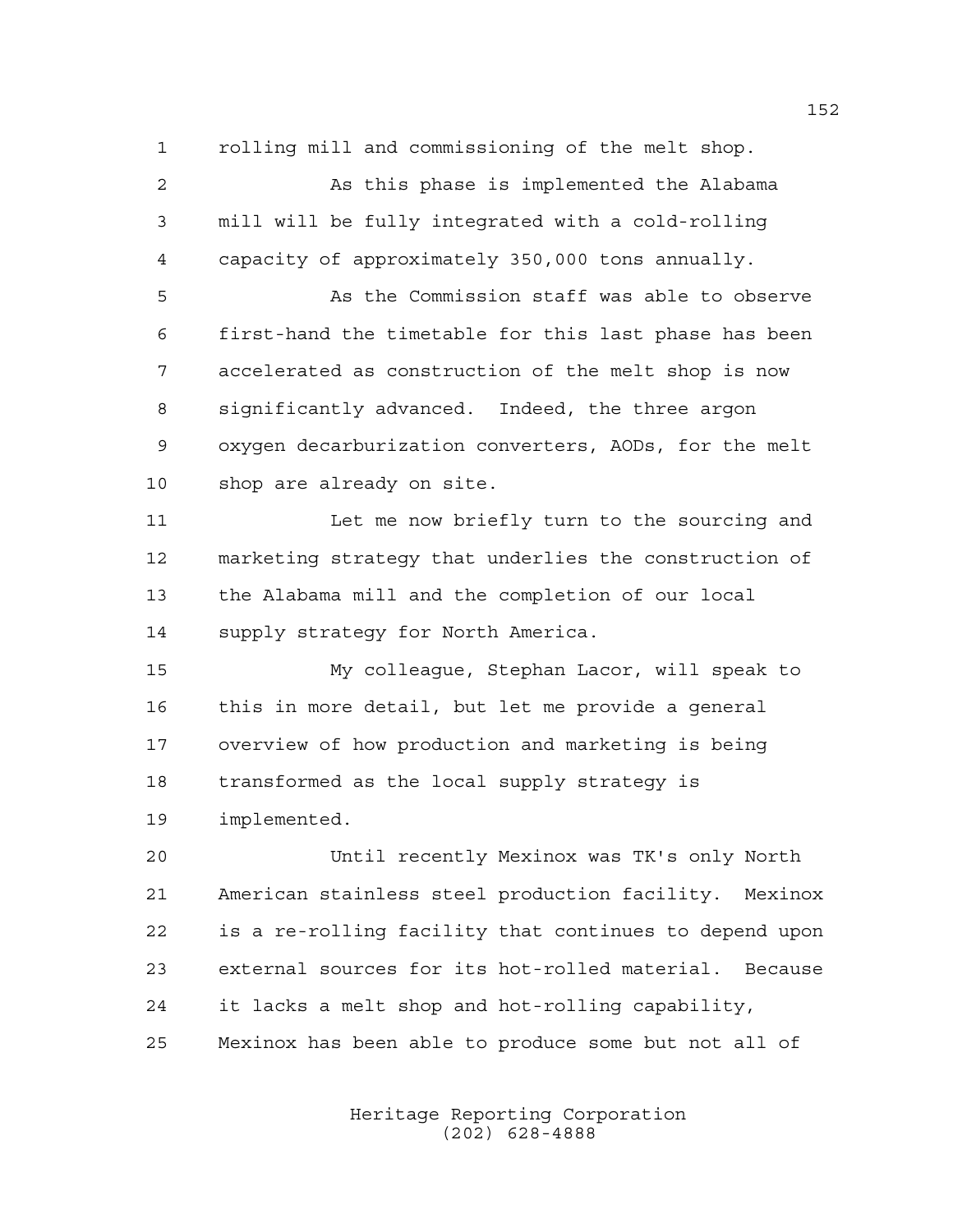the finished products required to effectively supply the U.S. market. Given these limitations, a relatively small quantity of products previously had to be sourced from Germany and Italy to complete the product portfolio of TK products available in North America. This situation was partially remedied in 2006 when TK established a bright annealing facility in Mexico, thereby eliminating the need to supply BA products from Europe.

 We expect that in the near future the small volume of subject stainless steel and stripping coils from Germany and Italy that have entered the U.S. market in recent years will fall further and be at or near zero for the foreseeable future.

 Given the expanded production capabilities represented by the combined and coordinated production operations in Mexico and the United States, there are no current plans for future imports of stainless steel and sheet and stripping coil from Germany and Italy and stainless steel plating coils from Italy when the mill in Alabama becomes fully operational in January 2013.

 To the extent any imports of subject merchandise may come from Germany or Italy after that time, such imports would only considerably consist of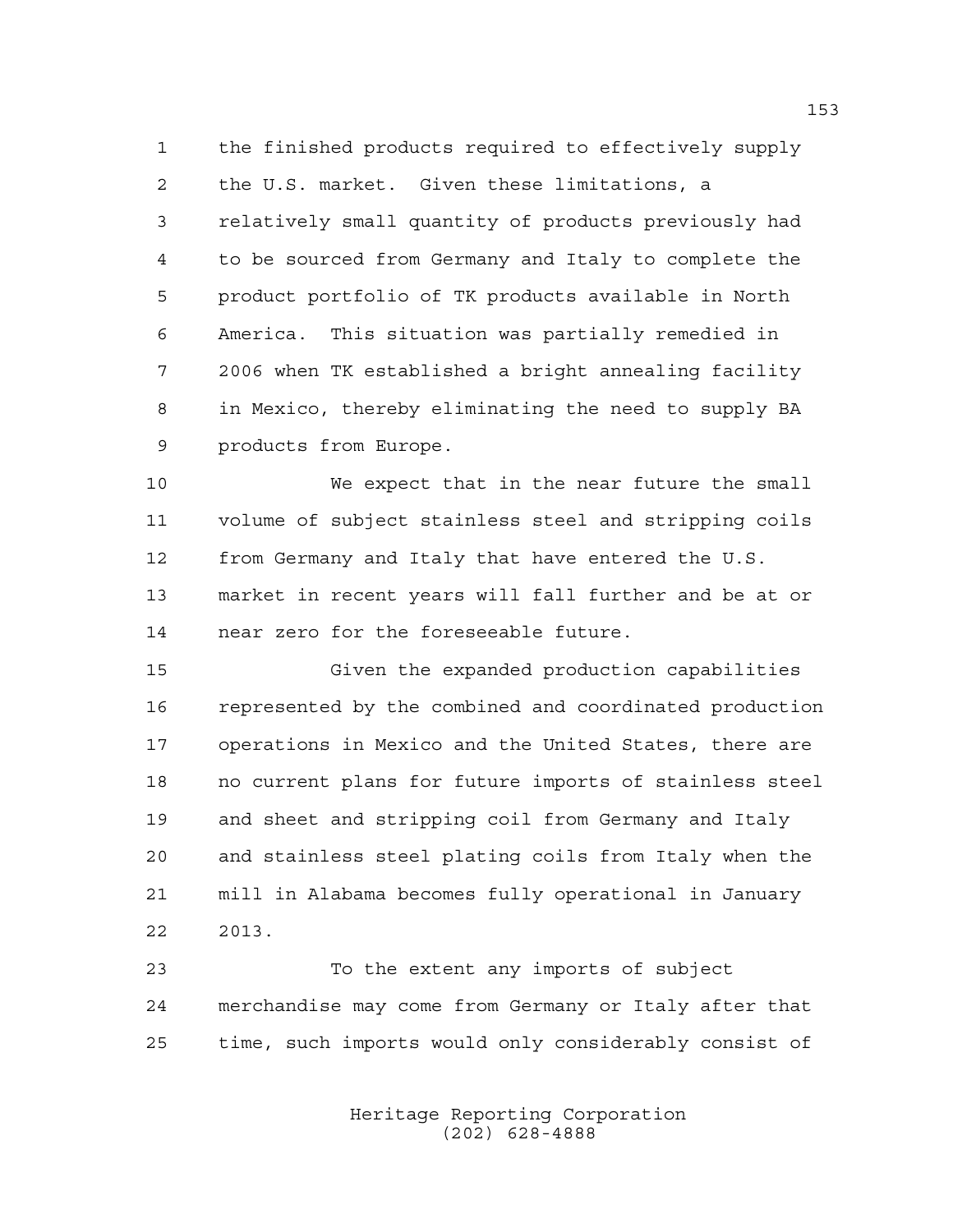very small quantities of niche products that cannot be produced in the U.S. such as certain embossed or flattened surface finishes for which the specialized production equipment has not been installed in TK's North American production operations. However, the demand for such products is very limited and any import volumes are therefore expected to remain very small.

 At the same time imports of subject merchandise from our sister mill, ThyssenKrupp VDM will remain as they have always been extremely low and targeted to narrow and specialized customers and end use applications for mostly non-subject high nickel alloy specialty steels.

 As TK ramps up production of hot-rolled steel, the Alabama mill will also replace Germany and Italy as the principal source of hot-rolled steel raw material sheet stock for Mexinox's cold-rolling mills. At that point a majority of the value of TK's stainless steel sheet and strip imported into the U.S. from Mexinox will be comprised of U.S. produced stainless steel.

 In other words, all future output of cold- rolled sheet and strip at the Mexican mill after the Alabama mill ramps up will serve to expand total U.S.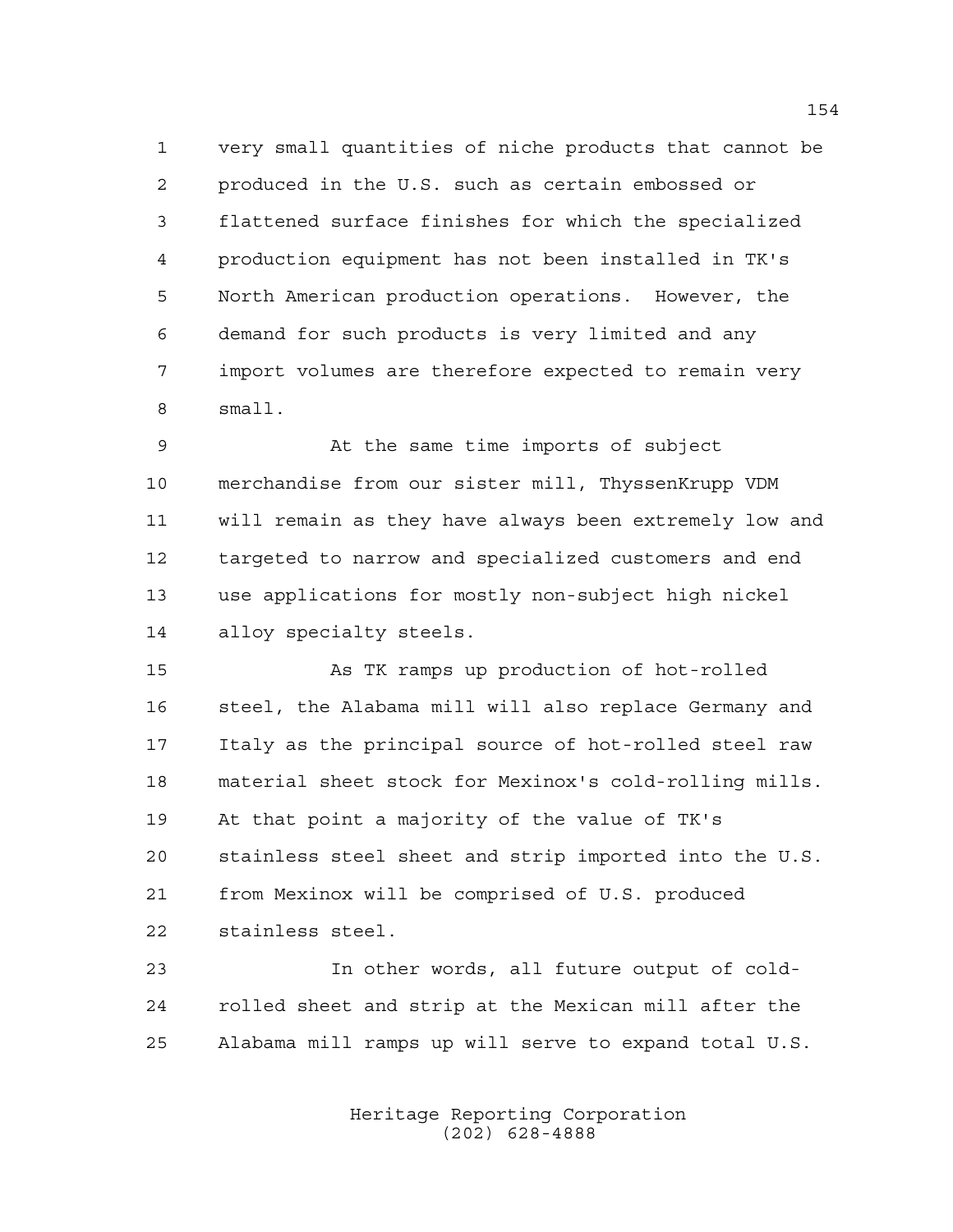output of stainless steel, whether that output is exported to the United States or sold in Mexico or in other markets.

 As Mr. Lacor will discuss in a moment, TK's North American production and marketing strategy also calls for Mexinox to continue to review the range of products exported to the United States as the Alabama mill assumes responsibility for producing and distributing products previously produced in Mexico.

 While Mexinox previously produced a full range of stainless steel flat products marketed in the United States, under this new marketing plan Mexinox's product portfolio will be restricted to mostly AISI grade 430 steel and bright annealed products of various grades. The end result will be an integrated regional production system with the Alabama and Mexican mills respectively focusing on separate product ranges and supplying products to each other to ensure that the entire North American market is adequately supplied with a full portfolio of flat-rolled stainless steel products.

Thank you very much.

 MR. LACOR: Good afternoon. My name is Stephan Lacor and I am the Vice President for Sales and Marketing at ThyssenKrupp Stainless USA. I am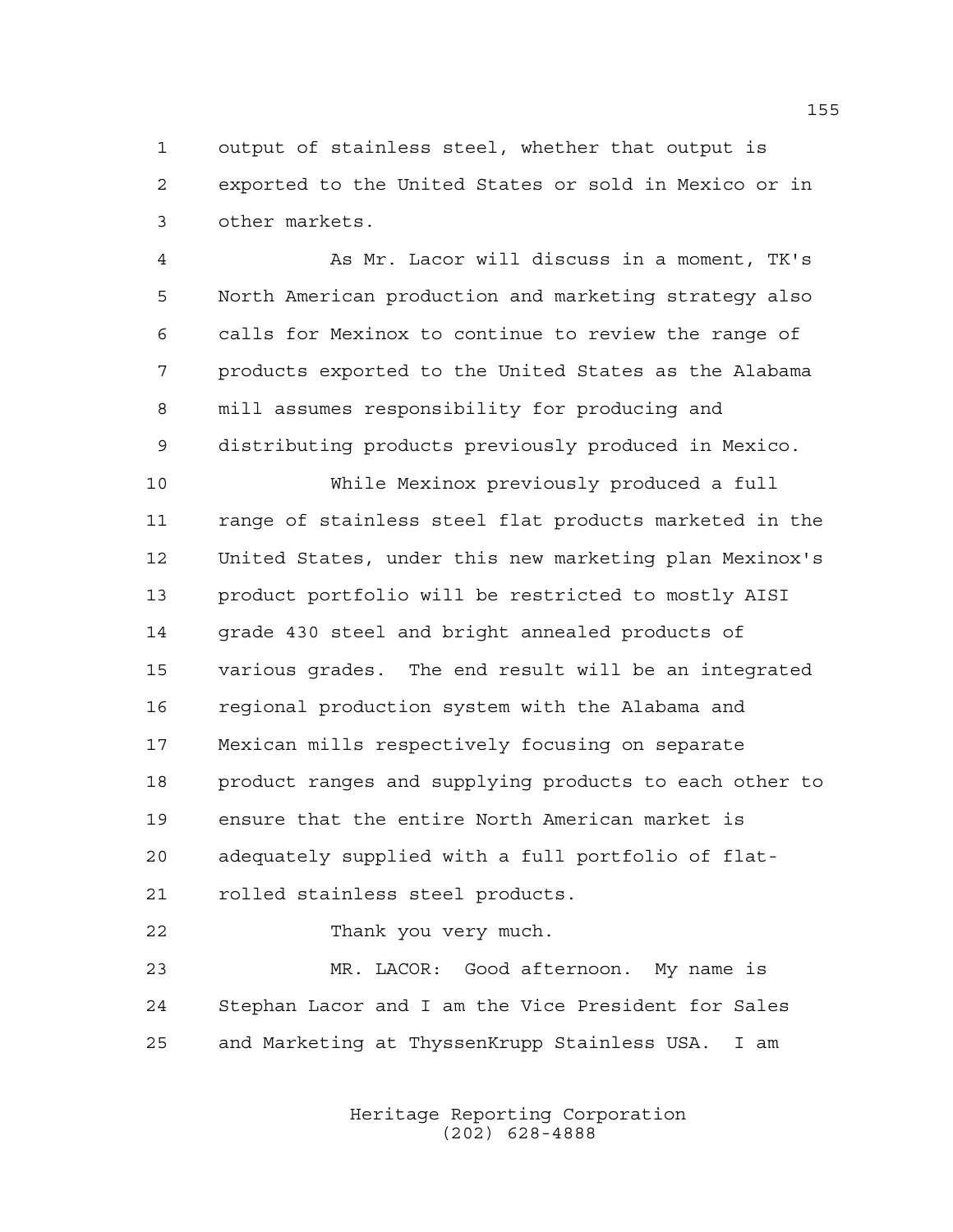also responsible for coordinating commercial

 activities in Mexico. In these capacities I'm responsible for the sales and marketing of all TK Stainless' flat products in the United States, Canada and Mexico.

 I would like to take this opportunity to build upon the testimony provided by my colleagues by describing the management structures and marketing objectives that are in place to execute our local supply strategy.

 Over the last decade and even more so in the last two years, ThyssenKrupp Stainless has significantly overhauled its management structures as to more effectively implement our local supply strategy. With respect to the U.S. market these management structures ensure that the policy of local supply is not undercut by competition from our other TK Stainless companies outside of North America.

 Our management control structures ensure that all TK Stainless companies follow appropriate and centralized sales and marketing policies that do not damage the U.S. market nor jeopardize the billions of dollars that TK Stainless has invested in the Alabama mill.

Historically the management and distribution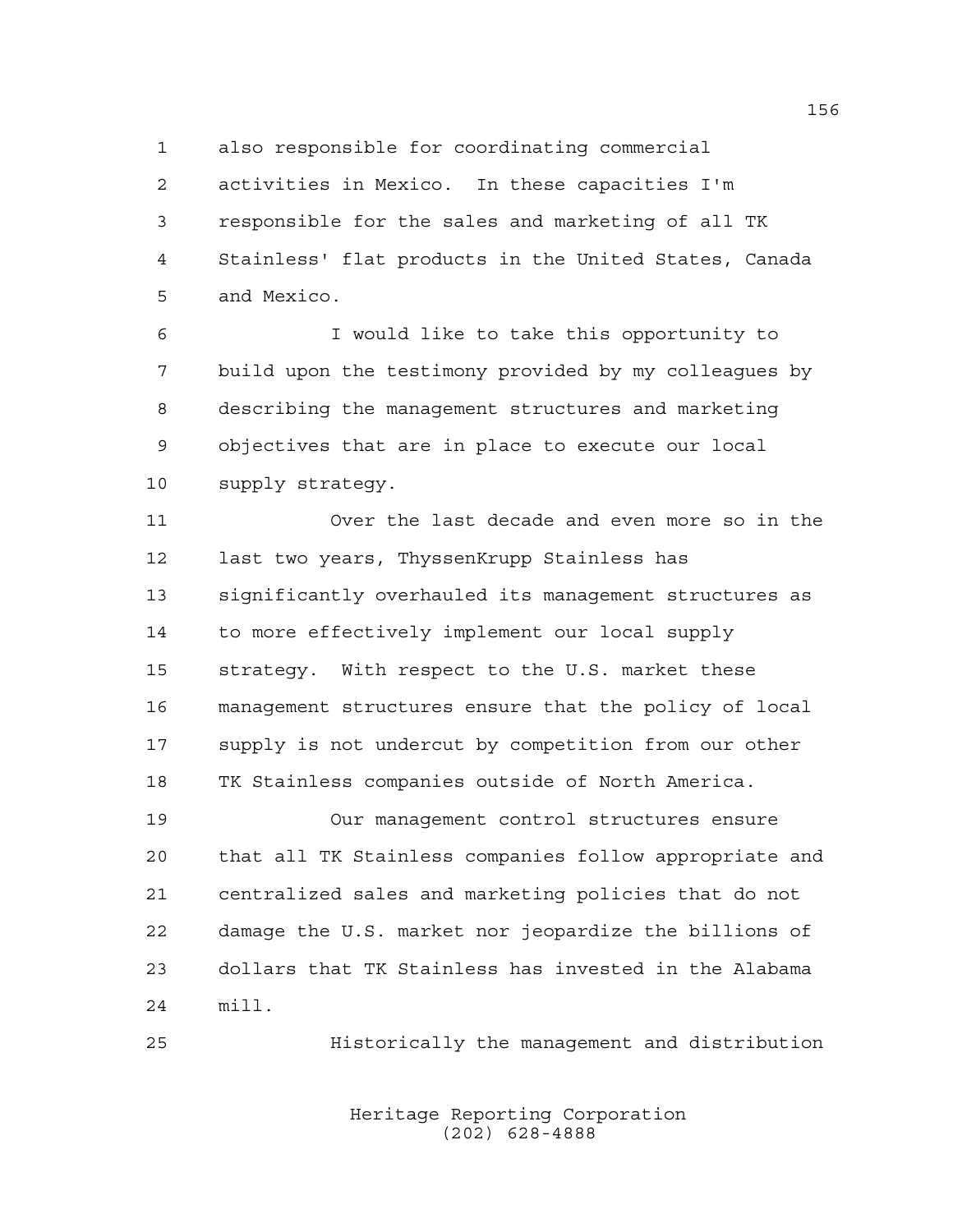of TK Stainless products had been conducted through separate company-specific sales organizations that effectively competed with each other, but beginning in 2000 ThyssenKrupp Stainless began a process of gradually consolidating these distribution organizations under central management and staffing in Chicago. As a major first step in this direction in 2000 TK-NNA, which is a German subsidiary, and Mexinox USA consolidated their administration, sales and distribution staffs with Mexinox USA as the lead company.

 TKAST-USA, the Italian subsidiary, joined the same structure in 2004. So since 2004 while each of these sales organizations continued to retain a separate legal entity, actual day-to-day administration, sales and distribution were performed by Mexinox USA on behalf of the three companies. And to ensure that the coordinated and centralized sales strategy was implemented, during this period I was the Vice President and General Manager of all three legal entities and I was responsible for harmonious and coordinated joint operations in the U.S. and Canadian market.

 With the establishment of SL-USA, this process of consolidating administrative and marketing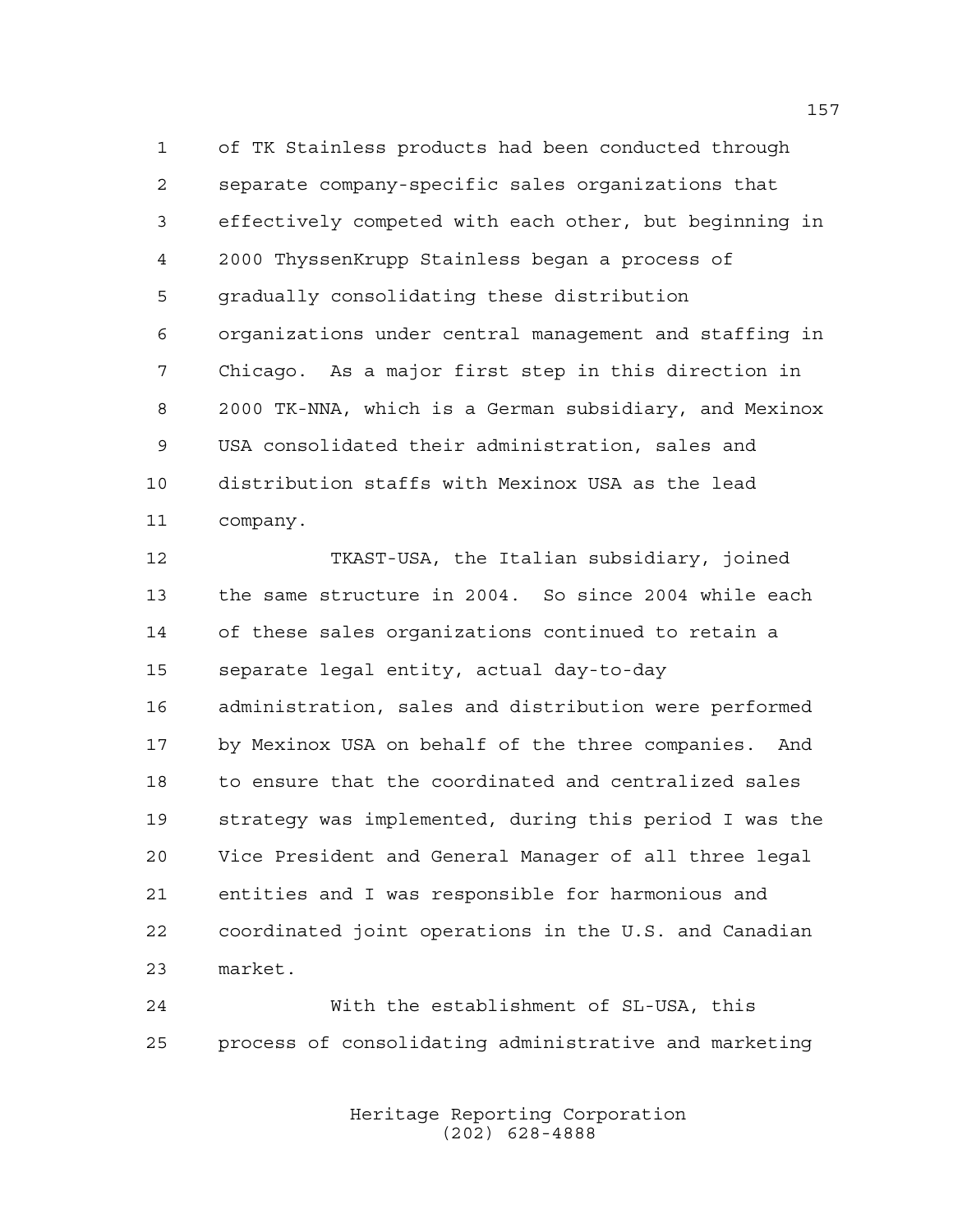functions is essentially completed. Administration, sales and distribution activities are now being consolidated within a single legal entity, ThyssenKrupp Stainless USA headquartered in Alabama. This signaled the effective withdrawal of Germany and Italy from the U.S. market for stainless products. In fact effective December 21, 2010, AST-USA was merged into SL-USA and no longer exists as a separate legal entity. In the very near future Mexinox USA and TK-NNA will also be merged within Stainless USA.

 To summarize, under the management structures in place, strategic management of TK Stainless' global operations will continue to be centralized, coordinated by the Management Board of the Stainless Global Business Area headed by Mr. Iller. This management and coordination functions will reinforce the integrity of the local supply system in North America. While within North America regional management will be conducted and led from within the United States ensuring the coordination of production and marketing between SL-USA in Alabama and Mexinox.

 SL-USA's sales and distribution team will continue to have sole responsibility for sales and distribution in the United States and Canada while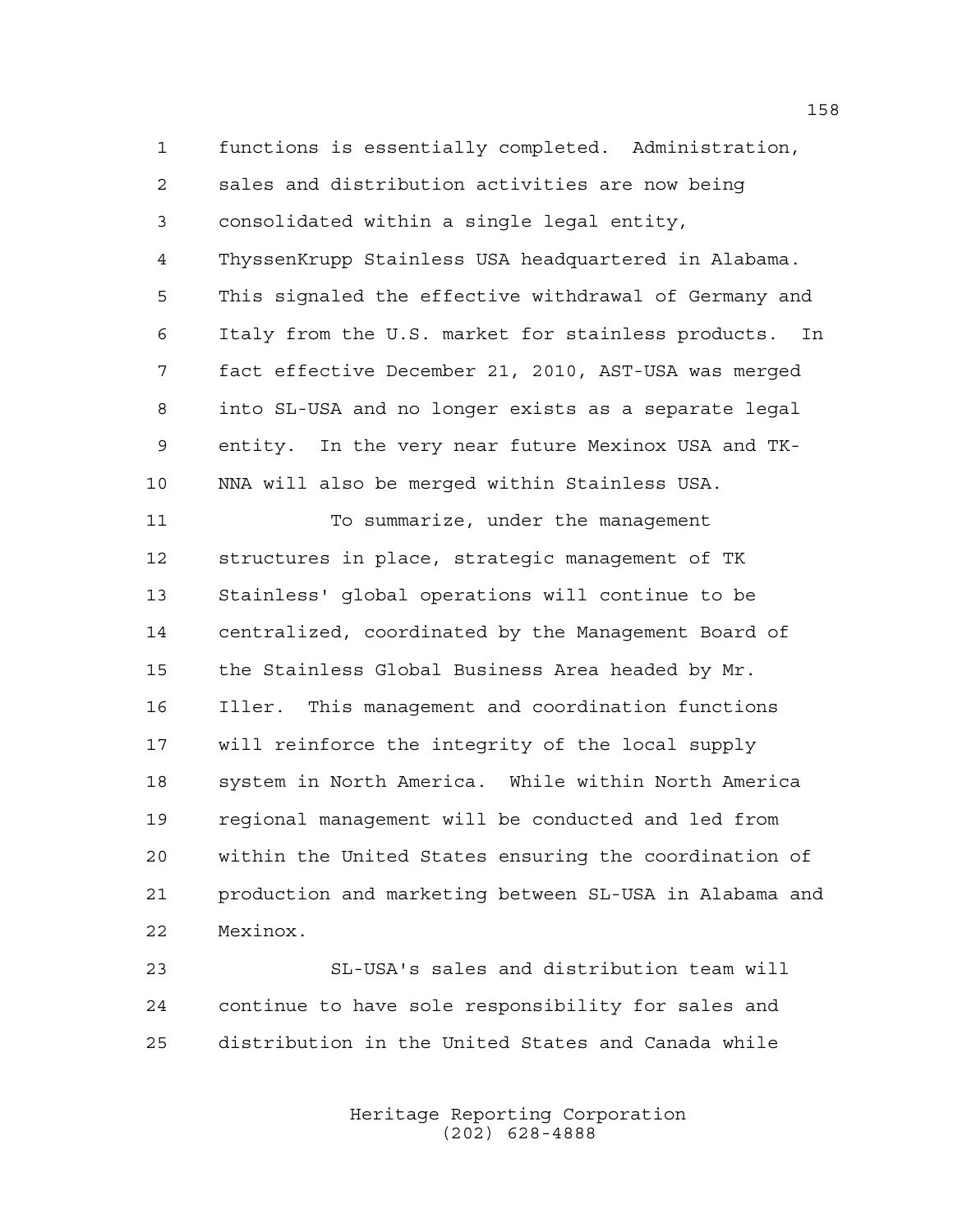Mexinox will continue to have responsibility for marketing and distribution in the Mexican and Latin American markets.

 What will the marketing plan look like as the Alabama project is completed? As Jose-Ramon has mentioned, the establishment of the Alabama mill culminates ThyssenKrupp's Stainless local supply strategy under a centralized sales, marketing and administrative management team.

 The next step in this rationalization process will be the nearly complete replacement of stainless steel products imported from Italy and Germany with product produced in our Alabama mill. With the exception of very limited niche products that are not locally available, once the Alabama mill is operational there will be no need for my sales and marketing team to source products from outside of North America.

 At the same time the portfolio of products produced in Mexico which for several years has increasingly concentrated on phoretic products, will continue to be mostly limited to AISI grade 430 seal and to bright annealed products of various grades. 24 As the Commission noted in the last sunset

review there continues to be a fairly limited capacity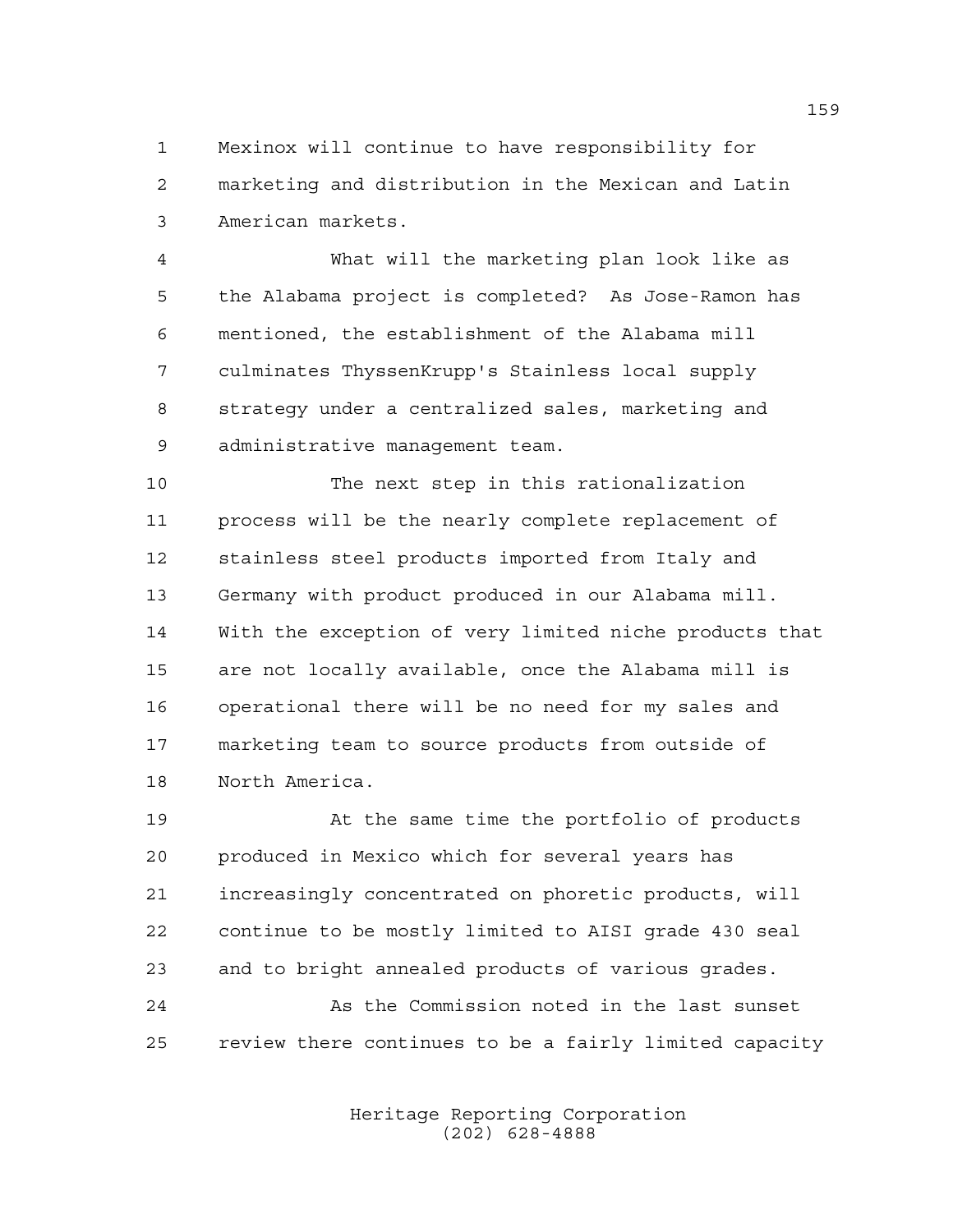to produce bright annealed products in North America, and because the Alabama mill lacks the equipment to produce bright annealed products while Mexico has had this capacity since 2006, the bright annealed product will still be produced in Mexico and shipped to the United States.

 Production from Mexico phoretic products, in particular grade 430, will continue to be shipped to the United States. This is because at least during the initial phases the Alabama mill will not have the technical capabilities required to provide the surface finish that customers expect in this grade.

 In the medium to long term, shipment volumes from Mexico are not expected to exceed the levels that were attained in recent years.

 While Mexinox concentrates on phoretic grades, the Alabama mill will focus on the production of 300 series austenitics products. In addition, ThyssenKrupp Stainless intends to take advantage of the new 74 inch rolling mill in Alabama which is the only 74 inch wide cold-rolling mill in North America. We see great marketing opportunities for this new mill which will allow us to grow our sales by supplying products that are today all imported from outside of North America.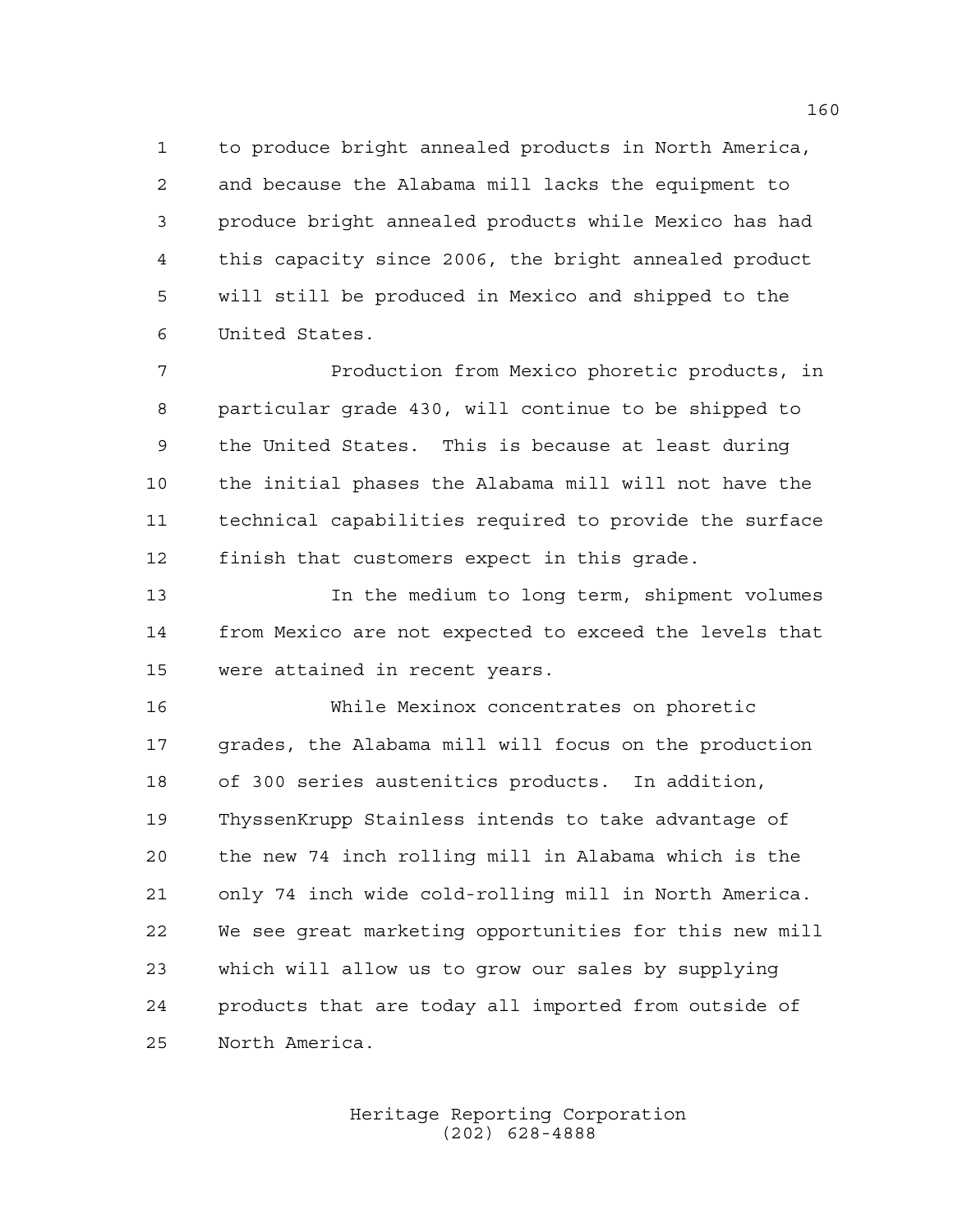The end result of the startup of our Alabama mill will be an integrated regional production and marketing strategy with the Alabama and Mexican mills each focusing on separate product ranges, supplying products to each other, and making sure that the entire North American market is adequately supplied with a full portfolio of flat-rolled stainless steel products.

 It is important to emphasize that the central management of production, sales and distribution from the North American headquarters in the USA has as its principle aim to ensure that TK's North American facilities operate effectively to maximize TK's investments in North America and in the United States in particular. Like any other U.S.- based producer, SL-USA will not permit any action that could potentially harm the economic viability of its U.S. operations and jeopardize the billions that we have invested in the Alabama mill.

Thank you.

 MR. LEWIS: Again for the record my name is Craig Lewis of the law firm Hogan Lovells on behalf of the ThyssenKrupp respondents.

 I'd like to take a few minutes to address the condition of the U.S. industry.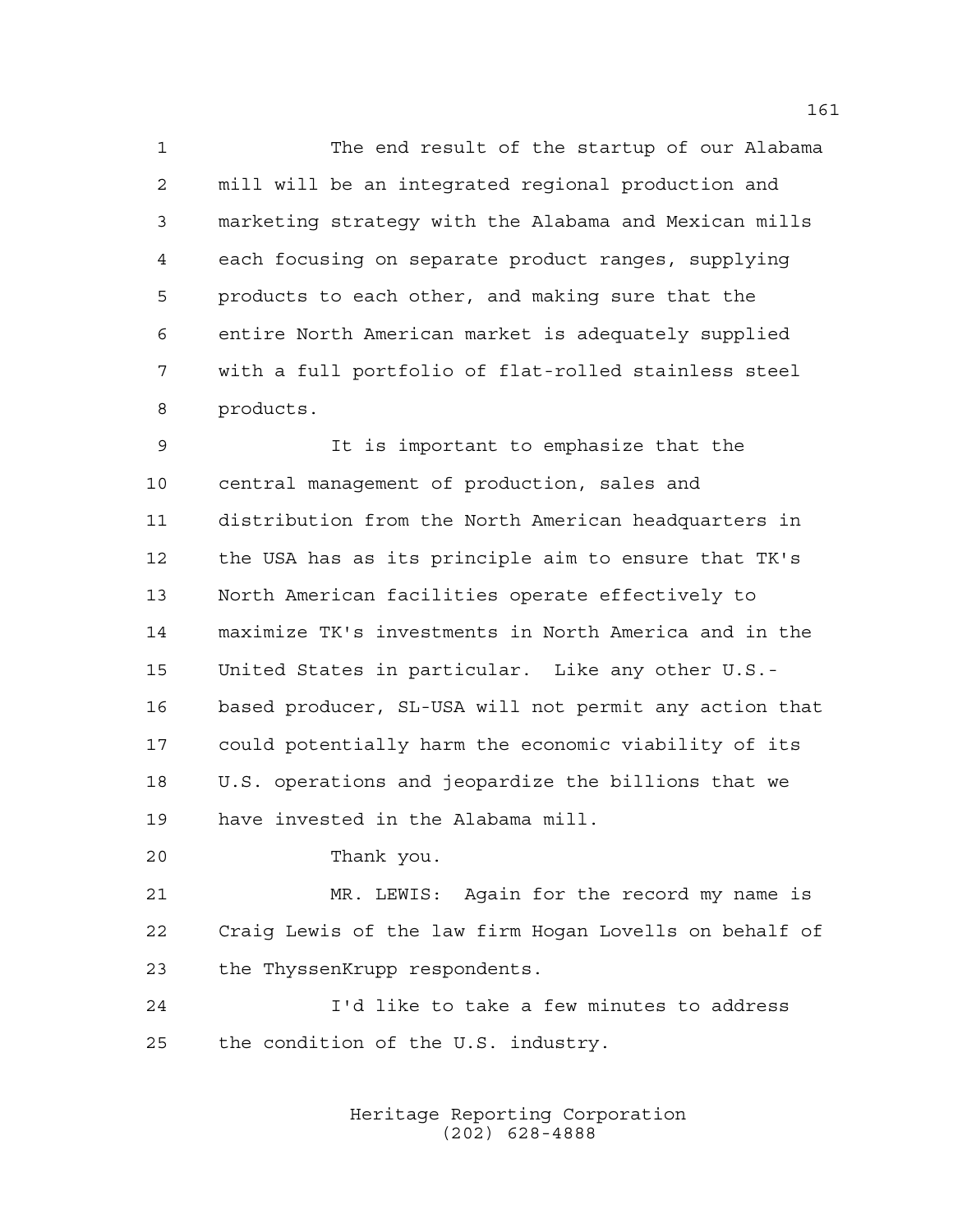The petitioners claim that continued relief is justified in this case because the domestic industry is in a, quote, "highly vulnerable" condition. In support of this contention, they principally cite to trade and financial performance over the last three years of the period of review. That is to say between 2008 and 2010. Of course this data is misleading because it encompasses the historic collapse and demand that occurred in the fourth quarter of 2008 and discounts the evidence of rebounding demand in 2010, 2011 and beyond. The real question the Commission faces is not whether the U.S. industry did poorly in 2009, virtually all U.S. industries did poorly in 2009, but what condition the U.S. industry is in today in 2011. As I will briefly summarize, the data before the Commission demonstrates one, that the U.S. industry is stronger and more competitive than it ever has been before; and two, the reconditioned U.S. industry is already reaping the benefits of rebounding demand in 2011 and beyond. First, the internal strength of the industry.

 During the last review the Commission observed that the U.S. industry underwent an

> Heritage Reporting Corporation (202) 628-4888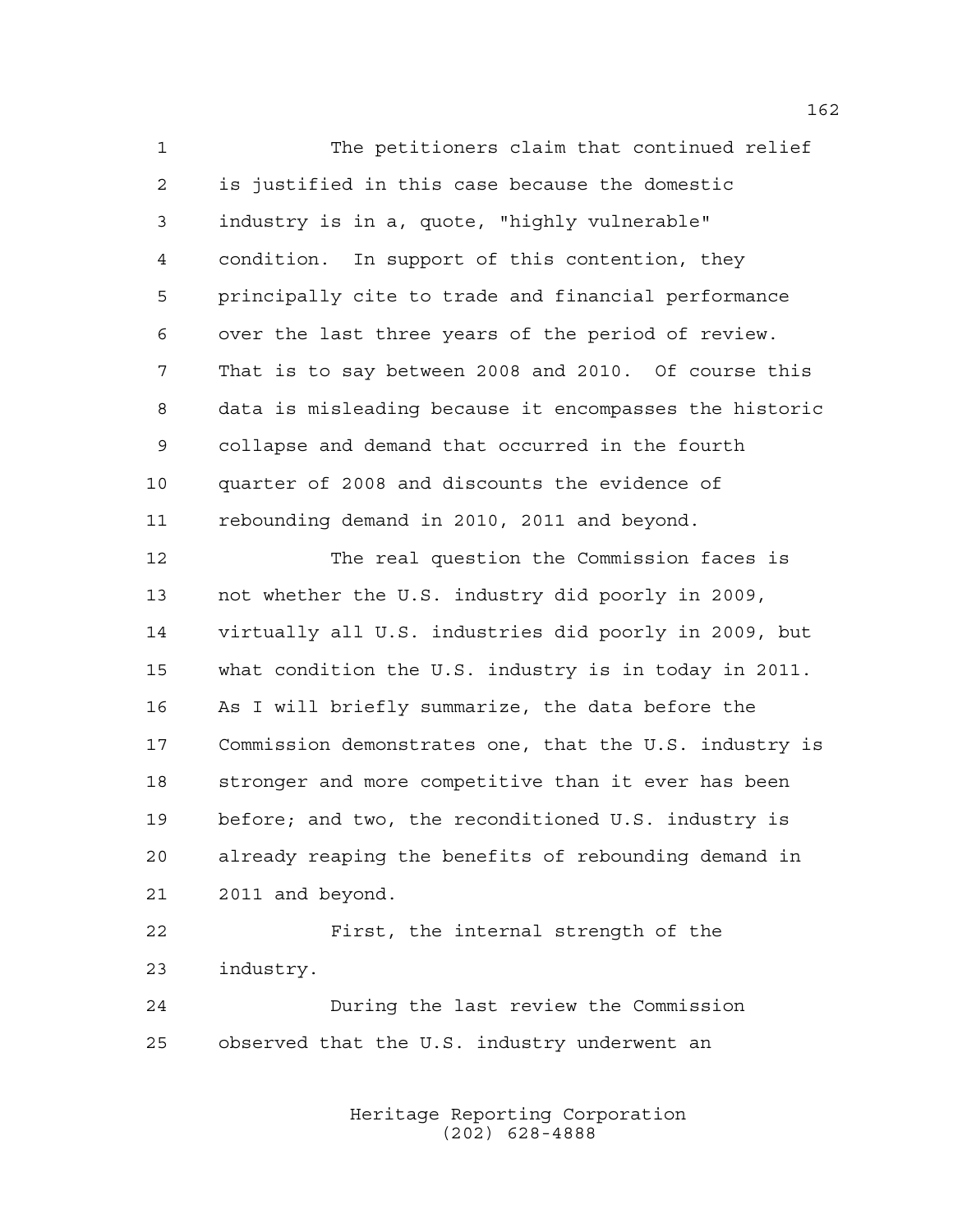unprecedented period of bankruptcies and

 consolidations that reduced the number of U.S. producers from 13 to just 6 producers, of which 3 -- NAS, AK Steel and Allegheny -- now being joined by ThyssenKrupp, account for almost all industry production and sales.

 As Commissioners Okun and Pearson observed in the last review, the industry that emerged from this period is stronger and fundamentally changed. A few key points highlight these facts from the current review period.

 Since 2005 the U.S. industry earned a weighted average 4.5 percent net return on its U.S. sales, even with the horrible market conditions of late 2008 and 2009 thrown in. Over the same period, returns on investment averaged 6.62 percent. Capacity increased 28 percent. Productivity increased 12.5 percent. Hourly wages have increased 22 percent. Average unit values increased nearly 17 percent. The strength and confidence of the U.S. industry in its future is nowhere better illustrated than in the continued reinvestment. Obviously ThyssenKrupp's own \$1.4 billion investment in the U.S.

example of this, but ThyssenKrupp is not alone. The

stainless steel mill is the most dramatic recent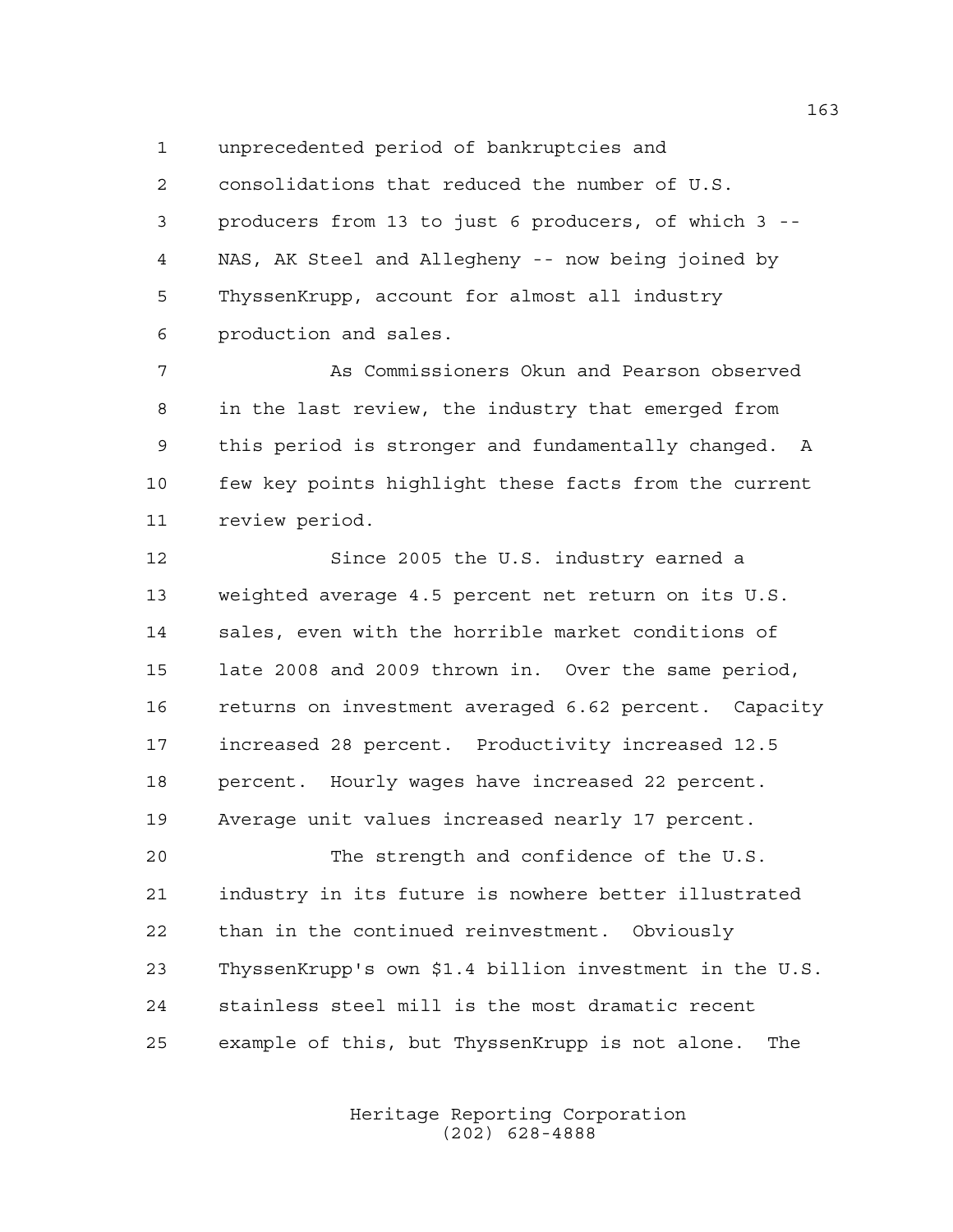pre-hearing staff report indicates that other major U.S. producers, particularly NAS, have also invested substantially in production capacity and technology since 2005.

 Between 2006 and 2008, for example, NAS increased its melting capacity from 800,000 tons to 1.4 million tons. These are metric tons. A 75 percent increase. In 2008 NAS also added a fourth hot annealing and pickling line with an annual capacity of one million tons; and in 2009 NAS added a fifth cold-rolling line increasing its capacity to 840,000 metric tons.

 Another indicator of the domestic industry's strength and competitiveness is its export performance. During the original investigation period U.S. exports peaked in 1998 at approximately 73,000 short tons. By 2005 that figure had nearly doubled, to 135,000 tons. And by 2010 the figure doubled again, to 290,000 tons, representing nearly 19 percent of total commercial shipments. This last fact not only demonstrates the competitiveness of the U.S. industry, but also demonstrates another significant change in the industry since the original investigation, namely the strength and growth of demand in markets outside of the United States.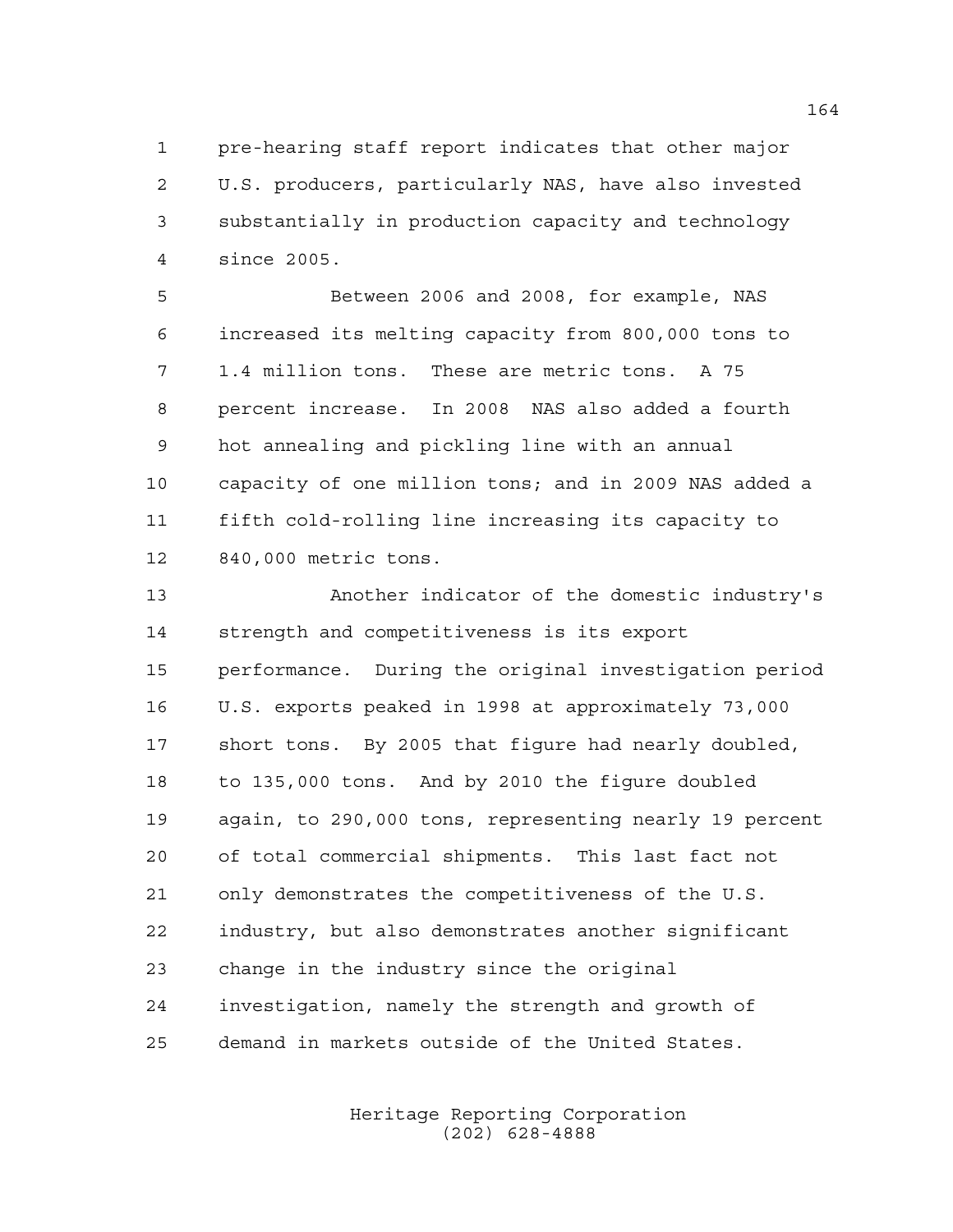The petitioners also complain about rising raw material costs, however here too the reality differs from what is portrayed in their briefs.

 Unique among the steel industries examined by the Commission, the U.S. flat-rolled stainless steel industry utilizes a well-established metal surcharge system that more than offsets the effects of volatile raw material costs, particularly with respect to nickel, but also with respect to other key metals. So successful are these surcharges that most U.S. producers have extended them to other areas including energy and iron. Furthermore, indications are that over the near term nickel prices will be declining as more supply enters the market.

 Finally, the U.S. industry has further enhanced its competitiveness through diversification. Allegheny is probably the best example of this as the company itself has reported that it is, quote, "one of the largest and most diversified specialty metal producers in the world" that has, again I quote, "largely withdrawn from the commodity stainless market."

 This is not the picture of an industry that's highly vulnerable to injury from imports. The future of the U.S. industry also looks

> Heritage Reporting Corporation (202) 628-4888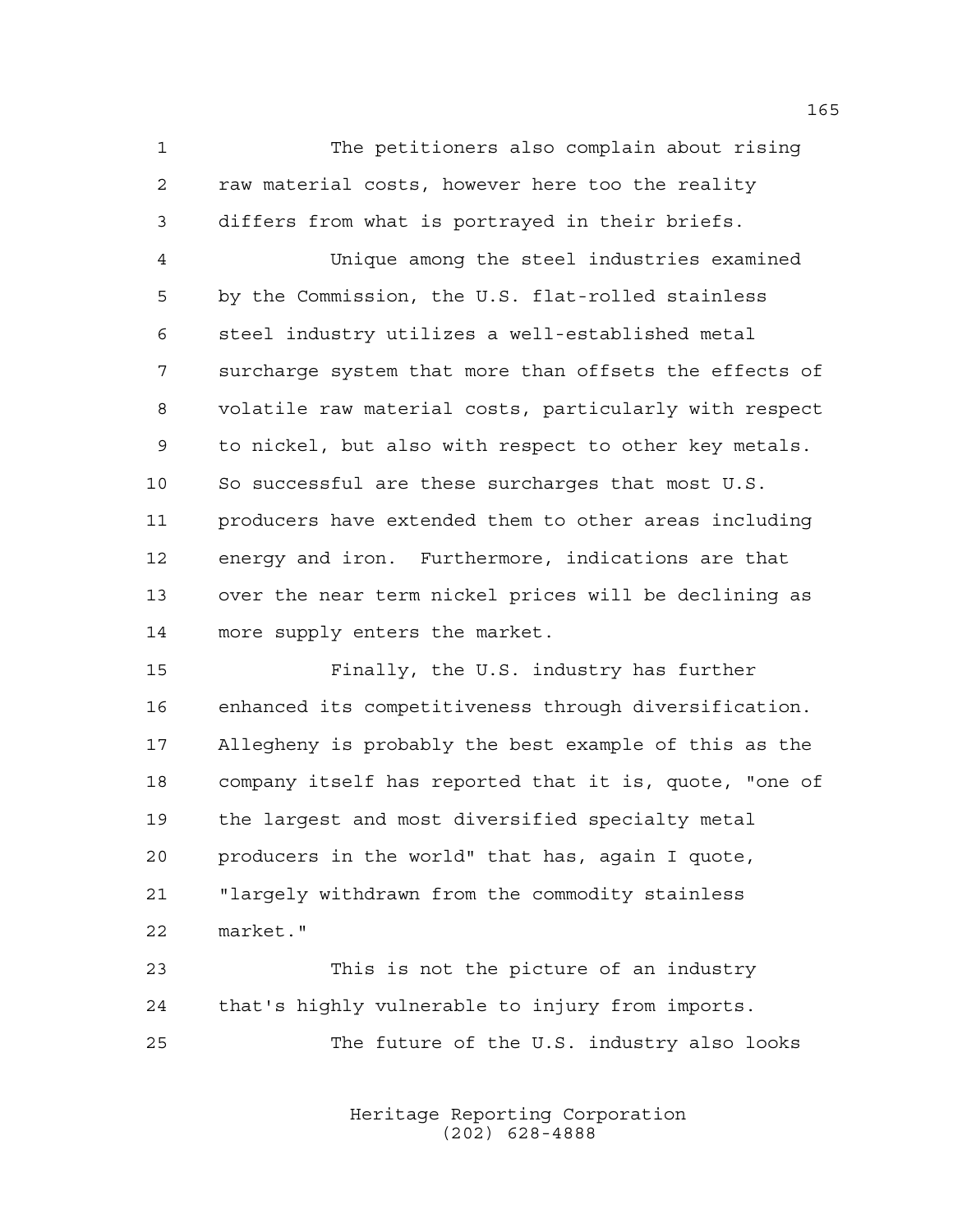bright. For proof of this the Commission need look no further than the statements from the U.S. producers themselves. According to a recent press release, NAS increased its melting capacity by nearly 32 percent last year as net sales increased by 74 percent and profits topped \$156 million. As NAS put it, quote, "The continuous strength of the North American market has allowed North American Stainless to improve prices for the second quarter of 2011 which have been immediately accepted in the market." I again quote, "NAS is working at full capacity, having achieved record production in the first quarter."

 Similarly in its first quarter 2011 earnings call, Allegheny Ludlum's President informed its investors that it was able to raise stainless product prices six to nine percent and noted that the market is supporting this price increase as U.S. service center activity has been improving, driven by better demand for the transportation, energy and food equipment markets. Mr. Hassey of Allegheny similarly stated that, "We believe demand will increase for our stainless steel sheet and plate products during 2011 as the economy continues to grow."

 There's no doubt whatsoever that these optimistic, forward-looking statements from the U.S.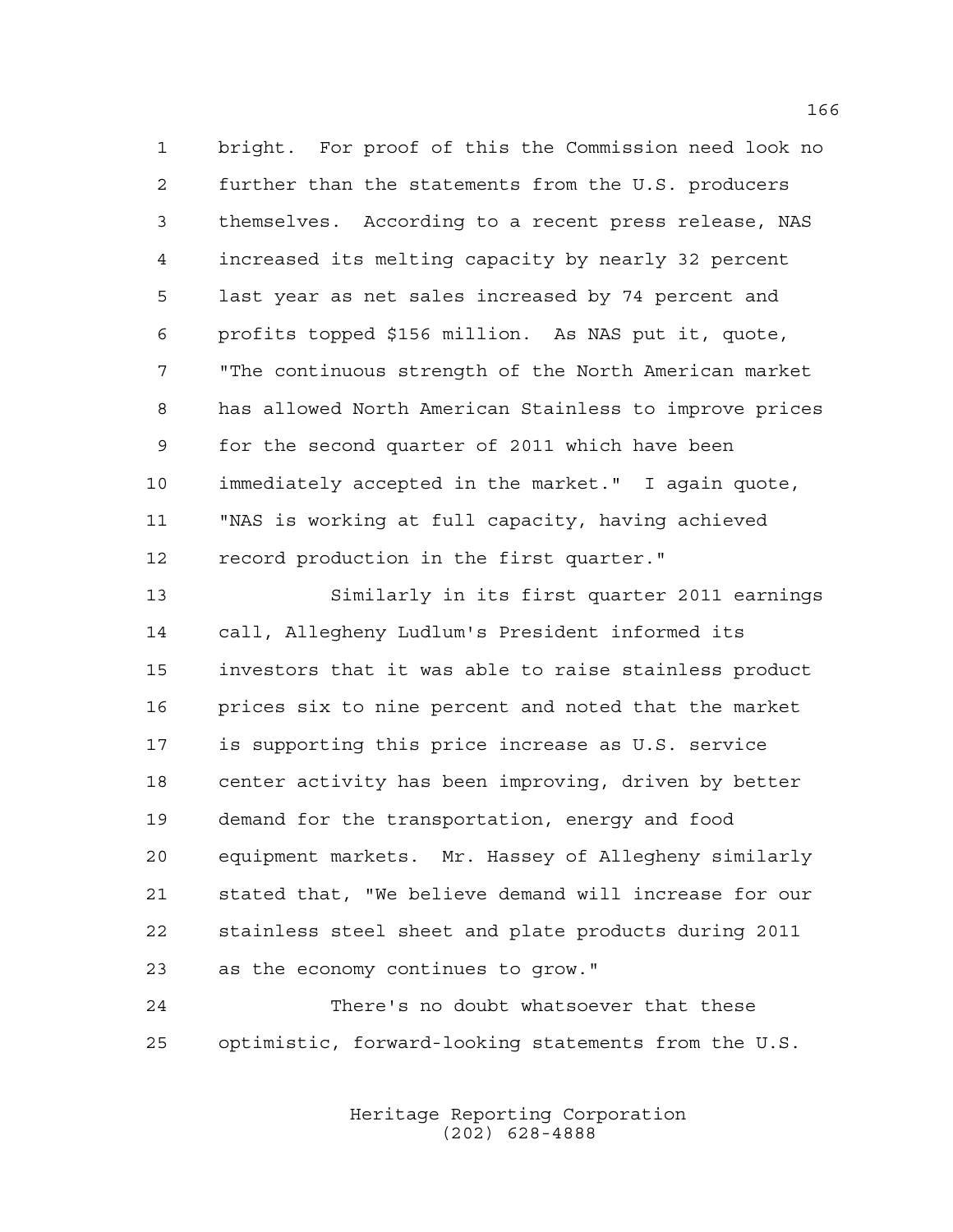industry are credible and accurately portray the favorable position the U.S. industry currently is in. The U.S. manufacturing economy and with it demand for stainless steel is improving. Consumer demand is up, domestic industry shipments have already recovered to or near 2005 levels in terms of both volume and value. The industry is again profitable, and extremely so in the case of NAS, based on its public release. The pre-hearing staff report predicts that industrial production will increase by a healthy 4.5 percent in 2011 and another 4.1 percent in 2012. This is in line with producer and purchaser expectations as expressed in their questionnaire responses. This is, in short, not a vulnerable industry nor is it a time of weak market conditions. 17 Thank you. MR. LEIBOWITZ: Madame Chairman, members of the Commission, I'm Lewis Leibowitz with a brief word on cumulation. We urge the Commission not to cumulate imports from Germany, Italy and Mexico in this case with each other or with other respondents. We discussed this in our pre-hearing brief. To be short about it, imports from Italy and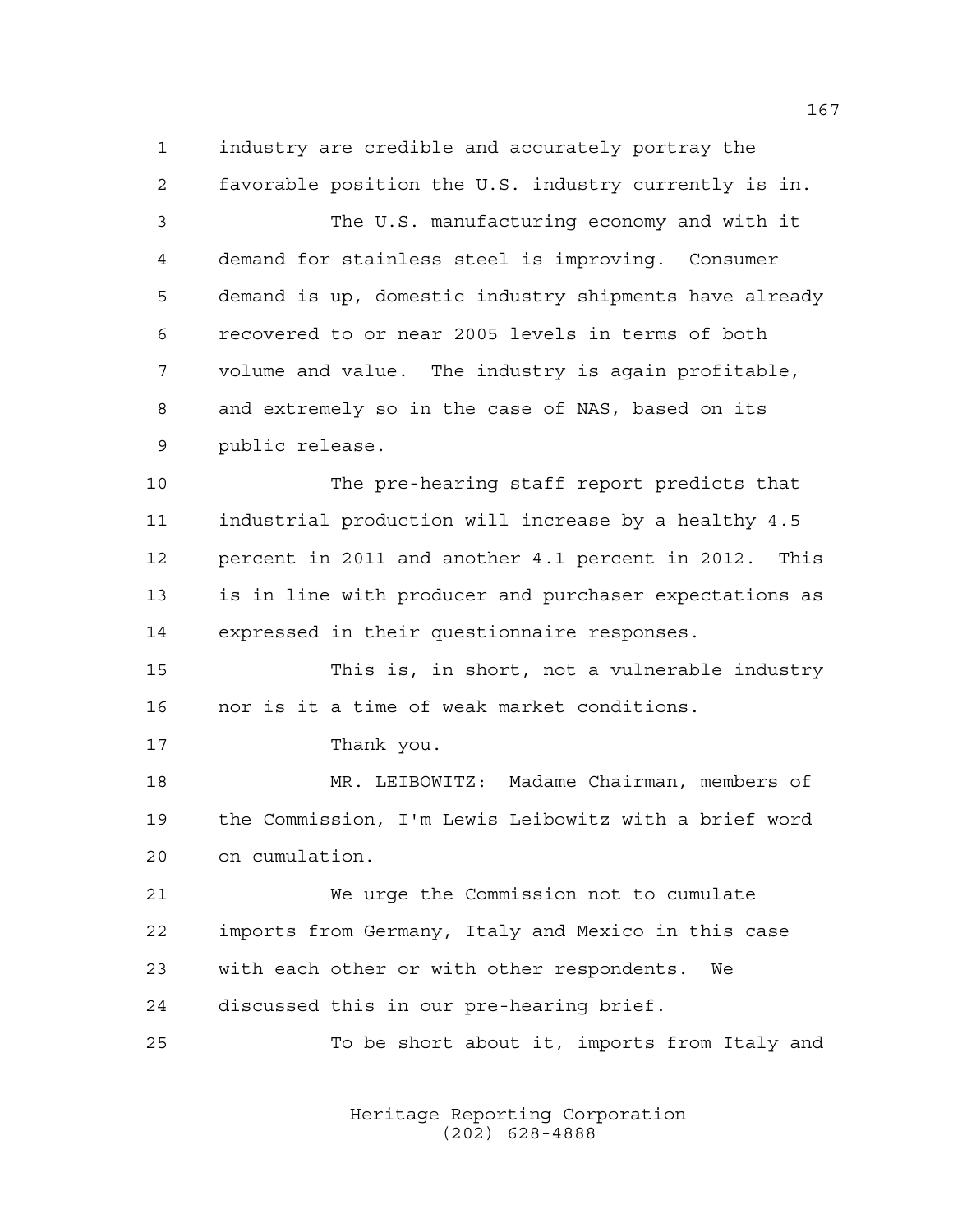Germany will be so small that they can have no discernable adverse impact on the domestic industry within a reasonably foreseeable time. The cumulated analysis is therefore mandated under the statute.

 Imports from Mexico are not likely to decline to negligible quantities in the foreseeable future. However, imports from Mexico will increase U.S. production of stainless steel and exports of stainless steel.

 The order has had and will continue to have no impact on the volume of exports from Mexico to the U.S.. After well over a decade of experience and success under the order Mexinox has demonstrated that it will maintain a stable share of the U.S. market under an order or not under an order. Mexinox is a responsible competitor.

 This morning you discussed the Arcelor Mettle and Nucor cases and I look forward to discussing how those cases are very similar to the situation that we have here, and I think following that case is mandated here.

 Just to give a couple of examples, affiliated producers in Germany, Italy and Mexico represent substantially all of the subject production in those countries, just like Arcelor Mettle.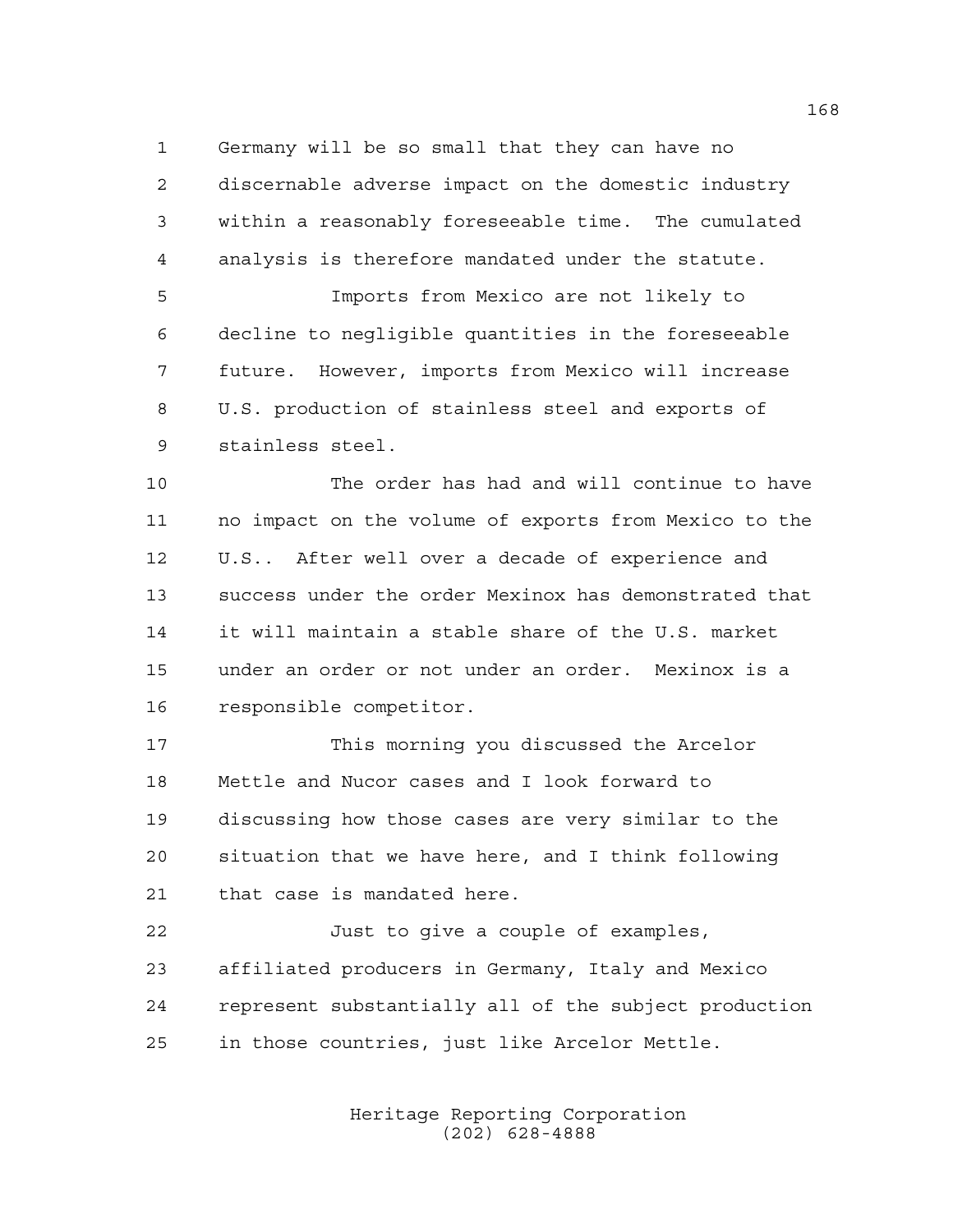ThyssenKrupp Stainless has adopted a marketing strategy that relies on local production to serve regional markets, just like Arcelor Mettle. That marketing and production strategy is actively controlled by company management in the United States. These conditions of competition are uniquely applicable in this case to the ThyssenKrupp companies and justify the cumulation.

 The likelihood of injury determination in the sunset review is inherently predictive and must consider the capabilities and incentives faced by producers in the subject countries. In light of all that we have told you today, in light of the Alabama investment, the well documented local supply strategy, there is a clear distinction between the capabilities faced by the ThyssenKrupp companies and those faced by producers in other subject countries. We therefore urge the Commission not to cumulate imports from Germany, Italy and Mexico with each other or with other respondents.

 Thank you very much. That concludes the ThyssenKrupp company's affirmative presentation. I think we are going to defer to our Korean colleagues. MR. GOLDFEDER: Good afternoon. There are three primary reasons why the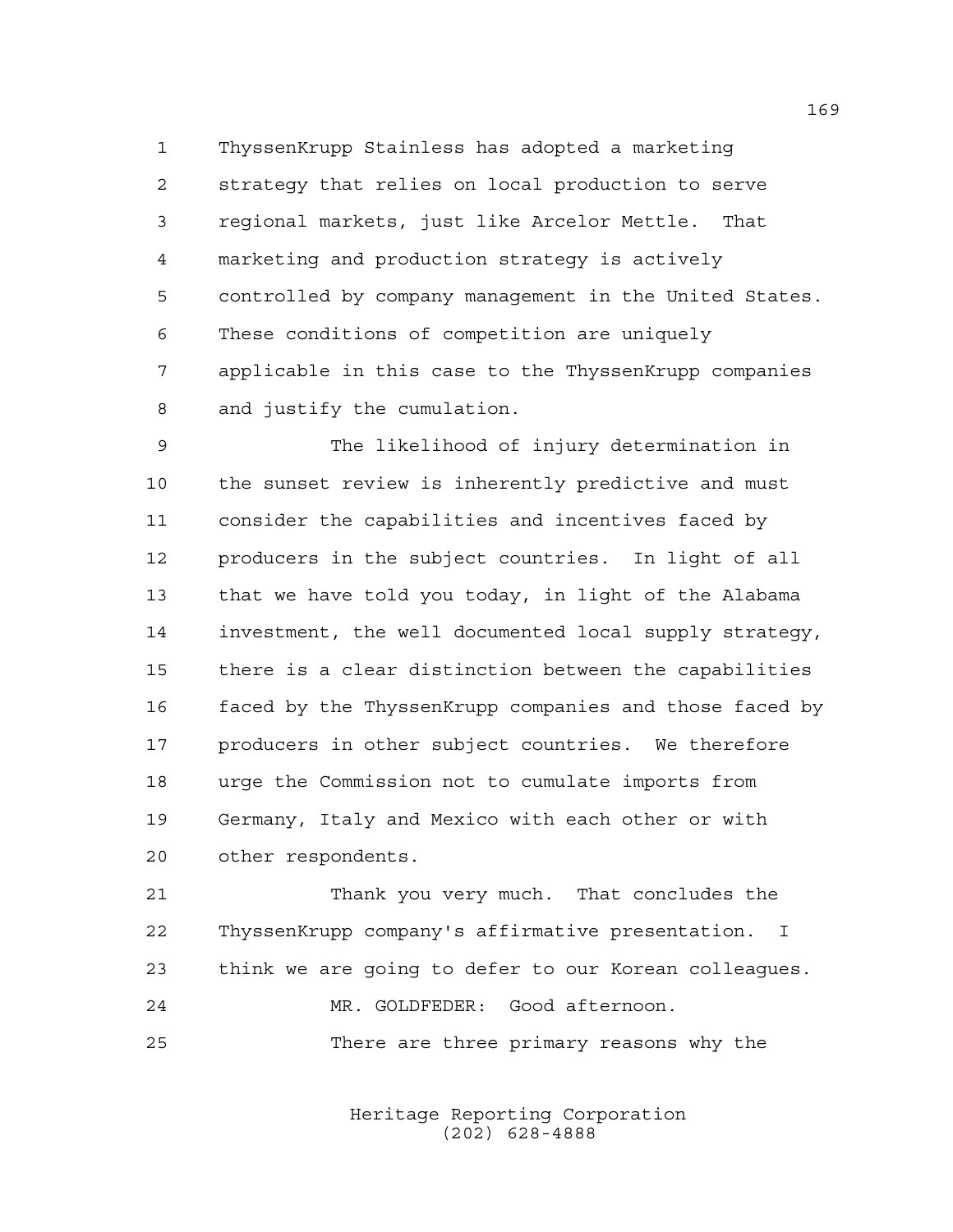revocation of the two orders against Korea. First, the Korean industry maintained only a marginal U.S. presence throughout the POR, choosing instead to focus on supplying the strong and growing demand in the home market and throughout the rest of Asia. Korean import volumes and prices had no material adverse effect on the domestic industry during the POR. Revocation will not cause that to change in the foreseeable future as demand in Asia will continue its robust growth.

overwhelming weight of record evidence favors

 Second, the Korean industry has little unused capacity that could be directed to the U.S. in the event of revocation and has no plan to expand capacity.

 Third, the U.S. market is recovering from the recession as is evidenced by increased U.S. consumption and rising prices in 2010. The domestic industry which has always held the lion's share of the U.S. market will be the principal beneficiary in the years to come.

 Beginning with the issue of cumulation, the record shows that Korean imports are likely to have no discernable adverse impact on the domestic industry after revocation. Korean volumes and market share were extremely low throughout the POR because Korean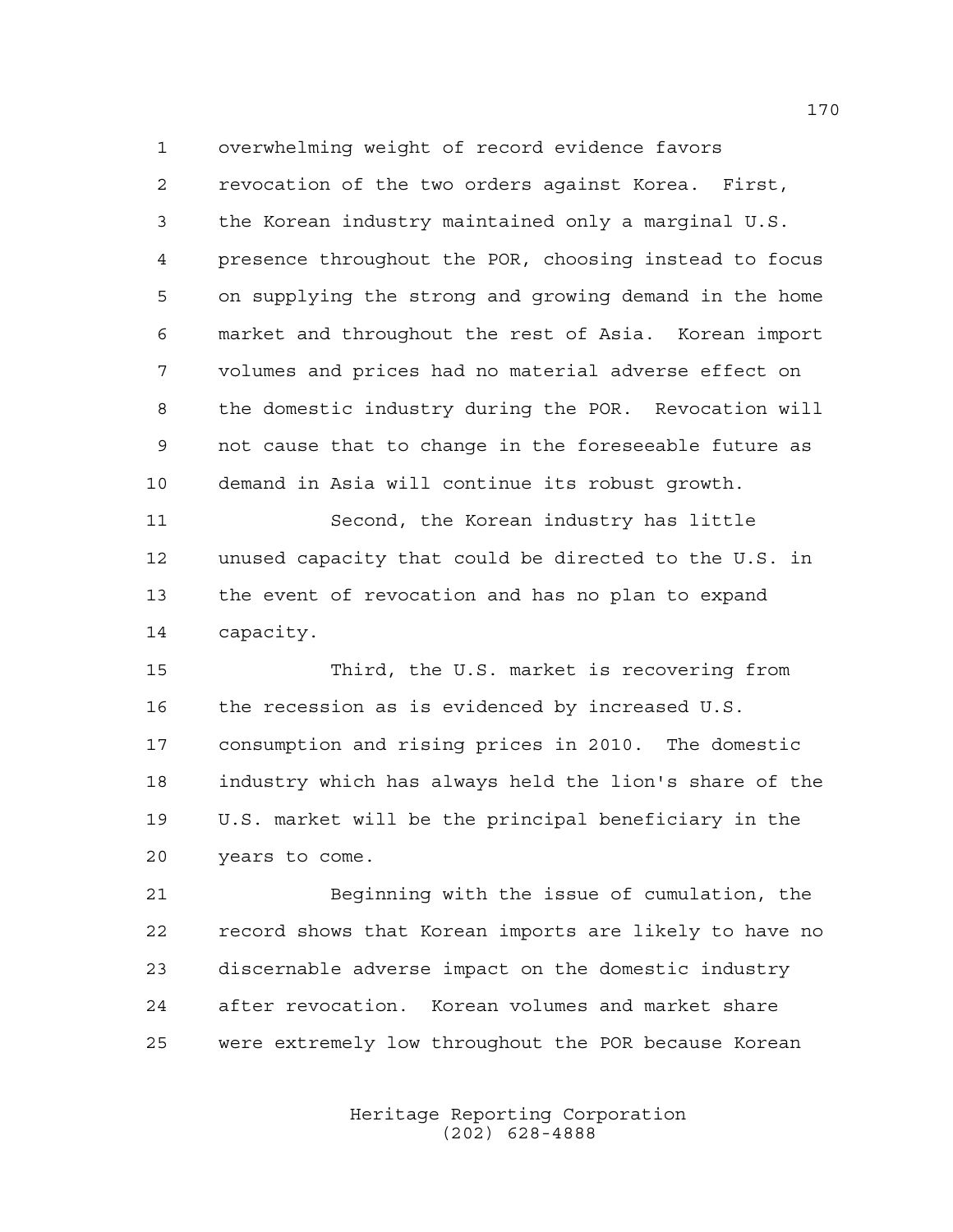producers have focused on the very substantial and growing demand in the Korean, Chinese and other Asian markets.

 The continued growth within Asia where consumption is expected to increase by more than 15 percent over the next two years supports the conclusion that these trends are likely to continue even if the orders are revoked.

 Another important factor is Korea's very low duty rates. POSCO is already excluded from the countervailing duty order and it currently has a very low antidumping duty rate. The three other principal Korean producers which are all re-rollers, also have very low antidumping and countervailing duty rates, and one of them, Hyundai Steel, is excluded already from the antidumping order.

 We recognize that the Commission seldom declines to cumulate on the basis of no discernable impact but it has exercised its discretion not to cumulate on other grounds and it should do so here based on the conditions of competition that are specific to the Korean industry.

 Our pre-hearing brief details the differences in capacity and production, product mix, and shipment volume trends that set Korea apart from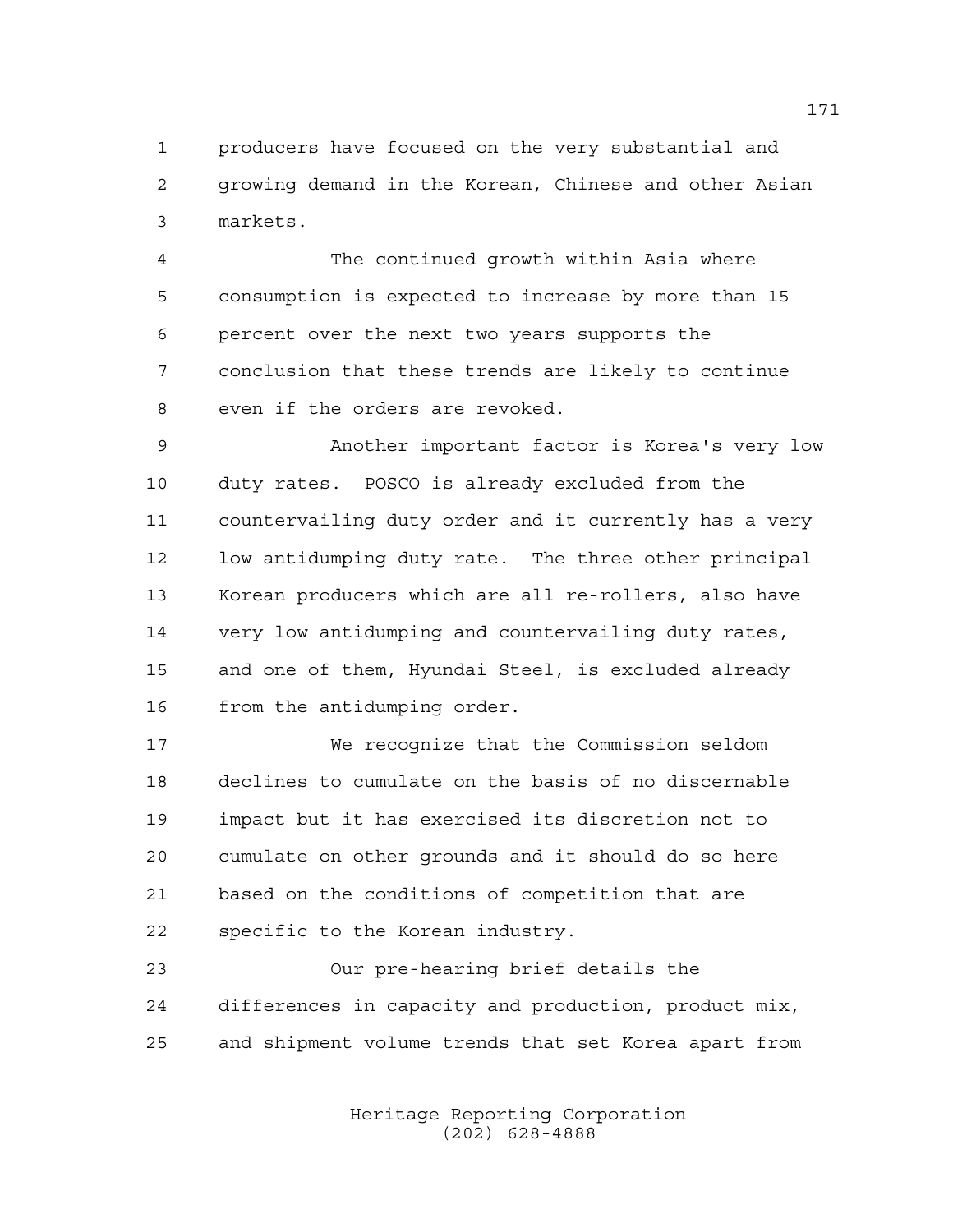the other subject countries. Since that discussion relies a lot on proprietary data I'll just discuss in summary that the overarching condition of competition, as I've mentioned, is Korea's primary orientation towards supplying the robust Asian markets including importantly its home market.

 For example, throughout the POR POSCO's Asian shipments constituted 90 percent or more of its total shipments. That's in each year of the POR. Furthermore, POSCO's shipments to Korean customers and for its own internal consumption increased significantly between 2005 and 2010 as its questionnaire response shows.

 In contrast, the U.S. has always represented a very small portion of POSCO's global sales of subject merchandise. Indeed in this whole POR POSCO itself made no U.S. exports. One of its affiliates made a single shipment of a higher value ultra-thin product in 2009.

 These trends are also true for the remainder of the Korean industry. In fact from the start of the original period of investigation in 1996 through 2010 Korean imports have had only a minimal U.S. presence while the domestic industry has always held an 80 percent or greater market share. In addition, Korean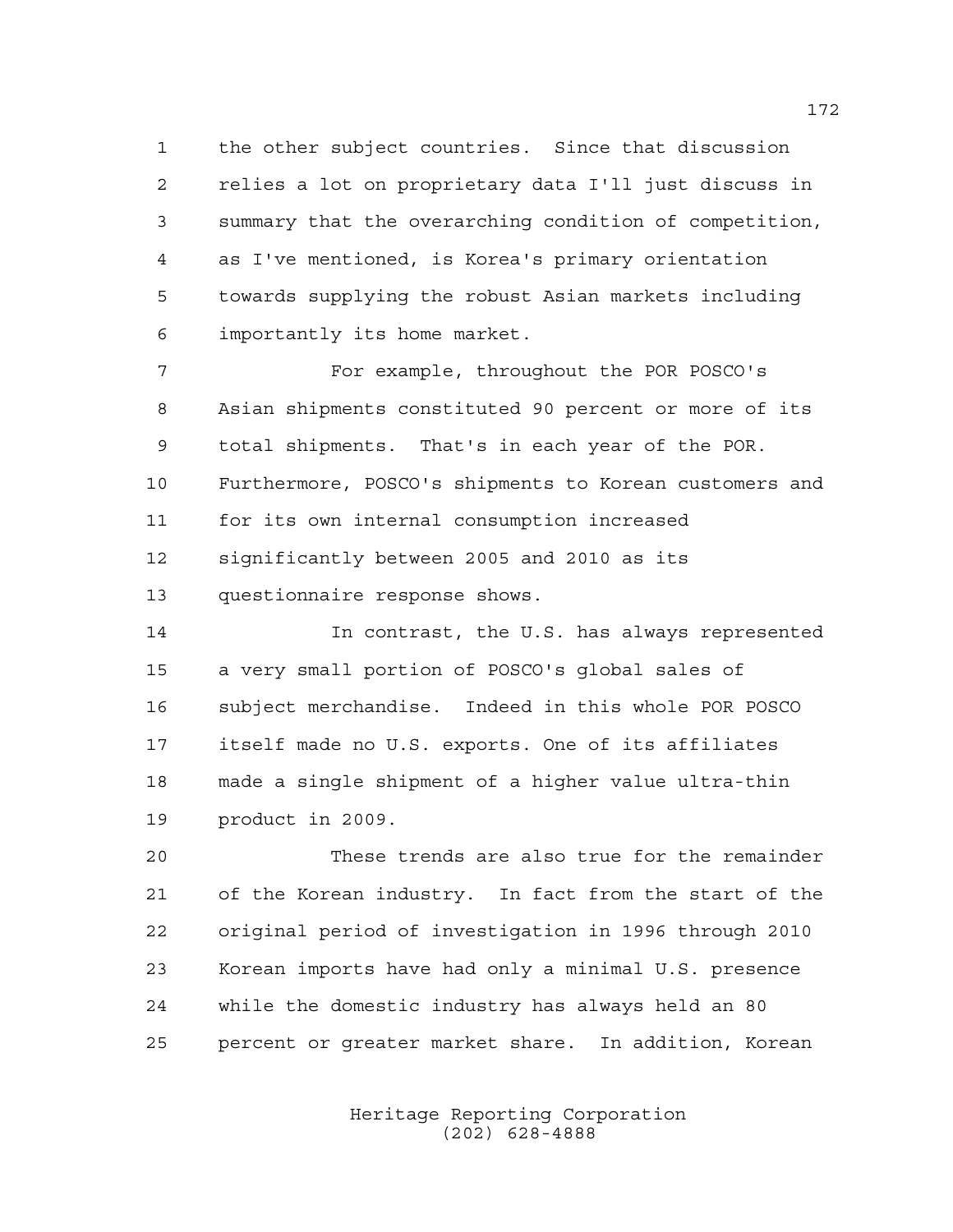imports did not increase substantially in 2005 to 2007 when demand and prices were at their highest levels during the POR.

 The domestic industry alleges that Korea has made enormous shifts in their export patterns in the POR and that suggests they could increase their exports to the U.S. in the future. But the record does not support their claim. The global trade atlas data they relied upon shows that when exports to China had declined, exports increased primarily to Taiwan, to Japan, Vietnam, Thailand and India. That is their focus remained principally in Asia. There's no reason to believe that Korean producers will suddenly change their focus if the orders are revoked.

 Worldwide consumption for stainless steel products is forecast to increase substantially through at least 2015 with most of that increase concentrated in Asia. The Korean industry has devoted most of its production capabilities to an Asia-oriented focus and it has a strong incentive to continue this approach in the future. Asia will account for more than one-half of the global increase in consumption over the next five years.

 This growth in the Asian markets when combined with low inventory levels and the limited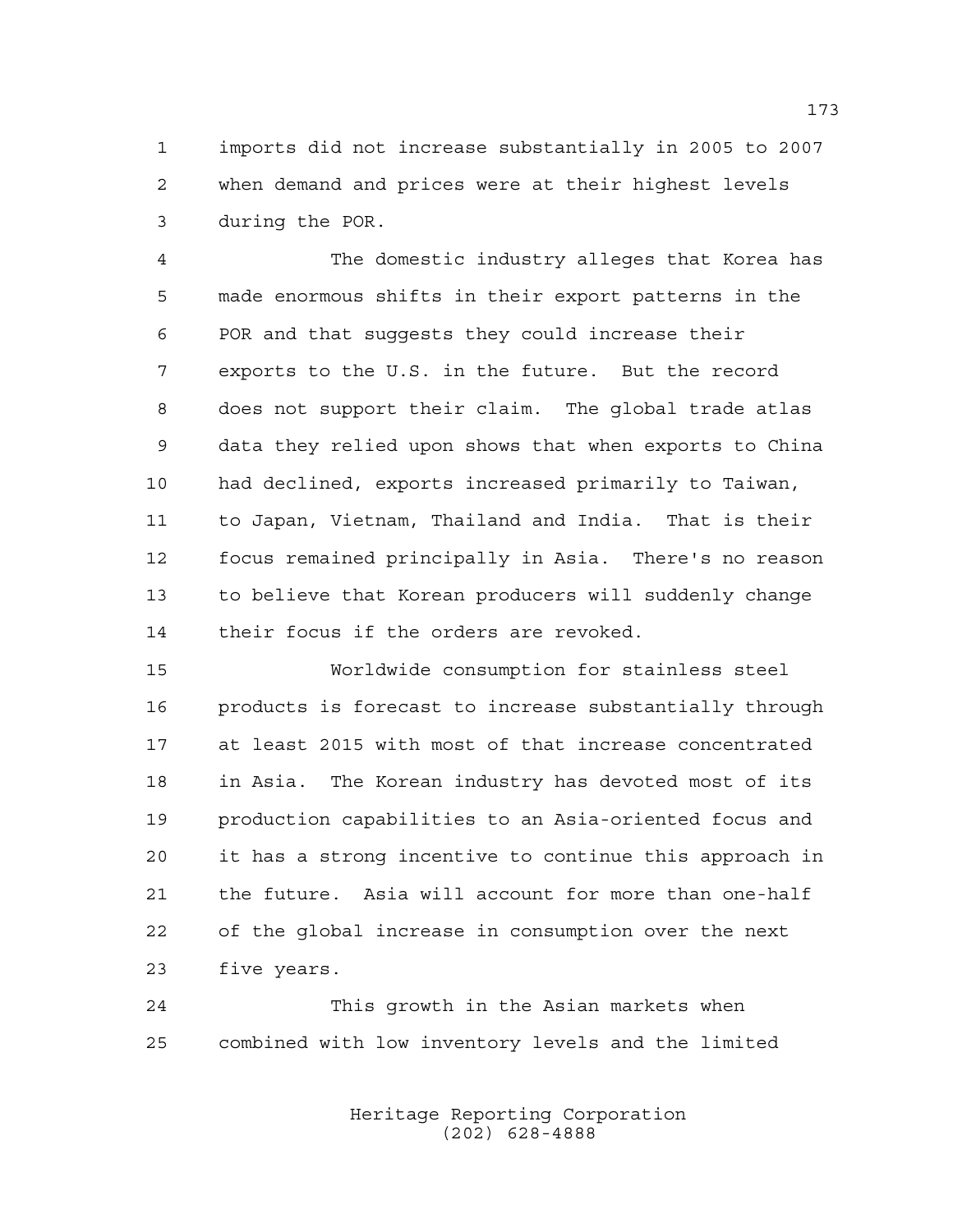potential for product shifting further supports the conclusion that Korean exports are not likely to increase substantially beyond their historically low levels.

 Importantly, POSCO has established three significant production facilities in China and Vietnam. These facilities are not subject to antidumping or countervailing duties, so they could readily export to the U.S. if POSCO wanted to supply U.S. customers. However, these facilities, like the Korean plant of POSCO, have focused on serving burgeoning demand in China and other Asian countries.

 The fact that POSCO has chosen to make very limited U.S. exports in these non-subject facilities despite the absence of any U.S. trade barriers also demonstrates that POSCO is not likely to substantially increase its U.S. exports if the Commission revokes these orders.

 POSCO has also been operating at very high capacity utilization rates for both its hot-rolled and cold-rolled stainless steel production and it does not anticipate any changes to its capacity.

 The domestic industry, nevertheless, contends that POSCO is likely to increase its U.S. exports because it has made capacity expansions and it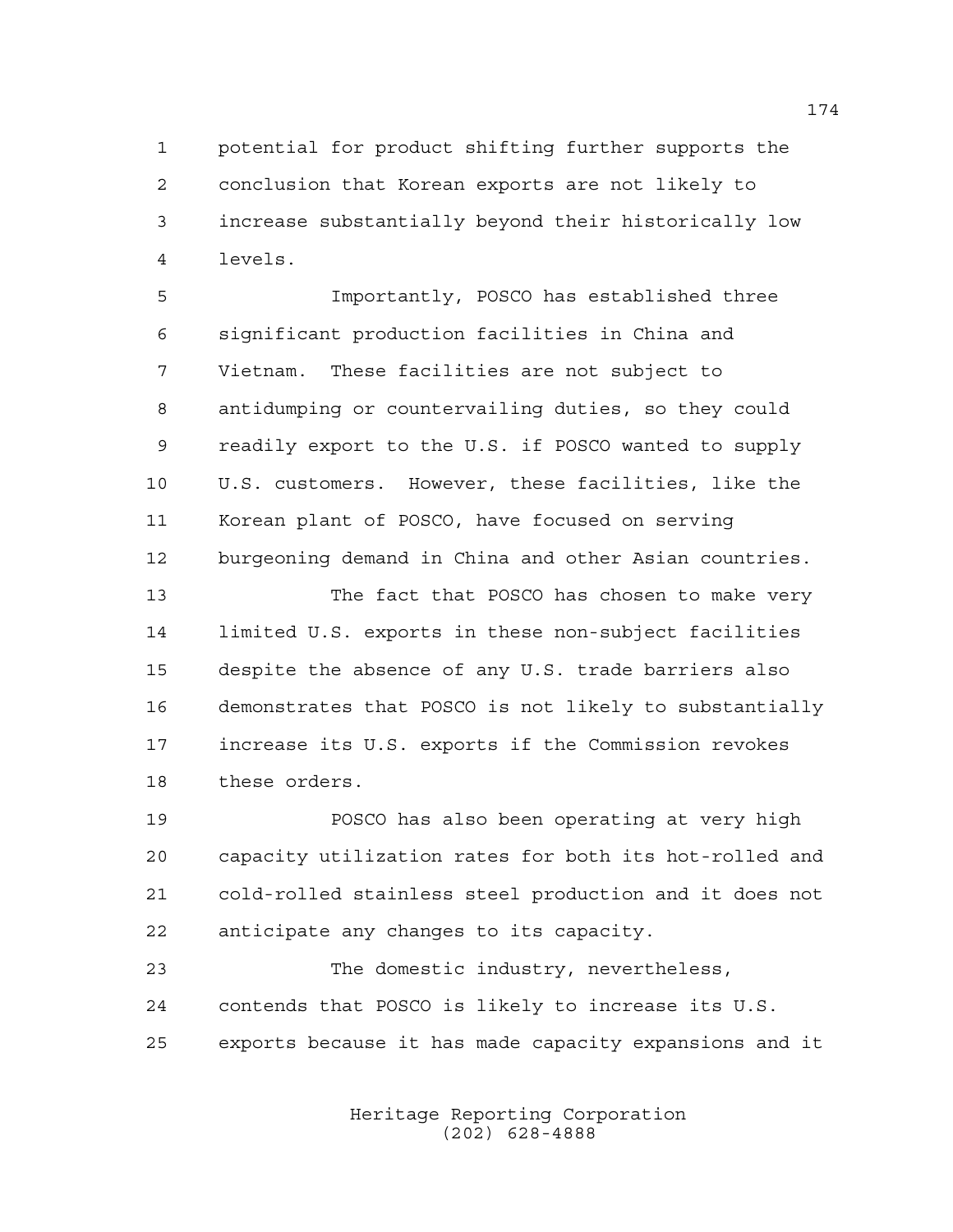also argues that the Korean industry as a whole has excess capacity.

 We first want to note the irony inherent in the domestic industry's capacity claims.

 They focus heavily on unused capacity built in Korea and in the other subject countries, yet they sidestep an important fact regarding their own capacity. From 1996 through 2010 apparent U.S. consumption averaged 1.7 million tons per year, peaking in 1999 at slightly under 2 million tons, as we heard earlier. Yet the domestic industry's capacity for stainless steel sheet and strip continued to increase throughout the POR. By 2010 it was 2.75 million tons, which is more than 700,000 tons over the peak demand of the last 15 years.

 In other words, the U.S. industry has continued to significantly add capacity even beyond the high water mark for apparent consumption. The logical conclusion is that the domestic industry has done so in recognition of the fact that U.S. demand continues to rapidly expand and that they will benefit from that expanded demand.

 Although POSCO did increase its cold-rolled capacity during the POR, it's important to note that about one-third of it came about as a result of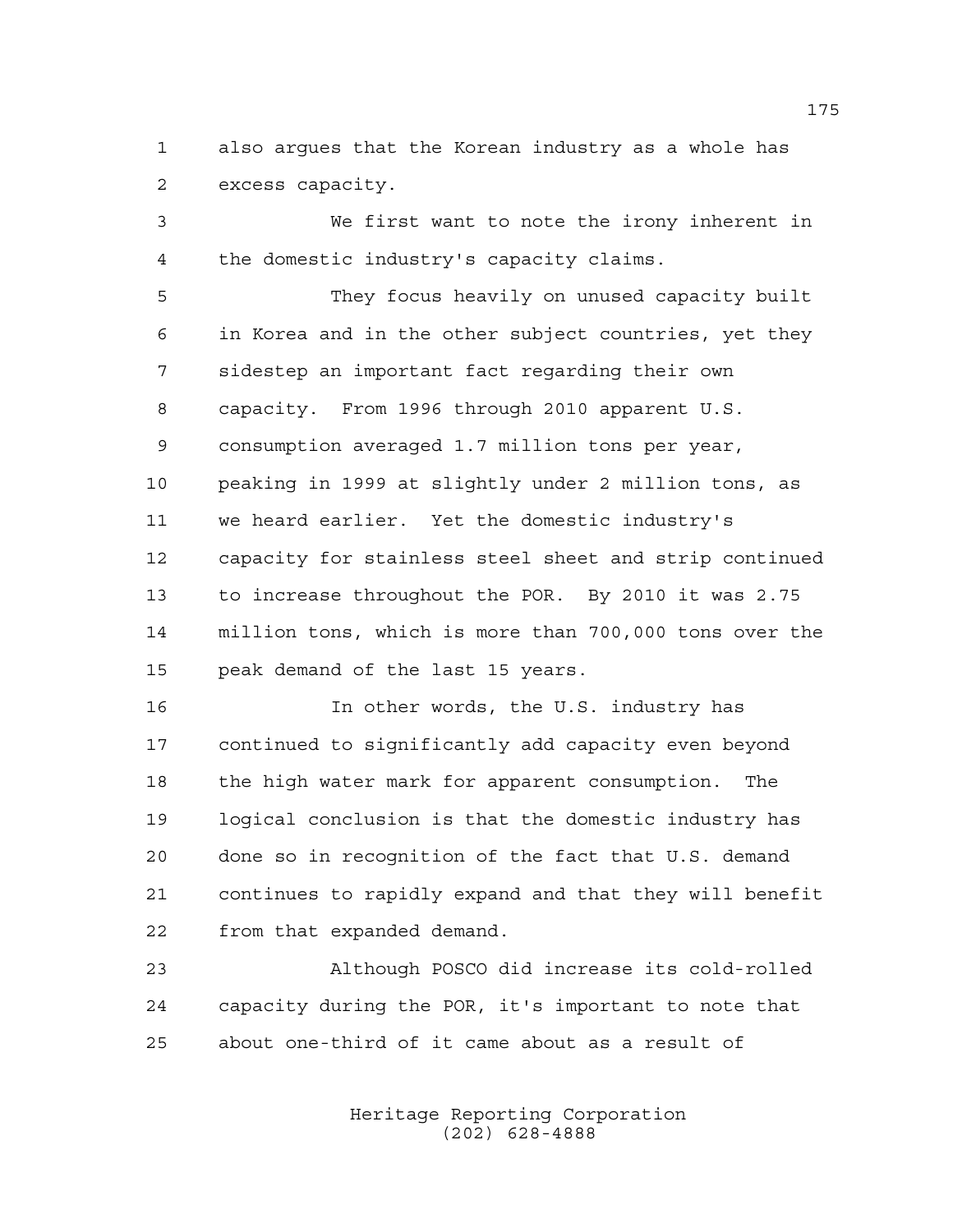POSCO's acquisition of two existing Korean re-rollers. Moreover, even with its newly built capacity, POSCO continued to achieve very high capacity utilization rates throughout the POR.

 The domestic industry also incorrectly claims that POSCO is planning major capacity expansions for the subject merchandise. POSCO's planned capacity expansion to be completed in 2012 relates to its production of non-subject steel wire rod, bars, and seamless pipe and tubes. It has nothing to do with the subject merchandise. Although POSCO does plan to undertake a significant renovation of its stainless steel plant in Pohong, the purpose of that project is to increase its efficiency and not its production capacity.

 As for the domestic industry's reference to the capacity increase of BNG, a Korean re-roller, the record shows that BNG's capacity increase in relation to the total industry capacity was nominal, but more importantly, the articles that petitioners submit state that BNG's new capacity is for ultra-thin products which are higher value products that are used in the production of mobile phones, appliances, and other similar electronic devices. There is no evidence that there is significant demand in the U.S.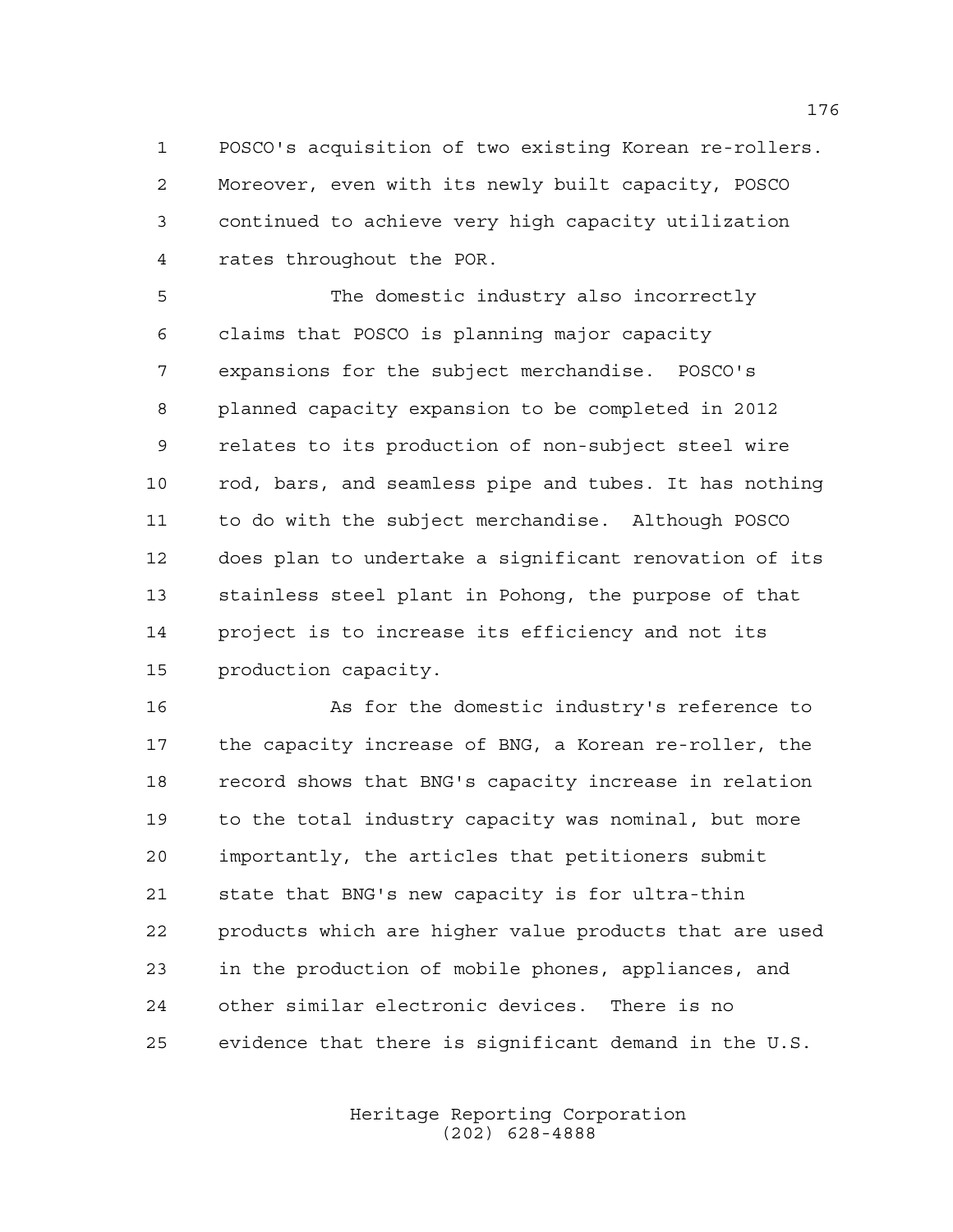for these products.

| $\mathcal{L}$ | Another domestic industry claim is that               |
|---------------|-------------------------------------------------------|
| $\mathbf{3}$  | Korean producers are likely to increase their U.S.    |
| 4             | exports because of antidumping duty barriers in       |
| 5             | Thailand, India and Russia. Yet the global trade      |
| 6             | atlas data they submit shows that Korean exports to   |
| 7             | Thailand and India more than doubled between 2005 and |
| 8             | 2010. Thus their claim that Korean producers do not   |
| 9             | have access to important third country markets has no |
| 10            | factual support.                                      |
| 11            | Subject imports from Korea are equally                |
|               |                                                       |

 unlikely to cause adverse price effects. When the U.S. economy was strong, prices were high. When the recession started, prices fell. But importantly, the declines in prices that U.S. producers experienced had nothing to do with competition from subject Korean imports.

18 As a practical matter, the low market share held by Korean imports meant that they were not in a position to influence U.S. prices to any significant degree. The proprietary analysis contained in our pre-hearing brief regarding the product specific pricing data show a clear lack of correlation between U.S. producers' prices and Korean imports.

The domestic industry also heavily focuses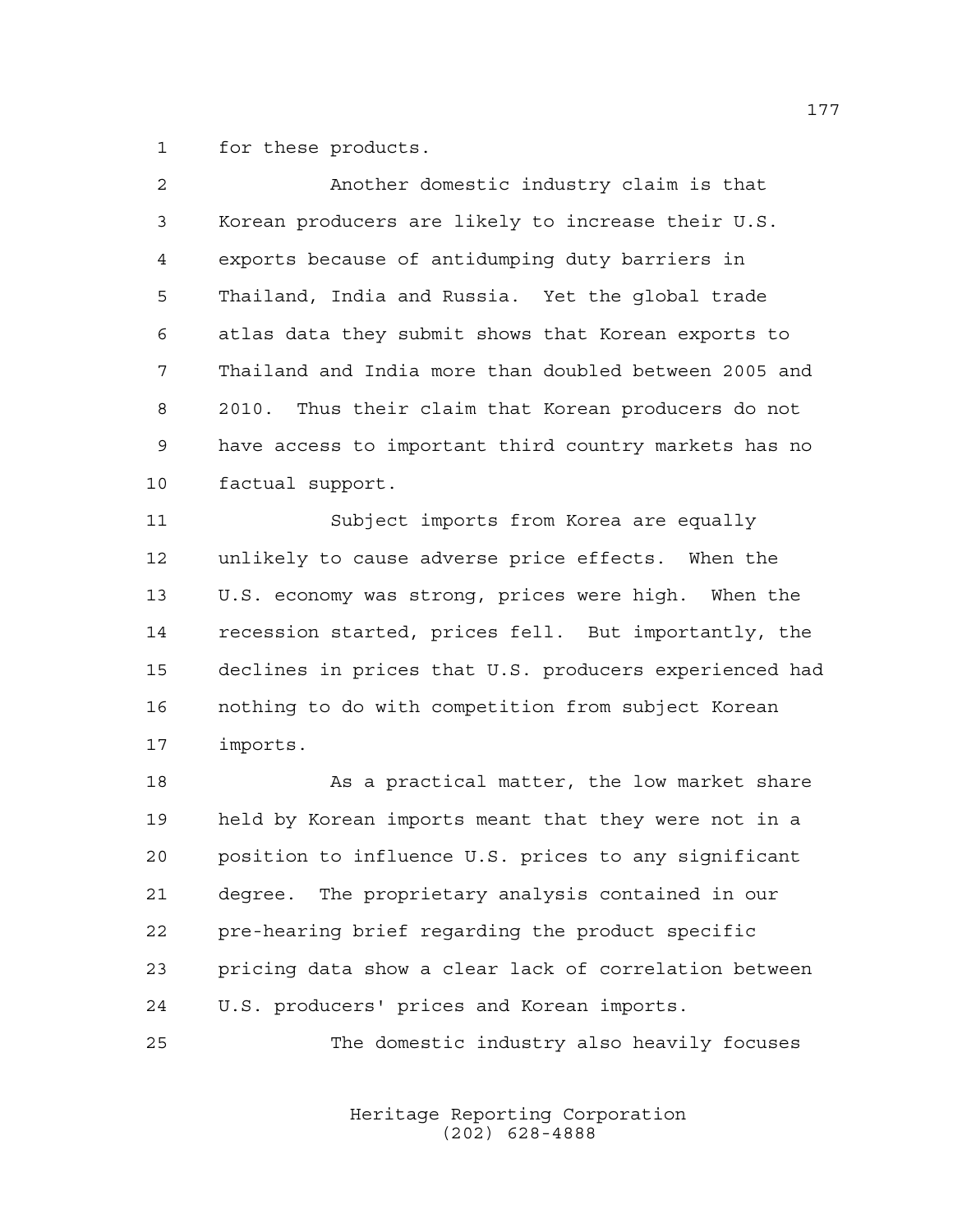on the instances of Korean underselling but ignores the numerous instances of overselling. Moreover, as U.S. and global prices continue to increase in the next few years and given U.S. producer status as price leaders in the U.S. market, it is even more unlikely that subject Korean prices will cause price depression or suppression if the orders are revoked.

 Next the domestic industry's claim that it is highly vulnerable is simply not correct. You've just heard a detailed discussion regarding vulnerability, but I just want to cover a few points. There is no dispute that the domestic industry, like the rest of the global steel industry, felt the effects of the recession as apparent U.S. consumption declined by 32 percent between 2007 and 2009. U.S. prices fell sharply as well.

 But during the height of the economic downturn in 2009 the domestic industry achieved its peak market share of 87 percent. Moreover as demand in prices rapidly recovered in 2010, so too did the domestic industry's production, shipments, net sales revenue, employment level, and profitability. These are not the indicia of an industry that is vulnerable or has been suffering from competition with Korean imports.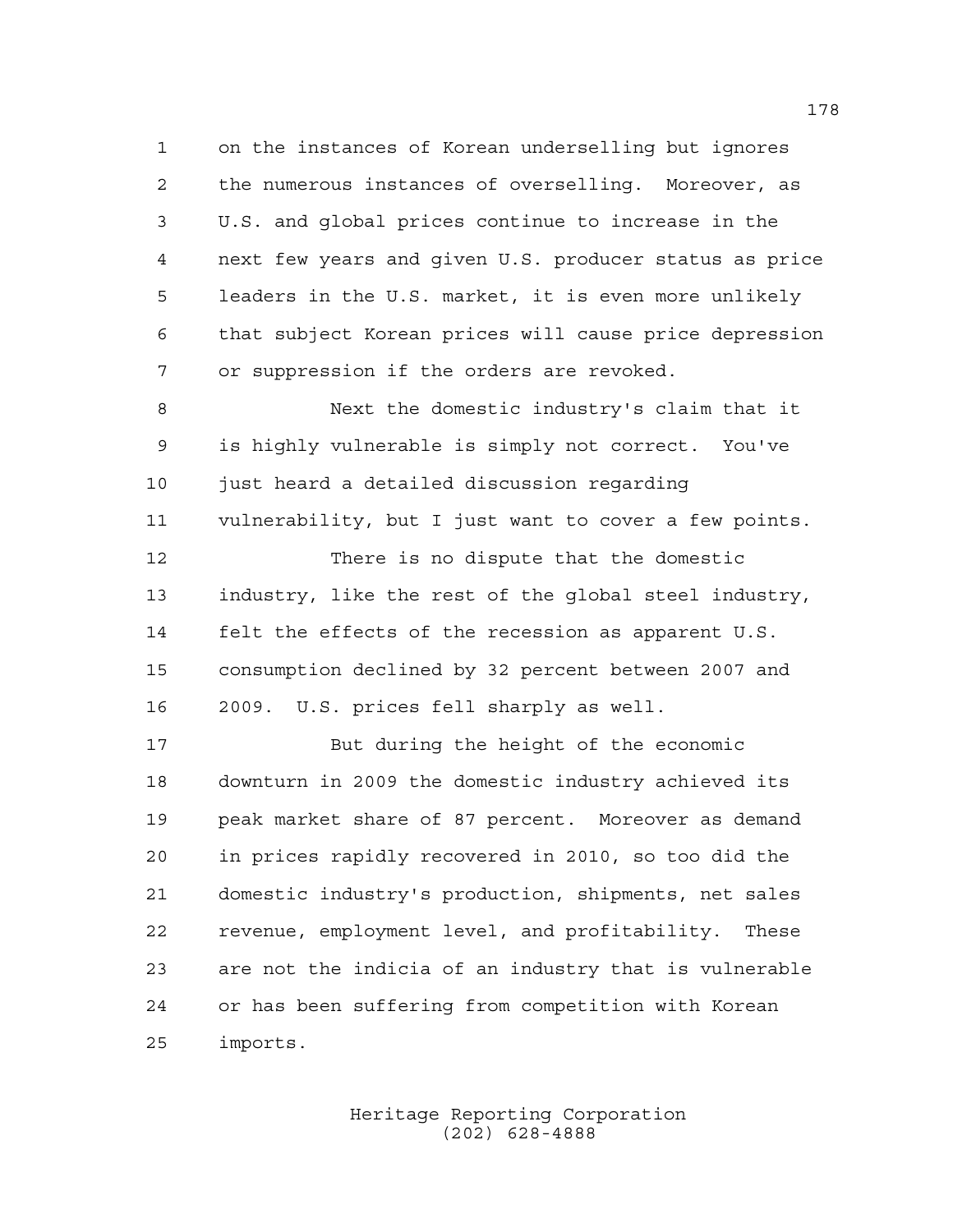Given the widely accepted expectation that U.S. demand and prices will continue to recover in the coming years, these indicia contradict the domestic industry's claim that Korean imports are likely to cause adverse effects if the orders are revoked.

 Finally, I'd like to end with a mention of the first sunset review. In that review, two Commissioners voted to revoke all of the orders. They concluded that although subject imports would likely increase somewhat after revocation, that increase would not lead to significant adverse effects on the domestic industry. This was due to increasing demand outside the U.S., particularly in Asia and Europe, as well as relatively high capacity utilization rates even in the face of expanding capacity.

 They further found that subject imports would likely not place significant downwards pressure on U.S. prices as was evidenced by the fact that the domestic industry raised prices even in years where subject import volumes had increased. These factors were true then and they remain the same now.

 The focus of the Korean industry on strong and growing demand in Asia, their high capacity utilization rates, and the lack of a meaningful correlation between Korean import volumes and U.S.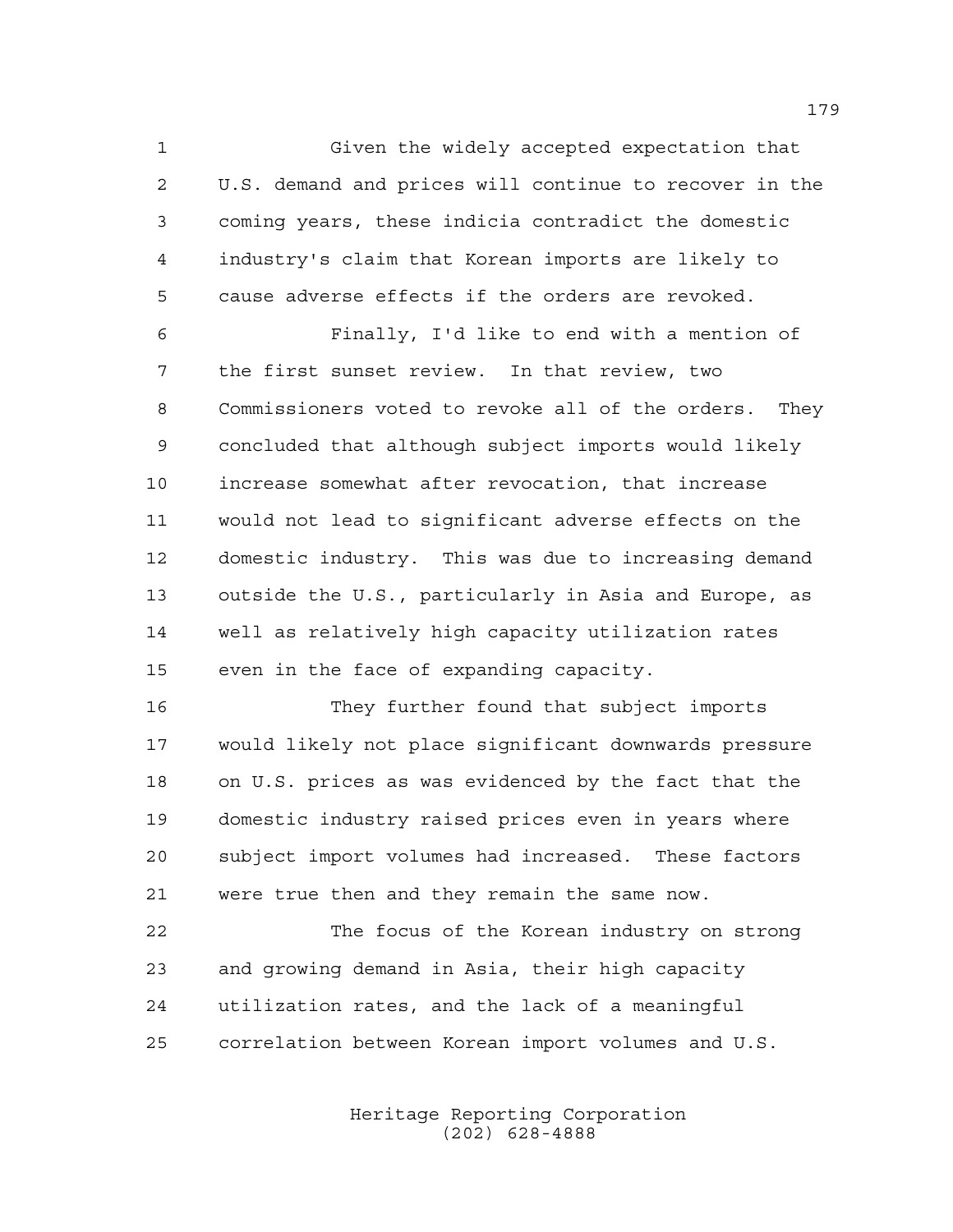producers' prices all support the conclusion that the volume and prices of subject Korean imports will have no material adverse effects in the reasonably foreseeable future.

 The best proof of that is France. In 2005 the domestic industry in the first review predicted that imports from France would return to significant and injurious levels if the Commission revoked the French order. The Commission did revoke that order and look what has happened since then.

 The pre-hearing report shows that imports from France peaked in 2006 at 20,524 tons. They were only slightly higher in 2010 than in 2005, and comprised approximately one percent of apparent U.S. consumption in each year of the POR.

 The average French import quantity during this second POR was less than the average annual import volume during the original PLI and the first POR.

 Also the AUV of French imports was 20 percent higher in 2010 than in 2005, and the average AUV in the second POR exceeded that of both the original PLI and the first POR.

 In our review the French example is a reliable indication of what will actually occur if the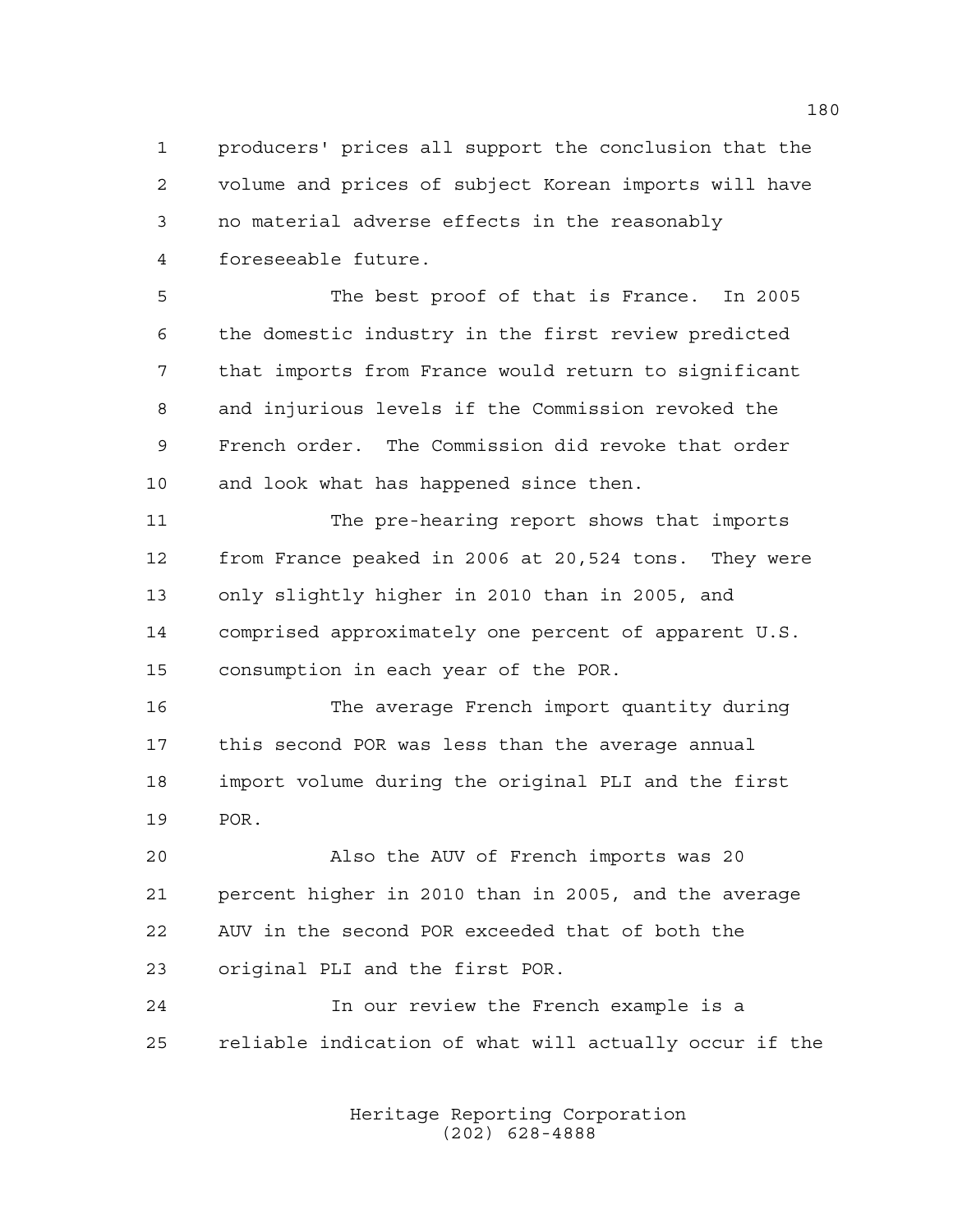Commission revokes the Korean orders.

| $\overline{c}$ | Thank you very much. I believe that                    |
|----------------|--------------------------------------------------------|
| 3              | concludes the panel's presentation.                    |
| 4              | MR. LEIBOWITZ: It does, Madame Chairman.               |
| 5              | Thank you. Before we turn<br>CHAIRMAN OKUN:            |
| 6              | to questions let me take this opportunity to thank     |
| 7              | this panel of witnesses, in particular the industry    |
| 8              | witnesses who have traveled to be with us today and to |
| 9              | answer our questions. We very much appreciate your     |
| 10             | participation.                                         |
| 11             | And just to remind the witnesses, if you can           |
| 12             | repeat your name for the benefit of the Court Reporter |
| 13             | when you're responding to questions.                   |
| 14             | We will begin the questions this afternoon             |
| 15             | with Commissioner Pearson.                             |
| 16             | COMMISSIONER PEARSON: Thank you, Madame                |
| 17             | Chairman. Welcome to all afternoon panelists. It's     |
| 18             | good to have you here.                                 |
| 19             | Let me begin with a question for                       |
| 20             | ThyssenKrupp. You can see from the public version of   |
| 21             | the staff report that the production capacity in the   |
| 22             | United States for stainless steel sheet and strip has  |
| 23             | exceeded the apparent consumption throughout the       |
| 24             | period of review. Given that reality, what factors     |
| 25             | led ThyssenKrupp to conclude that it would be good to  |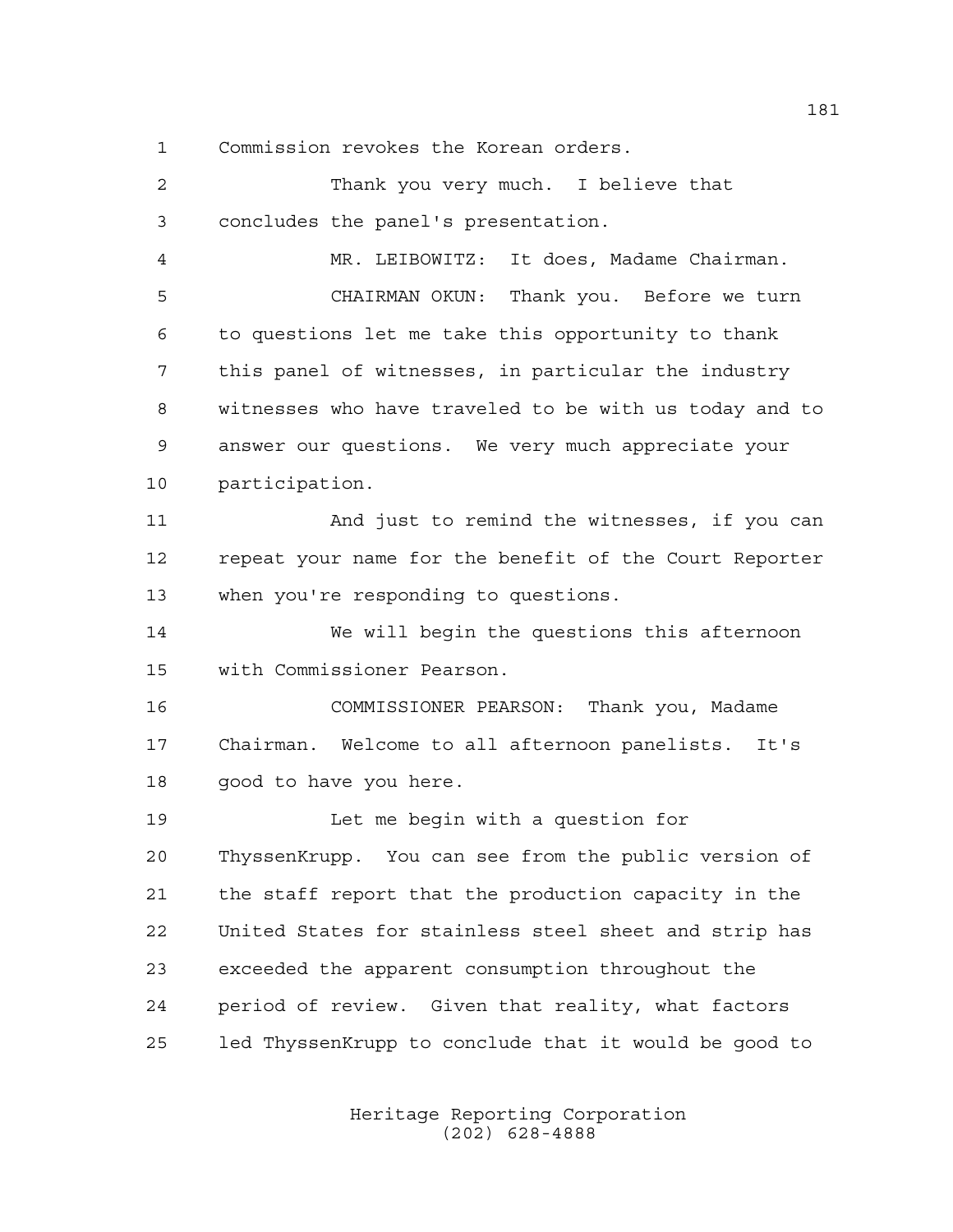build a relatively large mill in the United States to produce more of this product?

Mr. Iller?

 MR. ILLER: Commissioner Pearson, if you see the numbers which have been shown, the one purposed of the mill is to supply the Mexican operation with hot bend. The second, the 350,000 tons at the time when we have made the decision for the mill were not a huge number, and therefore we thought that it's pretty good to supply our customers here. MR. LACOR: Stephan Lacor. Let me just add a little bit to what Mr. Iller has said. One thing is the name plate capacity, the official capacities, and the other is what actually makes its way to market. When we were making the strategic plans to support the investment in Alabama on the sales side what we looked at was periods of demand in the 2000's where the customer base was on either allocation or reserve capacity systems, where the domestic mills really struggled to bring the capacity to bear. We saw high levels of import penetration and we said okay, and the strong preference by customers to have local supply sources. Mexinox is essentially at full capacity. The domestics were indicating they had exhausted their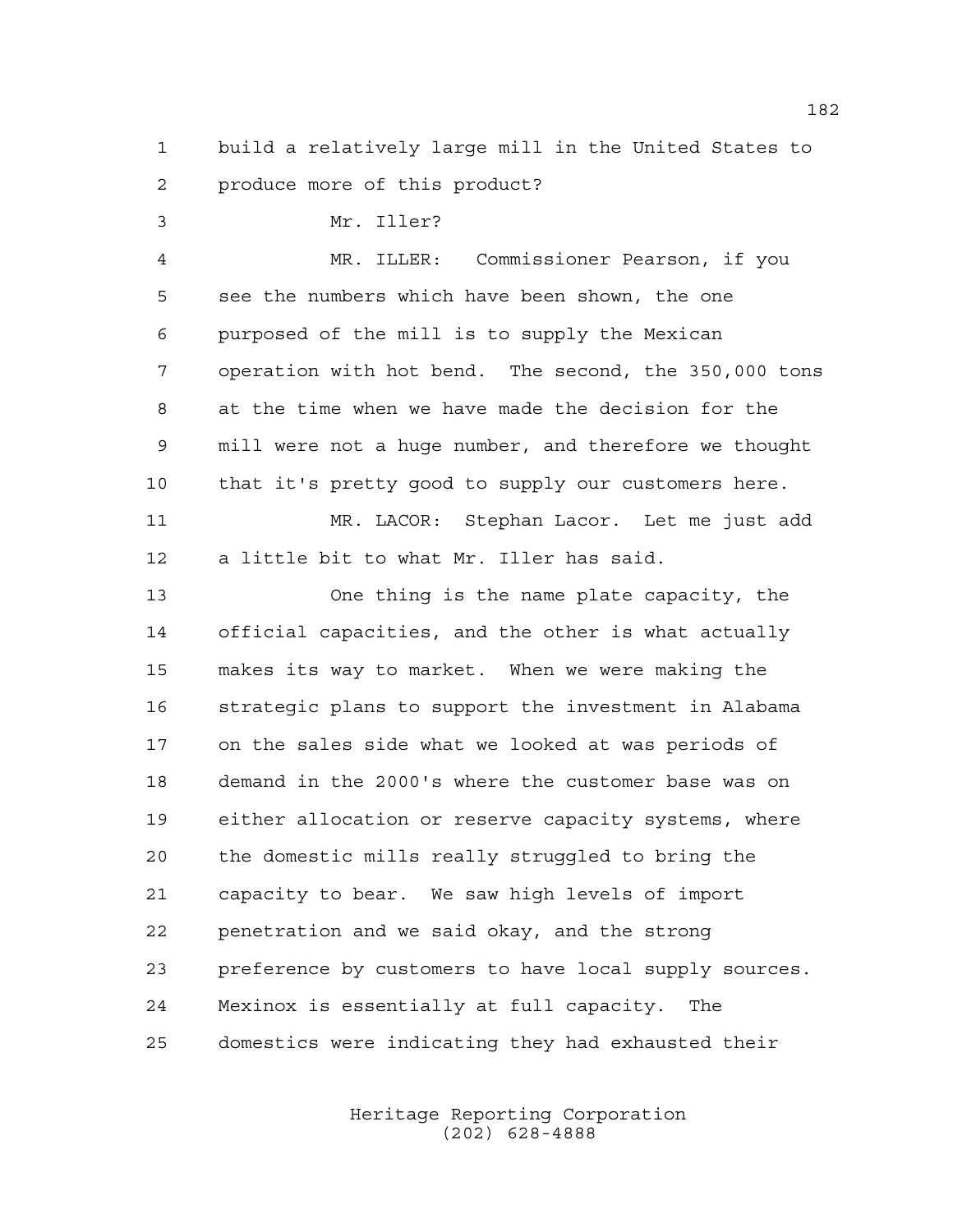capacities by having reserve capacity systems and allocations, and we said okay, it's a market that looks like it's growing, there's a strong preference for domestic sourcing by the customers, we have Mexinox also at full capacity, so there's a good opportunity to expand the presence and the customer penetration that we'd already achieved.

 COMMISSIONER PEARSON: To make sure I understand, is that saying in part that the commercial realities of the U.S. market would suggest that at times it's been tighter than the raw numbers would suggest that we have in the staff report?

 MR. LACOR: Right. Absolutely, yes. Especially 2004, 2005, 2006, and then clearly the environment changed in the 2008 and 2009 prices, but in that period where we were making the decisions, there was definitely a tightness in capacity. COMMISSIONER PEARSON: Mr. Lewis? MR. LEWIS: If I could just add to that, it's inescapable that there's a huge disconnect here between what's being reported as the domestic industry's capacity and consumption and capacity utilization figures here that have been consistently in the 40s or 50s. Yet at the same time you've seen investment, it's a valid question here by

> Heritage Reporting Corporation (202) 628-4888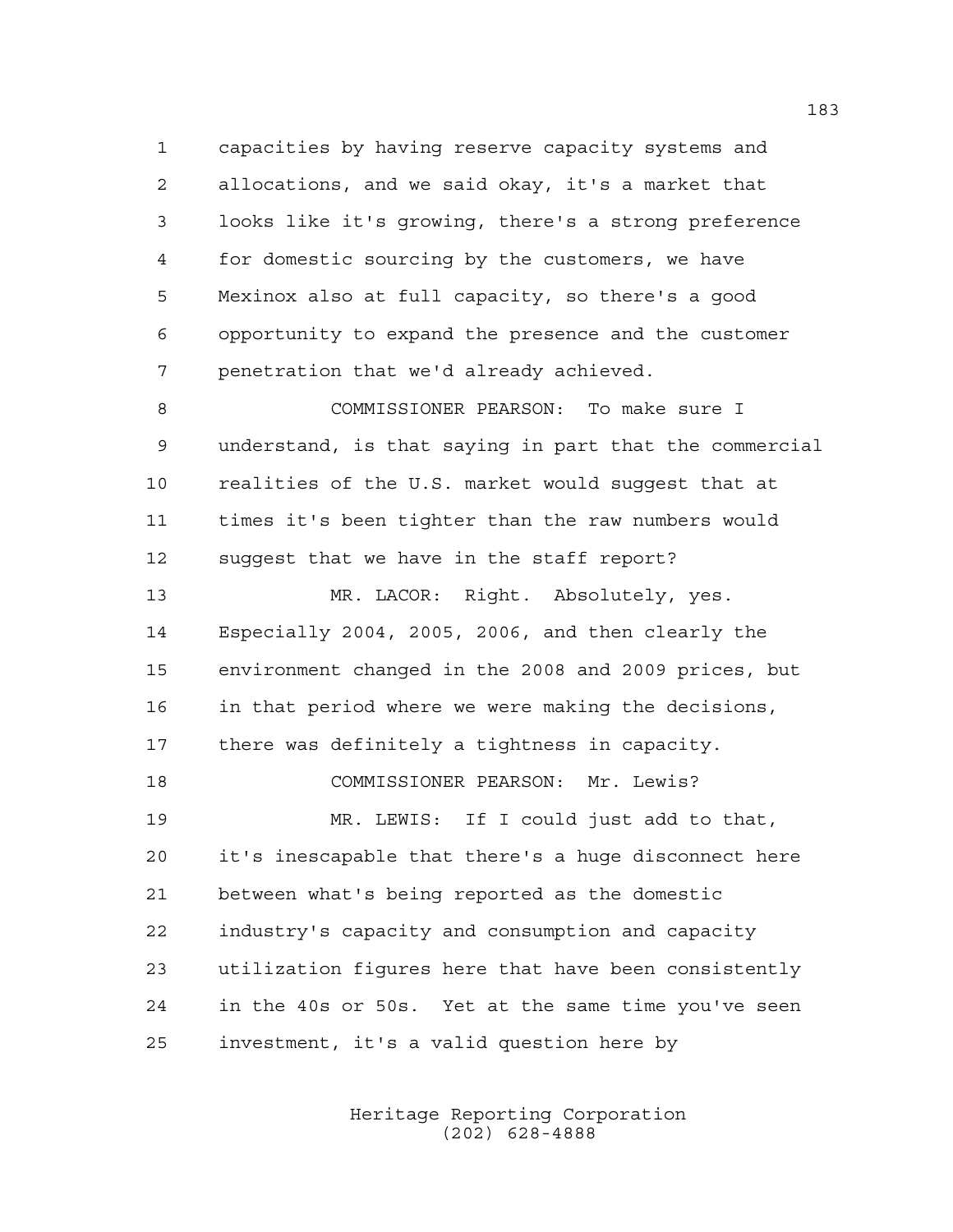ThyssenKrupp, but it's not just ThyssenKrupp. And NAS as well, as I mentioned in my own direct testimony, has substantially expanded its capacity as well. So there's something wrong I think with that picture of capacity utilization and I think Commissioner Lane's questions tried to get at that a little bit this morning, is 50 really 100? I think that's what I'm starting to conclude here.

 COMMISSIONER PEARSON: Your point is well taken that it's not only ThyssenKrupp that is seeing a potential opportunity in the U.S. market because others also have expanded.

 We have some experience at the Commission trying to decipher capacity utilization figures in other industries, and I would not say that I have in any respects become an expert at it, but I continue to ask to try to understand because of course there are many different aspects to how one would measure capacity utilization.

 Do we have on the record the volume of product that is expected to be shipped from the Alabama facility down to Mexinox? Is that public? MR. LEWIS: We do have information on the record of, you're talking about projected now? COMMISSIONER PEARSON: Of course.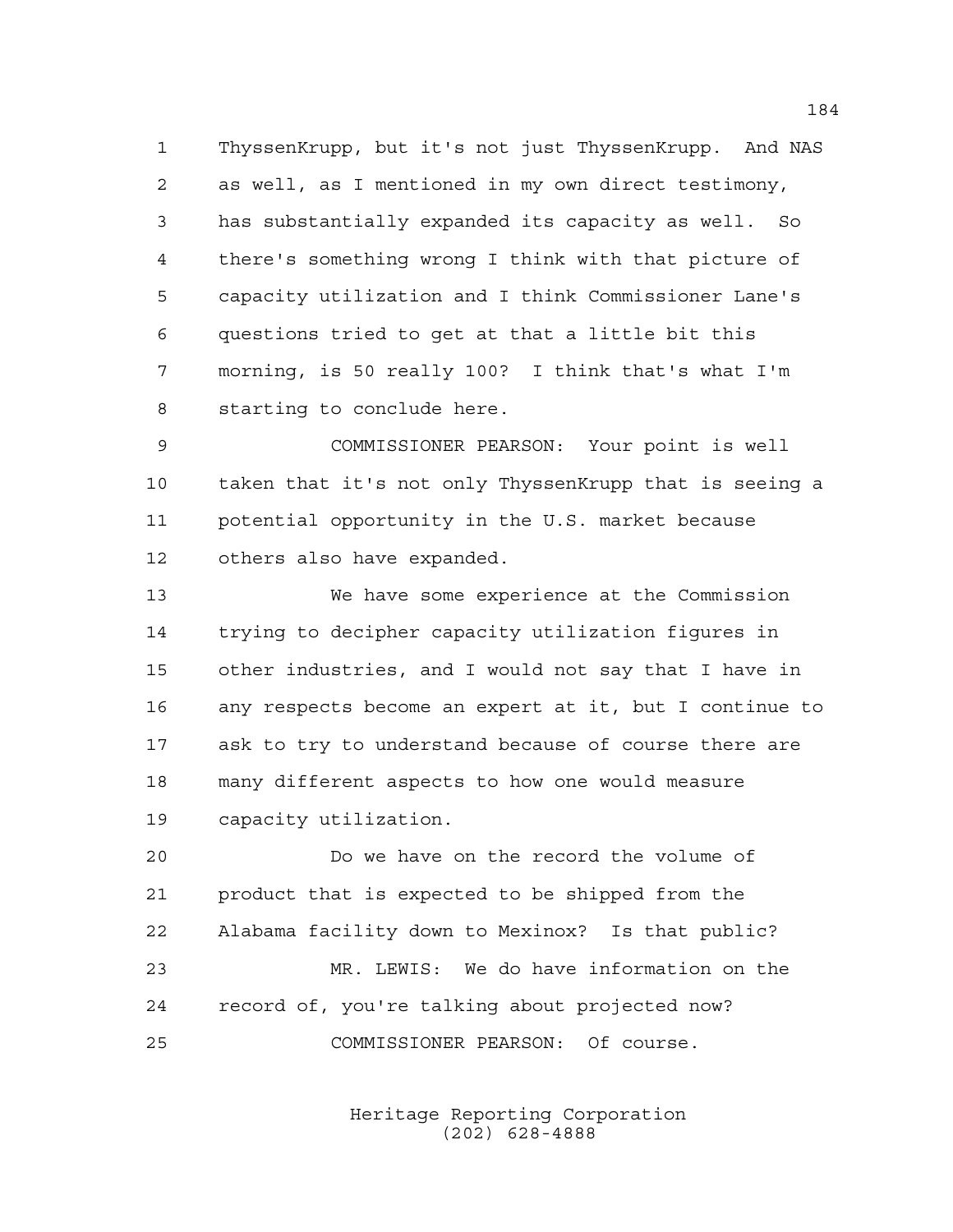MR. LEWIS: We do.

 Did you want to add to that? MR. SALAS: I would like to add that the team that had the opportunity to visit us in Alabama also had a presentation where we had some slides showing the rough volumes that will be flowing between the two countries. COMMISSIONER PEARSON: Good. The reason I ask is tomorrow we have another hearing on another stainless product, so my ability to remember distinctly what we're talking about on either day is limited. Mr. Leibowitz, did you have something to add? MR. LEIBOWITZ: No, Commissioner Pearson. COMMISSIONER PEARSON: Okay. Is it correct that this facility is located on the Tennessee Tombigbee waterway? MR. SALAS: Yes, it is located on the Tombigbee River with direct access to the automobile and the upward stream of the Tombigbee River. Yes. COMMISSIONER PEARSON: So should we see it as an effective location for an export mill? MR. SALAS: Yes. That was one of the reasons why the location was picked among a large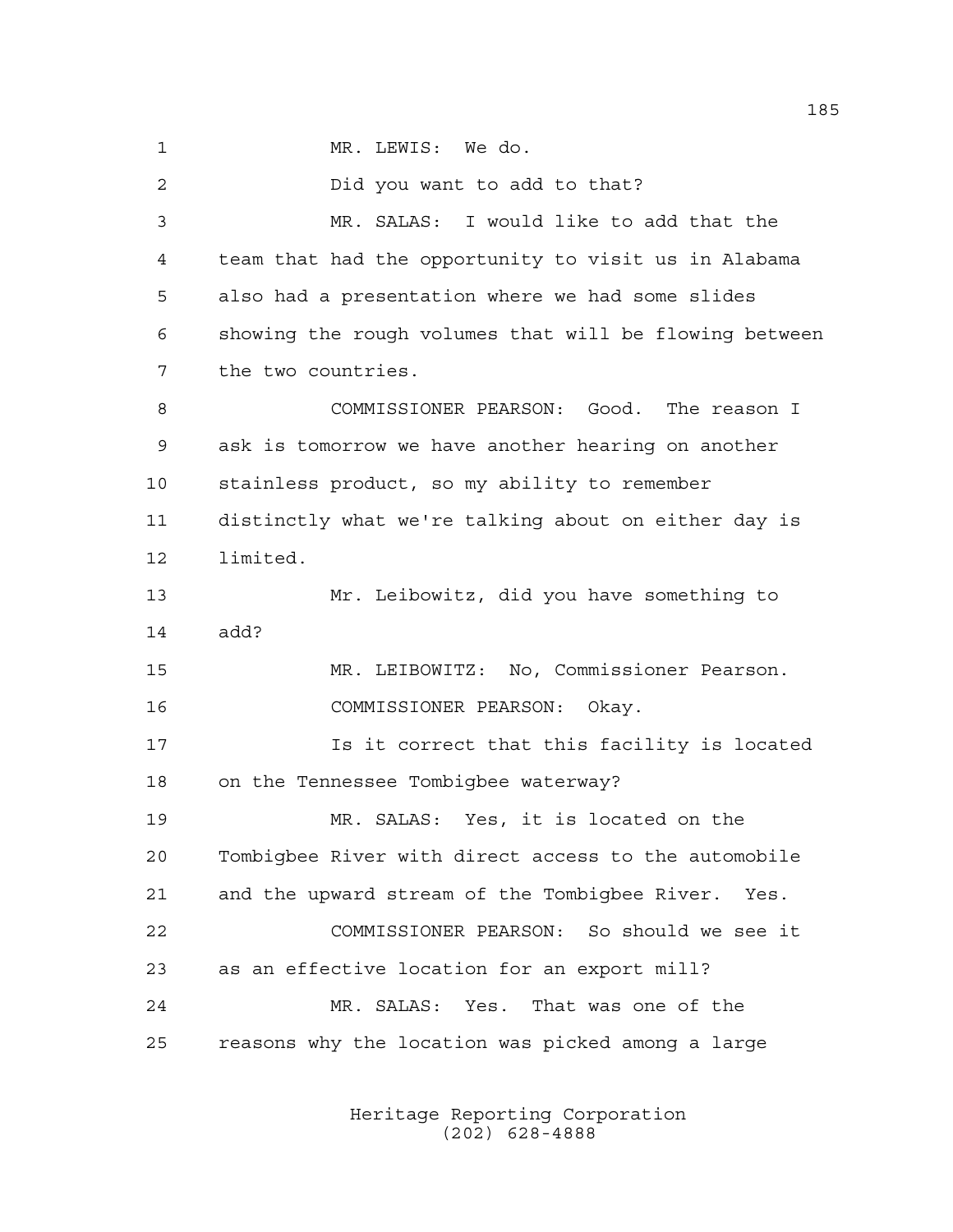number of locations that we evaluated, because of the growing economics in the southern part of the U.S., related also to the petrochemical industry. There is also a number of automobile companies that have been locating in that region. That would then give this facility easy access for raw materials, scrap which is typically also transported by river flows, and also an outlet to the Latin American and Mexican markets.

 MR. LEIBOWITZ: This is Lewis Leibowitz. If I could add just one more thing. Remember this is part of an integrated carbon and stainless steel mill. One major asset is shared by the two mills which dictates that they be together, and that's the hot- rolling mill which is used for both carbon and stainless, and the feedstock for carbon is slab imports primarily from Brazil. So its location on the southern coast of the United States at an adequate harbor allows for raw material access both for the stainless and for the carbon mills, and then for export and domestic distribution for both. So it was a complicated decision, but I think all those factors tie in.

 COMMISSIONER PEARSON: This morning I asked the domestic industry, actually I asked people who had access to the confidential version of the staff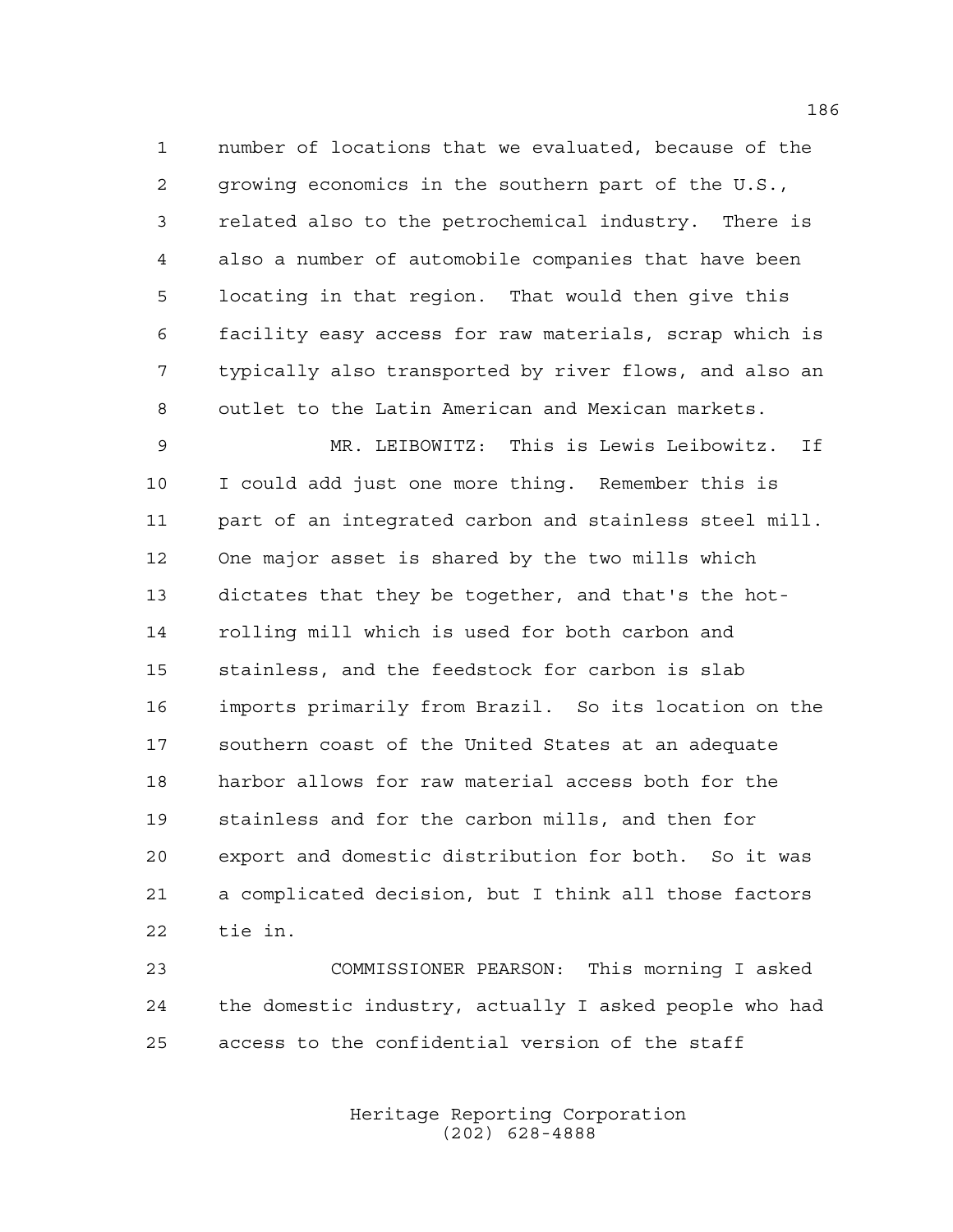report, what they thought about the demand forecasts that are presented in Table 4-17 on page 4-33. For those of you who have that information, perhaps Dr. Malashevich, do you think those are reasonable forecast? And do they align themselves with what you know of the thinking of the respondent parties?

 MR. MALASHEVICH: This is Bruce Malashevich. I'll take an initial stab at that.

 I think the pre-hearing staff report in this particular sunset review is unusually comprehensive, particularly in terms of reaching out to third party organizations frequently subscribed to by members of the industry at large.

 To me not only are they reasonable, but they are very consistent with each other, and in the kind of work that I do, to me it's very valuable to show that independent calculations, estimates, whatever you may call them, prepared by different agencies, different entities, that nevertheless converge and show the same thing, increases the value of that.

 I would call your attention in particular to the chart which I believe is APO, I'm going from memory. I believe it's on page 14 of the ThyssenKrupp pre-hearing brief which I think sums it all very nicely and also indicates what is regarded in the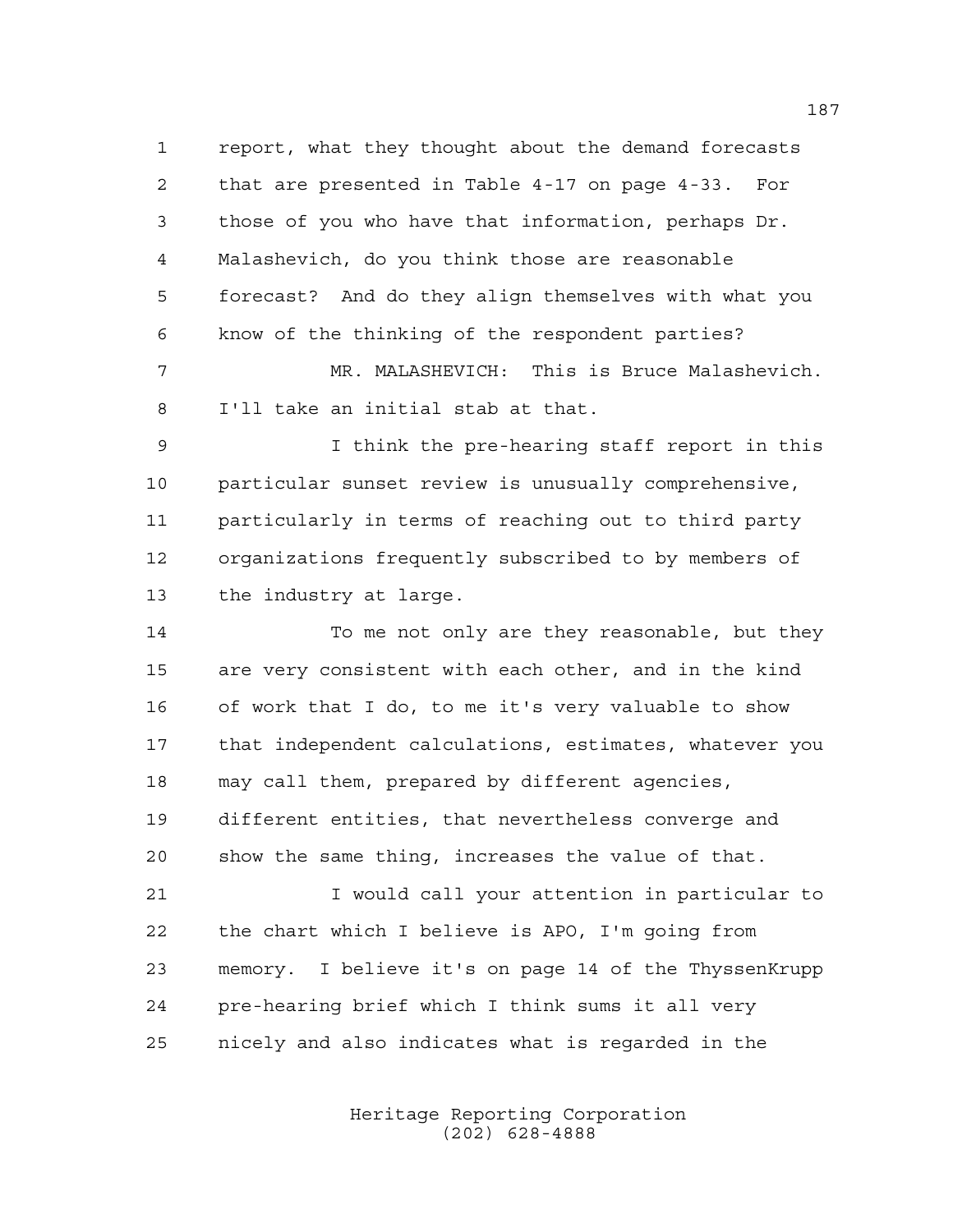forecasting industry as the reasonably foreseeable future. If it wasn't reasonable, people wouldn't be out there paying for it.

 So I think those forecasts are useful in that other respect as well.

 I would add to my comments the unusually comprehensive data gathered on comparative pricing in the United States versus other regions of the world. I commend staff for an unusually thorough and comprehensive job in that regard.

11 11 I hope that answers your question. COMMISSIONER PEARSON: Yes. Let me just follow up quickly.

 Given your reading of the demand prospects, are you prepared to make an argument that there is enough room in the U.S. market so that both existing domestic producers and new domestic producers can prosper?

 MR. MALASHEVICH: I defer to the industry representatives here except in two respects. One thing is they can't all be wrong. Also there have been American metal market articles and just informal discussions with the ThyssenKrupp executives. Part of the intent is really not to compress other U.S. producers. The intent is to replace imports, both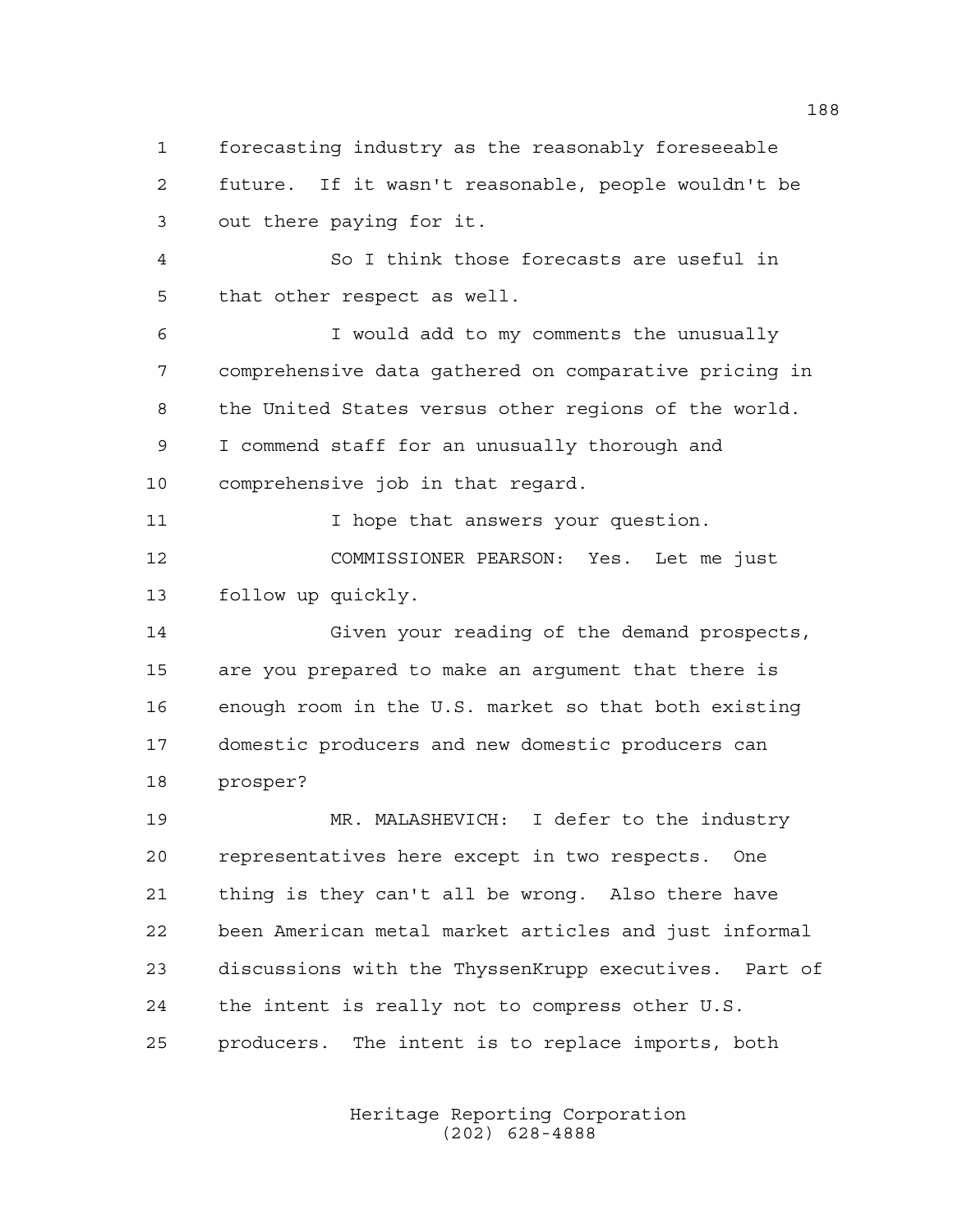subject and non-subject, particularly on the West

 Coast where imports generally speaking have been known to be concentrated on the West Coast, and that can be awkward for some producers to supply.

 Indeed, there is a confidential paragraph in our pre-hearing report drawn entirely from the pre- hearing report which calculates the share of consumption represented by non-subject imports of stainless sheet and strip. I found it noteworthy that there was a very significant decline in the last several years in non-subject imports, and that to me helps bolster the importance of the declining value of the dollar and makes what's going on with the Alabama mill entirely consistent with market realities.

 COMMISSIONER PEARSON: Thank you for that answer. You may not be able to see that my red light has been on for a minute and a half, so thank you to the Chairman for her indulgence.

 CHAIRMAN OKUN: Commissioner Aranoff? COMMISSIONER ARANOFF: Thank you, Madame Chairman.

 In speaking about the new facility in Alabama can any of you gentlemen tell me of the \$5 billion overall investment and the \$1.4 billion investment on stainless, how much of that is already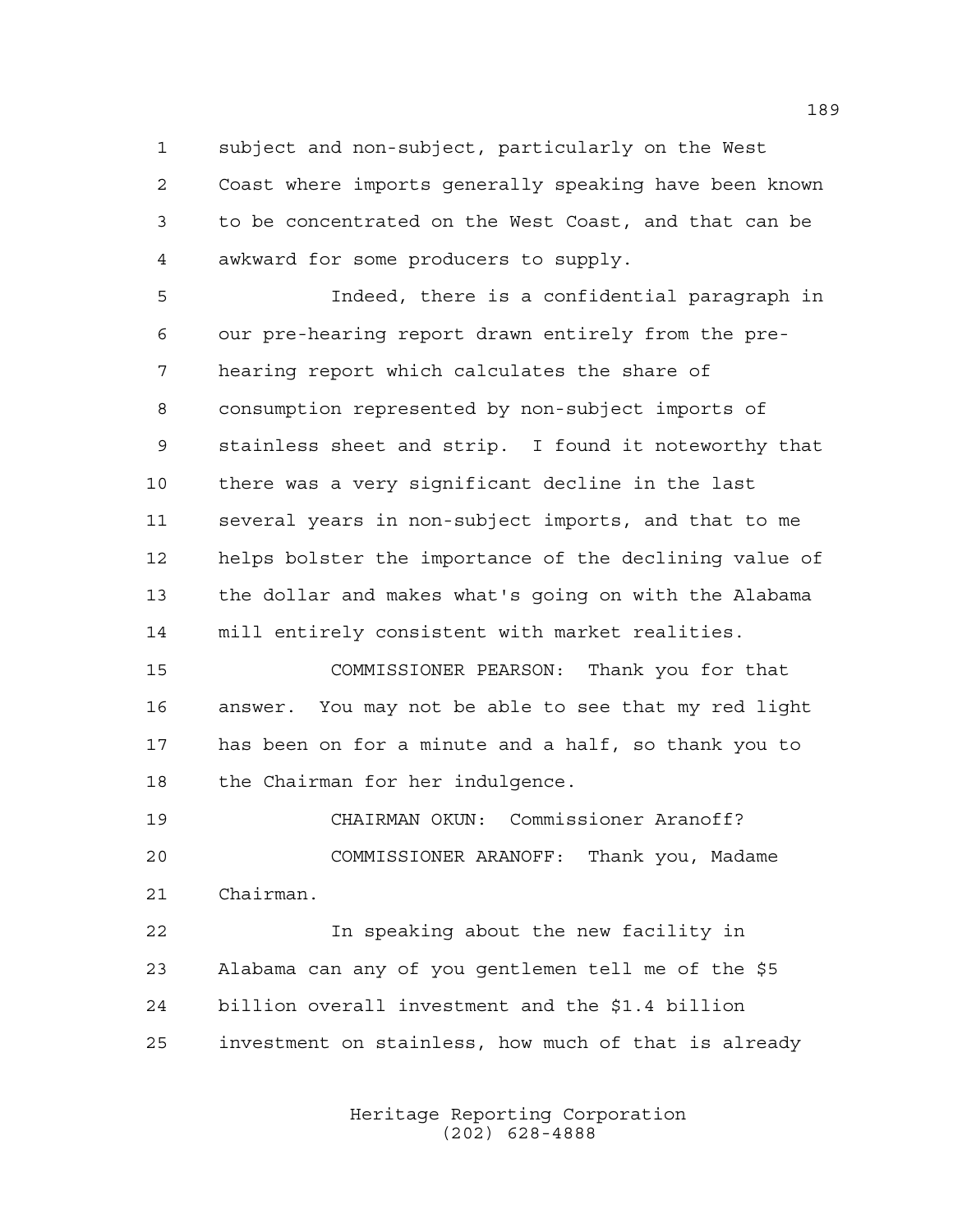spent?

| $\overline{a}$ | MR. ILLER: The stainless part, the \$1.4               |
|----------------|--------------------------------------------------------|
| 3              | billion, we have spent almost 80 percent, \$1.2. The   |
| 4              | rest is more or less on the way. We are just           |
| 5              | finalizing the negotiations and that will be           |
| 6              | contracted in the next coming weeks.                   |
| 7              | MR. SALAS: If I may add to that, I                     |
| 8              | mentioned in my testimony that one of the cold-rolling |
| 9              | mills is already operational. The second one is        |
| 10             | already under commissioning. The third mill is         |
| 11             | already sitting at our site, construction site, but we |
| 12             | have planned to bring the additional capacity in an    |
| 13             | ordered way, also trying to be responsible with our    |
| 14             | market entry. And already a good portion of the        |
| 15             | equipment is sitting in our site.                      |
| 16             | COMMISSIONER ARANOFF: Thank you.                       |
| 17             | Going back to the idea of the local supply             |
| 18             | strategy or the three regions. The facilities that     |
| 19             | you've mentioned, the two in the U.S. and Mexico, two  |
| 20             | in Europe, and three in Asia, China and Vietnam,       |
| 21             | that's the sum total of the production facilities for  |
| 22             | this product that ThyssenKrupp has? Or are there       |
| 23             | additional non-subject facilities?                     |
| 24             | MR. ILLER: Commissioner Aranoff, I have to             |
| 25             | correct that we have not three in Asia. We have only   |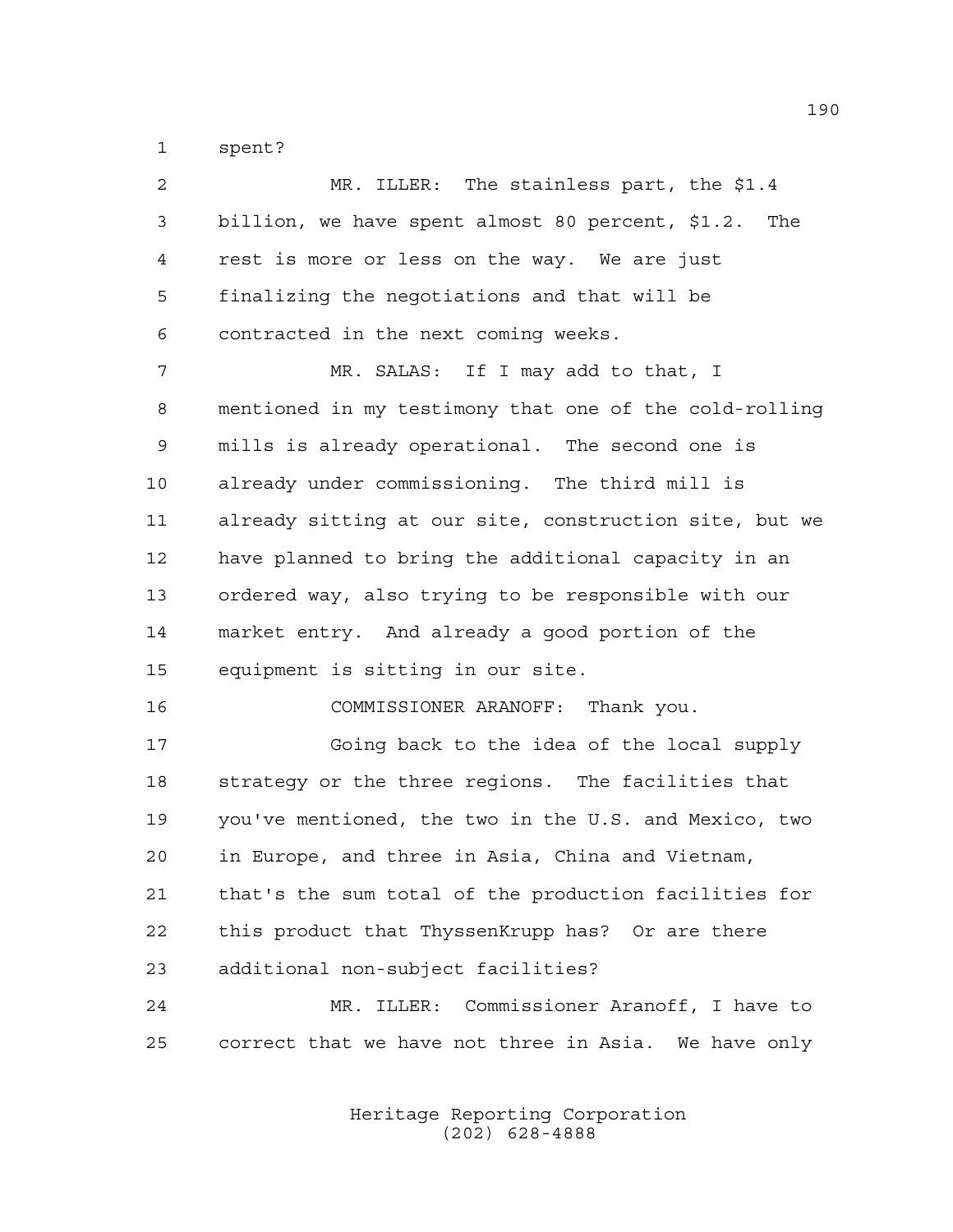one in Asia.

| 2  | COMMISSIONER ARANOFF: I'm sorry.                       |
|----|--------------------------------------------------------|
| 3  | MR. ILLER: We have two facilities in                   |
| 4  | Germany and Italy, and we have Mexinox, and in the     |
| 5  | future here in Alabama, the mill.                      |
| 6  | COMMISSIONER ARANOFF: There was a reference            |
| 7  | in the testimony of one of the witnesses about, maybe  |
| 8  | there wasn't. The facility in Asia, is that shipping   |
| 9  | any product to the United States currently?            |
| 10 | MR. LACOR: No, Commissioner. Currently                 |
| 11 | we're not. This is Stephan Lacor. We're not shipping   |
| 12 | anything from the SKS facilities or if something, very |
| 13 | small volumes.                                         |
| 14 | In 2004, 2005 period we were, but the supply           |
| 15 | chain was not economical.                              |
| 16 | MR. GOLDFEDER: Commissioner Aranoff, this              |
| 17 | is Jarrod Goldfeder. I just wanted to reiterate. I     |
| 18 | think it is POSCO who has three facilities in China    |
| 19 | and Vietnam. During the POR POSCO made very limited    |
| 20 | shipments, exports to the U.S. from there. Small.      |
| 21 | But the focus for POSCO from those facilities          |
| 22 | continues to be the Asian markets.                     |
| 23 | COMMISSIONER ARANOFF: I apologize for                  |
| 24 | getting those two mixed up. I'll only be worse         |
| 25 | tomorrow.                                              |
|    |                                                        |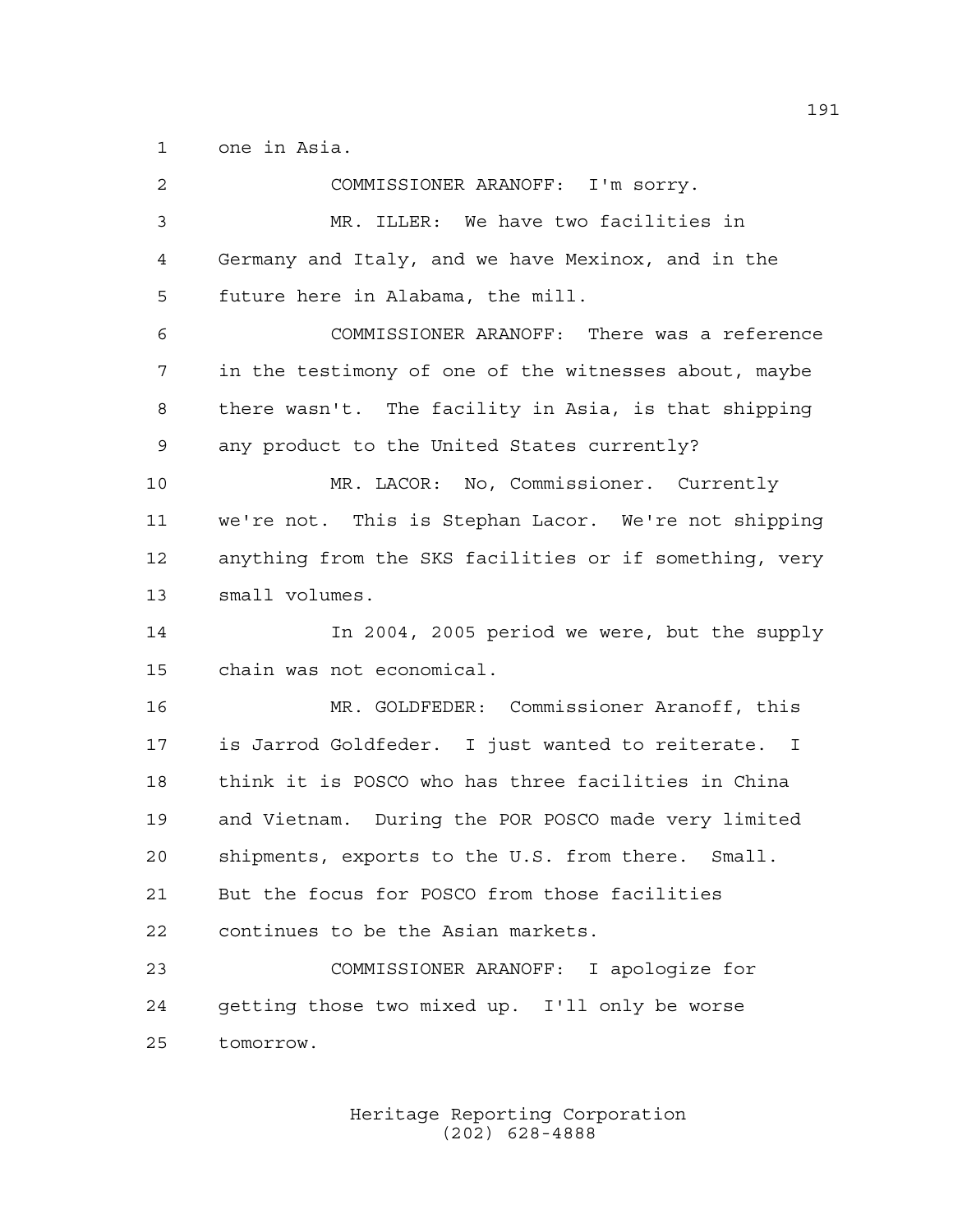MR. GOLDFEDER: I won't be here to see it, so that's fine.

(Laughter.)

 COMMISSIONER ARANOFF: When one of ThyssenKrupp's facilities sells a ton of steel does the company control where every ton goes? Or do you ever sell to traders or other independent entities that can make that decision for themselves?

 MR. LACOR: All the sales, Commissioner, of the product that come from Germany, Italy, Mexico that are imported, or China, would be channeled through one of our three subsidiaries. So we have Mexinox USA, the exclusive channel from Mexinox, then Nirosta North America that's the exclusive channel for the product from Germany, and then AST-USA for the product from Italy. So we would be the only ones bringing in product and representing the mills.

 MR. ILLER: Commissioner Aranoff, I think your question was different. Can we ensure that our product, if it goes to a trader or distributor, in which country that is delivered. I think no producer in the world can do that.

 COMMISSIONER ARANOFF: Although I assume there aren't that many distributors who would want to pay the cost of reshipping the product somewhere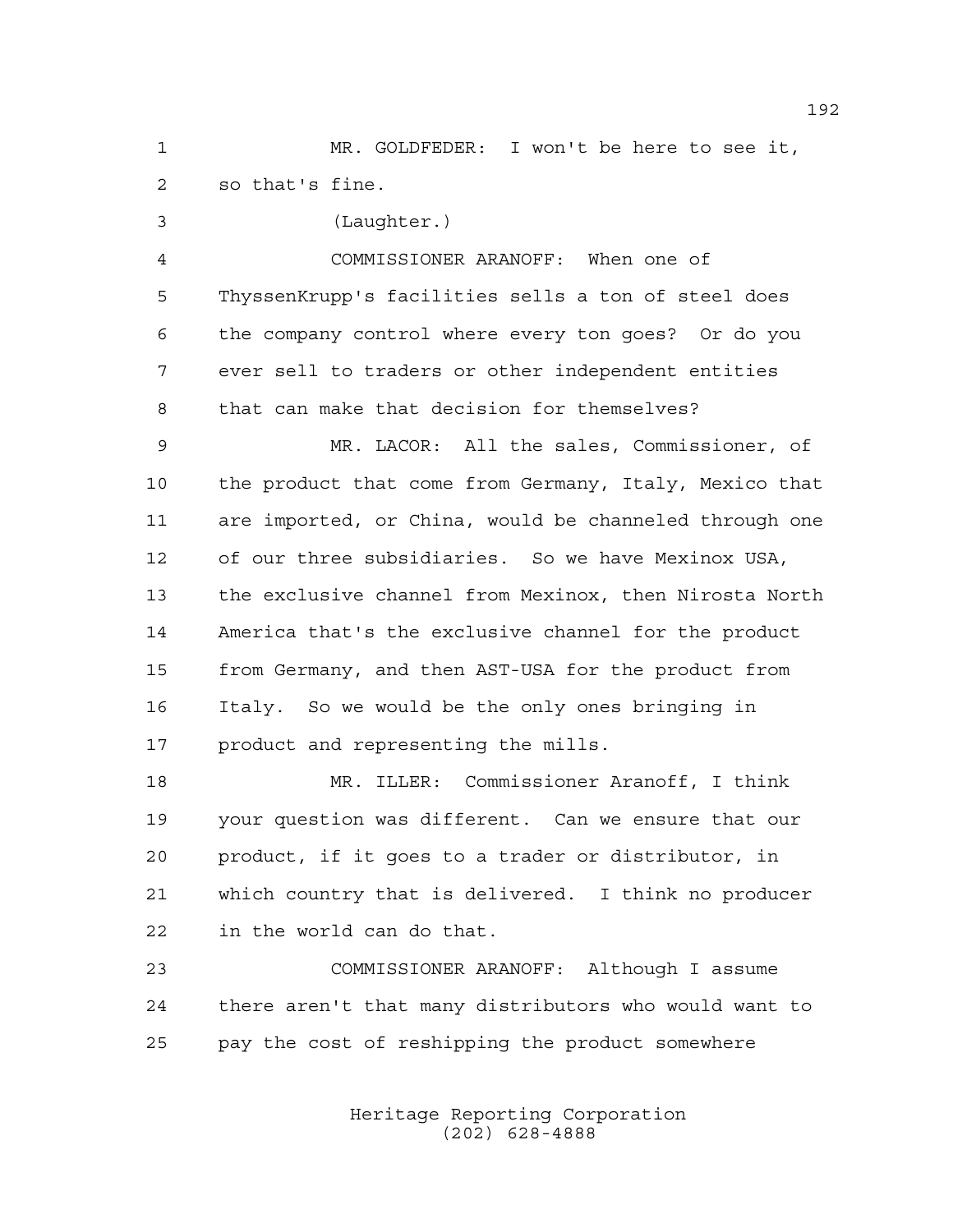pretty far away.

| $\overline{2}$ | We've been discussing this prior case, the             |
|----------------|--------------------------------------------------------|
| $\mathsf{3}$   | Nucor Steel court decision involving the three Arcelor |
| $\overline{4}$ | Mettle countries, and what the facts were in that      |
| 5              | situation versus what the facts are here. To the best  |
| 6              | of my recollection, one of the important facts in that |
| 7              | case that weighed heavily with the Commission, and     |
| 8              | even more heavily with our reviewing courts, was that  |
| 9              | it was the U.S. mill that was making the decision      |
| 10             | about what products from affiliated companies could    |
| 11             | come in and be sold in the U.S. market, and the mill's |
| 12             | instructions were to make that decision based on what  |
| 13             | was best for the U.S. mill, not what was best for the  |
| 14             | global corporate entity. How do the facts in this      |
| 15             | case compare?                                          |

 MR. LEIBOWITZ: I think the facts are very close in this case. As Stephan Lacor mentioned in his testimony, and I invite him to comment further, he is the guy. He will decide what is sold in this market through ThyssenKrupp based on the structure that he outlined.

 MR. LACOR: Yes, that's correct. The sales decisions are made in the Chicago office. It's the same team that handles the sales and distribution for all three companies, so we direct the sales based on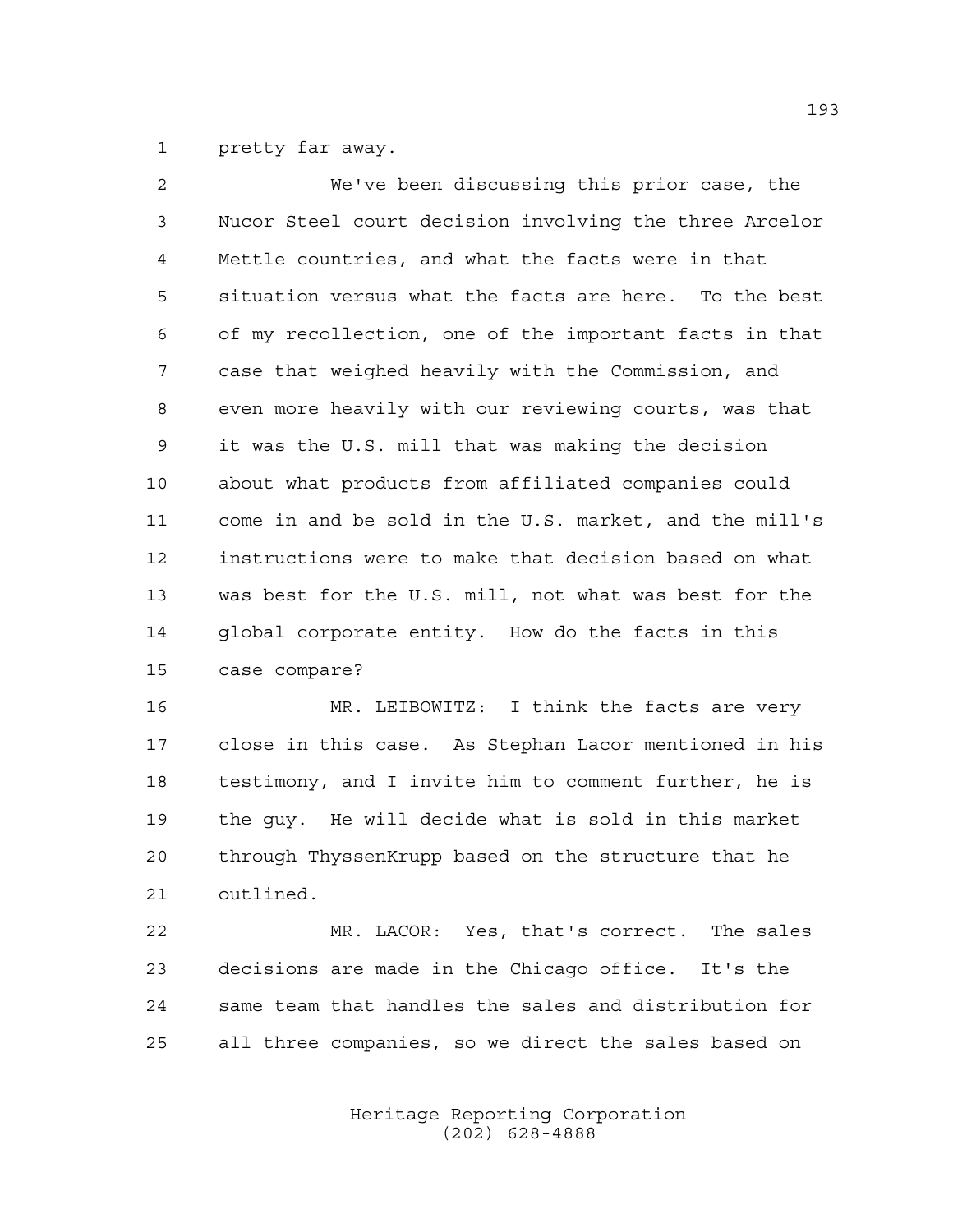before Alabama was giving preference to the Mexinox mill, making sure that the market is protected and the Mexinox position was protected, then supplementing with European products.

 Now with the Alabama mill coming on-stream, the whole, so to speak, the lead, is with Alabama and then we make sure that what comes in is going to support the Alabama production and not interfere with it.

 In fact one of the lowest-lying fruits that we have as a sales team for the Alabama product is substituting, as soon as the production is up and running, the product from Germany and Italy we've brought from Alabama. The products are practically identical.

 MR. LEWIS: Commissioner Aranoff, if I could add to that, too, just state maybe what's obvious, that Stephan's affiliation is with the Alabama mill. He's employed by that company. And it sort of falls logically from the local supply strategy. He's a representative of North American operations, and I think maybe one factual distinction maybe from Nucor is you do have a mill outside of the United States as part of that structure. That's a little different. But it's only those two mills that are within the sort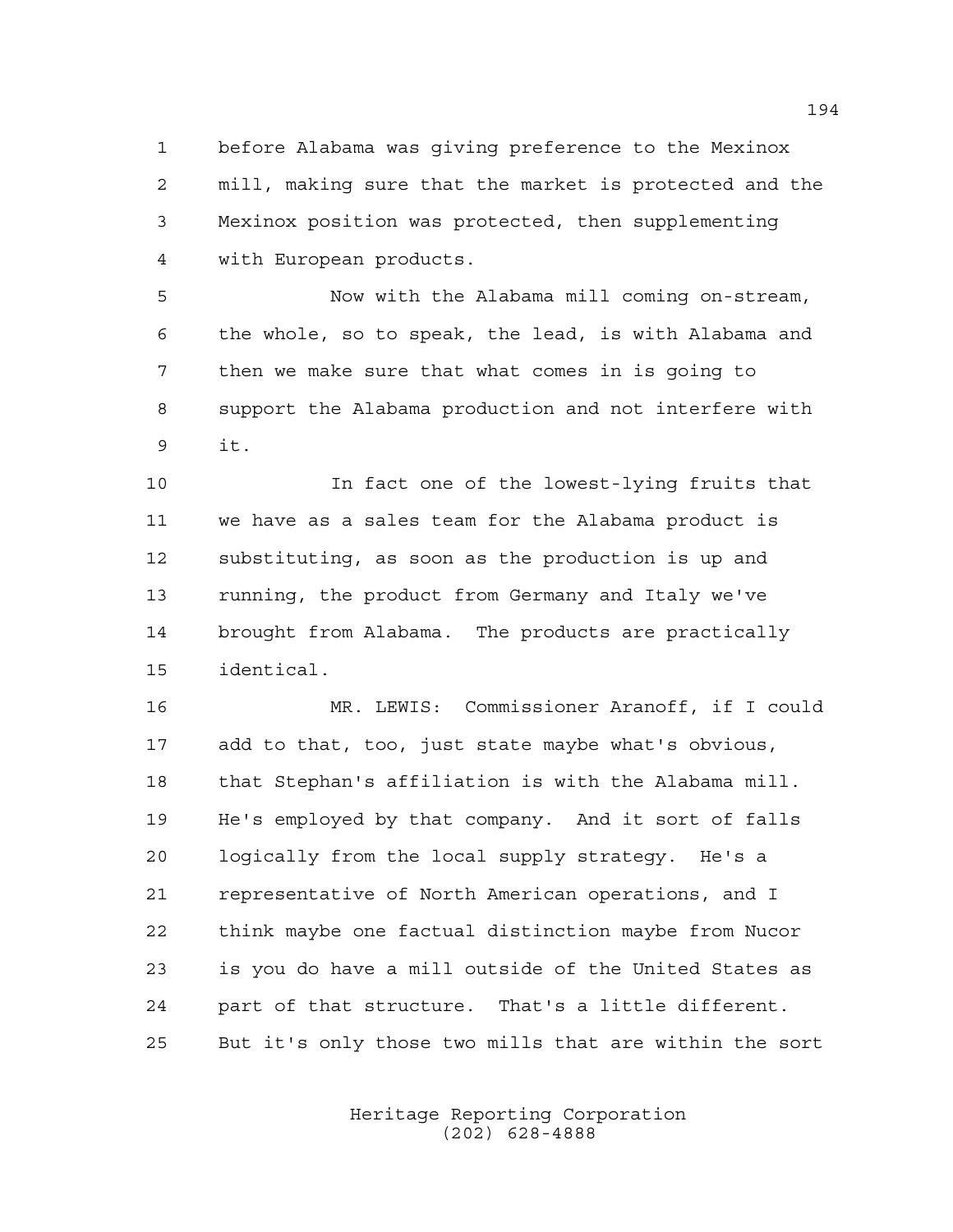of sphere of authority that we're talking about. He's not responsible for the Italian or German mills.

 COMMISSIONER ARANOFF: Okay. I appreciate those answers. I know Mr. Leibowitz, Mr. Lewis, you'll remember that in the course of that Nucor litigation the reviewing court was very interested in the argument that there were economic circumstances under which the global corporation could benefit while taking actions that were harmful to the U.S. production operation and it was in fact extremely difficult to build up a factual record that persuaded them that that wasn't going to happen in that particular case. So we're giving you the opportunity to build up that factual record if you can.

 Let me just follow up real quickly on one thing that was said in response to a question from Commissioner Pearson.

 One of you mentioned that the West Coast in the U.S. tends to be underserved by domestic production of stainless steel sheet, and can you just explain for the record how the Alabama mill is better situated to meet demand on the U.S. West Coast than the existing domestic producers who are also in the center of the country?

MR. LACOR: I think it was Bruce who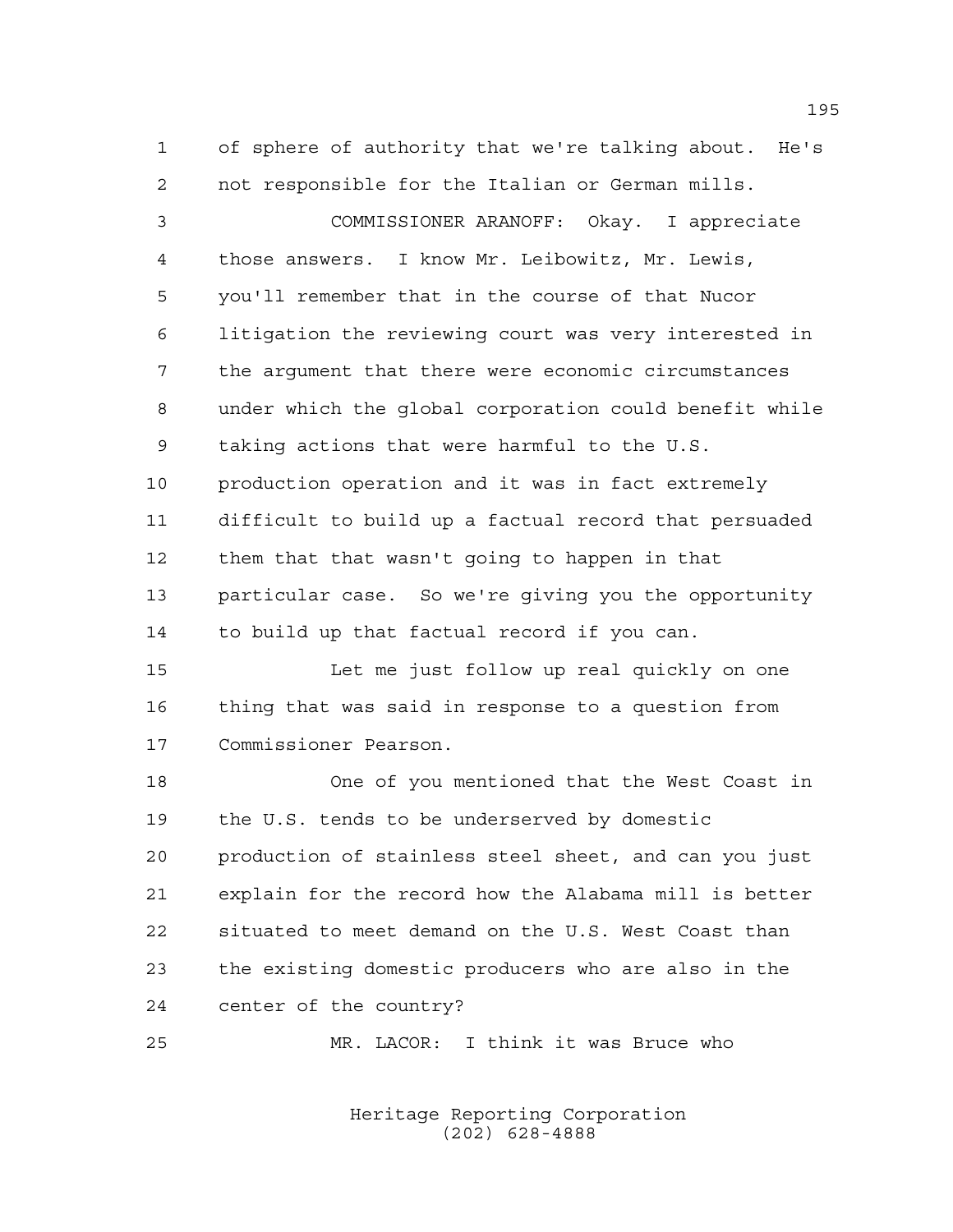mentioned the West Coast. The West Coast does have an extremely high import penetration. We would be in a similar position than the rest of the domestic mills in that the West Coast is further away than our production facilities, so we would rely on probably rail logistics to get material out there by rail to overcome the freight disadvantage.

 COMMISSIONER ARANOFF: That was the question I was going to ask. You would still serve the West Coast by rail. You wouldn't go through the Panama Canal to get --

 MR. LACOR: I don't think so. COMMISSIONER ARANOFF: Mr. Salas? MR. SALAS: This is Jose-Ramon Salas, if I may add. The West Coast is definitely a region that we will try to serve so that we can offer our products over there. But definitely also the southern part of the U.S. has been growing in the last few years and we see a very important opportunity for growth also in that region.

 We will be very well located in terms of logistics and logistics is one of the challenges that we have ahead of us and that we know we can be very effective with.

COMMISSIONER ARANOFF: My time is up, so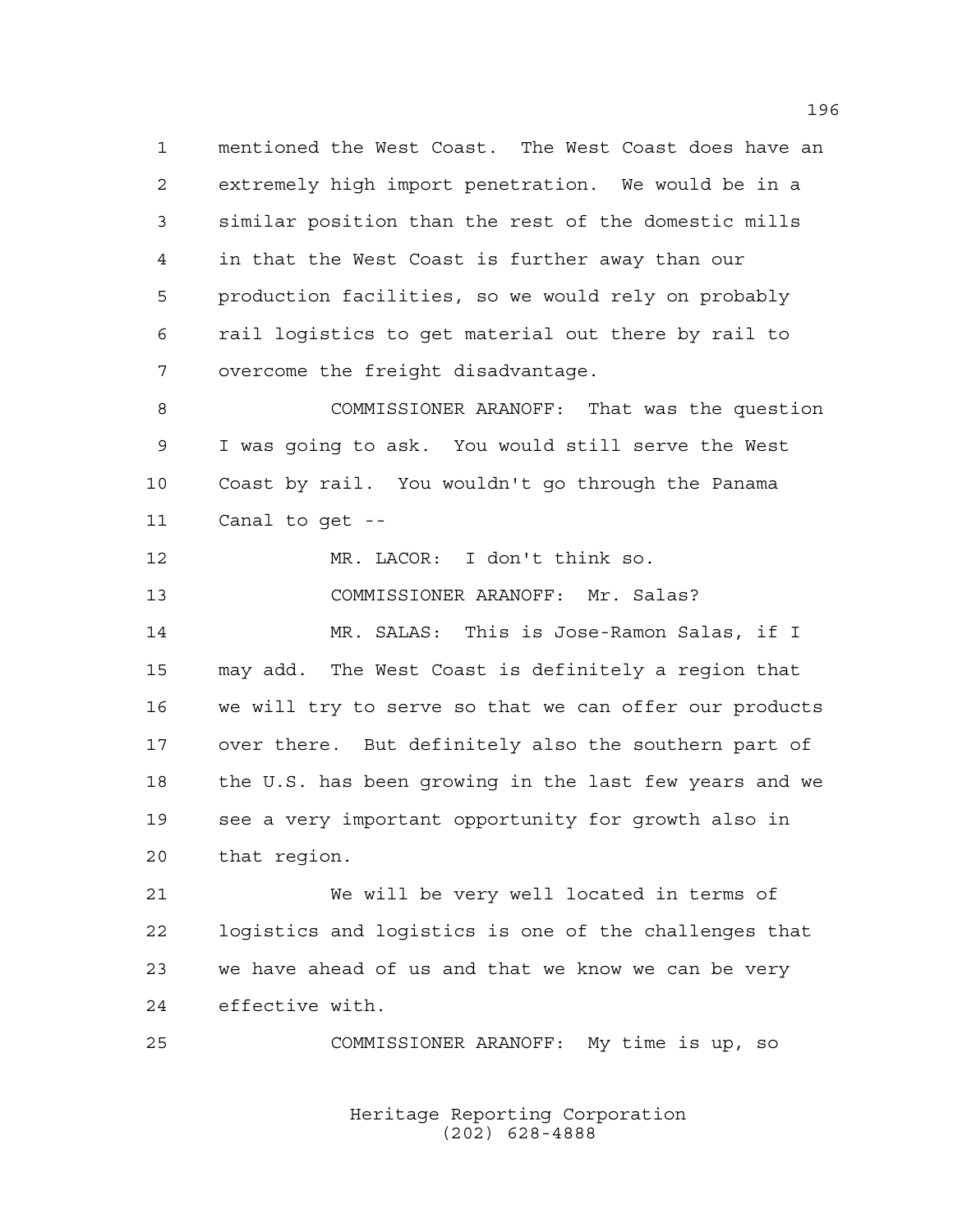thank you very much for those questions. Thank you, Madame Chairman.

 CHAIRMAN OKUN: Commissioner Pinkert? COMMISSIONER PINKERT: Thank you, Madame Chairman. I join my colleagues in thanking all of you for being here today to answer our questions.

 I want to begin with this ramp-up period for the Alabama facility and ask the question, what is the likely impact of subject imports from Germany and Italy during that period when the Alabama facility is ramping up? Not afterwards when you say there won't be any discernable amount of imports from those countries.

 MR. SALAS: We have already started reducing the number of imports from Germany and Italy, and obviously as our production in Alabama reaches the levels of stability and quality reliability, those volumes will continue to be phased out until we reach a point where everything will be basically shipped out of our new facility.

 COMMISSIONER PINKERT: For the post-hearing could you actually give us the quantities that are currently being shipped? You said they're already coming down.

MR. LEWIS: We would be happy to do that.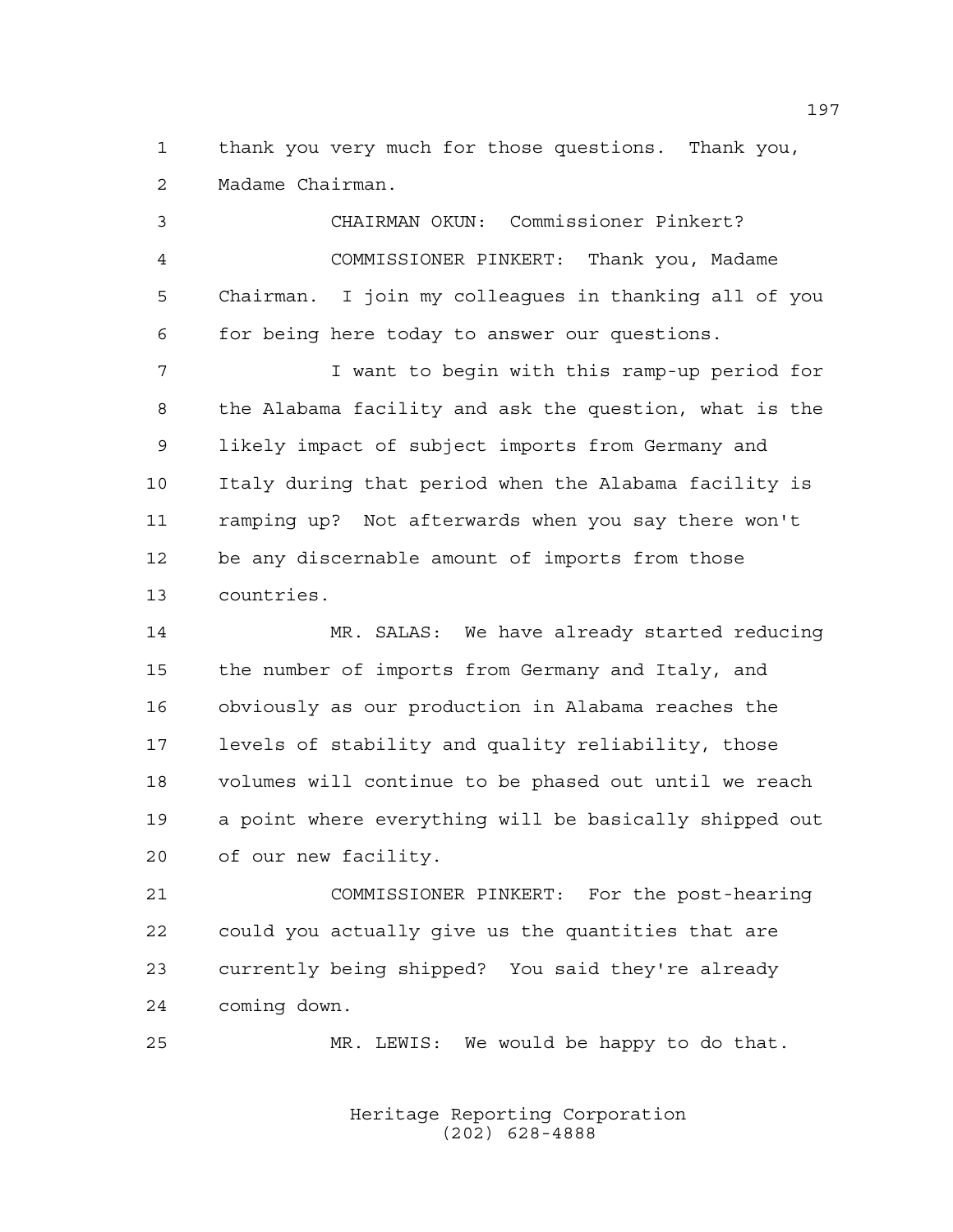COMMISSIONER PINKERT: Thank you.

 MR. LACOR: Commissioner, if I could add something also. The idea that we can substitute or support the start-up with the Alabama mill from Europe is very limited based on the selling proposition that we have for that Alabama mill. The American customers, what they value is a local supply source, so what they're interested in is proving, testing, a functioning North America supply base.

 So the fact that we might have product available from Europe or Italy doesn't really talk to their value proposition. They're looking for somebody who can deliver short lead times quickly, like the petitioners referenced. So saying I have material available from Italy on a three month lead time with Italian reliability is just not an attractive substitute.

 COMMISSIONER PINKERT: Mr. Malashevic? MR. MALASHEVICH: Yes, Commissioner Pinkert, I just wanted to add there's a bit of a disconnect in the testimony you heard this morning on the subject of lead times.

 On the one hand petitioners' witnesses noted the decline in lead times as a sign of distress, uncertainty in the marketplace. Only minutes later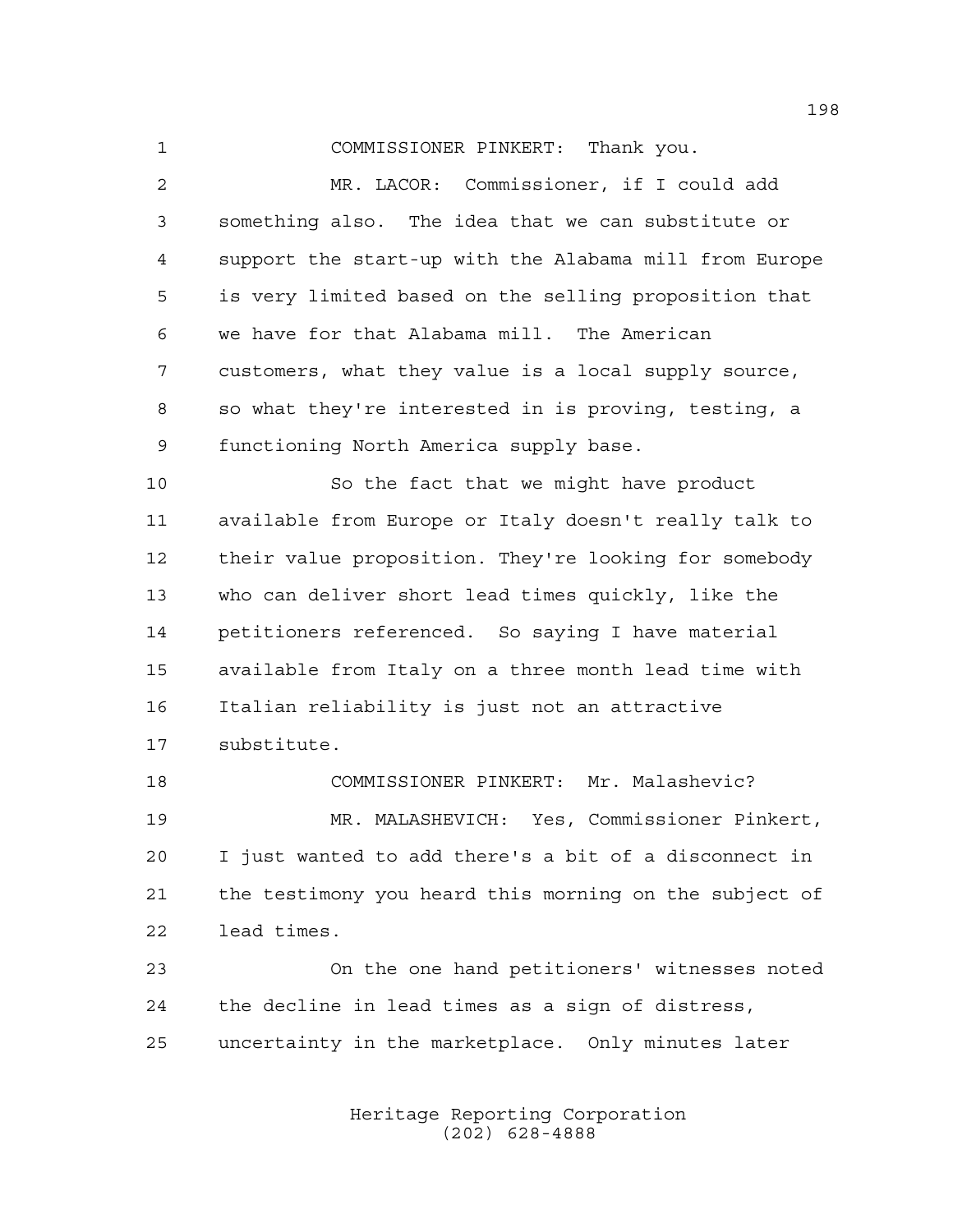they mentioned that customers are demanding much quicker deliveries. So naturally when you increase the rate of delivery you're going to decrease average lead times.

 They can't have it both ways. But taking on its face the notion that customers are demanding quicker deliveries, if a customer is facing an average U.S. lead time of four to five weeks versus two to three months from anywhere overseas, it's a no-brainer kind of decision.

COMMISSIONER PINKERT: Thank you.

 Turning to the Mexican order, I believe that you might recall the testimony earlier today that it's too early to say whether the 12 percent deposit rate that was recently imposed by the Commerce Department will have an impact on the Mexican shipments. I believe Mr. Leibowitz, you testified that order or no order, the Mexican shipments will be serving the same function in the U.S. market.

 So I want to give you an opportunity to respond to this argument that it's too early to say whether or not the 12 percent duty would have an impact.

 MR. LEIBOWITZ: That's correct. I said that and I stand by it and I'd like Mr. Lewis to elaborate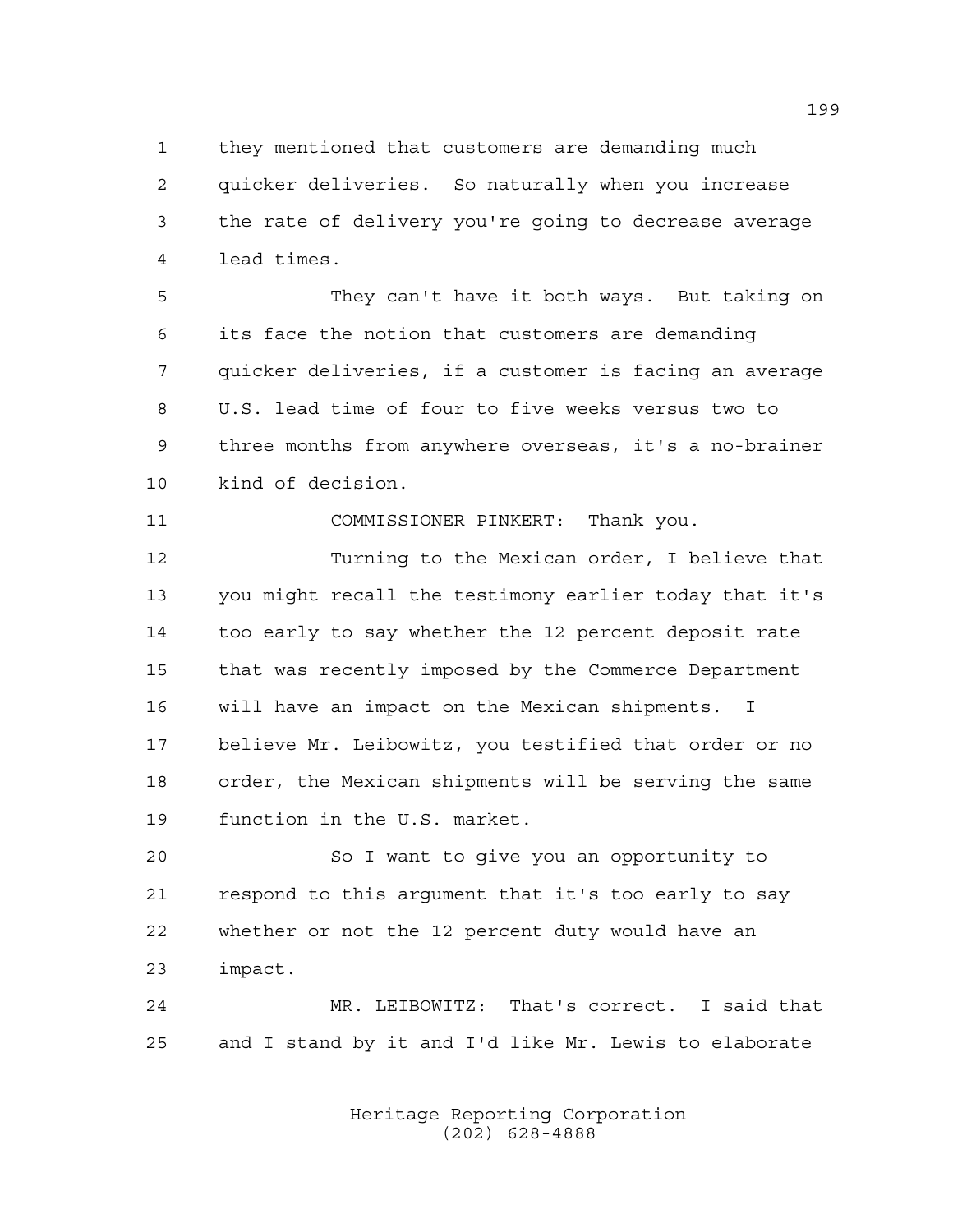on the status and outlook for the 12 percent rate. MR. LEWIS: For clarity, I'm being asked to respond to this because I work very closely with Mexinox on the Commerce Department side of these cases and am very familiar with the facts. It was actually kind of difficult to sit back there and listen to this discussion of the 12 percent deposit rate. Let me start with one critical observation which is that 12 percent duty is not a duty. It's a deposit rate. It's an estimated duty. COMMISSIONER PINKERT: I was careful to say deposit rate. (Laughter.) MR. LEWIS: You were, but I'm not so sure that witnesses this morning were. And it's a critically important distinction. Mexinox and any company that is careful about its dumping situation which they obviously need to be under this order, doesn't consider the deposit as being the relevant figure. In fact for accounting purposes when they create a provision for dumping duties, it's not the deposit amount that they make a provision for. It is what the actual estimated margin is at that present point in time.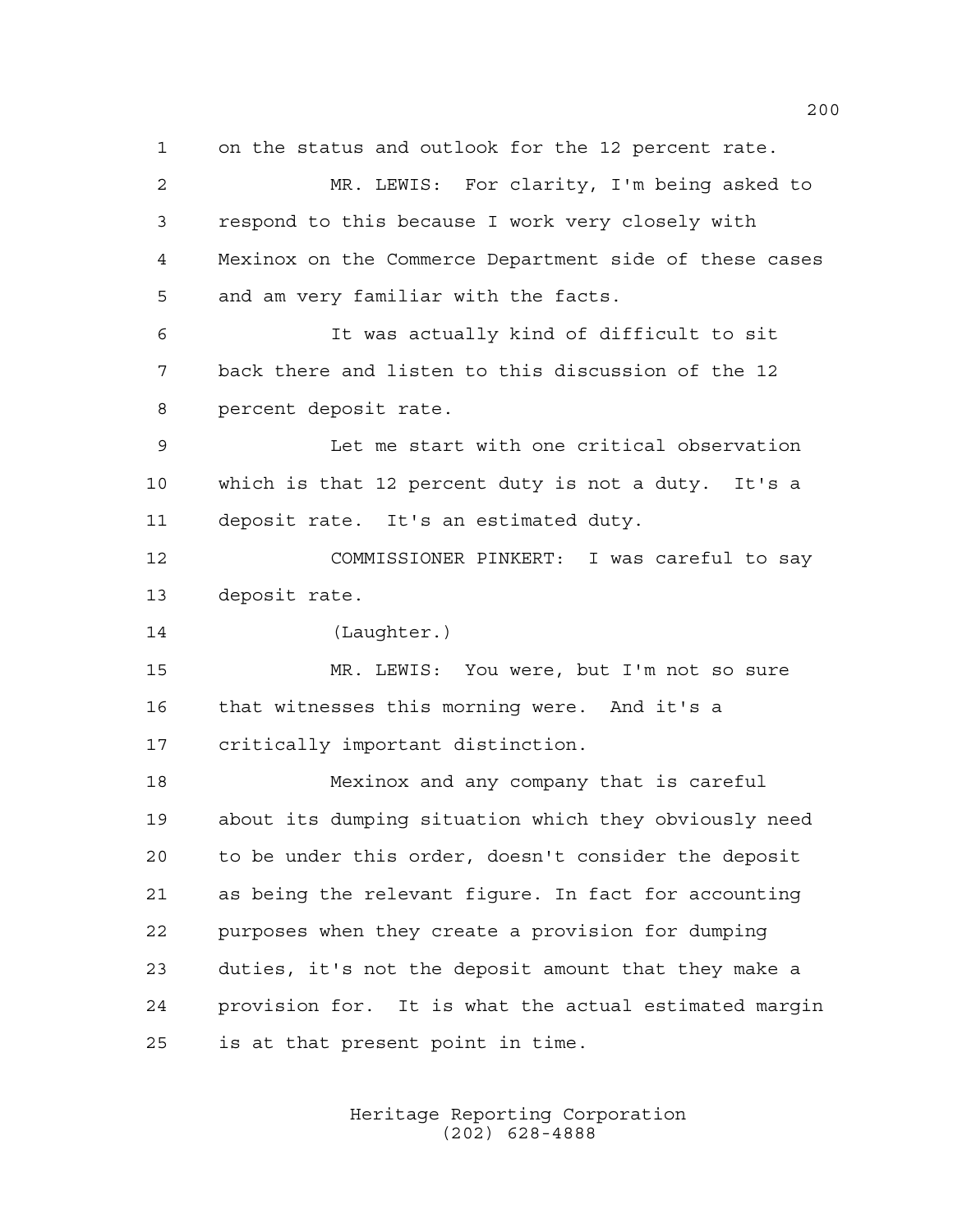So I think it's important to say two things about that 12 percent margin. One is it's wrong and it's being appealed. And it's only a deposit at this point, no duties have been paid out at the 12 percent rate, and I'm confident from our appeal that no 12 percent duty ever will be paid out.

 Secondly, Mexinox has never paid duties at that level. Every prior review has had margins, even with zeroing which we have a serious issue with and are pursuing legal challenges on as well, which would reduce those margins to zero. But even if you factor that out, they've always been moderate margins of dumping. Mexinox has never paid anything close to 12 percent. That 12 percent figure, as I said, is wrong but it's also history. That' snot the current circumstance at all.

 So sort of circling back to your real question which is what is that deposit rate going to do today in terms of trade flows from Mexico? Nothing. Because it's a fictional number. It doesn't reflect current levels of dumping as the department calculates it wrongly in my view, but even if you look at it from that perspective, the current margins are nothing close to that level. It's a non-issue. It's a sexy-sounding number for them to trot out in front

> Heritage Reporting Corporation (202) 628-4888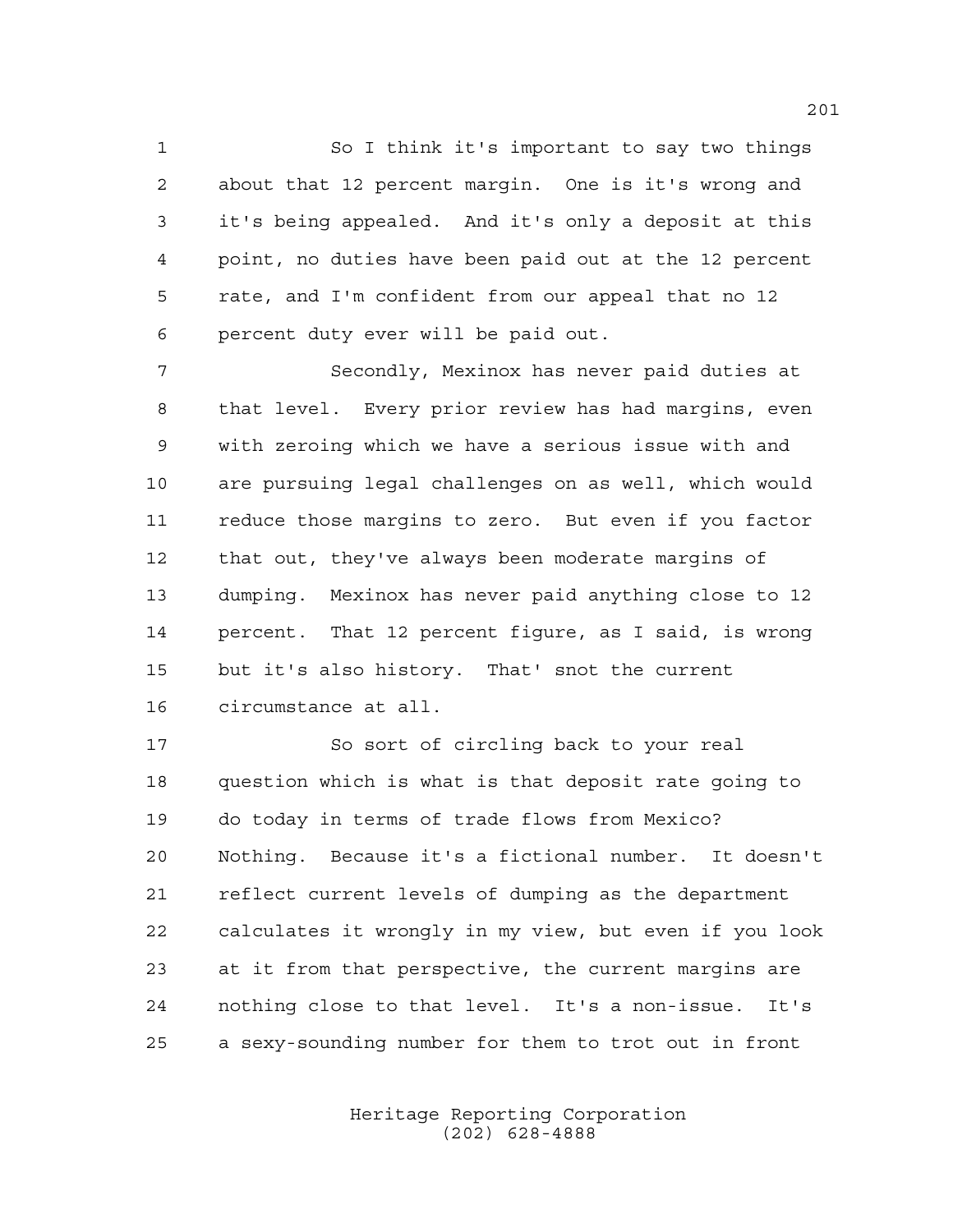of you at this hearing, but it's really a false and artificial number.

 COMMISSIONER PINKERT: Thank you. My next question may appear to call for speculations about what customs might do in the future, but I'm really more interested in the position that you and your clients are taking and intend to take with respect to whether these products that have the input from the Alabama facility, then further manufacturing in Mexico, and then come back to the United States as potentially subject product under the order, will they be claimed to be products of Mexico or products of the United States?

 MR. LEWIS: Again, I think I'm probably in the best position to respond to that.

 That experiment or that issue arose during the original investigation because at that point in time a substantial amount of the feedstock that went to Mexinox actually came from the U.S. mills that are sitting in this room. So that issue arose at that point in time. I'm not shy to tell you that we tried to make the argument that the dumping calculation should be adjusted to account for the U.S. content of that steel.

Suffice it to say that Commerce Department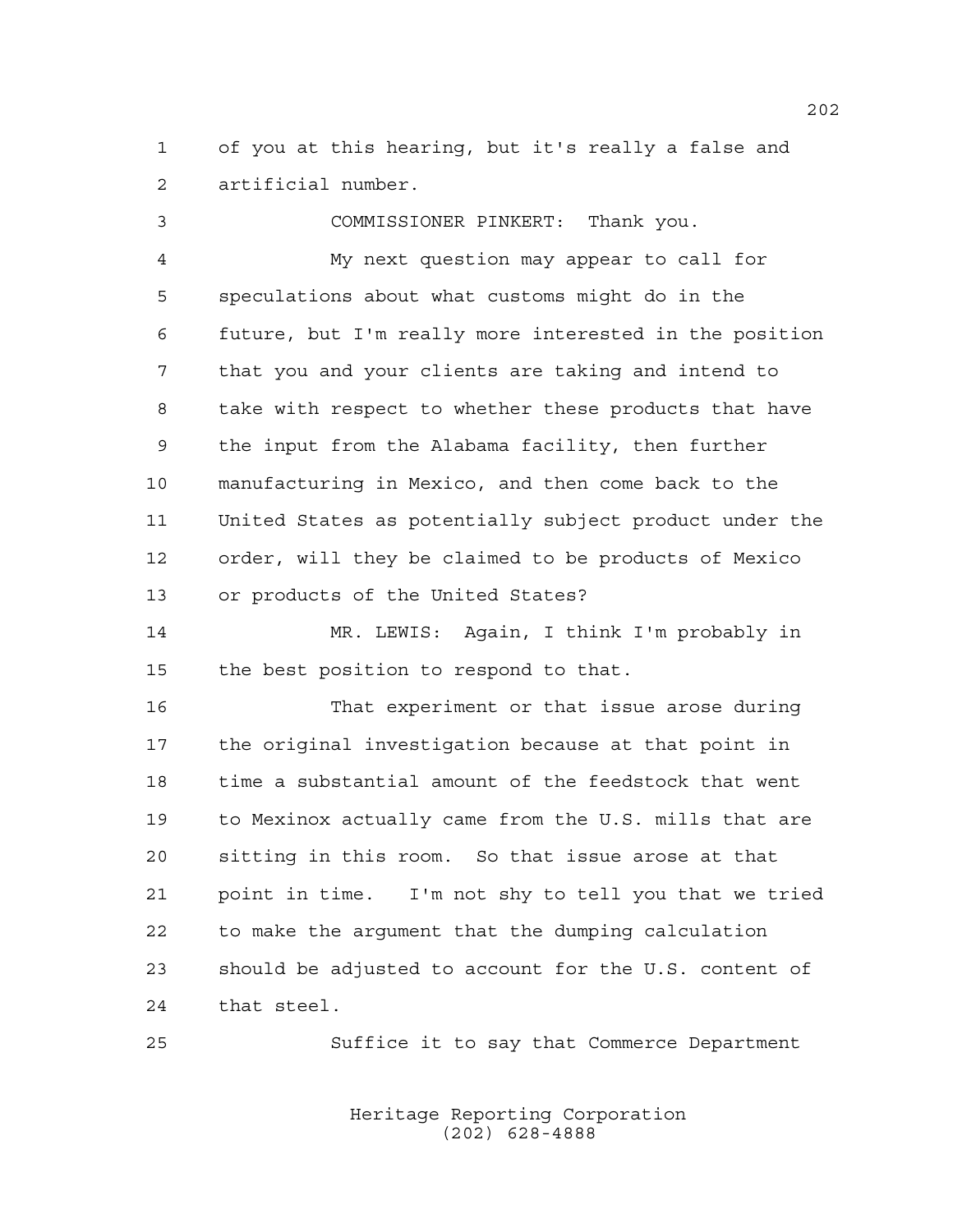rejected that, treated it as Mexican product. I'd expect they would do the same under this scenario.

 Separately, and your question was more on the customs side of the question ,I don't think there's any doubt under the NAFTA origin rules that cold reduction of hot-rolled steel under the NAFTA rules, does not quality the product for NAFTA preferences, but does quality as a Mexican product. So if you're familiar with the Customs bills, it's a substantial transformation under NAFTA rules to cold reduce hot-rolled steel.

12 I hate to be standing here pre-judging the way this is going to be treated in the future, but I don't think that it would be a real plausible ground to argue that this is U.S. product that's coming back.

 Our point has been more of an economic point which is that every tone of that product that comes back from Mexico was actually produced using more than one ton of hot-rolled steel from the United States and therefore represents an expansion of U.S. production.

COMMISSIONER PINKERT: Thank you.

 Turning to POSCO, has there been product shifting to exports of stainless steel cut sheet to the U.S. market since the imposition of the orders? MR. GOLDFEDER: No. We can go further into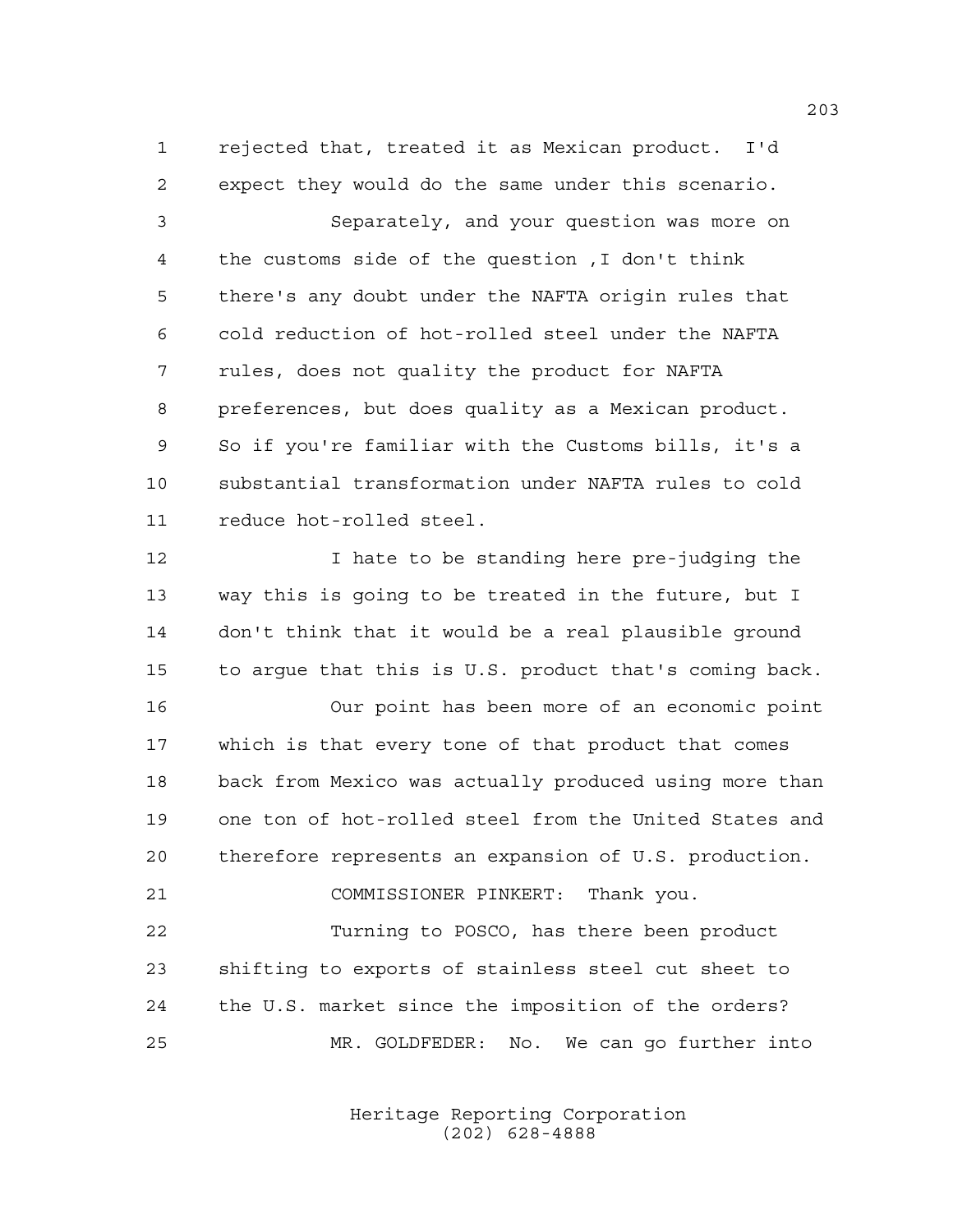that in the post-hearing brief, but the data that the domestic industry has provided does not support that conclusion.

 COMMISSIONER PINKERT: Thank you. I look forward to getting additional information on that in the post-hearing submission.

 Here's another one that may not be answerable here, but perhaps in the post-hearing submission. That is what does the trend in exports from Korea to China tell us about the issues that we have to decide in this proceeding?

 MR. GOLDFEDER: When you look at POSCO's export patterns it's important to look not just at China, but it's not a China focus but a regional focus that POSCO has. That is what you've seen with their shipment patterns is that even though shipments to China have decreased in the past couple of years which you would expect as POSCO has made the investments in China to produce the stainless steel sheet and strip in China to serve locally, you haven't seen their exports suddenly get directed to the U.S.. They've continued as they have historically to not maintain a presence in the U.S..

 If you look, even when they've decreased exports to China, we've seen an up-tick in exports to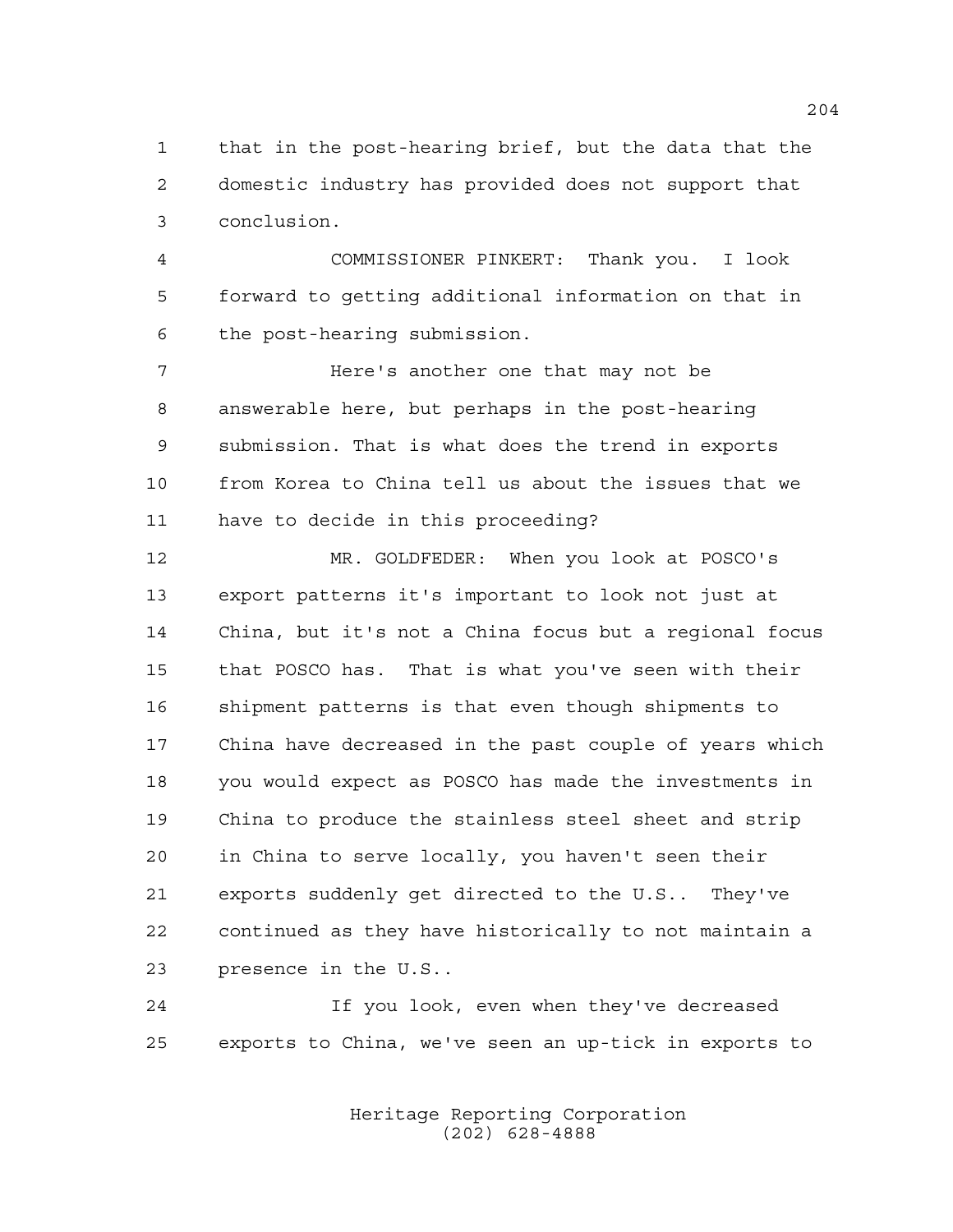other Asian countries and the global trade atlas data that petitioners provide shows that.

 As China has gone down, Japan's gone up, Taiwan's gone up, Vietnam. POSCO's strategy as it has been throughout the POR and even before this POR, has been this regional emphasis. It's an emphasis that not just POSCO but the entire Korea industry which is focusing on serving demand, which what you also see in part four of the pre-hearing report, a lot of the world consumption of this product are in Asia, and POSCO is in a great position to capitalize on that which is why historically its shipments to the U.S. have been almost non-existent and why Europe and other market have also been very low as a percentage of their overall shipments. COMMISSIONER PINKERT: Thank you. 17 Thank you Madame Chairman. CHAIRMAN OKUN: Thank you, again for all the answers you've provided thus far.

 Mr. Iller, I wanted to ask you to expand on your testimony with respect to what the options are on restructuring. You might have heard the domestic industry counsel's argument that he would not rely on any of the information that's been provided given that there is a potential change that could affect that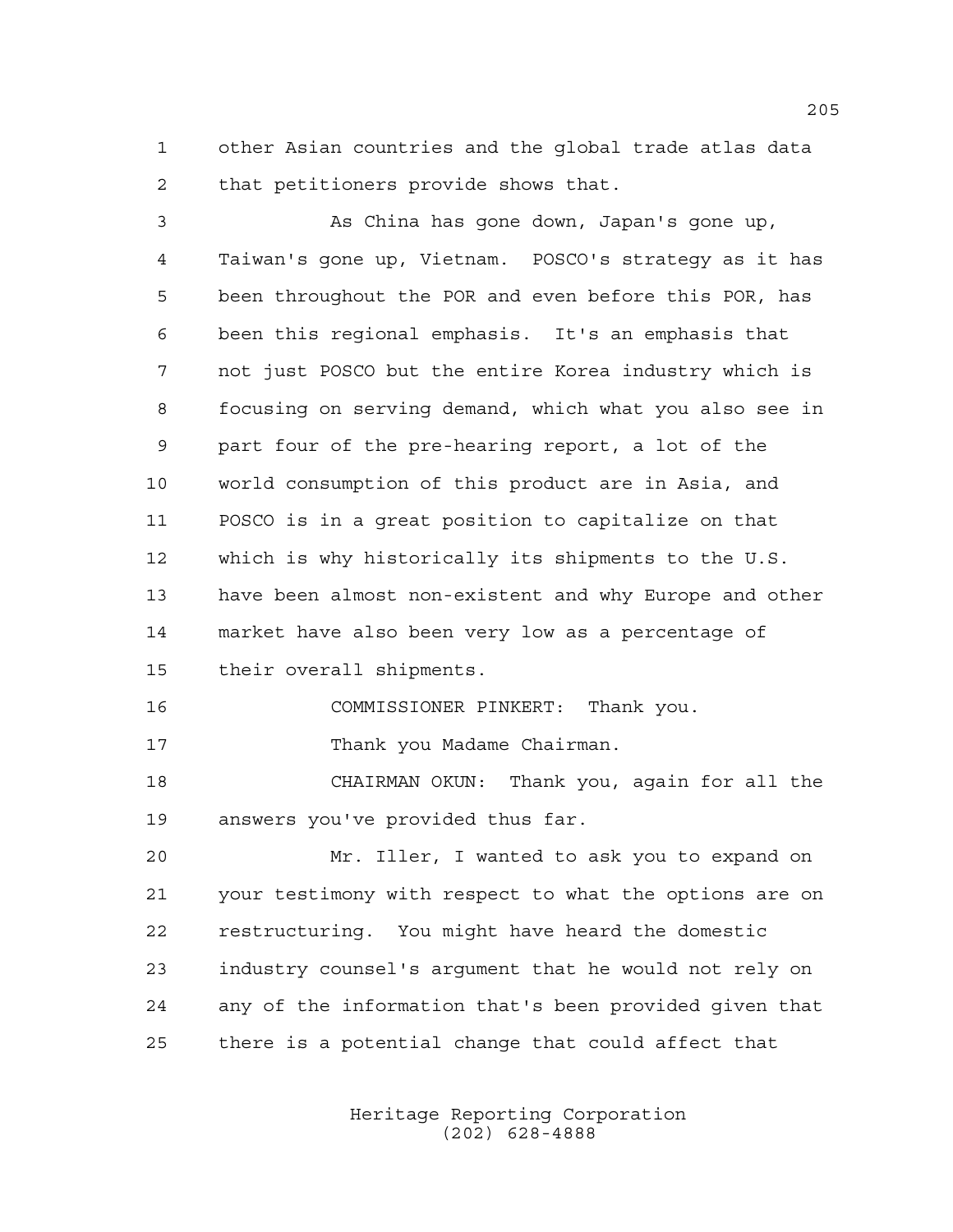strategy.

| 2  | I was trying to take notes on what you had             |
|----|--------------------------------------------------------|
| 3  | said and as I had it, the Advisory Board was reviewing |
| 4  | options on restructuring so that you didn't anticipate |
| 5  | any changes. These options would be implemented in     |
| 6  | the next month. I wondered if you can expand on that   |
| 7  | a little bit more to help me understand what that      |
| 8  | means for the company, and then for post-hearing if    |
| 9  | there is information about those plans, the Advisory   |
| 10 | Board options, that could be placed in the record and  |
| 11 | treated confidentially obviously, I think that would   |
| 12 | be helpful for the Commission to see as well.          |
| 13 | MR. ILLER: Madame Chairman, the decision               |
| 14 | has been taken on the 13th of May actually from our    |
| 15 | supervisory board. If you see ThyssenKrupp as a        |
| 16 | group, we have grown about 48 billion turnover, eight  |
| 17 | business areas to day, out of which ThyssenKrupp, the  |
| 18 | stainless global business is one of the eight.         |
| 19 | The business in the future when Alabama is             |
| 20 | running will comprise round-about nine to ten billion  |
| 21 | euros of turnover.                                     |
| 22 | So if you make a decision on this unit, it's           |
| 23 | stock exchange relevant very much and we have to       |
| 24 | observe that carefully.                                |
| 25 | For the time being we have been informed now           |
|    |                                                        |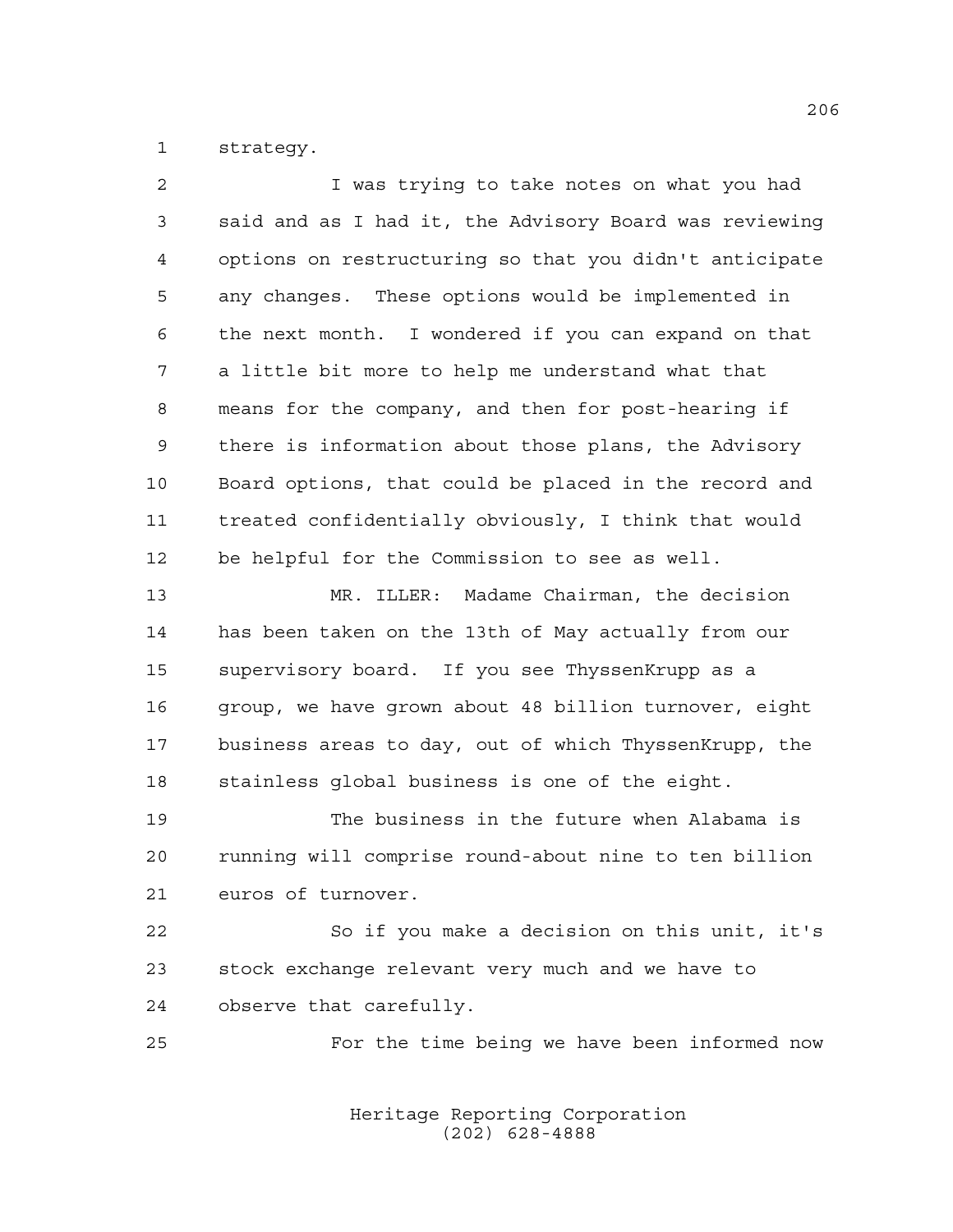our shareholders and all the stakeholders that the decision is that they want to separate, and I think this is the only thing which has been decided so far. They want to separate the whole business. And here, different to what I said to Commissioner Aranoff, that is also including then the VDM business. So the total business we have today in this group. Also the high nickel alloys. We have also one company which owns service centers around the world and does trading for us. So all this is in this package. So the whole package will be separated.

 There is no decision taken so far whether this will be sold to anybody, whether this is just a spinoff, or an IPO. This is the work of a group which has just recently started now and they will work that out and the timeline would be that by January 2012 when our shell assembly takes place, these options will be presented and then the decision will be taken which way to go.

 CHAIRMAN OKUN: And then to help me understand that, between now and January 2012 the roll-out of everything continues with the schedule we've heard.

 MR. ILLER: After the 13th of May at 2:00 o'clock German time, our CEO of ThyssenKrupp has made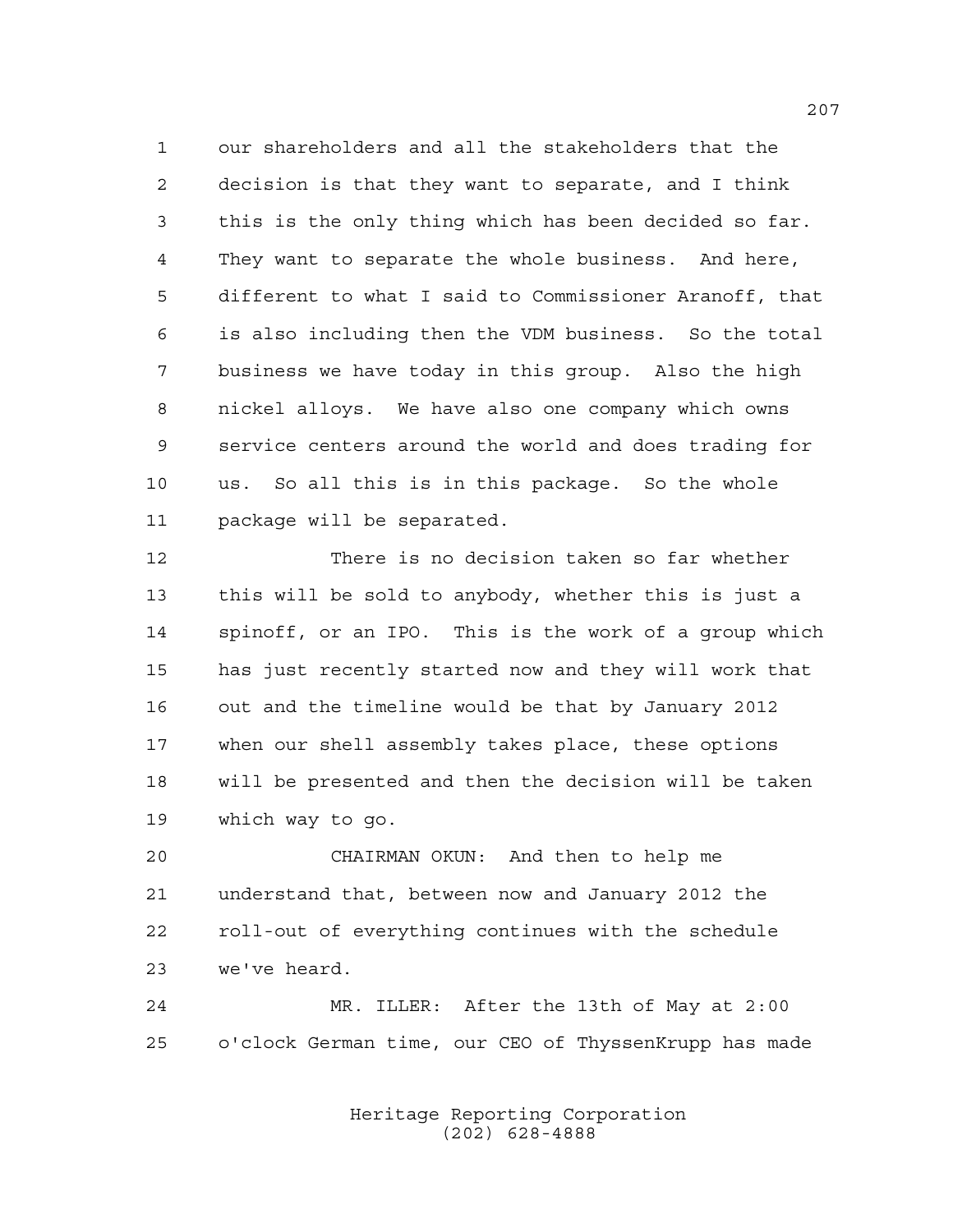a press conference where he clearly said first of all, all the units are inside. Secondly, all the investments which have been on the way or which were already announced will be done. That includes this Alabama melt shop. And as I said before, most of the business is already contracted, so there is anyhow not really a chance to stop it.

 There is also inside the 250 million package which was mentioned this morning, this ferrite strategy which we do in Germany where we are closing in an attempt for consolidation in our group in Europe, where we are closing a plant close to Dusseldorf and we are building new equipment in our effort. That's 250 million that will also be done. There are other smaller investments. Everything which we have planned in our budget is continued. 17 CHAIRMAN OKUN: I appreciate that.

 For purposes of post-hearing, Mr. Leibowitz and Mr. Lewis, if you can just make sure that it's laid out so that we understand how that relates to the business strategy and the discussions we've had today. MR. LEWIS: We certainly will do so. CHAIRMAN OKUN: I appreciate that. And then I don't know, Mr. Lacor, Mr. Salas, help me understand a little bit more about the product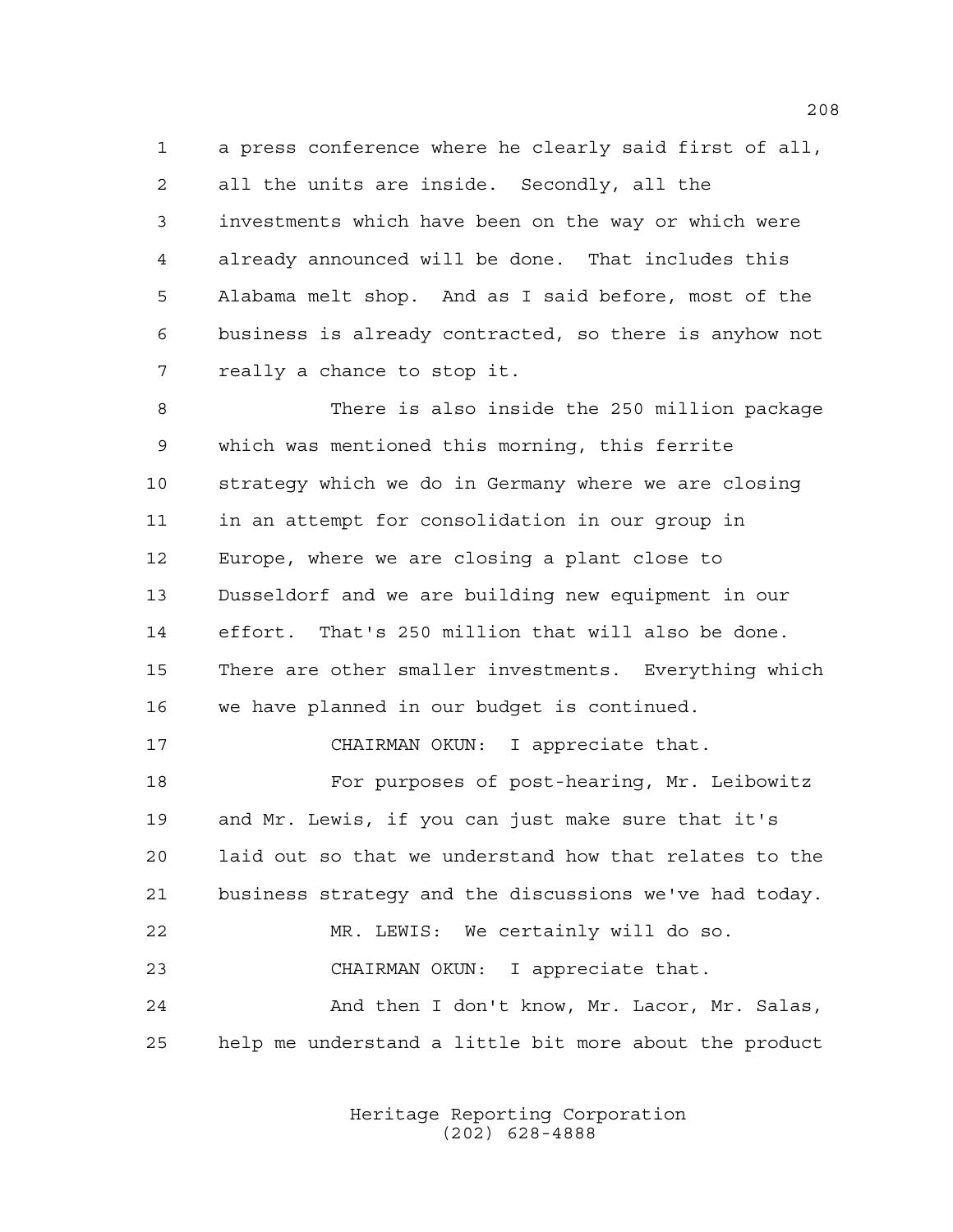that comes in from Mexico in the future as this transition is made, the Mexinox product.

 I'm trying to understand, if you're the domestic producers who were in front of us this morning, and it's fair enough to say you're looking at a big U.S. competitor coming on-line, but a lot of what I heard was if Mexinox continues to price the way they've priced in the past, so the amount of product they've had in the past, if that is material to the domestic industry. And I wanted you to have the opportunity to respond both on the pricing and help me understand, I know you've talked about it a little bit in terms of what the strategy is for the company. But the pricing on the record and the product that's on the record, versus the pricing and the product that comes in in the restructured company.

 I'm not sure if I'm clear, but I'm just trying to understand where the competition is and what the pricing mechanism, and if it changes a lot so that you're competing, your Mexinox product is competing heavily with NAS product or AK product. That's what I'm trying to understand. Are they looking at this and saying yeah, this is great for ThyssenKrupp, they're going to come in and have their Alabama facility, and then they're going to nail us on the

> Heritage Reporting Corporation (202) 628-4888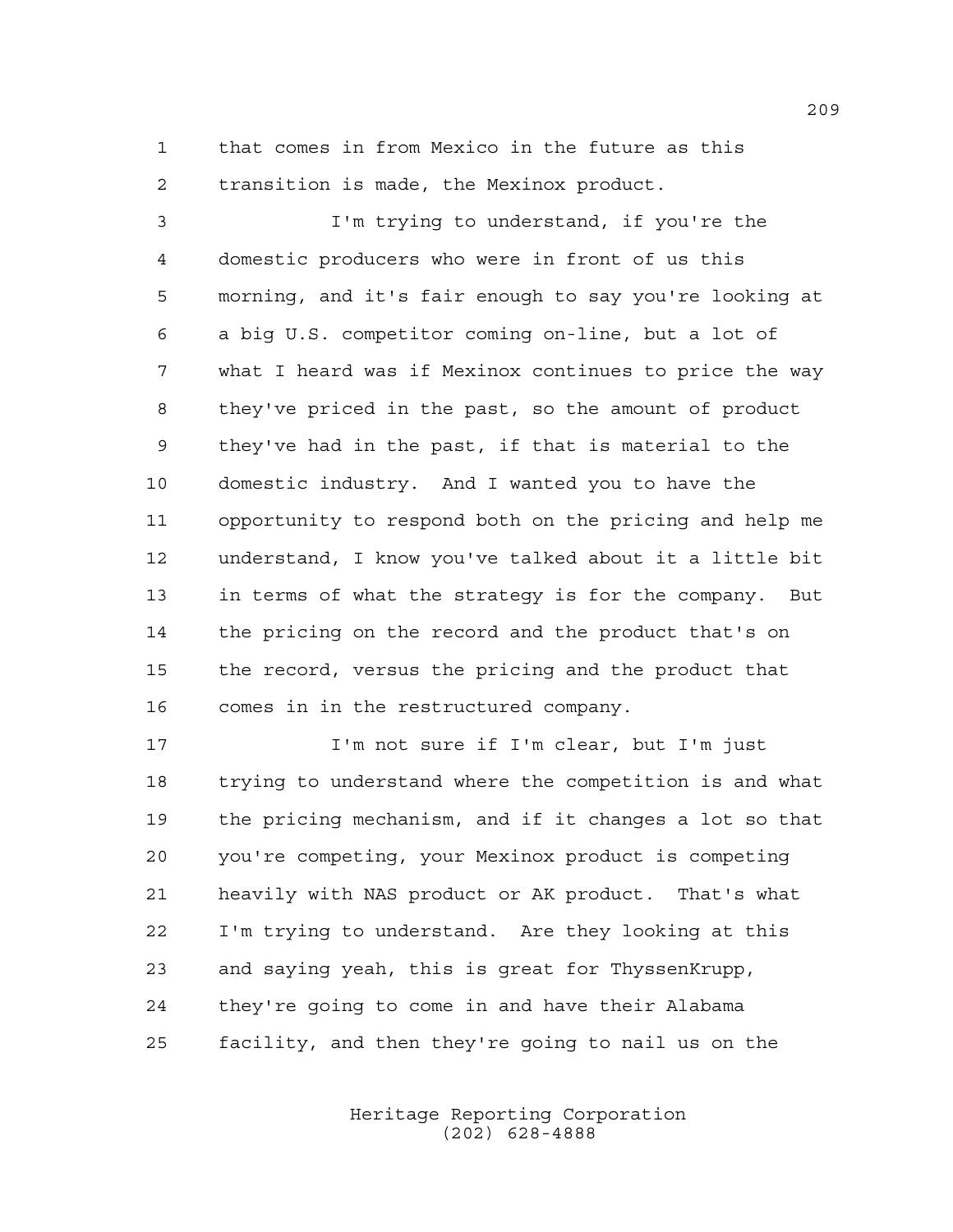other side with all this Mexinox products, which you can't produce.

 CHAIRMAN OKUN: That would be helpful. MR. LACOR: In regards to the product, I think what we are indicating and thinking and planning is that there is no major shift in Mexinox product mix with the coming on board of the Alabama mill. In the sense that what Mexinox has done for the last four or five years was to pursue a strategy as a cold roller in Mexico where we needed to differentiate ourselves from low-cost, high-volume competitors that we face with North American Stainless and NTYKE and do something slightly different.

 So we specifically positioned ourselves in the product niche that we felt at the time was hard to reach. We also priced ourselves on that high end, and I think the record in terms of where we sit, vis-a-vis, the domestic mills most of the times we get it right and we are higher, which is where we intend to be.

 Now what happens with time is that the Mexican market grows. It grows at a rate of about 7 to 10 percent, which means that each year, barring a financial crisis, there's a little bit less production available out of the Mexinox mill to serve the U.S.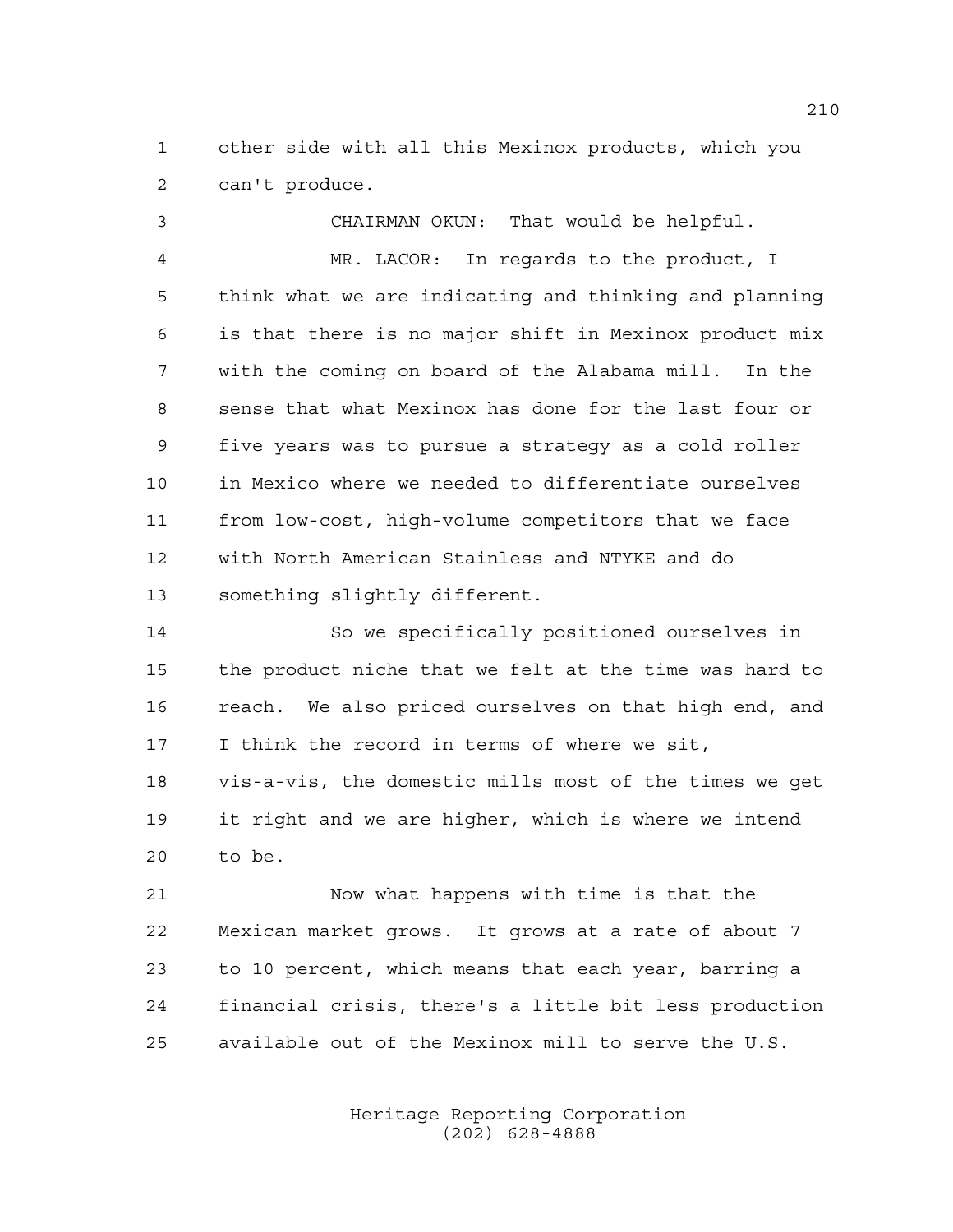market.

| 2  | So that phoretiz strategy, the thinking is             |
|----|--------------------------------------------------------|
| 3  | that stays. We stay focused on the phoretiz from       |
| 4  | Mexinox, but with time we have less capacity available |
| 5  | for supplying the market. At the same time, there are  |
| 6  | some products that would fall into the part mix of     |
| 7  | Alabama.                                               |
| 8  | A little further down the road, maybe a year           |
| 9  | down the road or 18 months down the road where if      |
| 10 | there's a choice between producing it in Mexico or     |
| 11 | producing it in Alabama, we would produce in Alabama.  |
| 12 | The thinking is we'd keep, more or less, the volumes   |
| 13 | the same, but that gradually reduces the Mexico market |
| 14 | growths.                                               |
| 15 | CHAIRMAN OKUN: Yes, Mr. Salas?                         |
| 16 | MR. SALAS: Thank you, Madame Chairman.                 |
| 17 | I just want to add to what Stephon just said           |
| 18 | that Mexinox has been in place for over 30 years, so   |
| 19 | they have developed a very good reputation in terms of |
| 20 | the quality of its product and the reliability of its  |
| 21 | performance.                                           |
| 22 | We have expressed that floridic material is            |
| 23 | what Mexinox would focus on, especially on the 430     |
| 24 | side. And this is the type of product that requires a  |
|    |                                                        |

Heritage Reporting Corporation (202) 628-4888

lot of esthetic acceptance from our customers because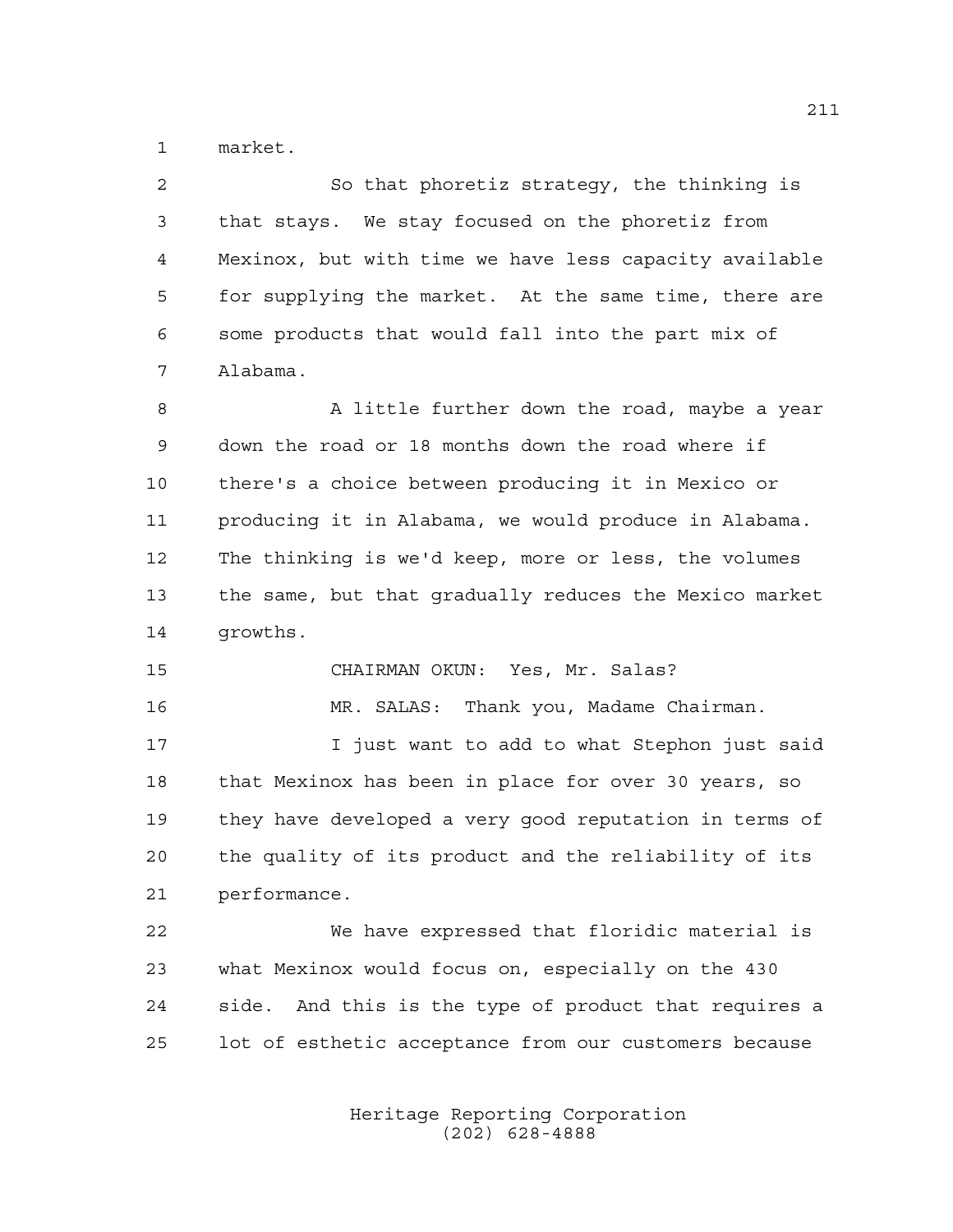it's used mainly in cosmetic applications. This is very delicate quality level to achieve and we believe that it can only be done after several years, not to say many years of experience in operating the production lines and making sure that the desired finish can be achieved by the time it reaches our customers.

8 As you can imagine, such a big facility like the Alabama one with the brand-new production lines with a brand-new workforce, most of them with none or very little experience in stainless before will still have to develop that expertise, not to say that they would develop the field because for 430 most of the time it's kind of an art to produce good quality, high glossiness product that the customers are looking for. CHAIRMAN OKUN: Thank you. That's helpful.

I understand that.

 MR. LEIBOWITZ: Madame Chairman, I just wanted to add one more point, which Jose Ramon well knows. And that is Mexinox has a bright aneling line, as you heard earlier, which Alabama does not have. So that would be the other product, and those could be austenitic grades as well. But because of that facility in Mexico that's going to be the other thing that Alabama doesn't do that Mexinox will supply.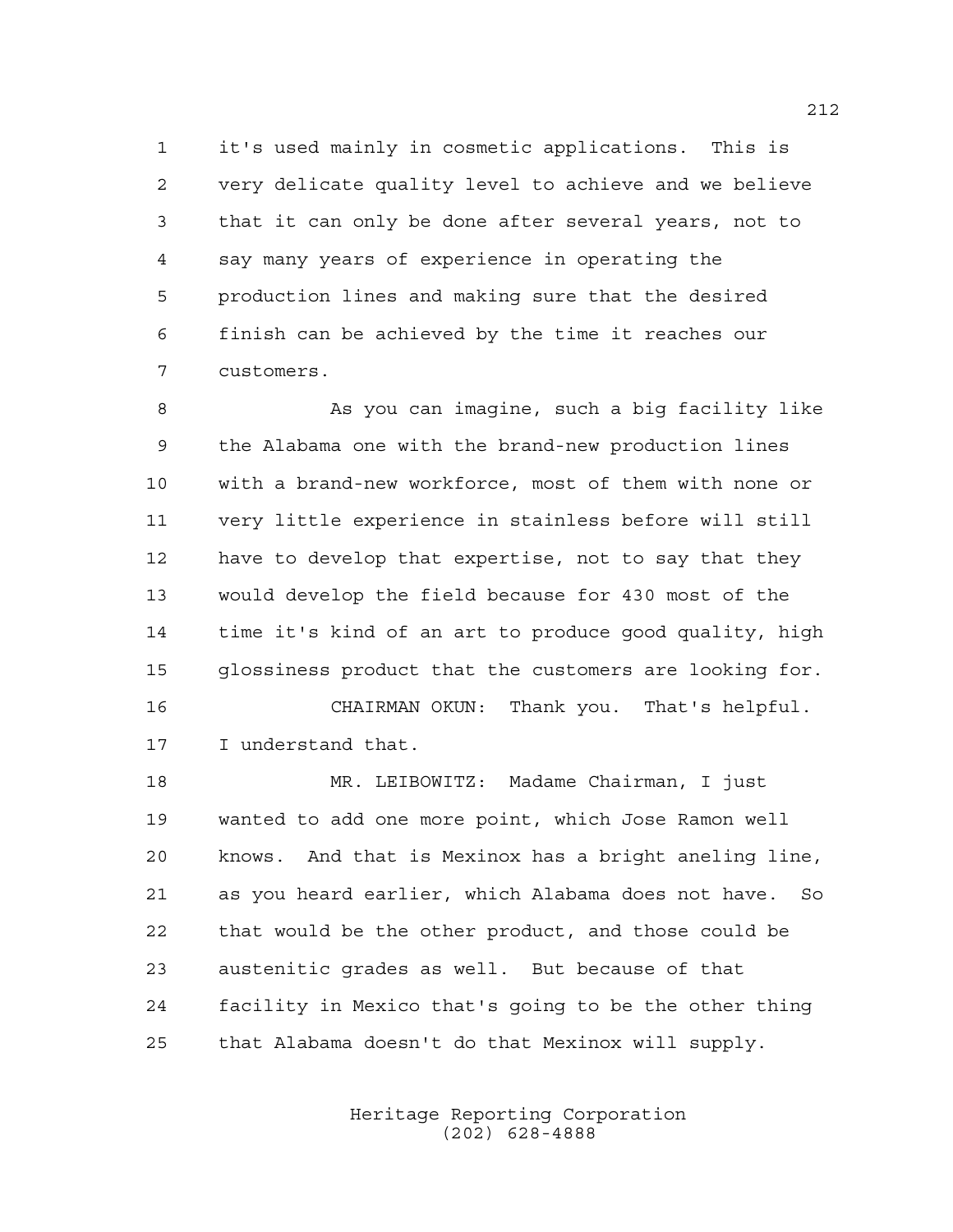CHAIRMAN OKUN: My time is about to run out, so I will hold my questions for the next round. I will turn to Commissioner Lane. COMMISSIONER LANE: Thank you. Mexinox, as I understand it, is under the order and continues to ship to the United States. And whether or not the order is on you don't really see much change in Mexinox's behavior. And now we have Alabama in the mix. And Alabama is providing -- or is partially built. It is providing some of the feedstock to the Mexinox plant. Now is Alabama at the current time producing any finished product that it is selling to its customers, other than Mexinox? MR. SALAS: This is Jose Ramon Salas. Commissioner Lane, just to clarify, Alabama will start supplying Mexinox once the -- is operational, which should happen after 2013. The first production of -- and hot rolled product will be for Alabama itself. And after that, we will start shifting our supply from our Italian company to Mexinox to Alabama. At the moment, the Alabama facility is already producing cold rolled product that is already being shipped to customers here in the United States mainly.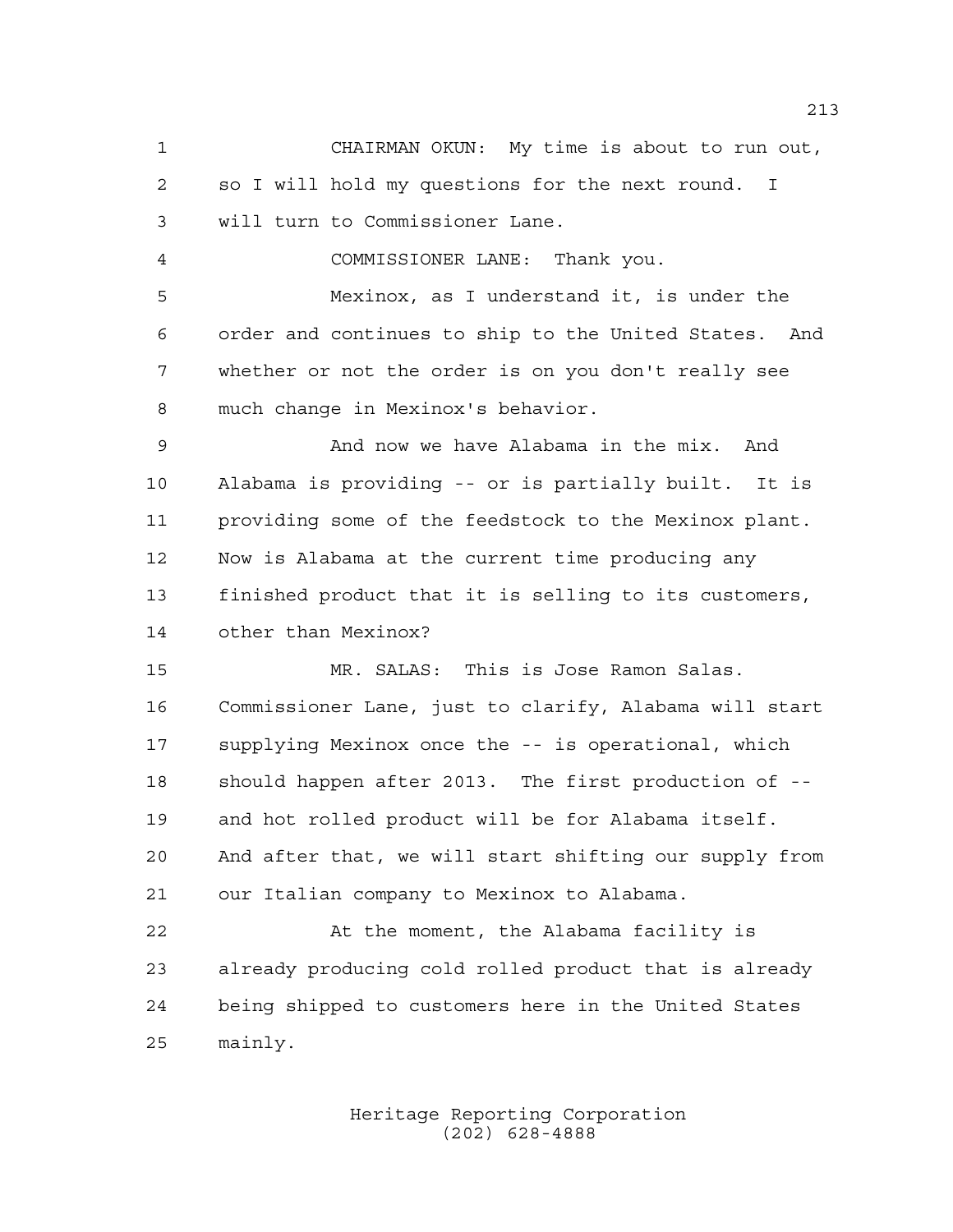COMMISSIONER LANE: And what is shipping now in comparison to what it will produce all products when everything is fully done, what percentage is it shipping now?

 MR. SALAS: From the product mix, we have started with a very simply mix of products. Basically, 60- and 48-inch-wide product, which we would call it standard product in the market, 304, 304L, 316L, basically austenitic and that will be the path until we have the necessary experience in our team. We have fine tuned our production lines. And as soon as that happens, then we continue expanding our product portfolio into other grades.

 But mainly, on the austenitic side on the first phases, again because Alabama doesn't have the technical capability, nor it will have it in the next few years to be able to replace Mexinox's supply of 430 product into the U.S.

 COMMISSIONER LANE: So what percentage of the plant is done now, as presented as a ratio of finished product now, as compared to what the finished product will be when the facility is completely finished?

 MR. SALAS: In terms of nominal capacity, one cold rolling mill for up to 120,000 tons is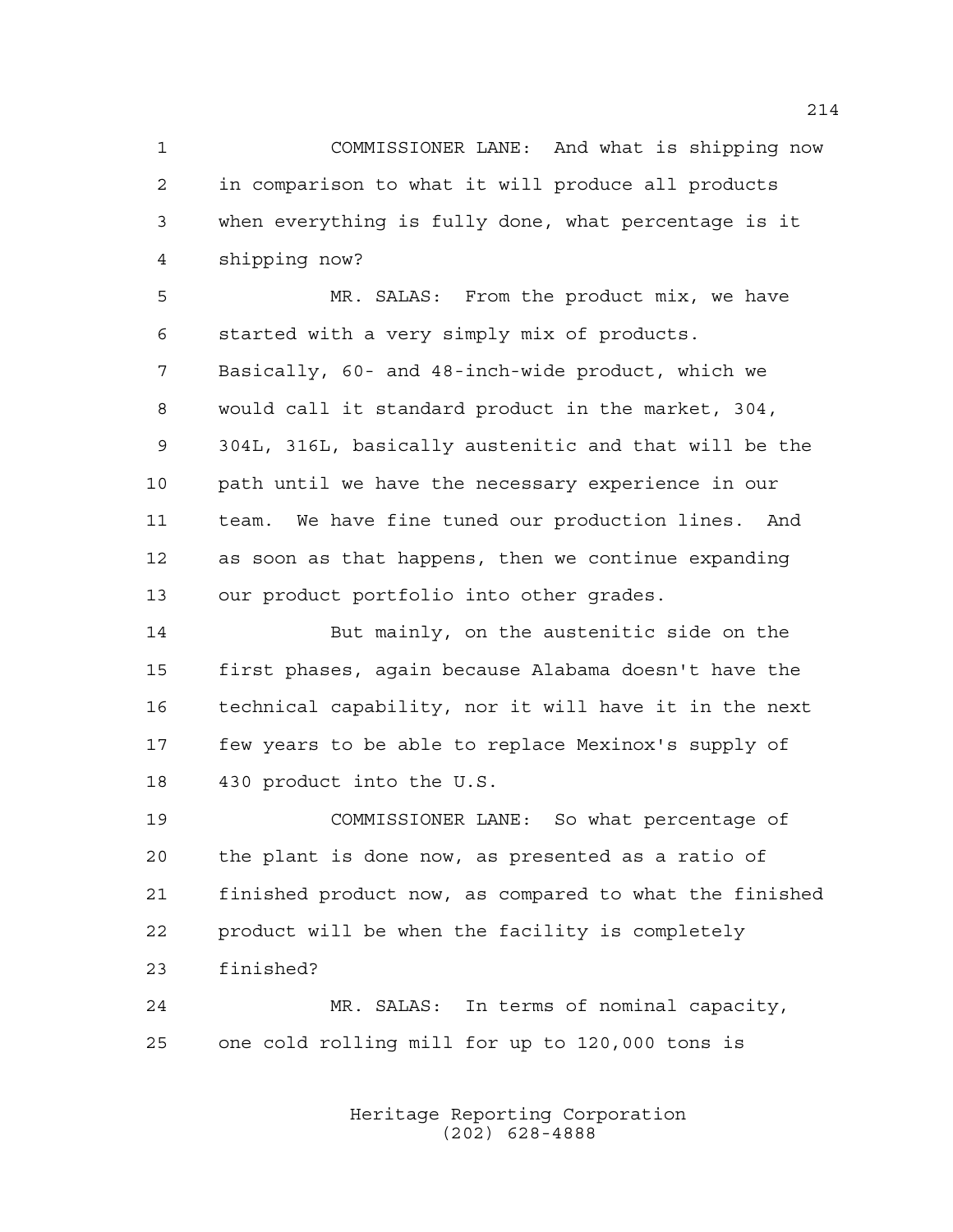already in place and running. We are in the process of adjusting it, fine tuning it. And I mentioned today that so far in the month of May only we have already produced 5,000 tons up until today. The next phase will be the second cold rolling mill, which has started to be commissioned, the 74-inch wide and it should be fully operational in October of this year to reach 240,000 tons. But as you can imagine, our entry into the market is a kind of a gradual one. We don't go in one, two or three months from producing very little to suddenly start producing at full capacity. COMMISSIONER LANE: Maybe I'll use an example. If we start with 100 percent when the plant is done, so right now are you at 5 percent of the total expected output of the plant? MR. SALAS: Today, we're at 50,000, which would be 50 percent of the one mill that is operational. COMMISSIONER LANE: So you're at 60 percent done of one mill and you have two more mills that are not done. Okay. I don't have a map of Alabama with me right now, but where the facility is in Alabama was it affected by all of the terrible storms and the

destruction that we've seen in the last several weeks?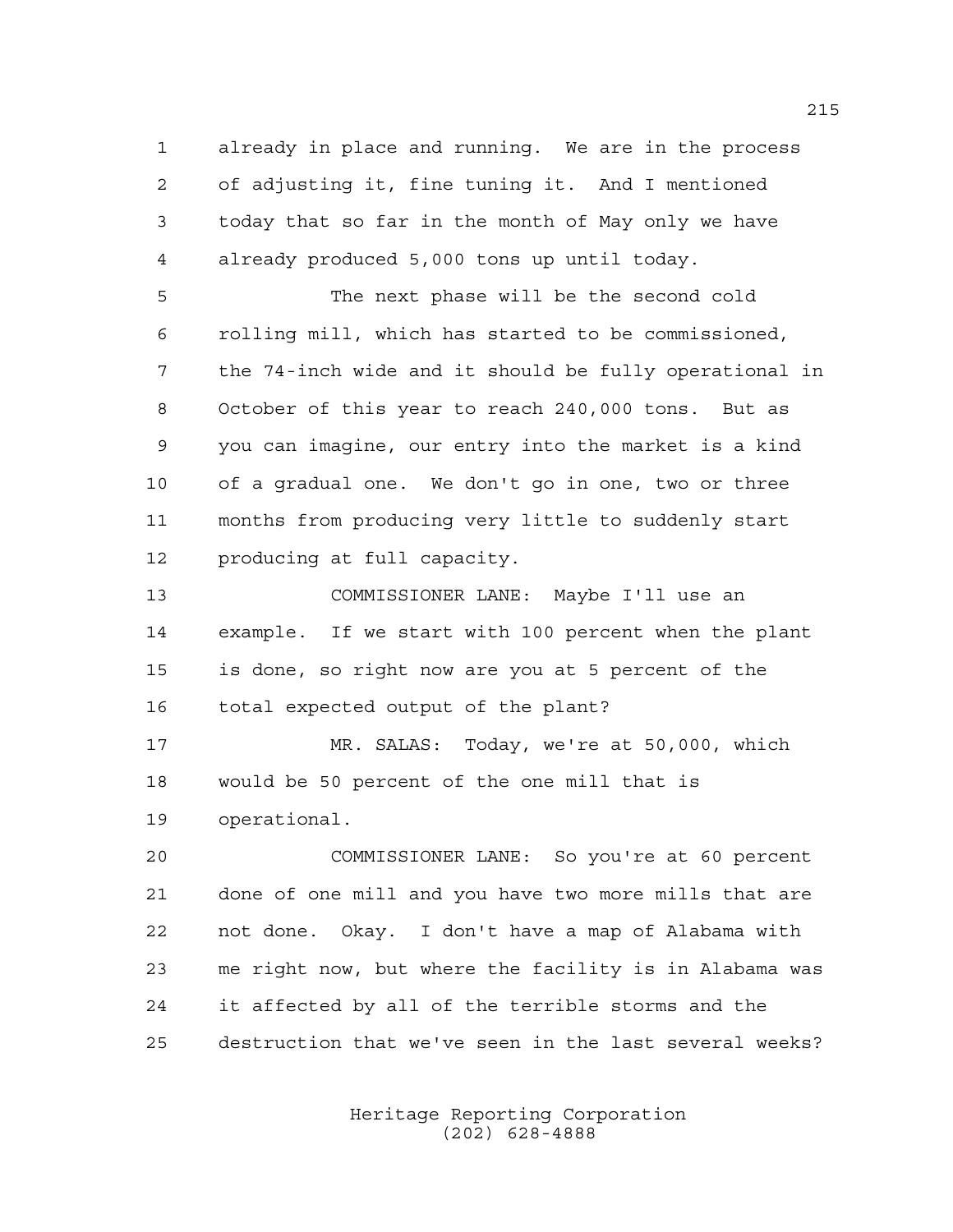MR. SALAS: Fortunately, Commissioner Lane, it was not. We are located about 40 miles north of the Port of Mobile, so we are at the very south of the State of Alabama. We were lucky not to be hit with the natural disaster. The tornadoes hit mostly the northern part of the state and we have been trying to contribute to help them with all different types of aid to repairs of the damages caused by the natural disaster.

COMMISSIONER LANE: Thank you.

 Now following up on Mr. Blot's testimony from this morning regarding product shifting from coiled sheet and strip to cut-to-length sheet and strip, how difficult is it for the subject foreign producers to switch back to the production of coiled sheet and strip in the event of revocation of the orders? How costly would it be?

 MR. SALAS: In terms of cost, Commissioner Lane, I don't think it would be that high. But in reality, a cut-to-length sheet means today higher value addition. Anybody with economic or business sense, would try to add as much value as possible for the products that one manufactures and delivers to one's customers.

So we have already given that step and we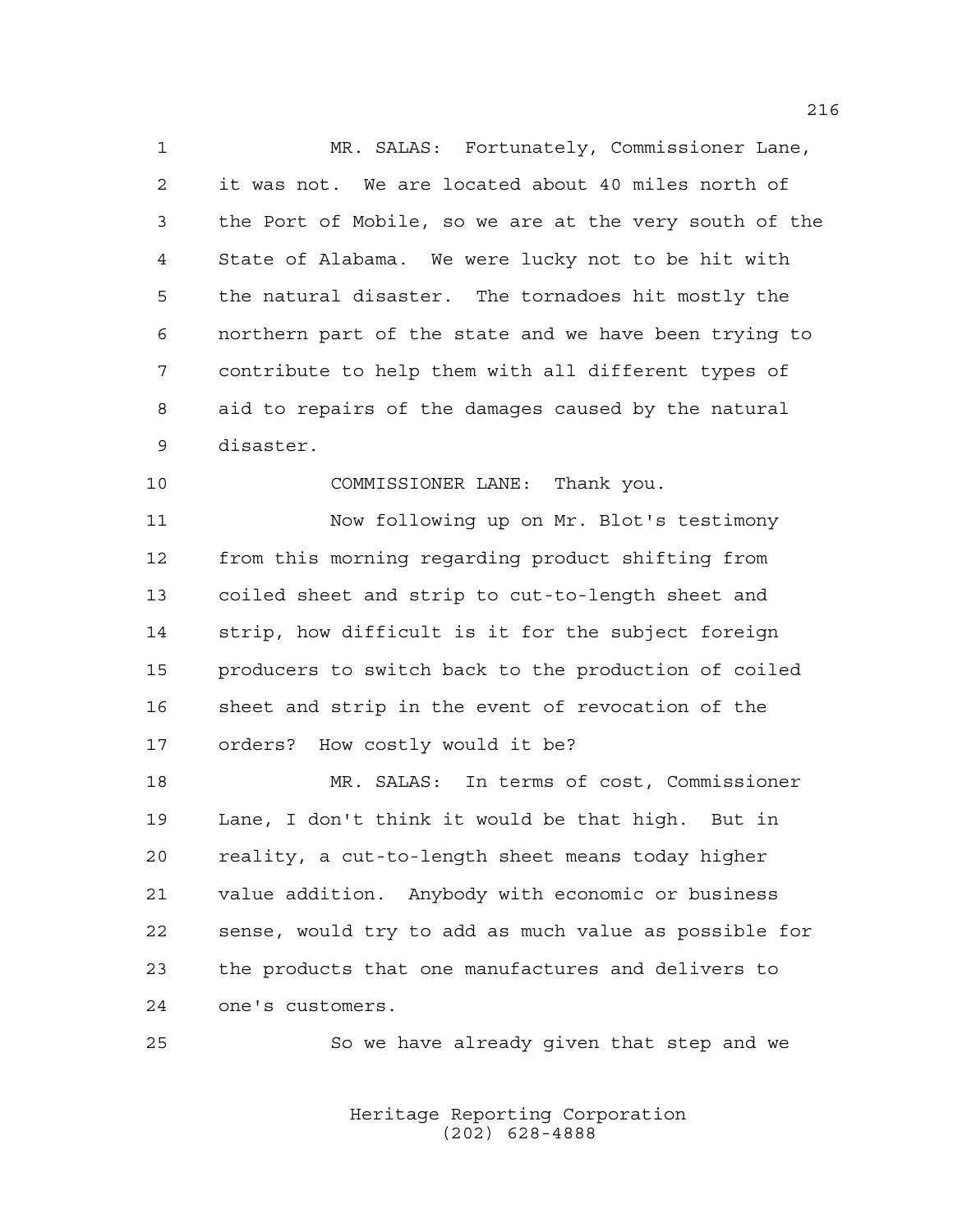have developed a customer base that is looking for those products. That we have confidentially and reliable delivered for the last few years and we would see no benefit and no reason to go back to coiled product.

 COMMISSIONER LANE: In the opening testimony, SL USA will be the only producer of 72-inch wide material in the Americas in the reasonably foreseeable future how much demand do you expect for that material?

11 MR. LACOR: This is Stephon Lacor. We don't have exact statistics on the size of the 72-inch wide market. I think when we were

 putting the plan together we guesstimated that it was maybe a 100,000 tons of material coming in. But what we expect will happen is that as the supply becomes available domestically and the lead times come down, which is really what our customers focus on and availability doesn't become an issue that it's a product that will grow. Just like maybe 20 years ago, 25 years ago there was no 60-inch wide supply in North America.

 When North American Stainless brought in their 60-inch wide mill and 60-inch wide available, that demand grew. So what we're hoping is that the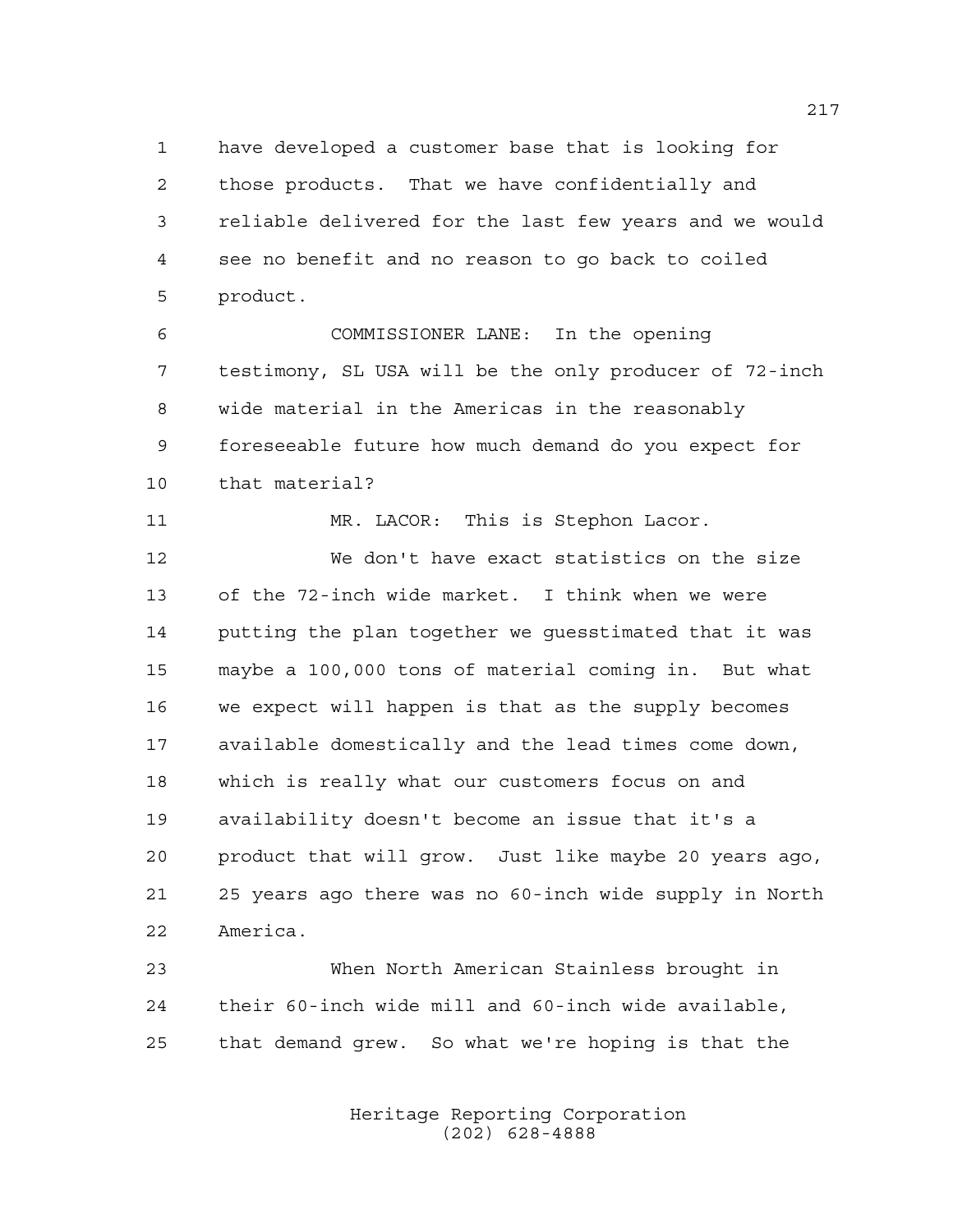same thing happens for the 72-inch wide.

 COMMISSIONER LANE: So you would expect then whatever the demand is for 72-inch that you would be able to provide it? MR. LACOR: Yes. Yes, we have one whole Z mill that's dedicated to 72-inch wide, so that would be 150,000 tons a year. So we would have the capacity to supply all of that demand from Alabama. COMMISSIONER LANE: And would you expect that demand to occur in the reasonably foreseeable future? MR. LACOR:: I think that would be a gradual process. I think the demand exist today in that we were estimating prior -- at 100,000 tons a year. So maybe let's say even if it's half of that, so then we would think it would take five to ten years for that product to really grow. But we're seeing some of our service center customers already investing themselves in 72-inch wide lines in preparation for the availability. COMMISSIONER LANE: I'm a little confused by an answer that Mr. Lewis gave before. And it goes back -- I forget which commissioner asked it, but it

worldwide. And I thought that the answer was in the

was who controls where the product from TK goes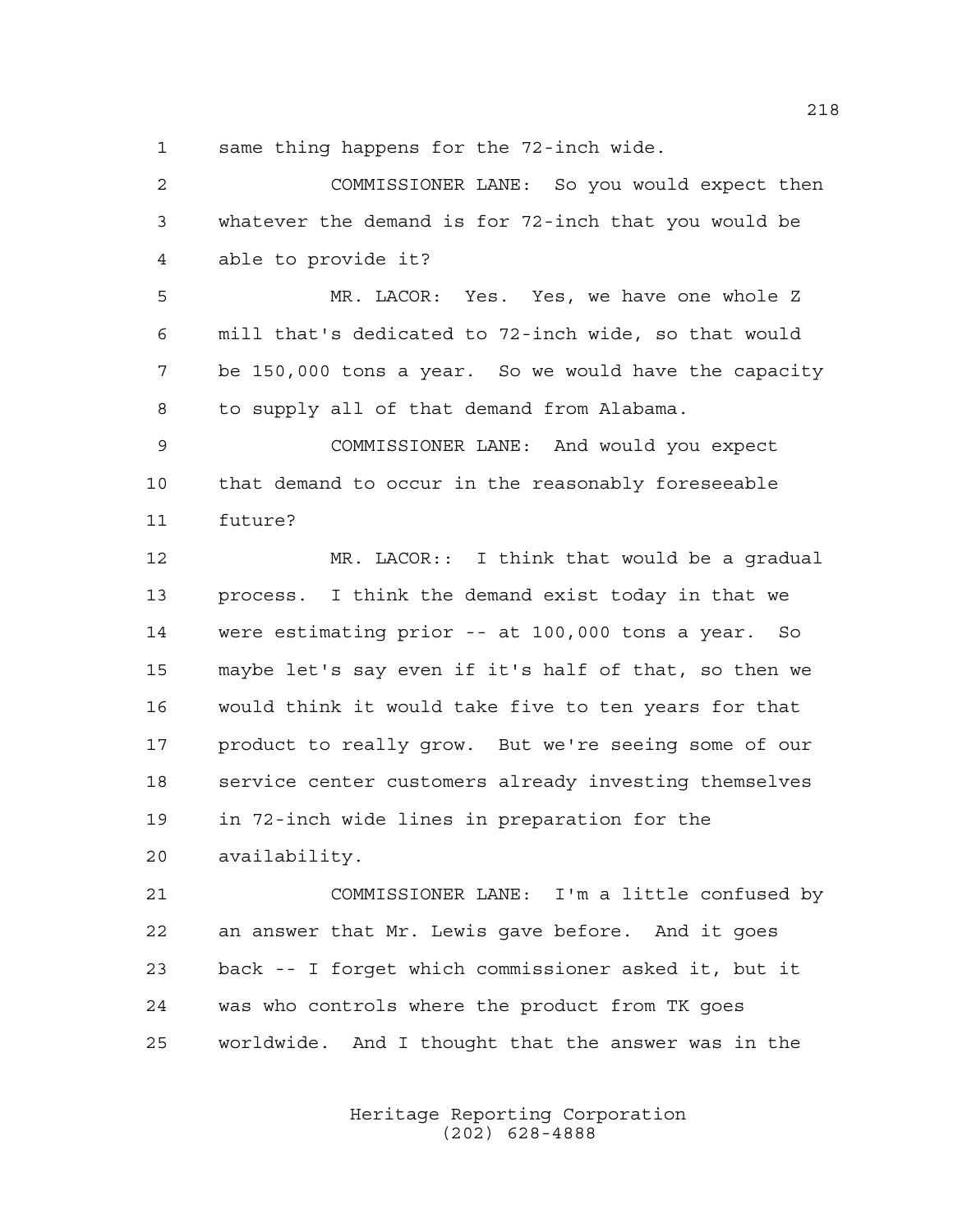Chicago office, but then it sounded like that that was only related to North America. So for my benefit, would somebody answer that again? MR. LEIBOWITZ: Yes. I believe I started that out and Mr. Lacor finished it. COMMISSIONER LANE: Okay. Mr. Iller. MR. ILLER: The coordination is done actually in my department. Every quarter we have sales meetings with the responsible persons like Stephon Lacor or from North America our person from Asia and so we are coordinating that. But in the individual region, in the area of the Americas, of course, and this is the main part of it. It's coordinated by Stephon Lacor. But the team you have seen on the chart here. COMMISSIONER LANE: So in North America, Mr. Lacor decides. So he can decide that he's going to bring in product from Mexico and he's going to take the American product that's made in Alabama and export it. And so then somebody's got to send in product from Italy and Germany to the U.S. customers. I mean he could make that decision if he wanted to. MR. ILLER: Commissioner Lane, maybe we have to clarify that, first of all, the sales in let's say cold-rolled Mexico and Alabama in the future. And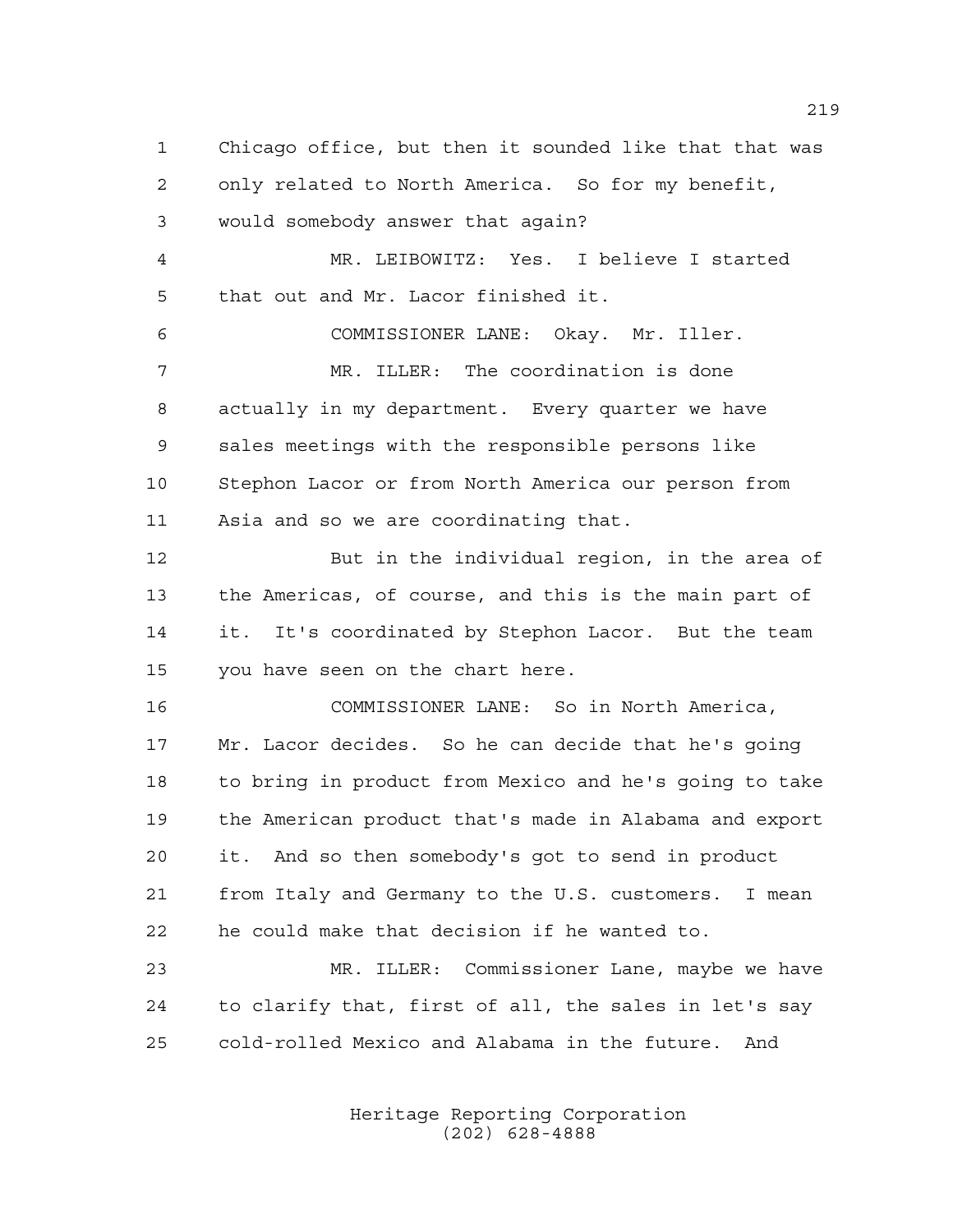Stephon Lacor has already explained that we have a policy which we have set up and the criteria is economic profitability at the end of the day. And we said that it is an imperative that first the American mill is filled and we do the breathing in the Mexican plant. That was explained already before.

 For the business which would come form Europe, we have this coordination cycle. But also there economic purely. And finally, also the customer has do decide whether he wants to have the short lead time, whether he wants to have the quality and so on. For this niche products, Mr. Lacor would coordinate that with my sales manager in Germany who does the -- like he is doing for Nirosta. All the salesmen are from Italy who will do it for Italy.

 COMMISSIONER LANE: Thank you. My time is up. Thank you, Madame Chairman.

 CHAIRMAN OKUN: Commissioner Pearson. COMMISSIONER PEARSON: Thank you, Madame Chairman.

 For counsel, for purposes of the post-hearing, could you please address how the Commission should evaluate volume price and impact in the event that we chose to cumulate all countries. MR. LEIBOWITZ; Sadly, we will do that.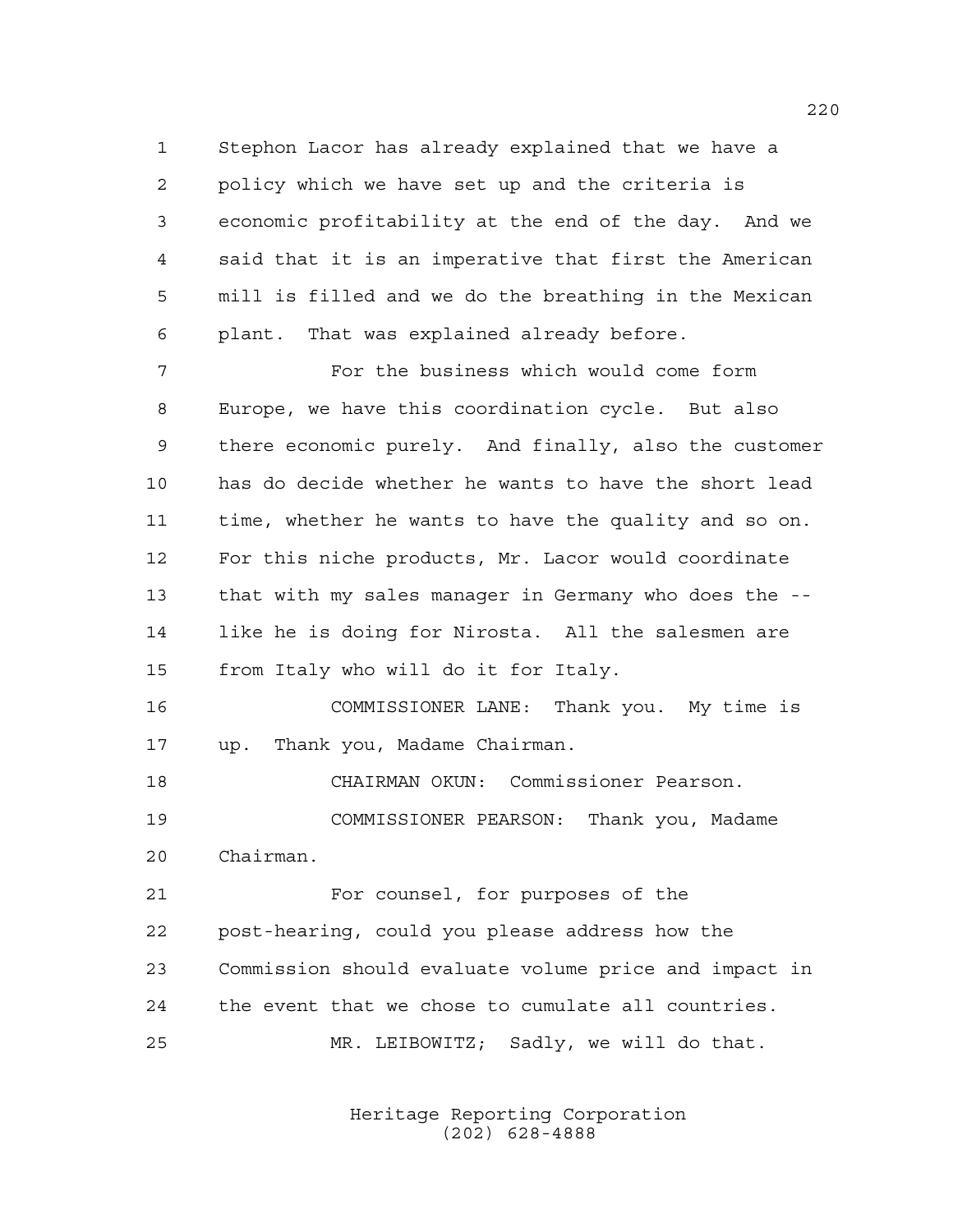Yes.

 COMMISSIONER PEARSON: You know some of us have some experience with that.

 This morning I asked the domestic industry whether they were able to supply all grades of product that are needed in the United States, and I asked that in the context of the reality that we have a meaningful amount of non-subject imports that have been coming in right along. So let me ask the same question to you, just for clarification. Are there some products that are needed in the United States, but are really not produced here? And does that explain some of the imports?

 MR. LACOR:: I think in the case of Mexinox we have products where we would say we have the know-how lead or we have the customer preference. That would be 430 rolled on a bright and yield substrate. It is produced domestically, but I think the customer preference is for the Mexinox product. And the wide bright and yields I think that we would have a product that I believe is not available domestically.

 But the niche is, by and large, most of the products are available domestically. Maybe not to the same level of capability or maybe not with the same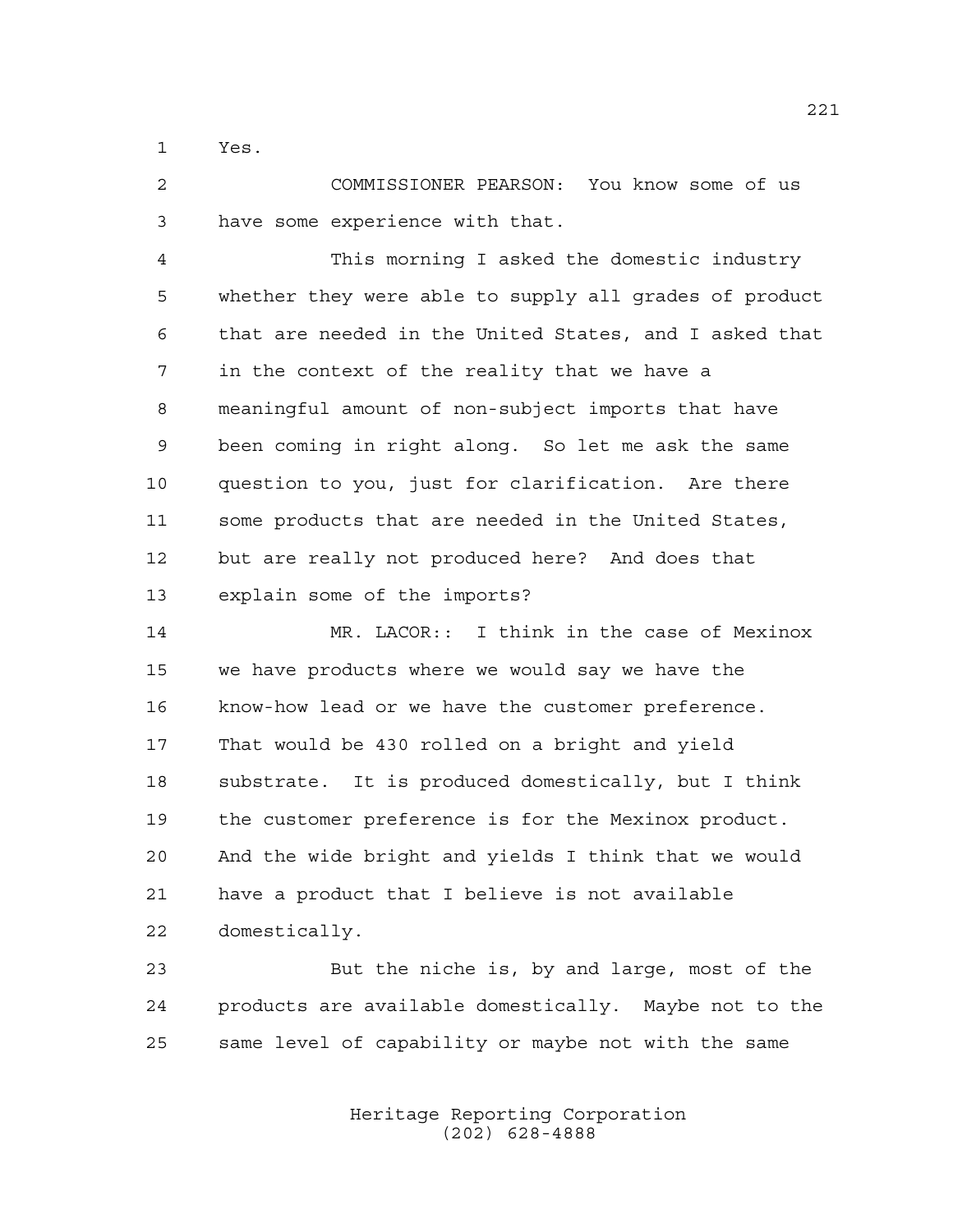strength of customer preference.

| 2           | COMMISSIONER PEARSON: Mr. Salas?                       |
|-------------|--------------------------------------------------------|
| 3           | MR. SALAS: Commissioner Pearson, this is               |
| 4           | Ramon Salas.                                           |
| 5           | If I may add to Stephon's comment, 72-inch             |
| 6           | wide is already being imported into the U.S. in small  |
| 7           | quantities, low volumes compared to what we will be    |
| $\,8\,$     | able to produce and that cannot be produced            |
| $\mathsf 9$ | domestically. That's why we're the first ones with     |
| 10          | this mill.                                             |
| 11          | COMMISSIONER PEARSON: Good. Thank you.                 |
| 12          | The impression that I get is that most of              |
| 13          | the product needed in the United States could, indeed, |
| 14          | be produced here. But there are some exceptions and    |
| 15          | then there is the customer preferences for some        |
| 16          | special products from certain foreign suppliers.       |
| 17          | Okay. Thank you.                                       |
| 18          | This is perhaps best addressed in detail int           |
| 19          | the post-hearing, and I direct it also to the domestic |
| 20          | industry. It has to do with a comment that Mr. Salas   |
| 21          | made earlier, indicating that shipments from TK in     |
| 22          | Alabama to Mexinox would not be expected to commence   |
| 23          | until 2013. And the question is, is that within the    |
| 24          | reasonably foreseeable time frame for this             |
| 25          | investigation? How should we understand that           |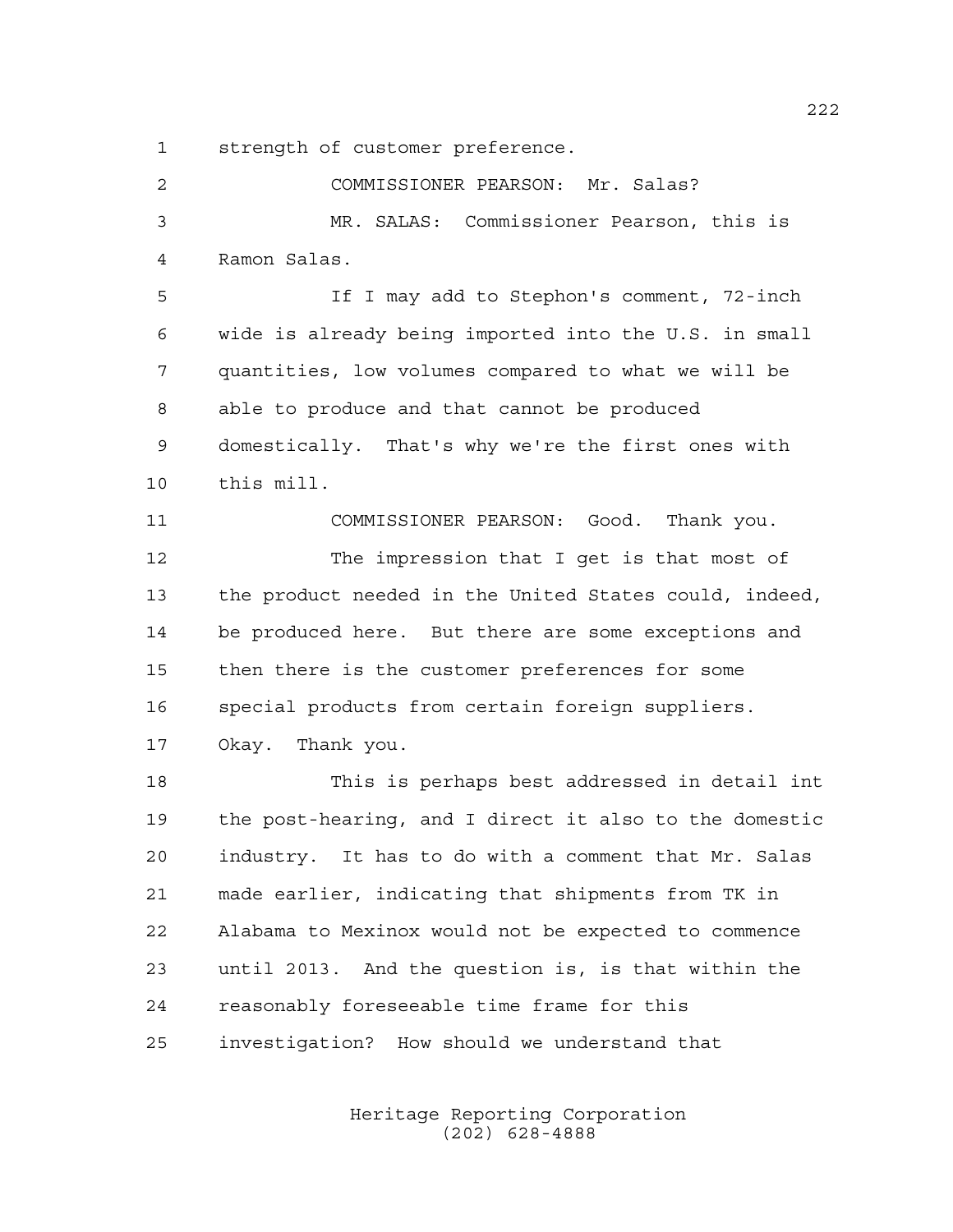question?

 If counsel has anything to say, now go ahead. But otherwise, we would want to hear about it in post-hearing. MR. LEIBOWITZ: This is Lewis Leibowitz. We would like to elaborate on that in the post-hearing brief, but I think that the Commission has never put a chronological limit on reasonably foreseeable time. It's basically the information that's available that is reasonably predictive. 11 11 In the case of the Alabama mill, there's a lot of information that's reasonably predictive. And the construction of the mill is on schedule and we know what the dates are, so we can provide those. In point of fact, that is part of what you'd need for a reasonably foreseeable time. And whether there are other factors that are so uncertain that you shorten that time, that's a complicated judgment and we will elaborate on that further in the post-hearing submission. But I think the Alabama mill is a pretty set agenda. MR. LEWIS: Craig Lewis. If I could just add to that. The hot product, substrate that go to Mexico when it's mentioned that that's 2013 that would

> Heritage Reporting Corporation (202) 628-4888

be early 2013. We're not talking about the far end of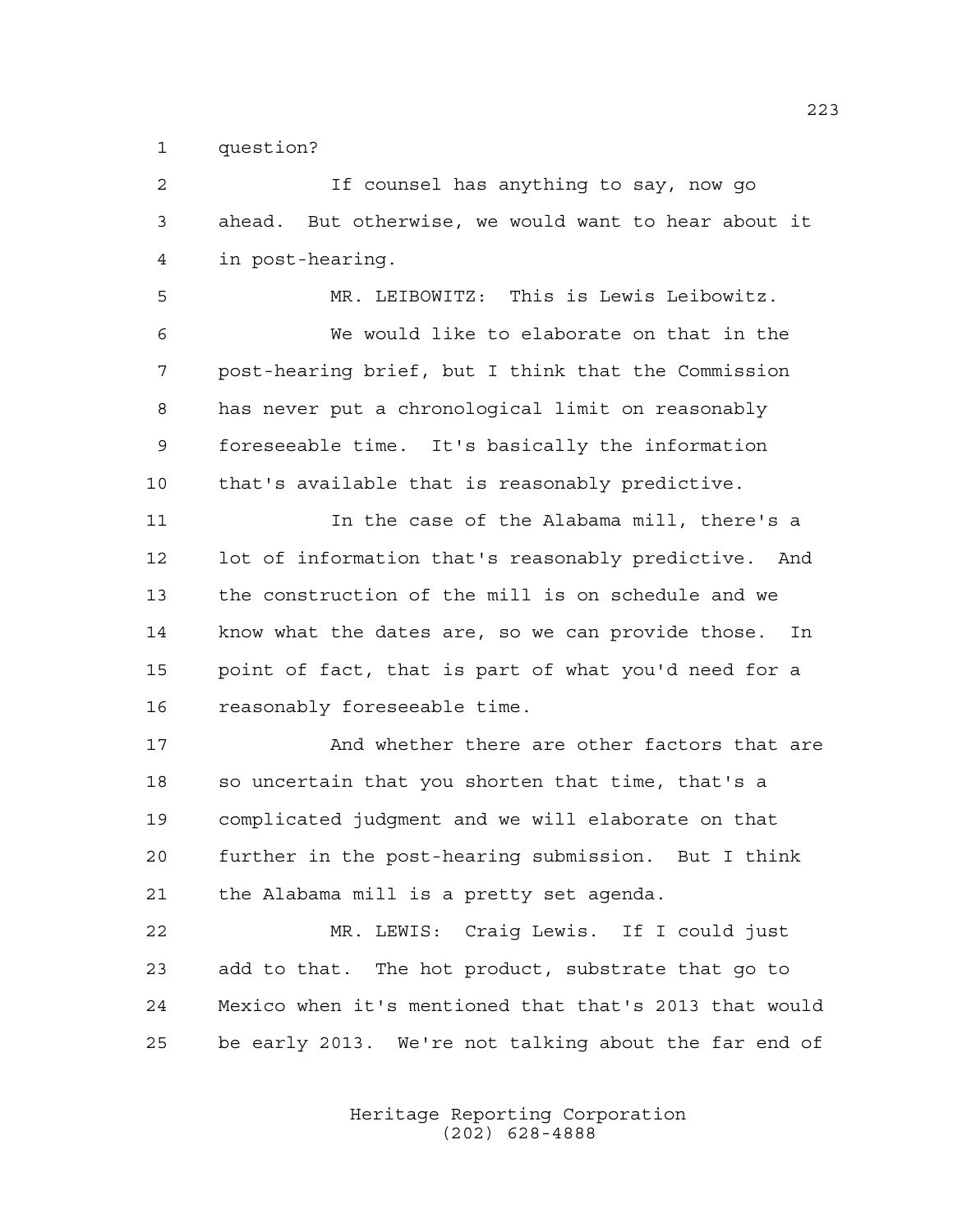2013. I think in the time of time frames you're talking about now that might be relevant to point out. It would be early 2013.

 COMMISSIONER PEARSON: Thank you for that clarification.

 Mr. Iller, I'm curious. What are the reasons that the Alabama facility will begin by producing sheet and strip rather than plate? Is that a commercial decision or is it more an engineering operations type of decision?

 MR. ILLER: I mean first of all it's commercial, but also it's a technical reason because we need the meld shop for it and the meld shop, as we said, will be ready by end of 2012, beginning of 2013. And the two set mills are already more or less -- the one is in operation. The other one will come in a couple of months.

 COMMISSIONER PEARSON: Okay. And just to make sure I have an appropriate perspective, is it correct that the consumption of sheet and strip in the United States is larger than the consumption of plate by approximately how much? Any idea?

 MR. LACOR: I think if you take the current market -- let's say a normalized market where cold-rolled sheet and strip will be about 1.5. The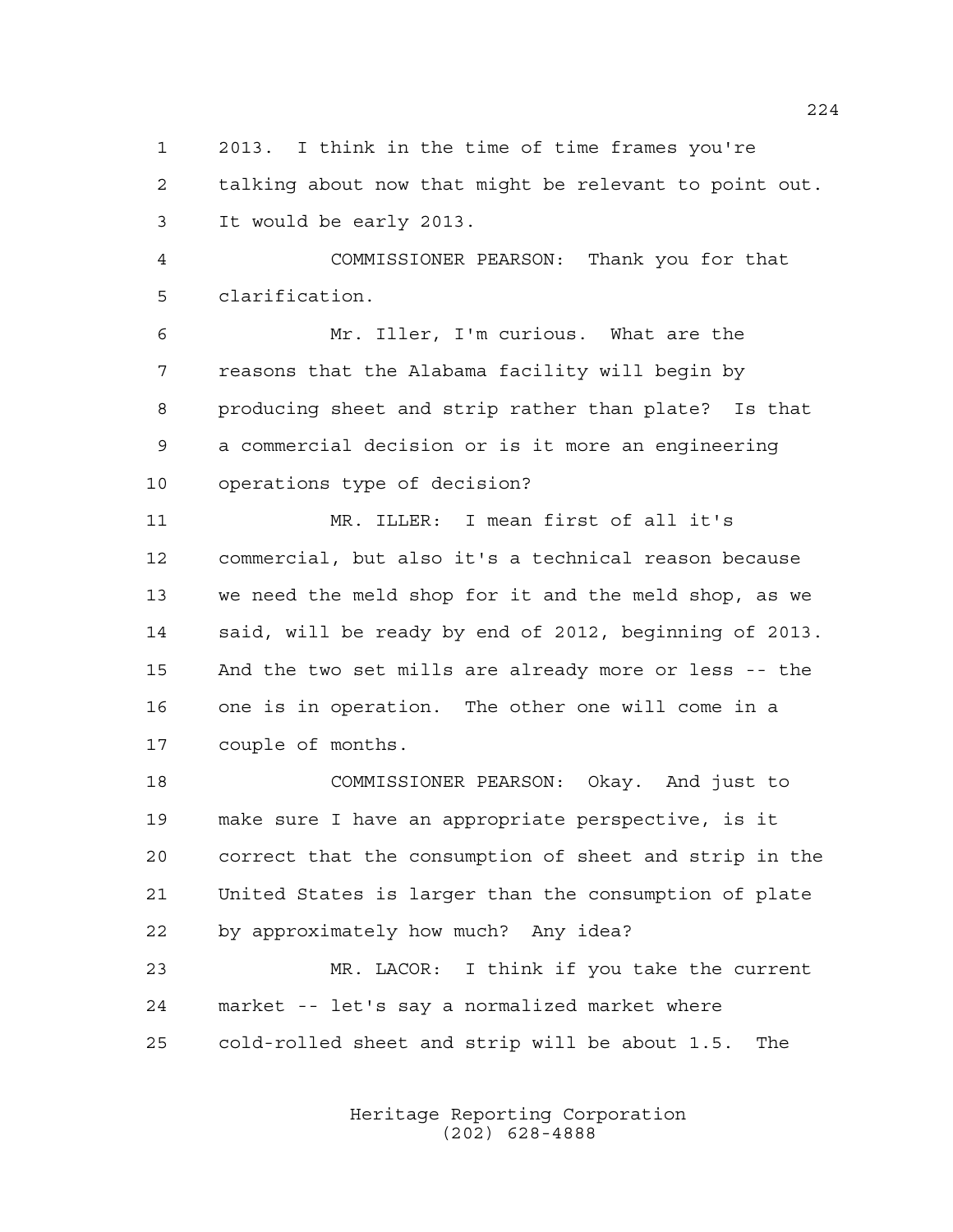plate is about 350, 400.

 COMMISSIONER PEARSON: So a factor of five. MR. LACOR: Yes. COMMISSIONER PEARSON: Four or five? Yes. And then can you clarify how much, if any, of the stainless steel plate is likely to be produced in 2013 -- as early as 2013 or would we look further down the road before we would see it? MR. LACOR:: The thinking, Commissioner, is to start with the plate pretty much once we have the meld shop. You need the meld and the hot rolling and then you'd put it through the hot and -- pickling line. Before the meld shop, it really doesn't make too much economic sense to get into plate, so 2013. Yes. COMMISSIONER PEARSON: (Off mike) MR. LACOR:: To Mexinox for hot band? Yes, for the market we're thinking the target would be as high as 80,000 tons once it's fully ramped up within a couple of years would be what we'd be targeting. COMMISSIONER PEARSON: Mr. Salas? MR. SALAS: Yes, Commissioner Pearson. I would like to add that the subject product that will be discussed tomorrow, which is I think what you're referring your question to, we plan at the end of one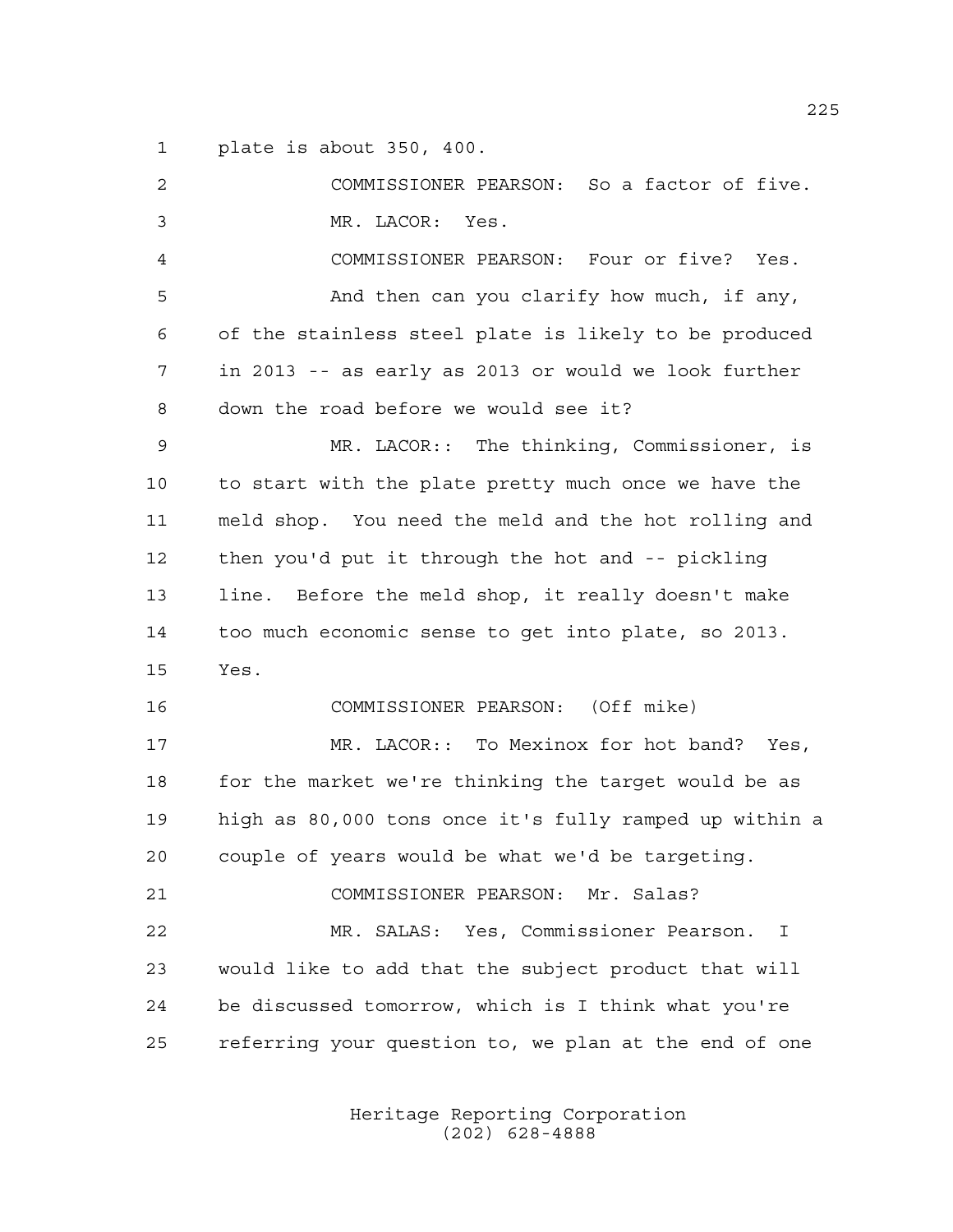year once our meld shop starts, which is scheduled today for January 2013. That would mean by the end of 2013, we would be producing 100,000 ton per year of the subject product.

 The confusion with us is that the hot rolled product that goes to Mexico will also be produced, but that is non-subject product. It's in the same thickness range, but different finish. And for that by the end of 2013, we also expect to be somewhere between 400 to 500,000 tons per year.

 COMMISSIONER PEARSON: Okay. Thank you very much for those clarifications. We may learn more tomorrow. Mr. Leibowitz?

 MR. LEIBOWITZ: If I may just add one point to that. The difference between subject and non-subject in this plate area is simply the aneling and pickling, which Alabama will have later this year. But the Mexinox facility also has aneling and pickling. So the plate that goes to Mexinox will not be aneled and pickled and therefore it's not subject to the plate. COMMISSIONER PEARSON: Is that what is

referred to as black band?

MR. LEIBOWITZ: Correct.

COMMISSIONER PEARSON: Thank you. I did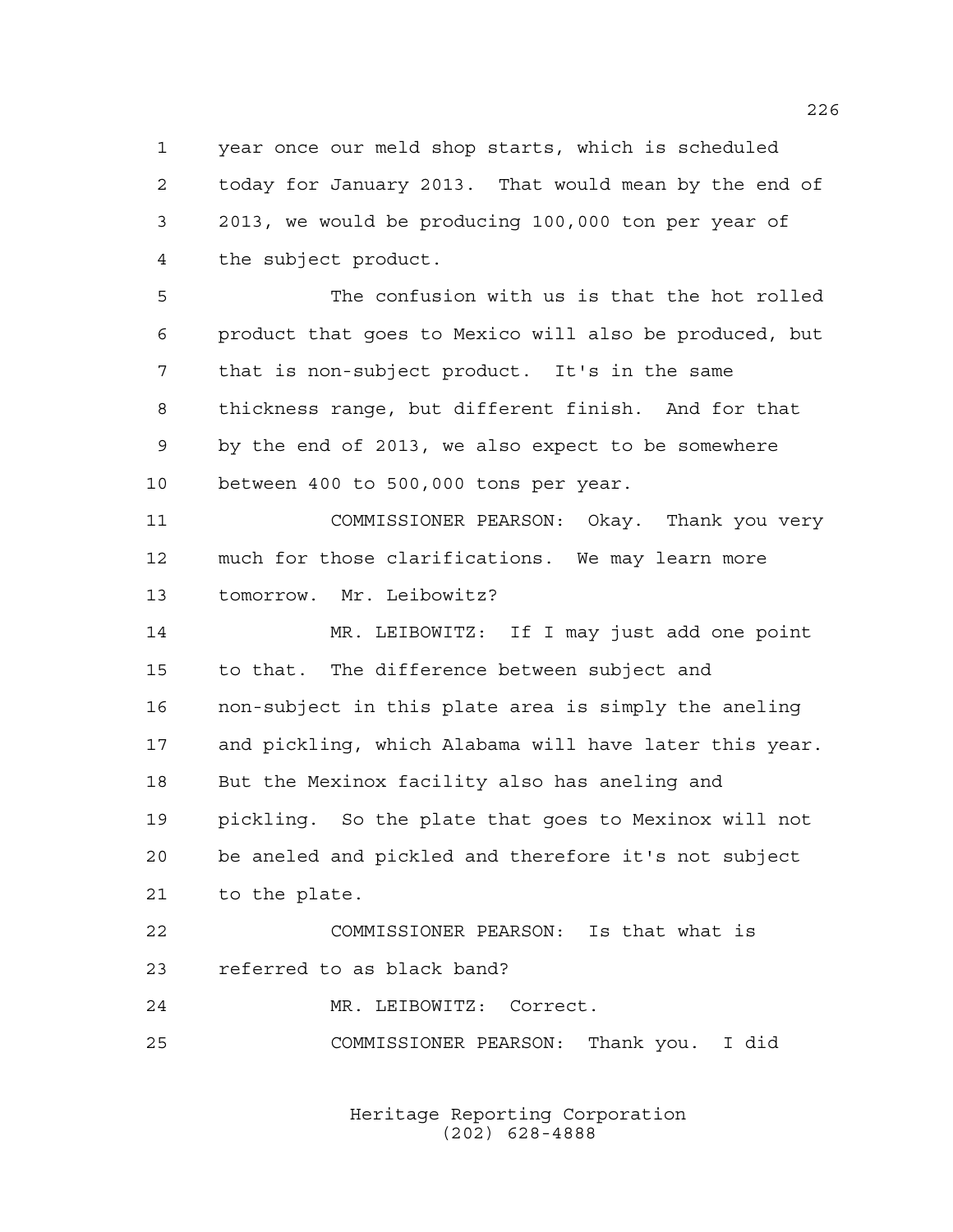read the staff report. I read two staff reports. I think my last question Mr. Lewis is for you.

 You indicated that product that originates in the United States and is further processed at Mexinox would not be considered to be of U.S. origin. Going along with that, if logistics make it practicable to ship from Mexico to the U.S. West Coast by ocean vessels that product would not be subject to the restrictions of the Jones Act, is that correct? It might be outside your expertise. MR. LEWIS: Yes. I've heard of the Jones Act. No, I know what the Jones Act is, but I actually don't know to that level of detail. I'd have to respond to that in the post-hearing. COMMISSIONER PEARSON: That would be fine. That was admittedly kind of a miscellaneous question. Too much of my career has been not so far removed from the issues of transportation, so I have a sensitivity to it. Madame Chairman, I believe that completes my questions, so I'd like to thank the panel very much and turn it over to you. CHAIRMAN OKUN: Commissioner Aranoff? COMMISSIONER ARANOFF: Thank you, Madame Chairman.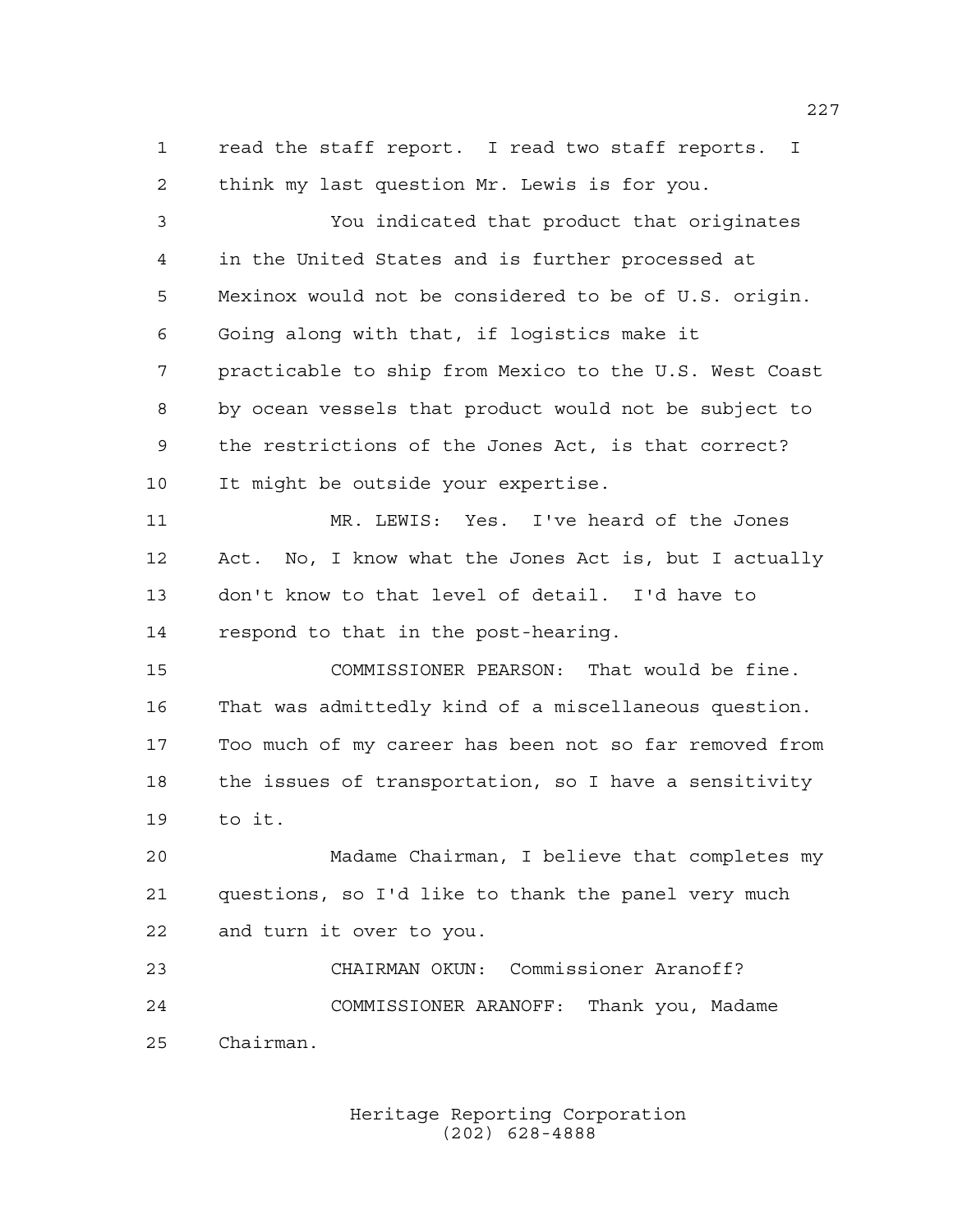Mr. Goldfeder, let me direct a few questions to you. I don't want you to be neglected by there. MR. GOLDFEDER: I appreciate that. COMMISSIONER ARANOFF: One of the arguments that the domestic industry has pressed both in their brief and in their testimony this morning is that now that POSCO is supplying China from a plant located in China or a plants located in China, the Korean plant is left to supply sub-optimal Asian markets, at least because they're small and the prices aren't as good there as you could get in the U.S. market. 12 And so I wanted to give you an opportunity to respond to the argument that if the U.S. market were wide open the incentive would be very great for POSCO to shift its Korean production to the U.S. market, which is bigger and has higher prices. MR. GOLDFEDER: The Petitioners have good sound bites, but the facts don't support their claims. I would say the first thing is when you look at the shift during the POR in terms of POSCO's shipments, you've actually seen the biggest increase has been within their own home market, both a combination of internal consumption and home market shipments. So I definitely would not say that Korea is sub-optimal Asian market.

> Heritage Reporting Corporation (202) 628-4888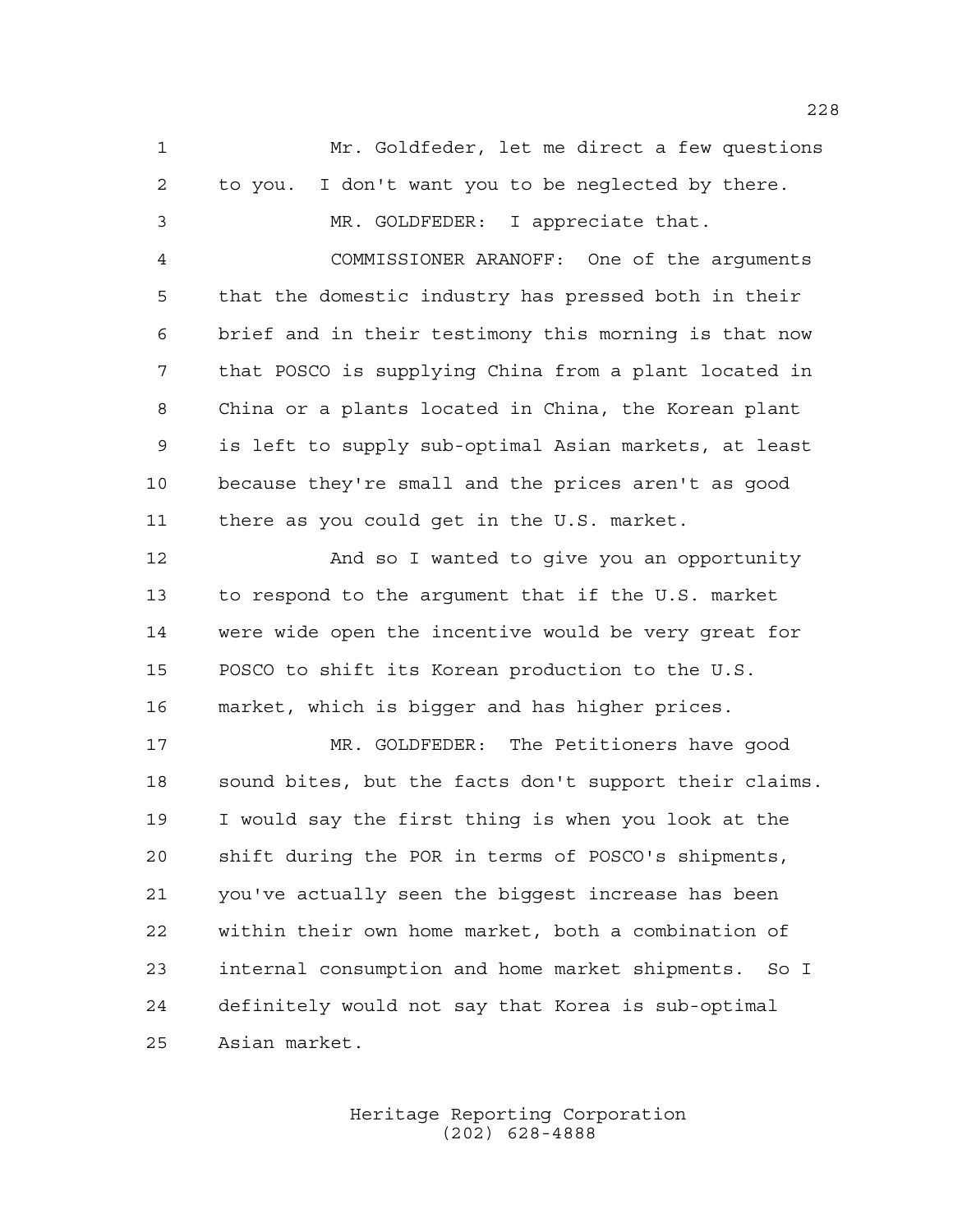The best that we can really say is history is the best teacher. And if you look at the trend over the course of this entire proceeding POSCO and the Korean industry as a whole have maintained this focus within Asia. The shift that they've made as they've reduced exports to China to Japan and to Thailand and to Vietnam I would characterize those as sub-optimal. We can do in post-hearing a little bit more analysis on pricing.

 In terms of their incentive, I think looking again back at the history there have been many times over the course of this order where Korea has had incentive to ship to the U.S. When demand and prices were the highest earlier in this POR there's tremendous incentive, but again Korea has stayed -- I wouldn't say absent, but looking at the confidential market share it's been very consistent.

 I'd say looking forward, even with revocation, in terms of their incentive you know you look at this picture right here. I mean there is even less incentive for the Korean industry to start shipping to the U.S. as the U.S. industry has held so much of this market tightly since the POI and now with capacity expansions and now a big fourth player in the mix, it's hard to accept the notion that even without

> Heritage Reporting Corporation (202) 628-4888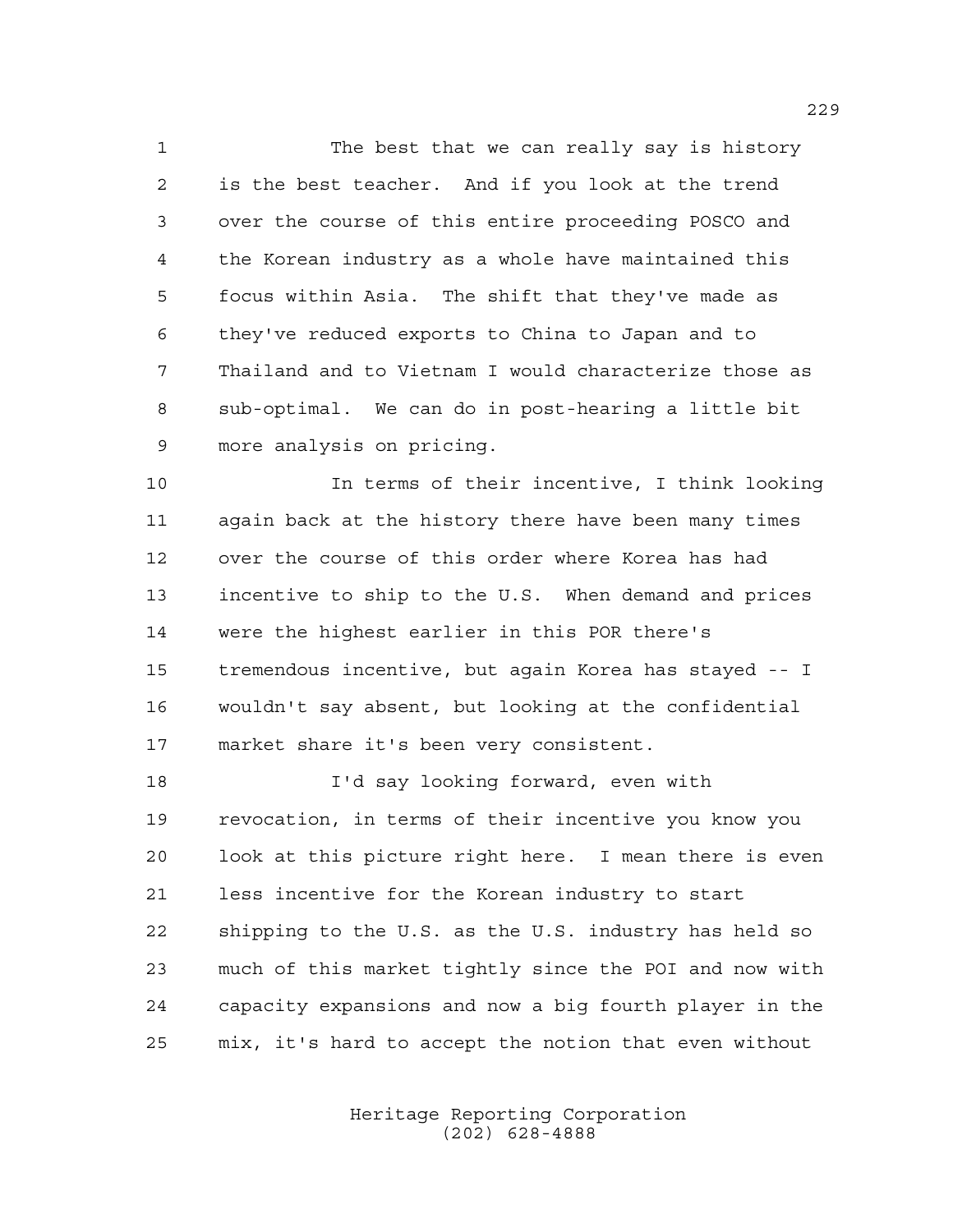the order POSCO will suddenly want to and the Korean as a whole will want to abandon their Asia focus and start increasing their exports to the U.S. And I should say increase substantially. Might there be an increase? Maybe. But the test is will they increase substantially and we don't see that happening.

 COMMISSIONER ARANOFF: To follow up on that let me ask you if there's any way that POSCO can document for the post-hearing brief where they've had continuous, multi-year customers relationships during the period of review with customers in various Asian countries what we're talking about where shipments have shifted to. Usually, we find it -- I mean you can make the theoretical argument that they went there, so they must be pretty good customers and maybe the U.S. isn't more optimal, but it's a little bit more concrete if you can show that there's the same customers and that you have a regular relationship with them. So if there's anything that you can put on the record to that affect, I think that would be helpful.

 MR. GOLDFEDER: Absolutely. We'll get that data for you.

 COMMISSIONER ARANOFF: Okay. Let me just turn back -- with a few follow-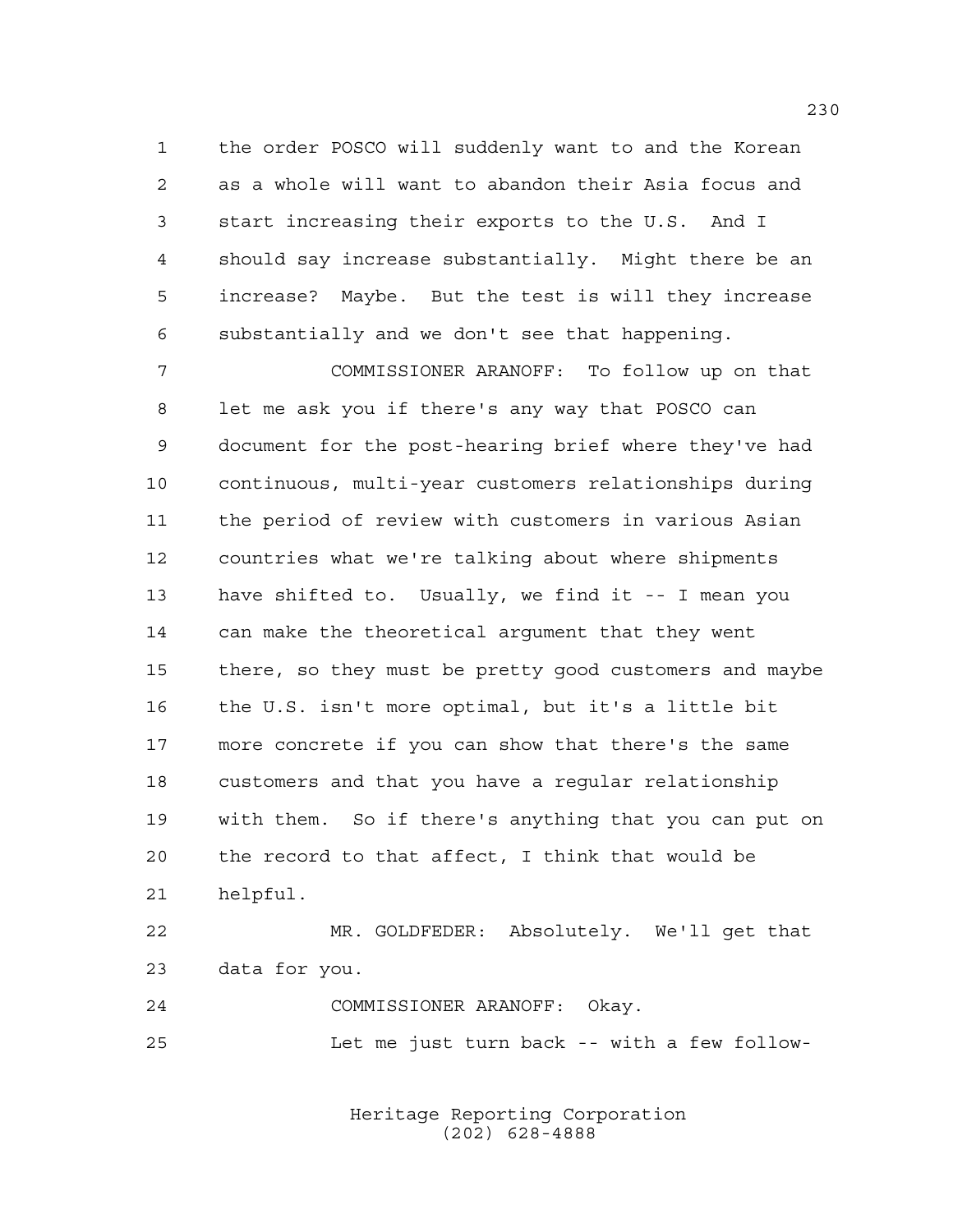up questions. First of all, in our staff report we have data for the facilities in Germany and Italy which show the percentage of production that's consumed internally. It goes into the home market and is exported within the European Union and then what's sent to Asia and then we have a category for "Other." And what I'd like to ask you to do, if you haven't already one it, is break down that other category for me because one of the issues here is what's regional and what's out of region. And so it could matter for the Commission's purposes whether "other" is places in Europe that are not part of the European Union versus India. So if there's anything you can do to break out that data for the whole POR for us that would be really helpful.

 MR. LEIBOWITZ: Sure. We'd be happy to. COMMISSIONER ARANOFF: Exhibit 4 to your pre-hearing brief is a confidential document. In your post-hearing brief, it would be helpful if you could identify who wrote that document, when it was written, and the sources of information that were relied upon n drafting that document. I can't say anything more about it because it's confidential. If there is any misunderstanding about what I might be referring to, please feel free to contact the staff and I'll clarify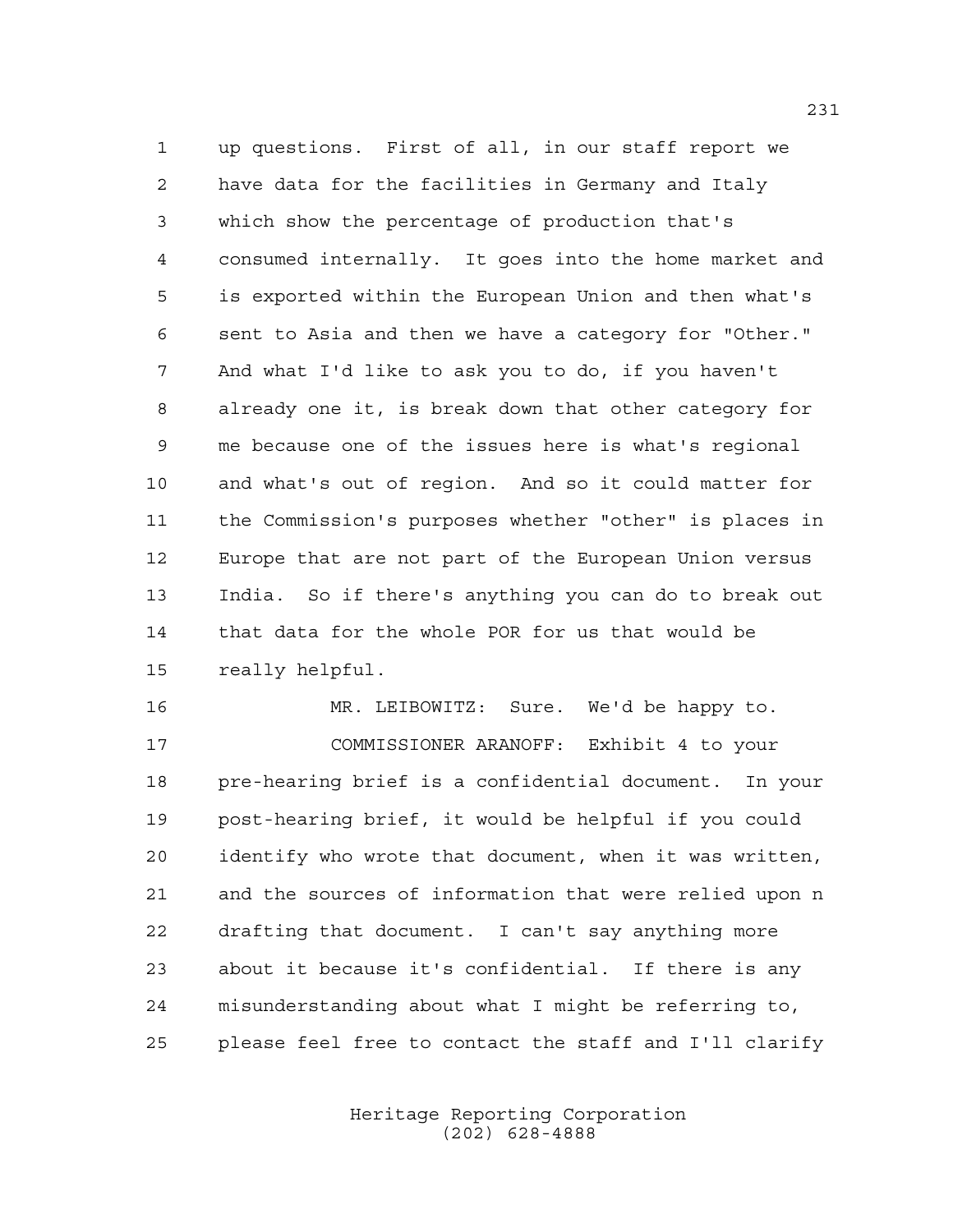it.

 MR. LEIBOWITZ: Okay. That's fine. COMMISSIONER ARANOFF: Thank you. One additional argument that the domestic producers have raised with respect to the new mill in Alabama they've pointed out that mill can also produce stainless steel plate as well as will be able to procure carbon steel products and have made the suggestion that in the event of revocation it might be economical to have the new mill produce those products and then continue to import stainless sheet and strip from Germany and Italy and Mexico. How would you respond to that claim?

 MR. ILLER: Commissioner Aranoff, this plan which you can see here on the carbon steel side is 16 laid out for 4 million tons. So also ThyssenKrupp is following this high-value strategy for the product. So you have galvanizing lines behind and so on. So the hot rolling mill is designed for more than 5 million ton. So therefore without stainless they could not really utilize the capacity of this hot rolling mill because they don't have the equipment after the hot rolling mill. Therefore this is synergy between us too on this site.

COMMISSIONER ARANOFF: And you couldn't use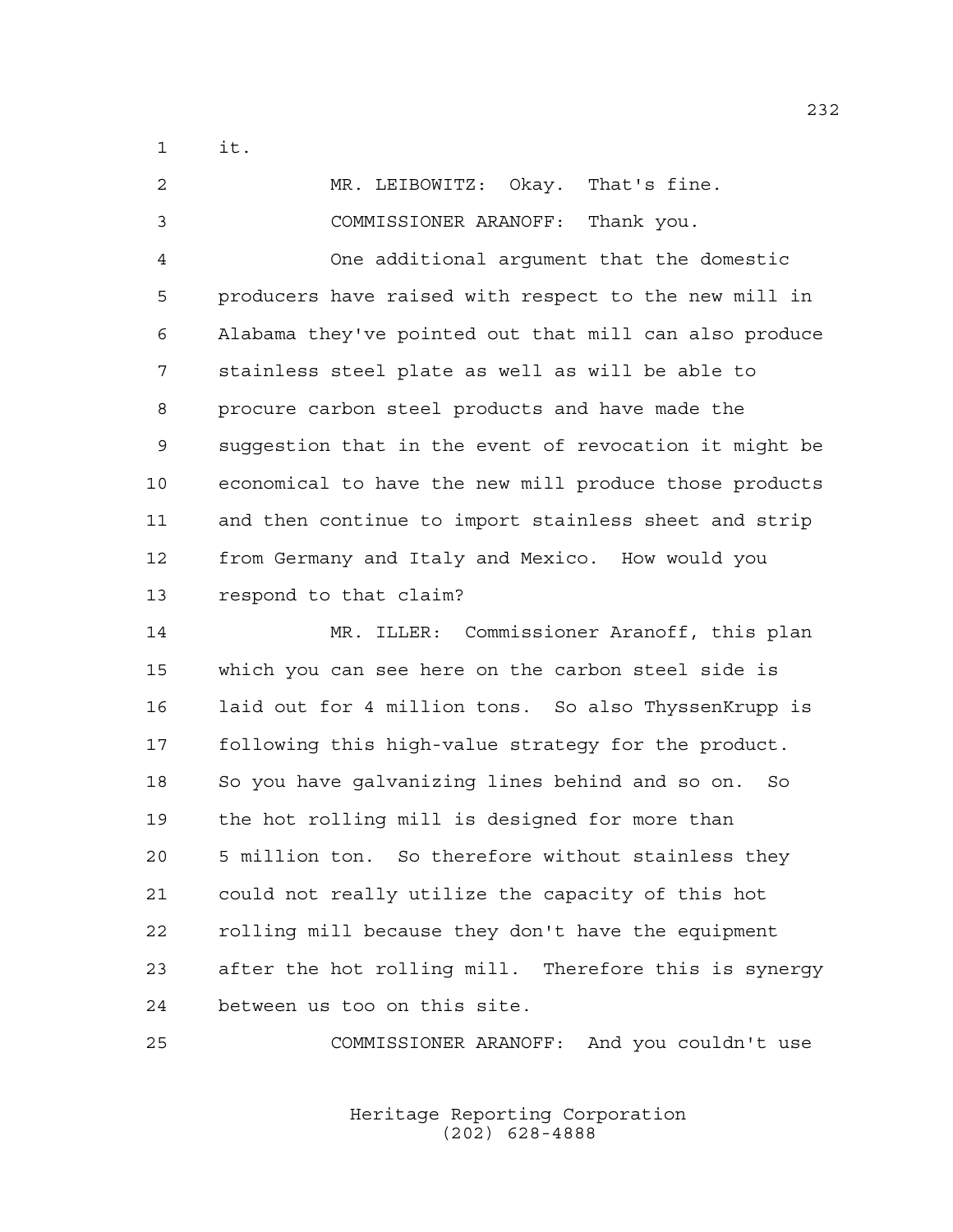the stainless portion just to produce plate because that was one of the things that was raised? I recognize that the plate market is smaller. MR. LEIBOWITZ: It's much smaller. And I would direct your attention to the right-hand side of the picture. The whitish looking building is all for cold roll and stainless steel. And that's sheet and strip. COMMISSIONER ARANOFF: Okay. MR. LEIBOWITZ: And that would be an inconvenient decision. COMMISSIONER ARANOFF: All right, with that I think I've completed all the questions that I have at this time. I do want to thank all of the witnesses. Thank you, Madame Chairman. CHAIRMAN OKUN: Commissioner Pinkert? COMMISSIONER PINKERT: I just have a few additional questions. First for ThyssenKrupp, could you respond n the post-hearing brief to the domestic industry's argument on page 13 of its brief regarding allocation issues that may have a bearing on the Germany industry's reported capacity utilization? MR. LEIBOWITZ: Certainly.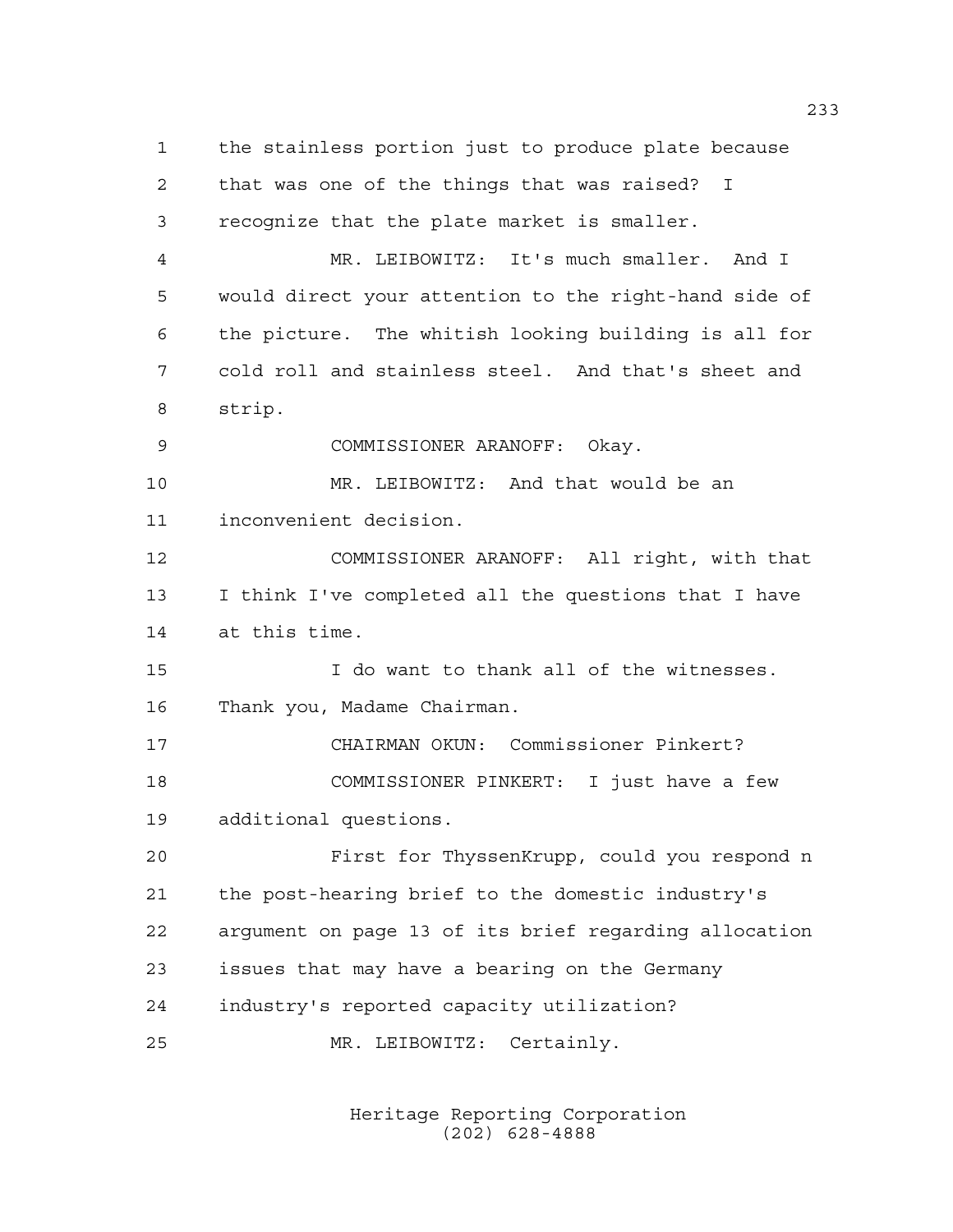COMMISSIONER PINKERT: Thank you. Now this is for the entire panel. The tables in part 4 of our staff report shows significant global over capacity, including in the European and Asian markets. Would this over capacity, if you agree that it exists, drive subject importers in the direction of focusing more on the U.S. market? MR. ILLER: Commissioner Pinkert, when you talk about over capacity, we should really maybe distinguish between -- COMMISSIONER PINKERT: I don't think you're 12 getting into the microphone there. MR. ILLER: We should distinguish between hot and cold side. This morning we talked about China, for example. I was checking during the lunch time the latest numbers. Actually, in 2011, if you look to the cold rolled, this is really at a kind of equilibrium. They're consuming around about 6.5 million tons and they have a capacity of round about 6.5, a little bit less and more, depending on the capacity utilization. So that is quite stable. Europe, definitely we have over capacity. And what I mentioned before, the consolidation step we are doing in our company and Germany is one of the issues in order to cope with this situation.

> Heritage Reporting Corporation (202) 628-4888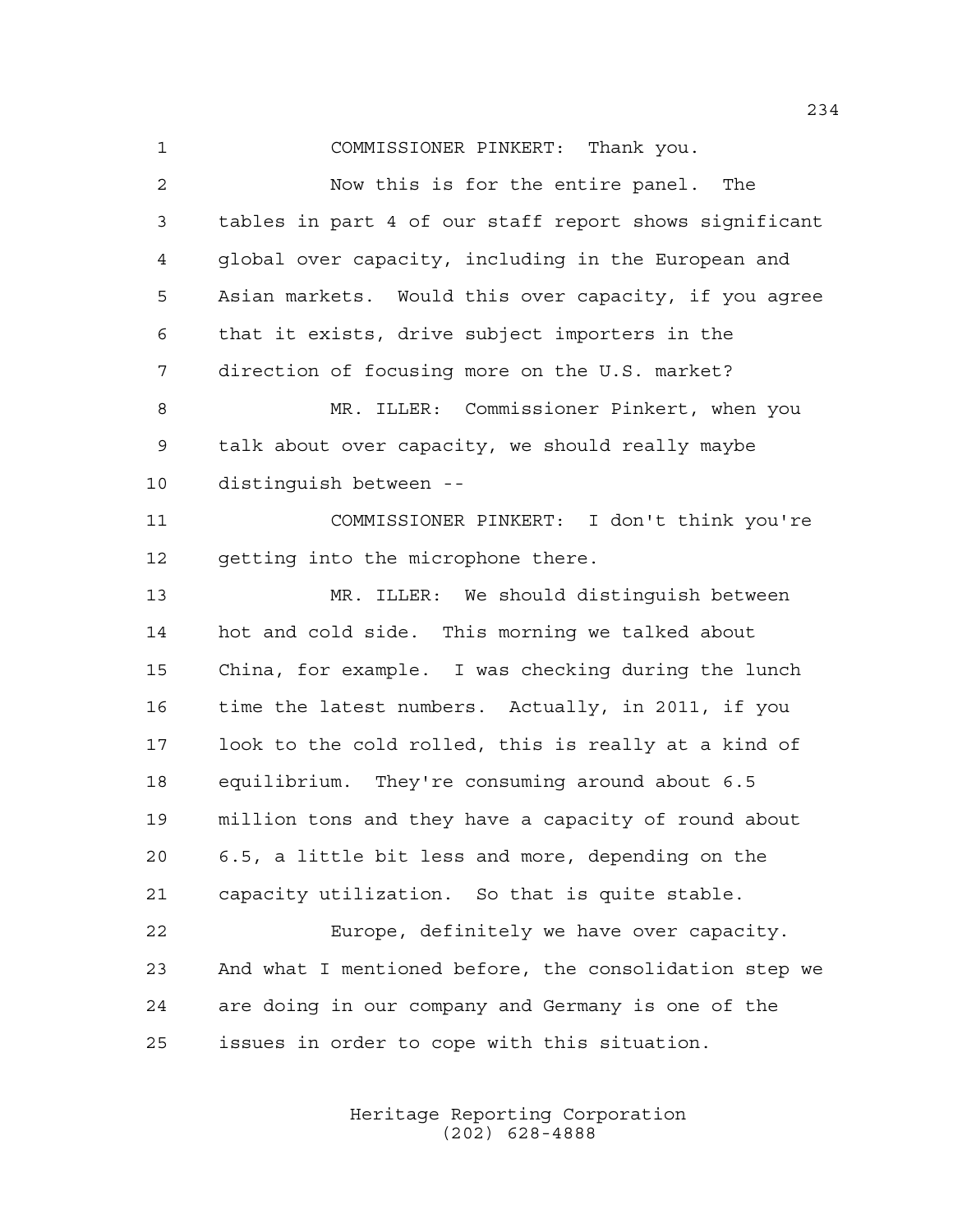COMMISSIONER PINKERT: Mr. Malashevich? MR. MALASHEVICH: Commissioner Pinkert, I'd just like to add a few, small things.

 One I think if the theory that world over capacity, if it exists, would cause product to be directed to the United States were correct we'd see a huge increase in non-subject imports of stainless sheet and strip. In fact, we've seen a decline and a decline in their share of U.S. consumption.

 Also, I'm less familiar with the situation in Asia, but the staff report, in surveying relative prices in Europe versus the United States, the data are APO. But even a quick look at it for the most recent and what is forecasted for 2011, shows no incentive to move product from Europe to the United States, particularly after taking into account differences in movement expenses to Europe versus the United States, which are not explicitly taking into account in those price comparisons.

COMMISSIONER PINKERT: Thank you.

 And for POSCO, I take it that your argument is that a price differential that would make the U.S. market more attractive is not a sufficient basis for finding a likelihood that exports would shift to the U.S. market?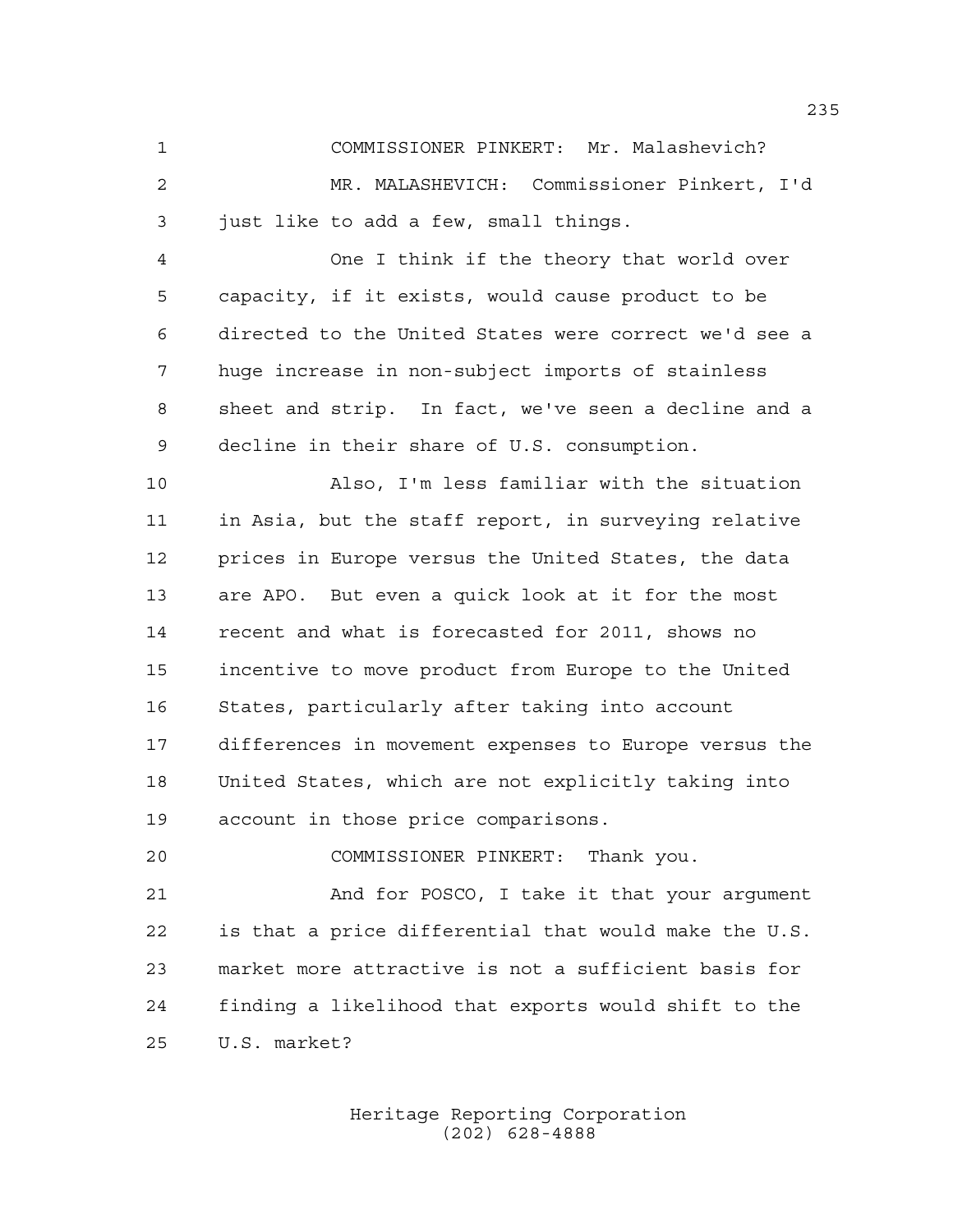MR. GOLDFEDER: Commissioner Pinkert, that's correct. I guess as a practical matter too one of the things that in the course of discussions with POSCO we've seen is they don't, at this time, even have an infrastructure in place to start approaching the U.S. market. Because they haven't been participating in this market for a number of years they don't really have much -- they don't have first-hand knowledge about the market. They don't have those sort of existing relationship right now with customers, the main purchasers. So I think they would -- even if there were that incentive, you still need time to develop that.

 But still, you know what you've seen is even in the peak years when the prices hit that peak in 2007, they didn't take advantage of prices being higher. The Petitioners say that POSCO's been focusing on lower-priced market. Then why didn't they make that decision to come to the U.S. and take advantage of prices when they were higher? It's because that's just not their focus and not where they are or are poised to be.

 COMMISSIONER PINKERT: Thank you. If for the post-hearing you could supply any additional information about the impediments that POSCO or other

> Heritage Reporting Corporation (202) 628-4888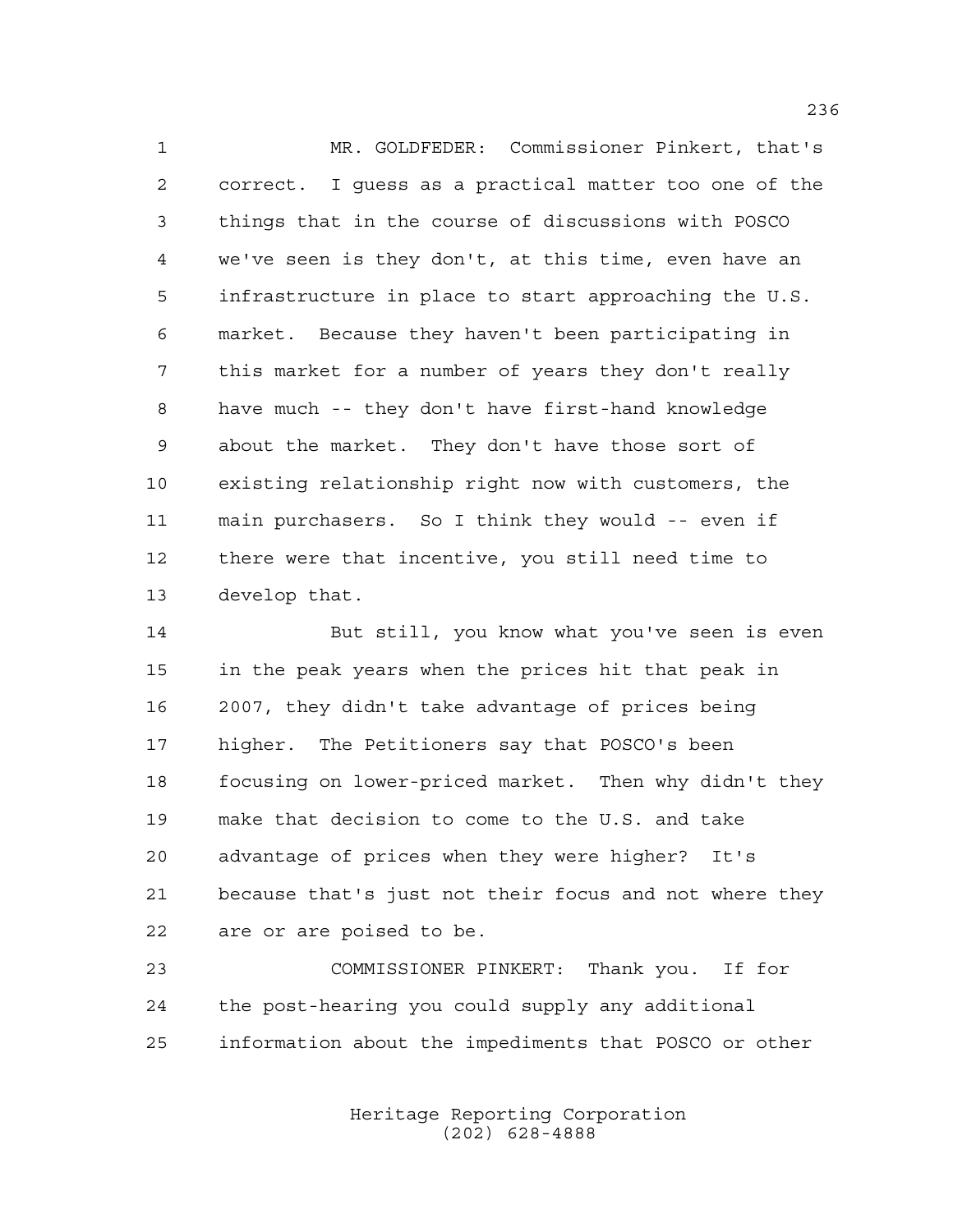Korean producers would face in coming back strongly into the U.S. market that would be very helpful. MR. GOLDFEDER: Absolutely, Commissioner. COMMISSIONER PINKERT: Thank you. And with that, I have no further questions. I thank the panel and I look forward to the additional information. CHAIRMAN OKUN: I think I just have a couple. First, I would just note that I am not going to ask any plate questions, although I understand there are witnesses from ThyssenKrupp who are not able to be here tomorrow, but just so I understand in terms of reasking the same questions tomorrow. Are the witnesses that are here today you would be responsible for plate when it comes online. Okay, so counsel tomorrow it would be very helpful when we're asking these questions to make sure that we get specific responses from these witnesses on a number of issues that Commissioner Pearson raised and the other questions that you'll receive tomorrow. But it's not fair to us because we have different staff for two different votes. And so to hear anything today actually doesn't help our record. MR. LEIBOWITZ: We will do our best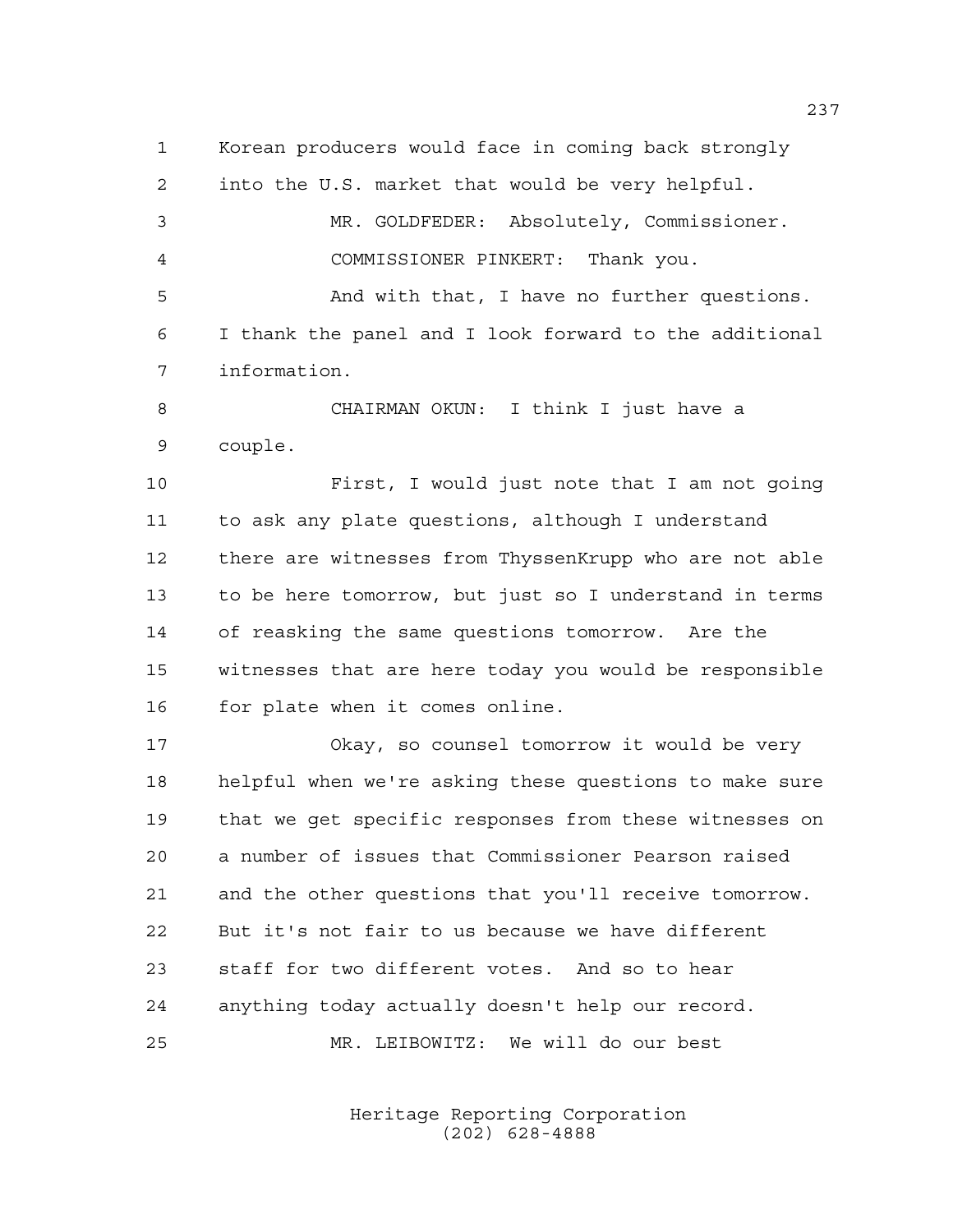tomorrow. And I regret they can't be here tomorrow, but we know how to reach them. So any questions will be addressed.

CHAIRMAN OKUN: Okay.

 And then Mr. Iller, you had been, responding to Commissioner Pinkert had started down something that I was interested in and that is your view of the Asian market, given that you wear a global hat for the company. And you had I think focused a little bit on, if you make a distinction between hot rolled and cold rolled, there's not the same over capacity in China that the charts that have been collected might indicate.

14 But I wondered if you could expand any more on how you see the China market, and do you see them being a major exporter in either this market or the European market in the reasonably foreseeable future? MR. ILLER: All of us know that applies for carbon steel as well as for stainless steel that the Chinese government is heartily pushing for some restriction in additional capacity. What we are seeing on the stainless side is, and that's why I distinguished that there is an over capacity in hot rolled.

Nevertheless, also some of our competitors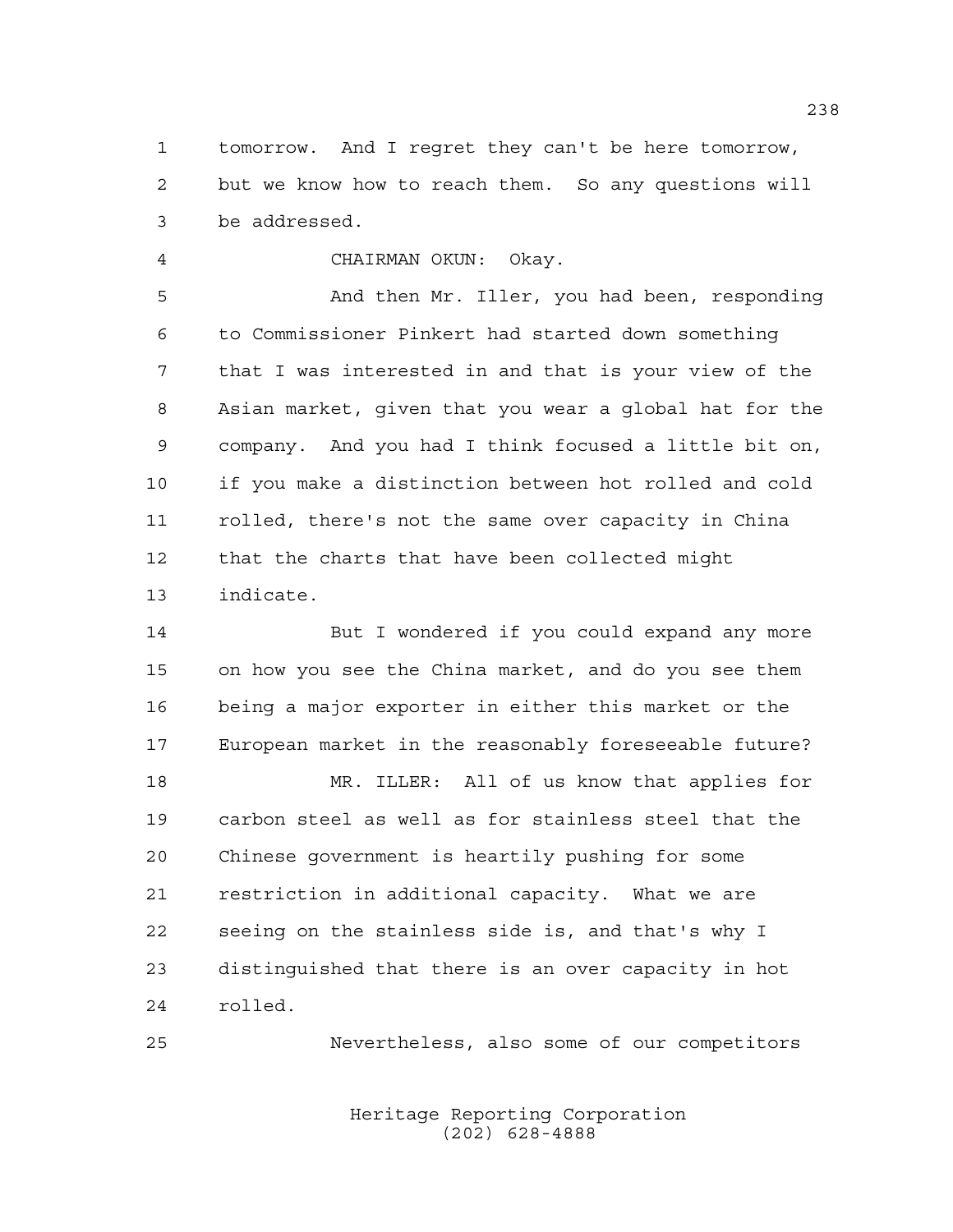like Bernanke, for example, they are using a --like we do that for carbon steel as well as for stainless steel and they can always switch from side to the other side and therefore it's hard to say. We discussed this, this morning. What is the capacity? It is very difficult to answer.

 Nevertheless, I would estimate that the over capacity on hot rolled in China would be something like 2 to 2.5 million tons. But again, this is just my personal estimation. We are seeing some imports on cold rolled, very small ones coming into Europe right now; but is just temporarily.

 So there's other Asian markets, and the colleague from BOSCO might even know that better. Nevertheless, on cold rolled at least we're seeing quite a dynamic growth in the market. If you see the last years, even in this terrible, devastating year where all of us had to suffer, the Chinese market was growing. And the forecast now, as you see we just had the latest numbers from the whole industry -- at least the industry which is reporting in the ISSF and the press release has been done all the manufacturers we produced 8.4 million tons.

 That would be, if you multiply that by four, it would come to more than 30 million, which this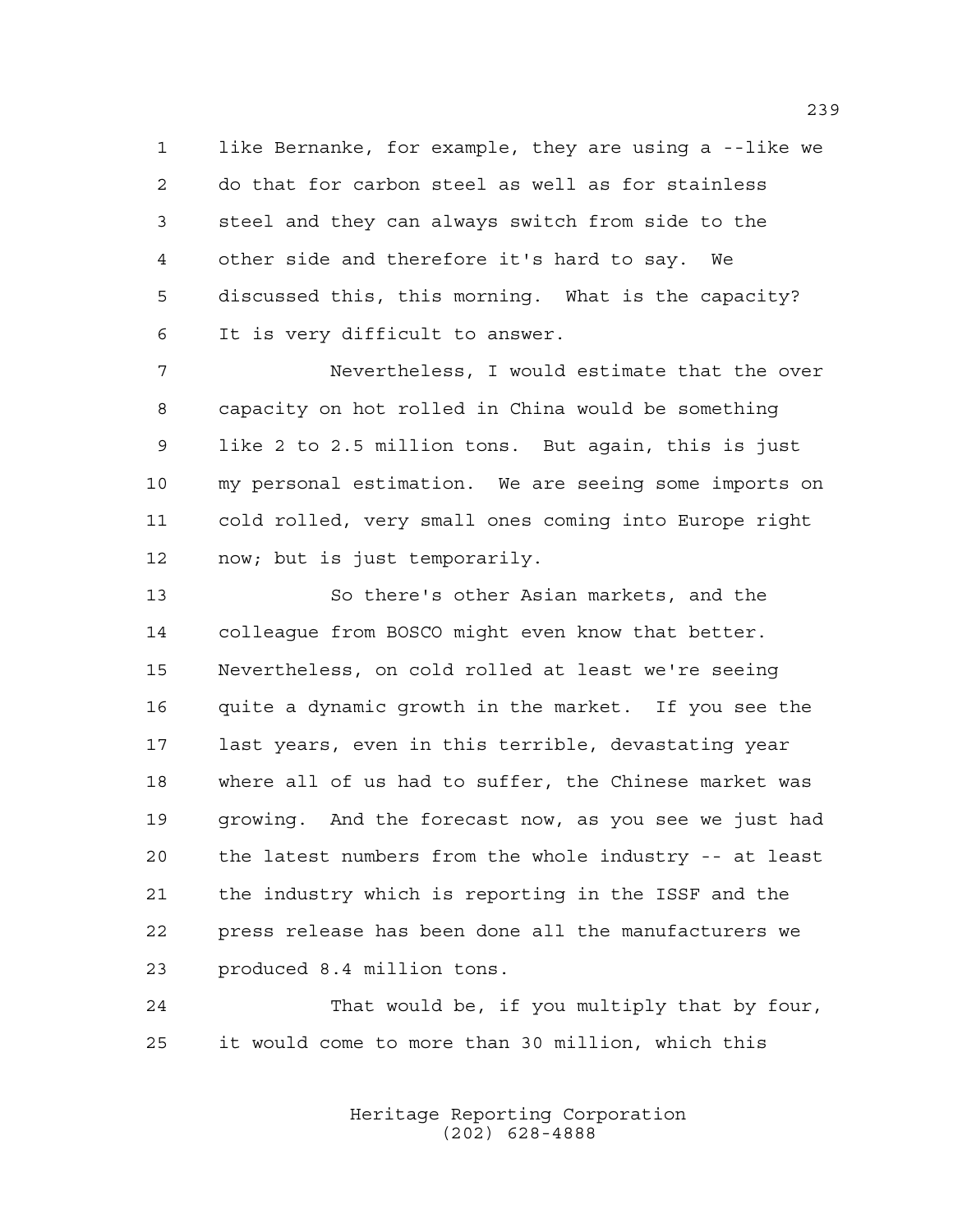industry has never produced. And the main part comes out of China. This is also long products, which ThyssenKrupp is not doing, but the growth in China and also in the neighboring countries is enormous and it's hard for us to say whether this is double digit or just 8 or 9 percent, but it's very dynamic.

 CHAIRMAN OKUN: I appreciate those comments. Mr. Goldfeder, did you want to add anything with respect to the China market? I know you've had a chance to comment as with respect to Korea and how they've shifted around in other parts of Asia, but have the Chinese exports had an impact on pricing in the rest of Asia?

 MR. GOLDFEDER: I think we prefer to address that more in post-hearing.

CHAIRMAN OKUN: Okay. That's fine.

17 And Mr. Malashevich, just finally for you, you had commented earlier about the staff reporting having -- our staff having collected a good deal of data about transaction prices in other markets. And when discussing this with the domestics earlier today, I think they had commented on, generally again without getting into anything specific, but yes EU competitive.

But if you look at anywhere else, these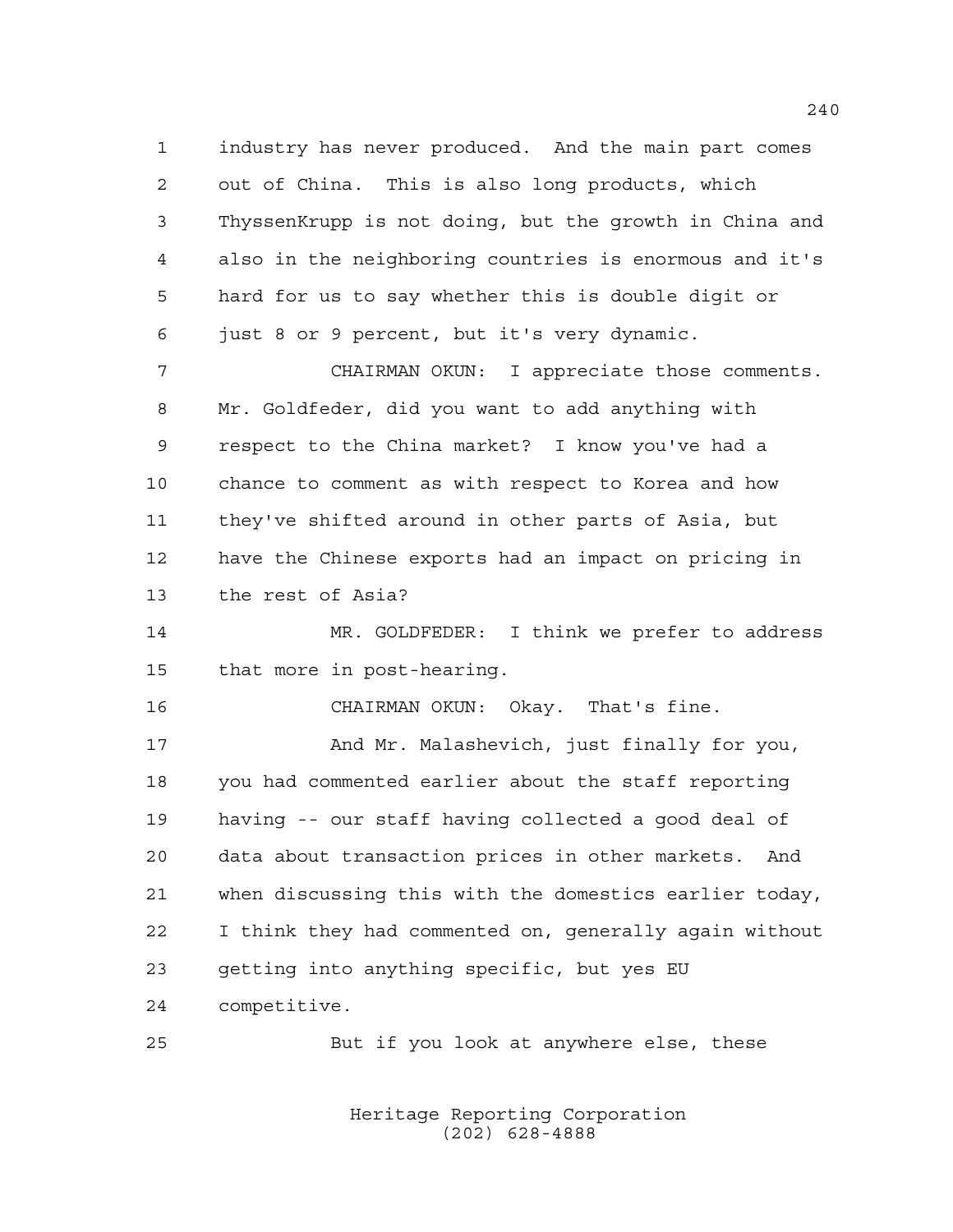aren't attractive markets. Is there anything else you would add and that you can say in a public session about the data here and how I should take it into account in my analysis?

 MR. MALASHEVICH: Yes, Commissioner, just one comment beyond what I've said earlier. I think if I remember correctly the domestic witnesses characterized the comparative pricing data as mixed. And there are different ways of interpreting mixed in terms of what it shows as you go backwards in time and mixed in terms of what it shows across the various regions for the same product.

 But speaking just with respect to the comparisons for Europe, I would say the data are not mixed, especially in -- I'm going from memory now -- maybe the last six months or so of the POR, plus the forecast in the 2011. And from where I sit if you're looking at the reasonably foreseeable future, what happened in 2008 and where prices were there would be irrelevant. The most relevant data would be the very most recent quarters, plus such forecasts that exists for 2011.

 CHAIRMAN OKUN: I appreciate those comments. And I think with that I don't have any further questions. Let me turn to Commissioner Lane.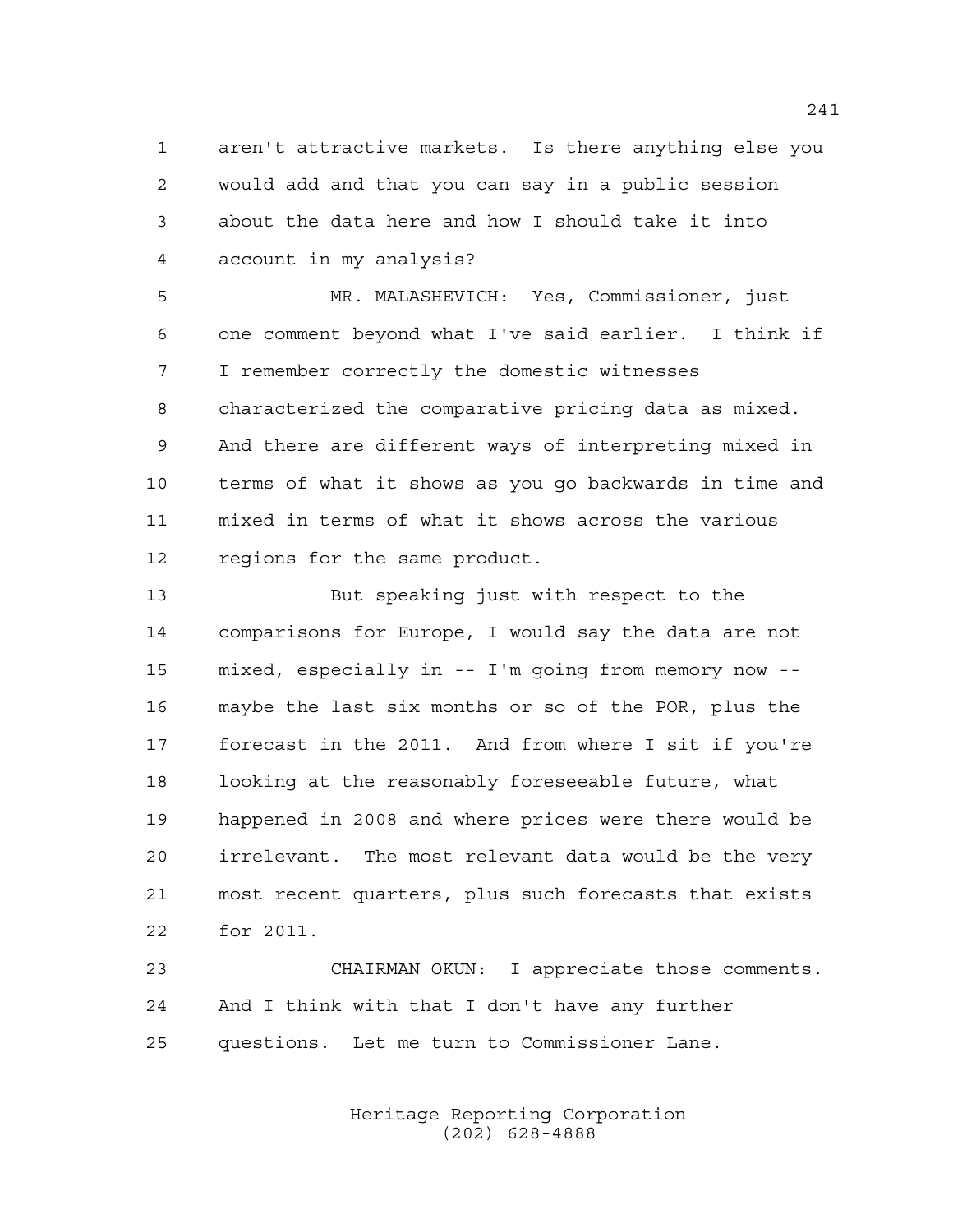COMMISSIONER LANE: I just have one question. What is your position with respect to the possible exclusion of TK Stainless USA from the domestic industry, based on its affiliation with foreign producers? Although it's not fully up and running right now, should we be taking into consideration changes that are likely to take place within a reasonably foreseeable future?

 MR. LEIBOWITZ: Commissioner Lane, thank you for the question which has not been raised by the Petitioners as far as I'm aware. We think the Alabama mill is evidenced by the testimony we've given today and the rest of the record it's clearly a member of the U.S. industry, should not be excluded because of its affiliation with foreign producers. It's in business here in Alabama in the United States as a domestic producer and not as an importer, which is basically the standard, in brief summary.

 So we'd be happy to address that issue in post-hearing, if you would like.

 COMMISSIONER LANE: No, that's a sufficient answer. Thank you.

 CHAIRMAN OKUN: Commissioner Aranoff? COMMISSIONER ARANOFF: One question that I neglected to ask. And this follows on to the question

> Heritage Reporting Corporation (202) 628-4888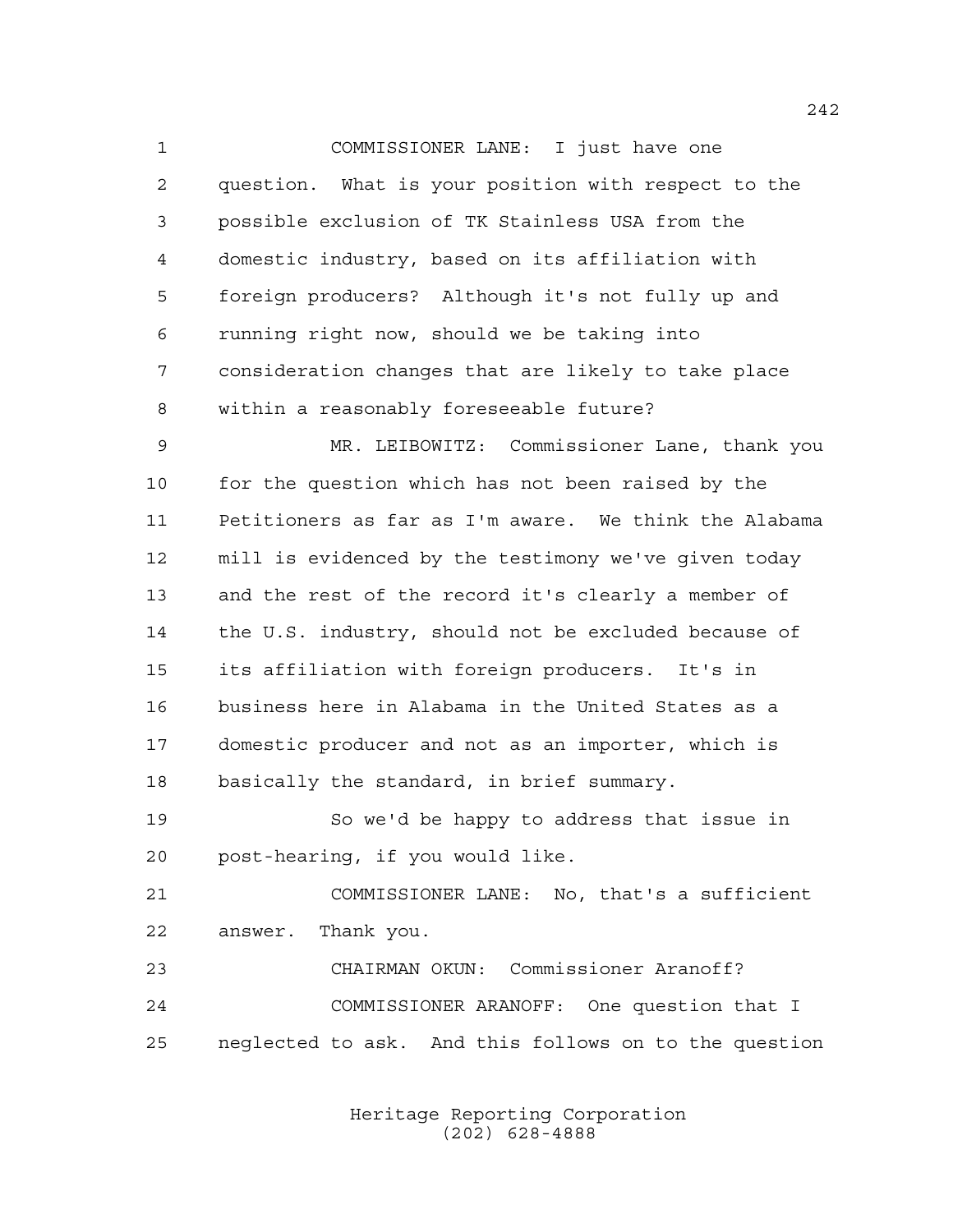that Commissioner Lane was just asking about comparing prices in the U.S. and Europe.

 If we look backwards, which Dr. Malashevich was just saying is not necessarily the most relevant way to look, but if we look backwards we can see that sometimes prices in Europe are higher than in the U.S. and sometimes prices in the U.S. are higher than in Europe. And so my question is a more basic one. This is an industry where the product tends to be sold on the spot basis. There aren't a lot of contracts. We've been told that the trend is more and more towards very short delivery times.

 In light of that, how do purchasers react to pricing changes and how do producers react? If you look out and say, well, this week's prices are higher in the United States than they are in Europe and we think maybe they'll stay that way for the next month or two. Does that cause you to change your marketing habits and does it cause your customers to go looking for supply from a different region?

 MR. LACOR:: It's Stephon Lacor. Yes, it's a little bit of a complicated topic how pricing tendencies carry themselves out in the market and how they play out.

I would take exception to the comment made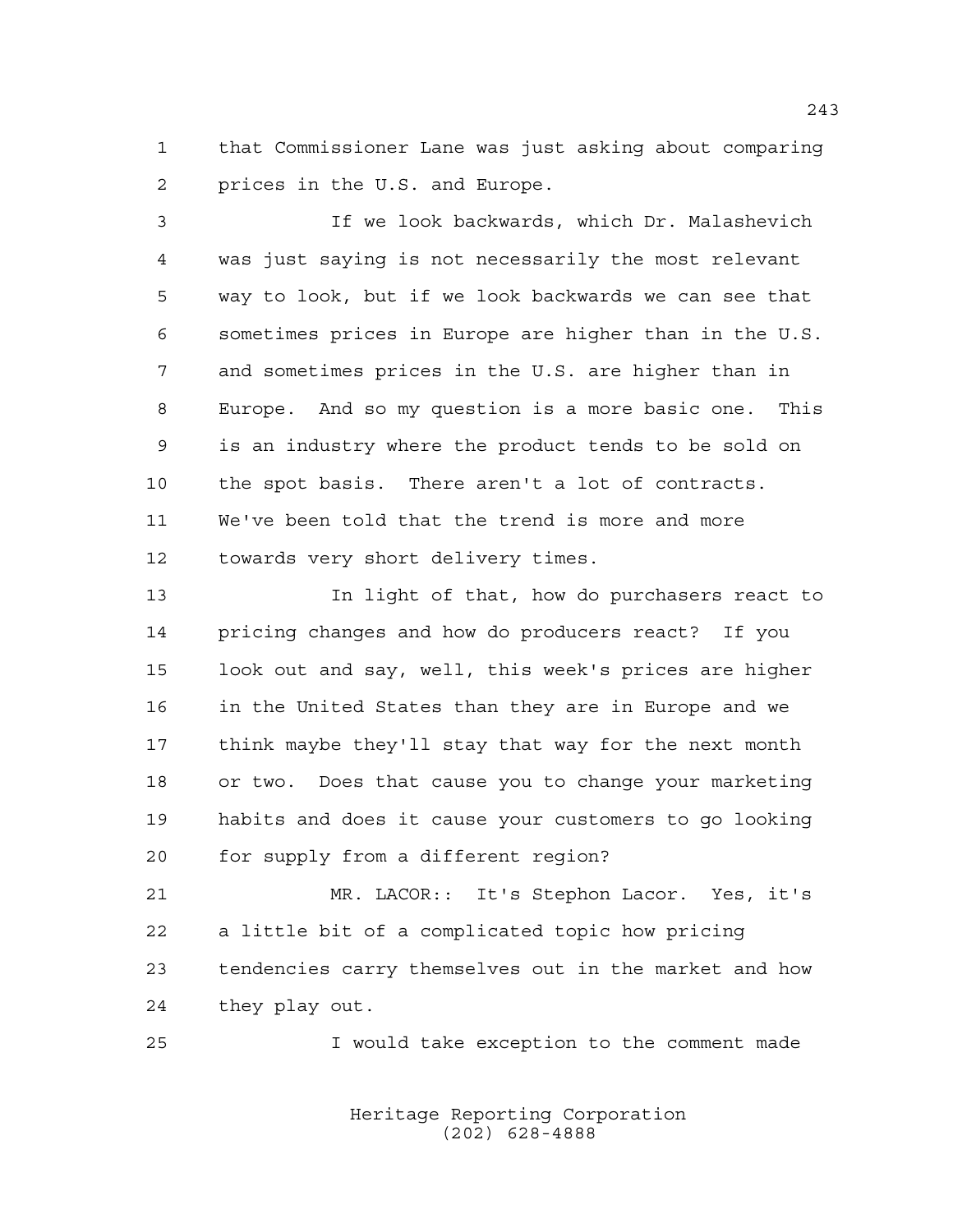earlier by Petitioners that the supply basis is easily interchangeable, domestic versus import. I would actually say that the domestic supply base is fairly entrenched. There may not be formal, long-term contracts, but we have, for example, about half of our -- three-quarters of our -- are in what we call bill of materials, which are contractual understandings, if you like, where we supply, for example, Whirlpool with products or we'd supply General Electric with product, and so import prices, and those prices are set for six-month periods or one-year periods.

 So the import levels would -- when the import prices would not have too much impact on agreements that we've set with that. The Petitioners talked about the importance of a short lead time. Some of it being as close as carrying stock and being moved in a day or two. So the domestic supply base is not easily substitutable with imports.

 At the same time, if you do have Chinese offers or if you have low import prices available, those will have a depressive impact on pricing. But they're not easily interchangeable. I can't replace North American stainless steel with product from Italy. It's just not for the bulk of the business. If it's tied into a end user, the end user won't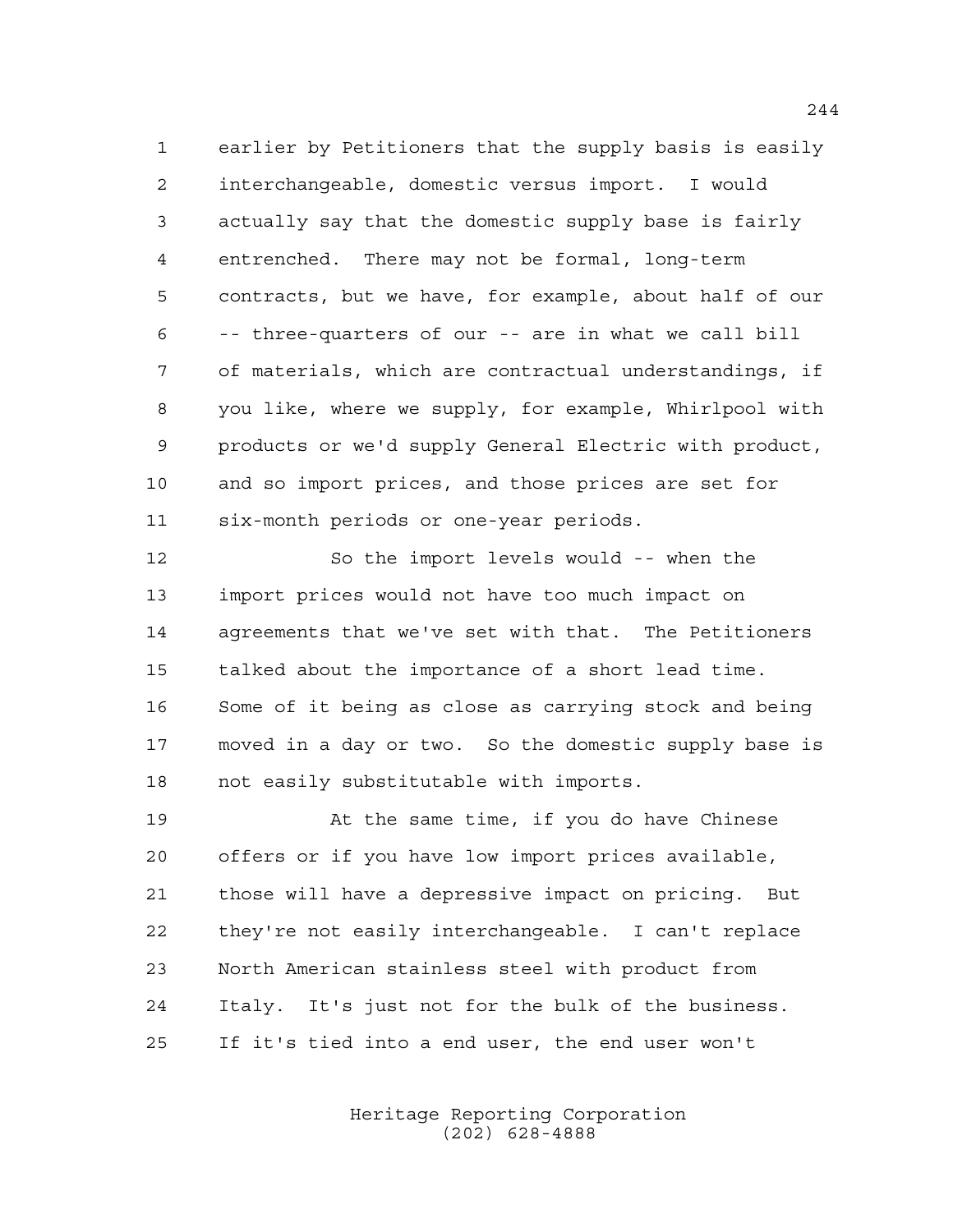accept that. They need a shorter supply chain, a more reliable supply chain.

 I'm not sure if I answered the question. COMMISSIONER ARANOFF: No, you did. You did.

 Mr. Iller, did you want to add something? MR. ILLER: Just from a global point of view because you said with the exchange rate. If you see, I mean this is one of the decisions. We have in the stainless business three times of volatility. One is the raw material volatility. That we try to solve with the surcharge. Or like we do in Germany or in Europe that we try to convert our portfolio more towards the non-nickle grades like floridics.

 There is the exchange thing and of course that is something nobody can predict. We said this morning nobody knows what the next one or two years it will be. But we decided long ago that sooner or later you cannot withstand these ups and downs. You have to supply constantly to your customers and therefore you need then the place in the United States. And that is a pretty good decision, as we see right now when the U.S. dollar is at 145.

 COMMISSIONER ARANOFF: Do you use surcharges for all your regional sales, Europe and Asia, the same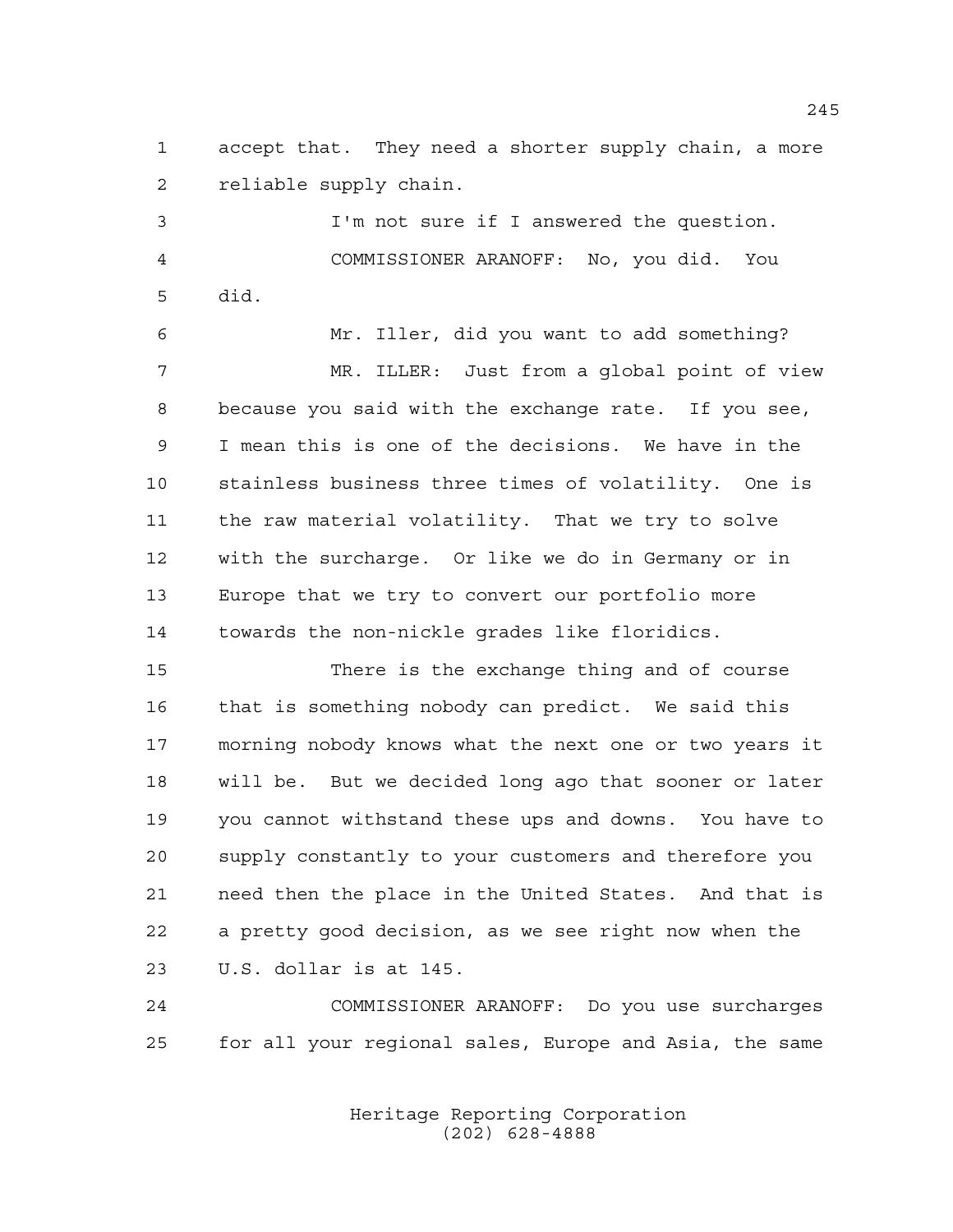way that you do it in the U.S.

 MR. ILLER: We do it in Europe as well. But you said will customers change very quickly? No, also in Europe they're not changing very quickly. Sometimes they have an opportunity to buy it cheaper from Asia, but customers in Europe would never source 100 percent because this is like here in the U.S. The material produced and swimming around the globe it's two months later. You never know what the real, actual nickel value is then at this state and therefore they would only source some tons in order to be out of this risk. COMMISSIONER ARANOFF: Just to follow up on the last piece of that. You did say you use surcharges in Europe. What about in Asia? MR. ILLER: Asia, as this is dominated by the Asia mills, they have an effective price system, but they have very short price because while we are talking here sometimes about a quarter or half a year, typically, in China only for a month. So they try to adjust this volatility by very short pricing. COMMISSIONER ARANOFF: Thank you very much. That's all of my questions. CHAIRMAN OKUN: That's the end of questions from my colleagues. Let me turn to staff to see if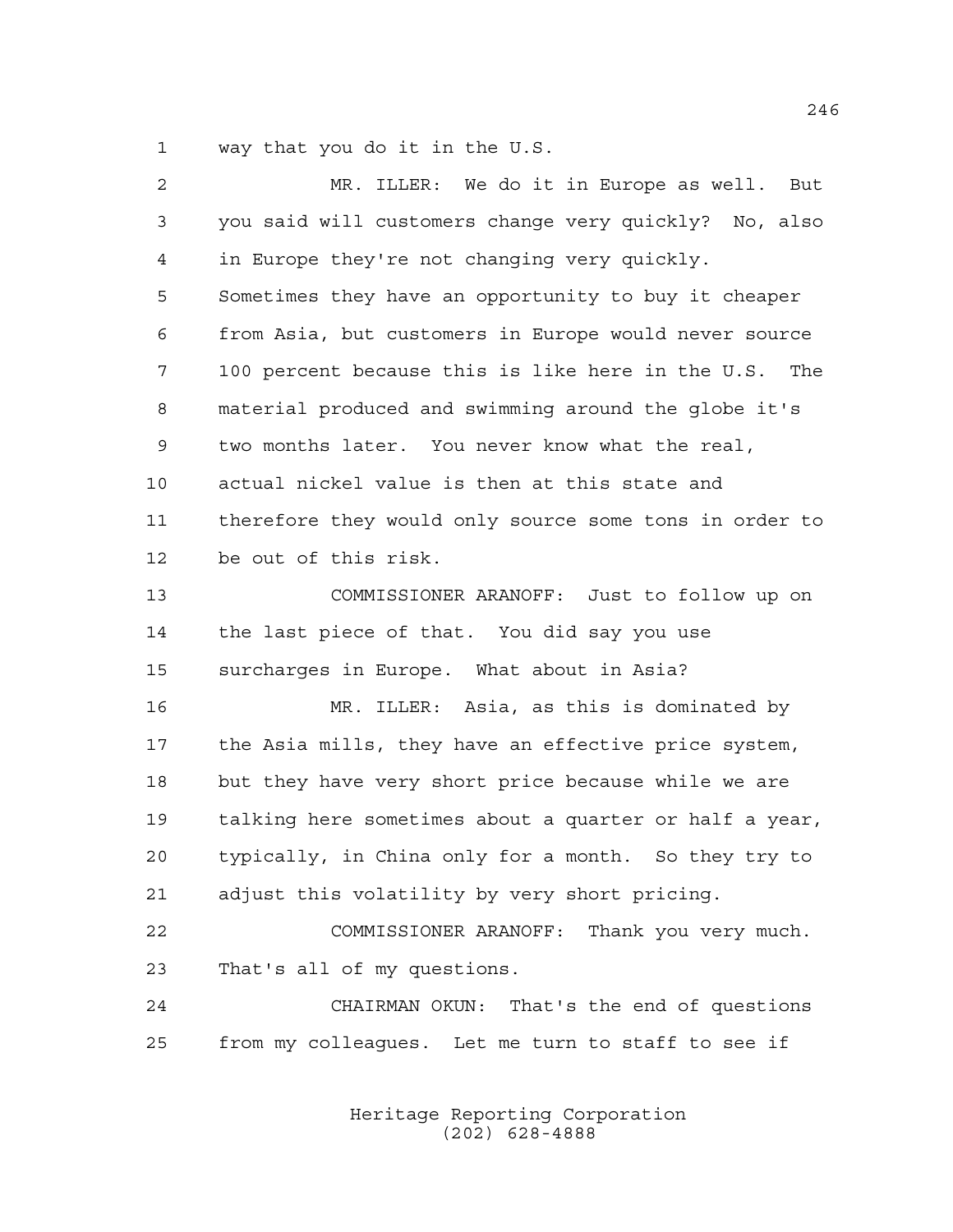they have questions of this panel.

 MR. COCKRAN: Douglas Cockran, Office of Investigations. Thank you, Madame Chairman. Staff has one question regarding ThyssenKrupp operations in Italy.

 This does not get into any of the legal issues that are involved in Italy, but there was a plan at one point to close one facility in Italy and transfer the equipment into a single integrated site. Can you please update us on what the status is of that?

 MR. ILLER: Yes, the status on that is that -- and you're talking about the facility in Turin, I would guess. The facility is more or less closed. There is one piece of equipment still standing and I think what you are referring to is also the trial, which has been recently there. So the production has been more or less reallocated. We are missing this piece of equipment, but we can produce without it. So it would be an add-on.

 But now after the latest or the first verdict, it will be maintained there until the last, final verdict will come. In Italy, that takes another two, three years.

MR. COCKRAN: Thank you for that response.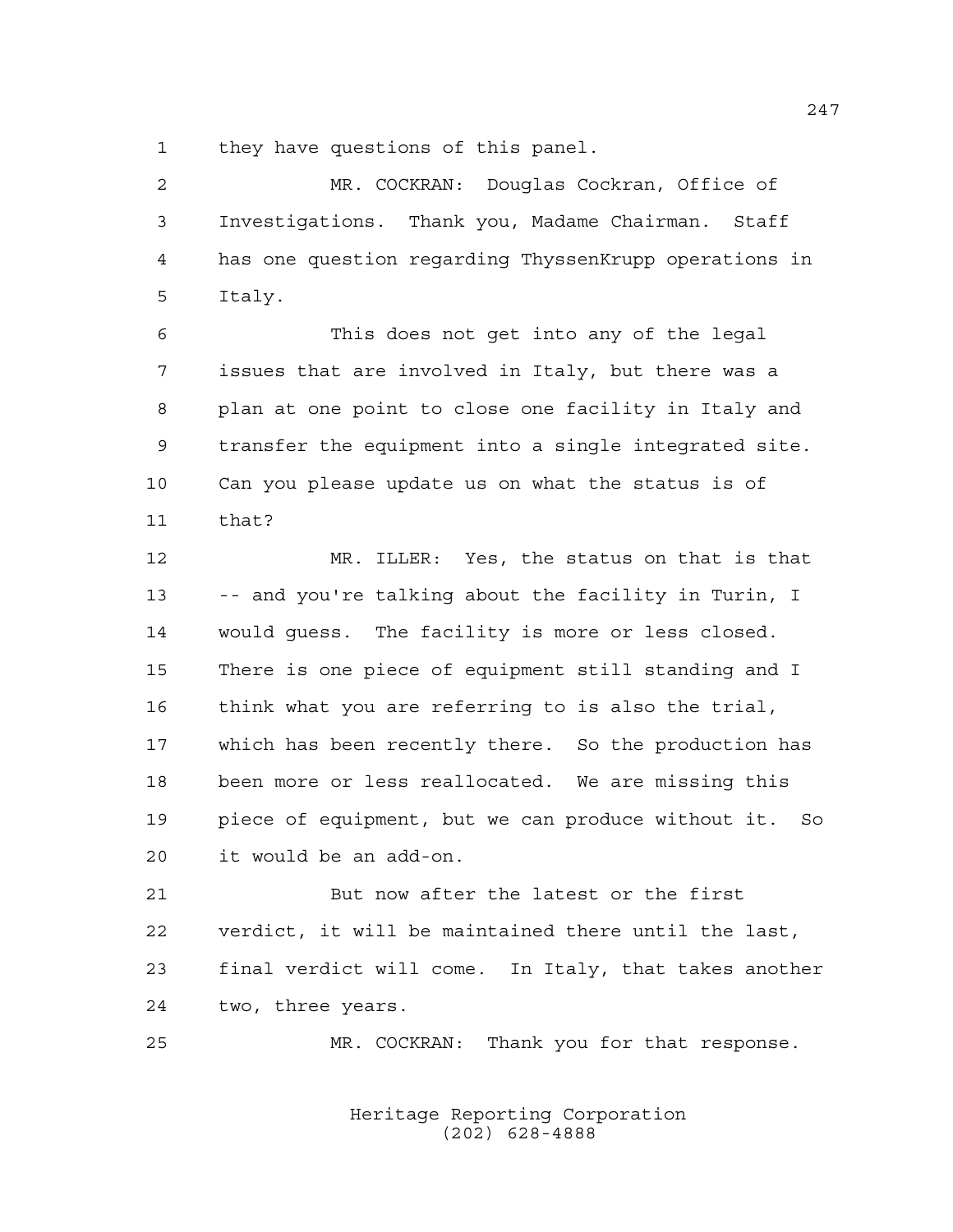One of the things I was trying to get at was ultimately does the plan to move to a single site in Italy result in a net reduction in capacity because of the closure of the Turin plant or does it ultimately result in an increase in capacity in Italy?

 MR. ILLER: Together with Turin, before we decided to close the plant, and once again, it is already closed. The people are already out of the plan. And now we have to talk about cold rolling again. That's why we always have to distinguish. The hot rolling side has not been affected. This is aneling and pickling line. Without this line we have 13 reduced the capacity about 100,000 tons.

 MR. COCKRAN: Thank you very much for that response. I appreciate it. And thank you Madame Chairman. Staff has no additional questions.

 CHAIRMAN OKUN: Thank you. Do those in support of continuation of the order have questions for this panel?

 MR. HARTQUIST: No questions. Thank you. CHAIRMAN OKUN: All right. Before we turn to our rebuttal and closing, let me take this opportunity again to thank all the witnesses for being here, for your responses, and we will look forward to your post-hearing submissions. We will take a couple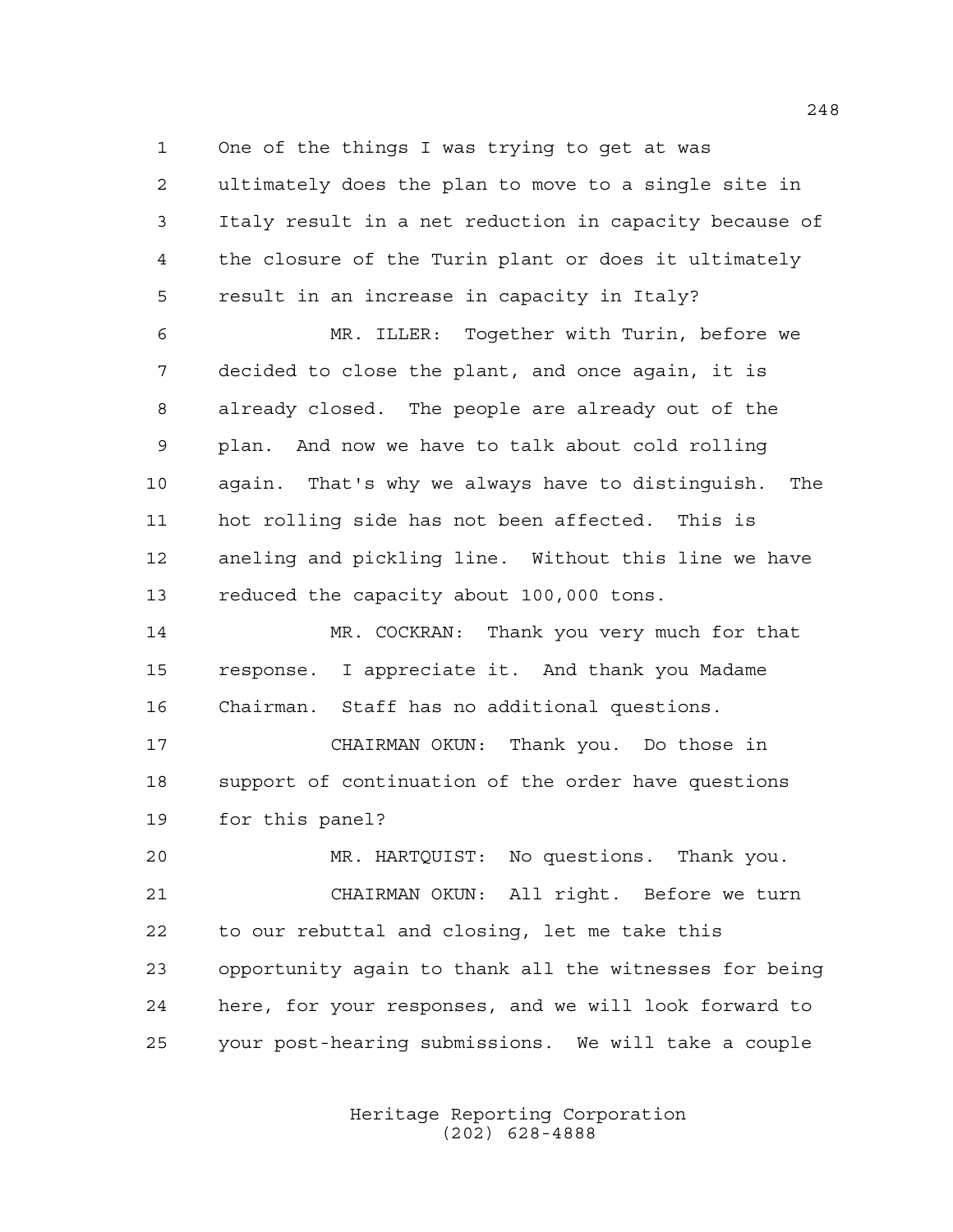moments to allow the panel to go back to their seats. But let me just review the time remaining.

 For those in support of continuation, there is a total of 12 minutes. Five minutes for closing and seven minutes from their direct. Those in opposition to continuation have a total of 16 minutes. Eleven for rebuttal from their direct and five for closing. If there is no opposition, we would combine the two times and have combined closing and rebuttal together.

 So let's take a couple of moment to let our panel.

(Pause.)

 CHAIRMAN OKUN: Mr. Hartquist, being the very experienced counsel is already to go. Usually, I'm trying to drag counsel up here to get them up here for their closing and rebuttal, but you are ready to 18 go. So if I can have everyone be seated. Actually, if you can give me one moment because I think Commissioner Aranoff would plan to be back. There she is. Mr. Hartquist, you can proceed.

 MR. HARTQUIST: Thank you, Madame Chairman. I promise not to use all of my time so that hopefully we can get out before the traditional Washington thunderstorm occurs this afternoon.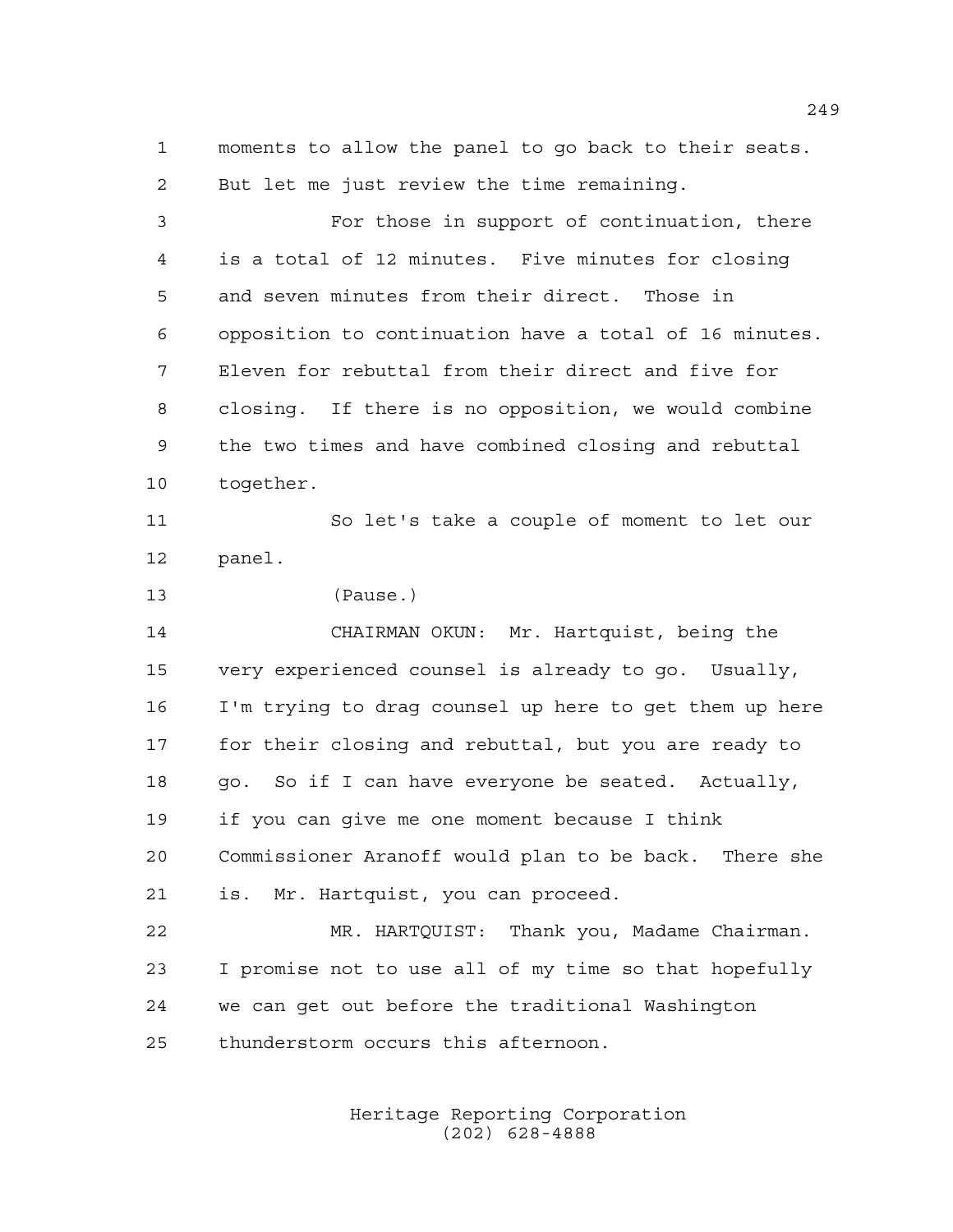I have several points that I'd like to make. One, POSCO claims that there has been no adverse impact from imports from Korea during the review period. But the staff report is very clear that Korean imports under sold U.S. prices most of the time on 27 out of 41 instances. And that underselling we think would only get worse if the orders were terminated.

 Mr. Iller commented that there were just small quantities of imports from China coming into the European Union. Just for the record, that conflicts with what we understand to be the situation. As a matter of fact, quite to the contrary. We believe there are large amounts of imports coming into Europe. And I believe I'm correct that the European producers have announced that they will be filing an anti-dumping case against a number of countries I think including China, which would indicate that they think they can prove material injury, based upon the level of imports coming into that region.

 Some interesting news that developed I think today with respect to the ThyssenKrupp strategy. ThyssenKrupp indicated in the Q&A session this afternoon that their shareholders had voted to separate the stainless group from the carbon group and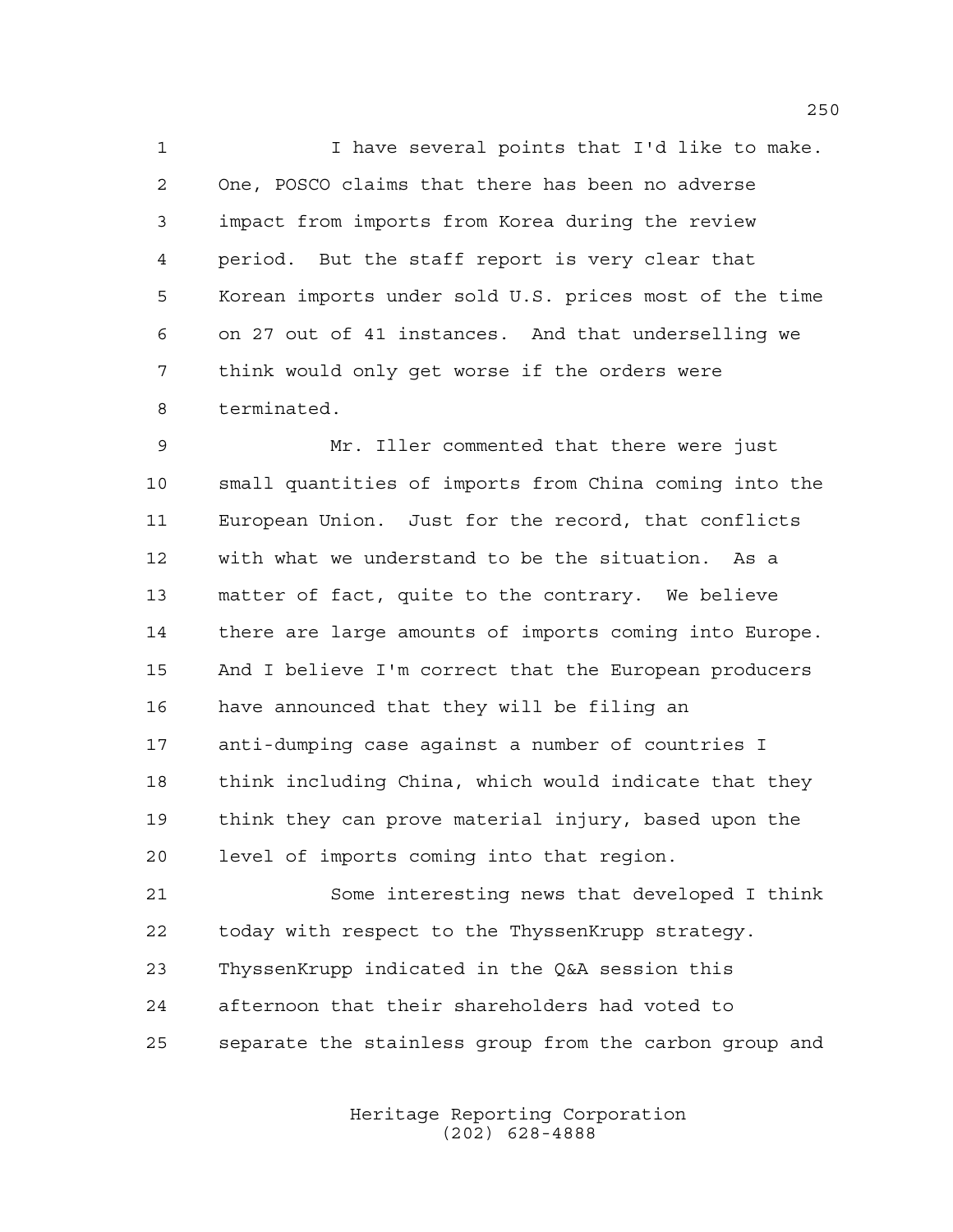that that could include a sale of the stainless companies within ThyssenKrupp. And as we point out before, a sale could lead to an entirely new strategy by a new owner, depending upon who that owner would be.

 And I would also just comment on these kind of shifts back and forth in ThyssenKrupp's strategy during the period of review. Just go back a few years to ThyssenKrupp's decision to build this operation in the United States. Then they said we're going to build a big, new operation in the United States to service the U.S. market.

 Now they say we're building assets in the United States. We're going to be bringing imports in from Mexico for some period of time, several years probably. We don't know how long. And now they're saying they may sell this asset off. So their strategy has changed considerably and remains very uncertain for the future.

 They also testified in the Q&A that they're about 60 percent commissioned on one of their Z mills, therefore it could be several more years before they're producing at full capacity in the United States. And the question was asked as to whether 2013 is a reasonably foreseeable future in this context. I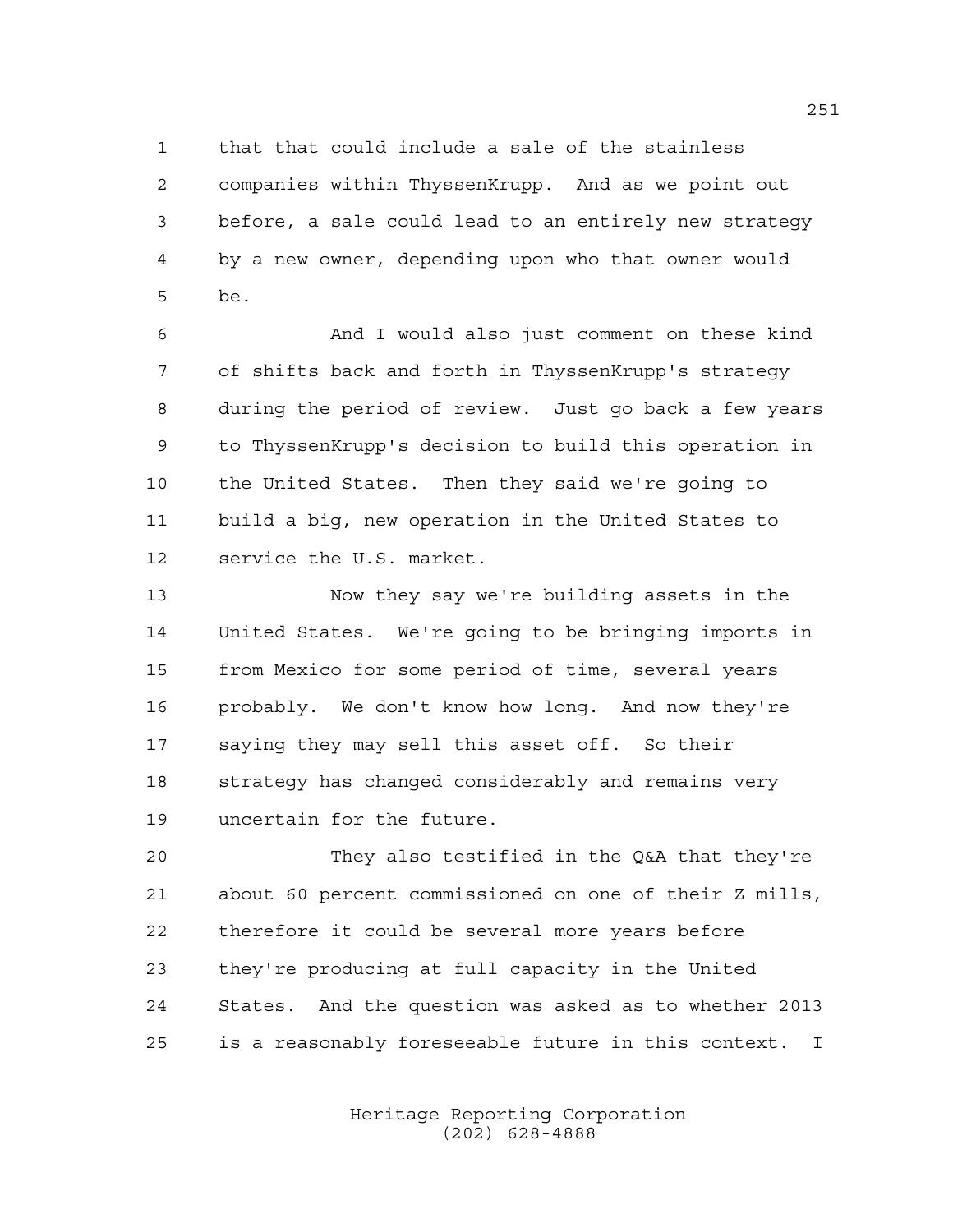think it certainly isn't, given the changes that have been occurring so rapidly in their strategy.

 On the issue of cumulation in the Arcelor Mittal situation, we will comment further on this in our post-hearing brief. But we think that a lot of the information that was put on the record today really helps to identify the differences in the two cases and we'll spell that out in the brief. Lastly, I'd like to comment a little on the

 importance of the 12 percent anti-dumping duty that's currently applicable to Mexinox. They indicated that it's not the same as a final duty, that it's incorrect, that it's under appeal.

14 As a legal matter, the ITC must accept the margins as calculated by the Commerce Department in your consideration. And what is this 12 percent duty deposit means? What it means is that on a \$3,000-a-ton deal Mexinox has to, as an importer, has to put \$360 for each ton as a deposit with the United States Treasury. That's a lot of money to be tied up for a company that has been losing money. I don't know whether Mexinox has ever been a profitable company. But it's a very significant amount of money that would be tied up.

They're already underselling the market.

Heritage Reporting Corporation (202) 628-4888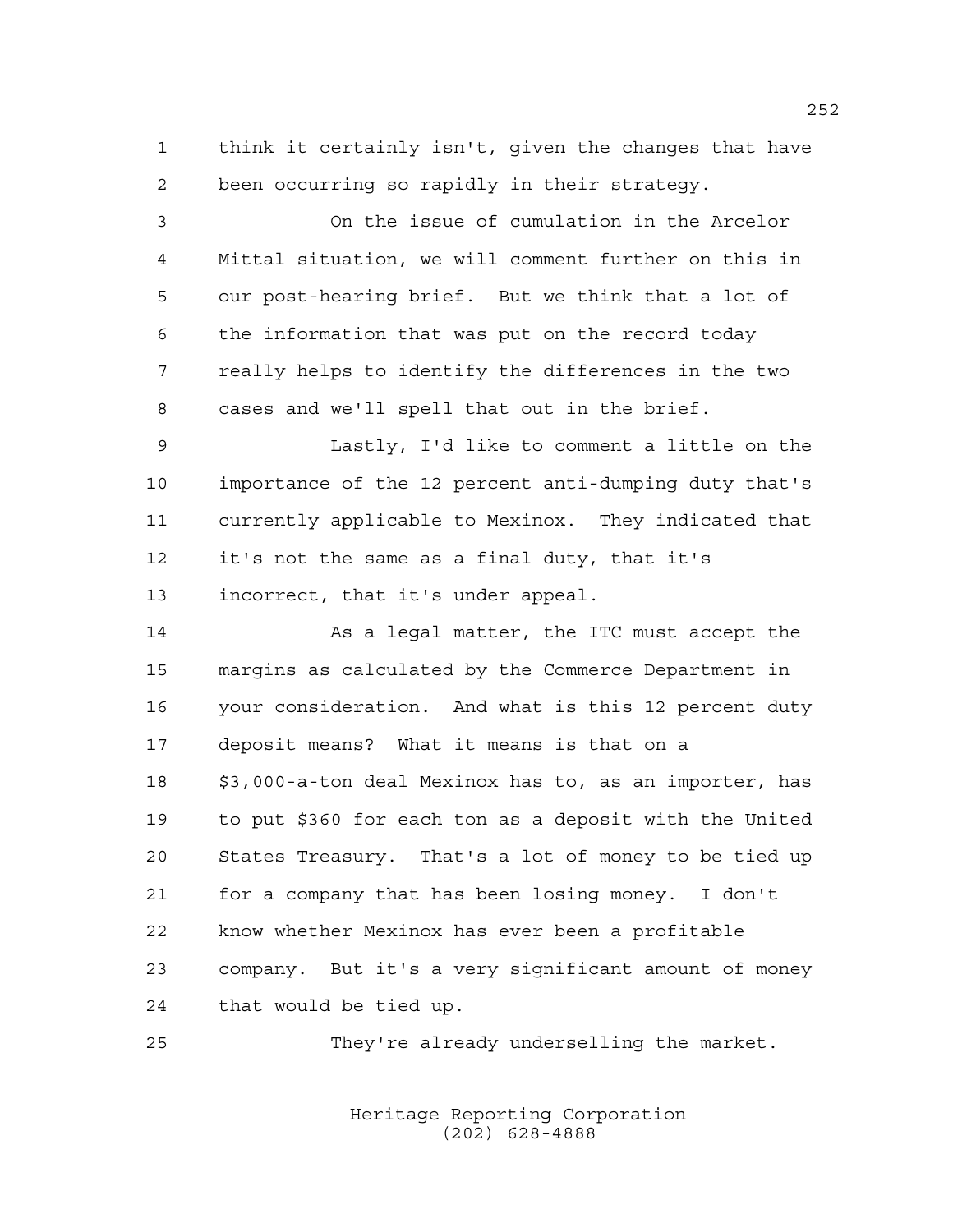You have that data. And we believe that they would continue to undersell the market in a desperate attempt to try to make some money out of that Mexinox mill. But they've proven over and over again that despite the fact that they have lost money, and I'm not talking about any confidential information, simply my understanding. They are now and we believe in the future are willing to considerably undersell the domestic producers and cause further injuries if these orders are revoked. And that concludes my summary. Thank you very much on behalf of all of our witnesses.

CHAIRMAN OKUN: Thank you.

 MR. CONNELLY: Good afternoon. I'm Warren Connelly with Akin Gump and I'll just make a few brief comments on behalf of POSCO, just three.

 First of all, there really wasn't any discussion this morning or this afternoon until Mr. Hartquist's rebuttal about the issue of underselling by Korean producers. And I do want to make a comment about that. The underselling evidence with respect to the Korean producers is truly minimal and here's why. In the last three years of the period of review, 2008 through 2010, there were seven instances of underselling. And the tonnage of those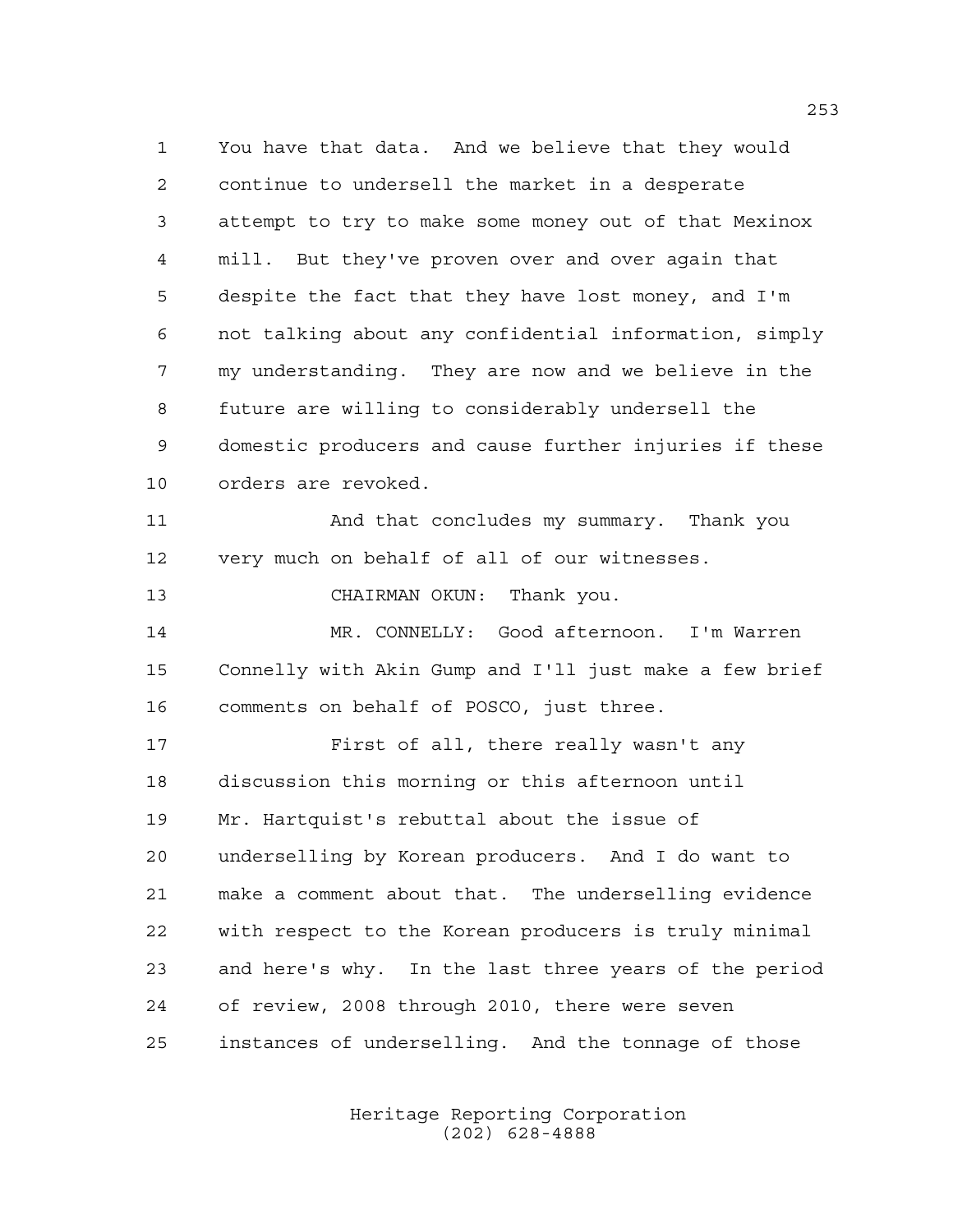seven instances was 139 tons. 139 tons. It's truly a de minimis amount of underselling.

 There were seven instances, as I said of underselling in 2008. There were 20 instances of underselling between 2005 and 2007. That was the period of time, of course, in which the domestic industry was doing extremely well. There was no possibility that those 20 instances of underselling could have had any impact whatsoever on the domestic industry, particularly when you consider the fact that the Korea industry, as we discussed this afternoon in our brief, has always been a 1 percent or less market share.

 The second point, Mr. Iller called TK's U.S. plant a formidable addition to the U.S. industry. I think that's an accurate characterization and I don't think the Commission could make any finding other than the finding that the addition of a formidable competitor to the U.S. industry could only reduce the Korean exporters incentive to export to the United States.

 And the final point, how much protection is enough for this industry? It's had the benefit of an order for 12 years. How much stronger does an industry have to get than having an 80 plus percent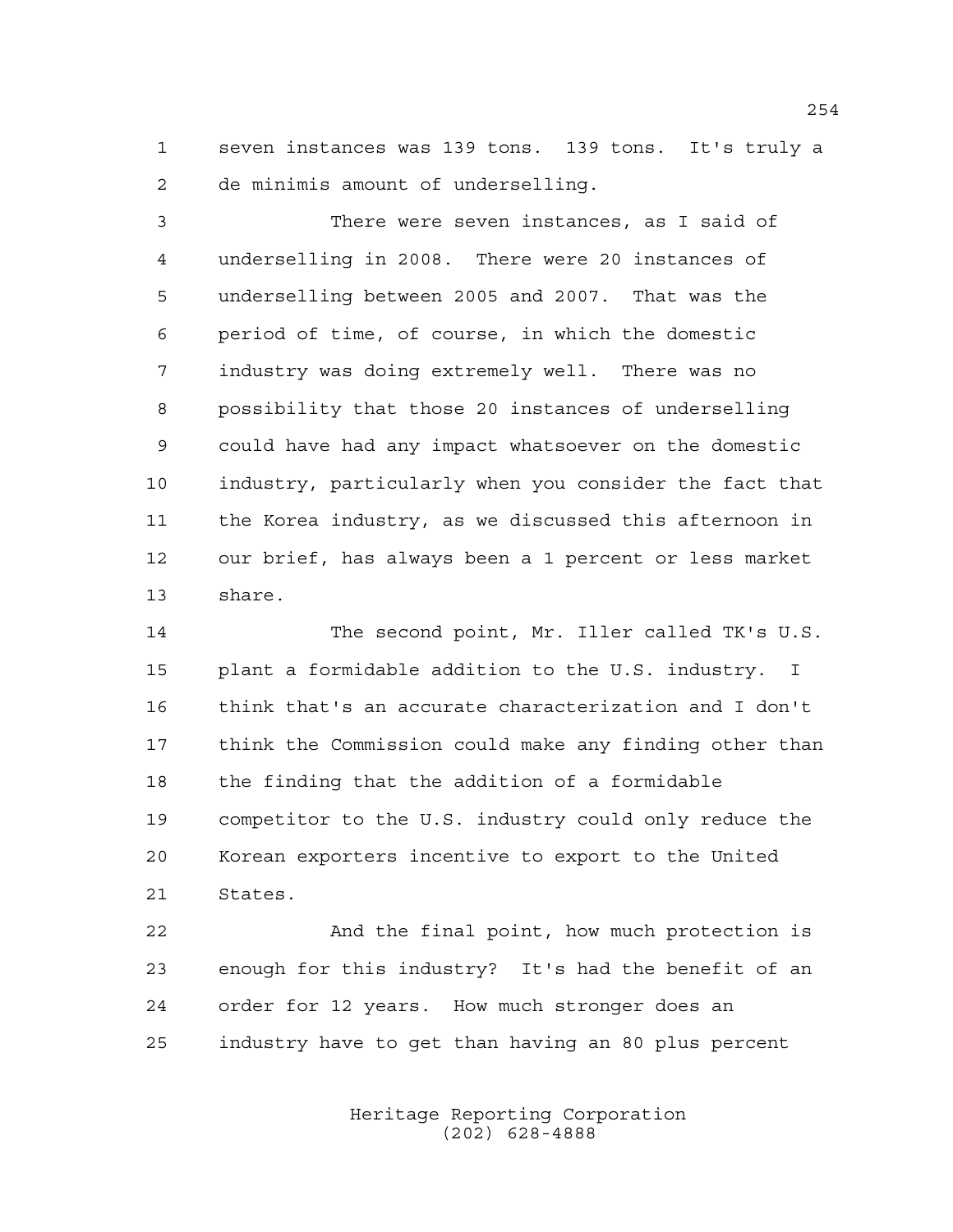market share throughout that entire period where subject imports have only had about a 7 percent market share.

 This is an industry with excellent profitability, except for the recession period. I think Craig Lewis gave a great summary of the indica of profitability and financial condition. This is an industry that's ready to compete. It's restructured. It's facing unanimously I think in the views of all the witnesses today the situation where demand is going to increase.

 Yes, there are disagreements about the extent of that increase, but I believe the report, the independent report that Commissioner Pearson referred to in table 4-17, which I think we can rely on as independently based, provides more than an ample basis for the Commission to conclude that this industry is posed for growth and is going to continue to profit. There just isn't I think in any way, shape, or form a possibility that Korean imports could have any sort of impact that would be more than minimal. Thank you.

 MR. LEIBOWITZ: Madame Chairman, members of the Commission, staff, I'll only take a few minutes. Lewis Leibowitz, for the court reporter.

I want to leave you with a couple of brief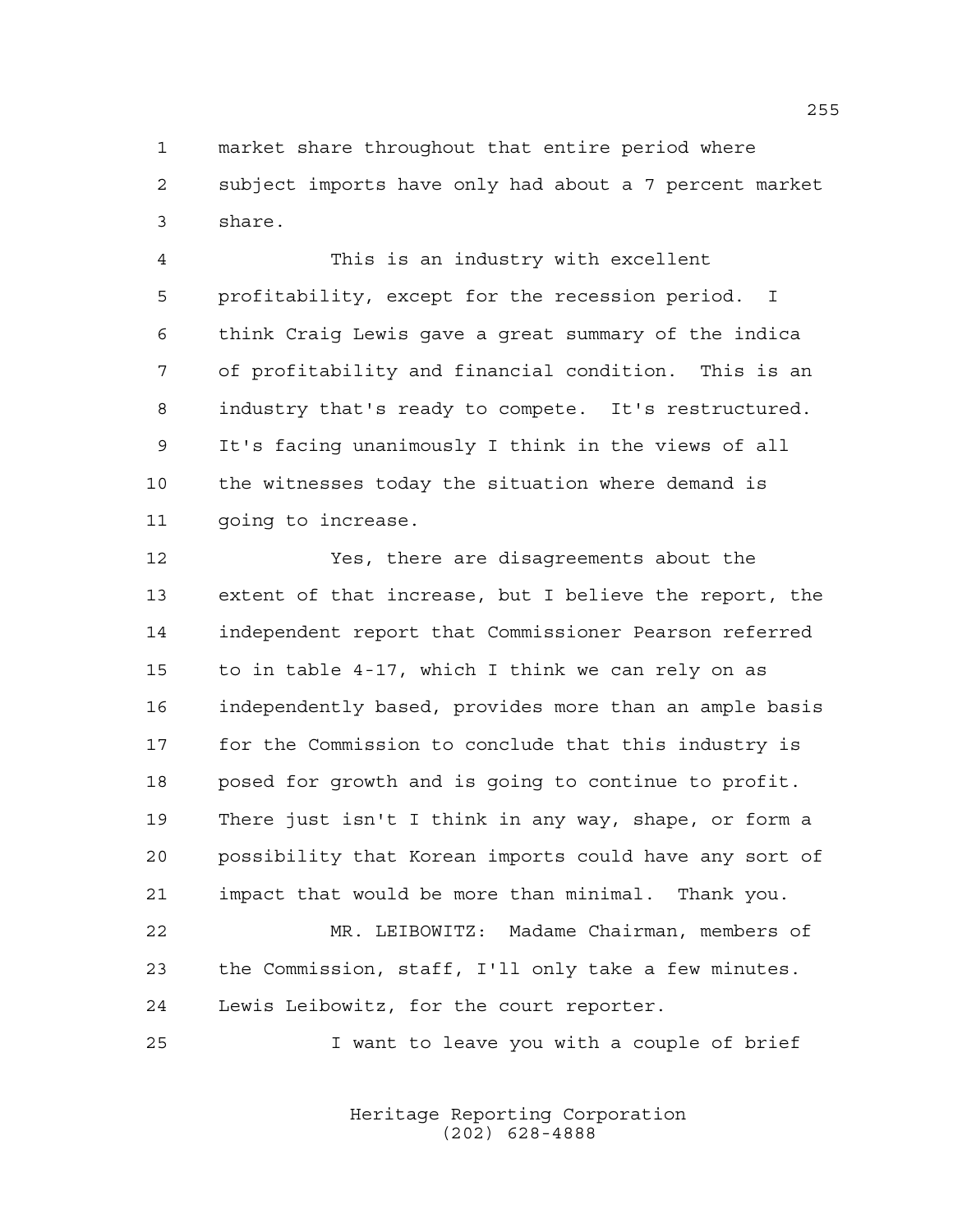thoughts. First of all, I want to leave you with one word, "likely." The speculation and assumptions piled on top of assumptions and speculations piled on top of speculations have run rampant today. Your job is determine whether injury is likely to resume, since it doesn't exist now as a result of revocation of the orders or any of them as we've discussed them today. This law is not an insurance program. And it is based on likely injury.

 Now it's clear in this case, and how many times can you say that, that the domestic industry, which includes the Alabama mill, which is ramping up will benefit from revocation of the order on Mexico because of the synergy between the Alabama mill and the Mexican mill. This is a perfectly legitimate relationship and it's one that will strengthen the domestic industry taken as a whole.

 There is some confusion about Mr. Hartquist's statement about Chinese imports in the EU. I'm not sure what he's referring to. There was a reference in our testimony about the level of imports being very small, perhaps nearly zero from the ThyssenKrupp affiliate in China and the United States. I don't remember anything about Europe, but we're going to check the record when we get the transcript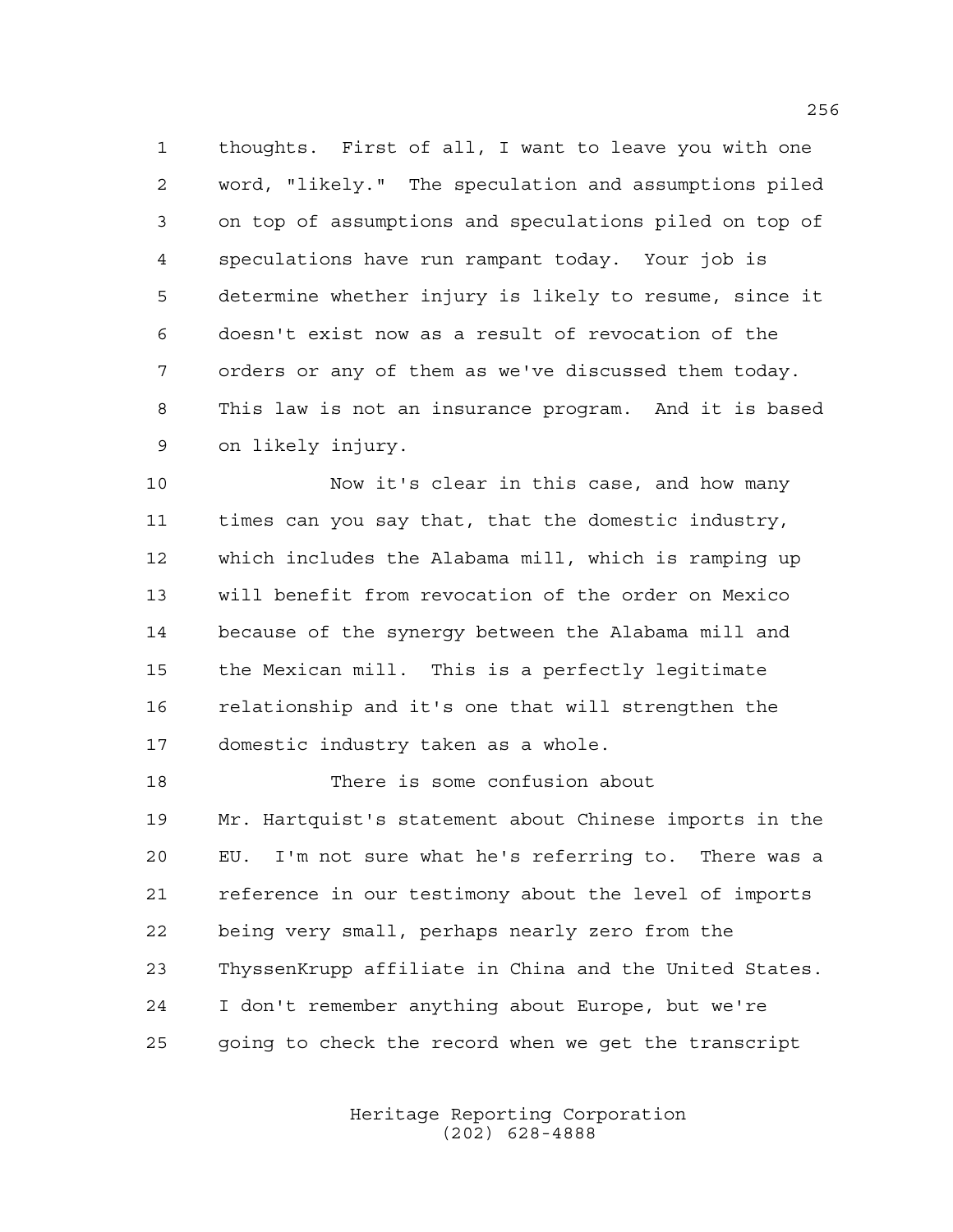and respond to that.

| 2              | Then again the speculation, the ThyssenKrupp           |
|----------------|--------------------------------------------------------|
| $\mathfrak{Z}$ | schedule, the ThyssenKrupp aim is clear, a local       |
| $\overline{4}$ | supply strategy for three major regions and the        |
| 5              | spinoff that was announced early in May, as Mr. Iller  |
| 6              | made very clear, will not change that strategy.        |
| 7              | If the stainless business is spun off, it              |
| 8              | will be spun off as a whole, including VDM, some       |
| 9              | nickel alloys and so forth, but it will not be split   |
| 10             | up in the foreseeable future. The only thing that is   |
| 11             | uncertain and is every-changing are the                |
| 12             | characterizations that Petitioners put ThyssenKrupp's  |
| 13             | plans. The plans themselves are clear and have not     |
| 14             | changed.                                               |
| 15             | Mr. Hartquist referred to the cold rolling             |
| 16             | mill being 60 percent commissioned. That's not what    |
| 17             | was said. The cold rolling mill, the first one is up   |
| 18             | and running and it is about at 60 percent of its rated |
| 19             | capacity. The 12 percent anti-dumping duty I stand by  |
| 20             | Mr. Lewis' remarks. The duty is not a duty. It's a     |
| 21             | deposit and it is on appeal and I think the appeal     |
| 22             | will be at least, in part, successful. I would be      |
| 23             | remiss if I didn't say that zeroing played a major     |

Department, but there are other things wrong with it

role in the calculation of that duty by the Commerce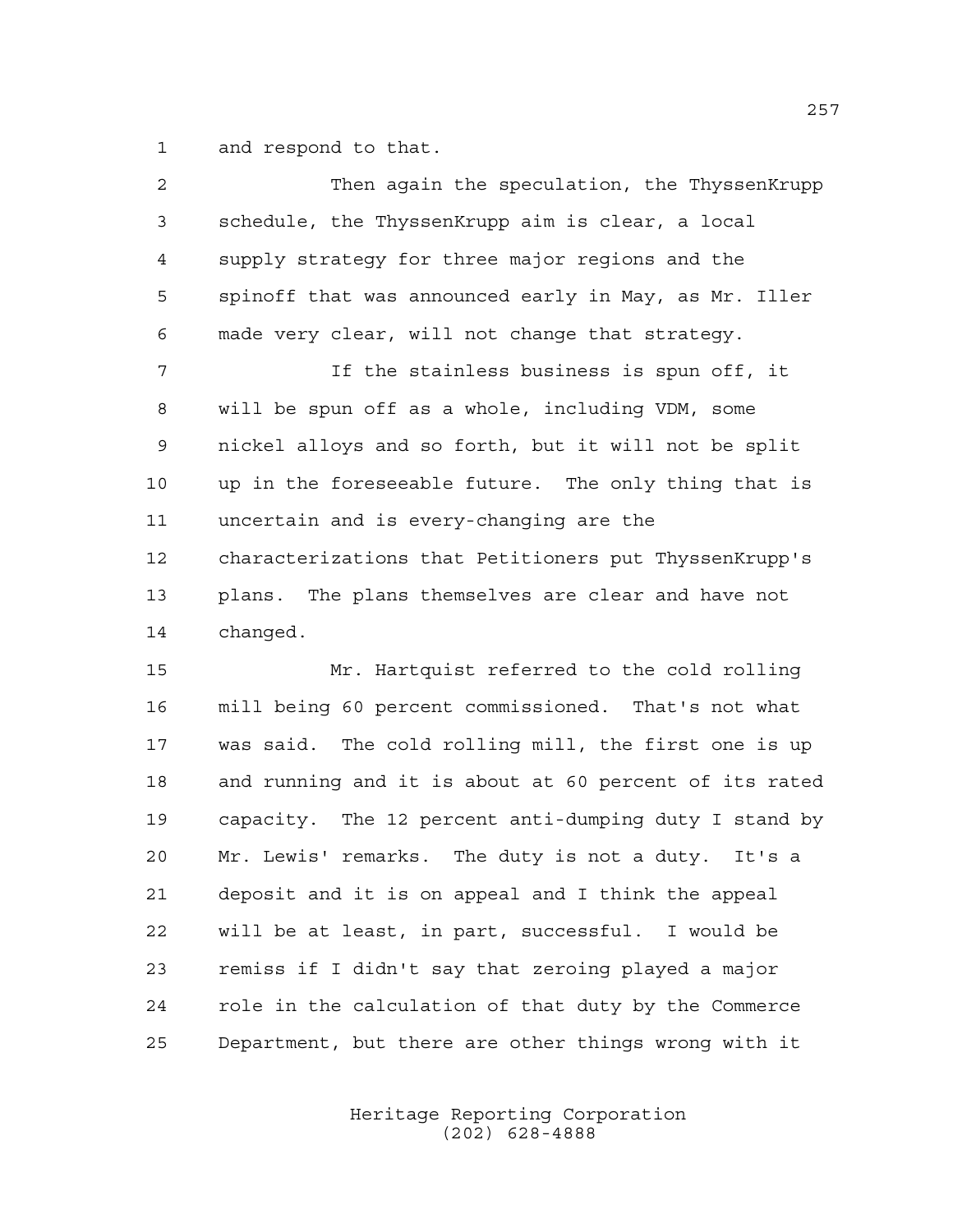too.

| $\overline{2}$ | Now Mexinox knows what its doing when it               |
|----------------|--------------------------------------------------------|
| 3              | comes to living an anti-dumping order. They've lived   |
| 4              | with it for 12 years and they're going to continue to  |
| 5              | live with it if they have to, but we're asking you to  |
| 6              | revoke it because it's no longer needed to avoid       |
| 7              | likely injury to the domestic industry.                |
| 8              | Their record is amazing. I think they're               |
| 9              | better at estimating anti-dumping margins than anyone  |
| 10             | else that I know of and I include in that group people |
| 11             | that work on Constitution Avenue. Mr. Hartquist is     |
| 12             | not entitled to know, unless he looks at it under APO  |
| 13             | if Mexinox as a unit is profitable or not. But the     |
| 14             | ThyssenKrupp strategy is sound and it has been based   |
| 15             | on long planning and long thought and there is no      |
| 16             | indication that Mexinox has been intentionally losing  |
| 17             | money to disrupt the American market. That is not      |
| 18             | what this case is about.                               |
|                |                                                        |

 Now I point out also, and this is my final point, that Petitioners remarked that somewhere around a third of the price comparisons with Mexinox showed underselling. They didn't tell you that two-thirds showed overselling and the trend is clear, that Mexinox is not a market disrupter. They are not a price leader and that's simply the record that's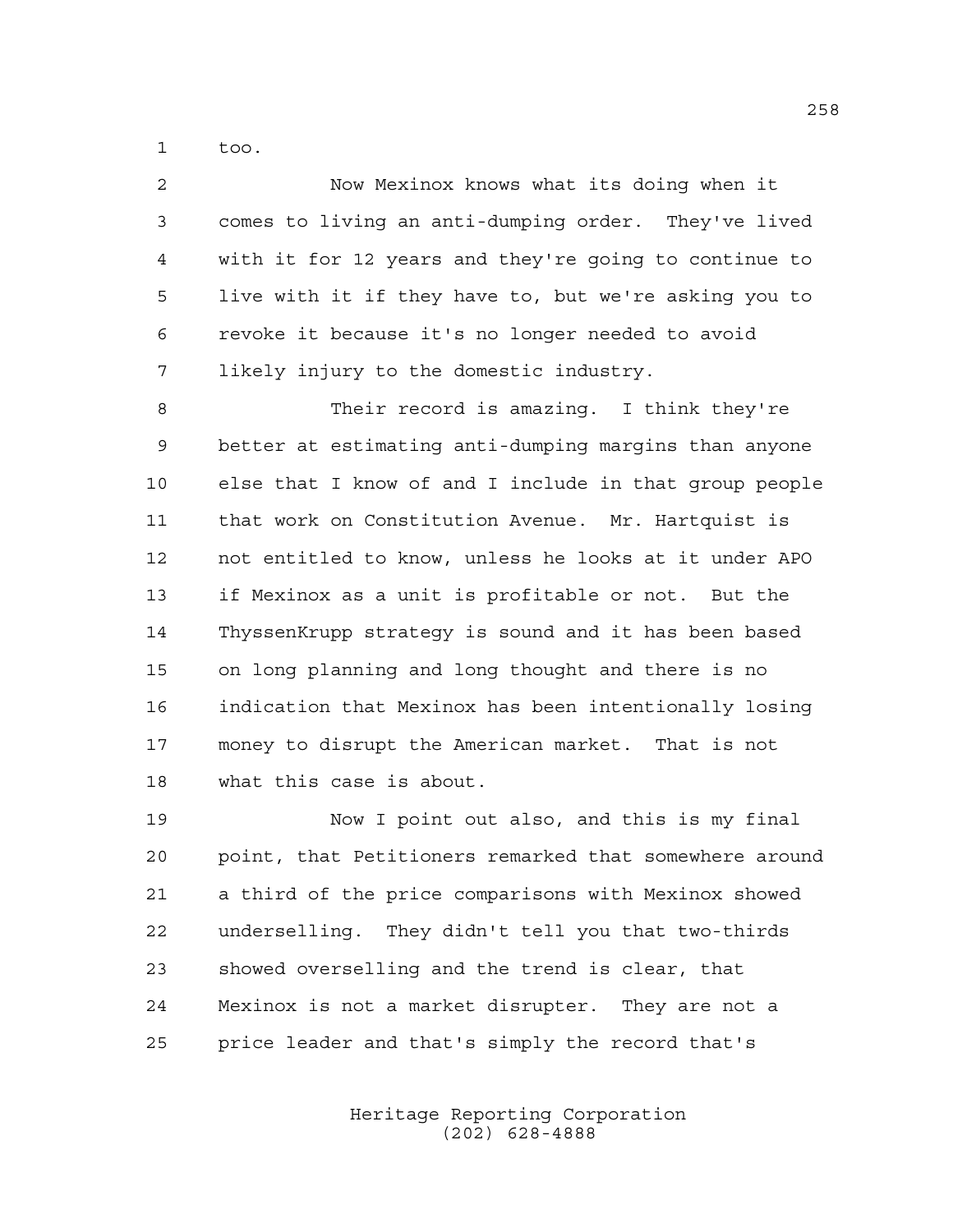before the Commission. I thank you Commissioners and staff or your indulgence today and we look forward to our post-hearing submissions and to your consideration of the evidence. Thank you. CHAIRMAN OKUN: Thank you. Post-hearing briefs, statements responsive to questions and requests of the Commission and corrections to the transcript must be filed by June 6, 2011. The closing of the record and final release of data to parties is June 29, 2011. And final comments are due July 1, 2011. With no other business to come before the Commission, this hearing is adjourned. (Whereupon, at 4:21 p.m., the hearing in the above-entitled matter was concluded.) //  $17 /$  // //  $20 /$  $21 /$  $22 / /$  //  $24 /$ //